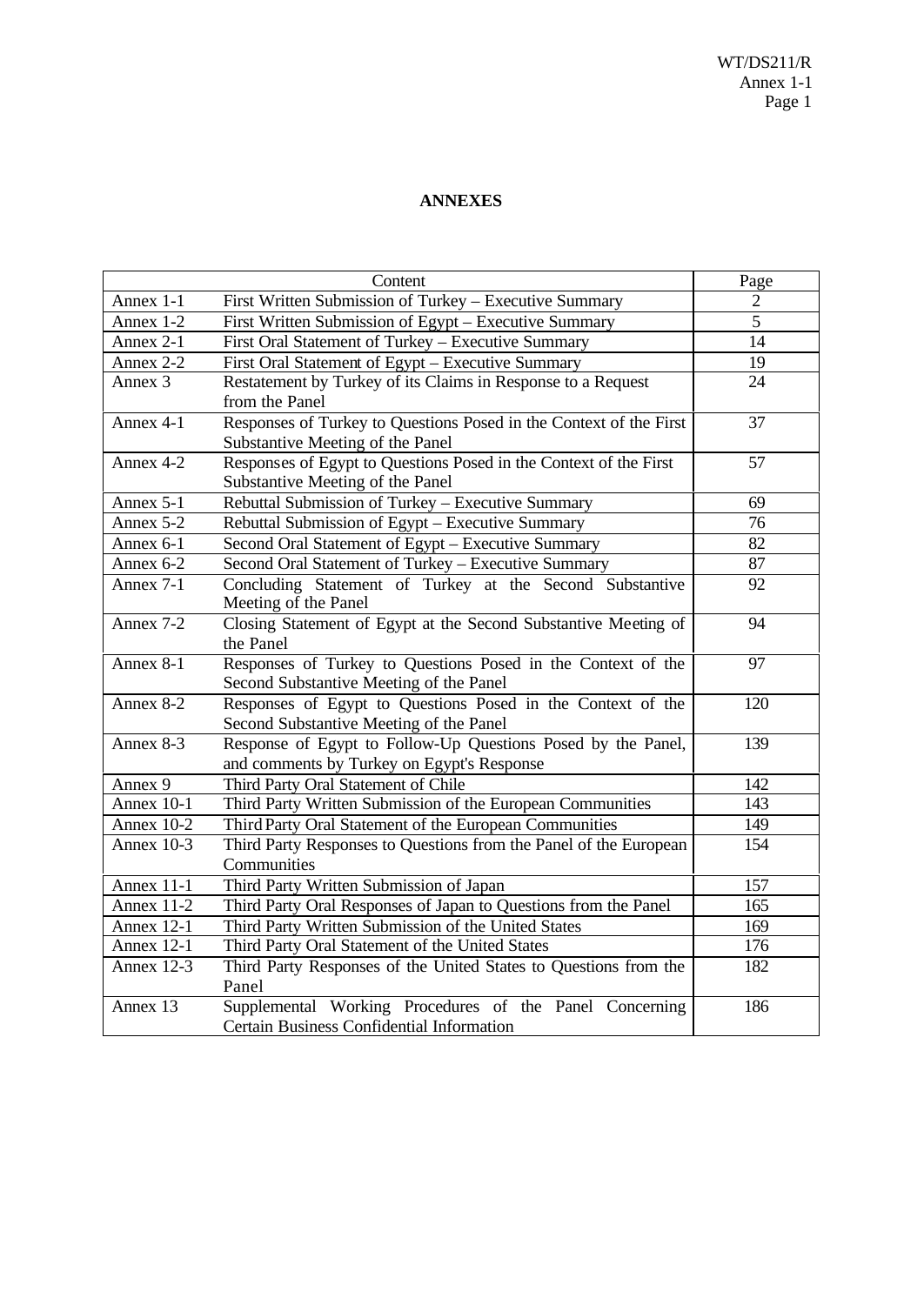WT/DS211/R Annex 1-1 Page 2

l

# **ANNEX 1-1**

# FIRST WRITTEN SUBMISSION OF TURKEY EXECUTIVE SUMMARY

1. Based on a petition filed by Al Ezz Rebars Co. and Alexandria National Iron and Steel Co., the Egyptian Ministry of Trade and Supply, International Trade Policy Department ("Investigating Authority" or "IA") commenced an anti-dumping duty investigation with respect to imports of concrete steel reinforcing bar ("rebar") from Turkey in February 1999.<sup>1</sup> The investigation was completed by the same office, then within the Ministry of Economy and Foreign Trade, in October 1999. As a result of the investigation, anti-dumping duties were imposed, ranging from 22.63 per cent - 61.00 per cent *ad valorem*. 2

2. It is the view of the Government of Turkey that Egypt's anti-dumping duty investigation and final anti-dumping determination was inconsistent with Articles VI and X:3 of the General Agreement on Tariffs and Trade 1994 ("GATT 1994") and with several provisions of the Agreement on Implementation of Article VI of the GATT 1994 (the "Anti-Dumping Agreement" or the Agreement"), including Articles 2.2, 2.4, 3.1, 3.2, 3.4, 3.5, 6.1, 6.2, 6.6, 6.7 and 6.8 and Annex II, Paragraphs 1, 3, 5, 6 and 7 and Annex I, paragraph 7.

3. In summary, Turkey's claims are as follows:

- (a) Egypt made determinations of injury and dumping in the rebar investigation without a proper establishment of the facts and based on an evaluation of the facts that was neither unbiased nor objective.
- (b) During the investigation of material injury, Egypt failed to develop "positive evidence" linking imports from Turkey to the adverse trends that it found within the Egyptian rebar industry. Egypt did not investigate whether there were any specific sales lost by the domestic industry to imports from Turkey, or whether in specific transactions involving head-to-head competition the domestic producers were forced to lower their prices to meet Turkish import competition. Nor did Egypt investigate whether domestic purchasers considered imports from Turkey, imports from some other source, or domestic companies themselves as the price leaders in the market. Egypt did not investigate whether or not there was a temporary supply disturbance in the fast-growing Egyptian market, such that imports from Turkey were needed to meet demand. Indeed, there is no evidence on the public record of head-to-head competition between imports and the domestic producers other than the bare, conclusory allegations submitted by the domestic industry in their application for

<sup>&</sup>lt;sup>1</sup> See Arab Republic of Egypt, Ministry of Trade and Supply, International Policy Department, *Initiation Report – Steel Reinforcing Bars from Turkey* (Feb. 1999) ("Initiation Report")(reproduced in Ex.

TUR-1). 2 *See* Arab Republic of Egypt, Ministry of Economy and Foreign Trade, Foreign Trade Sector, International Trade Policies Department, Anti-Dumping, Subsidy and Safeguards Department, Rebar from Turkey – Final Report – Dumping Investigation (Oct. 1999) ("Final Report")(reproduced in Ex. TUR-16) and Notice No. (6) 1999, Imposition of Definitive Anti-dumping Duties on the Dumped Imports of Steel Rebars Originating in or Exported From Turkey, Official Gazette No. (238)(Supplemental), Oct. 21, 1999(reproduced in Ex. TUR-17).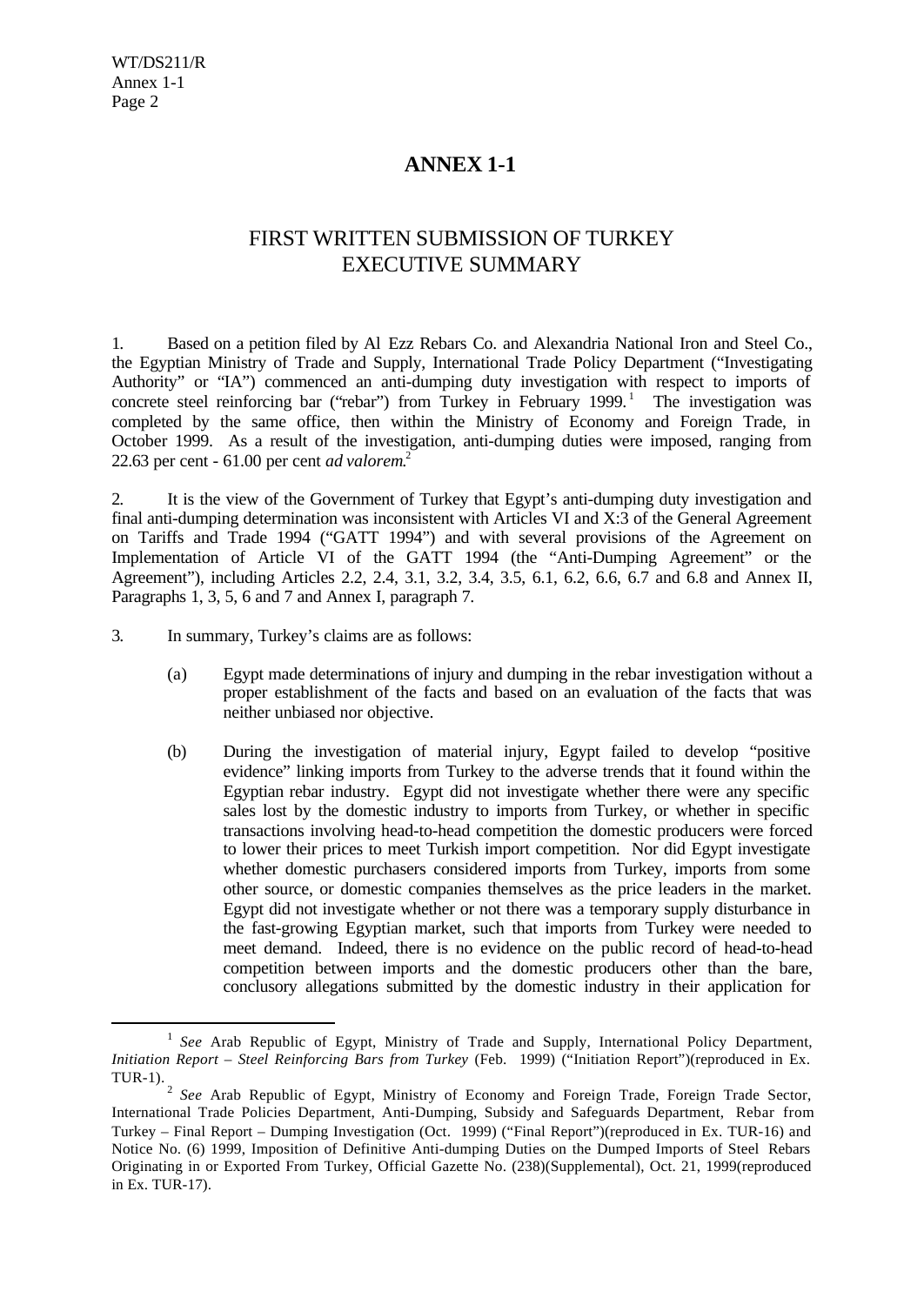anti-dumping measures. Egypt's imposition of definitive anti-dumping measures despite its failure to develop "positive evidence" specifically linking the adverse trends in the domestic industry to imports from Turkey is inconsistent with Articles 3.1 and 3.5 of the Agreement.

- (c) Moreover, Egypt failed to investigate or to take account of the effect of several factors -- other than imports from Turkey -- that had a substantial adverse effect on the Egyptian industry. Egypt also failed to take account of other, neutral factors that caused prices for rebar to fall. These factors included the effects of a large capacity expansion within the domestic industry during the period of investigation on the industry's cost structure and on price competition between the Egyptian producers; the effect of falling steel scrap input prices on the worldwide and domestic price of rebar; the effect of a sudden contraction in domestic demand in January 1999 just when domestic prices fell; and the effect of a larger volume of comparably priced, non-dumped imports from third countries. The effect of these factors was either ignored, or improperly discounted, or improperly attributed to imports from Turkey in Egypt's final anti-dumping determination in violation of Articles 3.1, 3.4 and 3.5 of the Agreement.
- (d) The public record of the injury investigation indicates that Egypt failed to compare the prices of domestic products and the prices of imports on a comparable, delivered basis to the customers who had to choose between imports and domestic rebar to meet their requirements. Egypt therefore failed to establish properly whether there was price undercutting by imports as required by Articles 3.1 and 3.2 of the Agreement.
- (e) Egypt changed the scope of its injury investigation without giving adequate notice to the Turkish respondents, and without giving them an opportunity to submit evidence on the present material injury issue, in contravention of Articles 6.1 and 6.2 of the Agreement.
- (f) Egypt relied on evidence of injury for its affirmative injury determination which was taken from a period that was subsequent to, and therefore did not coincide with, its finding that there were sales at less than normal value. In so doing, Egypt failed to establish, consistent with the requirements of Article 3.5 of the Agreement, that the dumped imports were, "through the effects of the dumping", causing injury to a domestic industry within the meaning of the Agreement.
- (g) During the sales-at-less-than-normal-value investigation, Egypt's request for substantial new cost information, and substantiation of the accuracy of respondent's prior responses, late in the anti-dumping duty proceeding, after the time for issuing questionnaires and well after the verification, severely prejudiced respondents. Furthermore, this action was inconsistent with Annex II, paragraph 1, Annex I, paragraph 7 and Articles 2.4, 6.1, 6.6 and 6.7 of the Agreement.
- (h) The deadlines imposed for responses to Egypt's supplemental requests for information were unreasonably short, resulting in an improper determination to resort to "facts available", in violation of Articles 6.1.1 and 6.2 and Annex II, paragraph 6 of the Agreement.
- (i) The factual basis cited by Egypt for seeking large amounts of supplemental cost information late in the anti-dumping duty proceeding was speculative and unfounded, as shown in subsequent submissions by the respondents. Given the explanations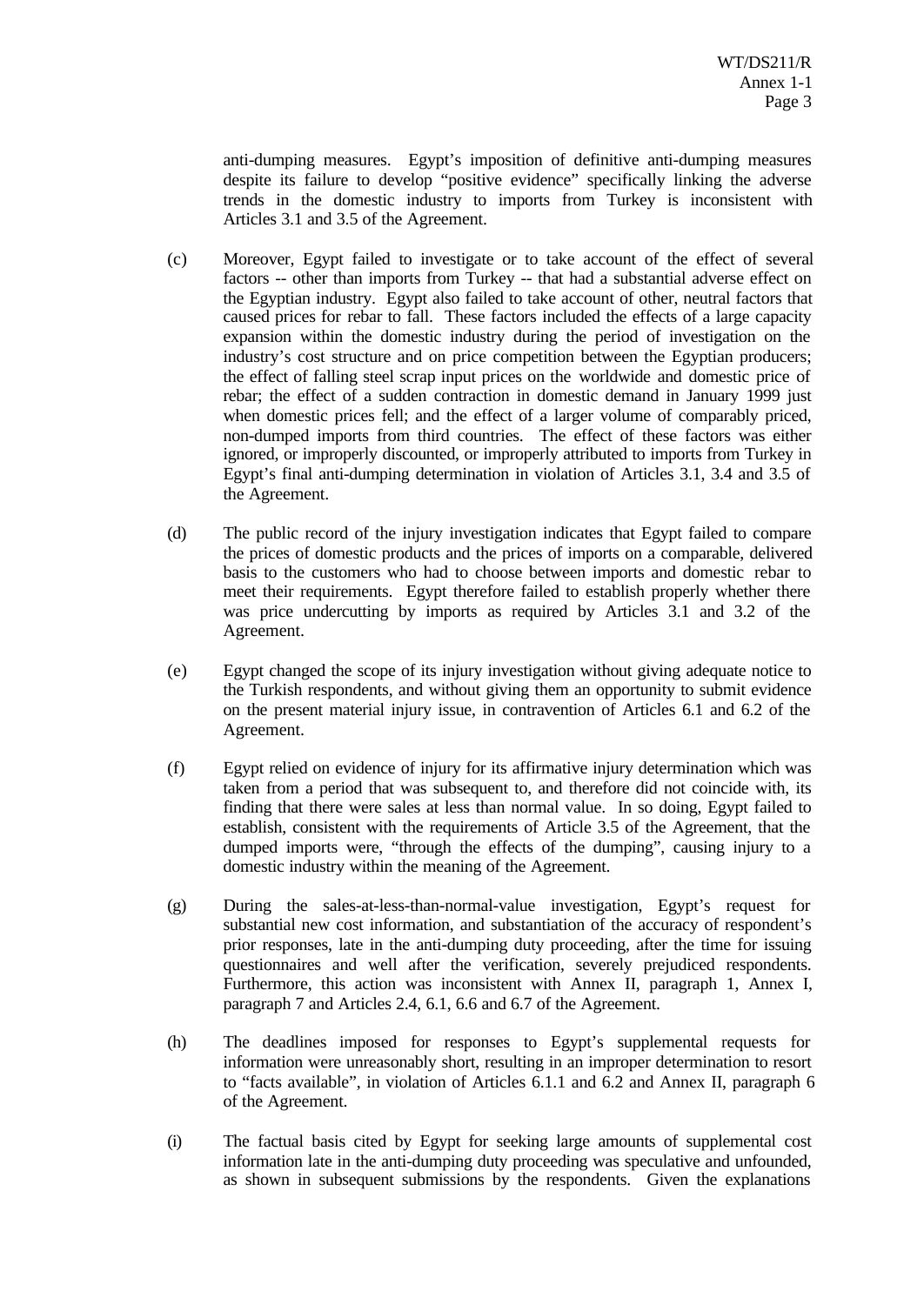provided by respondents on this score, Egypt's decision to rely on "facts available" was based on an improper determination of the facts and on an evaluation of the facts that was biased or lacked objectivity. In addition, that determination was inconsistent with Article X:3 of the GATT 1994 and Articles 2.4, 2.2.1.1, 2.2.2, and 6.8 and Annex II, paragraphs 3, 5, 6 and 7 of the Agreement.

- (j) Egypt's refusal to schedule a meeting during which respondents could explain their responses to the supplemental questionnaires was inconsistent with Article X:3 of the GATT 1994, as well as Article 6.2 and Annex II, paragraph 6 of the Agreement.
- (k) Egypt's selection of particular data as "facts available" in the case of each respondent was also improper and lacked objectivity. The costs employed were, in most cases, much higher than the actual contemporaneous costs experienced by the respondents, as shown by other, reliable data developed during the investigation. As a result, the costs selected as "facts available" produced an unfair and unreasonable comparison between normal value and the export price in violation of Articles 2.4, 2.2.1.1, 2.2.2 and 6.8 and Annex II, paragraphs 5 and 7 of the Agreement.
- (l) Egypt's refusal to offset interest expenses with short-term interest income in determining cost of production was inconsistent with Articles 2.2.1, 2.2.1.1 and 2.2.2 of the Agreement.
- (m) And finally, Egypt's failure to make an adjustment to the normal value for imputed credit expenses between the date of shipment and the date of payment was inconsistent with Article 2.4 of the Agreement.

4. Consultations were held between the Governments of Turkey and Egypt in Cairo, Egypt on 3- 5 December 2000 and again in Ankara, Turkey on 3-4 January 2001, but no resolution to this dispute could be reached. Subsequently, on 11 June 2001, following Turkey's request for the establishment of a panel, the Governments of Turkey and Egypt again held consultations with a view to settlement of the dispute, again to no avail.

5. The panel is respectfully requested to find that Egypt's anti-dumping duty investigation and final determination were inconsistent with the GATT 1994 and with the Anti-Dumping Agreement. Egypt should either revoke the definitive anti-dumping measure imposed on imports of rebar from Turkey or suspend the application of that measure pending a reopening of its investigation for the purpose of addressing the deficiencies identified above.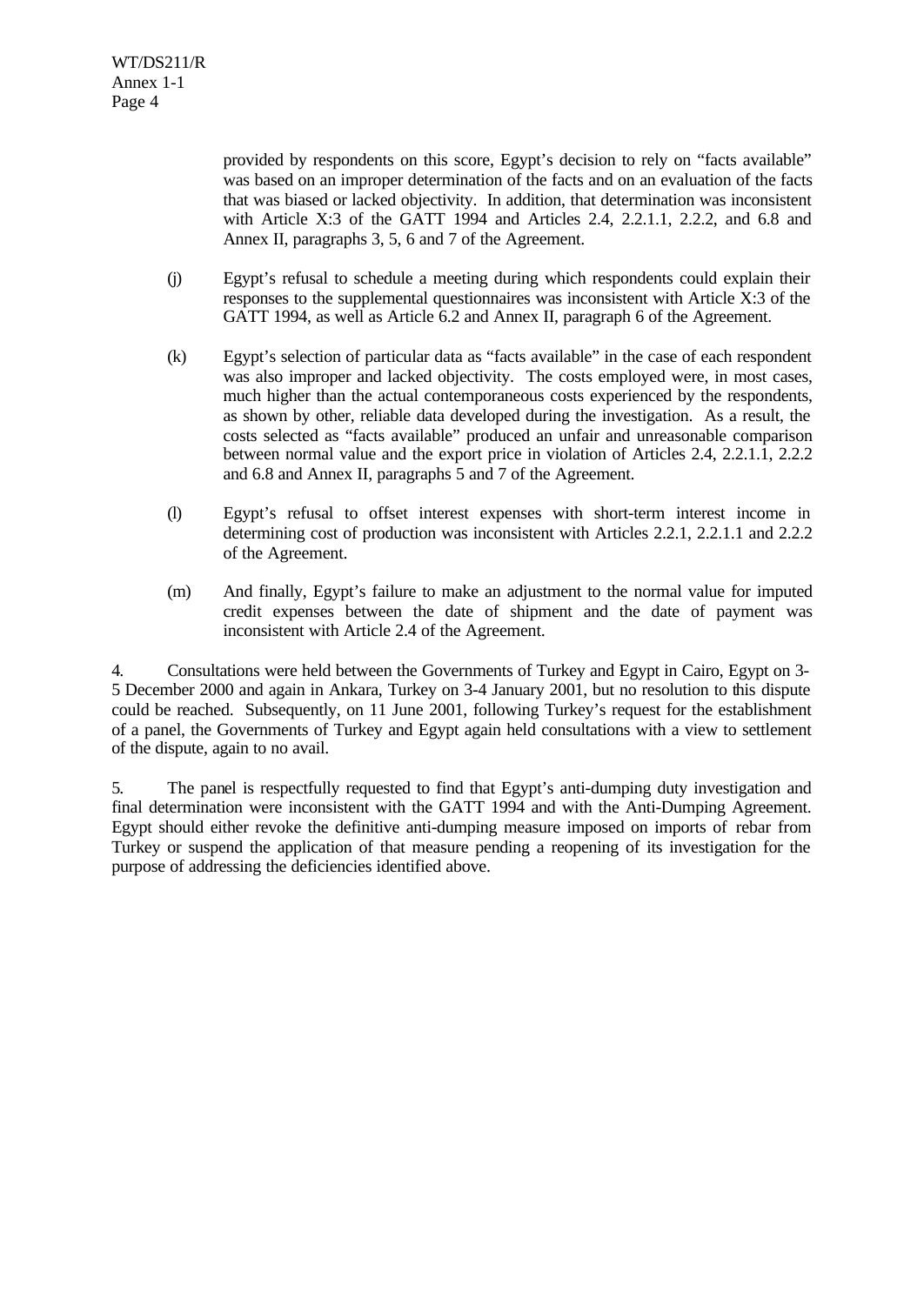# **ANNEX 1-2**

# FIRST WRITTEN SUBMISSION OF EGYPT EXECUTIVE SUMMARY

# **I. BACKGROUND**

1. On 6 November 2000, the Government of Turkey requested consultations at the WTO with the Government of Egypt regarding definitive anti-dumping measures imposed by Egypt on steel rebar from Turkey.<sup>1</sup> Consultations were held in Cairo and Ankara on 3-5 December 2000 and 3-4 January 2001 respectively. The consultations did not lead to a mutually satisfactory resolution of the matter and Turkey requested that the establishment of a Panel be placed on the agenda of the DSB meeting of 16 May 2001.<sup>2</sup> Egypt opposed the request for the establishment of a Panel at the DSB meeting of 16 May 2001 in order to permit further consultations between the parties, which took place on 11 June 2001. However, consultations again failed to resolve the dispute. Accordingly, a Panel was established at the DSB meeting of 20 June 2001 in which the United States, Japan, the European Communities and Chile reserved their third party rights.

2. In its request for the Establishment of a Panel, Turkey considers that the measures imposed by Egypt on steel rebar from Turkey are inconsistent with Article X:3 of the General Agreement on Tariffs and Trade 1994 (GATT 1994); Articles 2.2, 2.4, 3.1, 3.2<sup>3</sup>, 3.4, 3.5, 6.1, 6.2, 6.6, 6.7, 6.8 and Annex II, paragraphs 1, 3, 5, 6 and 7 and Annex I, paragraph 7 of the Agreement on Implementation of Article VI of the General Agreement on Tariffs and Trade (the "AD Agreement" or "Agreement"). As a result, Turkey considers that the measures nullify and impair the benefits accruing to it under the GATT 1994 and the Anti-Dumping Agreement.

3. The claims submitted by Turkey are individually addressed below, together with an analysis of Egypt's rights and obligations under the relevant provisions of the AD Agreement and the GATT 1994. An examination of the relevant provisions will demonstrate that Egypt applied the measures in question only pursuant to an investigation that was initiated and conducted in accordance with Egypt's rights and obligations as provided for in Article VI of GATT 1994 and the Anti-Dumping Agreement.

#### **II. INJURY AND CAUSAL LINK**

#### A. OPENING STATEMENT

4. Steel is, by its very nature, a commodity product. When imports of this kind arrive in the marketplace in very substantial volumes and at very low prices, the domestic industry is bound to suffer injury. As demonstrated below, Egypt was careful to distinguish and to separate other factors than the dumped imports that may have contributed to the injury.

l

 $1$  WTO Doc. WT/DS211/1.

 $^{2}$  *Id.*, at p. 2.

 $3$  This provision was inserted at a later date via a corrigendum (WTO Doc. WT/DS211/2/Corr.1).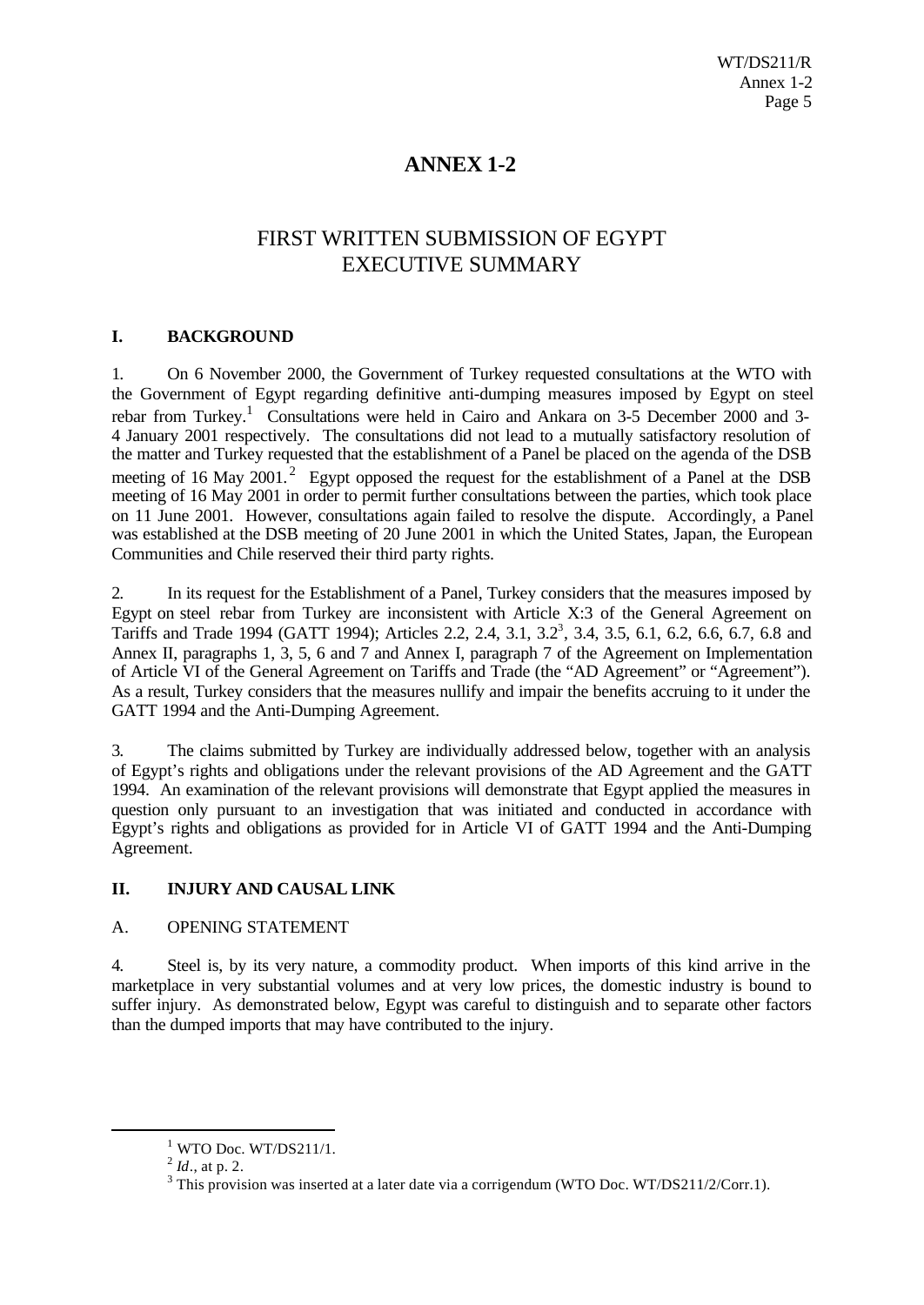#### **1. Turkey has not demonstrated that the Investigating Authority failed to establish by "positive evidence" a causal link between imports from Turkey and injury to the domestic industry**

5. Turkey alleges that Egypt failed to establish by "positive evidence" that there was a causal link between imports from Turkey and declining prices in the domestic market. The "positive evidence" to which Turkey refers is "that consumers purchased imported rebar supplied by the domestic manufacturers for price reasons". Turkey therefore alleges that Egypt's imposition of definitive anti-dumping measures was inconsistent with Articles 3.1 and 3.5 of the Agreement.

6. Contrary to Turkey's allegation, the Investigating Authority determined on the basis of the data and information available that the volume of dumped imports increased over the period considered and that this had a significant effect on prices of locally produced rebar as required under Article 3.1(a). The Investigating Authority also examined the consequent impact of the dumped imports on the domestic producers as required under Article 3.1(b) and found, *inter alia*, that because the industry is sensitive to volume changes, it had to lower prices to meet the competition from the dumped imports and in order to retain sales.

7. With regard to the establishment of a causal link, the Investigating Authority considered all evidence that was provided by interested parties and found that there were "no other causes of injury" sufficient to break the causal relationship between the dumped imports and the injury to the domestic industry. Moreover, at the time of the investigation, the Investigating Authority was not aware of any "known factors", other than those that it did consider, which would be likely to cause injury to the domestic industry.

8. Article 3.5 of the AD Agreement clearly states that factors listed therein "*may be relevant*" in the establishment of a causal link. Accordingly, unlike Article 3.4, which mandates that "[t]he examination of the impact of the dumped imports *shall* include an evaluation of all relevant economic factors", it is clear from the wording of Article 3.5 that consideration of the factors listed therein is *not* mandatory.

9. It follows that Egypt is under no obligation to investigate whether domestic manufacturers lowered their prices *specifically* in response to competing offers by suppliers of Turkish rebar or whether *specific* sales were lost by the domestic industry to imports from Turkey. In addition, the AD Agreement does not require that the Investigating Authority investigate whether the dumped imports are the price leaders in the market, as such is not relevant to the establishment of a causal link. As to contraction in demand or changes in the patterns of consumption, these factors were examined during the course of the investigation and found to be irrelevant to the Investigating Authority's determination of a causal relationship.

10. Turkey incorrectly alleges that the Investigating Authority failed to take account of the effect of other factors that had a substantial adverse effect on the Egyptian industry

11. Turkey alleges that the Investigating Authority failed to take account of, and improperly attributed to rebar imports from Turkey, the effect of other factors that had a substantial adverse effect on the Egyptian industry as well as of other neutral factors that caused the price of rebar in Egypt to fall.

12. It is clear that the above allegation relates to **causation**. The relevant provision of the AD Agreement is Article 3.5. Turkey's claim under Article 3.4 should therefore be **rejected**, as it is not relevant to the issue under consideration.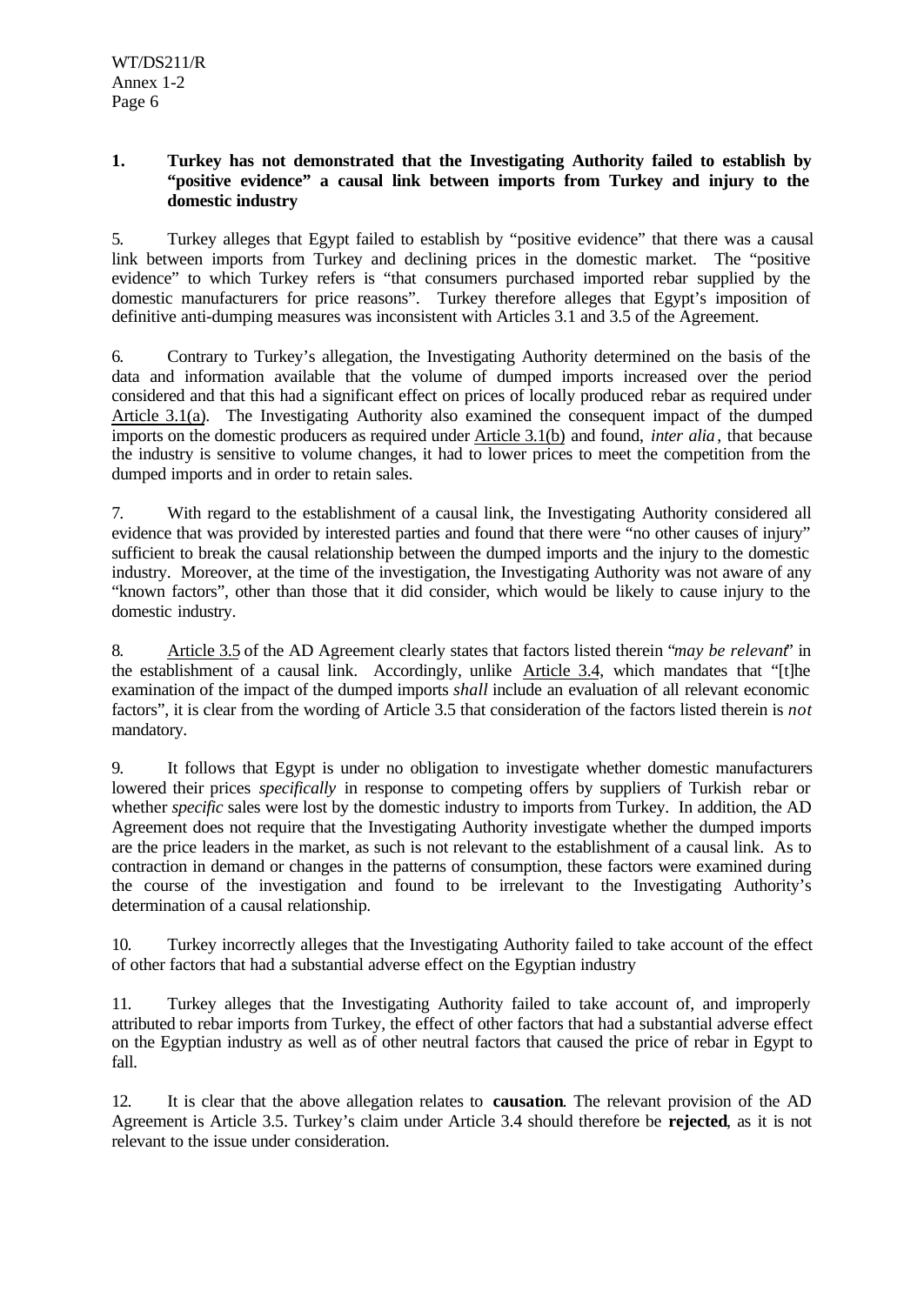13. Turkey has not established that the Investigating Authority failed to take account of the effect of other factors that had a substantial adverse effect on the Egyptian industry in violation of Article 3.5 of the AD Agreement. Throughout the course of the investigation, the Investigating Authority examined all evidence that was provided by interested parties. To this end, the Investigating Authority examined capacity expansion, competition between domestic producers, falling prices for raw materials, domestic demand and the effect of non-dumped imports. On the basis of this examination, the Investigating Authority found that there were "no other causes of injury" *sufficient* to break the causal relationship between the dumped imports and the injury to the domestic industry.

#### **3. Turkey's argument with regard to capacity expansion and the establishment of a causal link is fundamentally flawed**

14. Turkey's argument with regard to the capacity expansion of the Egyptian rebar industry in the establishment of a causal link is fundamentally flawed in a number of respects. First, the Panel should reject all new evidence that was not before the Investigating Authority during the course of the investigation. Second, contrary to Turkey's allegation, the Investigating Authority did consider the capacity expansion of the domestic industry as required under the AD Agreement. Third, the capacity expansion of the Egyptian industry was invoked during the investigation by the Turkish exporters as an economic factor indicating the *absence of injury*, rather than a factor that was *known* to be contributing to the injury incurred by the domestic industry.

#### **4. Turkey has failed to demonstrate that Egypt's application of Article 3.5 of the AD Agreement was incorrect**

15. Turkey is concerned that Egypt improperly attributed to imports from Turkey the decline in prices that took place in 1999. In particular, Turkey alleges that by attributing falling prices caused by declining demand, increased domestic competition and falling raw material costs to imports, the Investigating Authority violated Articles 3.4 and 3.5 of the AD Agreement.

16. It is evident that the issue raised here is yet again one of *causation*. Turkey is not alleging that Egypt failed to examine the impact of the dumped imports on the domestic industry as required under Article 3.4. To this end, Turkey has not provided any legal argumentation to support this claim. The invocation of Article 3.4 in this manner is thus without legal foundation and should therefore be dismissed by the Panel.

17. With regard to Article 3.5 of the AD Agreement, the Panel must ask whether the Investigating Authority considered the effect upon price, factors such as declining demand, increased domestic competition and falling raw material costs.

18. During the investigation, the Investigating Authority found no evidence to prove the existence of a contraction of demand of the product concerned. To the contrary, demand increased. Moreover, there was insufficient evidence before the Investigating Authority to conclude that capacity expansion could have been a factor contributing to the injury. However, the Investigating Authority did examine whether there was any increased competition as a result thereof. As to declining cost of raw materials, the Investigating Authority found that the alleged decline in the price on steel was not a sufficient factor to break the causal link between the dumped imports and the injury to the domestic industry.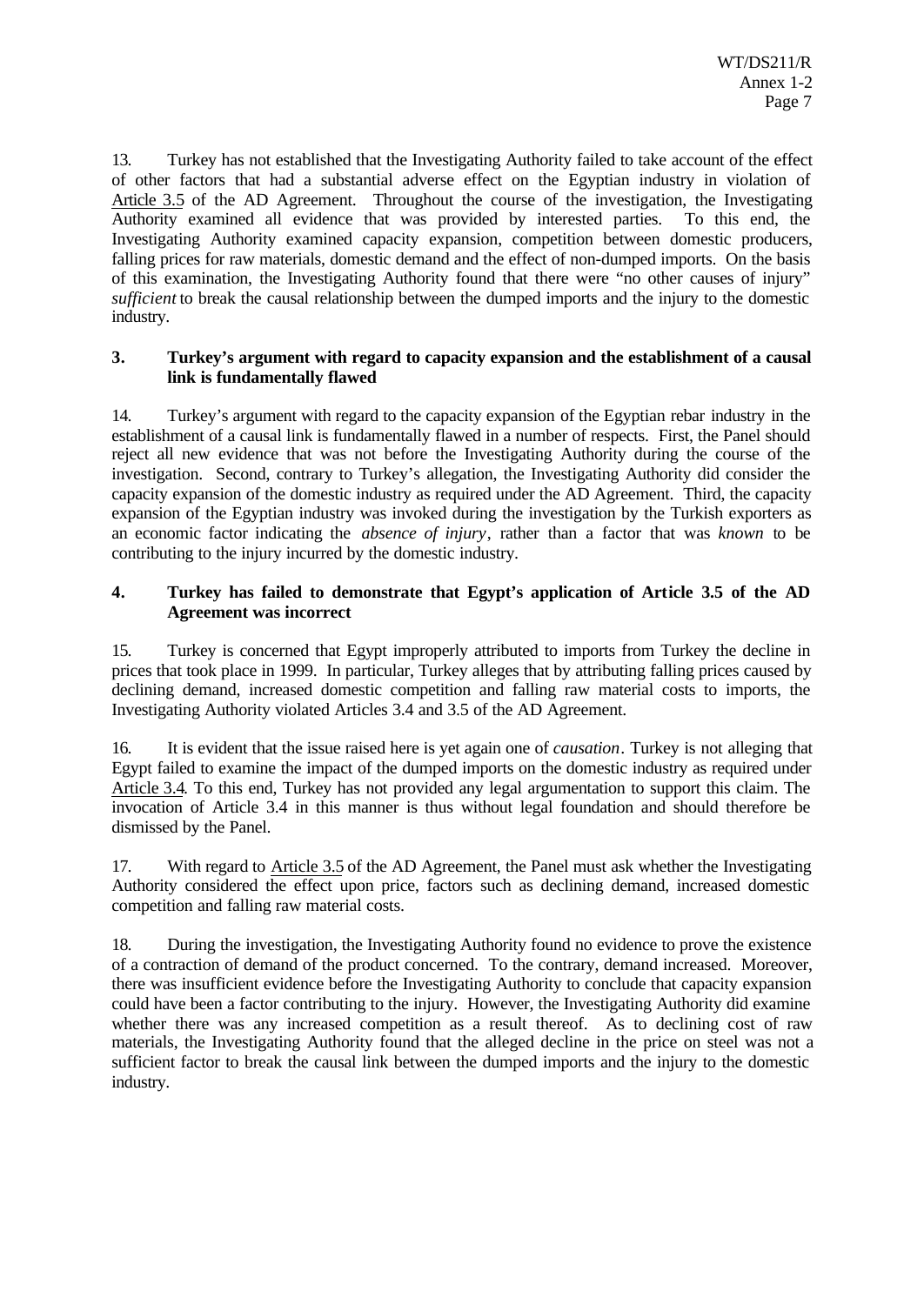# **5. Turkey's analysis and establishment of the facts as regards the comparison of imports from non-dumped sources is flawed**

19. Turkey's analysis and establishment of the facts concerning the comparison of imports from non-dumped sources is flawed in two respects. First, Turkey implies that the AD Agreement requires that the Investigating Authority determine whether the dumped imports were the price leaders in the market in the establishment of a causal relationship under Article 3.5. Second, Turkey falsely accuses the Investigating Authority of failing to investigate the effects of non-dumped imports from third countries when reaching its determination that the dumped imports were, through the effects of dumping, causing injury to the domestic rebar industry.

20. While the prices of non-dumped imports from third countries *may* be relevant in the establishment of a causal link under Article 3.5, nowhere in the Agreement is there the requirement that Egypt consider whether the Turkish imports were acting as the price leaders in the market. What is relevant in this regard is that the Investigating Authority investigate *known* factors which at the same time are injuring the industry. To this end, Turkey has not presented a *prima facie* case that non-dumped imports from third countries were a factor that was known to the Investigating Authority to be simultaneously causing injury to the domestic industry.

21. Nonetheless, the Investigating Authority was careful to consider any potential effects of third country imports, both in terms of volume and of price, upon the domestic industry. There is no particular method prescribed by the AD Agreement that Egypt must employ to separate and distinguish the injurious effects of dumped imports from the injurious effects of other causal factors. Thus, the Investigating Authority examined *all* sources of non-dumped imports and found that the fall in domestic prices was caused by the dumped imports rather than imports from other sources.

22. With respect to Saudi Arabia and Libya, the examination of the import volumes from these countries in Q1-1998 and Q1-1999 demonstrated that their individual import volumes were declining sharply. This is in contrast to the dumped imports from Turkey, which increased significantly during the same period. Moreover, the Investigating Authority reviewed the prices of imports from both Saudi Arabia and Libya and found them to be much higher than the prices of Turkish imports. As a result, the Investigating Authority concluded that other sources of imports were not the cause of injury suffered by the domestic industry.

# **6. Turkey incorrectly asserts that the Investigating Authority's finding of price undercutting was based on a flawed price comparison**

23. Turkey alleges that by comparing domestic prices and imported prices on a basis that was neither truly comparable nor at the appropriate level of trade, the Investigating Authority's finding of price undercutting was based on a flawed price comparison in violation of Articles 3.1, 3.2 and 3.5 of the Agreement.

24. It is clear that the Investigating Authority's comparison of import price with domestic price was indeed made at the same level of trade (i.e. the ex-factory price for the local industry and eximporter's store levels for the dumped imports). Turkey, on the other hand, would prefer that the comparison take place on a delivered-price basis. There is, however, no legal foundation to require the Investigating Authority to confine its analysis in this manner.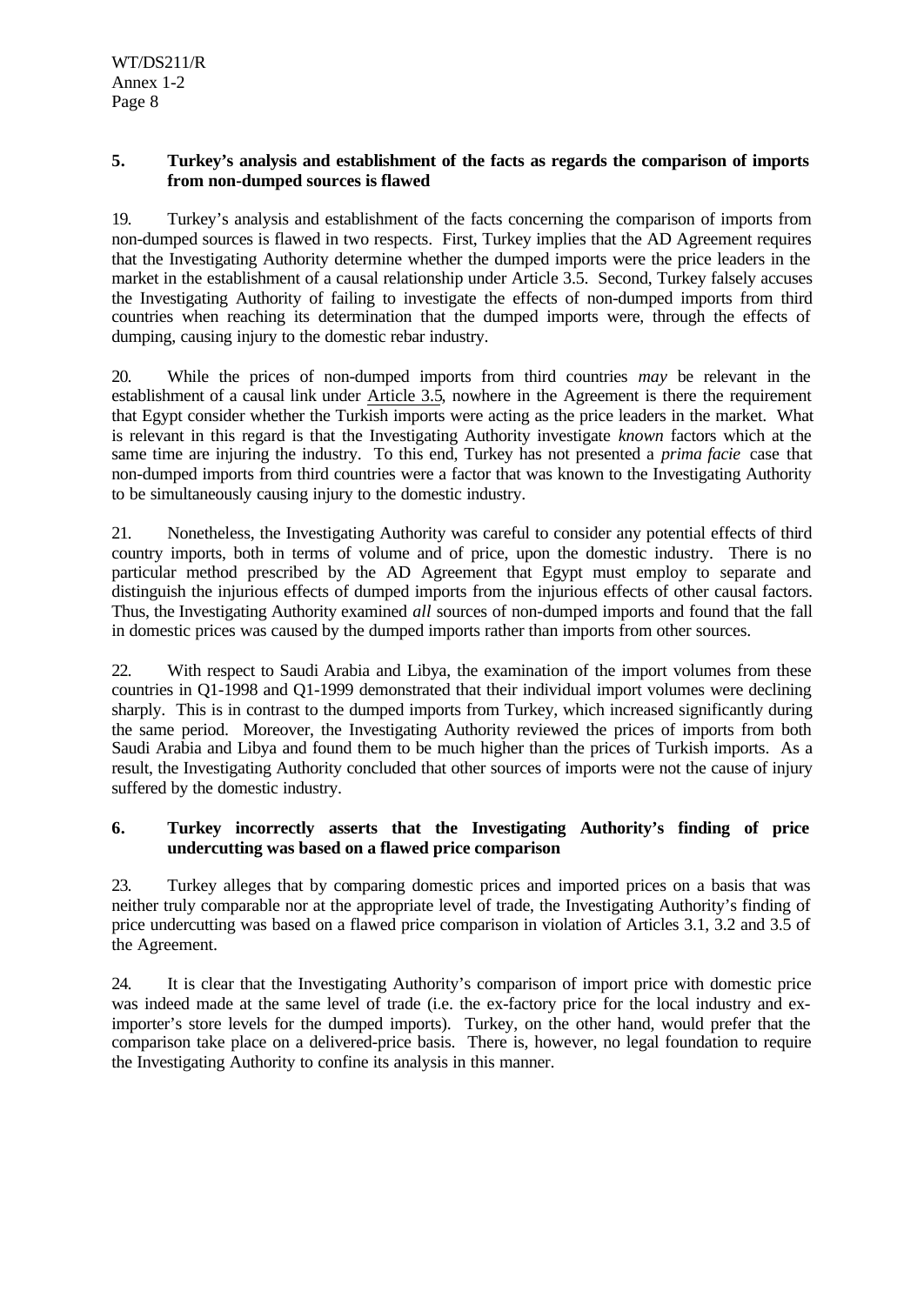# **7. The task of the Panel is not to conduct a** *de novo* **review of the Investigating Authority's determination with respect to domestic sales, but to determine whether the Investigating Authority's establishment of the facts was unbiased and objective**

25. Turkey alleges that the Investigating Authority misinterpreted certain data. In particular, Turkey alleges that the Investigating Authority sought to blame the increase in domestic sales on imports from Turkey and that the Investigating Authority concluded that this increase was the result of reducing domestic prices significantly to compete with the dumped product and to retain market share.

26. By alleging that the Investigating Authority misinterpreted certain data, Turkey is in fact challenging the Investigating Authority's determination with respect to that data. Article 17.6(i) of the AD Agreement, however, makes it very clear that the task of the Panel is solely to assess whether the Investigating Authority's establishment of the facts was proper and the evaluation thereof unbiased and objective. If affirmative, the evaluation shall not be overturned even if it the Panel might have reached a different conclusion. In any event, *Turkey has not alleged any particular violation of the AD Agreement and thus there is no legal basis to support this claim*.

#### **8. The AD Agreement does not require an Investigating Authority to inform interested parties that it has changed the legal basis for its injury determination during the course of the investigation**

27. Turkey claims that by failing to give notice of the change in the scope of the investigation from threat of material to present material injury, the Investigating Authority violated Articles 6.1 and 6.2 of the AD Agreement. Egypt is not, however, under any obligation under the AD Agreement to inform the respondents that it had changed the legal basis for its injury determination during the course of the investigation.

# **9. Turkey has not shown that the Investigating Authority failed to demonstrate that the imports caused injury to the Egyptian Industry "through the effects of dumping found"**

28. Turkey is of the opinion that because the only dumping occurred in 1998 and the injury found by the Investigating Authority occurred in 1999, the Investigating Authority failed to show that the imports were, through the effects of the dumping, causing injury to the domestic industry. According to Turkey, "the resulting determination is, therefore, inconsistent with Articles 3.1 and 3.5".

29. Two points will be addressed. The first is that the AD Agreement does not require that any specific period of time be established for the purpose of data collection with regard to the investigations of dumping and of injury. Second, the Investigating Authority found that the injury that occurred in Q1-1999 confirmed the injury that took place in 1998 as a result of the dumped imports. Thus, in setting the periods of data collection for both dumping and injury, the Investigating Authority included the first quarter of 1999 for injury in order give adequate consideration to the effects of the dumping that primarily took place, in terms of volume, in 1998. Moreover, the period of data collection for injury included the full period of data collection established by the Investigating Authority for dumping.

# B. DUMPING DETERMINATION

# **1. Opening Statement**

30. The Investigating Authority made numerous attempts to obtain the requisite information from the respondents, but was met with insufficient co-operation and unreliable data. As a consequence, the Investigating Authority had no other alternative but to base its determinations on the information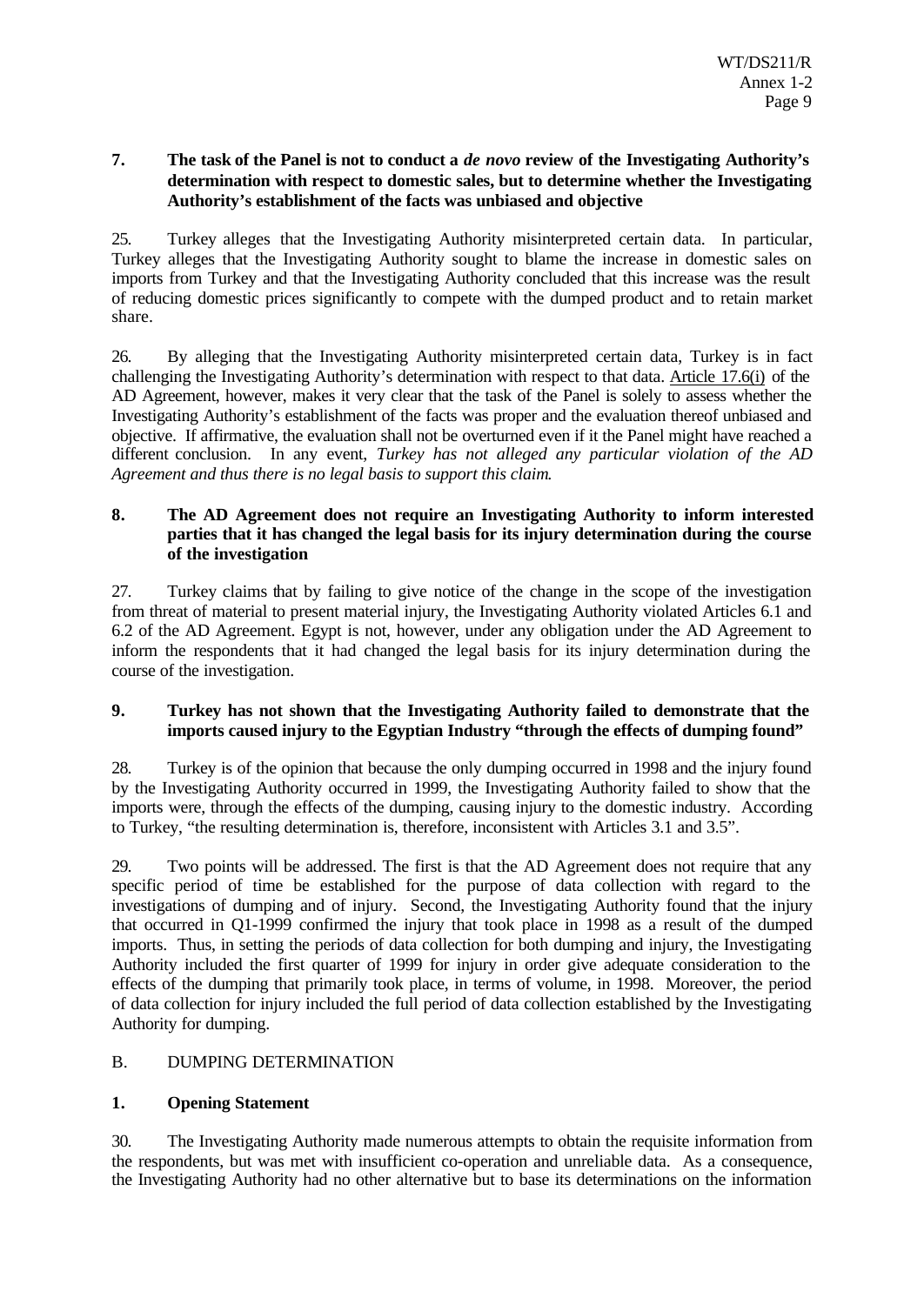at its disposal. In determining the appropriate facts available, the Investigating Authority primarily used the data submitted by each respondent, thereby giving respondents the benefit of their own data to the extent possible.

### **2. The requests for additional information were made in full compliance with the relevant provisions of the AD agreement**

31. Turkey claims that the request for cost information sent to the respondents on 19 August and 23 September 1999 violated Articles 6.1, 6.1.1, 6.2, 6.6 and 6.7 as well as paragraph 7 of Annex I and paragraphs 1 and 6 of Annex II of the AD Agreement. Lastly, Turkey alleges that these requests also contravene Article 2.4 of the AD Agreement dealing with the comparison between normal value and export price. Those claims are without merit.

32. Contrary to Turkey's allegations, the letters of 19 August 1999 did not constitute "a long, supplemental cost questionnaire that was, in fact, an entirely new cost questionnaire". The Investigating Authority's requests for additional information on cost of production of rebar were sent as a result of two undisputed facts:

- (a) All respondents with the exception of IDC had submitted incomplete and partial replies to the section of the Manufacturers' Questionnaire concerning cost of production. Contrary to the explicit requirements of the Manufacturers' Questionnaire, they reported monthly costs data only for those months during which they had export sales of rebar to Egypt. Since this limited information was largely insufficient to verify whether domestic sales were made in the ordinary course of trade, the respondents were requested to provide cost data for the entire investigation period.
- (b) During the investigation period, Turkey experienced hyperinflation at an average rate of 5 per cent per month. Since this factor was likely to have a major impact on cost of production, the Investigating Authority asked the respondents to explain whether their cost of production had been adjusted to reflect inflation and to provide supporting evidence, pursuant to paragraph 1 of Annex II and Article 2.2.1.1 of the AD Agreement.

33. In Egypt's view, this course of action is in accordance with the provisions of Articles 2.4, 6.1, 6.1.1, 6.2, 6.6 and 6.7 as well as with paragraph 7 of Annex I and paragraphs 1 and 6 of Annex II of the AD Agreement.

34. The Investigating Authority complied with paragraph 1 of Annex II when it sent to each respondent in February 1999 a Manufacturers' Questionnaire specifying the information required and the manner in which the information should be structured. The Questionnaire also drew the attention of the respondents to the fact that the Investigating Authority could make determinations on the basis of facts available if the required information was not supplied in a reasonable period of time. As demonstrated in this submission, the same level of assistance was provided in all subsequent requests for additional information.

35. The compliance with Article 6.1 is evident since the purpose of the requests for additional information was precisely to give notice to the interested parties of the information which the Investigating Authority required to make its determinations.

36. The Investigating Authority did not contravene Article 6.2. This Article is irrelevant to the requests for additional information since it only concerns the submission of oral information. Furthermore, Egypt considers that the Investigating Authority was under no obligation to accede to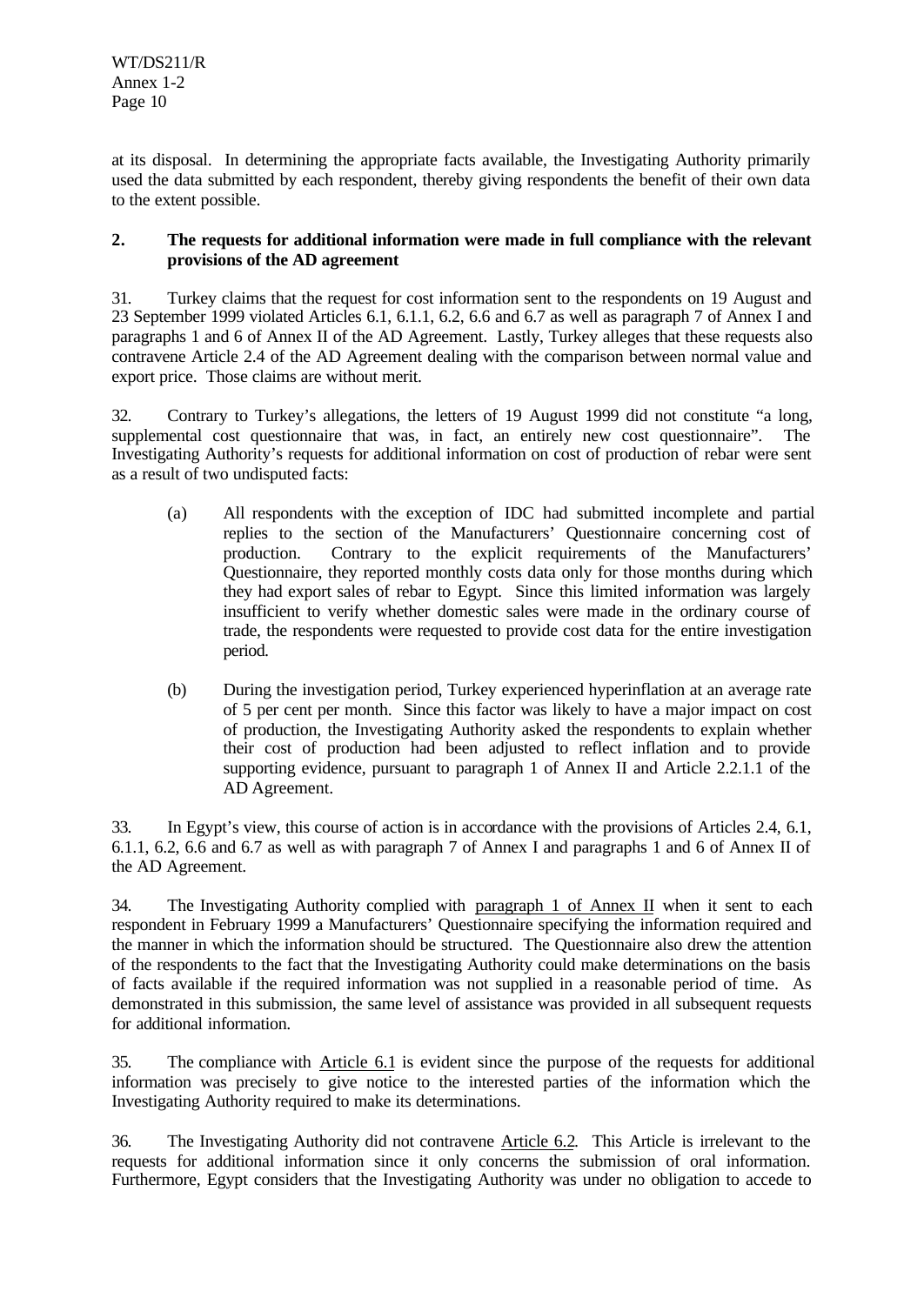the request for a meeting which was presented at a late stage of the investigation and at a time when it had already been established that the costs data submitted by the respondents were not reliable.

37. As explained in this submission, the requests for additional information were sent in accordance with Article 6.6 which entitles, and in fact obliges, the Investigating Authority to satisfy itself as to the accuracy of the information used as a basis for its determinations.

38. The Investigating Authority furthermore informed the respondents of the reasons why the information submitted on costs of production could not be accepted, and granted them ample opportunity to present in writing the evidence required, in accordance with Article 6.1 and paragraph 6 of Annex II. In Egypt's view however, the provisions of Article 6.1.1 are inapplicable to requests for additional information and clarifications such as those sent by the Investigating Authority in the rebar investigation. Indeed, Article 6.1.1 concerns only the deadline to be granted for the response to questionnaires, which clearly the requests for additional information were not.

39. With respect to the claim under Article 6.7 and paragraph 7 of Annex I, Egypt considers that, contrary to Turkey's allegations, the AD Agreement does not suggest that the Investigating Authority must verify information solely through on-the-spot verification visits nor that verification visits should be preferred over other means of verification. Furthermore, the AD Agreement does not prevent the Investigating Authority from requesting the submission of additional information and documentary evidence after having carried out verification visits.

40. Lastly, the claim of violation of Article 2.4 is ill-founded since this Article, and the burden of proof requirement contained therein, only concern the issue of fair comparison between export price and normal value. In any case, it is submitted that the Investigating Authority never imposed an unreasonable burden of proof on the respondents since the data requested consisted of readily available accounting records and the clarifications required were essentially descriptive.

# **3. The decision to use partially facts available was fully justified by the respondents' failure to submit reliable costs data**

41. Contrary to Turkey's allegations, the decision to use facts available is in full compliance with Egypt's obligations under the provisions of the AD Agreement and, in particular, of the provisions of Article 6.8 and Annex II of the AD Agreement. As demonstrated in this submission, the costs data submitted by the respondents were incomplete, unsubstantiated by sufficient supporting evidence and did not demonstrate that they duly reflected the costs associated with the production and sale of rebar, in accordance with Article 2.2.1.1 of the AD Agreement. In consequence, the Investigating Authority was entitled to make its determinations on facts available in accordance with Article 6.8 and paragraph 5 of Annex II. Pursuant to paragraph 6 of Annex II, the Investigating Authority informed the respondents of the reasons why their costs data could not be accepted and gave them ample opportunity to provide further explanations. The Investigating Authority furthermore stated in the Final Report the reasons why the explanations and the information provided were not satisfactory, therefore justifying the use of facts available.

42. As explained in this submission, the claims of violation of Articles 2.2.1.1, 2.2.2 and 2.4 are redundant since they rely on the assumption that the Investigating Authority was not entitled to use facts available. They are furthermore based on the wrong premise that the Investigating Authority calculated monthly cost production and constructed normal value, whereas they were calculated for the entire investigation period. They are lastly without merit as a matter of law and would lead to absurd results in the circumstances of this case.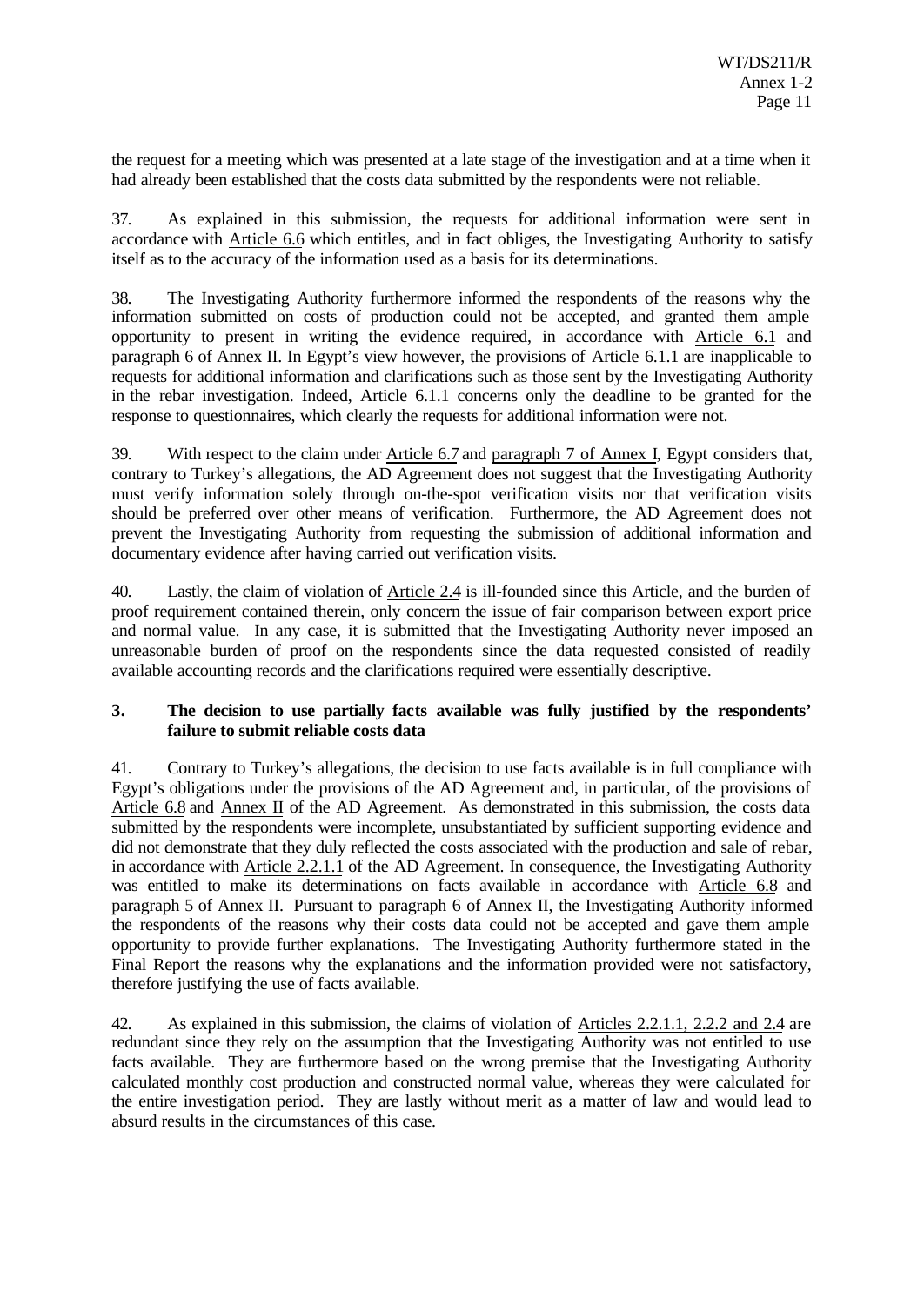#### **4. The investigating authority used data submitted by the respondents as appropriate facts available**

43. The circumstances briefly described in points 1 and 2 above would have entitled the Investigating Authority to disregard the reported costs data altogether and to make full use of facts available for the determination of the normal value. Instead, the Investigating Authority decided to use the data submitted by the respondents as appropriate facts available. This methodology is considered to be reasonable and fair since, in spite of the poor quality of the reported costs data, the respondents were given the benefit of their own data. This is furthermore fully in line with the relevant provisions of the AD Agreement.

44. The cost of production and constructed normal value of the respondents were calculated in accordance with the above methodology. Turkey contends that the Investigating Authority violated various provisions of the AD Agreement in the reconstruction of the cost of production and normal value of Icdas, Habas, IDC and Diler. No claim is presented concerning the calculations pertaining to Colakoglu. It is explained in this submission that those claims are without any merit and must, therefore, be rejected.

#### **5. The disallowance of interest revenue in the reconstruction of the cost production and normal value is in line with the AD Agreement**

45. The relevant provisions of the AD Agreement make it clear that the cost of production must correspond to the costs associated to the production and sale of the product concerned, to the exclusion of any other cost item which bears no relationship to production or sale. In consequence, Egypt considers that interest income, which is generated by the financial activities of the respondents, should not be included in the computation of the cost of production. This is in line with the provisions of Article 2.2 of the AD Agreement as well as with the usual practice of other jurisdictions, such as, for instance, the United States and the European Communities.

#### **6. The absence of a credit cost adjustment to the reconstructed normal value does not violate the AD Agreement**

46. Turkey alleges that the Investigating Authority's denial of an adjustment for credit costs to the reconstructed normal value while such adjustment was made to the export price contravenes Article 2.4 of the AD Agreement. This claim has no merit as a matter of law. Egypt considers that, unlike actual selling prices that are negotiated between seller and buyer on the basis of, among other things, the conditions and terms surrounding the sale, the construction of the normal value produces a notional price, the level of which cannot be influenced by any conditions and terms of the relevant sales. In consequence, Egypt considers that the constructed normal value does not need to be adjusted for differences in credit terms, since such normal value is not affected by any credit terms. In any case, since all domestic sales were made at a loss, the Investigating Authority could not use any credit terms granted in the ordinary course of trade to calculate the adjustment. For the foregoing reasons, Egypt considers that the absence of an adjustment for credit costs to a reconstructed normal value is based on a permissible interpretation of Article 2.4 of the AD Agreement and should therefore be upheld by the Panel.

#### **7. Egypt did not contravene Article X:3 of GATT 1994 in the conduct of the rebar antidumping investigation**

47. Lastly, Turkey alleges that some of the actions of the Investigating Authority viola ted Article X:3 of GATT 1994. This claim is redundant and without any merit.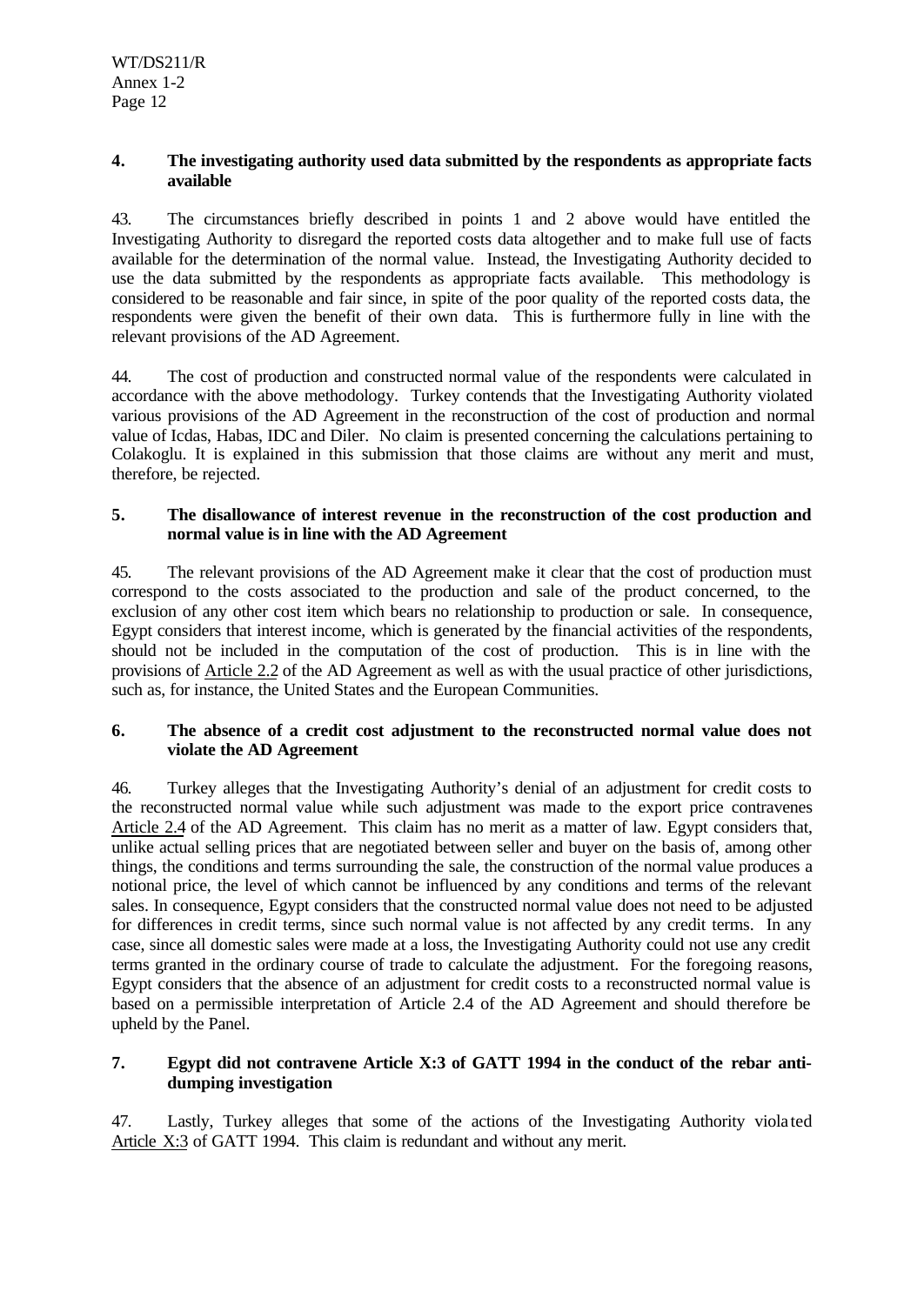48. In Egypt's view, actions taken by an Investigating Authority in one single anti-dumping case should only be reviewed under the obligations of Article X:3 if such actions had a significant impact on the overall administration of the law, and not simply on the outcome of the single case in question. Furthermore, a conclusion that Article X:3 is violated could in any case not be reached where the actions in question are found to be consistent with more specific obligations of the applicable WTO Agreement.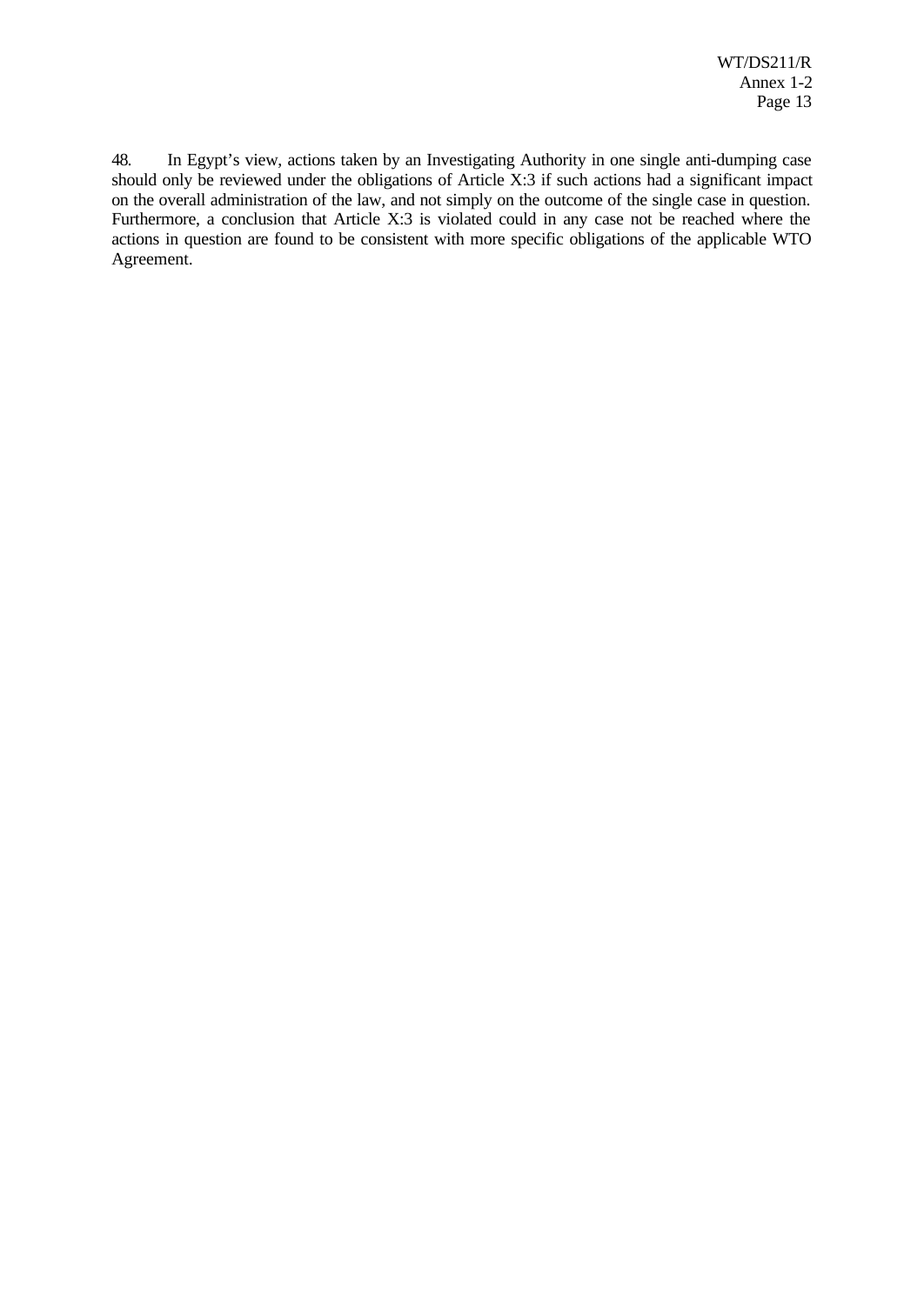# **ANNEX 2-1**

# FIRST ORAL STATEMENT OF TURKEY EXECUTIVE SUMMARY

1. The Government of Turkey considers that the imposition of definitive anti-dumping measures in this case is inconsistent with Articles VI and X:3 of the GATT 1994 and with Articles 2.2, 2.4, 3.1, 3.2, 3.4, 3.5, 6.1, 6.2, 6.6, 6.7 and 6.8 of the Agreement, as well as Annex I, Paragraph 7 and Annex II paragraphs 1, 3, 5, 6 and 7.

# **I. INJURY CLAIMS**

2. During the injury investigation in the Turkish rebar case, the Investigating Authority found that both domestic production and sales within Egypt *increased* during the period of investigation, capacity utilization either remained constant or increased, and the domestic industry was able *to increase* its market share. In particular, domestic sales volume increased by 46 per cent in 1997 and by 19.5 per cent in 1998. Domestic market share increased by 5.7 per cent in 1998 and by 22.9 per cent in the first quarter of 1999, as compared to 1996 levels. The principal *indicia* of injury cited in the Final Report were evidence of falling prices, significant declines in domestic industry profitability in both 1998, and the first quarter of 1999, and rising inventories.

3. It is the view of the Government of Turkey that the Investigating Authority improperly attributed the declining prices, declining profitability, and rising inventories to the effects of imports from Turkey. In this regard, the Final Report found evidence of price underselling by imports from Turkey and attributed a price decline of 1.6 per cent in 1998 and 10.8 per cent in the first quarter of 1999 to such price underselling. However, there is no "positive evidence" linking imports from Turkey to these effects. Increases in the volume of imports cannot be injurious when the domestic industry is itself increasing the volume of its sales, maintaining capacity utilization, and increasing its domestic market share. The existence of some price underselling is also insufficient positive evidence of injury causation. Positive evidence of injury causation would include evidence that purchasers considered Turkish imports to be the price leaders in the market, evidence of lost sales, or evidence that the domestic industry dropped its prices or was unable to raise prices in specific response to the prices of imports from Turkey. None of this evidence is on the record. Where there is no specific, "positive evidence" that imports caused prices to fall, the price declines could just as well have been caused by other factors, as has been claimed elsewhere by Turkey. Because Egypt failed to establish, by "positive evidence," that imports from Turkey caused the price and profitability declines experienced by the Egyptian rebar industry, the imposition of definitive anti-dumping measures in this case was contrary to Articles 3.1 and 3.5 of the Agreement.

4. Turkey considers that the Investigating Authority failed to examine all relevant economic factors and indices having a bearing on the state of the industry in violation of Article 3.4 and that it improperly attributed to imports from Turkey the effects of other factors and conditions of competition in violation of Article 3.5. Specifically, the Investigating Authority failed to consider the adverse effects on domestic profitability and pricing produced by five factors: (a) the dramatic capacity expansion at the two major Egyptian rebar producers and its likely, temporary effects on the producers' cost structure, as well as its effects on competition between the Egyptian producers to fill newly expanded order books; (b) sharpening competition between Al Ezz and Alexandria National as Al Ezz sought to increase market share by capitalizing on its cost advantages over Alexandria National; (c) falling prices for steel scrap, the primary raw material input into finished rebar produced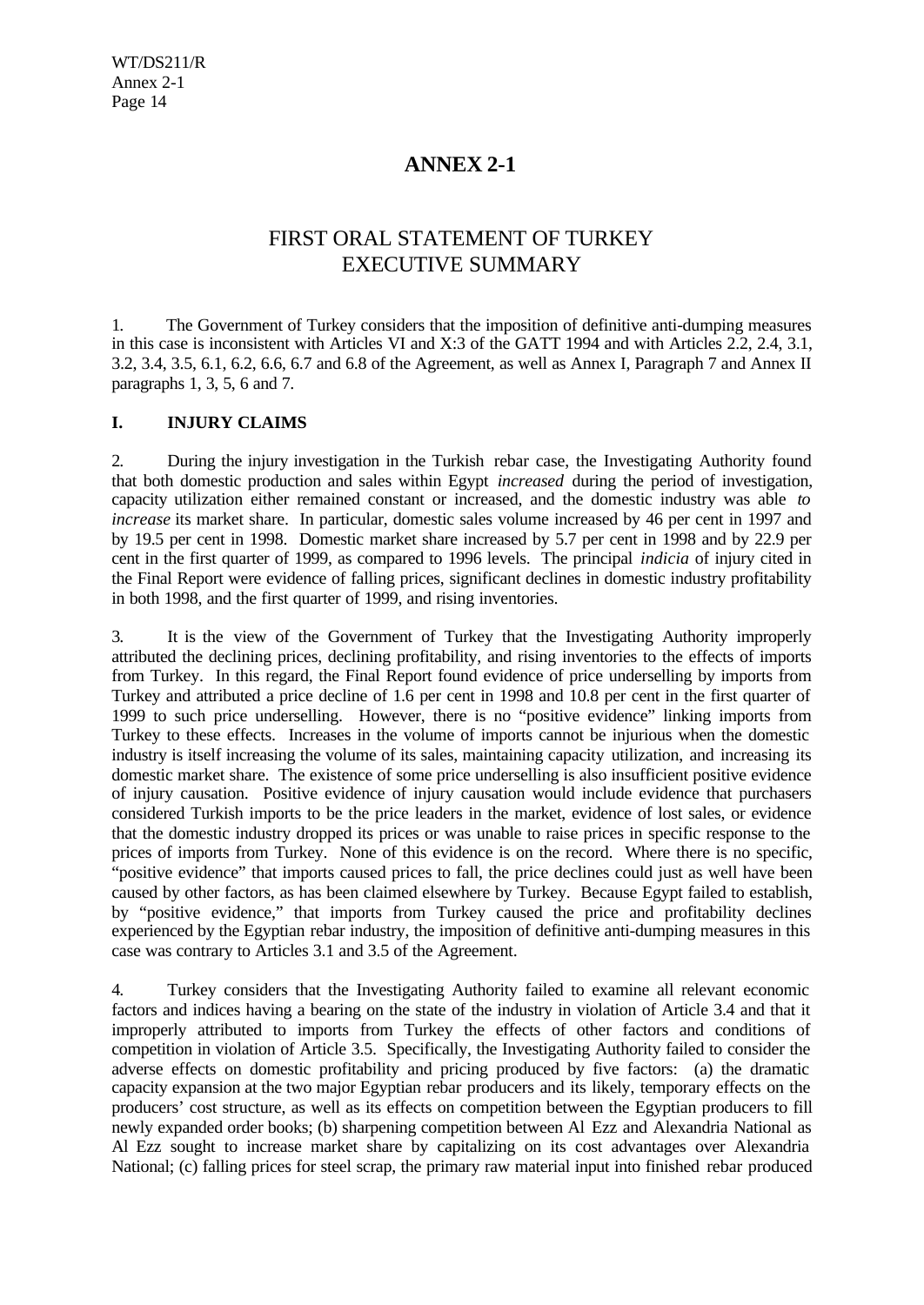by Al Ezz; (d) a sharp contraction in domestic demand in January 1999, when prices for rebar fell; and (e) the effect of comparably priced, fairly traded imports.

5. Turkey also notes that the Investigating Authority did not evaluate all of the mandatory factors identified in Article 3.4. These factors include productivity, actual and potential negative effects on cash flow, employment, wages, growth, and ability to raise capital or investments. Furthermore, the public version of the Essential Facts and Conclusions Report provides no evidence that there was sufficient examination or evaluation of capacity, capacity utilization, or return on investment.

6. Turkey considers that Egypt failed to determine accurately whether there was price undercutting by imports of rebar from Turkey because the Investigating Authority failed to make price comparisons on a delivered-price-to-the-customer basis. The Essential Facts and Conclusions Report does not reveal the channels of distribution for domestic and imported product or where in the chain of distribution any actual price competition between imported product and domestic product takes place. Without knowing these facts, it is impossible to ascertain whether the Investigating Authority measured price competition between imported and domestic products at the correct level of trade. The Investigating Authority's findings in this regard are contrary to Articles 3.1, 3.2 and 3.5.

7. Turkey considers that the Investigating Authority violated Article 6.1 and 6.2 of the Agreement by changing the scope of its injury investigation – from an investigation solely concentrated on threat of injury to an investigation of present material injury – after the deadline for submission of factual information and comment and without adequate notice to the Turkish respondents. Failure to give this notice deprived the Turkish interested parties of their right to submit relevant information and comment on the present material injury question.

8. By investigating the existence of dumping during calendar year 1998 and relying on evidence of injury taken from the first quarter of 1999, the Investigating Authority violated Article 3.5, which requires a showing that "imports are, through the effects of the dumping, . . . . causing injury with the meaning of [the] Agreement." No linkage was shown to exist between dumping in 1998 and injury in 1999.

# **II. DETERMINATION OF DUMPING**

9. Egypt turned the normal sequence of events in an anti-dumping duty investigation on its head, and in so doing seriously prejudiced the rights and interests of the Turkish respondents. Normally, it is anticipated that the anti-dumping duty questionnaire will contain all basic questions setting forth the format in which home market sales and costs of production will be reported as well as requesting all basic documentary support for such costs that must be submitted outside of the on-the-spot investigation. Furthermore, such questionnaires must be sent out as soon as possible after initiation of the investigation.

10. In the Egyptian rebar investigation, more than a month after the verification took place, more than four months after the questionnaire responses were filed, and when, in the Investigating Authority's own words, the end of its investigation was "near", the Investigating Authority suddenly issued a long, supplemental cost questionnaire that was, in fact, an entirely new and much more complex cost questionnaire. Much of the data requested was basic preliminary data that should have been requested either in the original questionnaire or at verification. Moreover, the Investigating Authority required that the respondents provide substantial new cost information. And then, instead of extending its investigation in order to conduct a new cost verification, the Investigating authority asked respondents to do the impossible – to respond to a substantially expanded and more complex cost questionnaire than was contained in its original questionnaire and to submit tables and charts tying each aspect of cost and sales responses to their books and records, together with adequate source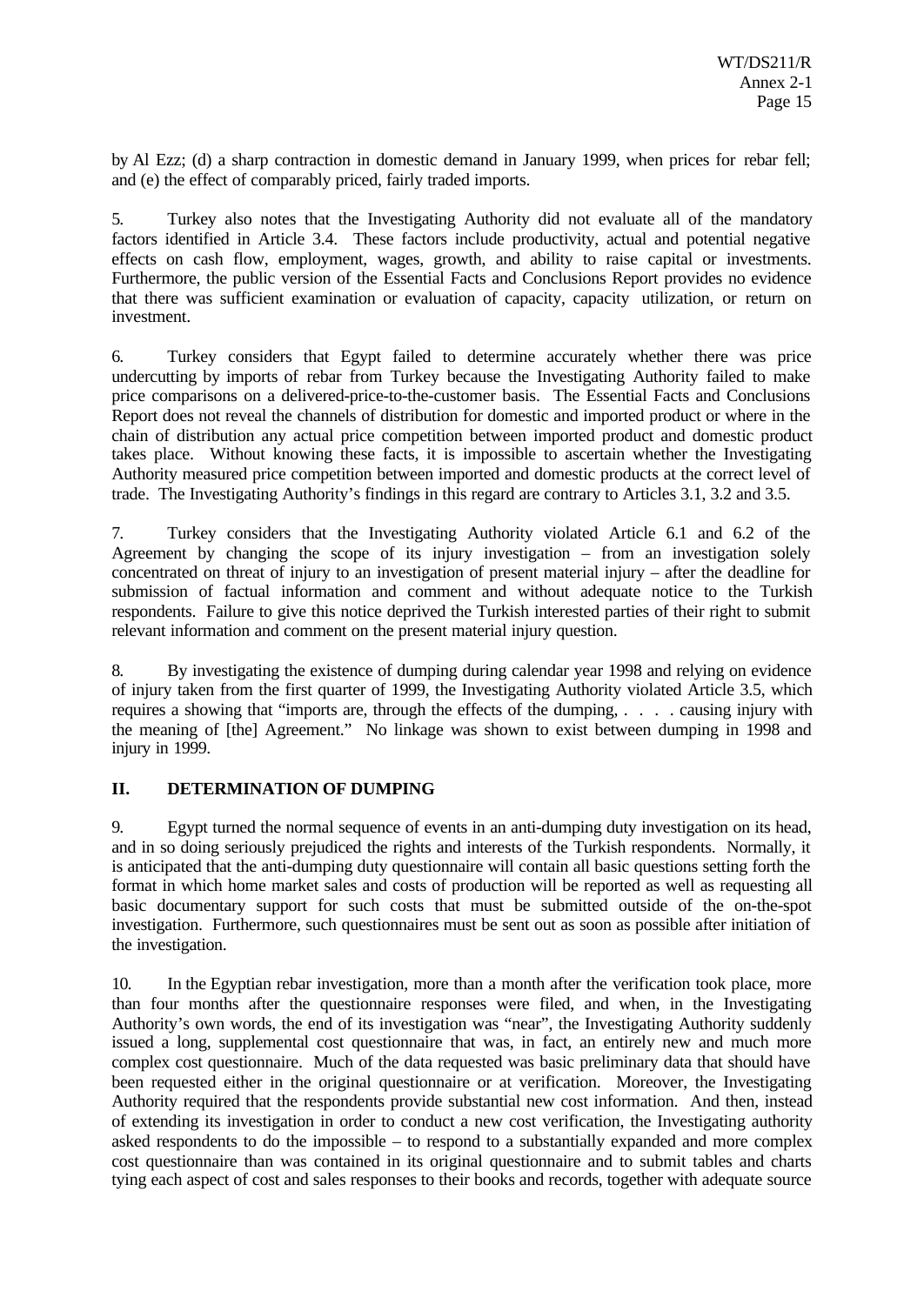documentation to verify each and every sales price and cost. All of the source documentation was, of course, supposed to be fully translated, organized, explained and tied together in English so that the Egyptian authorities could follow the trace from the response to the books. Literally thousands of pages would have had to have been translated, organized and explained in order to respond fully to the questionnaire.

11. As explained by three of the Turkish respondents at the time, this attempt at a "long-range" or "mail order" verification was doomed to failure from the start. In fact, given the tone, content and deadline set by the 19 August letter, the fact that nearly identical letters were sent to each of the five respondents notwithstanding the absence of evidence that they had coordinated their responses, the timing of this letter just 24 hours after a major earthquake hit Turkey and the absurd deadline imposed for a response, it seems that Egypt hoped and expected that respondents would be unable to respond providing a pretext for a final determination with margins based on "facts available".

12. By failing to request the basic cost data identified in its 19 August letter in its original questionnaire, the Egyptian Authorities violated Paragraph 1 of Annex II of the Agreement. By waiting until after the verification to raise these issues and then insisting that respondents provide full "mail order" verification of their previously submitted cost responses and the new information that the Investigating Authority for the first time requested on August 19, Egypt seriously prejudiced the rights of respondents and their ability to provide the data required in violation of Paragraph 6 of Annex II. Egypt also imposed "an unreasonable burden of proof" on respondents in violation of Article 2.4 of the Agreement.

13. This prejudice was compounded by the absurd deadlines imposed for responses to the Investigating Authority's 19 August 1999 and 23 September 1999 questionnaires. The deadline of 13 days in which to respond to the 19 August questionnaire was plainly inadequate in the best of circumstances in light of the expansive new requests for information and for self-verification that that questionnaire contained. It was utterly devoid of consideration for the actual circumstances respondents faced in light of the massive earthquake that hit Istanbul the day before.

14. Respondents reasonably requested extensions to 11 October 1999 and 22 October 1999 in which to respond to this questionnaire. But the Investigating Authority granted an extension only to 15 September 1999, just 27 days after the questionnaire was issued. Failure to provide a full 37 days in which to respond to this questionnaire, and failure to grant respondents' reasonable requests for extension of the initial 37-day deadline violated Article 6.1.1. In the alternative, these actions violated Article 6.2 and Annex II, paragraph 6.

15. On 23 September 1999, the Investigating Authority, for the first time, required of these companies a break-down of all costs to produce billet, supplied on a monthly basis. The Investigating Authority also demanded that these three companies translate each and every page of the hundreds of pages of documentation that they were required to provide in their 15 September responses. The period given for a response to this questionnaire, just two to five days, was manifestly inadequate and contrary to Articles 6.1.1 and 6.2 of the Agreement, as well as Annex II, paragraph 6.

16. After receiving the Investigating Authority's letter of 23 September 1999, Colakoglu, Diler and Habas requested a hearing during which they could explain how the information submitted in their 15 September 1999 responses replied to the Investigating Authority's information requests. The denial of this request violated Article 6.2, which provides, *inter alia*, that "[i]nterested parties shall . . . have the right . . . to present . . . information orally." Icdas requested a hearing as soon as it reviewed the Essential Facts and Conclusions Report. The denial of this request also violated Article 6.2.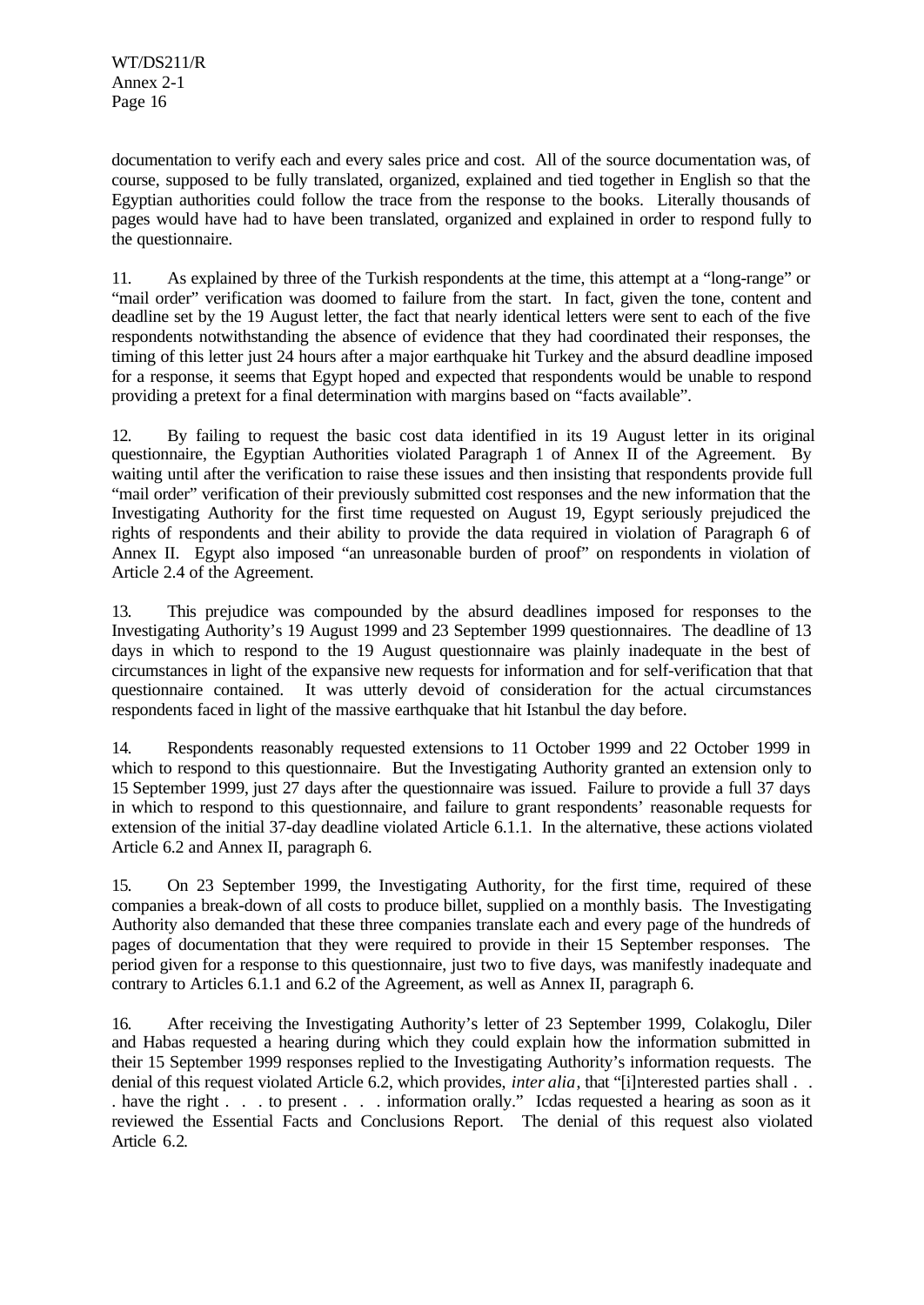17. The Investigating Authority's rationale for requesting additional cost data after the verification was that respondents' costs and prices for rebar did not increase as the Investigating Authority had anticipated given high inflation in Turkey. However, this reasoning was purely speculative. The only support for the Investigating Authority's supposition in this regard is the undisputed fact that Turkey's economy was experiencing high inflation during the period of investigation. However, hyperinflation in the economy as whole certainly does not mean that each sector and product group is experiencing inflation at the same rate. This is particularly true of industries, like the Turkish rebar industry, that import most of their raw materials and where the raw material input is a commodity product subject to significant swings in price.

18. Respondents showed in their responses, filed on 15 September 1999, that the Investigating Authority was incorrect in assuming that constant, slightly declining or slightly increasing costs meant that there was something missing from respondents' reported costs of production. Specifically, respondents showed that their scrap prices declined by 30 per cent-40 per cent in dollar terms during 1998. The TL was also devaluing against the dollar during this period. However, where the constant currency cost declines by this much, the cost in TL could decline as well, or stay stable, or rise only a bit, but by much less than inflation.

19. Moreover, respondents explained that labour contracts are renegotiated once per year, such that one would not expect changes in the unit labour cost throughout the year all other things being equal. What causes unit labour costs to rise and fall in these circumstances are changes in the volume of production. Similarly, in the case of depreciation expenses, respondents showed that the expense is adjusted at year-end for inflation. Some companies used the year-end total depreciation to calculate their monthly depreciation costs. Other companies used their monthly values but explained that annual inflation is predicted at the beginning of the year and included in the monthly depreciation expenses in the companies' books. Therefore, while 1998 depreciation costs were certainly higher than 1997's, all other things being equal, the unit depreciation expense would not vary from month to month during 1998. Finally, the Government of Turkey provided official import statistics showing that inflation did not increase at 5 per cent month as had been assumed by the Investigating Authority. During many months, including the May-August 1998 period, inflation did not exceed 2.5 per cent *per annum*. Thus, in the context of this industry, it is not at all surprising that neither costs nor home market prices increased at 5 per cent per month.

20. The Investigating Authority's findings that respondents' costs did not include the effects of inflation, which the Investigating Authority put at 5 per cent per month, were contrary to all of the facts on the record. For this reason, the Investigating Authority's determination of the facts was not "proper," nor was its evaluation of the facts objective and unbiased. (See Article 17.6 (i)). Furthermore, resort to facts available was unjustified under Article 6.8 and 2.4 of the Agreement.

21. The Investigating Authority sought to characterize the Colakoglu's, Habas's and Diler's responses to the 19 August and 23 September letters as a "refusal" to provide necessary information. However, given the enormous amounts of information and analysis requested and the limited amount of time provided for a response, the voluminous responses provided, and the respondents' expressed willingness to come to Cairo to explain the information submitted, this panel should conclude that each respondent, at a minimum, "acted to the best of its ability". Accordingly, resort to facts available violated paragraph 5 of Annex II. Furthermore, if the responses received by the Investigating Authority from IDC and Icdas were considered inadequate, it was incumbent upon the Investigating Authority to notify these companies that additional information or explanations were required. No such notice was ever provided. See Annex II, paragraph 6.

22. As noted in our submission at page  $\Theta$ , because the Investigating Authority's resort to Facts Available was not justified, the final determination was not compliant with Articles 2.2.1.1, 2.2.2 or 2.4.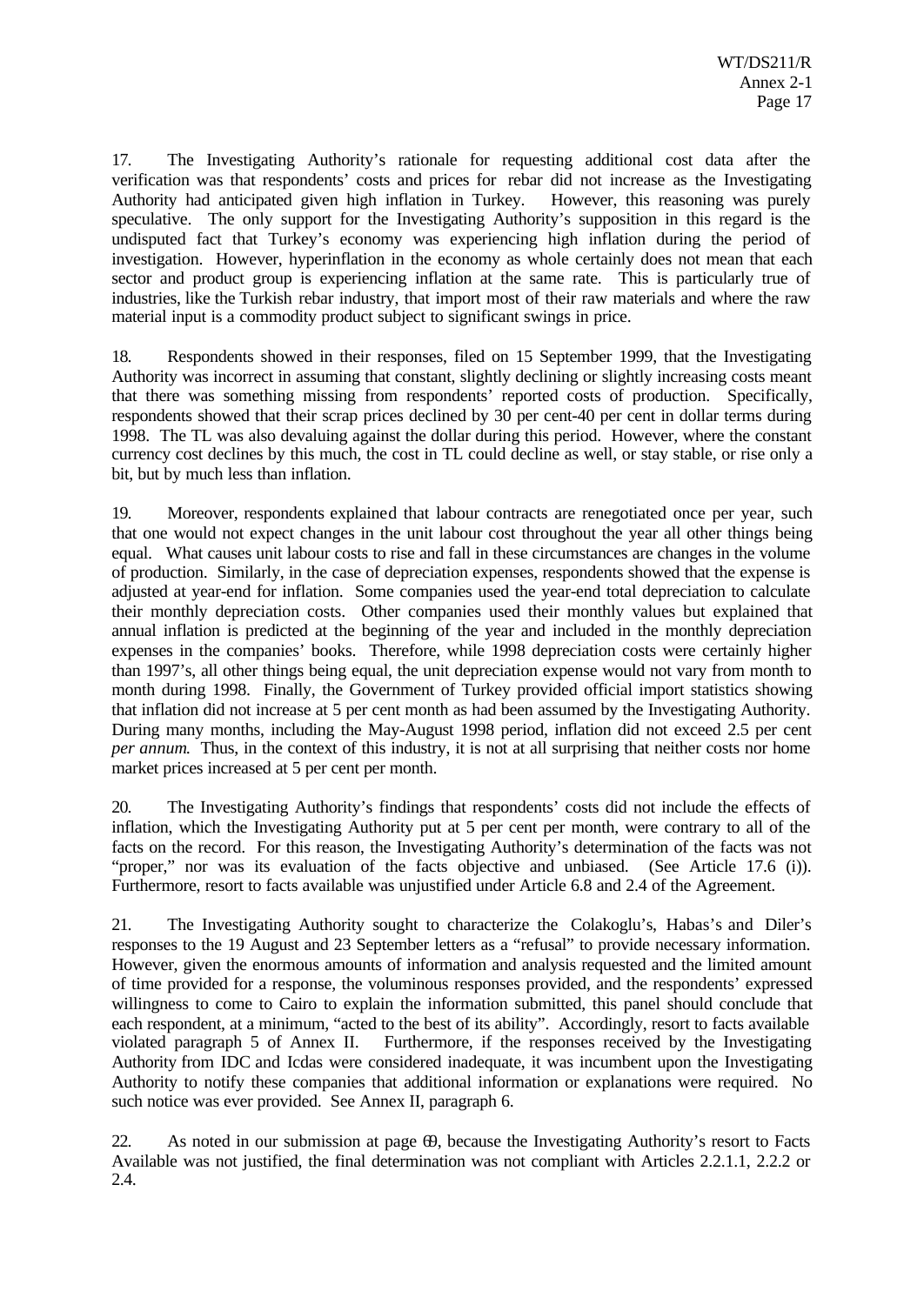23. The facts available used to calculate respondents' costs were severely distorted and inconsistent with other reliable information in the record in violation of Annex II, paragraph 3.

24. The failure to deduct short-term interest income from interest expense violates Articles 2.2.1.1 and 2.2.2 of the agreement. Turkish respondents' financial statements were prepared in accordance with generally accepted accounting practices in Turkey. There is a separation in respondents' financial statements between operating income and non-operating income. Operating expense and income is expense and income that relates directly to the companies' core operations involving the production and sale of rebar. Short-term interest income is fungible and it is classified as operating income in the companies' financial statements. Therefore, as a matter of generally accepted accounting principles, such income is related to the production and sale of the product under investigation.

25. The failure to make an adjustment to normal value for differences in credit terms violates Article 2.4 of the Agreement. The credit cost adjustment claimed by respondents is normally granted by the United States, EU, Canada, Chile and Australia. Such adjustments are made both to the normal value and the constructed normal value.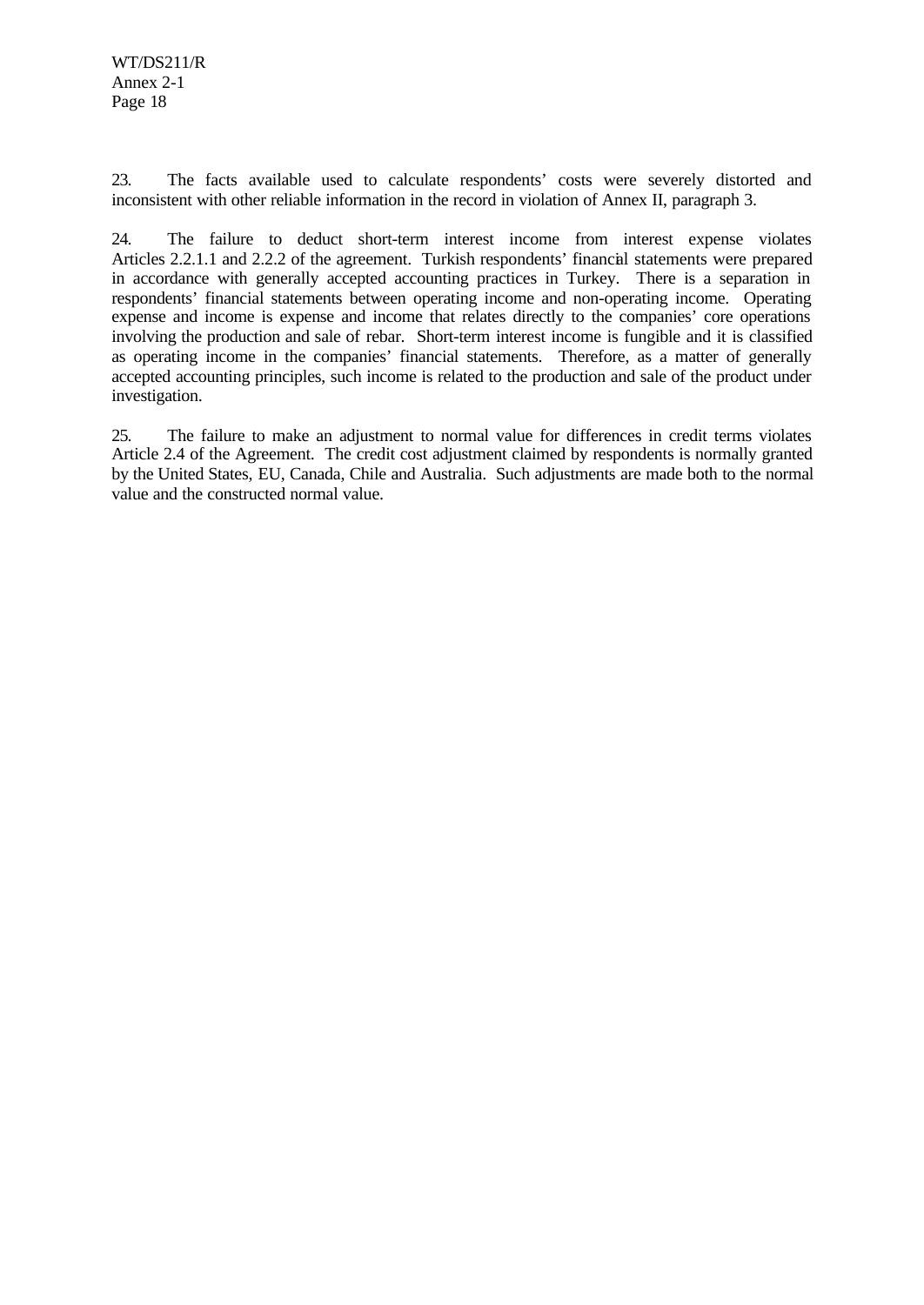# **ANNEX 2-2**

# FIRST ORAL STATEMENT OF EGYPT EXECUTIVE SUMMARY

#### **I. INTRODUCTION & SCOPE OF REVIEW**

1. A number of claims have been raised by Turkey under Articles 2, 3, 6, and Annexes I & II of the AD Agreement, together with Article X:3 of GATT 1994. In response, Egypt submits that it applied the definitive measures on rebar from Turkey pursuant to an investigation that was initiated and conducted in accordance with Egypt's rights and obligations as required under the relevant provisions of the Anti-dumping Agreement and the GATT 1994.

2. Most of Turkey's claims rely on a different interpretation of the factual circumstances of the rebar investigation; however, this is not sufficient to demonstrate the existence of a violation under the AD Agreement. Facts may be evaluated in different ways. What matters under Article 17.6 of the AD Agreement is whether the establishment of the facts by the Investigating Authority was unbiased and objective and whether its determinations are based on a permissible interpretation of the applicable provisions of the AD Agreement. Also of key importance under Article 17.5(ii) is that when reviewing the Investigating Authority's determinations, the Panel must only consider facts made available to the Investigating Authority during the course of the investigation.

#### **II. INJURY**

#### A. CAUSATION

3. Turkey has failed to demonstrate that Egypt's application of Article 3.5 of the AD Agreement was incorrect. Turkey's case appears to be based upon a fundamental misconception under the AD Agreement that dumping must be the sole cause of injury. Since the conclusion of the Tokyo Round, however, it is not even required that dumping be the principle cause of injury.

4. During the course of the investigation, Egypt was careful to distinguish and to separate factors other than the dumped imports that may have contributed to the injury experienced by the domestic industry. The Investigating Authority considered all evidence that was provided by interested parties, including any "known factors" other than the dumped imports likely to cause injury to the domestic industry. On the basis of this examination, the Investigating Authority found that there were "no other causes of injury" sufficient to break the causal relationship between the dumped imports and the injury to the domestic industry. To the contrary, the Investigating Authority found that the volume and price of dumped imports had a direct impact upon the domestic rebar industry in terms of price, profitability and inventories.

5. There is no express requirement in Article 3.5 that investigating authorities seek out and examine in each case on their own initiative the effects of all possible factors other than imports that may be causing injury (*Thailand – Steel*, Panel at 7.273). The Agreement does not require that Egypt examine whether specific sales were lost by the domestic industry to imports from Turkey or whether domestic manufacturers lowered their prices specifically in response to competing offers by suppliers of Turkish rebar. While consideration of the prices of non-dumped imports from third countries may be relevant in the establishment of a causal link under Article 3.5, nowhere in the Agreement is there the requirement to consider whether the Turkish imports were acting as the price leaders in the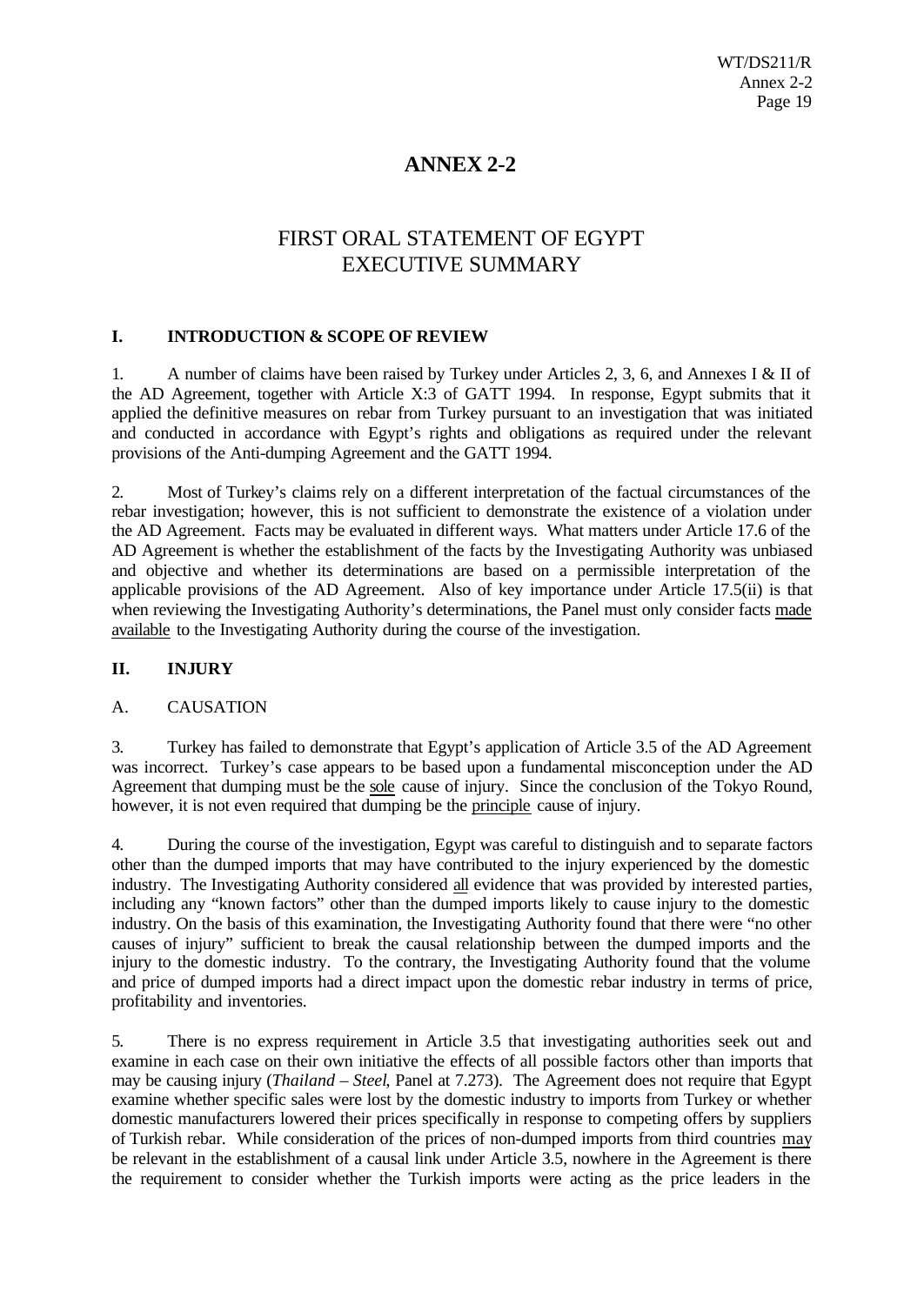market. In any event, as detailed in Egypt's First Submission, the Investigating Authority was careful to consider the effects of third country imports, including those of Saudi Arabia and Libya, both in terms of volume and price, upon the domestic industry.

6. Consideration of contraction in demand or changes in the patterns of consumption is not mandatory under Article 3.5 unless relevant to the Investigating Authority's determination of a causal relationship. Article 3.5 of the AD Agreement therefore does not, as alleged by Turkey, impose any obligation on the Investigating Authority to investigate "whether there was a supply-demand gap that could not be filled by domestic production". The Panel should note, however, that (a) demand in the Egyptian market was considered by the Investigating Authority and found to have increased; and (b) the injury incurred to the domestic industry was not in the form of lost sales. Indeed, in the *Submission of Turkish Respondents Concerning Threat of Injury* (attached as TUR – 18), the respondents point to the fact that demand is, in fact, increasing.

7. As to the declining cost of raw materials, the Investigating Authority considered the evidence and found that it did not prevent the domestic industry from suffering losses. Given that the injury to the domestic industry included a decline of profit, the falling cost of raw materials is even more poignant to the establishment of the causal relationship between the dumping and the injury that occurred to the domestic industry.

8. Turkey alleges that the Investigating Authority failed to investigate the capacity expansion of domestic rebar producers. This is incorrect: the capacity expansion of the domestic industry was considered by the Investigating Authority during the course of the investigation as required under Article 3.4. The Investigating Authority also examined whether there was any increased competition in the domestic industry as a result of capacity expansion any found that it was not a factor that was relevant to the establishment of a causal relationship under Article 3.5. The capacity expansion was not, however, a factor that was known to be contributing to the injury. Indeed, the capacity expansion of the Egyptian industry was presented by the respondents as an economic factor demonstrating the absence of any injury to the domestic industry.

9. As demonstrated in Egypt's First Submission, the invocation by Turkey of Article 3.4 to matters pertaining to the examination of a causal link under Article 3.5, is legally incorrect. Turkey is alleging that Egypt improperly attributed the injury (i.e. falling prices and a decrease in profitability) to imports from Turkey. According to Turkey, the injury was "produced", that is to say that it was caused, by factors other than the dumped imports, such as increased domestic capacity and domestic competition, a decline in the price of raw materials and domestic demand, and the effect of nondumped imports. The examination of injury differs from that of a causal link. The injury analysis under Article 3.4 does not involve an examination of other potential factors contributing to injury, which is the sole prerogative of Article 3.5.

10. In any event, Turkey has provided neither the legal argumentation nor the evidence to support a claim under Article 3.4. It is not sufficient for Turkey to simply allege, without more, any particular violation under the AD Agreement. Turkey must present a *prima facie* case of inconsistency. To this end, Turkey has failed.

# B. METHOD AND INTERPRETATION OF DATA

# **1. Price undercutting**

11. Turkey alleges that, by comparing domestic prices and imported prices on a basis that would be neither truly comparable nor at the appropriate level of trade, the Investigating Authority's finding of price undercutting was based on a flawed price comparison in violation of Articles 3.1, 3.2 and 3.5 of the Agreement. This is wrong: the level of trade that the Investigating Authority considered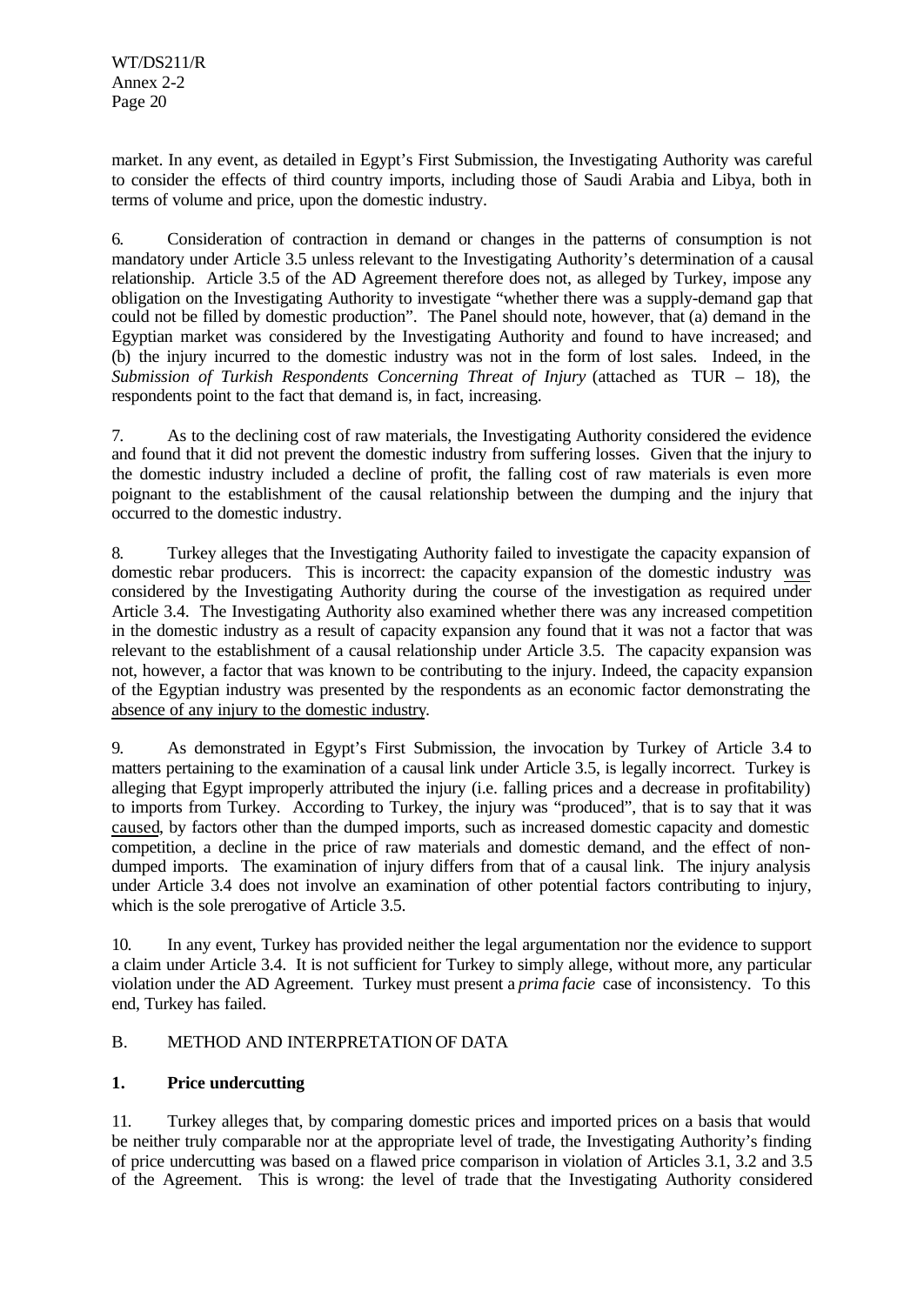appropriate in this context is the ex-factory price for the local industry and ex-importer's store levels for the dumped imports, which are two perfectly comparable prices for the determination of price undercutting. Turkey, on the other hand, would prefer that the comparison take place on a deliveredprice basis. There is, however, no legal foundation on which to base this claim. In addition, such a comparison would ignore the fact that importers and exporters do not sell on a delivered basis.

### **2. Sales and prices**

12. By alleging that the Investigating Authority misinterpreted certain data with respect to sales and prices, Turkey is in fact challenging the Investigating Authority's evaluation of that data. We will recall that Article 17.6(i) makes it very clear that the task of the Panel is solely to assess whether the Investigating Authority's establishment of the facts was proper and the evaluation thereof unbiased and objective. If affirmative, the evaluation cannot be overturned, even if the Panel might have reached a different conclusion. In any event, Turkey has not alleged any particular violation of the AD Agreement and thus there is no legal basis whatsoever to support this claim.

#### **3. Period of time established**

13. Turkey is of the opinion that, because dumping occurred in 1998, and the injury to the domestic industry in 1999, Egypt failed to show that the imports were, through the effects of dumping, causing injury to the domestic industry in violation of Articles 3.1 and 3.5. Contrary to Turkey's allegation, however, the injury to the domestic industry took place in 1998 and Q1-1999. Moreover, the AD Agreement does not require that any specific period of time be established for the purpose of data collection with regard to the investigations of dumping and of injury. As noted in Egypt's First Submission, the period of data collection for dumping and injury is consistent with the *Recommendation of the Committee on Anti-Dumping Practices Concerning the Periods of Data Collection for Anti-Dumping Investigations* adopted 5 May 2000. Indeed, the period of data collection for injury, which examined the period of 1997 to Q1-1999, included the full period of data collection established by the Investigating Authority for dumping, which covered 1998.

#### **4. Scope of the Investigation**

14. Turkey claims that, by failing to give notice of the change in the scope of the investigation from threat of material to present material injury, the Investigating Authority violated Articles 6.1 and 6.2 of the AD Agreement. However, no provision of the AD Agreement requires an investigating authority to inform interested parties, during the course of the investigation, that it has changed the legal basis for its injury determination (*Guatemala – Cement II*, Panel at 8.237).

# **III. DUMPING**

15. The Investigating Authority made numerous attempts to obtain the requisite information from the respondents, but was met with insufficient co-operation and unreliable data. As a consequence, the Investigating Authority had no other alternative but to base its determinations on the information at its disposal.

### A. REQUESTS FOR ADDITIONAL INFORMATION

16. Contrary to Turkey's allegations, the letters of 19 August 1999 did not constitute "a long, supplemental cost questionnaire that was, in fact, an entirely new cost questionnaire". The Investigating Authority's requests for additional information on cost of production of rebar were sent as a result of two facts. First, all respondents with the exception of IDC had submitted incomplete and partial replies to the section of the Manufacturers' Questionnaire concerning cost of production,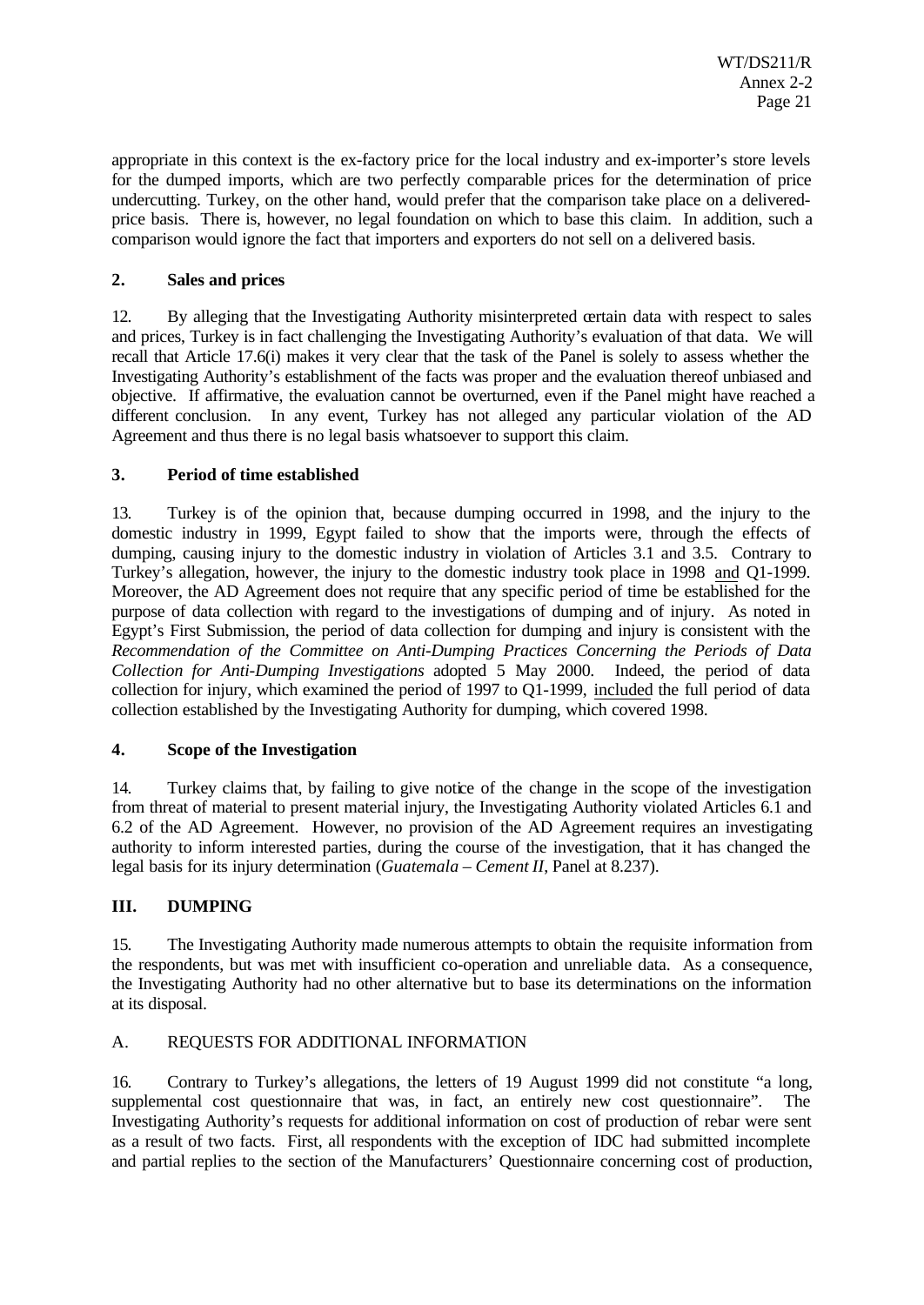and second, the reported costs data were inconsistent with the hyperinflation experienced by Egypt during the investigation period.

17. In Egypt's view, the letter of 19 August 1999 is consistent with the provisions of Articles 2.4, 6.1, 6.1.1, 6.2, 6.6 and 6.7 as well as with paragraph 7 of Annex I and paragraphs 1 and 6 of Annex II of the AD Agreement.

18. The Investigating Authority complied with paragraph 1 of Annex II when it sent to each respondent in February 1999 a Manufacturers' Questionnaire specifying the information required and the manner in which the information should be structured. The Questionnaire also drew the attention of the respondents to the fact that the Investigating Authority could make determinations on the basis of facts available if the required information was not supplied in a reasonable period of time. The same level of assistance was provided in all subsequent requests for additional information. Compliance with Article 6.1 is evident since the purpose of the requests for additional information was precisely to give notice to the interested parties of the information which the Investigating Authority required to make its determinations. The Investigating Authority did not contravene Article 6.2. This Article is irrelevant to the requests for additional information since it only concerns the submission of oral information. The requests for additional information were sent in accordance with Article 6.6 which entitles, and in fact obliges, the Investigating Authority to satisfy itself as to the accuracy of the information used as a basis for its determinations. The Investigating Authority furthermore informed the respondents of the reasons why the information submitted on costs of production could not be accepted, and granted them ample opportunity to present in writing the evidence required, in accordance with Article 6.1 and paragraph 6 of Annex II. In Egypt's view, however, Article 6.1.1 is not applicable as it relates solely to the deadline to be granted for the response to questionnaires, which clearly the requests for additional information were not. With respect to the claim under Article 6.7 and paragraph 7 of Annex I, Egypt considers that, contrary to Turkey's allegations, the AD Agreement does not suggest that the Investigating Authority must verify information solely through on-the-spot verification visits nor that verification visits should be preferred over other means of verification. Furthermore, the AD Agreement does not prevent the Investigating Authority from requesting the submission of additional information and documentary evidence after having carried out verification visits.

19. Lastly, the claim of violation of Article 2.4 is ill-founded since this Article, and the burden of proof requirement contained therein, only concern the issue of fair comparison between export price and normal value.

# B. THE USE OF PARTIALLY FACTS AVAILABLE WAS FULLY JUSTIFIED

20. Contrary to Turkey's allegations, the decision to use facts available is in full compliance with Egypt's obligations under the relevant provisions of the AD Agreement. The costs data submitted by the respondents were incomplete, unsubstantiated by sufficient supporting evidence and did not demonstrate that they duly reflected the costs associated with the production and sale of rebar, in accordance with Article 2.2.1.1 of the AD Agreement. In consequence, the Investigating Authority was entitled to make its determinations on facts available in accordance with Article 6.8 and paragraph 5 of Annex II. Pursuant to paragraph 6 of Annex II, the Investigating Authority informed the respondents of the reasons why their costs data could not be accepted and gave them ample opportunity to provide further explanations. The Investigating Authority furthermore stated in the Final Report the reasons why the explanations and the information provided were not satisfactory, therefore justifying the use of facts available. It was furthermore demonstrated that the claims of violation of Articles 2.2.1.1, 2.2.2 and 2.4 are redundant.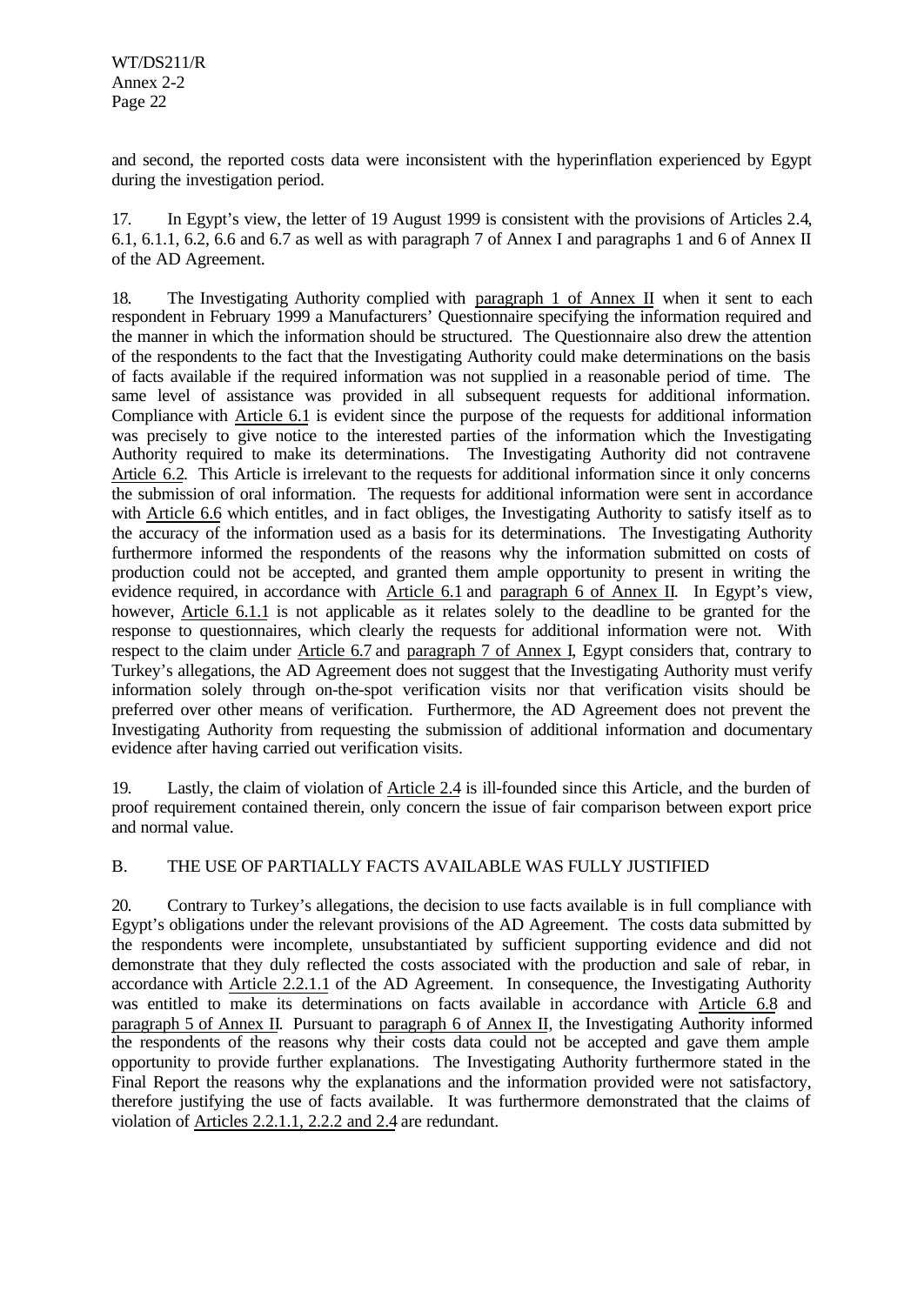### C. DATA SUBMITTED BY THE RESPONDENTS

21. The Investigating Authority decided to use the data submitted by the respondents as appropriate facts available. This methodology is considered to be reasonable and fair since, in spite of the poor quality of the reported costs data, the respondents were given the benefit of their own data. The cost of production and constructed normal value of the respondents were calculated in accordance with the above methodology. Turkey contends that the Investigating Authority violated various provisions of the AD Agreement in the reconstruction of the cost of production and normal value of Icdas, Habas, IDC and Diler. No claim is presented concerning the calculations pertaining to Colakoglu. It was explained that those claims are without any merit and must, therefore, be rejected.

#### D. DISALLOWANCE OF INTEREST REVENUE

22. Egypt considers that interest income, which is generated by the financial activities of the respondents, should not be included in the computation of the cost of production. This is in line with the provisions of Article 2.2 of the AD Agreement as well as with the usual practice of other jurisdictions, such as the United States and the European Communities.

#### E. ABSENCE OF A CREDIT COST ADJUSTMENT

23. Egypt considers that, unlike actual selling prices that are negotiated between seller and buyer on the basis of, among other things, the conditions and terms surrounding the sale, the construction of the normal value produces a notional price, the level of which cannot be influenced by any conditions and terms of the relevant sales. As such, Egypt considers that the constructed normal value does not need to be adjusted for differences in credit terms, since such normal value is not affected by any credit terms. In any case, since all domestic sales were made at a loss, the Investigating Authority could not use any credit terms granted in the ordinary course of trade to calculate the adjustment. For the foregoing reasons, Egypt considers that the absence of an adjustment for credit costs to a reconstructed normal value is based on a permissible interpretation of Article 2.4 of the AD Agreement and should therefore be upheld by the Panel.

#### F. ARTICLE X:3 OF GATT 1994

24. In Egypt's view, actions taken by an Investigating Authority in one single anti-dumping case should only be reviewed under the obligations of Article X:3 if such actions had a significant impact on the overall administration of the law, and not simply on the outcome of the single case in question. Furthermore, a conclusion that Article X:3 is violated could in any case not be reached where the actions in question are found to be consistent with more specific obligations of the applicable WTO Agreement.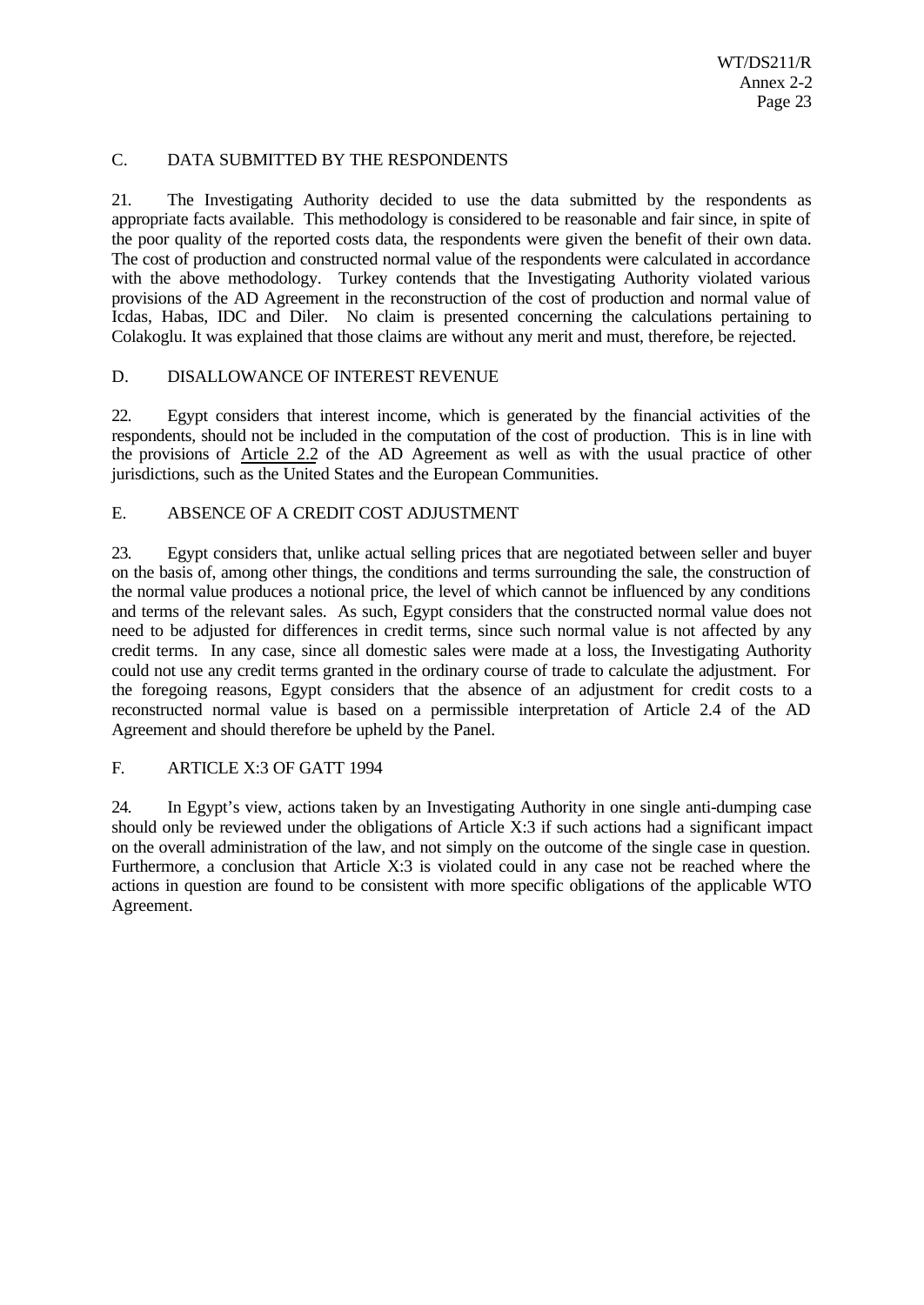# **ANNEX 3**

# RESTATEMENT BY TURKEY OF ITS CLAIMS IN RESPONSE TO A REQUEST FROM THE PANEL

# **I. INJURY CLAIMS**

# A. ARTICLE 3.1

1. According to the Appellate Body, the phrase "positive evidence", as used in Article 3.1, means "the evidence must be of an affirmative, objective and verifiable character, and that it must be credible". $1$ 

#### **1. Failure to Develop Specific Evidence Linking Imports to Adverse Volume and Price Effects Upon the Domestic Industry**

2. As noted in the Executive Summary of the Statement of Turkey at the First Substantive Meeting (paras. 1 & 2), the principal *indicia* of injury relied upon by Egypt for its affirmative injury determination was falling prices and profitability in 1998 and 1999. In this connection, the Final Report attributed the price decline to price underselling by imports from Turkey. Turkey claims that Egypt violated Article 3.1 by failing to develop "positive evidence" that dumped imports had an effect on domestic prices or, indeed, that dumped imports had any impact on the domestic industry.

3. The mere existence of increases in the volume of allegedly dumped imports is insufficient evidence of an injurious impact on the domestic industry where the domestic industry is substantially increasing the volume of its own sales, and experiencing strong increases in market share. The existence of some price underselling is also insufficient "positive evidence" of injury causation. Without something more, the Investigating Authority "may mistake a coincidence in time for a causal relationship".<sup>2</sup>

4. "Positive evidence" that imports caused domestic prices to fall would include evidence that purchasers considered Turkish imports to be the "price leaders" in the market, evidence of specific sales lost by the domestic industry to Turkish imports, or evidence that domestic producers dropped their prices, or had to retract planned prices increases, because customers cited, in price negotiations with the domestic producers, the availability of rebar from Turkey at lower prices. None of this evidence was developed by the Investigating Authority. Indeed, there is no "positive evidence" on the administrative record that there was any head-to-head competition between imports and the domestic industry.

# **2. Failure To Make a Proper Determination of Price Undercutting**

5. Egypt also failed to make a proper determination of price undercutting. (See Section D below and First Submission of Turkey at III.G.). By failing to establish properly that imports from Turkey were priced below comparable sales prices charged by the domestic industry, the Investigating Authority failed to develop "positive evidence" of, and failed to undertake an "objective examination" of the "effect of the dumped imports on prices in the domestic market" in violation of Article 3.1.

l

<sup>1</sup> *Hot Rolled Carbon Steel Products from Japan* at 192.

<sup>2</sup> *United States – Anti-Dumping Measures on Certain Hot-Rolled Steel Products from Japan*, WT/DS 184/R, 28 Feb. 2001, at para 7.252.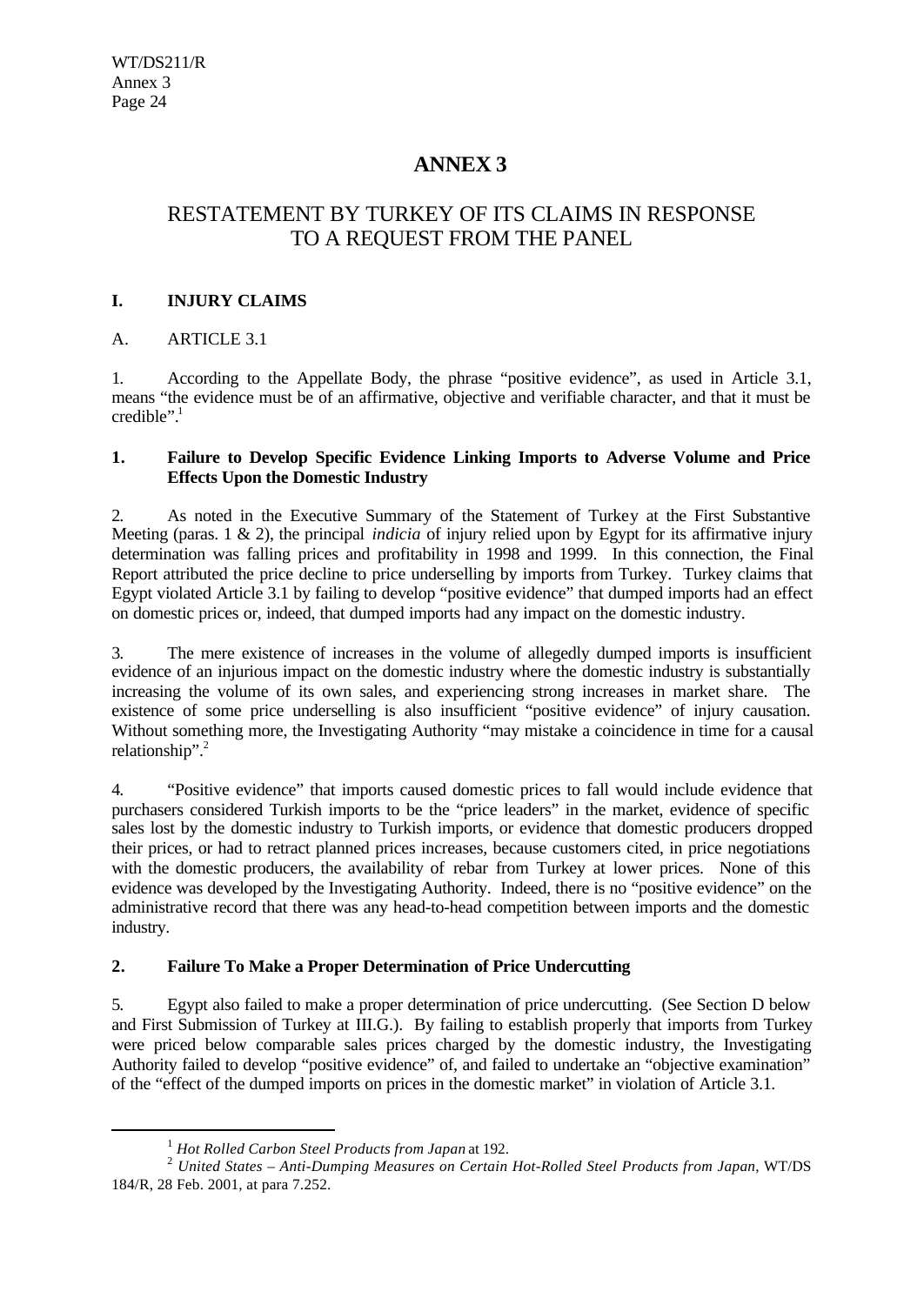# **3. Failure To Link the Imports Which Were Specifically Found To Be Dumped to the Injury**

6. Egypt failed to demonstrate that dumping and injury occurred at the same point in time such that there was a link between the imports that were specifically found to be dumped and the injury found. This was a violation both of Article 3.5 (see Section C below and First Submission of Turkey at III.J) and of Article 3.1.

7. During its investigation, the Investigating Authority found most of the injury upon which it relied for its affirmative injury determination in the first quarter of 1999. Specifically, the largest price and profitability declines occurred during that period. But the Investigating Authority made no findings that imports were sold at less than normal value during that period and there is no evidence or reasoning that would link the injury found in 1999 to the dumped imports in 1998. By failing to establish such a linkage, the Investigating Authority failed to develop "positive evidence" linking "the effect of the dumped imports on prices in the domestic market for like products". The Investigating Authority also failed to develop "positive evidence" linking the imports which were dumped to the "impact of these imports on domestic producers of such products". In both respects, the Investigating Authority violated Article 3.1.

# B. ARTICLE 3.4

l

#### **1. Failure to Examine "All Relevant Economic Factors and Indices Having a Bearing on the State of the Industry," Affecting "Profits" and "Affecting Domestic Prices"**

8. The Investigating Authority failed to "evaluate[] . . . all relevant economic factors and indices having a bearing on the state of the industry", including all relevant economic factors and indices "affecting domestic prices". Specifically, the Investigating Authority failed to examine, or failed to examine adequately, the following factors which had a direct bearing on the state of the domestic industry:

- (a) The dramatic capacity expansion at the two major Egyptian rebar producers and its likely temporary effects on their cost structures;
- (b) The effect of the capacity expansions, which started production at the end of 1998, on competition between the Egyptian producers as they attempted to fill newly expanded order books;
- (c) Sharpening competition between Al Ezz and Alexandria National as Al Ezz sought to increase market share by capitalizing on its cost advantages over Alexandria National;
- (d) Falling prices for steel scrap, the primary raw material input at Al Ezz;
- (e) A sharp contraction in demand in January 1999, the very month in which prices for rebar fell; and
- (f) The effect of comparably priced, fairly traded imports.<sup>3</sup>

9. Factor (a) has a bearing on the costs of production experienced by the domestic industry. It is, therefore, a "relevant factor[] or indice[] having a bearing on the state of the industry". It is also a

<sup>3</sup> *See* First Submission of Turkey at III.B, III.C, III.D, III.E.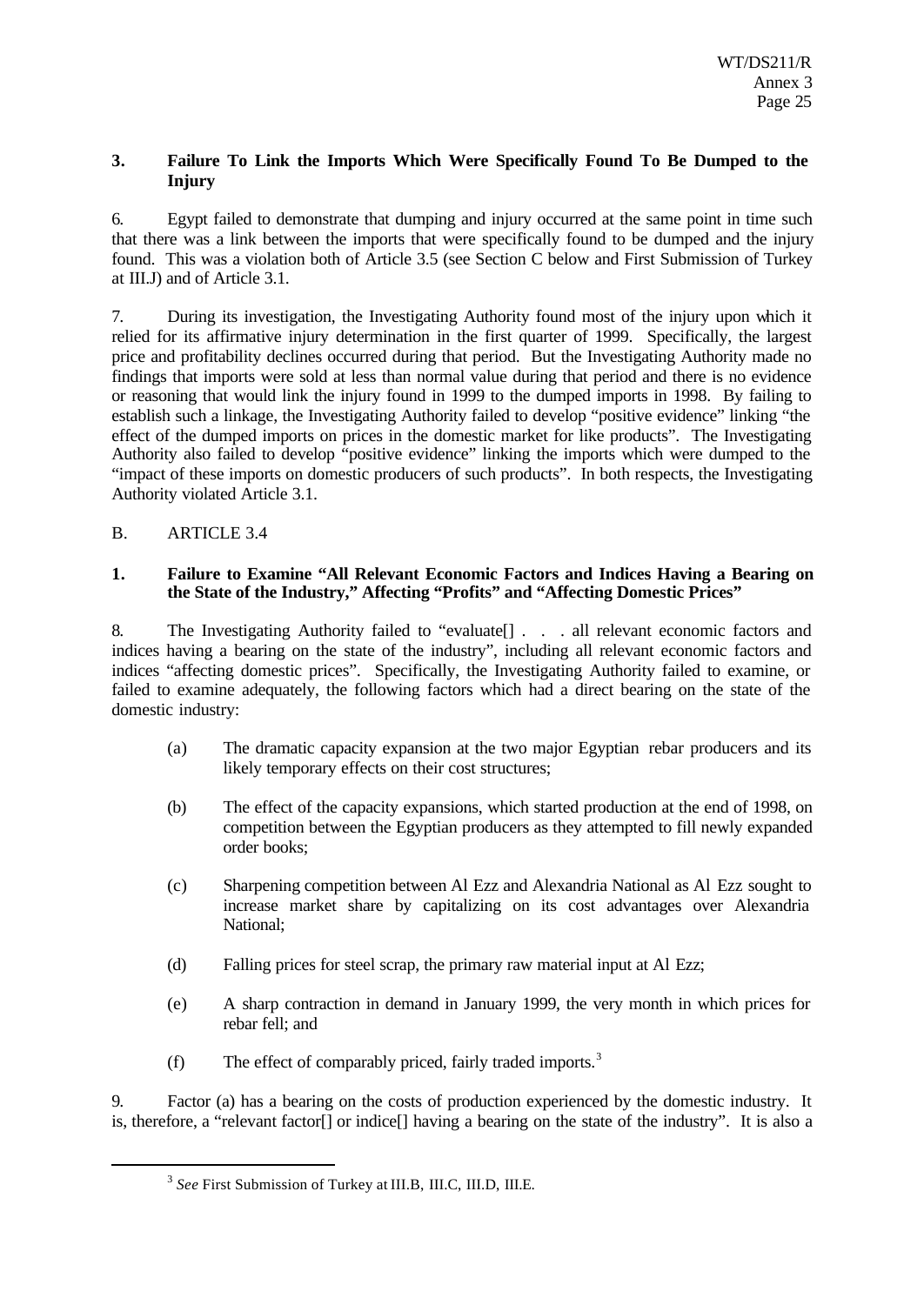WT/DS211/R Annex 3 Page 26

factor that affects the domestic industry's profits. "[P]rofit[]" is a factor specifically mentioned in Article 3.4.

10. Factors (b)-(e) are factors "affecting domestic prices", yet they were either not mentioned in the Final Report or their effects on domestic prices were not examined by the Investigating Authority or were not given any weight in the Authority's analysis of why prices fell. While the Investigating Authority noted that falling raw material prices should increase profits, rather than vice-versa, the Investigating Authority failed to consider that falling scrap prices affected only Al Ezz, and not Alexandria National, and that the increase in Al Ezz's cost advantages might have allowed it to reduce prices and gain market share from Alexandria National without sacrificing profitability. Al Ezz's growing cost advantages and growing market share must have been evident in the cost data received by the Investigating Authority.

11. Factor (f) may or may not have had an effect on domestic prices. However, given that there were comparably priced non-subject imports in the market at the same time as imports from Turkey, and there was no support for a finding that imports from Turkey had materially different effects on domestic prices than imports from other sources, the Investigating Authority's finding that imports from Turkey caused price declines, while imports from other sources did not, is inconsistent at least.

# **2. Failure to Examine Factors Specifically Listed in Article 3.4**

12. Moreover, the Investigating Authority did not evaluate all of the factors specifically listed in Article 3.4. These factors include productivity, actual and potential negative effects on cash flow, employment, wages, growth, and ability to raise capital or investments.<sup>4</sup>

13. As held by the Panel in *European Communities – Anti-dumping duties on Imports of Cotton-Type Bed Linen from India*, the list of factors enumerated in Article 3.4 of the Agreement "must be evaluated by the investigating authorities in each case in examining the impact of the dumped imports on the industry concerned".<sup>5</sup> While the investigating authority may determine that some of the Article 3.4 factors are not relevant in a particular case, it may not disregard those factors, and must explain the lack of relevance such that its objective consideration of all factors is apparent in the final determination.<sup>6</sup> Egypt failed to meet that requirement in this case.

#### **3. Failure of the Public Final Report to Disclose Adequate Examination of Certain Factors Listed in Article 3.4**

14. The public version of the Essential Facts and Conclusions Report provides no evidence that there was a sufficient examination or evaluation of capacity utilization or return on investment. This also violated Article 3.4 because the record does not permit the Panel to discern an objective and complete consideration of these factors.<sup>7</sup>

# C. ARTICLE 3.5

#### **1. Absence of Positive Evidence That Imports Were Having an Adverse Volume or Price Effect on the Domestic Industry**

15. The absence of any positive evidence that imports were having an adverse volume or price effect on the domestic industry, as discussed in Section I.A above in connection with the violation of

l

<sup>&</sup>lt;sup>4</sup> Statement by Turkey at the First Substantive Session at 12.

<sup>5</sup> WT/DS141/R, 30 Oct. 2000 at para. 6.159

<sup>6</sup> *Id.* at para 6.162.

<sup>7</sup> *Id.*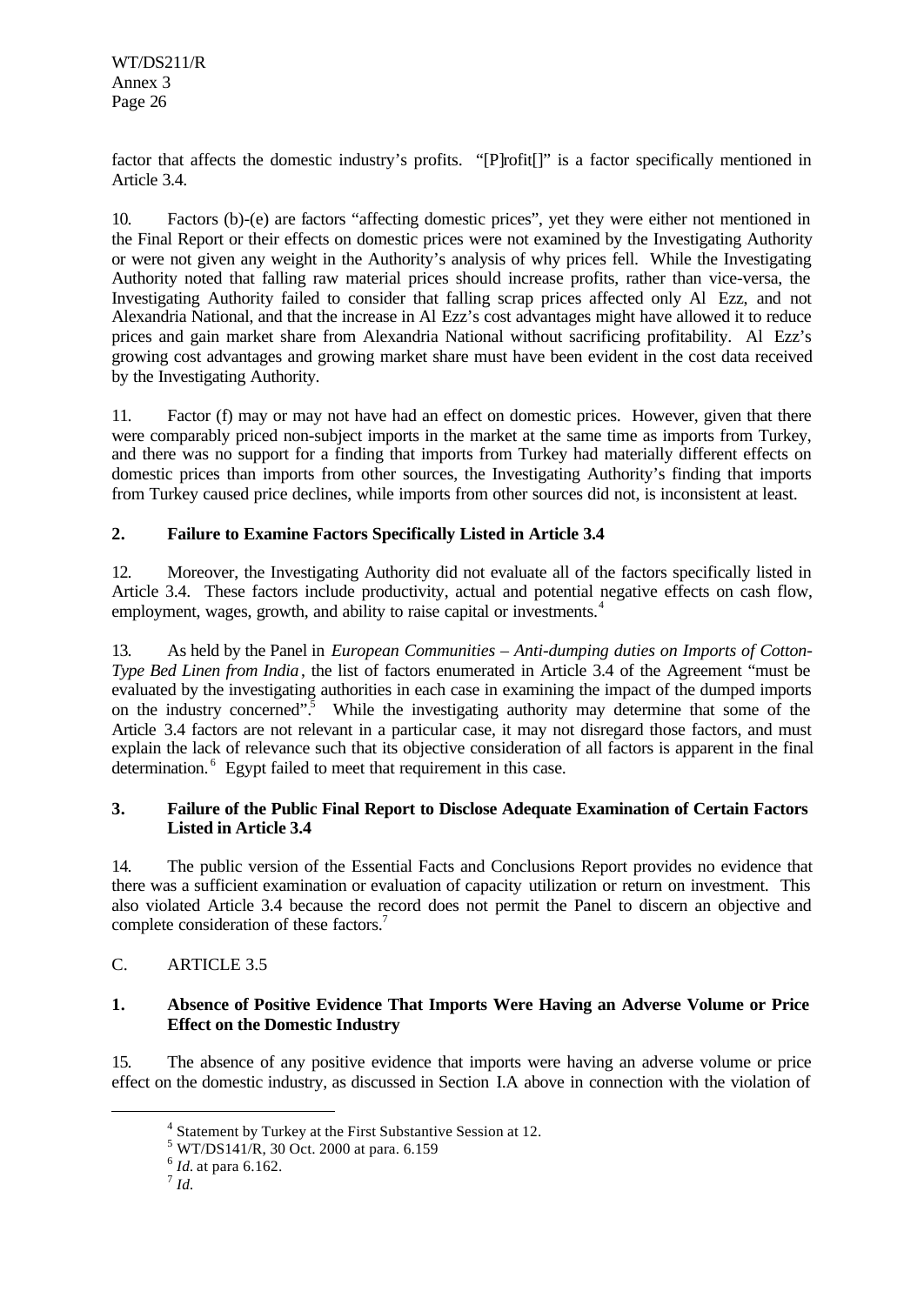Article 3.1, also represents a violation of Article 3.5. By failing to develop "positive evidence" that imports were having a volume or price effect on the domestic industry, the Investigating Authority also failed to demonstrate "a causal relationship between the dumped imports and the injury to the domestic industry" as required in Article 3.5.<sup>8</sup>

#### **2. Failure to Separate and Distinguish the Effects of Known Factors Other Than Imports Which Were, or May Have Been, Causing Injury to the Domestic Industry**

16. The factors listed above in Section I.B were "known factors other than the dumped imports which at the same time" were, or may have been, causing injury to the domestic industry. The failure to "appropriately separate[] and distinguish[]" the effects of those factors from the effects of the dumped imports violated Article 3.5.<sup>9</sup> This failure resulted in improper attribution of the effects of those factors to imports from Turkey.<sup>10</sup>

#### **3. Failure to Demonstrate that the Imports Caused Injury to the Domestic Industry "Through the Effects of the Dumping" Found**

17. As discussed above in connection with Article 3.1, Egypt failed to demonstrate that dumping and injury occurred at the same point in time such that there was a link between the imports that were specifically found to be dumped and the injury found. This was a violation both of Article 3.1 (see Section I.A above and First Submission of Turkey at III.J) and of Article 3.5.

18. During its investigation, the Investigating Authority found most of the injury upon which it relied for its affirmative injury determination in the first quarter of 1999. Specifically, the largest price and profitability declines occurred during that period. But the Investigating Authority made no findings that imports were sold at less than normal value during that period and there is no evidence or reasoning that would link the injury found in 1999 to the dumped imports in 1998. By failing to establish such a linkage, the Investigating Authority failed to demonstrate "that the dumped imports are, *through the effects of the dumping*, . . . causing injury within the meaning of this Agreement", as required by Article 3.5.

19. Whatever else this clause may mean, it must mean that the injury must be found to have been caused by imports which have been shown to have been dumped, *i.e.*, sold at less than normal value. While there was a finding of dumping with respect to imports from Turkey in 1998, there was no comparable finding with respect to imports in 1999. Nor was there any information or analysis in the Final Determination linking imports in 1998 with the injurious impacts to the domestic industry found in the first quarter of 1999. Therefore, the Investigating Authority failed to meet the requirements of Article 3.5, first sentence.

D. ARTICLE 3.2

l

20. Egypt failed to determine accurately whether there was price undercutting by imports of rebar from Turkey because the Investigating Authority failed to make price comparisons on a delivered-to-

<sup>8</sup> *See* First Submission of Turkey at III.A.

<sup>&</sup>lt;sup>9</sup> "In order that the investigating authorities, applying 3.5, are able to ensure that the injurious effects of the other known factors are not 'attributed' to dumped imports, they must appropriately assess the injurious effects of those other factors. Logically, such an assessment must involve separating and distinguishing the injurious effects of other factors from the injurious effects of the dumped imports. If the injurious effects of the dumped imports are not appropriately separated and distinguished from the injurious effects of other factors, the authorities will be unable to conclude that the injury they ascribe to the dumped imports is actually caused by those imports, rather than by other factors." *Hot-Rolled Carbon Steel Products from Japan*, at para. 223.

<sup>10</sup> *See* First Submission of Turkey at III.B, III.C, III.D, III.E, and III.F.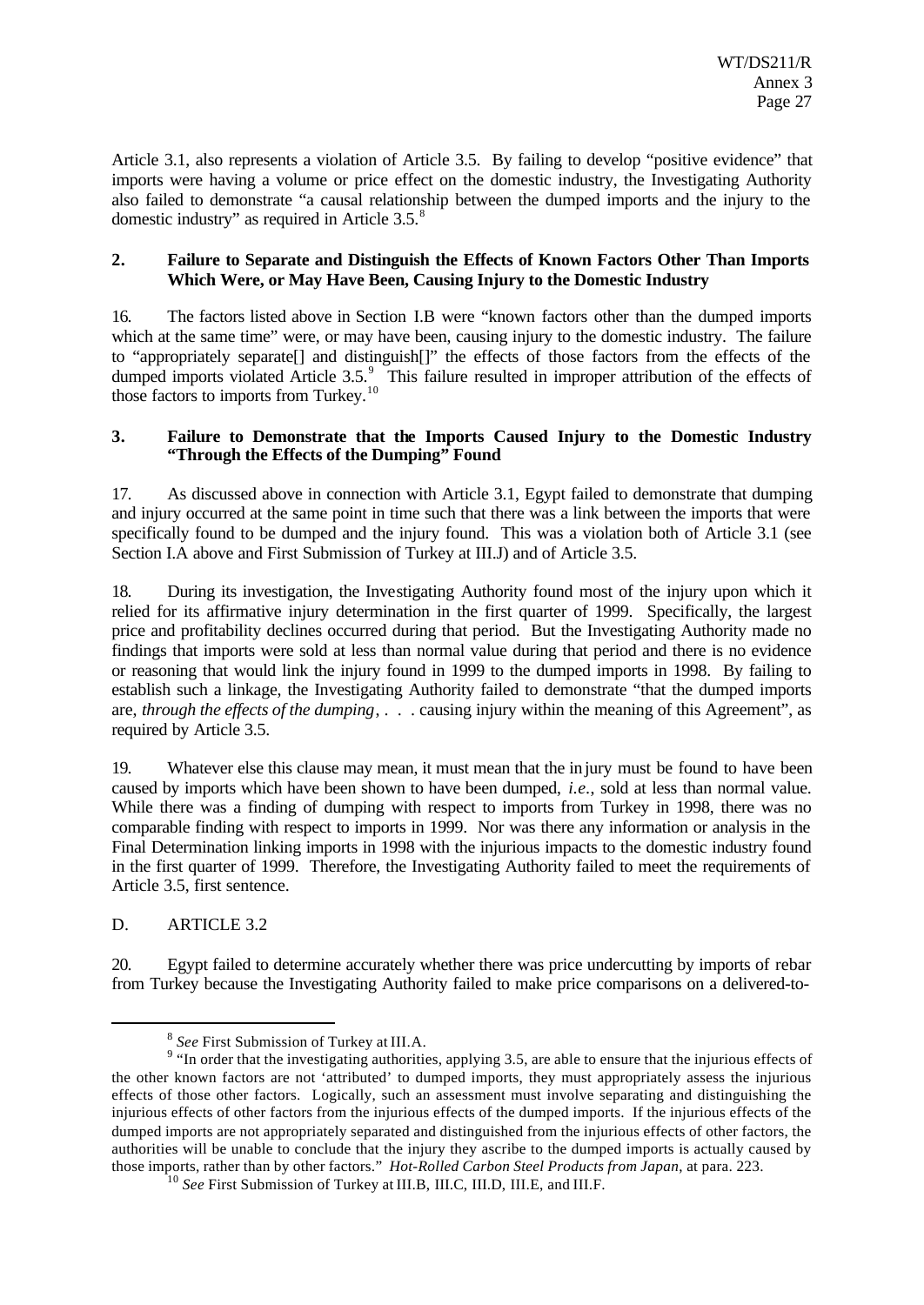the-customer basis. The Essential Facts and Conclusions Report does not reveal the channels of distribution for the domestic and imported product or where in the chain of distribution any actual price competition between the imported product and the domestic product takes place. Without knowing these facts, it is impossible to ascertain whether the Investigating Authority measured price competition between the imported and domestic products at the correct level of trade.

21. If, for example, the manufacturer sells directly to end users and the importers sell to middlemen who then sell to end users, the real competition is at the end user level. The importer's price to the middle man will have no effect on the domestic producer's price if the middleman markup is greater than the difference between the importer's price to the middleman and the producer's price to the end-user. Price undercutting, in this situation, must be measured at the end-user level where there is direct competition between the price of the imported rebar and the price of the domestic rebar.

22. Similarly, if the domestic manufacturer and the importer sell on a delivered basis, comparison of domestic and import prices on an ex-factory basis will mask differences in transportation costs that are included in the price to the customer and that affect price comparability. Because the Final Report does not disclose whether price comparisons were made on an appropriate basis, Egypt failed to make a proper determination that import prices were undercutting domestic prices, in violation of Article 3.2 ("With regard to the effect of the dumped imports on prices, the investigating authorities shall consider whether there has been a significant price undercutting by the dumped imports as compared with the price of a like product in the importing country  $\ldots$ .

# E. ARTICLES 6.1 AND 6.2

23. Article 6.1 of the Agreement provides that "All interested parties in an anti-dumping investigation shall be given notice of the information which the authorities require and ample opportunity to present in writing all evidence which they consider relevant in respect of the investigation in question." Article 6.2 provides: "Throughout the anti-dumping investigation, all interested parties shall have a full opportunity for the defence of their interests."

24. Turkey considers that Egypt violated Articles 6.1 and 6.2 of the Agreement by changing the scope of its injury investigation – from an investigation solely concentrated on threat of injury to an investigation of present material injury – after the deadline for submission of factual information and comment and without adequate notice to the Turkish respondents. Failure to give this notice deprived the Turkish respondents of their right to submit relevant information and comment on the present material injury question. It also deprived them of their fundamental due process right to know what allegations were being lodged against them at the time that they were called upon to submit information and comment.

25. The Investigating Authority clearly indicated in its Initiation Report that the allegations received from the domestic industry were allegations of threatened material injury only. Under "Other Causes of Injury", for example, the Initiation Report states that "[t]he industry indicated that there were no other causes of a threat of injury other than the allegedly dumped imports. Therefore, the Investigating Authority did not consider other factors that are likely to threaten to cause material injury".<sup>11</sup> The Investigating Authority did consider it necessary to mention that there were no causes of current injury, other than the allegedly dumped imports, no doubt because the allegations of injury contained in the domestic industry's application were limited to allegations of threat of injury. In its questionnaires to the Turkish interested parties, the Investigating Authority also stated that "[t]he application by the Egyptian industry for an investigation was based on threat of material injury resulting from importation of the allegedly dumped goods from Turkey. Therefore, the Department

l

 $11$  TUR-1 at 19.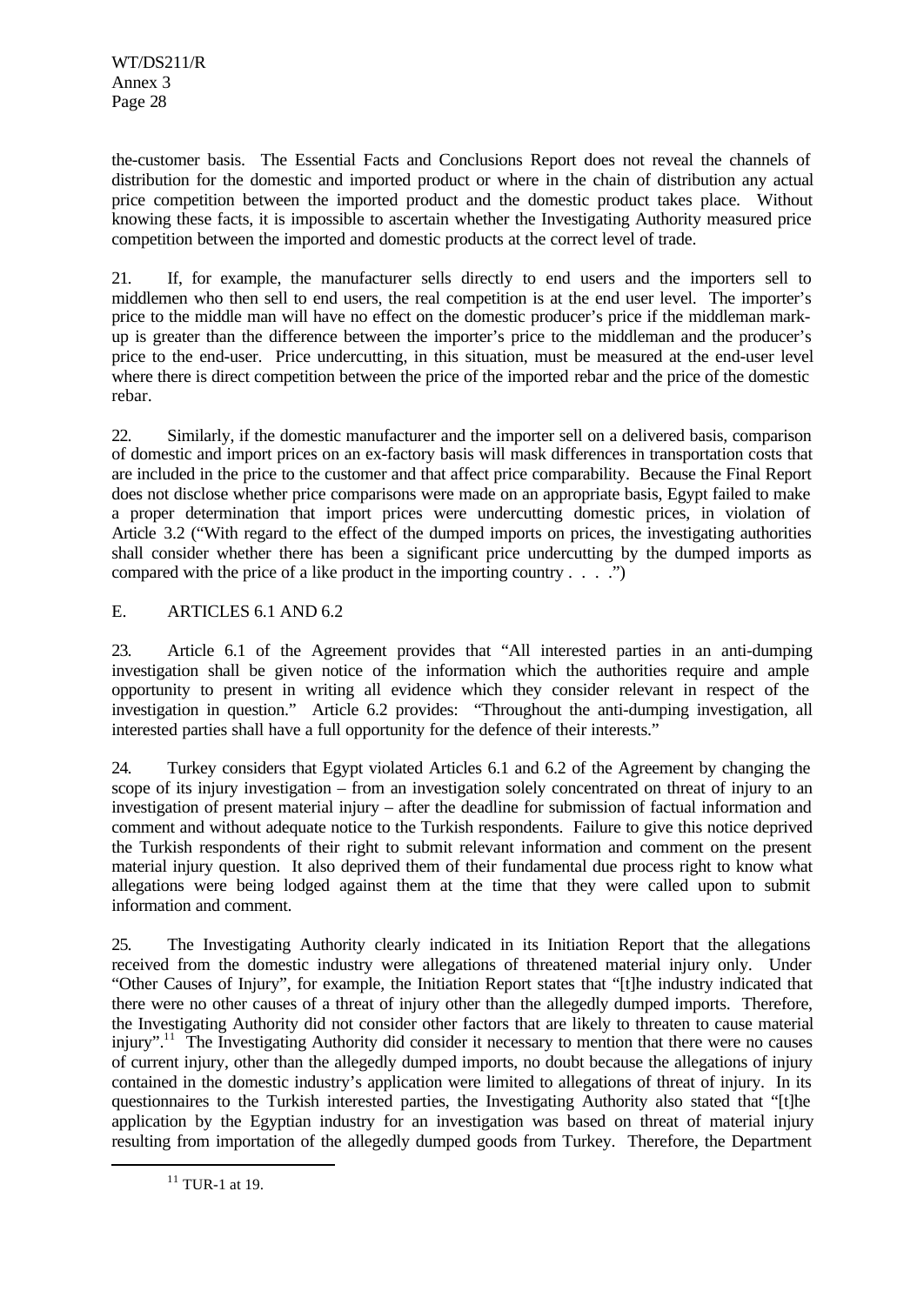must examine whether the Egyptian industry is likely to suffer material injury in the near future if the dumped imports continue."<sup>12</sup>

26. Later in the investigation, after the time for submitting factual information and argument on the injury question had passed, the Investigating Authority changed the scope of its investigation in order to examine the present material injury question. By failing to give adequate notice of the change in the scope of its investigation and by failing to give the Turkish interested parties an adequate opportunity to submit information and comment on this issue, the Investigating Authority violated Articles 6.1 and 6.2.

# **II. CLAIMS REGARDING DETERMINATION OF DUMPING**

A. ANNEX II, PARAGRAPH 1; ANNEX II, PARAGRAPH 6; ARTICLE 6.7; ANNEX 1, PARAGRAPH 7

27. Egypt turned the normal sequence of events in an anti-dumping duty investigation on its head in this case, and in so doing seriously prejudiced the rights and interests of the Turkish respondents.

28. Normally, it is anticipated that the anti-dumping duty questionnaire will contain all basic questions setting forth the format in which home market sales and costs of production will be reported as well as requesting all basic documentary support for such costs that must be submitted outside of the on-the-spot investigation. Furthermore, such questionnaires must be sent out as soon as possible after initiation of the investigation. Thus, paragraph 1 of Annex II to the Anti-Dumping Agreement states:

"As soon as possible after the initiation of the investigation, the investigating authorities should specify in detail the information required from any interested party, *and the way in which that information should be structured by the interested party in its response.*"

29. The Investigating Authority also has an obligation to examine the responses to that questionnaire closely and to inform the respondents promptly if it has rejected any part of that information or if supplemental information is required. Thus, paragraph 6 to Annex II to the Anti-Dumping Agreement states:

"If evidence or information is not accepted, the supplying party shall be informed forthwith of the reasons thereof and have an opportunity to provide further explanations within a reasonable period . . . ."

30. Following this step, an on-the-spot verification may be scheduled at respondents' place of business. See Article 6.7 and Annex I. The purpose of the verification is to check the information reported in the responses to the company's books and records in order to determine its accuracy. Once the verification is completed, the factual record of the investigation is ordinarily closed. According to Paragraph 7 of Annex I, "[a]s the main purpose of the on-the-spot verification is to verify the information provided or to obtain further details, it should be carried out after the response to the questionnaire has been received". Further, paragraph 8 of Annex I provides that "[e]nquiries or questions put by the authorities . . . . and essential to a successful on-the-spot investigation should, whenever possible, be answered before the visit is made".

31. In the Egyptian rebar investigation, the anti-dumping duty questionnaire was issued to each of the six Turkish exporters and each of the exporters, with the exception of Ekinciler's supplier,

l

 $12$  TUR-2 at 9.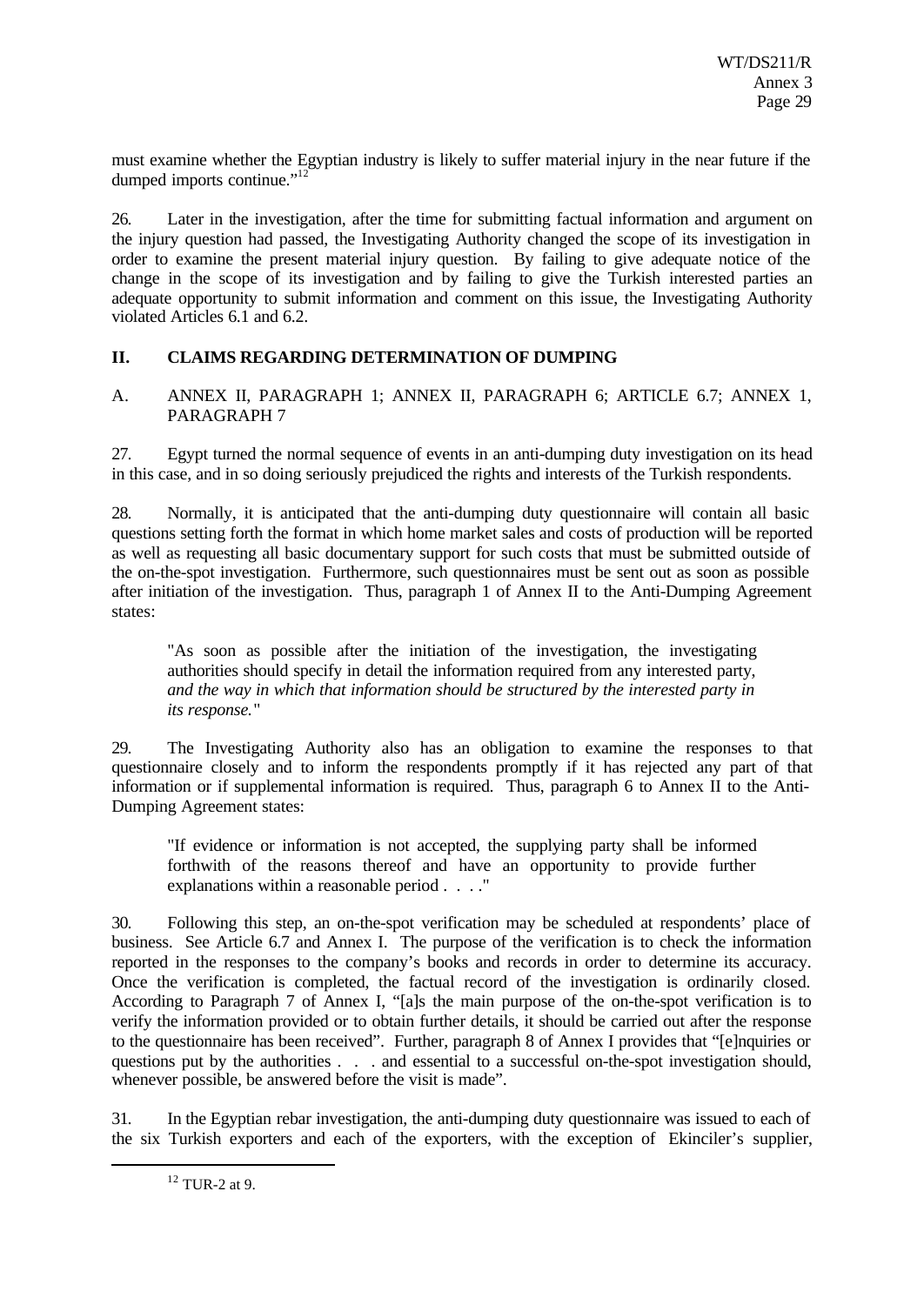responded in full to that questionnaire. The cost questionnaire contained in the original questionnaire was a relatively simple one, requesting just one figure for all raw materials costs and failing to specify the period over which costs should be reported. Respondents were directed to report home market sales as near as possible at the same time as their sales to Egypt, and given the hyperinflationary character of the Turkish economy and common practice in other jurisdictions, the Turkish respondents reported their monthly costs of production for the same months in which they reported home market sales.

32. The responses to the original questionnaire filed by Colakoglu, Diler, Habas, Icdas and IDC were found to be complete by the Investigating Authority and no supplemental questionnaire was issued prior to verification. Verification was conducted and it found no discrepancies between the reported information and the companies' books and records. Preliminary margin calculations were made as to each of respondents' export sales to Egypt and they found margins ranging from zero to 4.17 per cent.

33. Then, more than a month after the verification took place, more than four months after the questionnaire responses were filed, and when, in the Investigating Authority's own words, the end of its investigation was "near", the Investigating Authority suddenly issued a long, supplemental cost questionnaire that was, in fact, an entirely new and much more complex cost questionnaire. Much of the data requested was basic preliminary data that might be used to evaluate a cost response but which should have been requested either in the original questionnaire or at verification.

34. Moreover, the Investigating Authority required that the respondents provide substantial new basic cost information by requiring that monthly cost data be provided not only for the months during which sales were made to Egypt but for all other months as well. And then, instead of extending its investigation in order to conduct a new cost verification, the Investigating authority asked respondents to do the impossible – to respond to a substantially expanded and more complex cost questionnaire than was contained in its original questionnaire and to submit tables and charts tying each aspect of cost and sales responses to their books and records, together with adequate source documentation to verify each and every sales price and cost. All of the source documentation was, of course, supposed to be fully translated, organized, explained and tied together in English so that the Egyptian authorities could follow the trace from the response to the books. Literally thousands of pages would have had to have been translated, organized and explained in order to respond fully to the questionnaire.

35. As explained by three of the Turkish respondents at the time, this attempt at a "long-range" or "mail order" verification was doomed to failure from the start. In fact, given the tone, content and deadline set by the August 19 August letter, the fact that nearly identical letters were sent to each of the five respondents notwithstanding the absence of evidence that they had coordinated their responses, the timing of this letter just 24 hours after a major earthquake hit Turkey and the absurd deadline imposed for a response, it seems that Egypt hoped and expected that respondents would be unable to respond providing a pretext for a final determination with margins much higher than preliminarily calculated based on "facts available".

36. By failing to request the basic cost data identified in its 19 August letter in its original questionnaire, the Egyptian Authorities violated Paragraph 1 of Annex II of the Agreement. The Investigating Authorities failed "as soon as possible after the initiation of the investigation, . . . [to] specify in detail the information required from any interested party, and the way in which that information should be structured". Moreover, Egypt had no excuse for waiting until the investigation was nearly over to issue its supplemental request for information. All of the information upon which the Egyptian Authorities based their request for supplemental cost information was contained in the responses filed by respondents on 7 April 1999. If the Egyptian Authorities wished to question aspects of those responses, they should have done so by issuing supplemental questionnaires at that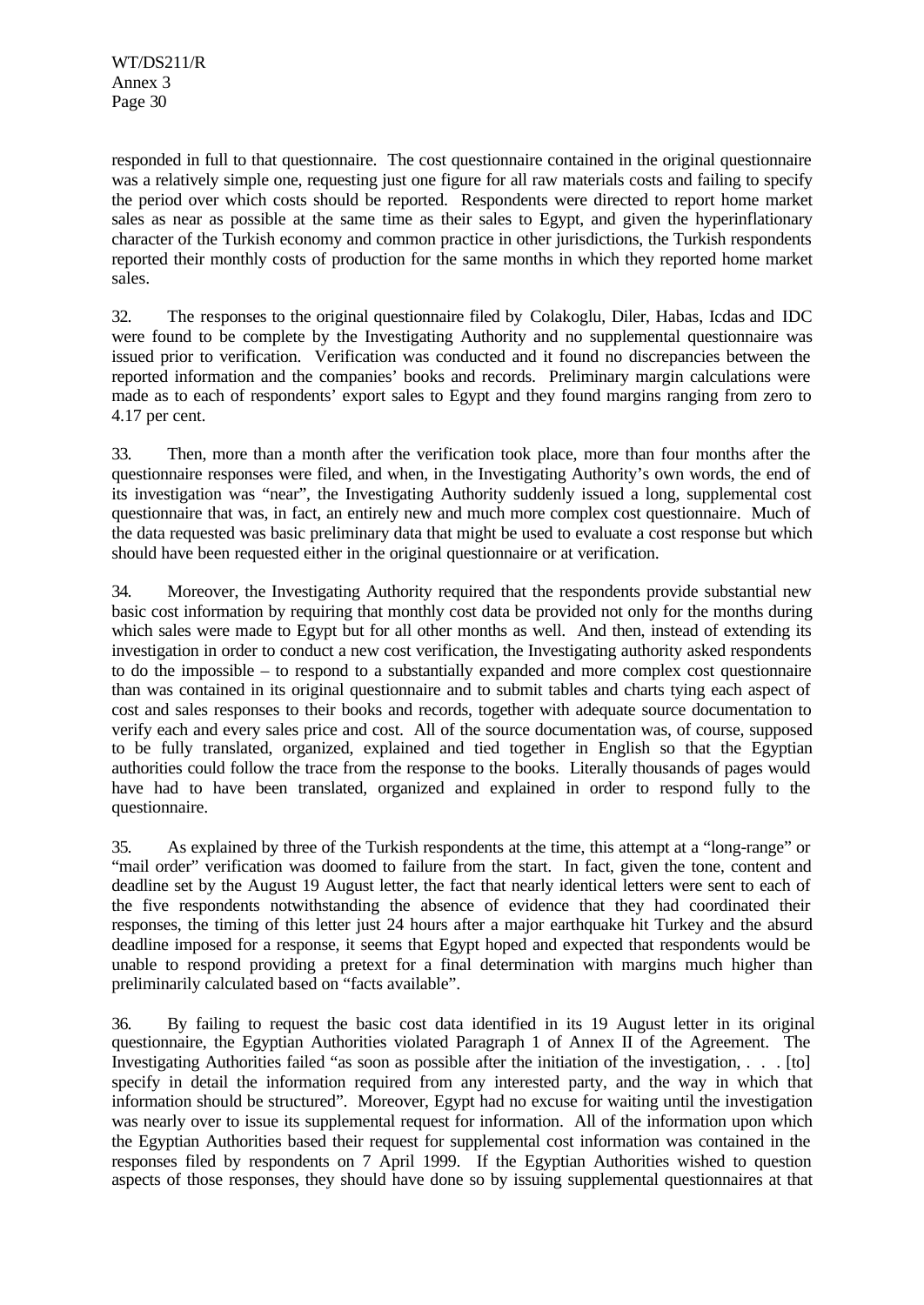time, given the Turkish respondents time to respond, and then conducted a full verification of both the price and cost issues.

37. By waiting until after the verification to raise these issues and then insisting that respondents provide full "mail order" verification of their previously submitted cost responses and the new information that the Investigating Authority for the first time requested on 19 August Egypt violated Annex 1, paragraph 7 and Article 6.7. "In order to verify information", on-site verifications are permitted under the agreement, "mail order" verifications are not authorized. By taking these steps, Egypt also seriously prejudiced the rights of respondents and impaired their "opportunity to provide further explanations" in violation of Paragraph 6 of Annex II.

# B. ARTICLE 6.1.1, ANNEX II, PARAGRAPH 6, AND ARTICLE 6.2

#### **1. Deadline for August 19, 1999 Questionnaire Response**

38. Under Article 6.1.1, a party must be given 37 days to reply after "receiving a questionnaire used in [an] anti-dumping investigation[]." "Due consideration" must then be given to any request for an extension of the original period for a response. Turkey contends that Egypt failed to meet this obligation when it gave only 13 days for a response to the questionnaire issued on 19 August 1999, and when it extended the deadline upon request to no more than 27 days after the questionnaire was issued.

39. Although the questionnaire issued on 19 August 1999 was not the first questionnaire issued in this proceeding, it amounted to an entirely new cost questionnaire, requesting several new kinds of information, various basic documents that would ordinarily be requested, if at all, in an original cost questionnaire (such as a chart of accounts, income tax returns, a written summary of the company's books and records, a flow-chart of the accounting system, a list of each type of accounting record kept, lists of all products manufactured and their accounting codes, lists of depreciable assets, and an explanation of how inflation is taken into account in the company's accounting system), the reporting of costs of production over a much larger number of months, and the preparation of detailed tables and charts tying each aspect of the cost sales responses to the companies' books and records, together with adequate source documentation to verify each and every sales price and cost.

40. The document issued on 19 August 1999 was certainly in the form of a "questionnaire" for use in anti-dumping investigations. By the plain terms of Article 6.1.1, therefore, the Investigating Authority was obliged to give the respondents at least 37 days in which to respond and to give "due consideration" to any extensions requested by the respondents.

41. In the alternative, the Investigating Authority violated Annex II, paragraph 6 and Article 6.2 by failing to give the respondents a reasonable period of time in which to respond to the 19 August 1999 questionnaires. Annex II, paragraph 6 provides that that parties receiving supplemental requests for information should be given "an opportunity to provide further explanations within a reasonable period. . . ". Article 6.2 provides that "[t]hroughout an anti-dumping investigation all interested parties shall have a full opportunity for the defense of their interests".

42. The initial deadline of just 13 days in which to respond to the 19 August questionnaire was plainly inadequate in the best of circumstances in light of the expansive new requests for Information and for self-verification that that questionnaire contained. It was utterly devoid of consideration for the actual circumstances respondents faced in light of the massive earthquake that hit Istanbul the day before. Respondents reasonably requested extensions to 11 October 1999 and 22 October 1999 in which to respond to the questionnaire in light of its contents, the disruption to normal business operations caused by the earthquake and the fact that, in several instances, competing verification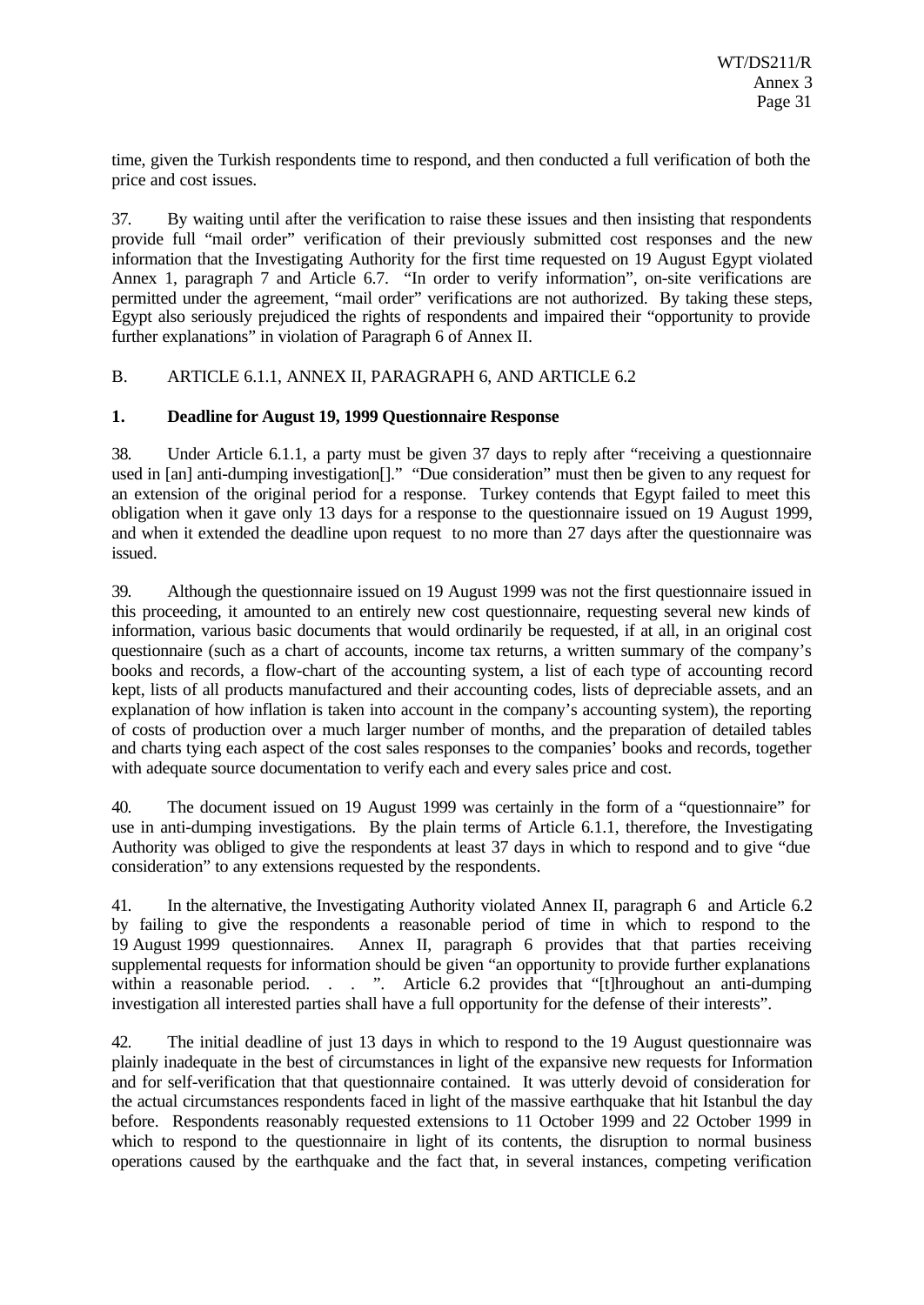WT/DS211/R Annex 3 Page 32

were scheduled in Canadian and European anti-dumping investigations being conducted at the same time. The denial of these requests violated Annex II, paragraph 6 and Article 6.2.

# **2. Deadline for September 23, 1999 Questionnaire Response**

43. On 23 September 1999, the Investigating Authority, for the first time, required of Colakoglu, Habas and Diler to provide a monthly break-down of all costs to produce billet, supplied on a monthly basis. The Investigating Authority also demanded that these three companies translate each and every page of the hundreds of pages of documentation that they were required to provide in their 15 September responses. The period given for a response to this questionnaire, just two to five days, was manifestly inadequate and contrary to Articles 6.1.1 and 6.2 of the Agreement, as well as Annex II, paragraph 6.

#### **3. Failure to Notify Icdas and IDC of Continuing Deficiencies After Receipt of Their Responses to the 19 August 1999 and 23 September 1999 Follow-Up Questionnaires**

44. Icdas and IDC provided full and complete responses to the 19 August 1999 questionnaire. The Investigating Authority only had a few, minor follow-up questions, which were answered in a timely fashion. No other communications were received from the Investigating Authority noting any other deficiencies or missing data. The Investigating Authority's subsequent decision to rely for its determination completely on facts available is plainly contrary to Annex II, paragraph  $6$ . information is "not accepted", that section requires that the supplying party be informed "and have an opportunity to make further explanations". Icdas and IDC were deprived of that right in this case.

# **4. Denial of Requests for Meetings**

45. After receiving the Investigating Authority's letter of 23 September 1999, Colakoglu, Diler and Habas requested a hearing during which they could explain how the information submitted in their 15 September 1999 responses replied to the Investigating Authority's information requests. The denial of this request violated Article 6.2, which provides, *inter alia*, that "[i]nterested parties shall. . have the right . . . to present . . . information orally". Icdas requested a hearing as soon as it reviewed the Essential Facts and Conclusions Report. IDC stated that it was available for further verification of its cost data if the Investigating Authority desired one. The denial of these requests also violated Article 6.2.

46. The denial of these requests also violates paragraph 6 of Annex II, which provides: "If evidence or information is not accepted, the supplying party should be informed forthwith of the reasons therefor, and should be given an opportunity to provide further explanations within a reasonable period . . . ." In this case, the Turkish respondents were denied that basic right.

# C. ARTICLE X:3

l

47. The denial of respondents' requests for meetings at which they could explain how their responses to the Investigating Authority's request for information were complete and accurate and show that their responses could be tied to their books and records was abusive, discriminatory and unfair to respondents in violation of Article X:3 of the GATT.

48. The calculation of an interest charge for IDC that overstated IDC's interest expenses as a percent of cost of goods manufactured by a factor of eight was also abusive and discriminatory in violation of Article  $X:3$ .<sup>13</sup>

<sup>13</sup> *See* First Submission of Turkey at 74-76.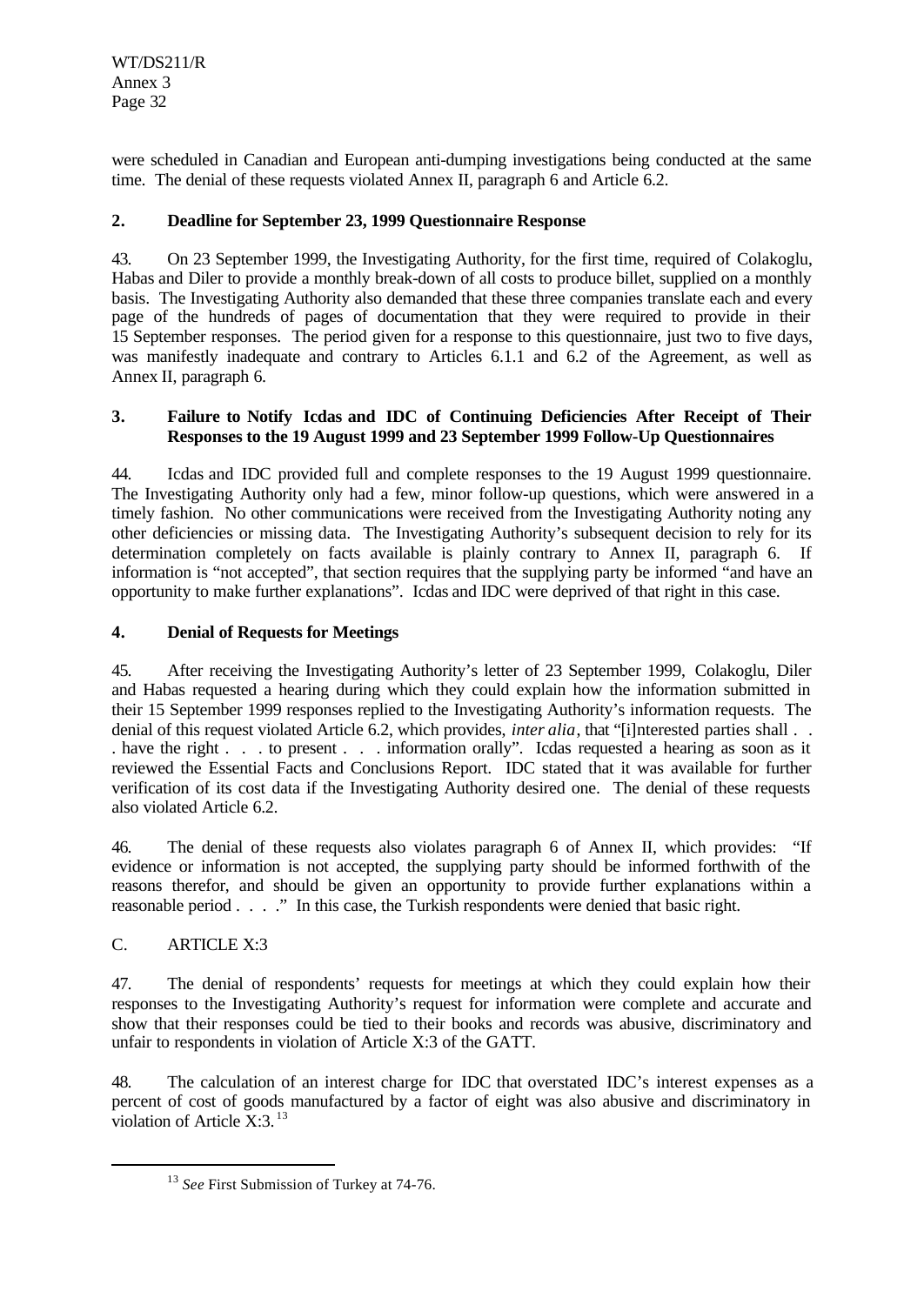# D. ARTICLE 6.8 AND 17.6 (I)

49. The Investigating Authority's rationale for requesting additional cost data after the verification was that respondents' costs and prices for rebar did not increase as the Investigating Authority had anticipated given high inflation in Turkey. However, this reasoning was purely speculative. The only support for the Investigating Authority's supposition in this regard is the undisputed fact that Turkey's economy was experiencing high inflation during the period of investigation. However, hyperinflation in the economy as whole certainly does not mean that each sector and product group is experiencing inflation at the same rate. This is particularly true of industries, like the Turkish rebar industry, that import most of their raw materials and where the raw material input is a commodity product subject to significant swings in price.

50. Respondents showed in their responses, filed on 15 September 1999, that the Investigating Authority was incorrect in assuming that constant, slightly declining or slightly increasing costs meant that there was something missing from respondents' reported costs of production. Specifically, respondents showed that their scrap prices declined by 30 per cent-40 per cent in dollar terms during 1998. The TL was also devaluing against the dollar during this period. However, where the constant currency cost declines by this much, the cost in TL could decline as well, or stay stable, or rise only a bit, but by much less than inflation.

51. Moreover, respondents explained that labour contracts are renegotiated once per year, such that one would not expect changes in the unit labour cost throughout the year all other things being equal. What causes unit labour costs to rise and fall in these circumstances are changes in the volume of production. Similarly, in the case of depreciation expenses, respondents showed that the expense is adjusted at year-end for inflation. Some companies used the year-end total depreciation to calculate their monthly depreciation costs. Other companies used their monthly values but explained that annual inflation is predicted at the beginning of the year and included in the monthly depreciation expenses in the companies' books. Therefore, while 1998 depreciation costs were certainly higher than 1997's, all other things being equal, the unit depreciation expense would not vary from month to month during 1998.

52. Finally, the Government of Turkey provided official import statistics showing that inflation did not increase at 5 per cent month as had been assumed by the Investigating Authority. During many months, including the May-August 1998 period, inflation did not exceed 2.5 per cent *per annum*. Thus, in the context of this industry, it is not at all surprising that neither costs nor home market prices increased at 5 per cent per month.

53. The Investigating Authority's findings that respondents' costs did not include the effects of inflation, which the Investigating Authority put at 5 per cent per month, were contrary to all of the facts on the record. For this reason, the Investigating Authority's determination of the facts was not "proper", nor was its evaluation of the facts "objective" and "unbiased" within the meaning of Article 17.6(i). Because the basis for initially questioning and then rejecting Turkish respondents' costs was unfounded, resort to facts available was unjustified under Article 6.8 of the Agreement. The Turkish respondents provided all "necessary information" and certainly did not "impede" the investigation.

# E. ANNEX II, PARAGRAPH 5

54. Annex II, Paragraph 5 provides that "[e]ven though information provided may not be ideal in all respects, this should not justify the authorities from disregarding it, *provided the interested party has acted to the best of its ability*". The Investigating Authority sought to characterize the Colakoglu's, Habas's and Diler's responses to the 19 August and 23 September letters as a "refusal" to provide necessary information. However, given the enormous amounts of information and analysis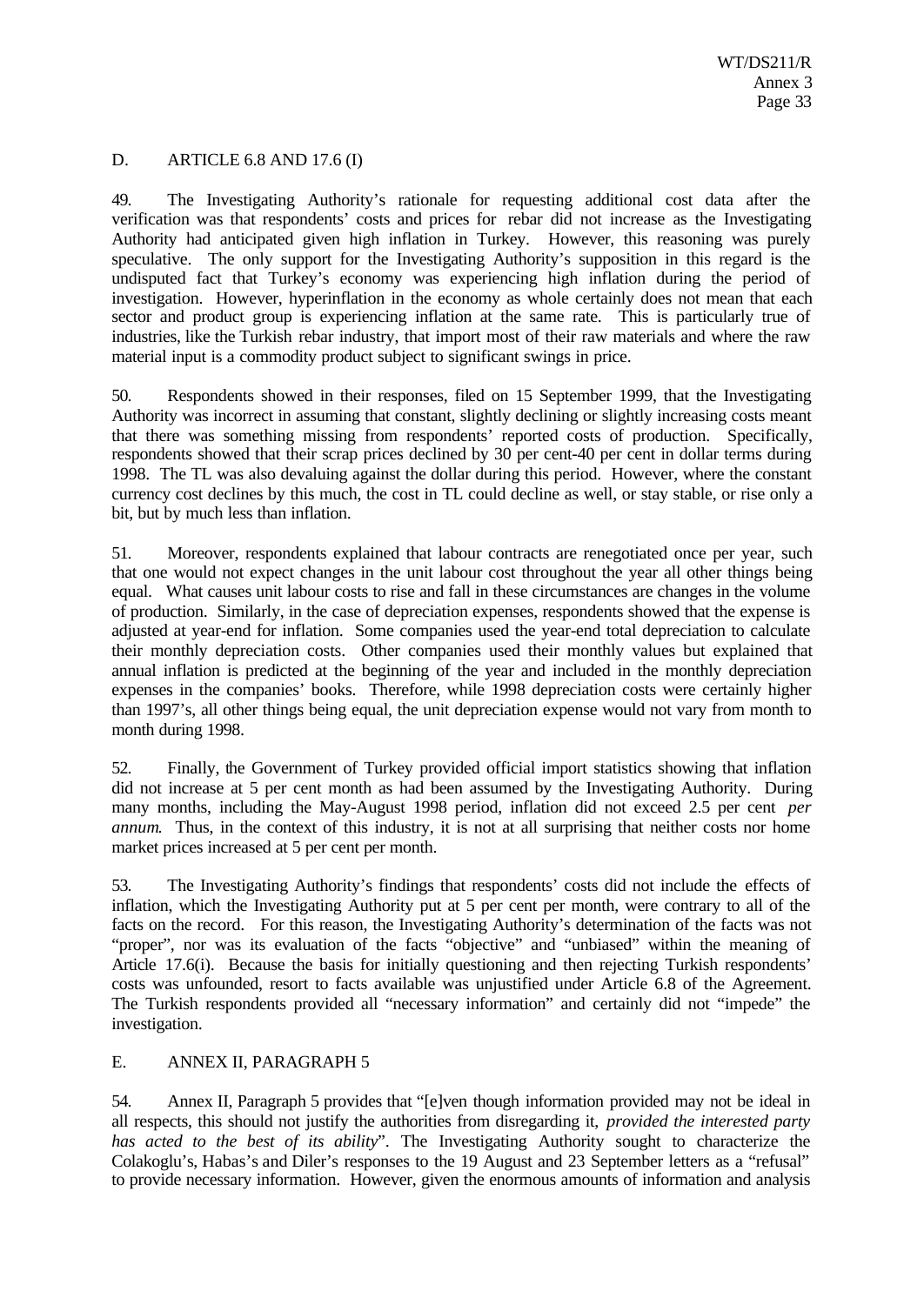WT/DS211/R Annex 3 Page 34

requested and the limited amount of time provided for a response, the voluminous responses provided, and the respondents' expressed willingness to come to Cairo to explain the information submitted, this panel should conclude that each respondent, at a minimum, "acted to the best of its ability". Accordingly, resort to facts available violated paragraph 5 of Annex II.

F. ARTICLES 2.2.1.1, 2.2.2 AND 2.4

# **1. Breach of Article 2.4 by Imposing an Unreasonable Burden of Proof on Respondents**

55. As discussed in Section II.A, the Investigating Authority waited until the last minute to raise issues requiring the submission of new factual information and then imposed an unduly burdensome "mail order" verification requirement upon the respondents. In so doing, it imposed an "unreasonable" burden of proof" upon respondents in violation of Article 2.4 of the Agreement.

# **2. Breach of 2.2.1.1 and 2.2.2 and 2.4 Due to Unjustified Resort to Facts Available**

56. As noted in our First Submission at page 69, because the Investigating Authority's resort to facts available was unjustified, its final determination was not compliant with Articles 2.2.1.1 or 2.2.2 or 2.4.

57. Article 2.2.1.1 states that "costs shall normally be calculated on the basis of records kept by the exporter or producer under investigation". The Investigating failed to meet this requirement reasonably by picking the very highest cost for each cost element from among the monthly costs supplied. Article 2.2.2 provides that "amounts for administrative, selling and general costs and for profits shall be based on actual data pertaining to production and sales in the ordinary course of trade. . . ". The Investigating Authority failed to meet this requirement when it included in constructed normal value interest expenses from months other than the month in which the constructed value was being calculated. Finally, Article 2.4 requires "a fair comparison" "between the export price and the normal value". The Investigating Authority breached this provision by comparing a constructed value based on higher costs incurred in months other than the months in which the sales to Egypt took place, distorting the dumping margin calculation.

# **3. Breach of Articles 2.2.1.1 and 2.2.2 Due to Failure to Deduct Short-Term Interest Offset**

58. The Investigating Authority did not deduct short-term interest earnings from interest expense in computing the net interest expense which it included in the cost of production and constructed normal value. The Investigating Authority claimed that "decisions by respondents to invest funds in interest-bearing accounts do not, in the Investigating Authority's view, bear a sufficiently close relationship to a company's cost of producing the subject products". This finding is inconsistent with generally accepted accounting principles and thus with the Agreement. It also inconsistent with generally accepted dumping practice in other jurisdictions.

59. Article 2.2.1.1 provides that "costs shall normally be calculated on the basis of records kept by the exporter or producer under investigation, provided that such records are in accordance with the generally accepted accounting principles of the exporting country and reasonably reflect the costs associated with production and sale of the product under consideration". Article 2.2.2 provides that amounts for administrative, selling and general costs . . . shall be based on actual data pertaining to the production and sales in the ordinary course of trade by the exporter or producer under investigation".

60. In this case, Turkish respondents' financial statements were prepared in accordance with generally accepted accounting practices in Turkey. There is a separation in respondents' financial statements between operating income and non-operating income. Operating expense and income is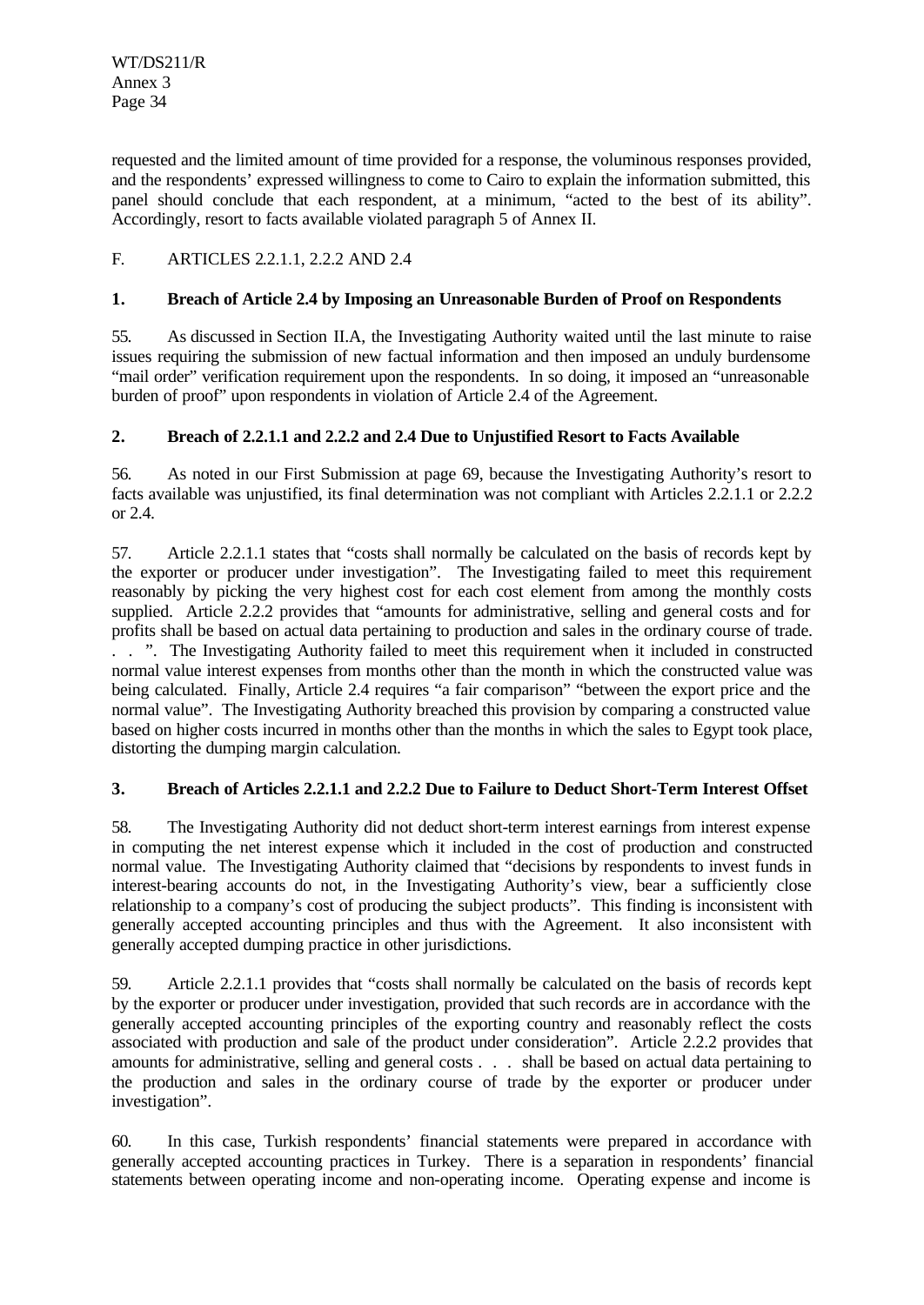expense and income that relates directly to the companies' core operations involving the production and sale of rebar. Non-operating expense and income is expense and income that is divorced from the production and sale of the companies' main products.

61. In each case, short-term interest income is classified as an operating income in the companies' financial statements. Therefore, as a matter of generally accepted accounting principles, such income is related to the production and sale of the product under investigation. Moreover, in each case, in arriving at net income, short-term interest income is offset against interest expense and other expenses. Therefore, in order to arrive at an accurate picture of the fully distributed cost to produce the product under consideration, this income must be deducted.

62. The United States, the EU and Canada all give such an allowance because companies commonly maintain a working capital reserve in interest-bearing accounts in order to meet daily cash requirements and working capital requirements. A NAFTA panel reviewing a decision by Revenue Canada in this area reversed and remanded with instructions to offset interest expense with short-term interest income. It explained in doing so that, under generally accepted accounting rules, short-term interest income is considered part of the current operating cycle. As a US court has explained, moreover, a company that chooses to invest short-term funds rather than use them to pay off or avoid short-term debt should not be penalized in the calculation of net overhead expenses. It is the net cost (interest income minus interest expense) that represents a company's true interest financing expense.

63. Because each of the companies' records show that short-term interest income is operating income and because that income is fungible, the Investigating Authority's failure to offset interest expense with interest income violates Article 2.2.1.1 and 2.2.2 of the Agreement.

### **4. Breach of Article 2.4 Due to Failure to Make An Adjustment to Normal Value for Differences in Terms of Sale**

64. The Investigating Authority also failed to make a credit cost adjustment to the normal value for differential payment terms on home market and export sales to Egypt. The Government of Turkey considers that this inaction violated Article 2.4 of the Agreement.

65. Article 2.4 provides that the comparison between the export price and the normal value "shall be made at the same level of trade, normally, at the ex-factory level, and in respect of sales made at as nearly as possible the same time. Due allowance shall be made in each case . . . for differences which affect price comparability, including differences in  $\dots$  terms of sale.  $\dots$ 

66. An imputed credit cost adjustment was claimed by the respondents to adjust export prices and home market prices with deferred payment terms to a common sight price basis in order to make an apples-to-apples comparison. Where prices carry different payment terms, a credit cost adjustment is necessary in order to adjust for "differences in terms of sale". The credit cost adjustment claimed by respondents is normally granted by the United States, EU, Canada, Chile and Australia. Such adjustments are made both to the normal value and the constructed normal value. As noted by the Third-Party Submission of the EU, it is EU policy to make such adjustments where the normal value is based on constructed normal value, because the constructed normal value "will typically include an element for costs relating to the grant of credit terms".<sup>14</sup> Specifically, the interest expense that is included in administrative, selling and general costs includes interest expenses related to the financing of receivables. Consequently, in order to make an apples-to-apples comparison, an adjustment should be made and that adjustment should be based on the imputed credit cost computed on contemporaneous identical or similar home market sales.

l

<sup>&</sup>lt;sup>14</sup> Third-Party Submission of the European Communities, 1 Nov. 2001, at para. 32.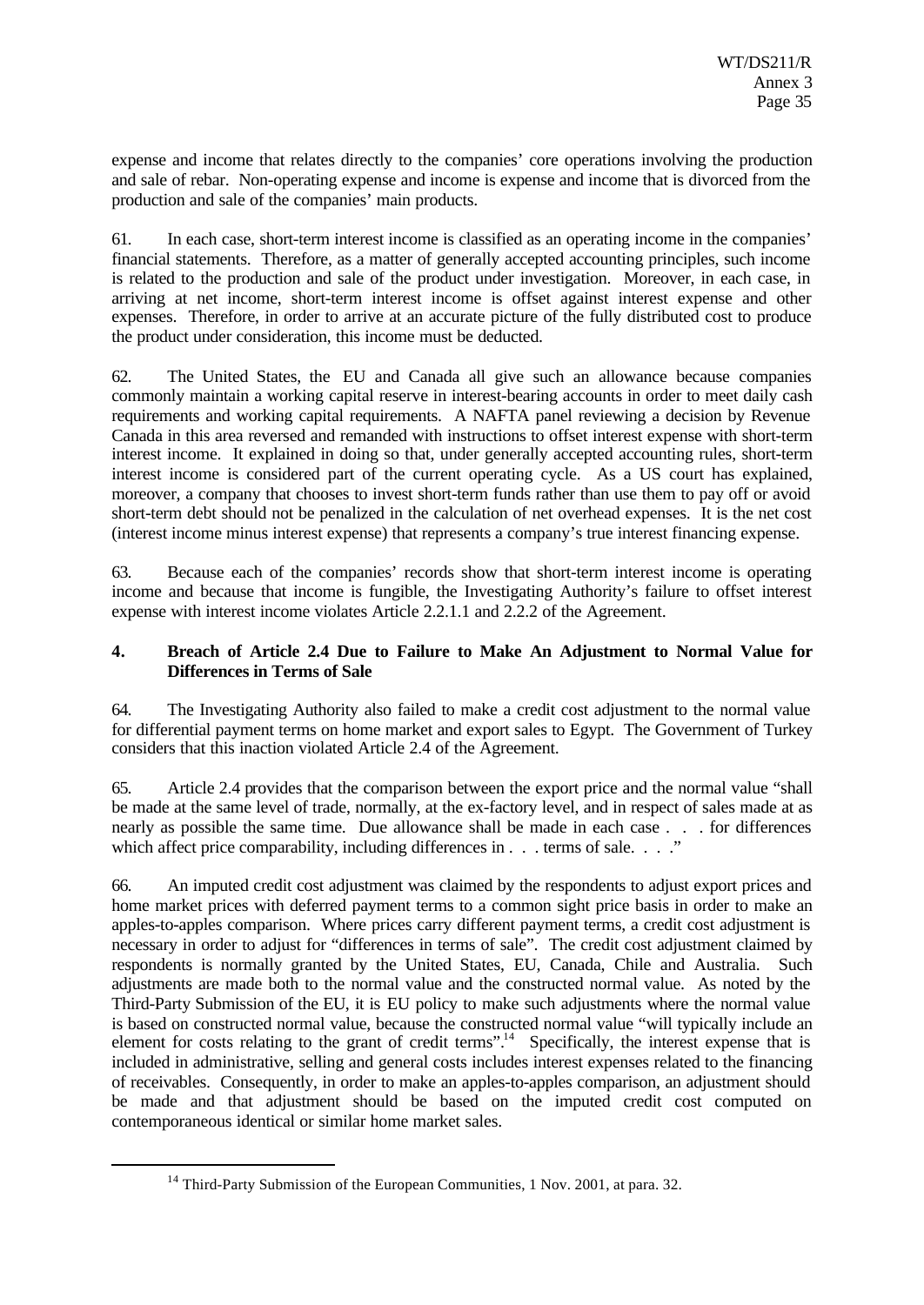WT/DS211/R Annex 3 Page 36

67. The Investigating Authority did make a credit cost adjustment to the export sales to Egypt. By making an adjustment to the export price but not to the normal value, Turkey considers that Egypt produced a distorted comparison in violation of Article 2.4 of the Agreement.

# G. ANNEX II, PARAGRAPHS 3 AND 7

68. The Investigating Authority selected as facts available costs that were highly distorted in several instances and used that data in place of more reliable, verified data. In so doing, the Investigating Authority violated the letter of Annex II, paragraph 3 and the spirit of Annex II, paragraph 7.

69. Annex II, paragraph 3 provides that "All information which is verifiable . . . [and] which is supplied in a timely fashion . . . should be taken into account when determinations are made." This provision was violated when the Investigating Authority declined to use Icdas' scrap costs for the period September–October 1999 for purposes of constructing normal value for comparison to that company's sales to Egypt. Icdas provided detailed monthly scrap costs to the Investigating Authority, as well as invoices and purchase orders verifying the accuracy of its submitted scrap costs. Icdas also showed that its scrap cost in September-October 1999 was substantially lower than its scrap cost in January 1999.<sup>15</sup> Because these facts were provided in a timely fashion and were verified, the Investigating Authority's determination to use Icdas' January scrap cost in these circumstances violated Annex II, paragraph 3.

70. This action also violated the spirit, if not the letter, of Annex II, paragraph 7. That paragraph provides: "If the authorities have to base their findings, including those with respect to normal value, on information from a secondary source, . . . they should do so with special circumspection". Although this paragraph refers to data taken from a secondary source, rather than data taken directly from the responses, it expresses the drafters' intent that data used in place of specific data supplied by the respondents for a particular cost be checked for its fundamental fairness and accuracy. In this case, reference to verified data reveals that the data used was grossly distorted. Its use was therefore in conflict with the considerations underlying Annex II, paragraph 7.

71. A similar error was made in the case of IDC. There, the Investigating Authority managed to compute an interest expense that amounted to [XX] per cent of the company's cost of manufacturing. However, IDC's audited financial statement shows that the company's interest expense should be no more than [XX]% of the company's cost of manufacturing. Once again, the failure to use verified information to calculate this expense violated Annex II, paragraph 3 and the considerations underlying Annex II, paragraph 7.

72. The interest expense computed for Diler is similarly overstated by comparison to the expenses shown in that company's audited financial statement.<sup>16</sup>

73. Finally, the addition of an arbitrary 5 per cent to Habas' reported costs finds no support anywhere in the record. This amount was, if anything, based on a "secondary source". Therefore, in making this adjustment, the Investigating Authority violated Annex II, paragraph 7 and made an improper finding of fact.

l

<sup>&</sup>lt;sup>15</sup> See TUR-28, First Submission of Turkey at 70-71.

<sup>16</sup> *See* First Submission of Turkey at 76.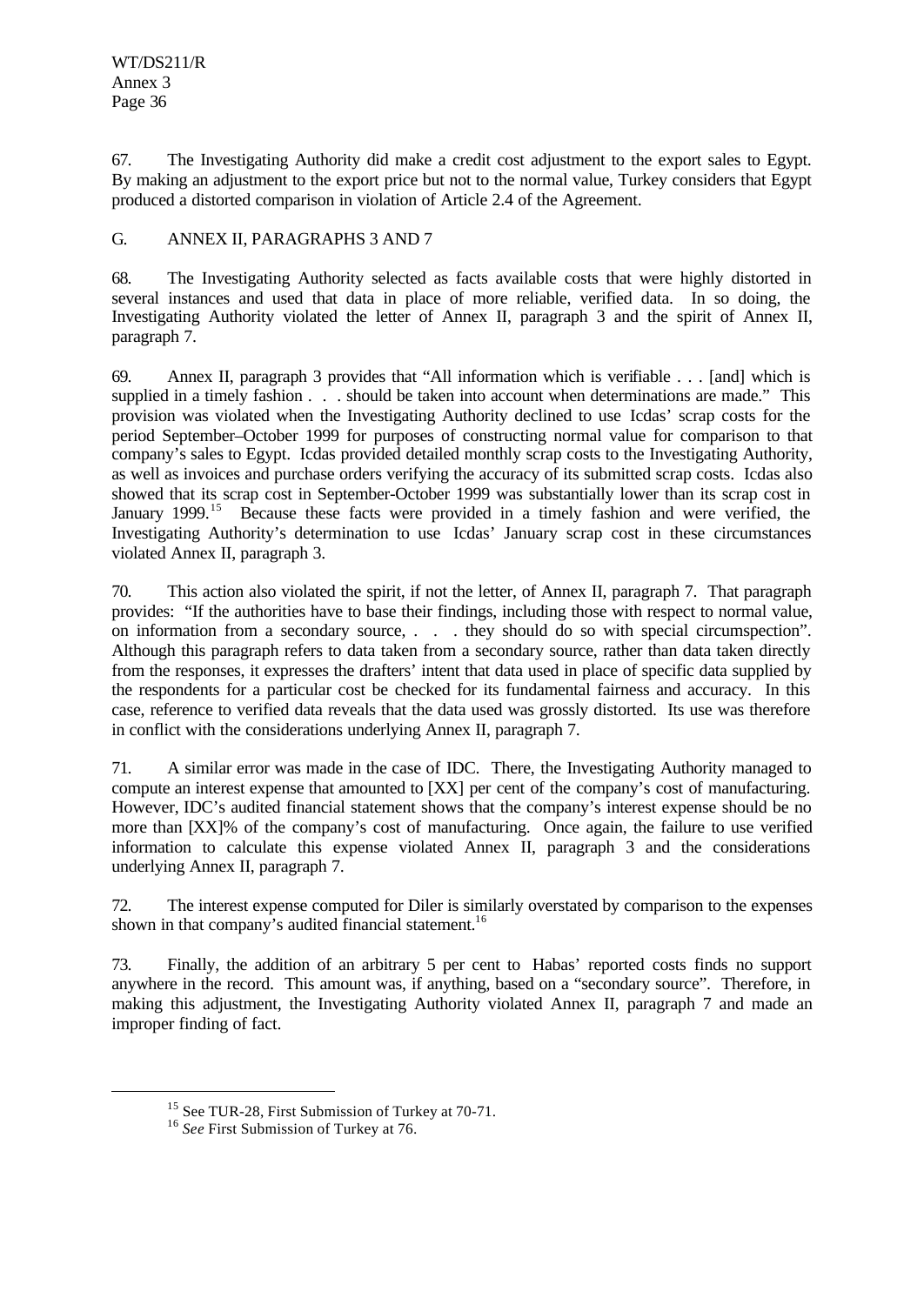# **ANNEX 4-1**

# RESPONSES OF TURKEY TO QUESTIONS POSED IN THE CONTEXT OF THE FIRST SUBSTANTIVE MEETING OF THE PANEL

#### **QUESTIONS POSED BY THE PANEL TO TURKEY**

#### **Question 1**

**Could Turkey set out in summary format its legal argumentation in support of each of its claims, i.e., listing the respective provisions of the Anti-Dumping Agreement and the GATT 1994, and explaining briefly in the light of the Vienna Convention on the Law of Treaties how the cited factual circumstances constitute violations of those provisions. For example, [cites to claims in brief/oral statement]**

#### Response

1. Please see Appendix (reproduced in Annex 3).

#### **Question 2.1**

*Claim 2: Failure to take account of, and attribution to dumped imports of, the effect of other factors***: In Turkey's Request for Establishment of a Panel (WT/DS211/2 and Corr. 1) at para. 3, and its Executive Summary of its First Submission, (at para. I.3.c) Turkey cites Article 3.1, along with Articles 3.4 and 3.5, in connection with the non-attribution claim, but in the text of the argument on this claim, there is no mention of Article 3.1. Could Turkey please clarify.**

#### Response

2. We do not rely on Article 3.1 in making this claim.

## **Question 2.2**

*Claim 4: Finding of price undercutting based on a flawed price comparison***: It is noted that in paragraph 5 of its Request for Establishment of a Panel, Turkey claims a violation of Articles 3.1 and 3.2 with regard to price undercutting. However, in its First Written Submission, Turkey also alleges a violation of Article 3.5 in connection with this claim (see page 21 of Submission).**

**Should the Panel regard the violation of Article 3.5 as a separate claim, and if so, what is the legal basis for the claim, as a violation of Article 3.5 was not claimed in the context of this specific claim in WT/DS211/2?**

#### Response

3. Our claim that Egypt has made a flawed finding of price undercutting does not depend on reference to Article 3.5.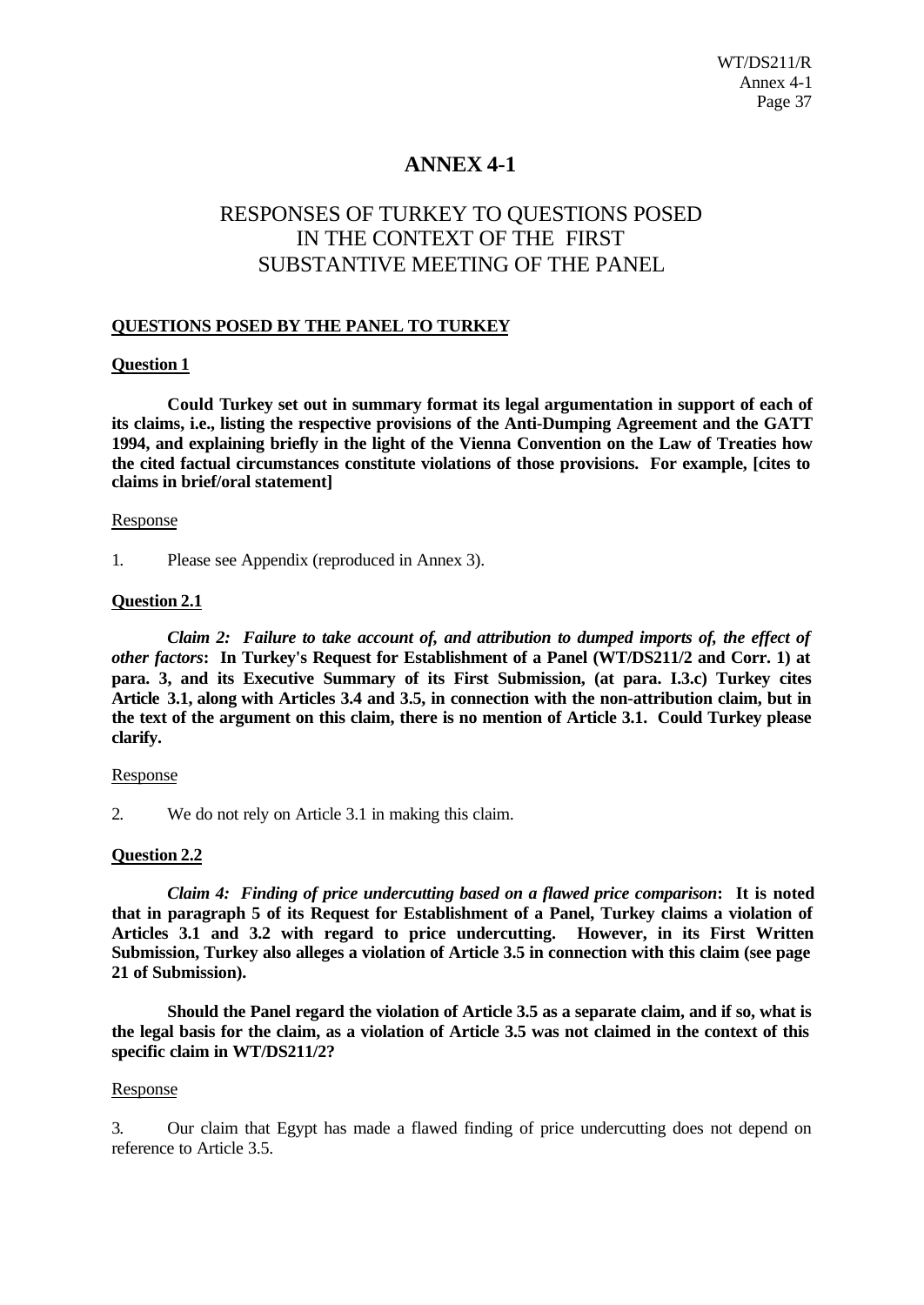WT/DS211/R Annex 4-1 Page 38

4. We have, however, claimed that the Investigating Authority failed to establish by "positive evidence" a causal link under Article 3.5 between imports from Turkey and injury to the domestic industry in Egypt.<sup>1</sup> The absence of valid evidence of price undercutting, as discussed in Section III.G., could be viewed as further support for this claim.

## **Question 2.3**

*Claim 9: Factual basis to seek additional information was unfounded and therefore basis to resort to facts available improper***: In its Request for Establishment of a Panel Turkey cites Article X:3 of GATT 1994, and AD Agreement Articles 2.4, 2.2.1.1, 2.2.2 and 6.8 and Annex II, paragraph 3, 5, 6 and 7. However, in its First Written Submission, Turkey cites only Article 2.2.1.1, 2.2.2, 2.4 and 6.8 and Annex II, paragraph 5 and 6 in connection with this claim.**

**Could Turkey confirm that the scope of this claim is as set forth in its First Written Submission, i.e., Articles 2.2.1.1, 2.2.2, 2.4 and 6.8, and Annex II, paragraphs 5 and 6?**

#### Response

5. We did make claims as to Article X:3, paragraph 3 of Annex II and Annex II, paragraph 7. See Appendix and response to Question 2.4, below.

## **Question 2.4**

*Claim 11: Selection of particular data as facts available was not proper, biased and not objective***: In the Request for Establishment of a Panel, Turkey cites Articles 2.4, 2.2.1.1, 2.2.2 and 6.8 and Annex II, paragraphs 5 and 7. However, in its First Written Submission, Turkey cites only Article 2.4 and Annex II, paragraphs 5 and 7, but claims, in addition, a violation of Article X:3(a) of GATT and Annex II, paragraph 3.**

**Could Turkey confirm that the scope of this claim is as set forth in its First Written Submission, i.e., Article 2.4 and Annex II, paragraph 5 and 7, and clarify its position regarding the claims relating to a violation of Article X:3(a), and Annex II, paragraph 3, i.e., whether the reference to these two provisions should be regarded as separate claims by the Panel, and if so, what is the legal basis thereof, as they were not cited in the Request for Establishment of a Panel in the context of this specific claim?**

#### Response

l

6. We reference Article X:3, paragraph 3 of Annex II and Annex II, paragraph 7 in claim number 9 which broadly asserts that resort to facts available was a violation of Article X:3 and several provisions of the Agreement. Claim number 9 is integrally related to claim number 11. In particular, we question in claim 11 the selection and use of particular facts available in place of information the accuracy of which should not be in question, *i.e*., data in audited financial statements and scrap cost data that was supported by invoices, raw material ledgers and other such documentation. The argument that data from audited financial statements or data verified to source documentation should have been used by the Investigating Authority instead of facts available relies on paragraph 3 of Annex II and the considerations underlying paragraph 7 of Annex II. Article X:3 is also cited in claim 9 as having been violated because the selection of facts available in particular circumstances was so distorted as to be abusive and discriminatory.

<sup>&</sup>lt;sup>1</sup> See Claim 2, Request for Establishment of a Panel by Turkey; Section III.A, First Submission of the Government of the Republic of Turkey ("First Submission of Turkey").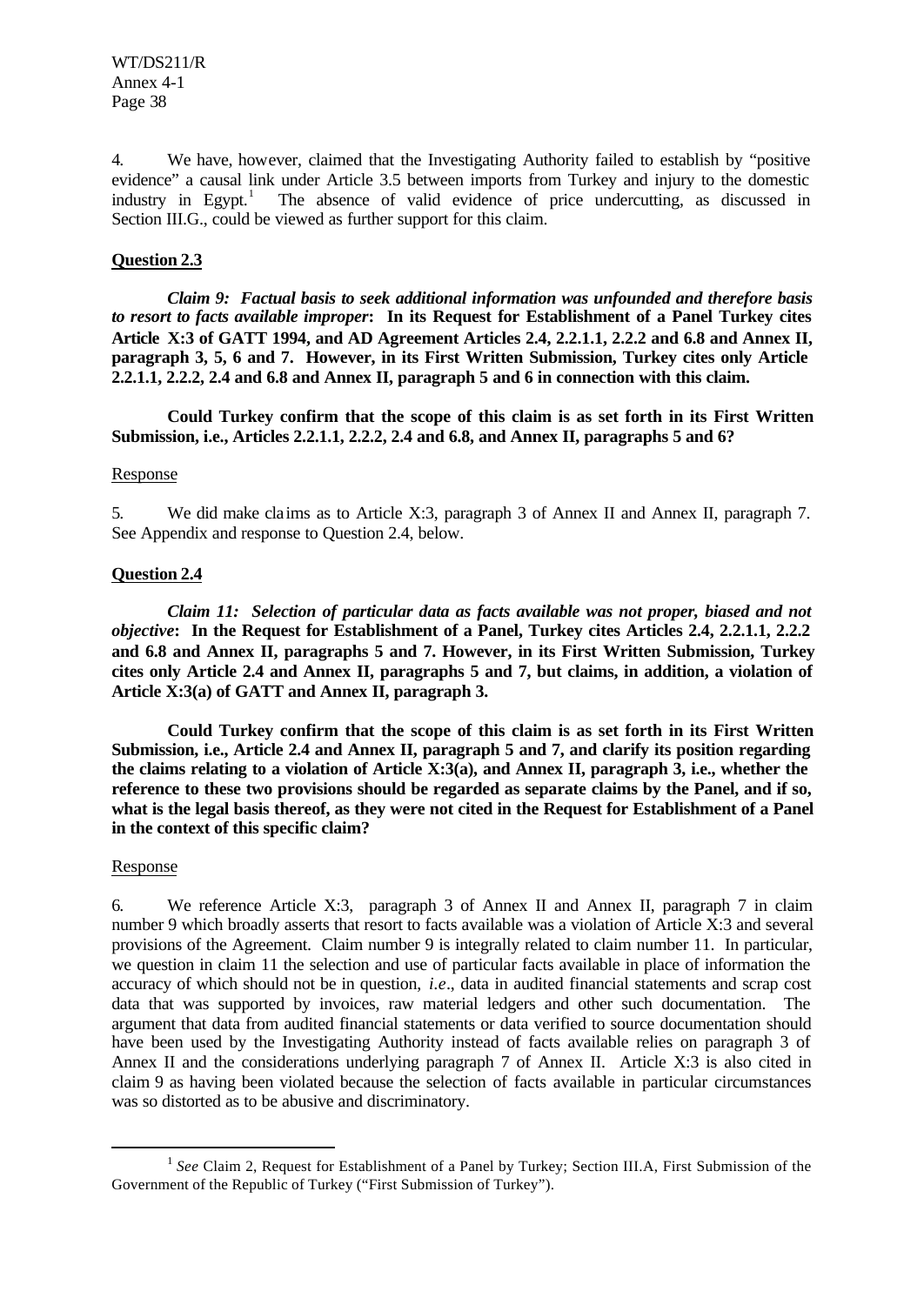## **Question 2.5**

*Claim under Article VI of GATT 1994***: At page 81, section V, "Conclusion" of its First Submission, and at page 1 of its First Oral Statement, Turkey asks the Panel to find that Egypt's final anti-dumping determination was inconsistent with,** *inter alia***, Article VI of GATT 1994. There is no reference to a claim under this provision in Turkey's Request for Establishment of a Panel, and there is no other reference to any such claim elsewhere in the First Submission or the Oral Statement. Could Turkey please clarify.**

## Response

7. Our citation to Article VI of GATT 1994 is in recognition of the fact that the Anti-Dumping Agreement interprets the obligations contained in GATT Article VI and that we have made an argument that several provisions of the Antidumping Agreement have been violated. Turkey does not purport to set out any separate claim by its reference to Article VI in this context.

## **Question 2.6**

*Reference to Annex I, para. 8*: At page 27 of its First Oral Statement, Turkey refers to Annex I, paragraph 8. Could Turkey please indicate whether it is claiming a violation of this provision. If so, could Turkey provide the legal basis for this claim, as it is not referred to in Turkey's Request for Establishment of a Panel.

## Response

8. Turkey is not claiming a violation of Annex I, paragraph 8. In Turkey's view this provision sheds light on the normal sequence of events in antidumping investigations, but Turkey does not claim that Annex I, paragraph 8 has been violated in this case.

## **Question 3**

*Claim 1: Failure to establish by positive evidence a causal link***: Is Turkey claiming that under Articles 3.1 and 3.5, only evidence of the specific kinds that it lists at III.A.4, could "demonstrate" a causal link between imports and injury?**

## Response

9. No, there may be other ways to link imports to injury. These examples are illustrative. However, we do think that it was incumbent upon the Investigating Authority to secure this kind of information pursuant to Article 3.5 in order to determine whether or not there was a causal link between dumped imports and injury. The absence of any lost sales or confirmed examples of price reductions due to competing offers from import sources would be "positive evidence" that no such link exists.

10. The Investigating Authority bears a special burden to collect this data – it is uniquely available from the petitioners in Egypt and cannot be secured through other means by the Turkish respondents.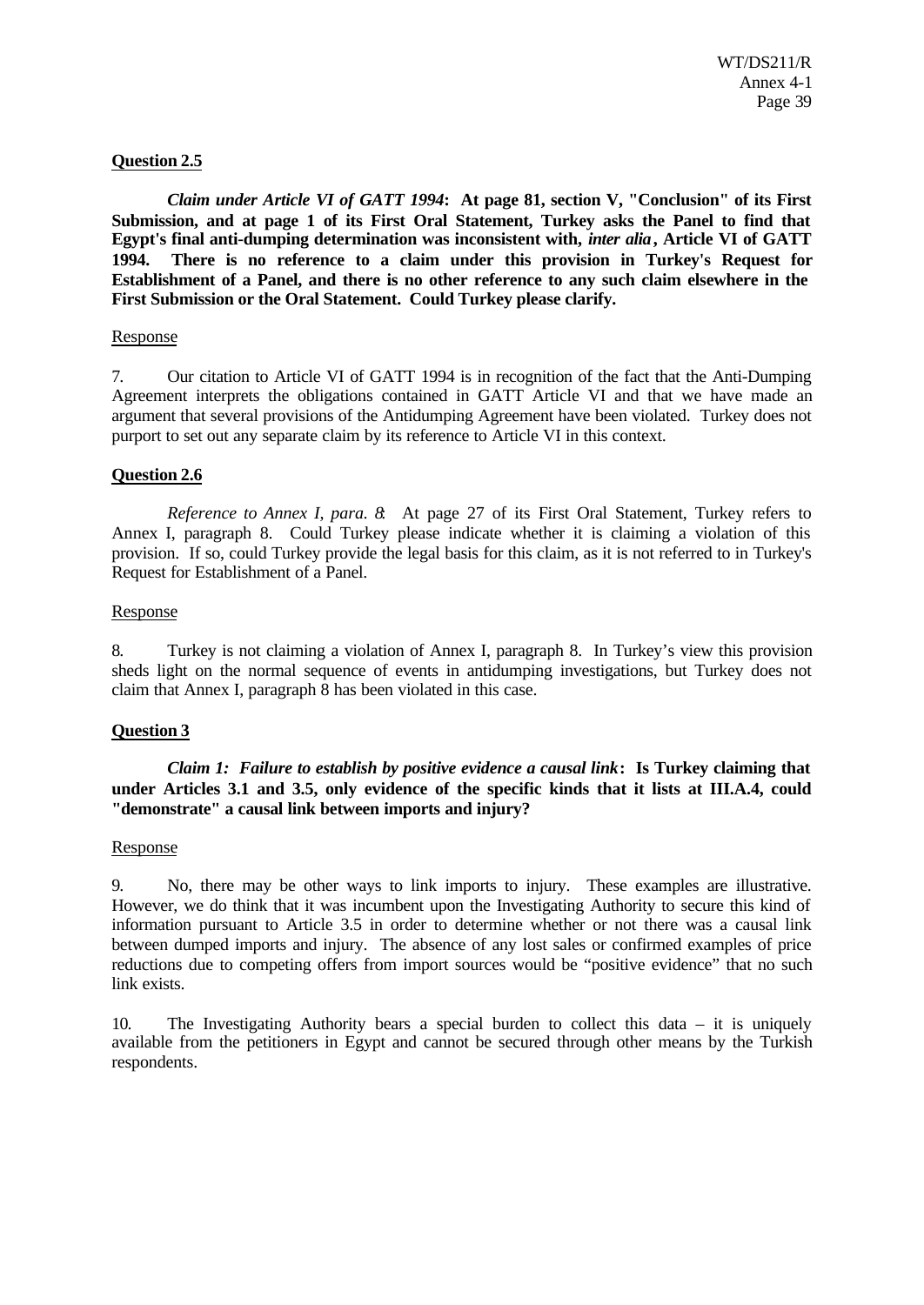WT/DS211/R Annex 4-1 Page 40

## **Question 4**

**Could Turkey please clarify the status of Exhibits TUR-13, TUR-14, TUR-19 and TUR-32, and also of the documents listed in footnote 16 and 17 of its First Written Submission, that is, were these documents submitted to the Egyptian Investigating Authority ("IA"), and if so, when? If not, please provide legal argumentation regarding the basis on which the Panel could take these documents into consideration.**

## Response

l

11. The documents referenced in this question were not submitted to the Investigating Authority. As discussed in the Additional Comments Made at the First Substantive Meeting by the Turkish Delegation (at 1-2), Turkey believes that these documents should be taken into account in this proceeding.

12. First, we note Egypt concedes in its submission that nothing in the DSU prevents consideration by the Panel of evidence not presented to the competent authorities at the time of their investigation.<sup>2</sup>

13. Second, the additional evidence contained in our submission on factors causing present material injury was not presented by Turkish respondents to the Investigating Authority during the course of the investigation because respondents had been advised that the Investigating Authority's investigation was limited to the question of threat of material injury.<sup>3</sup> Moreover, the allegations submitted by the Egyptian industry to the Investigating Authority in their application for the imposition of anti-dumping measures was apparently limited to allegations of threat of future material injury as well.<sup>4</sup> Turkish respondents had no reason to believe that evidence on possible causes of present material injury was relevant to the investigation. This understanding also informed the manner in which respondents presented certain injury information early in the proceeding (e.g., information regarding the capacity expansions at ANSDK and Al Ezz).<sup>5</sup>

14. It would have been unusual, to the say the least, for the Turkish side to present evidence showing that other factors were causing *present* material injury the domestic industry where there had been no claim by the domestic industry of current material injury and where the Egyptian authorities plainly stated at the outset that their conduct of the investigation was based on allegations of threatened injury only.

15. Third, if the Panel decides, under Article 17.5(b) (as argued by the EU and the United States), that the record should ordinarily be limited to the facts "made available" to the Investigating Authority during the course of its investigation, then Turkey requests the Panel to adopt the legal principle that the Panel can take "judicial notice" of certain other facts. Both at English and American common law, most proof in a court of law is presented by means of testimonial evidence or by the offering of real evidence. But there is an exception to the requirement that a party who relies on a certain proposition must prove it, and that exception is facts that can be "judicially noticed". In the United States, there is a federal rule of evidence permitting both trial courts and appellate courts to take "judicial notice" of facts that are not subject to reasonable dispute because they are either (1) generally known; or (2) capable of accurate and ready determination by resort to sources whose

<sup>2</sup> *See* First Written Submission of Egypt at 18.

<sup>&</sup>lt;sup>3</sup> See, e.g., Initiation Report, TUR-1, at 1-1 and 4-5-7; Manufacturers Questionnaire, at 6, p. 10-11. 4 *Id.*

<sup>5</sup> *Compare* TUR-18 at 9-10 *with* TUR- 20 at 18.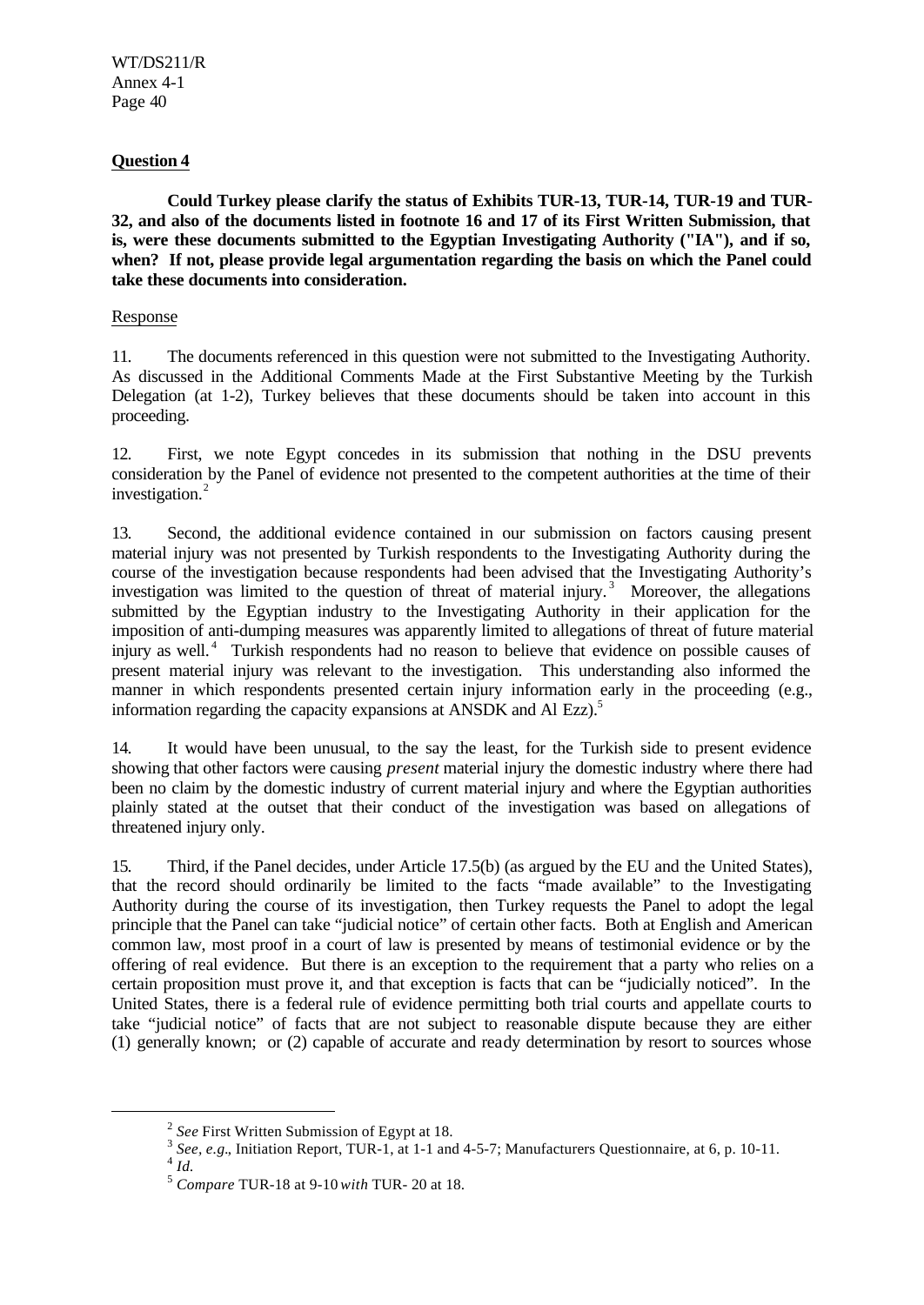accuracy cannot be reasonably questioned. <sup>6</sup> Appellate courts may take judicial notice of such facts even though they were not before, or were not considered by, the trial court.<sup>7</sup>

16. The first type of fact of which judicial notice may be taken is a fact that is "so well known that it would be a waste of judicial resources to require proof; reasonably informed people simply could not differ as to the fact".<sup>8</sup> The second type of fact is "one that is capable of ready verification through sources whose reliability cannot reasonably be questioned".<sup>9</sup> This type of fact is "the one more often relied upon, because a fair argument can be made that most facts are not generally known, but yet that many of these facts can be reliably verified".<sup>10</sup>

17. The requirement that panels base their review on facts presented to the competent authorities ensures that the competent authorities have the ability to test and pass judgement on the validity of the facts presented. But the same considerations would not preclude a Panel from considering facts that can be judicially noticed – such facts can be reliably and easily verified by reference to public sources.

18. In our case, the fact that Alexandria National and Al Ezz were engaged in major expansion projects, and the timing and size of those projects, were widely reported in the press. The Turkish respondents supplied some articles on this subject to the Investigating Authority.<sup>11</sup> The Investigating respondents Authority must have received other information directly from the Egyptian industry on these capacity expansions, although none of this information appears directly in the public record. Additional press articles with respect to these expansions are cited in Turkey's first written submission. <sup>12</sup> The Panel should take judicial notice of these articles and the information they contain regarding the expansion projects.

19. The Panel should also take judicial notice of the Form 10Q filed by Birmingham Steel Corporation with the Securities and Exchange Commission cited in the First Submission of Turkey (at note 20) with reference to start-up problems associated with that company's new melt shop at Memphis, Tennessee. There are severe penalties for making false or misleading statements in such reports to the SEC. Moreover, Birmingham would have had no conceivable motive for mentioning these embarrassing difficulties other than its statutory obligation to disclose all events having a material effect on its operations.

20. The Panel may also take judicial notice of the decline in scrap prices as presented in the *American Metal Market* and *Metal Bulletin* articles presented in our submission.<sup>13</sup> *American Metal Market* and *Metal Bulletin* are the most widely read periodicals in the steel industry worldwide. Each regularly publishes scrap prices.

21. The Panel should also take judicial notice of the fact that Al Ezz uses the electric arc furnace technology. (The fact that Alexandria National relies on the DRI technology to make rebar was specifically made known to the Investigating Authority by Turkish respondents.<sup>14</sup>) Once again, the fact in question is readily verifiable from public sources.<sup>15</sup>

l

<sup>&</sup>lt;sup>6</sup> See Rule 201, Federal Rules of Evidence – Judicial Notice of Adjudicative Facts.

<sup>7</sup> *See* Rule 201(f).

<sup>8</sup> Federal Rules of Evidence Manual, Editorial Explanatory Comment, Rule 201, at 122; *Wooden v. Missouri Pac. R.R.*, 862 F.2d 560 (5<sup>th</sup> Cir. 1989).

 $<sup>9</sup>$  Fed. R. Ev. Man. at 122.</sup>

<sup>10</sup> *Id.; Terrabone v. Blackburn*, 646 F.2d 997 (5<sup>th</sup> Cir. 1981).

<sup>11</sup> *See infra*.

<sup>&</sup>lt;sup>12</sup> *See* First Submission of Turkey, n. 16, 17, 19.

<sup>13</sup> *See* TUR-13, 14.

<sup>&</sup>lt;sup>14</sup> See TUR 18 at Exhibit 4, page 5.

<sup>15</sup> *See Iron and Steel Works of the World*, Metal Bulletin Books Ltd., 13th Edition (1999) at 104.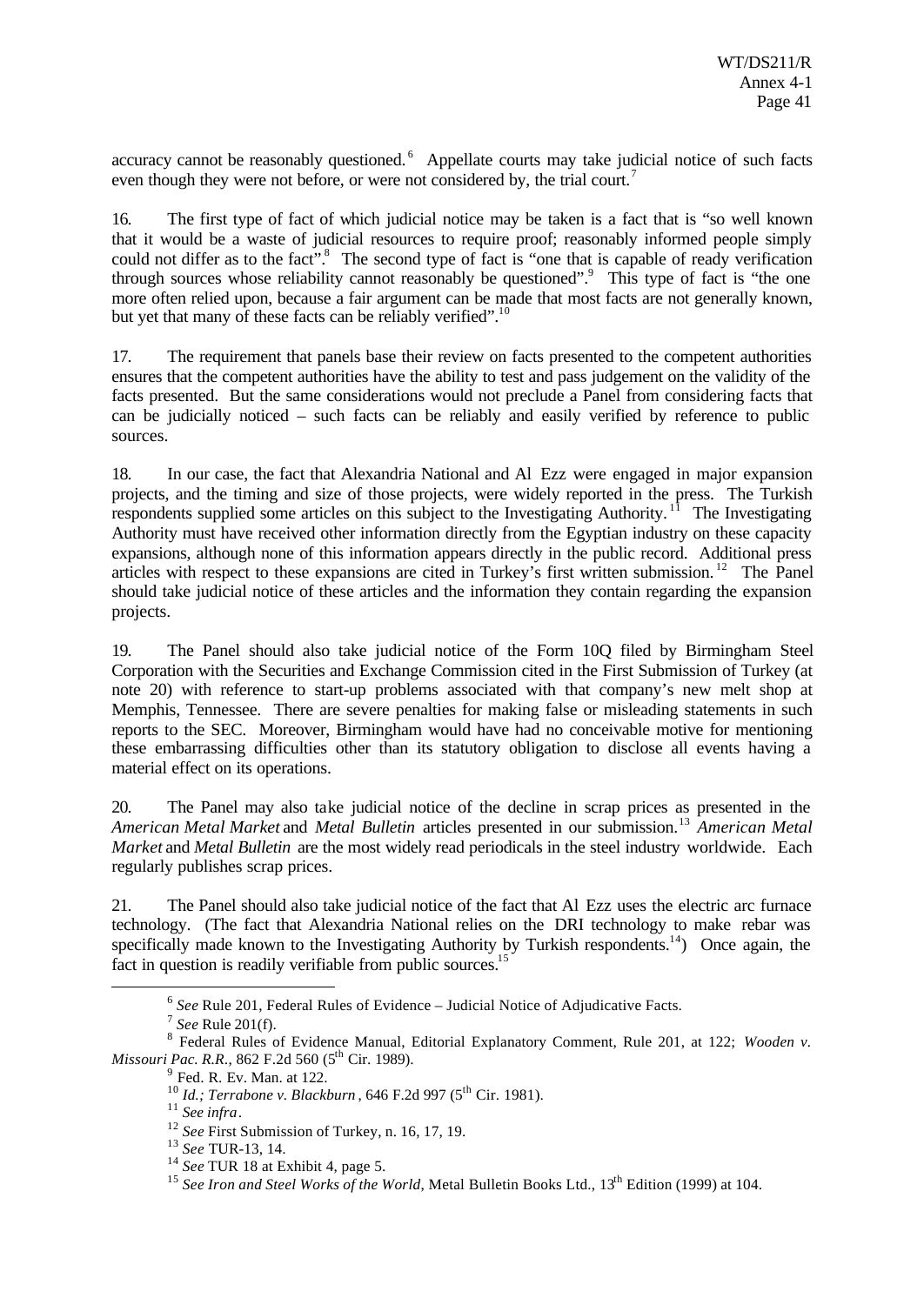l

22. Finally, even if the Panel declined to consider information not presented to the Investigating Authority in reviewing this matter, we believe that there is sufficient evidence on the record to support each of our claims. The fact that there was a capacity expansion at Al Ezz and Alexandria National was certainly known to the Investigating Authority and it was mentioned in submissions made by the Turkish respondents.<sup>16</sup>

23. The decline in scrap prices was also made known to the Investigating Authority and was documented in respondents' submissions.<sup>17</sup>

24. The contraction in domestic demand in January 1999 was noted by respondents in their submission of 19 May 1999 and is documented in the exhibits to that submission.<sup>18</sup> The fact that comparably priced non-dumped imports were in the market at greater volumes than imports from Turkey was also specifically brought to the Investigating Authority's attention. <sup>19</sup>

<sup>18</sup> *See* TUR-18 at 13 ("Regarding the allegation of price depression, we have three comments. First, the rebar industry is seasonal, as is apparent from the monthly Egyptian sales figures in Exhibit 3 hereto, with a distinct seasonal trough in January. . . .") and Exhibit 3, page 3.

<sup>19</sup> See TUR-18 at 5-6 (Saudi Arabia and Libya characterized by Turkish respondents as the "largest" [foreign] suppliers" of rebar to Egypt), 11 ("Egyptian import statistics clearly establish that Turkish imports were at the same price level as other major suppliers to the Egyptian market in 1998, on a duty-paid basis"), and Exhibit 2 (chart showing imports from Saudi Arabia increased in volume by more than imports from Turkey).

<sup>&</sup>lt;sup>16</sup> See Letter from Law Offices of David Simon to the Investigating Authority, May 21, 1999, (reproduced in TUR-18)(hereafter "TUR-18") at 9, 10 and Exhibit 4 at page 5 ("The Ezz Group, one of the country's fastest growing private conglomerates, manufactures 600,000 tones of long products annually. It plans to increase production to 1.1 million tonnes by the end of 1998 . . . ."); *id.* at Exhibit 4, pages 7-8 ("Other expansion projects of the steel sector include an increase in output capacity of 1.55 million tons at Alexandria National Iron and Steel Company at the cost of \$170 million for a second direct reduction unit and \$225 million to expand and upgrade its existing steel plant (MEED, April 1996). In Sadat City, the El Ezz Group is also investing about \$130 million in a new steel plant"); Letter from Law Offices of David Simon to Investigating Authority, 15 October 1999 (reproduced in TUR-20)(hereafter "TUR-20") at 18 ("[I]t is evident there has been no consideration of whether petitioners' declining profitability might be due to . . . petitioners' capital investment . . . . As we have explained, the imports had no volume effect and no price effect, so it is not appropriate to conclude that petitioners' profit picture is the result of imports"); Views and Comments of the Turkish Government on "Essential Facts and Conclusions Report," 15 October 1999 (reproduced as TUR-30)(hereafter "TUR-30") at 4 ("The decline in domestic producers' profits and return on investment can not be related to Turkish exports either. . . .[T]his decline can only be associated with the new investments made by the Egyptian producers in recent years, which the ITPD mentioned in paragraph 4.3.2.4 of the Report").

<sup>&</sup>lt;sup>17</sup> See TUR-18 at 13 ([F]alling prices are not the result of price suppression, but, rather, flow from the decline in world scrap prices . . ."), 11, n. 7, 14 and Exhibit 3, page 3; TUR-20 at 17 ("If scrap goes down, the domestic industry's prices should also go down . . . . Hence, to suggest that in March 1999 the Turkish prices suppressed prices in Egypt is an unwarranted conclusion without evidentiary support"), 18 ("Scrap prices were substantially down during Q-1 (see Table on page 4, above), and the pricing in Egypt was simply reflecting the drop in input prices"); TUR-30 at 4 (According to the provisions of the GATT 1994 Anti-Dumping Agreement, the investigating authorities should examine any known factors other than imports in question, which at the same time are injuring the domestic industry, and the injuries caused by these factors must not be attributed to the dumped imports. ITPD fails to comply with these provisions as it does not take into consideration decreasing international market prices for scrap in 1998 . . . . In fact, as the prices of scrap -- which establishes the majority of the rebar costs – decreased so did the prices of rebars in the Egyptian market, as in most of other countries"). *See also* Letter from Law Offices of David Simon to IA, 15 September 1999 (TUR-21)("[W]e are submitting data – tallies of Colakoglu, Diler and Habas raw material purchases – which show that the input (scrap) costs for these companies declined from [[\$XX/MT to \$XX/MT, thence to \$XX/MT and thence even to \$XX/MT]] during {1998}; First Written Submission of the Government of the Republic of Turkey at 63 (reproducing scrap cost data from 15 September 1999 response of Icdas showing steady decline in scrap costs totaling 33.93 per cent during 1998).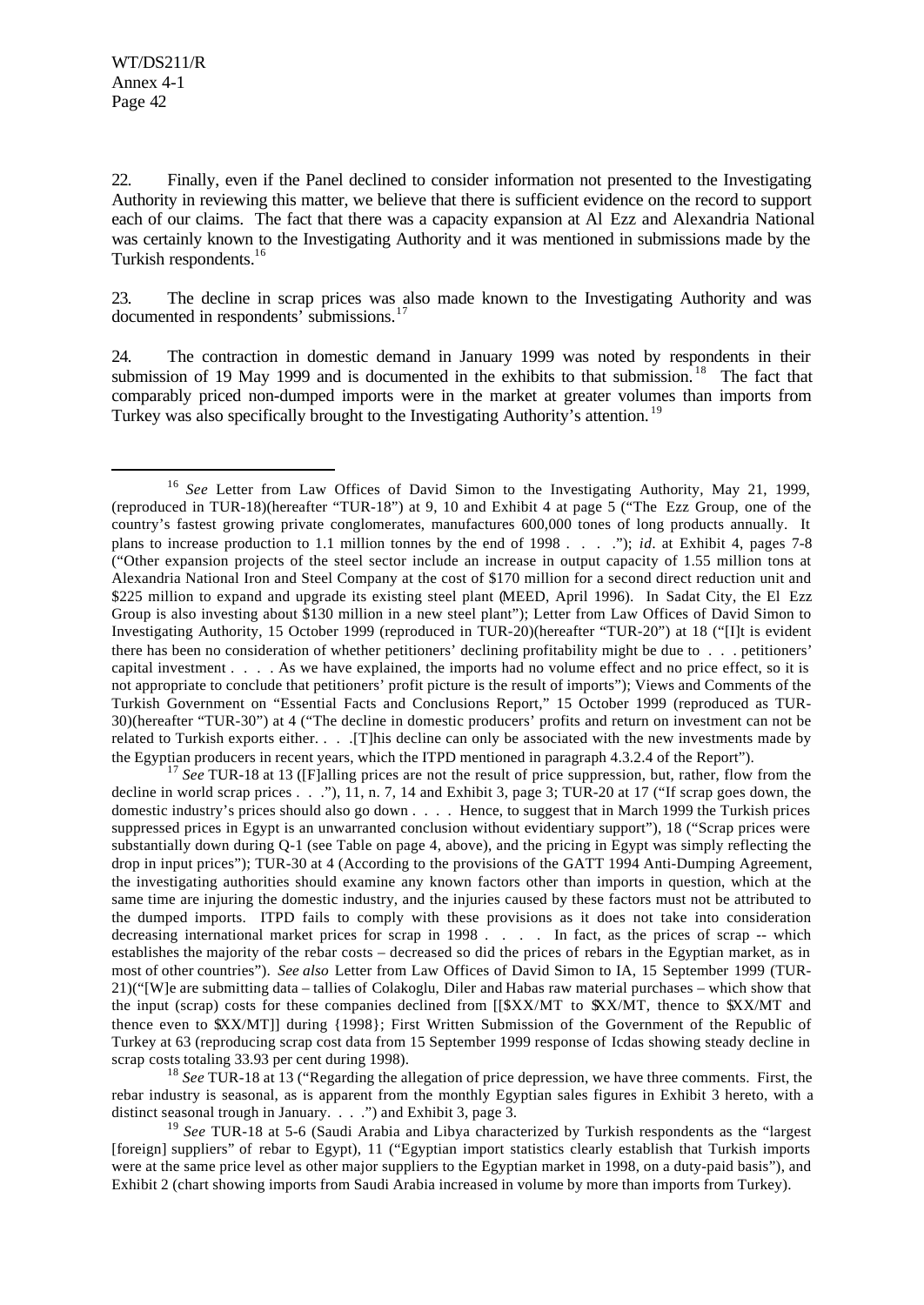25. The fact that Al Ezz was increasing its market share at the expense of Alexandria National and had a much lower unit cost of production should have been apparent from the domestic manufacturer responses filed by the two parties with the Investigating Authority.

26. With respect to TUR-13 and TUR-14, we note that we supplied this information to refute a finding made by the Investigating Authority for the first time in this proceeding in the Final Report that scrap prices were relatively constant during 1998. In the context in which this finding was explained, the false impression was given that scrap prices in constant currency were relatively constant during this period. This finding is clearly contrary to fact, as can be easily determined by reference to the scrap prices published in *Metal Bulletin* and *American Metal Market*.

27. In sum, this Panel should consider the additional evidence presented in our briefs on injury because Turkish respondents had no advance warning prior to the deadline for submission of new factual information that the Investigating Authority would change the focus of its investigation and find current material injury. They also had no notice of any allegations that current material injury existed and thus nothing to rebut. In the alternative, the Panel should take "judicial notice" of those facts which are capable of ready verification by reference to public sources and whose accuracy cannot be reliably questioned. The Panel should also take judicial notice of the information contained in TUR-13 and TUR-14 for the same reasons.

28. Finally, the basic facts and argument with respect to Turkey's claims regarding improper attribution of other causes of injury to imports from Turkey were made available to the Investigating Authority during the investigation itself, contrary to Egypt's claims. Therefore, the Panel should address those claims even if it decides to exclude evidence not available before the Investigating Authority during its original investigation.

# **Question 5**

# **What in Turkey's view legally falls under the term "any known factors other than the dumped imports which at the same time are injuring the domestic industry"?**

## Response

l

29. Article 3.5 of the Antidumping Agreement provides that "[t]he authorities shall also examine any *known* factors other than the dumped imports which are at the same time injuring the domestic industry, and the injuries caused by these other factors must not be attributed to the dumped imports."

30. Turkey agrees with the European Communities' position that such factors are, in the first place, factors that are brought to the attention of the investigating authority by the interested parties in the domestic procedure. In addition, Turkey agrees with the European Communities that there are circumstances where an interested party can raise other factors but cannot itself prove conclusively that those factors are causing injury. In such a case, such factors are "known" to the investigating authority and should be examined.  $20^{\circ}$ 

31. Moreover, Turkey believes that other factors and conditions of competition which are evident in the factual record before the Investigating Authority and are having a large effect on the domestic industry, are "known" factors that should be examined, regardless of whether or not a specific allegation has been made by an individual party that those factors are injuring the domestic industry.

32. There is, in Turkey's view, a special burden on the competent authorities to identify other known factors that, at the same time, may be causing present material injury when the competent

<sup>20</sup> *See* Third Party Submission of the European Communities, 1 November 2001, at 3.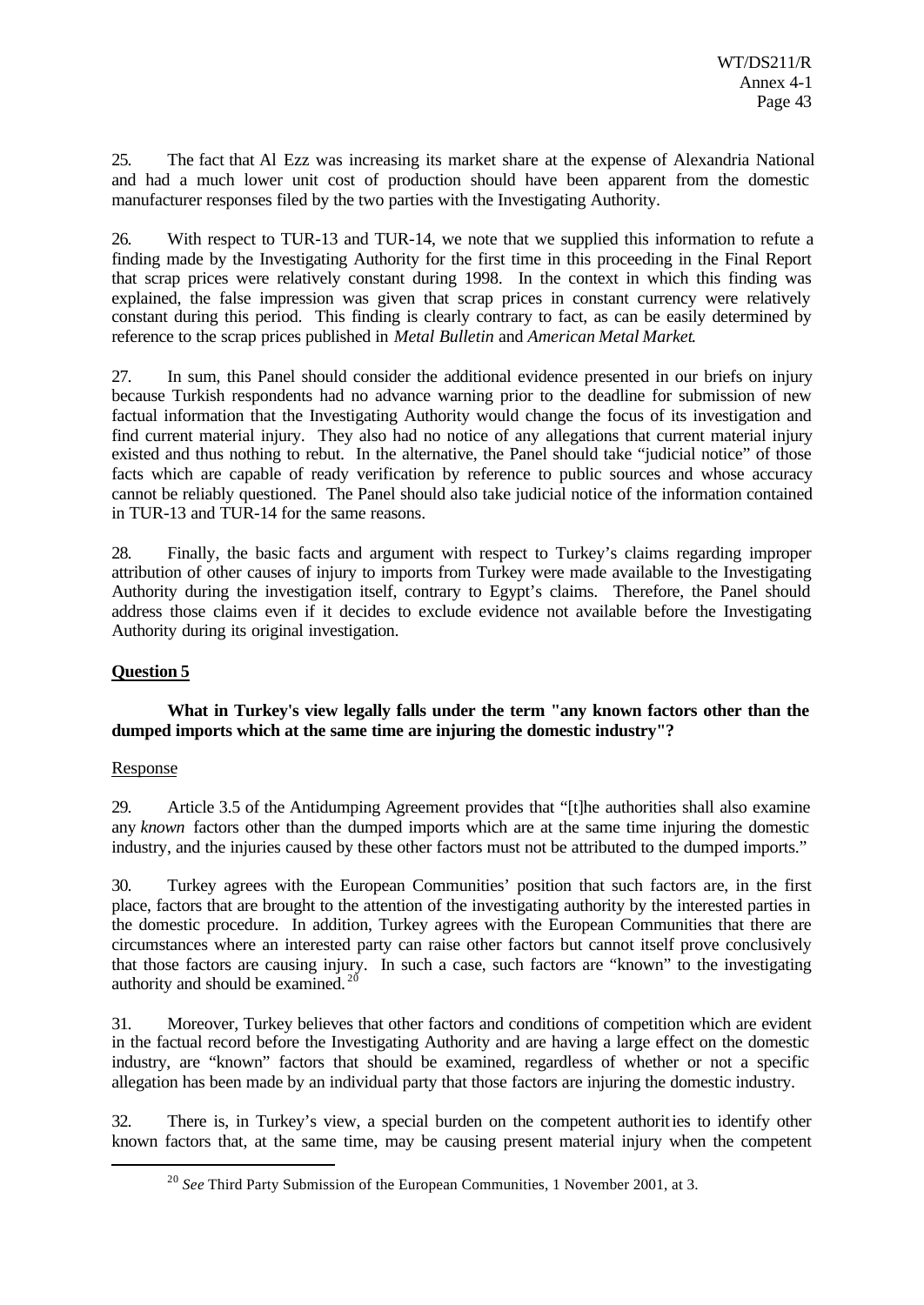authorities commence their investigation based on allegations filed by the domestic industry that are confined to threatened future material injury and the authorities subsequently, after the time for notice and comment has expired, discovers evidence of what they consider supports a finding of current material injury. In such a case, the respondents, not having had notice of any allegation of present material injury, cannot be expected to have researched and briefed that theoretical possibility. The protection of the non-attribution requirement in Article 3.5 would lose its force if the Investigating Authority could, in such a situation, decline to investigate any factor other than the subject imports that might at the same time be causing injury to the domestic industry.

33. The obligation to identify other factors, which at the same time may be causing injury to the domestic industry, also stems from Article 3.4, which, regardless of what is "known" by the investigating authority, requires a full investigation "of all relevant economic factors and indices having a bearing on the state of the industry, including actual and potential decline in sales, profits, ... . productivity, return on investments, or utilization of capacity [and] factors affecting domestic prices. . . ."

34. In interpreting a parallel provision in the Agreement on Safeguards, the Appellate Body ruled that:

[the central role played by interested parties in the investigation] does not mean that the competent authorities may limit their examination of "all relevant factors," under Article 4.2(a) of the Agreement on Safeguards, to the factors which the interested parties have raised as relevant. The competent authorities must, in every case, carry out a full investigation to enable them to conduct a proper evaluation of all the relevant factors expressly mentioned in Article  $4(2)(a)$  of the Agreement on Safeguards. Moreover, Article 4(2)(a) requires the competent authorities -- and *not the interested parties* – to evaluate fully the relevance, if any, of "other factors." If the competent authorities consider that a particular "other factor" may be relevant to the situation of the domestic industry, under Article  $4(2)(a)$ , their duties of investigation and evaluation preclude them from remaining passive in the face of possible shortcomings in the evidence submitted, and views expressed, by the interested parties. In such cases, if the competent authorities do not have sufficient information before them to evaluate the possible relevance of such an "other factor," they must investigate fully that "other factor", so that they can fulfill their obligations of evaluation under Article  $4(2)(a)^{21}$ 

35. In that case, the Panel had ruled that Article 4.2(a) required an examination of only those factors, other than those enumerated in Article 4.2(a), that were clearly raised as relevant by the interested parties in the domestic investigation.<sup>22</sup> The Appellate Body disagreed, holding that "the investigating authorities must undertake additional investigative steps, when the circumstances so require, in order to fulfill their obligation to evaluate all relevant factors."<sup>23</sup>

l

<sup>21</sup> Appellate Body Report, *United States – Definitive Safeguard Measures on Import of Wheat Gluten From the European Communities*, WT/DS166/AB/R, adopted 19 January 2001 (hereafter "*Wheat Gluten*"), para. 55. *Accord* Third Party Submission of the European Communities, at 4. *See also United States – Antidumping Measures on Certain Hot-Rolled Carbon Steel Products from Japan*, WT/DS184/AB/R, 24 July 2001 (hereafter "*Hot-Rolled Carbon Steel Products from Japan*"), at para. 230 (causation requirements under Antidumping Agreement and Safeguards Agreement are sufficiently similar that adopted panel and Appellate Body Reports on the injury causation requirements under the Safeguards Agreement can provide guidance in interpreting the language of the Antidumping Agreement).

<sup>22</sup> *Wheat Gluten* at para. 46.

<sup>23</sup> *Id*. at para. 55.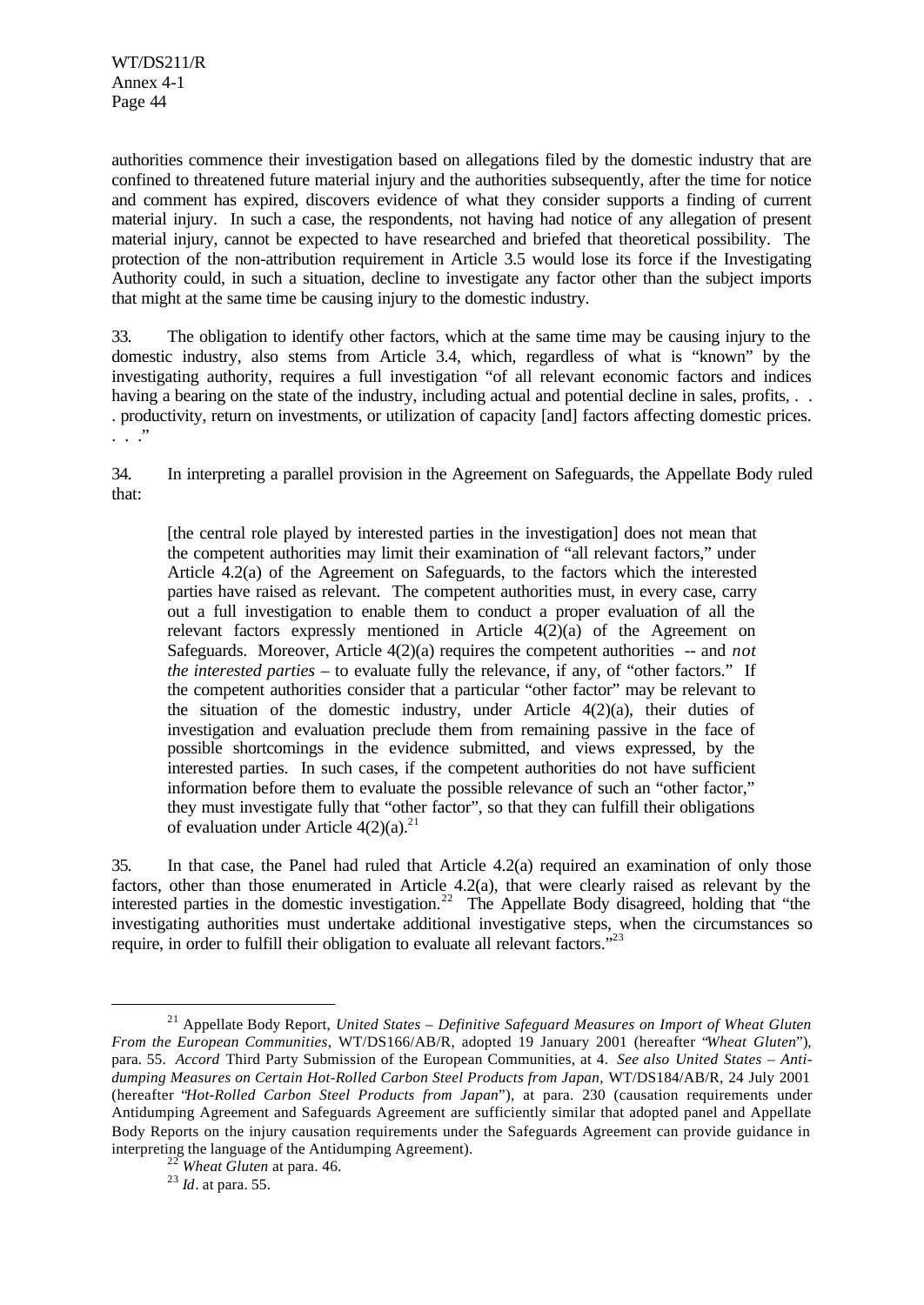36. The same analysis should apply to the Antidumping Agreement. The competent authorities have an obligation under Article 3.4 to examine "all relevant factors and indices having a bearing on the domestic industry". Therefore, where the record before the competent authorities indicates that a particular factor is having a significant effect on the domestic industry, such as the capacity expansion in this case, increasing market share by a new, low-cost entrant (which should have been evident from Al Ezz's questionnaire responses), falling scrap prices, high volumes of comparably priced nonsubject imports, and falling demand coincident with the fall in domestic prices, the Investigating Authority has an obligation under Article 3.4 to investigate that factor fully, regardless of whether or not interested parties have brought those factors specifically to its attention. And where that factor is causing injury to the domestic industry, the Investigating Authority has an obligation under Article 3.5 to isolate the effects of that factor and not to attribute those effects to the subject imports.

## **Question 6**

**Turkey lists four important factors which it says are relevant to consider under Article 3.5: (1) a capacity expansion of the domestic industry; (2) non-subject imports; (3) declining scrap prices; and (4) contraction in domestic demand. Is it Turkey's case that these were "known factors" which were before the IA, or is it Turkey's case that they were not factors placed before the IA but should have been "known factors" nevertheless?**

## Response

37. As stated above, these factors were "known" to the Investigating Authority during the investigation.

## **Question 7**

**Is Turkey arguing, in respect of third country imports, that the reference at para. 4.3.2 of the Essential Facts and Conclusions Report and para. 4.5.2 of the Final Report is the IA's only reference to such imports. If not, what are Turkey's arguments, especially in the light of the reference to third country imports in para. 4.3.4 of the Essential Facts and Conclusions Report and paras. 4.3.4 and 4.3.5 of the Final Report.**

## Response

l

38. Turkey is not taking the position stated in the first sentence of this question. Paragraph 4.3.2 of the Essential Facts and Conclusions report concerns domestic production and makes no reference to non-subject imports.

39. First, we note that imports from Latvia, Ukraine and Romania, previously found by the Investigating Authority to be dumped and injurious, remained in the market until 22 June 1998, when antidumping duties were imposed.<sup>24</sup> However, there was no attempt to discern and segregate the effects of these imports in order to assess their effects on prices in 1998. That is, the Investigating Authority found that prices fell in 1998, but did not state whether that price decline occurred in the first half of 1998 when imports from Latvia, Ukraine and Romania were in the market, or the second half of 1998 when Turkish imports were in the market. If it was during the first half of 1998, then it would have been incumbent upon the Investigating Authority to segregate the effects of imports from Latvia, Ukraine and Romania so as not to attribute those effects, already found to be injurious, to imports from Turkey.

<sup>&</sup>lt;sup>24</sup> See TUR-1 at 10 (4.1.6) and TUR-18 at Exhibit 2-1.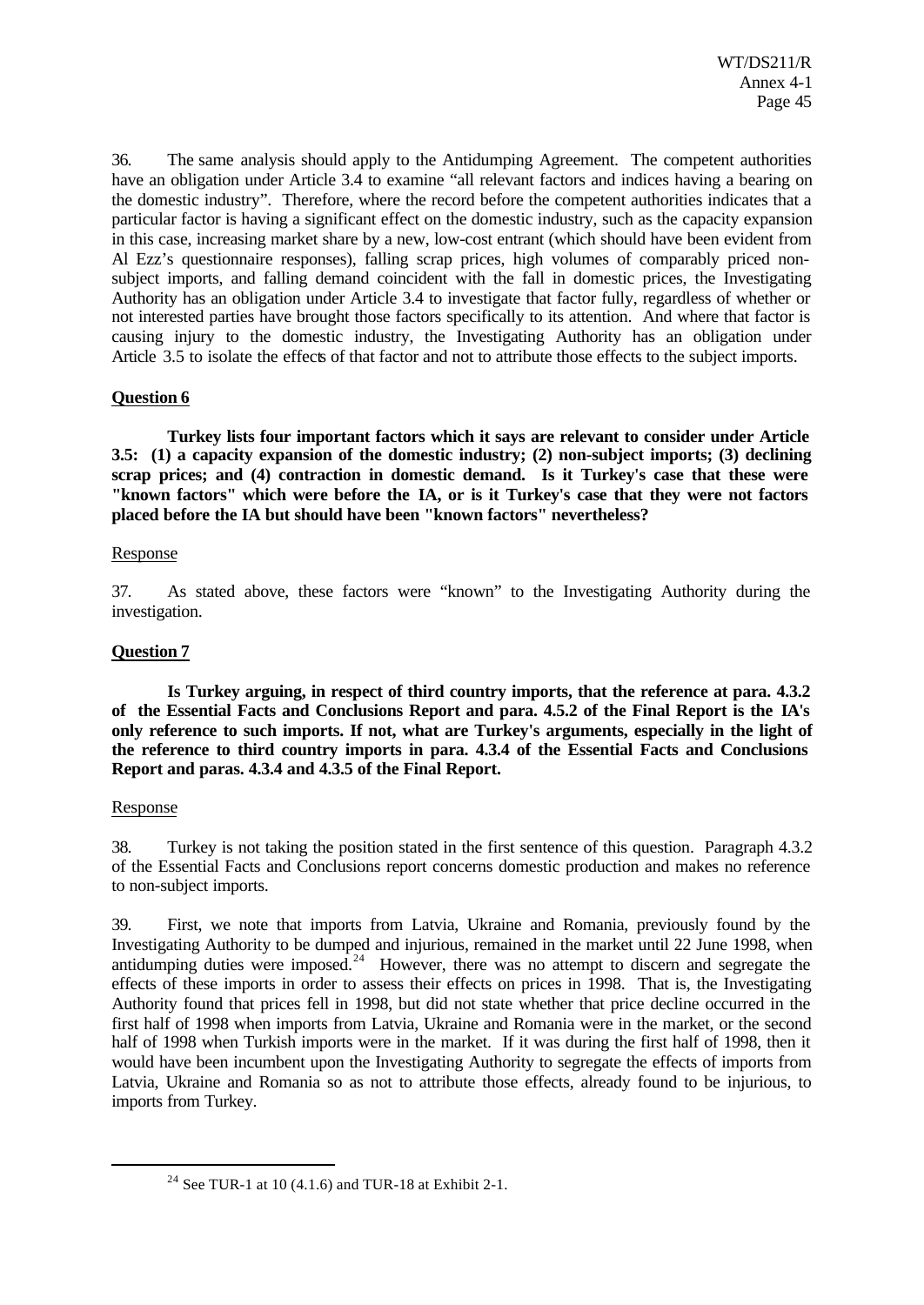40. With respect to the second half of 1998, we believe that the Investigating Authority should have examined the other import sources which remained in the market after the exit of imports covered by the first round of antidumping cases. These included imports from Saudi Arabia, the largest import source, and imports from Libya. According to published statistics, imports from Saudi Arabia increased in volume in 1998 by 136 per cent of the increase in the volume of imports from Turkey and, on a landed, duty-paid basis, were comparably priced.<sup>25</sup> Imports from Turkey were higher priced than imports from Libya.

41. Notwithstanding the presence of comparably priced imports of greater volume simultaneously in the market with imports from Turkey just prior to the price decline in the first part of January, 1999, the Investigating Authority "examined other economic factors but concluded that such factors were not causing injury to the domestic industry".<sup>26</sup> Presumably, those other economic factors included non-subject imports. Egypt has also asserted that the Investigating Authority found material injury both in 1998 and in the first quarter of 1999.

42. As discussed in our First Written Submission (at III.A), the Investigating Authority made no findings that imports from Turkey were causing any specific injury to the domestic industry or were having different effects than imports from Saudi Arabia and Libya. Because non-subject imports of comparable or even more pronounced volume trends and comparable or lower prices were in the market at the same time as imports from Turkey, in the absence of any more specific information, it must be assumed that they were having comparable effects. The failure of the Investigating Authority to identify and distinguish those effects violated Article  $3.5<sup>27</sup>$ 

43. While it is true that the market share of imports from Turkey, Saudi Arabia and Libya increased in 1998, the market share of imports from third countries declined by a greater amount. Put another way, the market share of *all* import sources, including Turkey, declined in 1998. Does this mean that imports from Turkey were non-injurious? One could conclude so. What one cannot conclude from this data is that there is any logical basis upon which to distinguish the effects of imports from Turkey in 1998 from imports from Saudi Arabia and Libya in 1998, as was done by the Investigating Authority.

44. It is unreasonable and unsound to base a determination of current material injury on a period as short as one calendar quarter. However, an objective review of the facts from the first quarter of 1999 discloses, once again, no basis to conclude that imports from Turkey were causing the effects claimed. According to the Investigating Authority, imports from Turkey undersold the domestic product by only  $0.3$  per cent in March 1999, an insignificant amount.<sup>28</sup> The price effects of imports from Turkey in the first quarter of 1999 were, therefore, negligible. If it is the position of the Investigating Authority that the price decline which took place in January 1999<sup>29</sup> was caused by the volume and pricing of imports in 1998, then it is essential that the Investigating Authority segregate the effects of imports from Turkey from the effects of imports from other, comparably priced sources prior to making that determination.

45. Furthermore, Saudi Arabia lost its duty-free status in Egypt at the beginning of 1999, possibly explaining its declining shipments in the first quarter of 1999.<sup>30</sup> Imports as a whole in that quarter,

l

<sup>25</sup> *See* TUR-18 at 5-6 and Exhibit 2-1.

 $^{26}$  TUR-16 at 4.5.1.

<sup>27</sup> *See Hot-Rolled Carbon Steel Products from Japan* at paras. 223 and 226.

 $28$  Final Report, TUR-16, at 4.2.1.2.

<sup>&</sup>lt;sup>29</sup> We know from the Initiation Report that the price decline in fact took place early in January 1999. See TUR-1 at 4.1.9.

 $30$  TUR-32 at 20.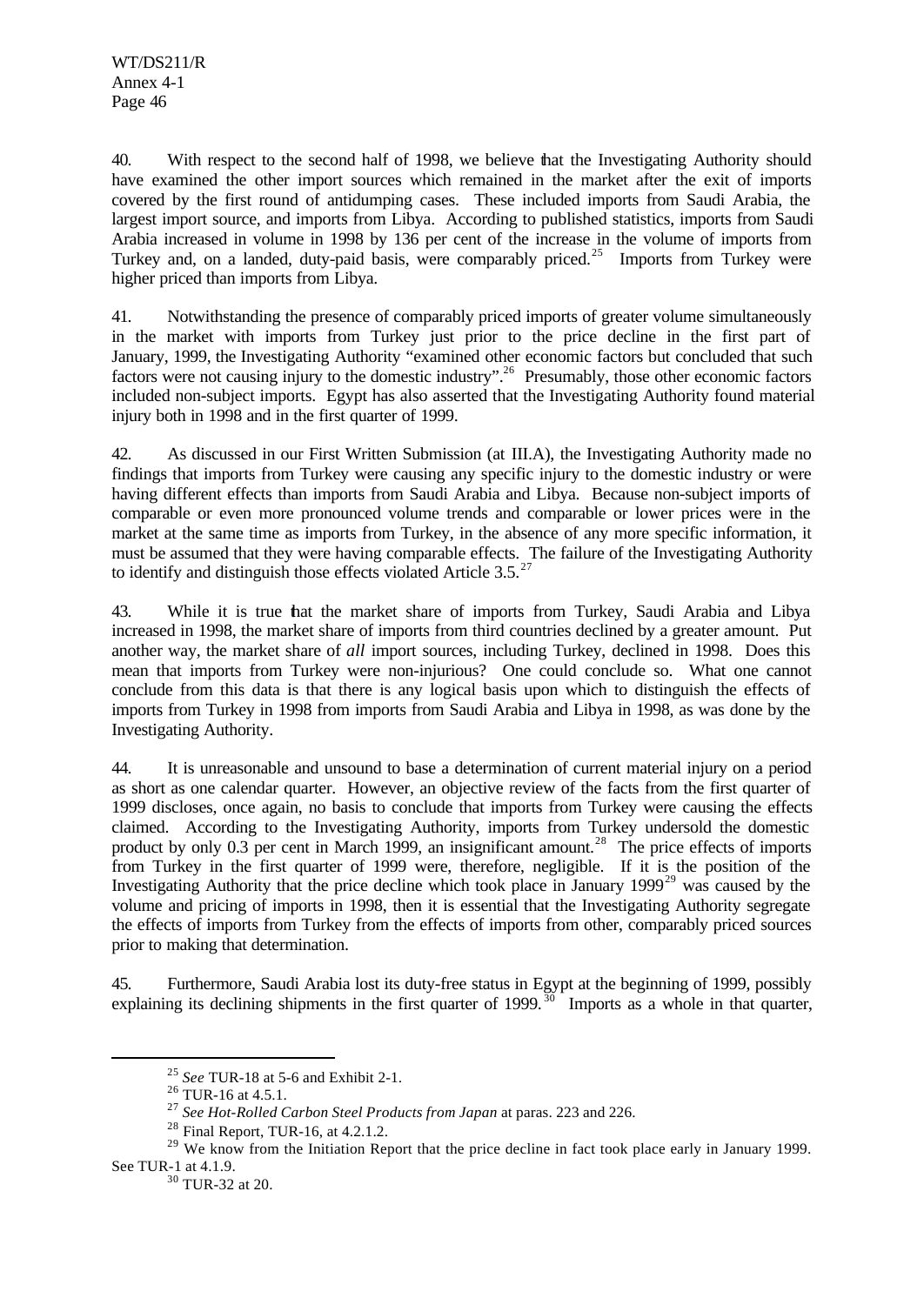including imports from Turkey, stood at  $117,000$  tons.<sup>31</sup> This converts an annual import level of 468,000 tons. This is a drop of 50 per cent as compared to annual import levels in 1998! Therefore, while imports from Turkey increased in the quarter, they merely replaced a small part of the volume formerly represented by imports from other sources. Using the same trend analysis employed by the Investigating Authority, one should reach the conclusion that imports as a whole were not causing material injury to the domestic industry in the first quarter of 1999. The Investigating Authority's focus on the increase in imports from Turkey and its failure to take into account the countervailing effect of the decline in imports from other sources underlines the lack of an objective and reasoned analysis by the Investigating Authority.

46. Finally, domestic market share also increased by 23 per cent in the first quarter of 1999, at the same time that imports from Turkey increased.<sup>32</sup> Thus, imports from Turkey in the first quarter of 1999 did not displace one ton of rebar formerly shipped by the Egyptian industry. Imports of rebar from Turkey cannot be said to have had a significant volume effect upon the domestic industry in the first quarter of 1999.

# **Question 8**

**The focus of Turkey's arguments regarding third country imports is on imports from Libya and Saudi Arabia. The IA's references to third country imports seem to cover total imports from third countries. Is Turkey arguing that the IA committed a legal error in not looking separately at imports from Libya and Saudi Arabia? If so, what is the legal basis for such an allegation?**

## Response

47. Yes, because these imports were large volume players in the market in the second half of 1998 when the injury allegedly occurred. Also Turkish respondents specifically showed that, according to published statistics, Saudi Arabia's volume increased by more than Turkey's and that Turkish prices were within 2 per cent of Saudi Arabia's and were higher than Libya's.<sup>33</sup> Therefore the price effects of these imports and the volume effects of these imports were comparable to Turkey's and yet the IA found that non-subject imports were not injuring the domestic industry.

48. We should note at this point that there is an unexplained discrepancy in the import statistics from Turkey that were used by the Investigating Authority for its investigation. The Investigating Authority cites an import figure of 210,000 tons in its Final Report (4.1.1.1). However, according to import statistics published by the Government of Egypt, total imports of rebar from Turkey amounted to only 116,194 tons in 1998.<sup>34</sup> According to the same, published import statistics, imports from Saudi Arabia totaled 239,749 tons in that year, up from  $86,227$  tons in the prior year.<sup>35</sup> Egypt acknowledged the discrepancy between its official import statistics and the figures used in the investigation during negotiations with Turkey, but claimed that there was an error in the published statistics with respect to imports from Turkey. Egypt further claimed that it had computed total imports from Turkey by reference to actual import documentation, but that documentation has never been provided to respondents. Nor do respondents believe that any comparable effort was made to correct the import database for imports from third countries, such as Saudi Arabia and Libya.

l

 $31$ Final Report, TUR-16, at 4.3.4.1.

<sup>32</sup>*Id.*

<sup>&</sup>lt;sup>33</sup> TUR-18 at 5-6.

<sup>&</sup>lt;sup>34</sup> TUR-18 at Exhibit 2, page 6.

<sup>35</sup> *Id.*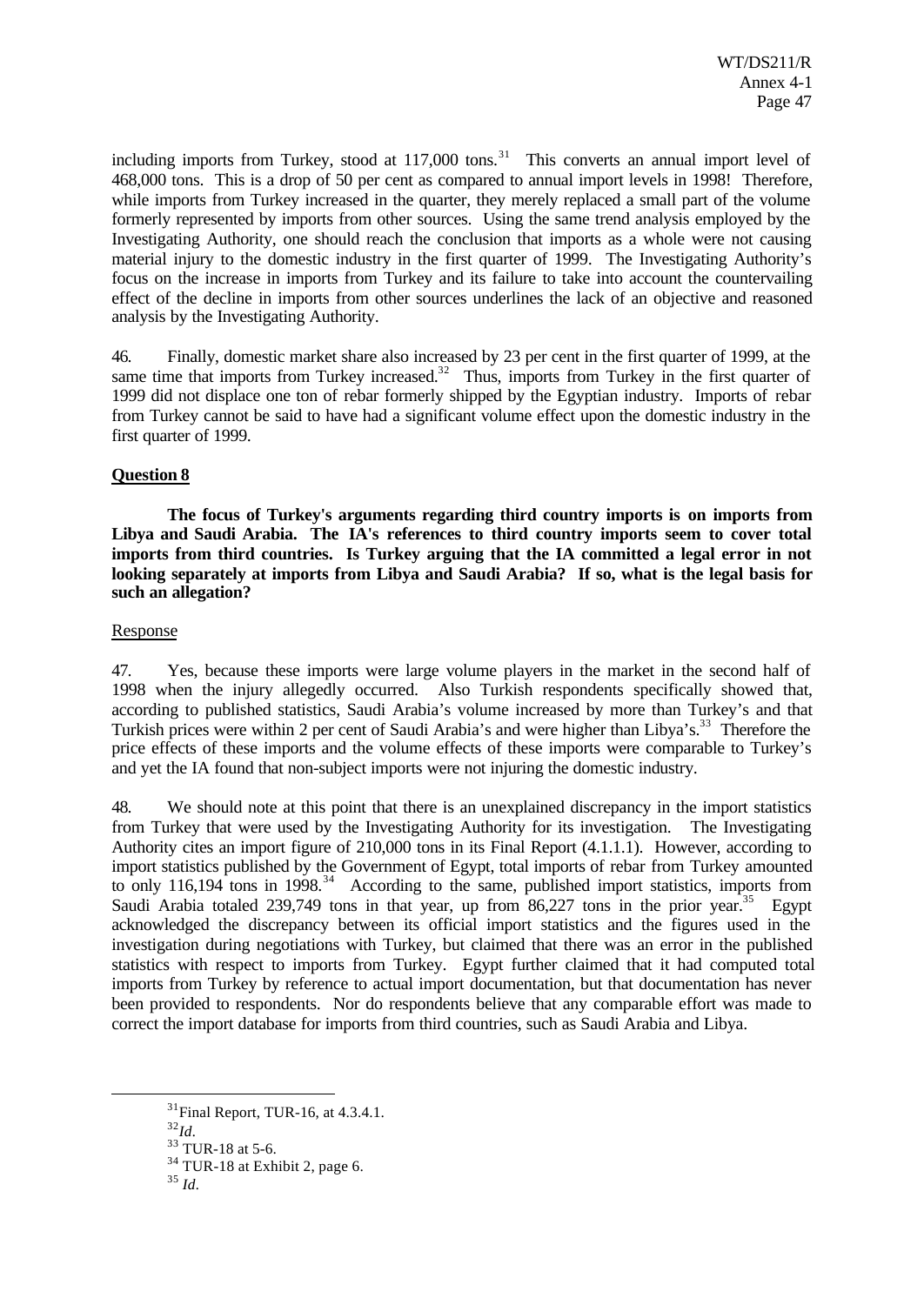WT/DS211/R Annex 4-1 Page 48

49. We are doubtful that the number ultimately stated in the Final Report is accurate, for the following reasons. The figure 210,000 was initially described to the Egyptian Authorities in their initiation report as an "estimate" of total imports from Turkey.<sup>36</sup> This report is dated 26 January 1999. Egyptian Government import statistics would not have been finalized as of that date. The estimated number is, moreover, a very round number – it looks like an estimate by comparison to the published import statistics and the figures published in the Final Report for nonsubject imports. The same number, without modification, appeared in the Essential Facts and Conclusions report in October 1999 and in the Final Report that same month. In addition, this figure exceeds the figure shown for total exports by Turkey to Egypt in 1998 and 1997 by more than 5 per cent.<sup>37</sup> There were substantial exports from Turkey in December 1998 and, given shipping times, it is unlikely that all of the exports from Turkey in December were entered into Egypt before the end of the year. Hence, the figure used appears to be significantly overstated and appears to overstate the volume of imports from Turkey as compared to the volume of imports from Saudi Arabia and Libya.

## **Question 9**

**Please respond to Egypt's argument that Turkey has not alleged any particular violation in its claim that Egypt misinterpreted certain data on domestic sales (Egypt's First Submission at pp. 39-40, section III.B.7).**

## Response

50. This is not a separate claim; it is part of our claims under 3.1, 3.4 and 3.5. This section shows that the finding that Turkish imports caused injury to the domestic industry by causing domestic shipments to rise in 1998 is illogical and improper and thus cannot constitute a separate basis for finding that the Egyptian authority's injury determination was supported by the facts found. This argument should be considered in connection with Turkey's other claims in Section III.B of the First Written Submission.

## **Question 10**

**Please identify the factors listed in Article 3.4, if any, that in your view were (1) not evaluated properly; or (2) not evaluated at all.**

## Response

l

51. The Article 3.4 factors not addressed at all in the Final Report are productivity, actual and potential negative effects on cash flow, employment, wages, growth, and ability to raise capital or investments. Furthermore, the public information in the Essential Facts and Conclusions Report and in the Final Report does not reveal whether or not the Investigating Authority conducted a sufficient examination of capacity, capacity utilization or return on investment.

52. We also maintain, in Section III.B of our First Written Statement, that the following factors were not evaluated at all or were not evaluated adequately:

- 1. Capacity expansion at the two major Egyptian rebar producers.
- 2. Effects of the capacity expansion on the producers' costs of production.
- 3. Effects of the capacity expansion on intra-industry competition.
- 4. Falling prices for steel scrap.
- 5. Contraction in demand in 1999

<sup>36</sup> TUR-1 at 17.

 $37$  TUR-18 at Exhibit 1.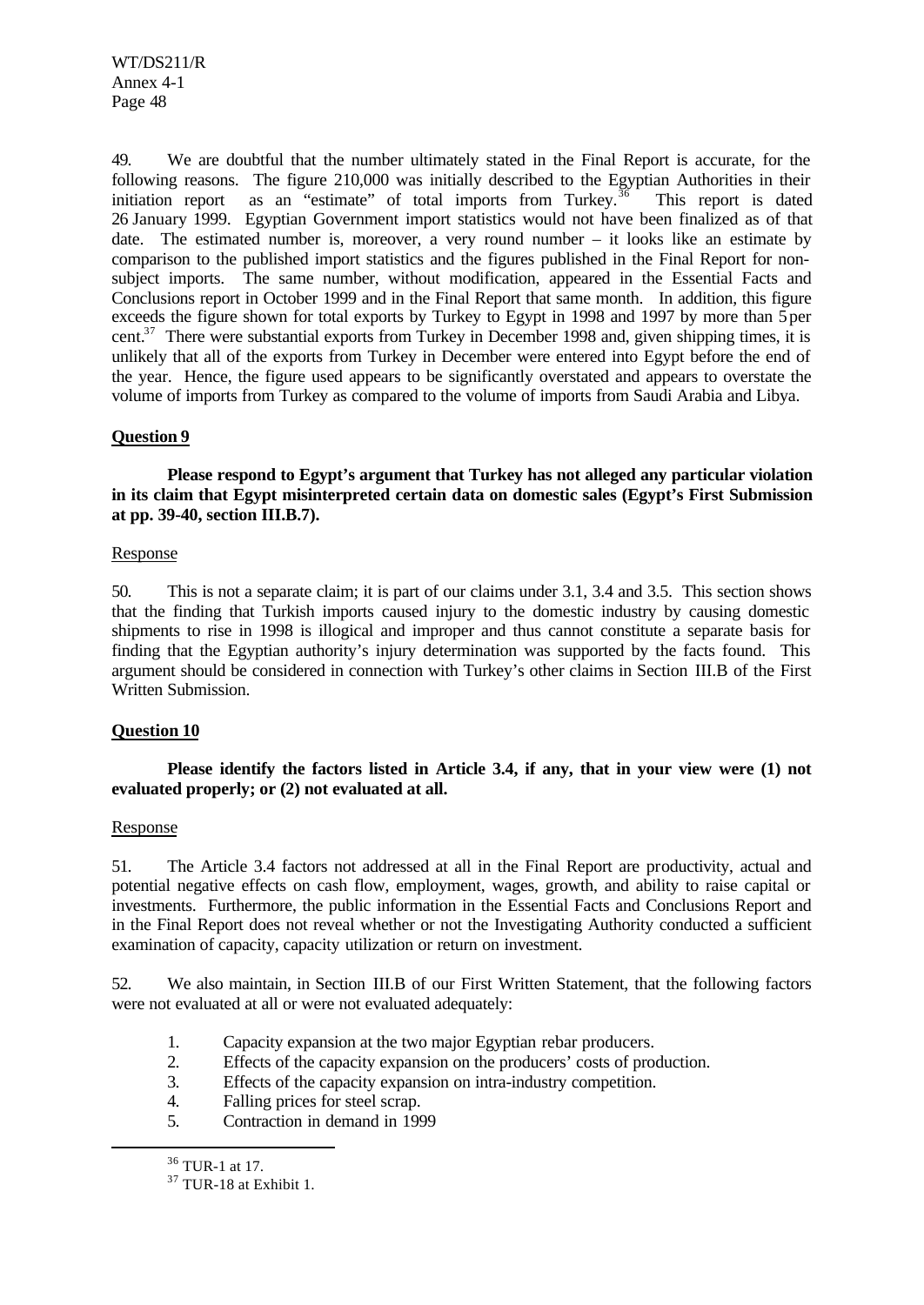6. Effect of comparably priced, fairly traded imports

53. While these factors, other than contraction in demand, are not specifically listed in Article 3.4, that Article does require "an evaluation of all relevant economic factors and indices having a bearing on the state of the industry", and it is Turkey's position that each of these factors falls into that category. Moreover, it is Turkey's position that Factors 1, 3, 4, 5 and 6 are potential "factors affecting domestic prices", a factor specifically listed in Article 3.4.

54. Factors 1, 4 and 6 were evaluated, but not properly. It would appear from the public record made available to the Government of Turkey that factors 2, 3 and 5 were not evaluated at all.

## **Question 11**

**Turkey states in its First Submission that "the two prices [of the domestic goods and the imported goods] must be compared on a delivered basis to a customer who is in a position to choose between purchasing domestic or imported products". Is it Turkey's case that the importers are not actual or prospective customers for the domestic manufacturers?**

## Response

55. Since the price undercutting was measured by comparing the importer's ex-warehouse price to the domestic manufacturer's price, we presume this not to be the case. If the importer were a customer of the manufacturer, its resale price would not be the appropriate basis for a comparison – the importer's acquisition price would be the appropriate basis for a comparison. However, the facts on the record do not disclose whether the importers also purchased from the manufacturers, so we do not know whether this was the case or not.

## **Question 12**

**How broadly does the burden of proof requirement of Article 2.4 apply in anti-dumping investigations. What is your legal reasoning in support of your view, based on a "Vienna Convention" analysis of that provision?**

## Response

56. Article 31 of the Vienna Convention on the Law of Treaties provides that "[a] treaty shall be interpreted in good faith in accordance with the ordinary meaning to be given to the terms of the treaty in their context and in light of its object and purpose".

57. The first sentence of Article 2.4 provides that "a fair comparison shall be made between the export price and the normal value". This is a general obligation imposed upon the parties. The last sentence of Article 2.4 is also general in nature: "The authorities shall indicate to the parties in question the information that is necessary to ensure a fair comparison and shall not impose an unreasonable burden of proof on the parties". Turkey believes that this obligation extends to all aspects of fact finding necessary to determine the export price and the normal value and to ensure a fair comparison between the two. That is, in collecting information with respect to the export price and the normal value or information necessary to adjust these values to a common basis, the authorities are prohibited from "impos[ing] an unreasonable burden of proof".

58. This is consistent with the Appellate Body's statement in *Hot-Rolled Carbon Steel Products from Japan*, albeit interpreting other sections of the Agreement, that "[t]he Investigating Authorities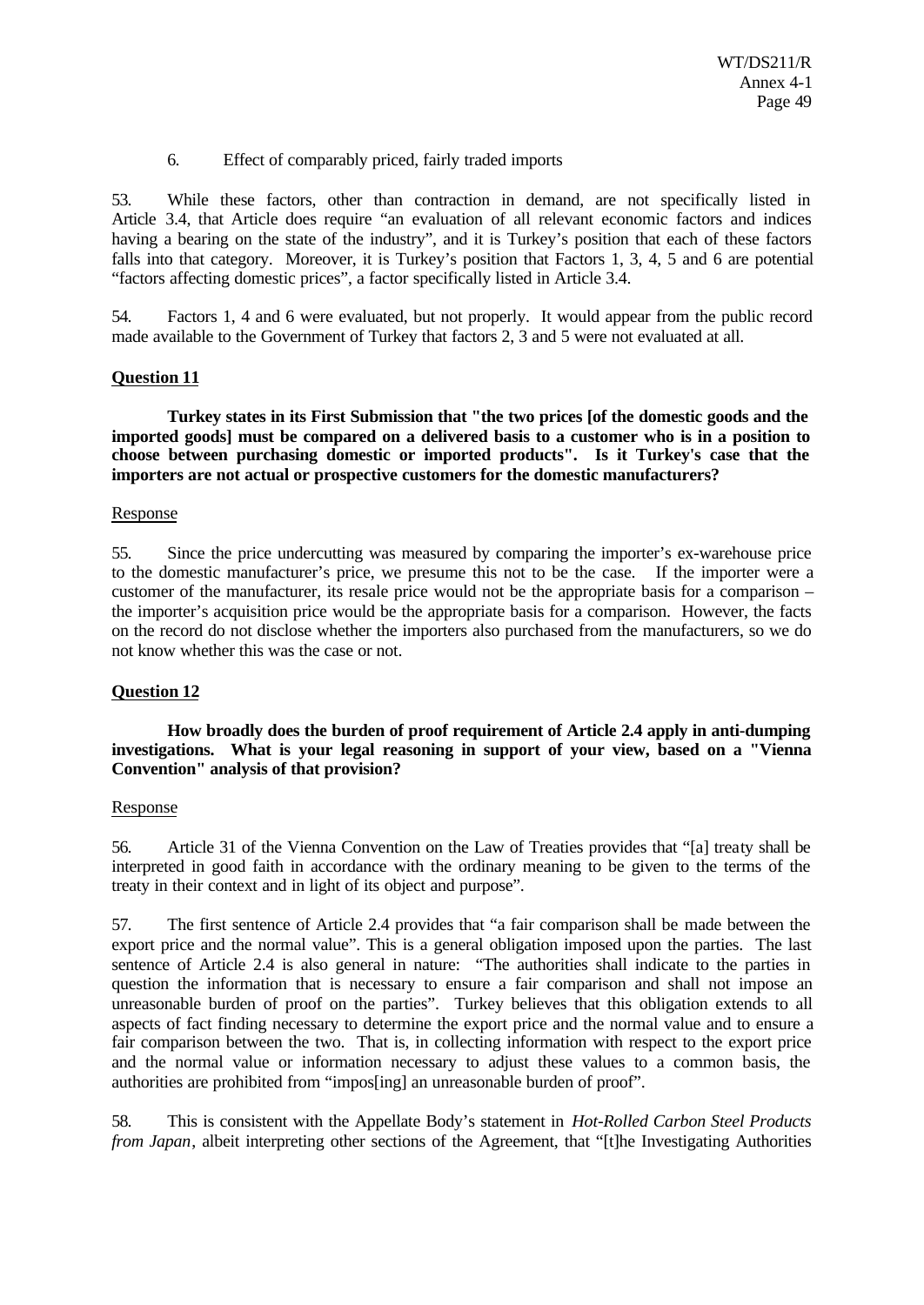WT/DS211/R Annex 4-1 Page 50

are not entitled to insist upon absolute standards or impose unreasonable burdens upon . . . exporters".<sup>38</sup>

#### **Question 13**

**In relation to the issue of the alleged change in the grounds for action to be taken against dumped imports being considered by the IA (from threat of injury to present injury). Could Turkey comment on the Panel report in** *Guatemala-Cement II***, which appears to support the proposition that no obligation to notify arose in a similar circumstance? Should this Panel adopt the same view? Is it Turkey's view that the statement in paragraph 1.8 of the Manufacturers' Questionnaires (page 6) (Exh. TUR-3) in any case did not constitute notification that present injury would be investigated?**

#### Response

59. Turkey disagrees with the *Guatemala-Cement* panel decision on this issue and we urge this Panel to consider the inequity of applying that decision in this case.

60. Moreover, the specific finding of the panel in *Guatemala-Cement* is that there is no obligation in the Agreement upon investigating authorities to inform interested parties "of the legal basis for its final determination on injury".<sup>39</sup> We are not arguing that Egypt was obliged to inform us in advance that its final determination would be based on a finding of current material injury. Our claim is that, where Egypt initiated its investigation based on alleged threat of material injury and advised respondents in its questionnaires that its injury investigation was limited to consideration of whether there was a threat of material injury, it was incumbent upon Egypt to give the parties notice when it expanded its investigation to consider the question of present material injury. It was also obliged at that time to give the parties an opportunity to submit factual comment and argument on this question. As a matter of fundamental due process, a party accused of engaging in unfair trade practices should know, prior to the due date for its submission of factual information and argument, what the nature of the charges are that have been lodged against it and that are being investigated by the competent authorities. That notice and opportunity to submit information was not provided in this case.

61. In light of the clearly expressed passages in the Manufacturers Questionnaire and in the Initiation Report, we do not consider the passage in paragraph 1.8 as a clear indication that the IA would investigate present material injury.

## **Question 14**

**At page 6 of its First Oral Statement, Turkey argues that capacity expansion by the Egyptian industry would have caused an increase in the industry's per unit cost of production, due to low start-up levels of production. How does this argument reconcile with the statements in the Essential Facts and Conclusions Report and the Final Report that capacity utilization was stable during the period of investigation?**

#### Response

l

62. We have no idea how capacity utilization figures were developed or what they show as none of these data have been released to the public. Specifically, we do not know what capacity level was reported by the domestic industry. Was it the level at the beginning of 1998 or end of 1998? It does

<sup>38</sup> *Hot-Rolled Carbon Steel Products from Japan*, at para. 102

<sup>39</sup> *Guatemala – Antidumping Investigation Regarding Portland Cement from Mexico*, WT.DS 60/AB/RW, 2 Nov. 1998 at para. 8.238.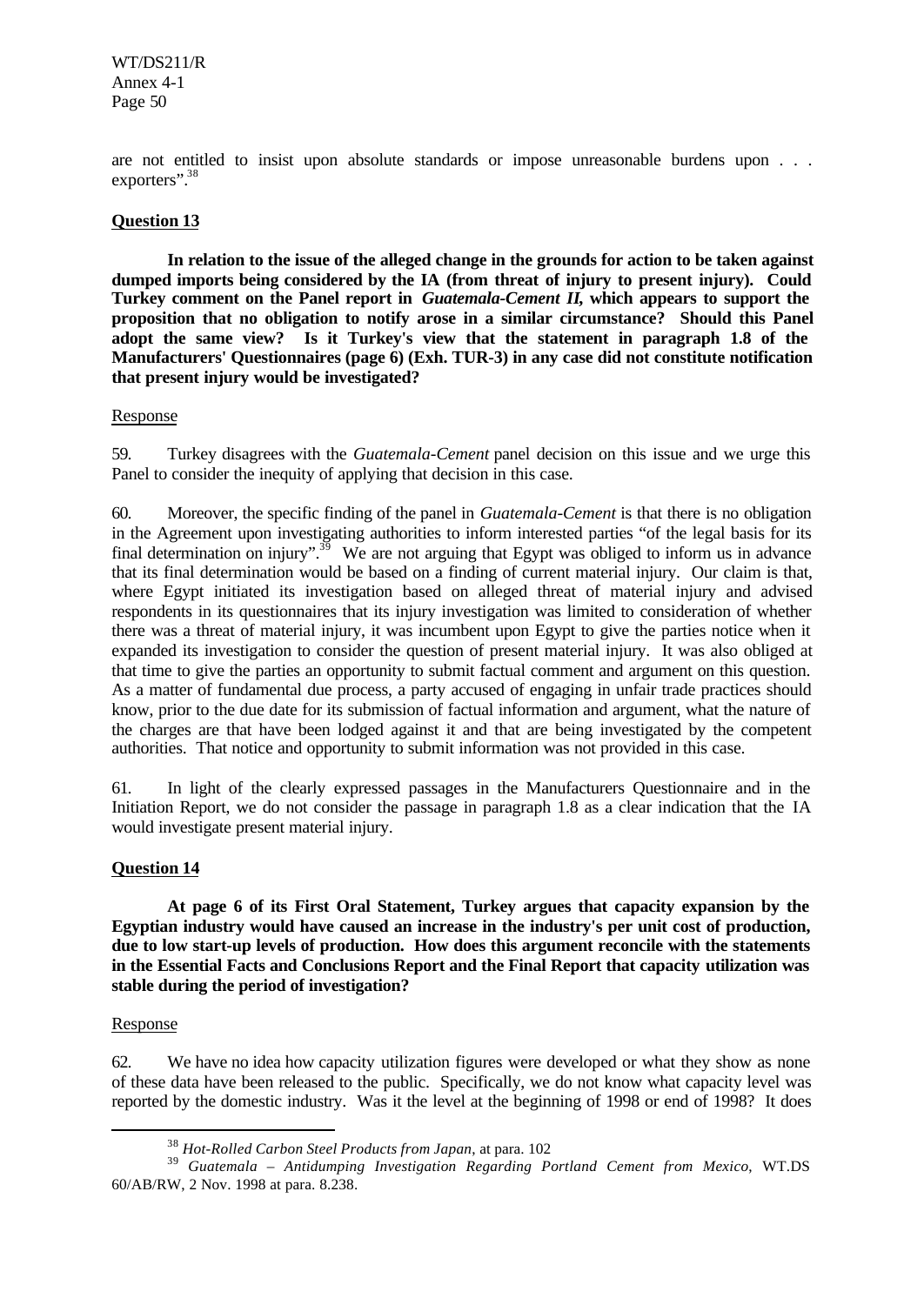not appear that monthly data were provided, so which was it? Conceivably, the value reported by the domestic industry was the value at the beginning of the year, in which case the data reported masked what was really going on.

63. This points up a broader problem with the record that the Panel must examine. So little data has been disclosed that it is impossible to discern whether a proper factual determination was made with respect to the trend in capacity utilization, as required in Article 3.4, and whether the determination noted in the Panel's question is truly inconsistent with our claim.

64. We know, in the case of Al Ezz, that it took 2-3 months for its rebar expansion project to reach full production.<sup>40</sup> Thus, unit costs must have been affected, if only for a short period of time. We do not have similar information for Alexandria National but it would be truly extraordinary if one day the expansion projects were opened and they immediately achieved full capacity utilization. This simply never happens in real life.

## **Question 15**

**At page 20 of Turkey's First Oral Statement, Turkey states that the questionnaire provided no direction concerning how to respond to the questionnaire concerning costs of production. Some of the Turkish respondents took the decision to provide certain information on a monthly basis, and only for certain months during the period of investigation. Under the circumstances in which Appendix 9 to the questionnaire did not indicate any particular basis for the provision of the cost of production information, while the questionnaire did specify the period of investigation for the dumping investigation, what justified these respondents in selecting periods less than the full period of investigation for provision of cost data?**

## Response

l

65. Turkey's economy is acknowledged to be hyperinflationary. During 1998, annual inflation exceeded 40 per cent per annum. In such cases, on average, it would be grossly distortive to compare an annual average cost of production to individual sales prices. Assuming constant monthly production and constant cost increases, the use of a single, average annual cost of production would tend to understate, by as much as 20 per cent, the cost to produce goods sold at the end of the period and would overstate, by as much as 20 per cent, the cost to produce goods at the beginning of the period.

66. It should be noted that the last sentence of Article 2.2.1 of the Anti-Dumping Agreement contemplates separate calculations of costs of production for comparison to sales prices during subperiods of the period of investigation when costs vary over the investigation period. Thus, that sentence states: "If prices which are below costs of production at the time of sale are above weighted average costs for the period of investigation, such prices shall be considered to provide for recovery of costs within a reasonable period of time." This sentence contemplates different results depending on whether one is comparing sales prices to cost of production "at the time of sale" or sales prices to "average costs of production for the period of investigation". If sales prices are above cost of production "at the time of sale," they may not be treated as "outside the ordinary course of trade," within the meaning of the first sentence of Article 2.2.1.

67. Because the use of average costs of production for comparison to individual sales prices can be so distortive in a hyperinflationary economy, many jurisdictions, including the United States, the European Communities and Israel, require respondents in hyperinflationary economies to calculate

<sup>40</sup> First Submission of Turkey at 14.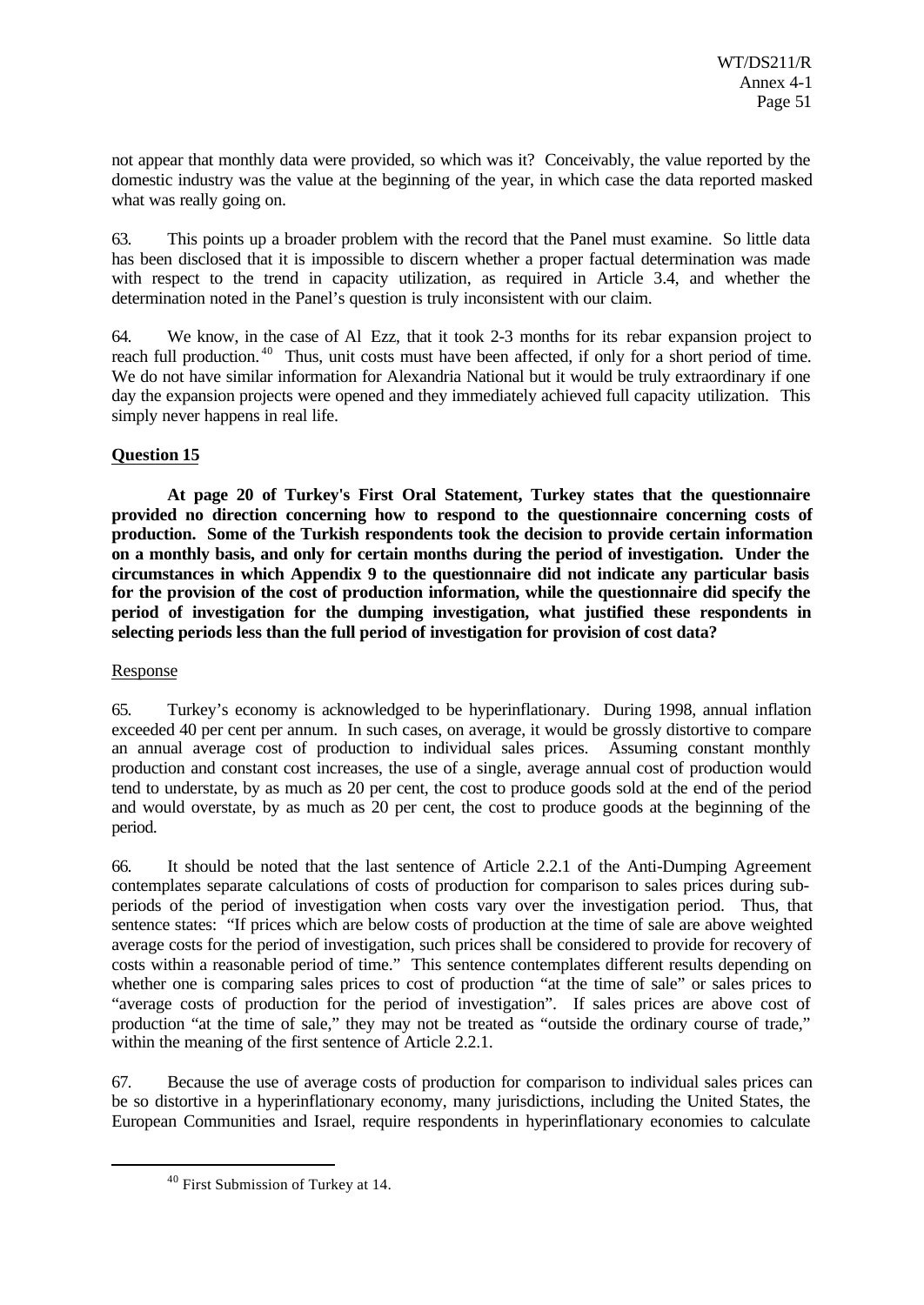WT/DS211/R Annex 4-1 Page 52

monthly costs of production and then limit cost-to-price comparisons to sales prices on sales transactions in the same month that costs are calculated. $41$ 

68. The Egyptian questionnaire requested respondents to report only those sales prices in the home market that were contemporaneous with respondents' export sales to Egypt. Respondents complied with this request. Because it would have been distortive to compare an annual average cost of production to these sales, and because the common practice in other jurisdictions is to limit cost comparisons to sales prices and monthly costs in the same month, respondents reported monthly costs only for those months for which they reported sales. If Egypt followed the same practice as these other jurisdictions, it would have no use of costs for the other months because there were no sales reported in those other months.

69. Respondents were very clear about what they were doing in their April 7, 1999 responses and what they did was reasonable under the circumstances. There was no complaint from the Investigating Authority prior to verification about incompleteness in the responses. Indeed, when, after the responses were filed, counsel for Colakoglu, Habas and Diler inquired of the Investigating Authority regarding the timetable for supplemental questionnaires, the Investigating Authority replied that that the responses filed were "sufficient" and that no supplemental questionnaires would be issued.<sup>42</sup> It seems that early in the investigation, prior to its u-turn in August, the Investigating Authority found respondents' response methodology reasonable as well.

#### **Question 16**

**Is interest income properly considered as a cost under Article 2.2.2? Assuming that interest income can be part of the cost of production calculation, is the accounting definition of operating and non-operating income a sufficient determinant of whether the cost is associated with or pertaining to the production of the goods?**

#### Response

l

For all other types of the product concerned sold for export to the Community by the cooperating companies, normal value was constructed in accordance with Article 2(3) of the basic Regulation. The companies' own domestic SG&A expenses and the profit margin realised on the domestic market in the ordinary course of trade were added to the manufacturing cost. To account for the high inflation, constructed normal values were calculated for each month of the IP.

*See also Notice of Final Results of Anti-Dumping Duty Administrative Review: Certain Welded Carbon Steel Pipe and Tube From Turkey*, 62 Fed. Reg. 51,629 (2 Oct. 1997) (Comment 3) (citing *Final Results of Anti-Dumping Duty Administrative Review: Ferrosilicon from Brazil*, 61 Fed. Reg. 59,407, 59,408 (22 November 1996)). The reporting of cost data in this manner "reflects the increases in materials costs from month to month due to inflation." *Notice of Final Results of Antidumping Duty Administrative Review: Certain Welded Carbon Steel Pipe and Tube From Turkey*, 62 Fed. Reg. 51,629 (Oct. 2, 1997) (Comment 3) (emphasis added).

<sup>42</sup> Facsimile from IA to Law Offices of David Simon, 20 May 1999, TUR-31.

<sup>41</sup> *See, e.g., Certain Steel Wire Ropes and Cables from Turkey*, Regulation No. 230/2001 (2/2/2001), Official Journal of the European Communities, No. L34/4 (3/2/2001) at 11:

In line with the general methodology, it was possible, for some of the product types, to establish normal value on the basis of the domestic price of comparable types in accordance with Article 2(1) of the Basic regulation. Representativeness and ordinary course of trade tests for the domestic sales of comparable types were carried out on a monthly basis given the high inflation in Turkey during the IP.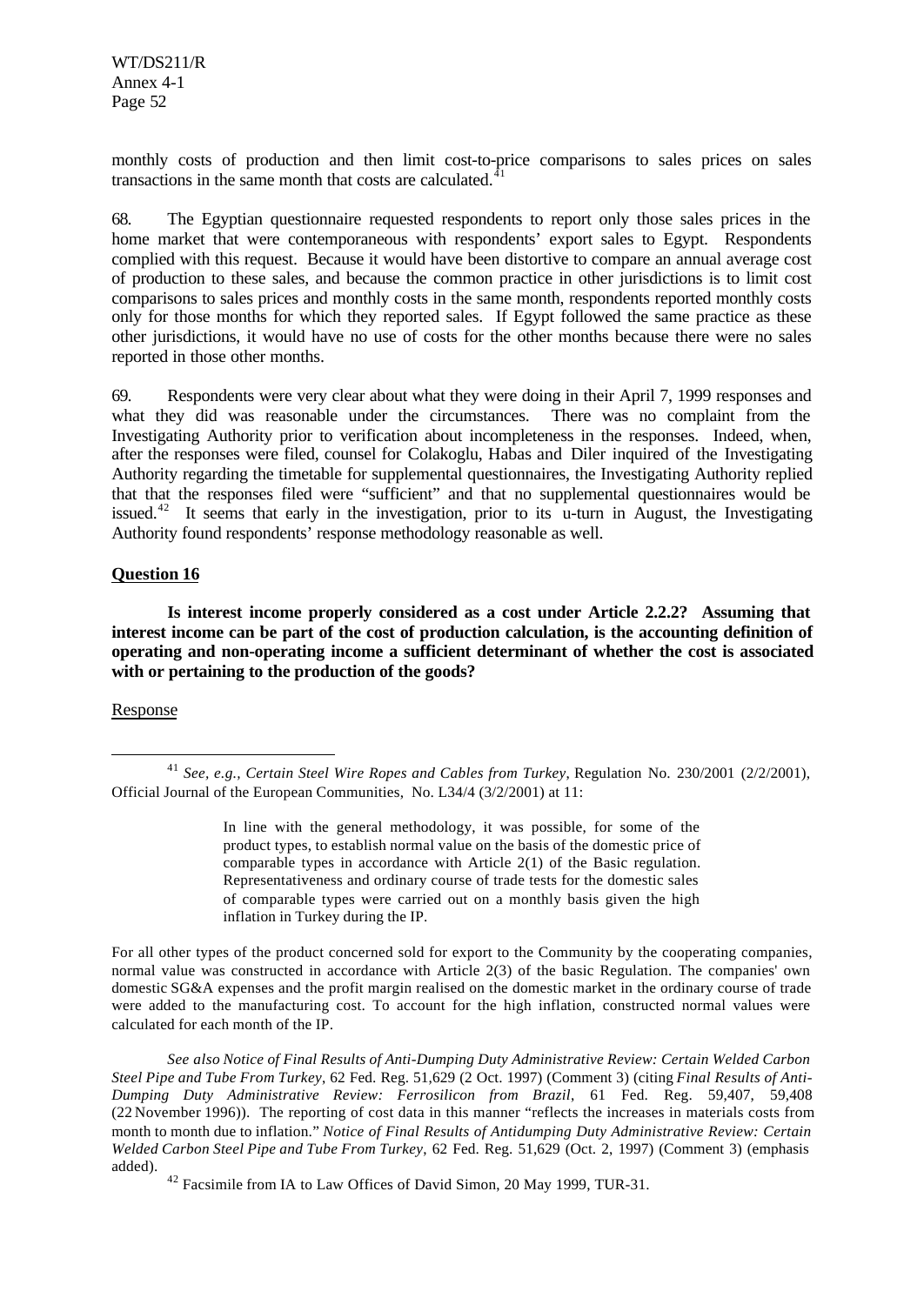70. Interest income must be considered a negative cost or a normal cost offset. There are other kinds of offsets as well, including revenue from sales of byproducts. In rebar production there are some very short ends of billets, some very short ends of rebars and some shavings from the rebar in the rolling process. These scraps or byproducts are either returned to the production process and credited to the cost of manufacturing or sold to customers and credited to the cost of manufacturing or reported as other income by the producers. These revenues also must be taken into account in calculating the true net cost of production.

71. Another example is foreign exchange gain on loans. Foreign exchange loss on loans is normally considered a financing expense, while foreign exchange gain on loans is ordinarily considered an offset to financing costs. It is a common practice in the EU and the United States at least to recognize these offsets. If the agreement were read to include only those items that involve cash outlays, it would have to be read to require calculation of a fully distributed cost of production that was far in excess of the true net cost of production. It is very unlikely that that this was the original intent of the Contracting Parties in drafting the language of Article 2.

72. The accounting definition of operating income and non-operating income is a sufficient determinant of whether the cost is associated with or pertains to the production of the particular goods in question when the income is a fungible item, like short-term interest income on working capital accounts. There might be non-fungible items of income for which further investigation is required. For example, income from the provision of shipping services on ships that are also used to transport the subject merchandise or which constitute a separate line of business, might be considered not sufficiently related to the production and sale of the subject merchandise to take into account. But interest income on working capital accounts is a fungible item – it cannot be segregated to any particular business line. Therefore, it benefits all production activities of the firm.

# **Question 17 -- Additional Documents To Be Submitted**

**Could Turkey please submit the following documents:**

- **1. Documents referred to in footnote 16 and 17 (except TUR-32).**
- **2. Annexes to letter of 15 September 1999 from the Law Offices of David Simon to IA.**
- **3. Letter of 10 May 1999 from the Law Offices of David Simon to the IA to which the IA responded on 20 May 1999.**
- **4. IDC's comments on the Verification Report.**
- **5. Turkey states on page 43 of its First Written Submission that the Law Offices of David Simon requested an extension to submit information required and to hold a meeting in Cairo. Please submit request and response by the IA.**
- **6. Letter of 23 September 1999 from the IA to IDC.**

## Response

73. Pease see the attachments to this submission.

74. Please note that we did not state, as implied in Question 17.5, that the Law Offices of David Simon requested a specific period of time as an extension in which to submit the information required by the Investigating Authority in its letter of 23 September 1999. We stated that "Colakoglu, Habas and Ekinciler (*sic* – should be Diler) sent a letter to the IA noting that it would be impossible to respond to the request for additional information sent on 24 September 1999 within the 2-5 day time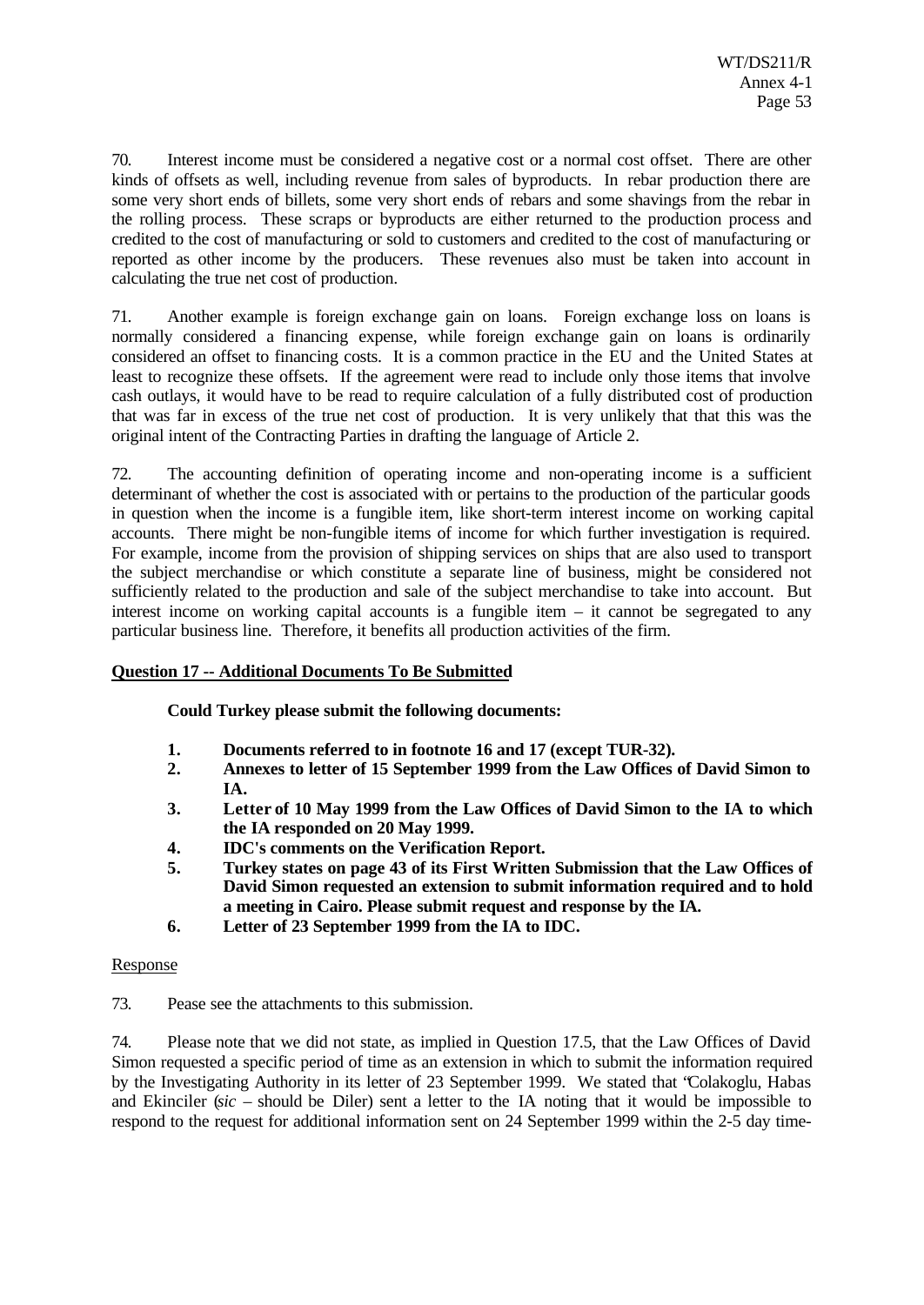frame requested by the Administering Authority".<sup>43</sup> This could be taken as an implicit request for an extension. However, there was no explicit request for a particular period of time.

75. We further stated: "The IA did not provide an extension of time for Colakoglu, Habas and Diler to respond to the 23 September 1999 letter . . . ". There was no letter to this effect. The IA simply did not respond to Mr. Simon's letter dated 28 September 1999.

## **QUESTIONS POSED BY THE PANEL TO BOTH PARTIES**

## **Question 1**

**Concerning the period of data collection, what is the legal status and relevance of the recommendation of the Anti-Dumping Committee for the interpretation of the Anti-Dumping Agreement?**

## Response

l

76. Article 31 of the Vienna Convention on the Law of Treaties states:

1. A treaty shall be interpreted in good faith in accordance with the ordinary meaning to be given to the terms of the treaty in their context and in light of its object and purpose.

2. The context for the purpose of the interpretation of a treaty shall comprise, in addition to the text, including its preamble and annexes:

(a) any agreement relating to the treaty which was made between all the parties in connection with conclusion of the treaty;

(b) any instrument which was made by one or more parties in connection with the conclusion of the treaty and accepted by the other parties as an instrument related to the treaty.

3. There shall be taken into account, together with the context:

(a) any subsequent agreement between the parties regarding interpretation of the treaty or the application of its provisions;

(b) any subsequent practice in the application of the treaty which establishes the agreement of the parties regarding its interpretation;

(c) any relevant rules of international law applicable in the relations between the parties.

77. A recommendation by the Antidumping Committee does not qualify as "a subsequent agreement between the parties regarding the interpretation of the treaty or the application of its provisions", nor does it qualify as "a subsequent practice in the application of the treaty". We note in this regard that there was a proposal before the Antidumping Committee at its meeting in April 2001, that the Committee adopt a decision concerning the legal status of adopted recommendations. No

<sup>&</sup>lt;sup>43</sup> First Submission of the Government of the Republic of Turkey, at 43.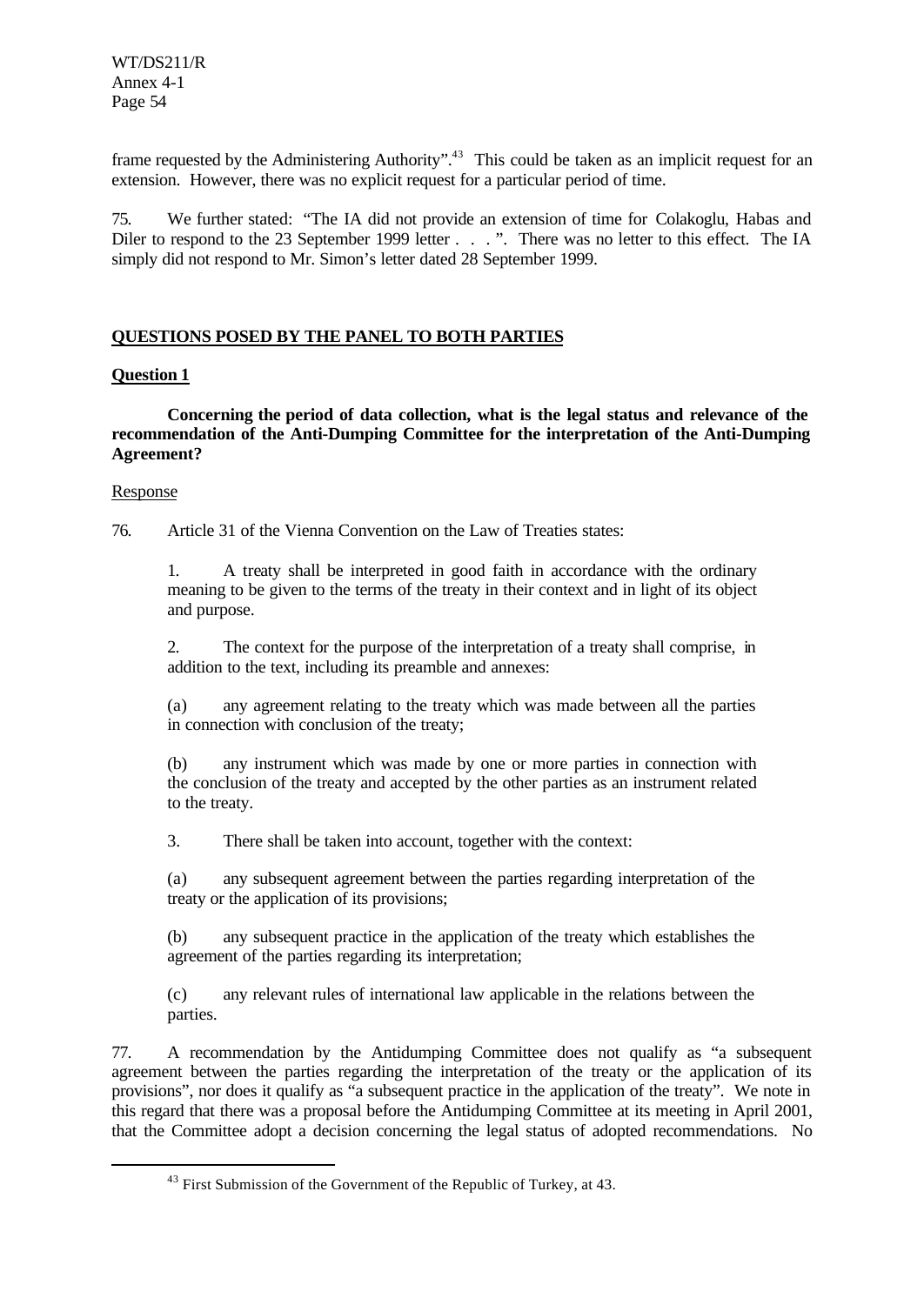consensus could be reached on this proposal. Nor could a consensus be reached at the Committee's meeting in October 2001.<sup>44</sup> It is clear, therefore, that the legal status of the Committee's recommendations remains controversial even among members of the Committee. Consequently, recommendations of the Committee should have no bearing on the Panel's consideration of the legal issues presented in this case.

78. We further note that Recommendation of the Anti-Dumping Committee does not specifically address the issue that Turkey has raised in this case. The recommendation of the Committee that there be a three-year period of investigation for injury does not endorse findings by Investigating Authorities in violation of the requirement in Article 3.5 that there be a demonstration that "the dumped imports are, through the effects of the dumping, causing injury within the meaning of this Agreement".

## **Question 2**

**Could the parties comment on the significance for this dispute, if any, of the ruling of the Panel in the** *Argentina – Bovine Hides* **dispute on the claims under Article X:3 of the GATT 1994.**

#### Response

l

79. We believe that the *Argentina-Bovine Hides* panel decision offers the following guidance to this Panel's consideration of Turkey's claims under Article X:3:

- (a) Article X applies to the *administration* of the laws, regulations, decisions and rulings. It does not apply to inconsistency between the letter of the law and the GATT 1994 or the Anti-Dumping Agreement. (paras. 11.60-11.61)
- (b) There is "no requirement that Article  $X:3(a)$  be applied only in situations where it is established that a Member has applied its Customs laws and regulations in an inconsistent manner with respect to the imports of or exports to two or more Members". (para 11.67)
- (c) "A WTO Member may challenge the substance of a measure under Article X. The relevant question is whether the substance of such a measure is administrative in nature or, instead, involves substantive issues more properly dealt with under other provisions of the GATT 1994." (para. 11.70)
- (d) Resolutions which do not establish substantive Customs rules for enforcement of export laws are administrative in nature and may be challenged under Article X:3. (para. 11.72)
- (e) "It would seem that any rule of "general application" would be deemed a substantive rule by Argentina based on its use of that term elsewhere in its arguments. This would then leave a situation where any rule of general application could not come under Article X because it would involve substantive rules rather than administrative ones. On the other hand an administrative rule, as that would appear to be defined, could not be a rule of general application. This also would render Article X effectively a nullity, which obviously cannot be the case." (para. 11.75)

<sup>44</sup> *Report (200 1) of the Committee on Antidumping Practices*, G/L/495 (31 October 2001) at Section V, para. 15 (Possible Committee Decision on the Status of Adopted Recommendations).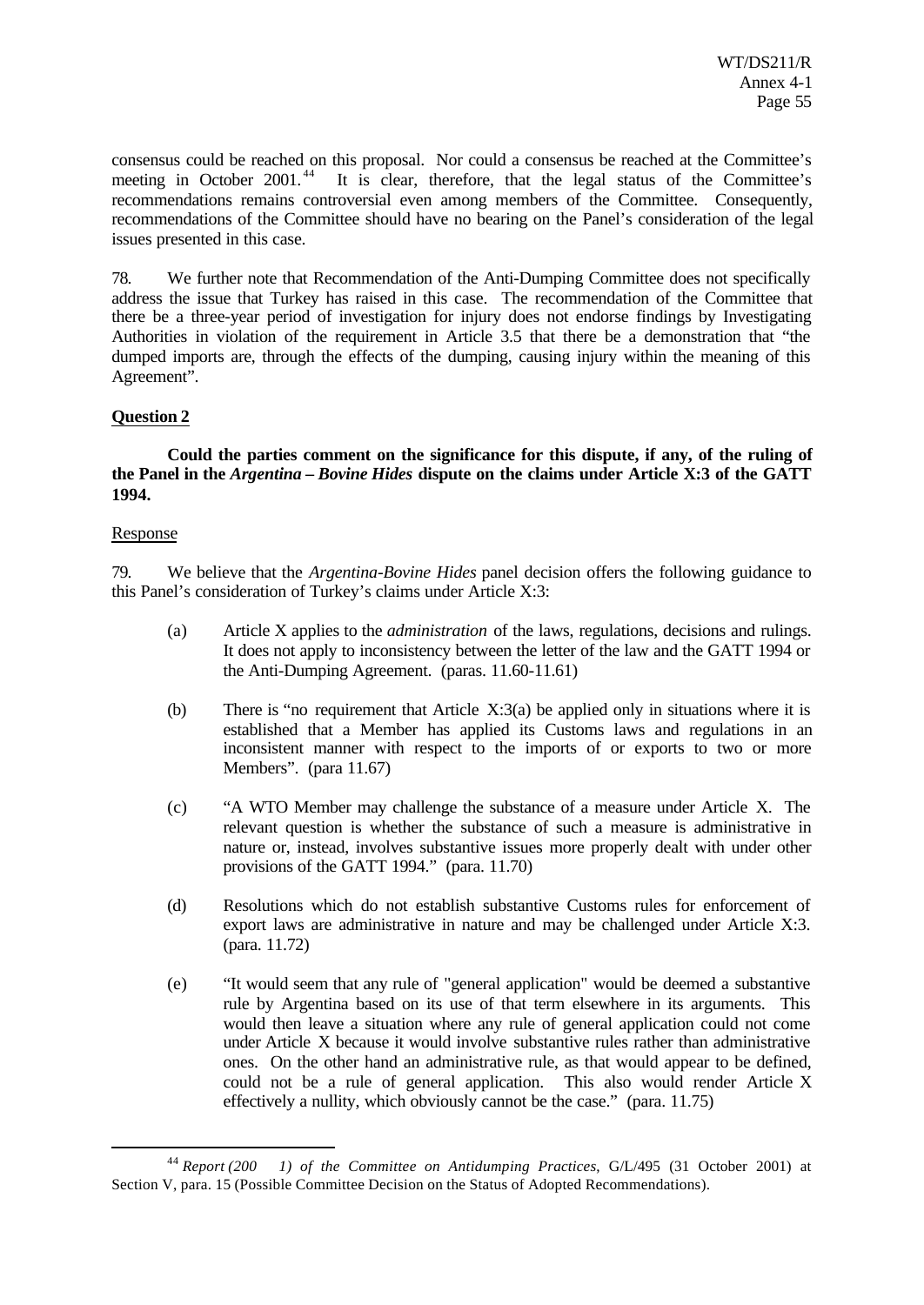80. Turkey has alleged violations of Article X:3 in connection with Egypt's refusal to schedule a meeting with Turkish respondents to discuss the adequacy of their responses on 15 September 1999 and in connection with Egypt's calculation of a "highly inflated and distorted interest charge" for IDC.<sup>45</sup> Both of these decisions were clearly "administrative" in nature. Furthermore, neither was based directly on a substantive law or rule. While Egypt may have a rule permitting resort to facts available in cases in which a party fails to respond adequately to a questionnaire, that rule certainly cannot be said to have dictated the selection of facts available in IDC's case. That action was purely administrative in nature. Moreover, the decision not to grant a hearing to various parties was clearly an administrative decision.

81. Egypt seeks to avoid review by this Panel of Turkey's claim under Article X:3, claiming that no review is warranted unless the actions complained of had a significant impact on the overall administration of the law. This interpretation, like Argentina's in *Bovine Hides*, would run the risk of rendering Article X a nullity, because actions which have general application, similar to rules of general application, would likely be reviewable under the other substantive rules of the GATT and thus would not be reviewable under Article X.

82. Article X is focused on administration of the laws and on particular administrative rulings and decisions. It thus covers an area not covered by the formal rules of the Anti-Dumping Agreement – the administration of the anti-dumping rules. Turkey has challenged Egypt's application of its rules in this case in two respects as inherently unreasonable. Turkey maintains that this was precisely the sort of conduct intended to be reached under Article X, as confirmed by the Panel in *Argentina – Bovine Hides*.

# **Question 3**

**In relation to the claim of a breach of Annex II, paragraph 1 by reason of the alleged late request for cost information, what is the relevance of Annex II, paragraph 1 at a time in an investigation prior to the decision to use facts available?**

# Response

l

83. The first sentence of Annex II, paragraph 1 clearly imposes an independent obligation upon the parties. Failure to meet this obligation invalidates the subsequent use of "facts available" under the Agreement.

<sup>45</sup> *See* First Submission of Turkey at IV.D.2 and IV.J.8.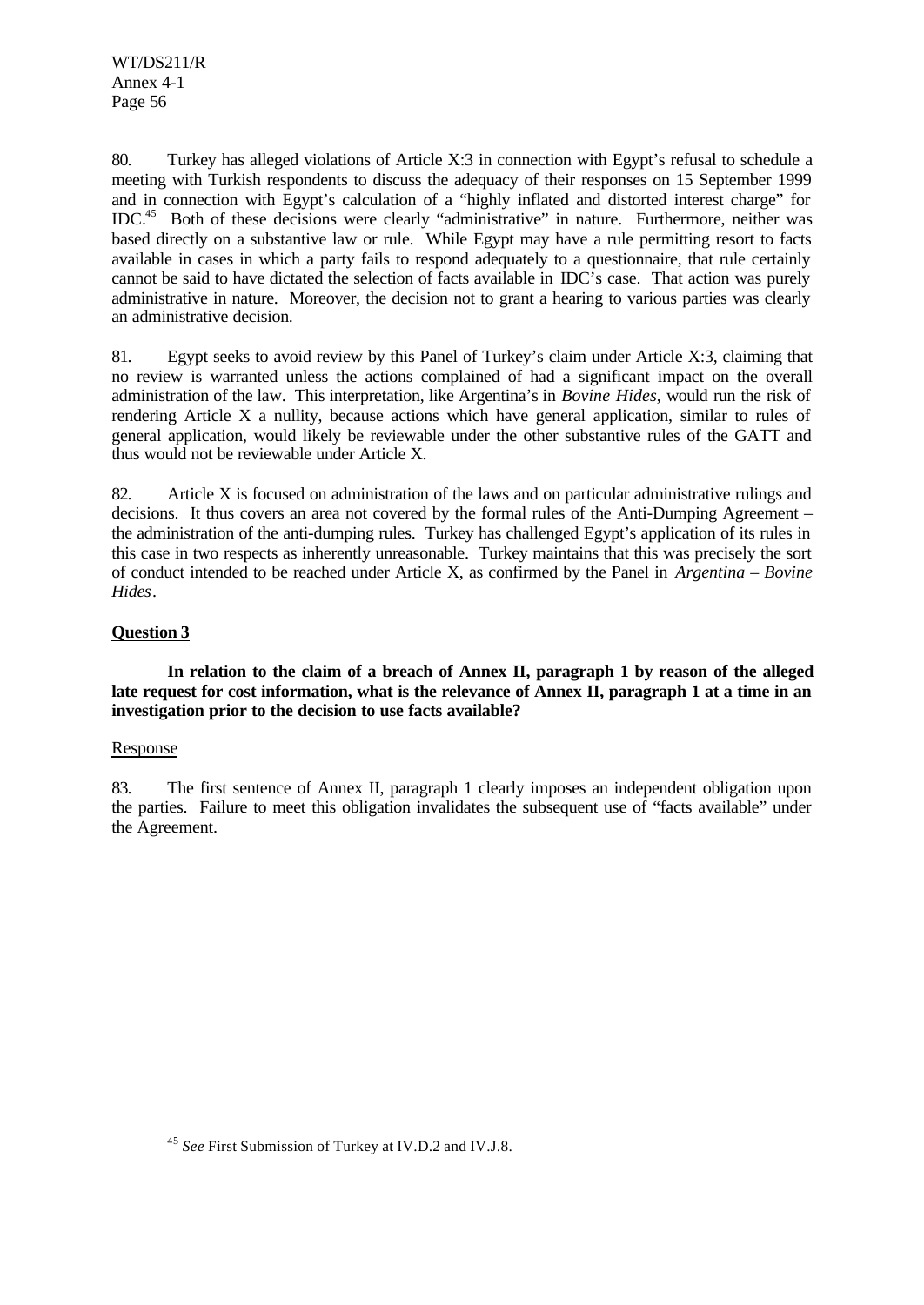# **ANNEX 4-2**

# RESPONSES OF EGYPT TO QUESTIONS POSED IN THE CONTEXT OF THE FIRST SUBSTANTIVE MEETING OF THE PANEL

## **QUESTIONS POSED BY THE PANEL TO EGYPT**

#### **Question 1**

**Egypt argues at p. 30 of its first submission (section III.B.3.b) that the IA examined SG&A and COP of the industry as potential sources of injury to the domestic industry. Where in the Essential Facts and Conclusions Report, the Final Report, and any other documents of record is this examination found?**

#### Response

1. The information requested by the Panel as regards the Investigating Authority's examination of SG&A and COP is contained in the *Public File*, which is specifically referred to in the Notice of Initiation at paragraph 12 (attached as EX-EGT-7.3) and in the Essential Facts and Conclusions Report (see TUR-15) and the Final Report (see TUR-16) at Section 1.7.

2. A copy of the relevant report of the public file is provided for the Panel's reference in EX-EGT 6 (see in particular paragraph V).

3. In the examination of material injury during the investigation period, the SG&A and COP of ANSDK and EZZ were analyzed (1) individually on a company basis; and (2) together as part of the examination of the total domestic industry.

## **Question 2**

**Concerning Egypt's argument that new evidence that was not before the investigating authority cannot be taken into account by the Panel, what if anything is the significance of the recent ruling by the Appellate Body in the** *US – Cotton Yarn* **dispute (WT/DS192/AB/R at para. 77 et. seq.); and the ruling of the Panel in** *US – Hot-rolled steel* **(WT/DS184/R, paras. 7.6-7.7)? Does Egypt view these rulings as complementary or contradictory? Please explain. Is the** *Cotton Yarn* **ruling applicable or relevant in the context of anti-dumping?**

#### Response

4. The rulings of the Panel in *US-Hot-rolled Steel* and of the Appellate Body in *US-Cotton Yarn* confirm that the role of the DSB is not to conduct a *de novo* review of the facts of the case. Article 17.5(ii) effectuates this general standard of review in the context the AD Agreement and directs the DSB to disregard evidence that was not made available to the Investigating Authority during the course of the domestic proceeding.

5. The findings of the Appellate Body in *Cotton Yarn* concern a panel's review of the authority's determination under Article 6.2 of the ATC Agreement. In particular, the ruling addresses the issue of whether the DSB may consider evidence relating to facts which predate the determination, but which did not exist at the time the determination was made. In other words, the question is whether a panel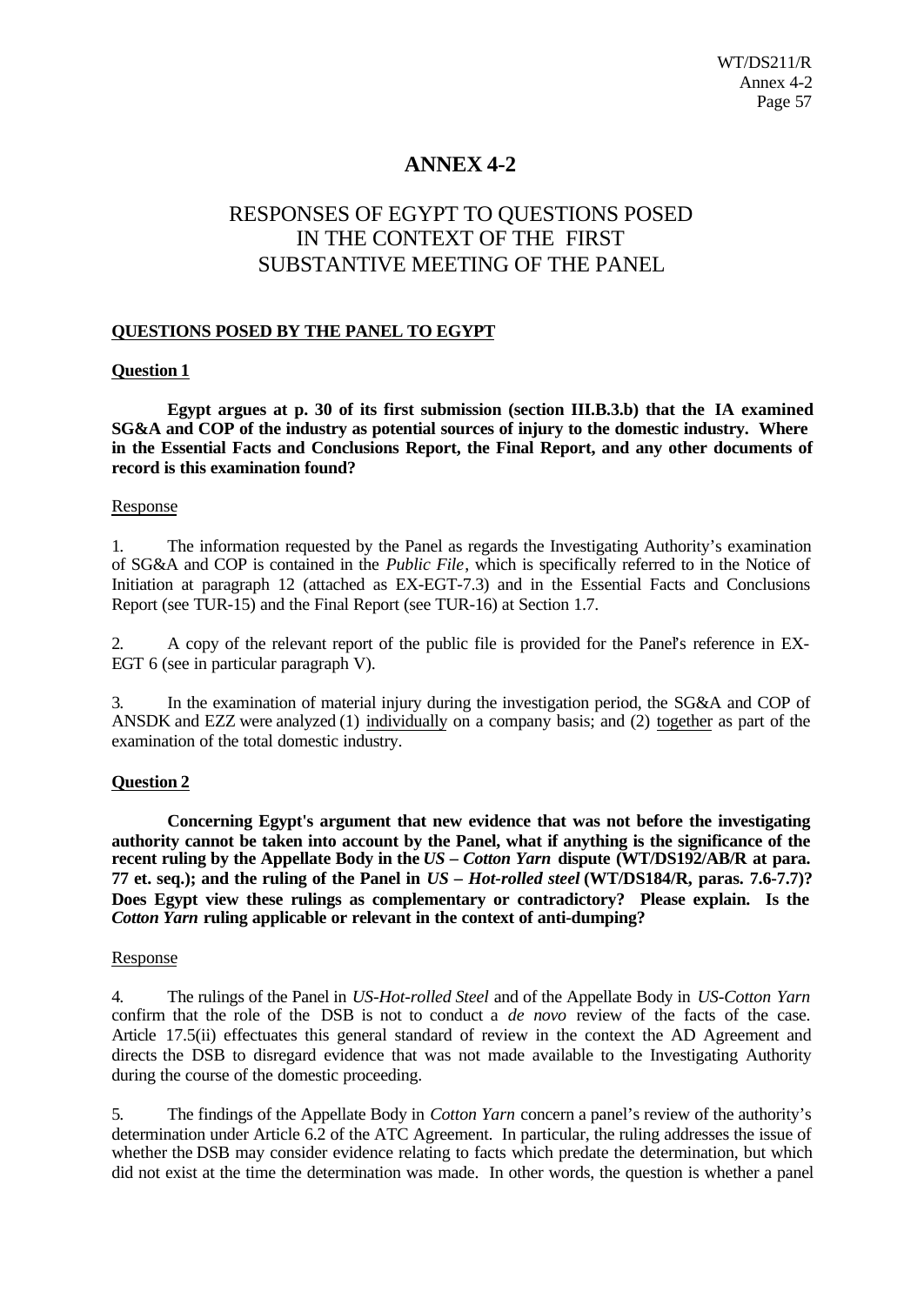is entitled to take into account evidence that could not possibly have been examined by that Member when it made that determination. To this, the Appellate Body replied in the negative, emphasizing that in connection with the investigative obligations of Members, "[t]*he exercise of due diligence by a Member cannot imply, however, the examination of evidence that did not exist and that, therefore, could not possibly have been taken into account when the Member made its determination*".<sup>1</sup>

6. Egypt considers the above rulings to be complementary as they both rely on the basic principle that the Panel is not to conduct a *de novo* review of the facts of the case. In Egypt's view, however, the *Cotton Yarn* ruling is not applicable in the context of anti-dumping for two fundamental reasons.

*7. First*, unlike anti-dumping investigations, interested parties are not involved in the context of ATC investigations and, in particular, do not normally have the opportunity to actively participate in the data collection exercise carried out by the Investigating Authority. Accordingly, Egypt considers that, in the context of an ATC investigation, the exercise of due diligence by a Member is all the more important in reaching a determination under Article 6 of the ATC.<sup>2</sup>.

8. *Second*, the ATC does not contain a similar provision to Article 17.5(ii) of the AD Agreement, which expressly limits the review of the Panel to the evidence that was made available to the Investigating Authority in conformity with the appropriate domestic procedures. Thus, the standard of review to be applied by a panel in the content of an ATC investigation is higher that that applied under the Anti-Dumping Agreement. The standard of review to be applied by a panel in the context of an ATC investigation is not limited to the evidence as presented to the investigating authority during the course of the investigation. To the contrary, under the ATC Agreement a panel may consider evidence that existed during the investigation, but which was not presented to the Investigating Authority.

# **Question 3**

**Egypt also argues at p. 31 of its first submission that no ne w claims can be raised before the Panel that were not before the IA during the course of the investigation. What are the legal basis and any relevant precedents for this assertion?**

# Response

9. As stated before the Panel on 28 November 2001, the term "new claims" does not refer to new "legal" claims in the context of this sentence, but to new factual considerations that were not presented to the Investigating Authority during the course of the investigation.

# **Question 4**

**Section II.B of Egypt's First Submission deals with the standard of review. Is it correct that an IA can arrive at a decision that is factually incorrect as long as it properly established the facts and evaluated them without bias and objectively? What is the legal test for a panel to determine whether an evaluation of facts by an Investigation Authority was "unbiased and objective" under Article 17.6(i)?**

Response

l

 $1$  WT/DS192/AB/R, at para. 77.

 $2$  WT/DS192/AB/R, at para. 76.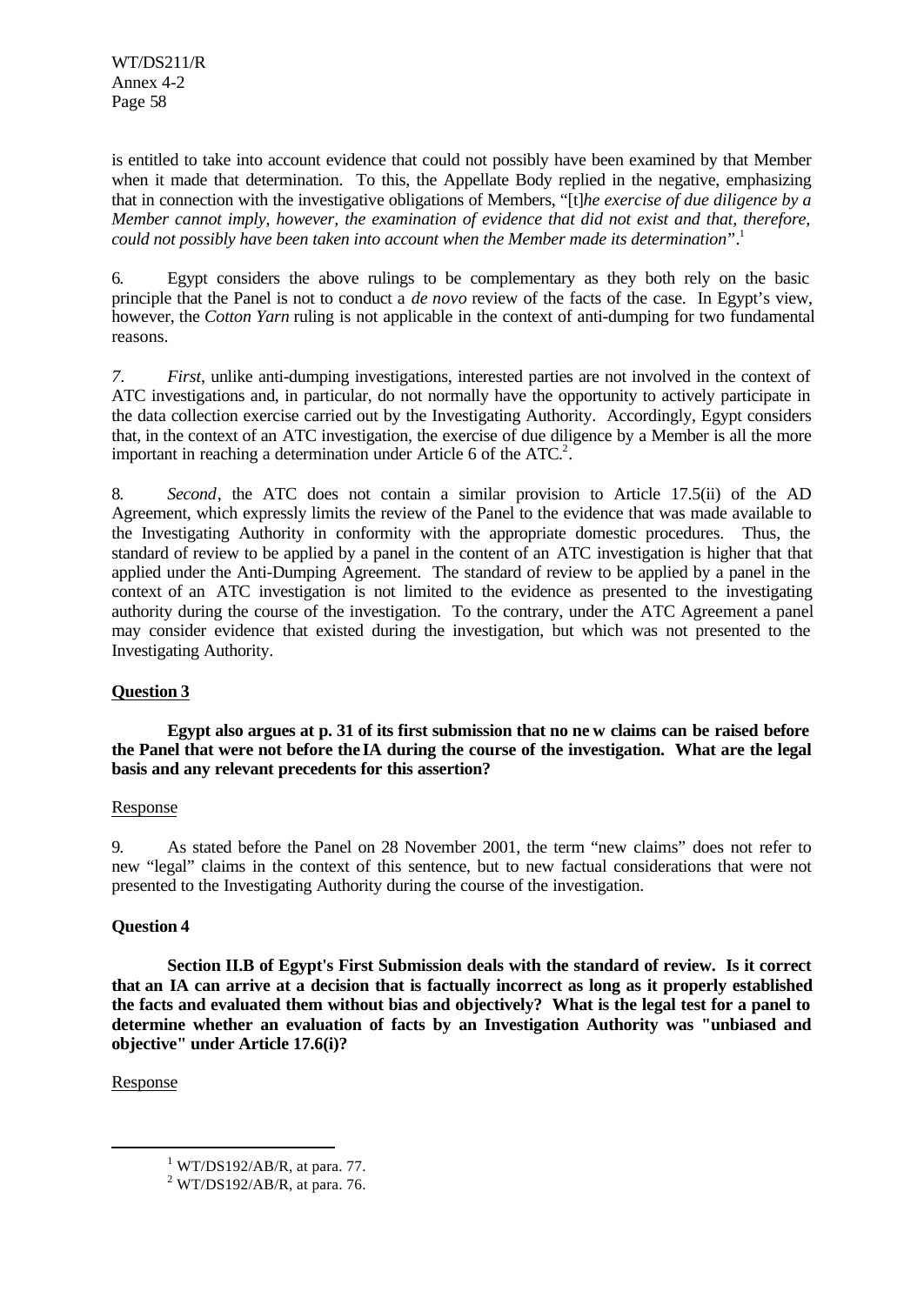10. Egypt submits that it is conceivable that an Investigating Authority can arrive at a decision that is factually incorrect even though it properly established the facts and evaluated them without bias and objectively. It must be borne in mind that the Investigating Authority essentially relies on information provided by interested parties. As illustrated in the Rebar case, the quality of such information may be poor and the Investigating Authority's ability to verify the accuracy thereof limited. Moreover, the possibility to resort to facts available in the circumstances contemplated by the AD Agreement is evidently another factor that will affect the factual correctness of the Investigating Authority's decision.

11. As regards the legal test for a Panel to determine whether an evaluation of facts was "unbiased and objective", Egypt wishes to refer to the findings of in *US-Hot-rolled Coils*, where the Appellate Body held that: $3$ 

*"Article 17.6(i) of the Anti-Dumping Agreement also states that the panel is to determine, first, whether the investigating authorities' "establishment of the facts was proper " and, second, whether the authorities' "evaluation of those facts was unbiased and objective" (emphasis added). Although the text of Article 17.6(i) is couched in terms of an obligation on panels – panels "shall" make these determinations – the provision, at the same time, in effect defines when investigating authorities can be considered to have acted inconsistently with the Anti-Dumping Agreement in the course of their "establishment" and "evaluation" of the relevant facts. In other words, Article 17.6(i) sets forth the appropriate standard to be applied by panels in examining the WTO-consistency of the investigating authorities' establishment and evaluation of the facts under other provisions of the Anti-Dumping Agreement. Thus, panels must assess if the establishment of the facts by the investigating authorities was proper and if the evaluation of those facts by those authorities was unbiased and objective. If these broad standards have not been met, a panel must hold the investigating authorities' establishment or evaluation of the facts to be inconsistent with the Anti-Dumping Agreement."*

12. In consequence, the Panel may only reject the factual findings made by the national authorities in special cases, such as where the conclusions drawn by the authorities are not supported by the evidence examined or where there is a clear indication of bias in their evaluation of the facts. As explained by the Appellate Body in *Thailand – Steel*, "*Article 17.6(i) places a limitation on the panel in the circumstances defined by the Article. The aim of Article 17.6(i) is to prevent a panel from "second-guessing" a determination of a national authority when the establishment of the facts is proper and the evaluation of those facts is unbiased and objective.*" 4

# **Question 5**

**Could Egypt direct the Panel to where in the record of the investigation each of the factors listed in Article 3.4 was examined.**

## Response

l

13. The following table shows the factors that the Investigating Authority considered relevant to the injury determination under Article 3.4, which are referred to in the Essential Facts & Conclusions Report as well as in the Final Report.

 $3$  WT/DS184/AB/R, at para. 56.

<sup>4</sup> WT/DS122/AB/R, at para. 117.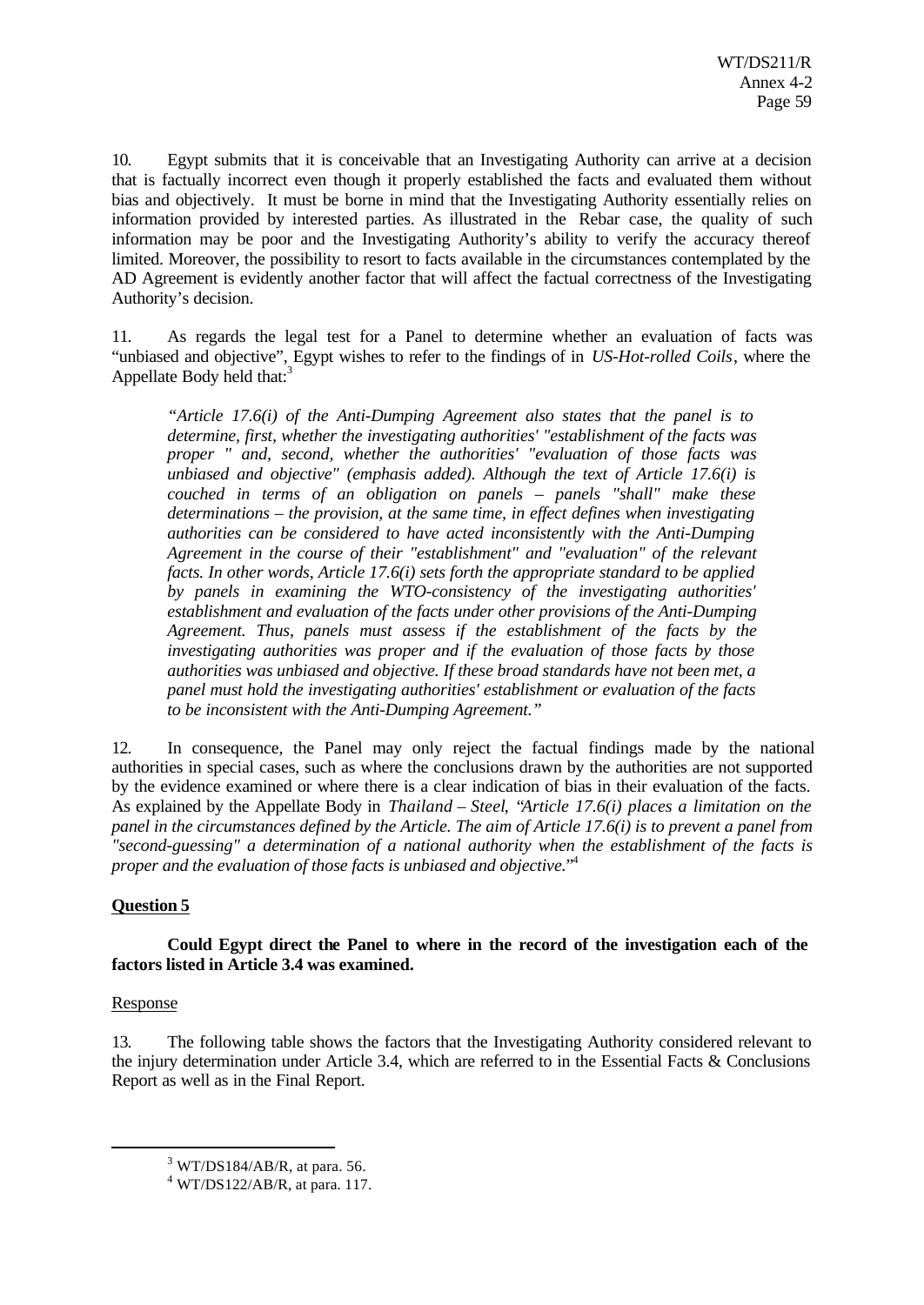| <b>Economic Factor</b> | <b>EFCR</b>   | <b>FR</b>     |
|------------------------|---------------|---------------|
| <b>Sales</b>           | Section 2.4.1 | Section 2.4.1 |
|                        | Section 4.3.1 | Section 4.3.1 |
|                        | Section 4.5.2 | Section 4.6.2 |
|                        | Section 4.5.4 | Section 4.6.4 |
| Profits                | Section 4.3.5 | Section 4.3.5 |
|                        | Section 4.5.2 | Section 4.6.2 |
|                        | Section 4.5.4 | Section 4.6.4 |
| Output                 | Section 2.4.2 | Section 2.4.2 |
|                        | Section 4.3.2 | Section 4.3.2 |
| <b>Market Share</b>    | Section 2.4.1 | Section 2.4.1 |
|                        | Section 4.3.4 | Section 4.3.4 |
|                        | Section 4.5.4 | Section 4.6.4 |
| Return on investments  | Section 4.3.7 | Section 4.3.7 |
|                        | Section 4.5.2 | Section 4.6.2 |
| Capacity utilization   | Section 4.3.6 | Section 4.3.6 |
| Prices                 | Section       | Section       |
|                        | 4.2.1.2       | 4.2.1.2       |
|                        | Section       | Section       |
|                        | 4.2.2.1       | 4.2.2.1       |
|                        | Section 4.5.1 | Section 4.6.1 |
|                        | Section 4.5.2 | Section 4.6.2 |
|                        | Section 4.5.3 | Section 4.6.3 |
|                        | Section 4.5.4 | Section 4.6.4 |
| Dumping margin         | Section 3.3   | Section 3.3   |
|                        |               | Section 4.4   |
|                        |               | Section 4.6.2 |
| Inventories            | Section 4.3.3 | Section 4.3.3 |
|                        | Section 4.5.2 | Section 4.6.2 |

EFCR = Essential Facts & Conclusions Report FR = Final Report

14. The fact that the injury analysis of the Investigating Authority was thorough and indeed covered all the factors listed in Article 3.4 is evident in the *Confidential Injury Analysis* of the Rebar Investigation. A copy of the *Confidential Injury Analysis* is available only for the Panel's review and upon request. If required, a non-confidential summary will be provided for Turkey's review.

## **Question 6**

**The test of causation referred to in the Egyptian submission is to ask whether any "other factor was sufficient to break the causal relationship between the dumped imports and the injury to the domestic industry" (e.g., Section III.B.1, page 24). This (a) assumes that a causal link between the dumped imports and the injury has been found; but then (b) tries to find a cause, or at least a different cause, to replace dumping as a cause. Turkey says that other causes of injury were improperly discounted. First, can Egypt direct the Panel to where the causal link finding is reported by the IA? Second, is the test Egypt has enunciated ("to break the causal relationship") one which is consistent with either the words of the Anti-Dumping Agreement or the way in which it has been interpreted (c.f.,** *US – Hot-rolled steel* **(WT/DS184/AB/R at paras. 226 et. seq.)?**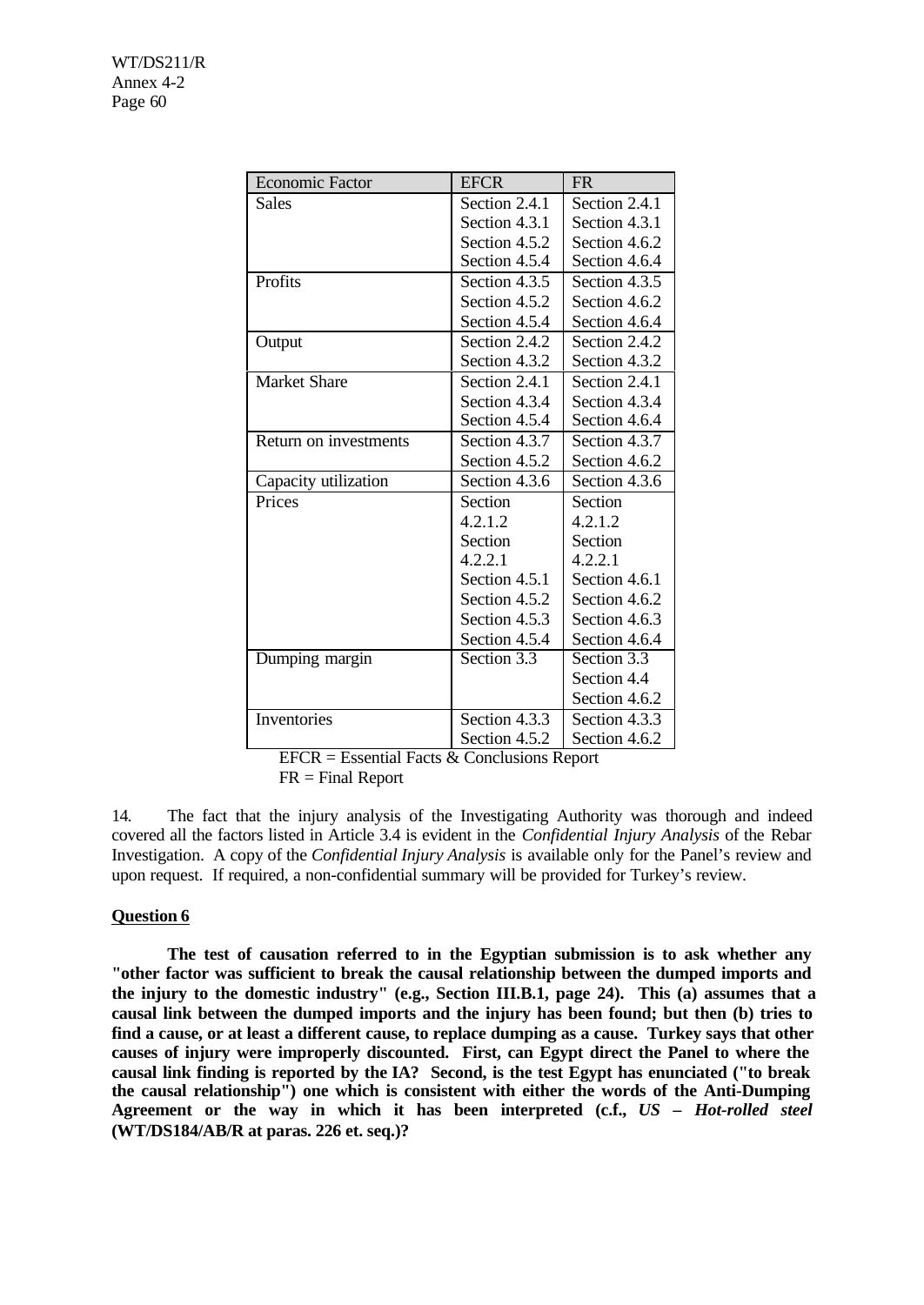# Response

# (a) Causal link finding

15. The conclusions regarding the causal link between the dumped imports and the material injury to the domestic industry can be found in the Essential Facts & Conclusions Report at Sections 4.4 and 4.5 (see TUR-15) and in the Final Report at Sections 4.5 and 4.6 (see TUR-16). The specific findings upon which these conclusions are based are indicated in the following table.

| Causal link factor               | <b>EFCR</b>       | <b>FR</b>       |
|----------------------------------|-------------------|-----------------|
| Volume of dumped imports         | Section 2.3.1     | Section 2.3.1   |
|                                  | Section 4.1.1.1   | Section 4.1.1.1 |
|                                  | Section 4.1.1.2   | Section 4.1.1.2 |
|                                  | Section 4.1.2.1   | Section 4.1.2.1 |
|                                  | Section 4.1.2.2   | Section 4.1.2.2 |
|                                  | Section 4.1.2.3   | Section 4.1.2.3 |
| Price undercutting               | Section 4.2.1.2   | Section 4.2.1.2 |
|                                  | Section 4.2.1.3   | Section 4.2.1.3 |
|                                  | Section 4.2.1.4   | Section 4.2.1.4 |
|                                  | Section 4.2.1.5   | Section 4.2.1.5 |
| Price suppression and depression | Section 4.2.2.1   | Section 4.2.2.1 |
|                                  | Section 4.2.2.2   | Section 4.2.2.2 |
|                                  | Section 4.2.2.3   | Section 4.2.2.3 |
| <b>Sales</b>                     | Section 4.3.1.1   | Section 4.3.1.1 |
|                                  | Section 4.3.1.2   | Section 4.3.1.2 |
| Production                       | Section $4.3.2.1$ | Section 4.3.2.1 |
|                                  | Section 4.3.2.2   | Section 4.3.2.2 |
|                                  | Section 4.3.2.3   | Section 4.3.2.3 |
|                                  | Section 4.3.2.4   | Section 4.3.2.4 |
| Inventory                        | Section 4.3.3.1   | Section 4.3.3.1 |
|                                  | Section 4.3.3.2   | Section 4.3.3.2 |
|                                  | Section 4.3.3.3   | Section 4.3.3.3 |
|                                  |                   | Section 4.3.3.4 |
| Market share                     | Section 2.4.1     | Section 2.4.1   |
|                                  | Section 4.3.4.1   | Section 4.3.4.1 |
|                                  | Section 4.3.4.2   | Section 4.3.4.2 |
|                                  | Section 4.3.4.3   | Section 4.3.4.3 |
|                                  | Section 4.3.4.4   | Section 4.3.4.4 |
|                                  |                   | Section 4.3.4.5 |
| Price of raw materials           |                   | Section 4.3.5.3 |
| Profits                          | Section 4.3.5.1   | Section 4.3.5.1 |
|                                  | Section 4.3.5.2   | Section 4.3.5.2 |
|                                  | Section 4.3.5.3   | Section 4.3.5.3 |
|                                  |                   | Section 4.3.5.4 |
| Return on investment             | Section 4.3.7.1   | Section 4.3.7.1 |
|                                  | Section 4.3.7.2   | Section 4.3.7.2 |
| Margin of dumping                | Section 3.3.2     | Section 3.3.2   |
|                                  |                   | Section 4.4.1   |
|                                  |                   | Section 4.4.2   |
|                                  |                   | Section 4.4.3   |

EFCR = Essential Facts & Conclusions Report FR = Final Report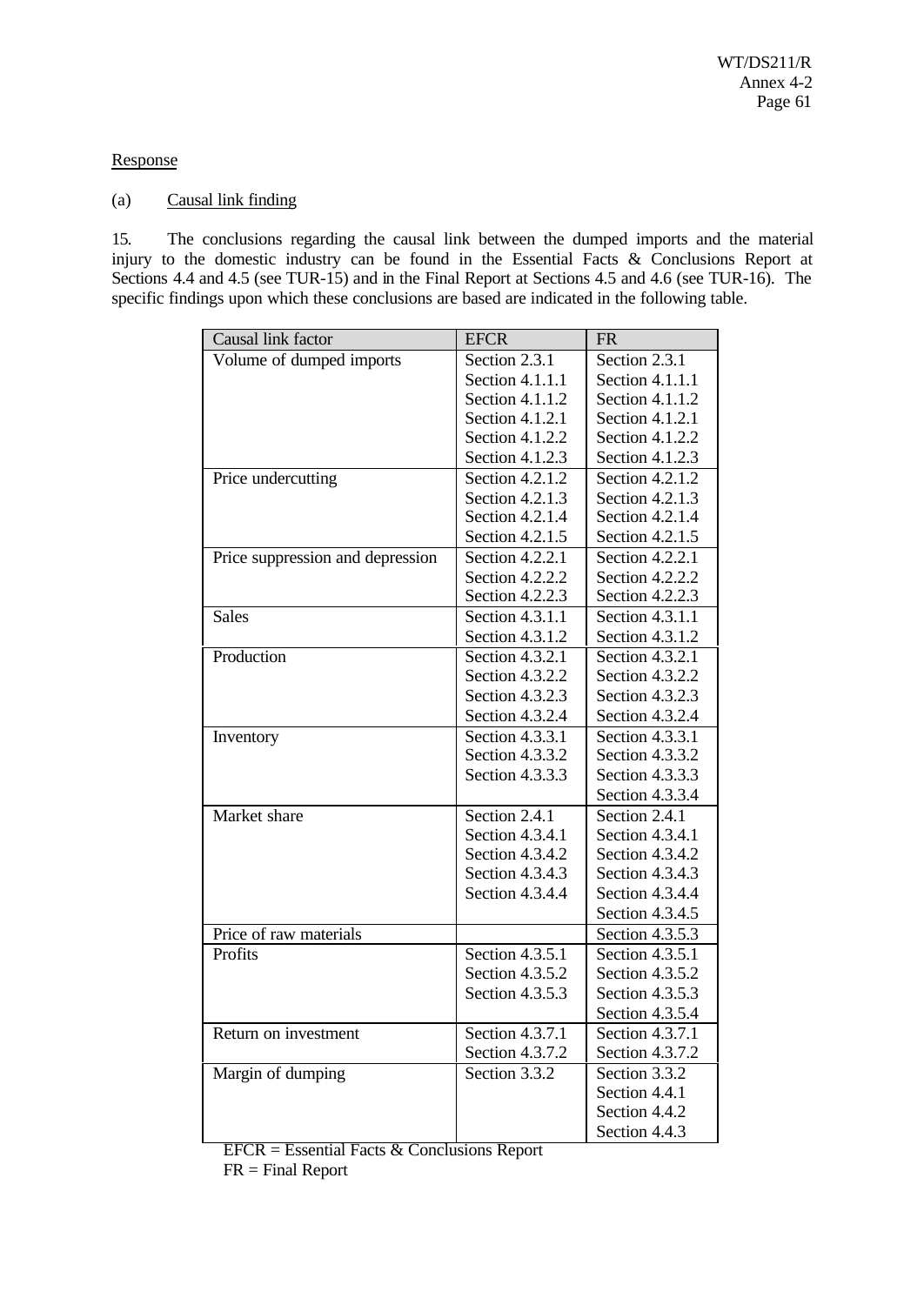## (b) Causal link test

16. The causal link test referred to by Egypt does not imply that the dumped imports as a cause of injury are subsequently replaced by other causes of injury. Indeed, the AD Agreement does not require that dumped imports be the sole or even the principal cause of injury. To the contrary, the purpose of the examination of other factors of injury is to determine whether the impact of other factors on the state of the domestic industry is such that the dumped imports are not contributing to the existence of the injury of the domestic industry. If, conversely, the dumped import remain a cause of material injury in spite of the impact of other factors, the causal link test is positive.

17. In Egypt's view, this is consistent with Article 3.5 of the AD Agreement and the findings of the Appellate Body in *US-Hot-rolled Steel.*<sup>5</sup> Indeed, under Article 3.5 of the AD Agreement, the Investigating Authority must separate the injuries caused by other factors in order to ensure that they are not attributed to the dumped imports. As noted by the Appellate Body in *US-Hot-rolled Steel*, "[t]his requires a satisfactory explanation of the nature and extent of the injurious effects of other factors, as distinguished from the injurious effects of the dumped imports".<sup>6</sup>

18. The non-attribution obligation of Article 3.5, in practice, means that the Investigating Authority must determine whether the injury experienced by the domestic industry is caused entirely by other factors, to the exclusion of the dumped imports. In other words, that there is no injury that can be attributed to the dumped imports. Accordingly, the non-attribution obligation should not be interpreted to mean that the injury caused by the dumped imports must be greater than the injury caused by other factors. Indeed, such an interpretation would mean that the injury caused by dumped imports must be the principal or sole cause of the material injury to the domestic industry, which as explained above, the AD Agreement does not require. Indeed, that the dumped imports must be the principal cause of injury was specifically deleted from the Anti-Dumping Code during the *Tokyo Round*.

19. Egypt's position is furthermore consistent with the Appellate Body's interpretation of Article 4.2(b) of the Agreement on Safeguards in *United States – Definitive Safeguard Measures on Imports of Wheat Gluten from the European Communities*<sup>7</sup> and in *United States – Safeguard Measures on Imports of Fresh, Chilled or Frozen Lamb Meat from New Zealand and Australia.*<sup>8</sup>

20. In *United States – Wheat Gluten*, the Appellate Body noted that:<sup>9</sup>

*"The word "link" indicates simply that increased imports have played a part in, or contributed to, bringing about serious injury so that there is a causal "connection" or "nexus" between these two elements. Taking these words together, the term "the causal link" denotes, in our view, a relationship of cause and effect such that increased imports contribute to "bringing about", "producing" or "inducing" the serious injury. Although that contribution must be sufficiently clear as to establish the existence of "the causal link" required, the language in the first sentence of Article 4.2(b) does not suggest that increased imports be the sole cause of the serious injury, or that "other factors" causing injury must be excluded from the determination of serious injury. To the contrary, the language of Article 4.2(b), as a whole, suggests that "the causal link" between increased imports and serious injury may*

l

 $5$  WT/DS184/AB/R.

 $6$  WT/DS184/AB/R, at para. 226.

 $7$  WT/DS166/AB/R.

 $8$  WT/DS178/AB/R.

 $9$  WT/DS166/AB/R.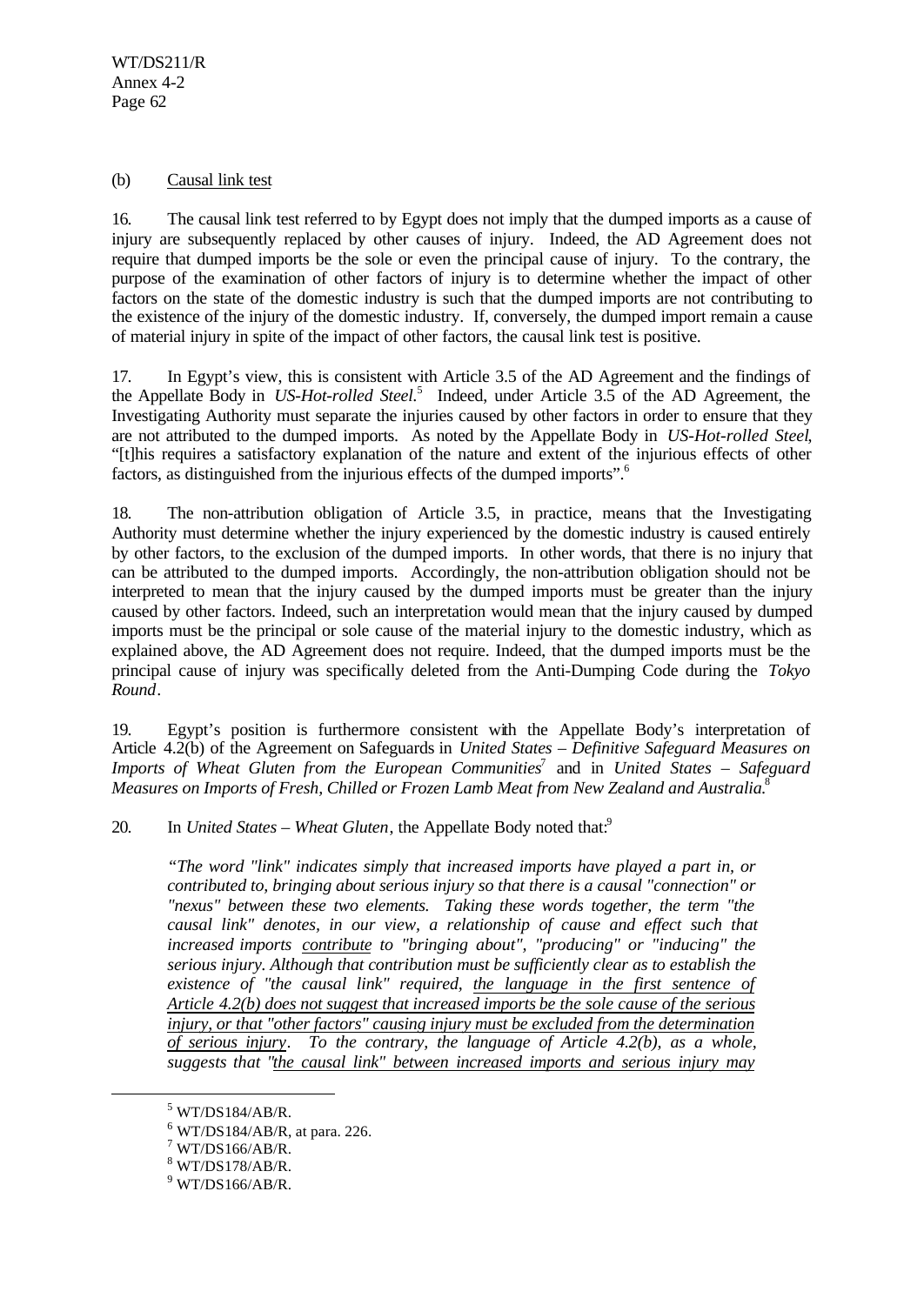*exist, even though other factors are also contributing, "at the same time", to the situation of the domestic industry." (emphasis added)*

21. Given the considerable similarities between Article 4.2(b) of the Safeguards Agreement and Article 3.5 of the Anti-Dumping Agreement, the Appellate Body's interpretation of Article 4.2(b) is indeed relevant to the interpretation of the non-attribution language in Article 3.5, as emphasized by the Appellate Body in *US-Hot-rolled Steel.*<sup>10</sup>

22. In any event, as a final point Egypt wishes to stress that the non-attribution obligation is relevant only in cases where the Investigating Authority has found that there were factors other than the dumped imports that caused injury to the domestic industry. If, as in the Rebar case, the Investigating Authority has found that the other factors alleged to cause injury are in fact not causing injury to the domestic industry, the non-attribution obligation does not apply. In such cases, there is no injury that could possibly be mistakenly attributed to the dumped imports. In this respect, Egypt would like to direct the Panel's attention to the Appellate Body's finding in *US-Hot-rolled Steel*.<sup>1</sup> The Appellate Body stated very clearly that:

*"The non-attribution language in Article 3.5 of the Anti-Dumping Agreement applies solely in situations where dumped imports and other known factors are causing injury to the domestic industry at the same time." (emphasis added)*

## **Question 7**

**At pp. 37-38 of its first submission (Section III.B.5.b(i)-(iii)), Egypt refers to an analysis of the price of non-dumped imports, the volume of non-dumped imports, and consideration of price and volume over the period of 1996-1998. Where in the Essential Facts Report, the Final Report, and any other documents of record are these analyses found?**

#### Response

23. These analyses can be found, *inter alia*, in Section 4.3.4.1 of the Final Report. See also the Public File, in particular EX-EGT-6 at paragraph III.

## **Question 8**

## **At page 9 of its First Oral Statement, Egypt states that the IA considered increased domestic competition. Where can this consideration be found in the Essential Facts and Conclusions Report, the Final Report, and any other documents of record?**

#### Response

l

24. As stated at page 34 of our First Submission, which is based on, *inter alia*, the conclusions reported in Section 4.3.4 of the Final Report, when examining whether there was any increased competition in the domestic industry, the Investigating Authority found that the individual market shares of the domestic producers from 1996 to Q1-1999 had increased<sup>12</sup>, together with an increase of sales.<sup>13</sup> At the same time, the market share of non-subject imports decreased by 80 per cent.<sup>14</sup> Thus,

<sup>10</sup> WT/DS184/AB/R, at para. 229.

<sup>11</sup> WT/DS184/AB/R, at para. 223.

<sup>&</sup>lt;sup>12</sup> See Essential Facts  $\&$  Conclusions Report and Final Report at Section 4.3.4.

<sup>13</sup> *Id*., at Section 4.3.1.

<sup>14</sup> *Id*., at Section 4.3.4.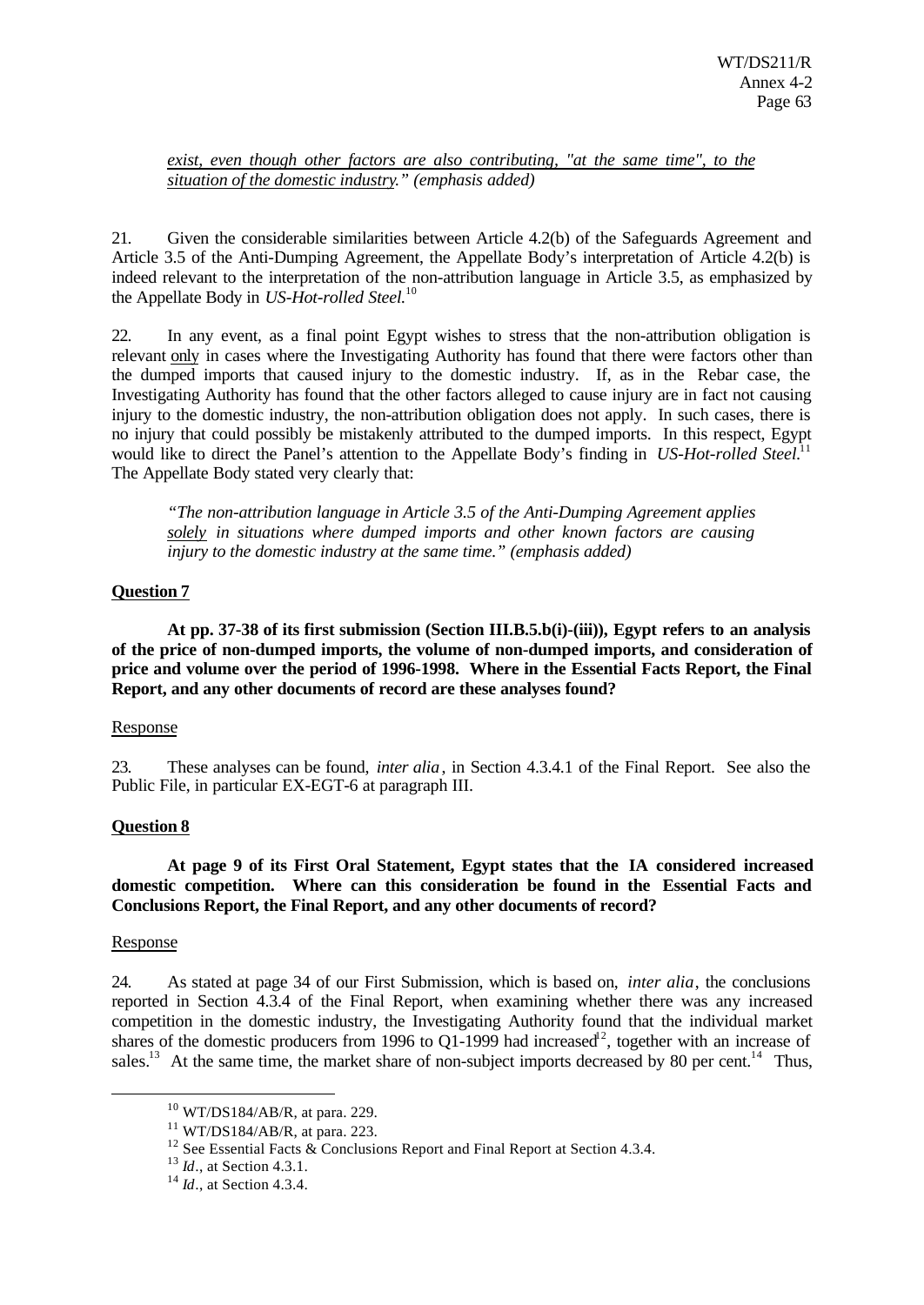WT/DS211/R Annex 4-2 Page 64

the increase of market share of the domestic industry and sales volume was gained at the expense of the non-subject imports and also as a result of the increase in consumption during that period.<sup>15</sup>

25. Supporting documentation is contained in the Public File, which is provided for the Panel's reference in EX-EGT-6 at paragraph VIII.

## **Question 9**

**Egypt seems to imply in its arguments concerning the use of "partial facts available " that it was not selecting facts so as to arrive at an outcome "less favourable" than would have been the case had the Turkish companies "cooperated" (p. 62, section IV.B.1.e). Rather, Egypt argues (p. 58, section IV.A.13) that the "most appropriate" approach was to choose the highest monthly cost of production reported by the respondents to verify whether there were below-cost sales and to calculate constructed normal values. What was, specifically, the IA's basis under Article 6.8 for the use of partial facts available? That the Turkish companies "refused access to" necessary information, " otherwise failed to provide" such information, or "significantly impeded the investigation"? (For example, at page 22, section D.1, of Egypt's First Oral Statement, reference is made to both insufficient cooperation and to failure to provide information.)**

**Where is this basis for resort to facts available reflected in the Essential Facts and Conclusions Report, the Final Report, and any other documents of record?**

**How was it that only the highest monthly costs were found to be "reliable " (see heading of Section IV.A.13)?**

**In connection with Egypt's argument that the IA used "favourable" facts available by using the data of respondents in spite of insufficient co-operation (p. 62, section IV.B.1.e), where in the text of the AD Agreement is it provided that "adverse facts available" would by definition exclude any and all data provided by investigated companies, no matter how such data were employed in dumping calculations?**

**What is meant by the expression "facts available" as referred to in Article 6.8 and paragraph 1 of Annex II of the Anti-Dumping Agreement?**

## Response

l

26. Egypt confirms that, when making use of "partial facts available", it was not seeking to arrive at an outcome less favourable than would have been the case had the Turkish companies offered satisfactory cooperation. The Investigating Authority resorted to "partial facts available" for the sole purpose of arriving at appropriate and meaningful determinations in view of the lack of or insufficient probative value of the information provided by the Turkish respondents.

(a) Basis under Article 6.8 of the AD Agreement for the use of partial facts available

27. The basis for the Investigating Authority's use of partial facts available is that three respondents "refused access to necessary information" and "failed to provide necessary information (Habas, Colakoglu and Diler); and that the other two respondents "otherwise failed to provide" the necessary information (IDC and Icdas).

<sup>15</sup> *Id*., at Section 2.4.1.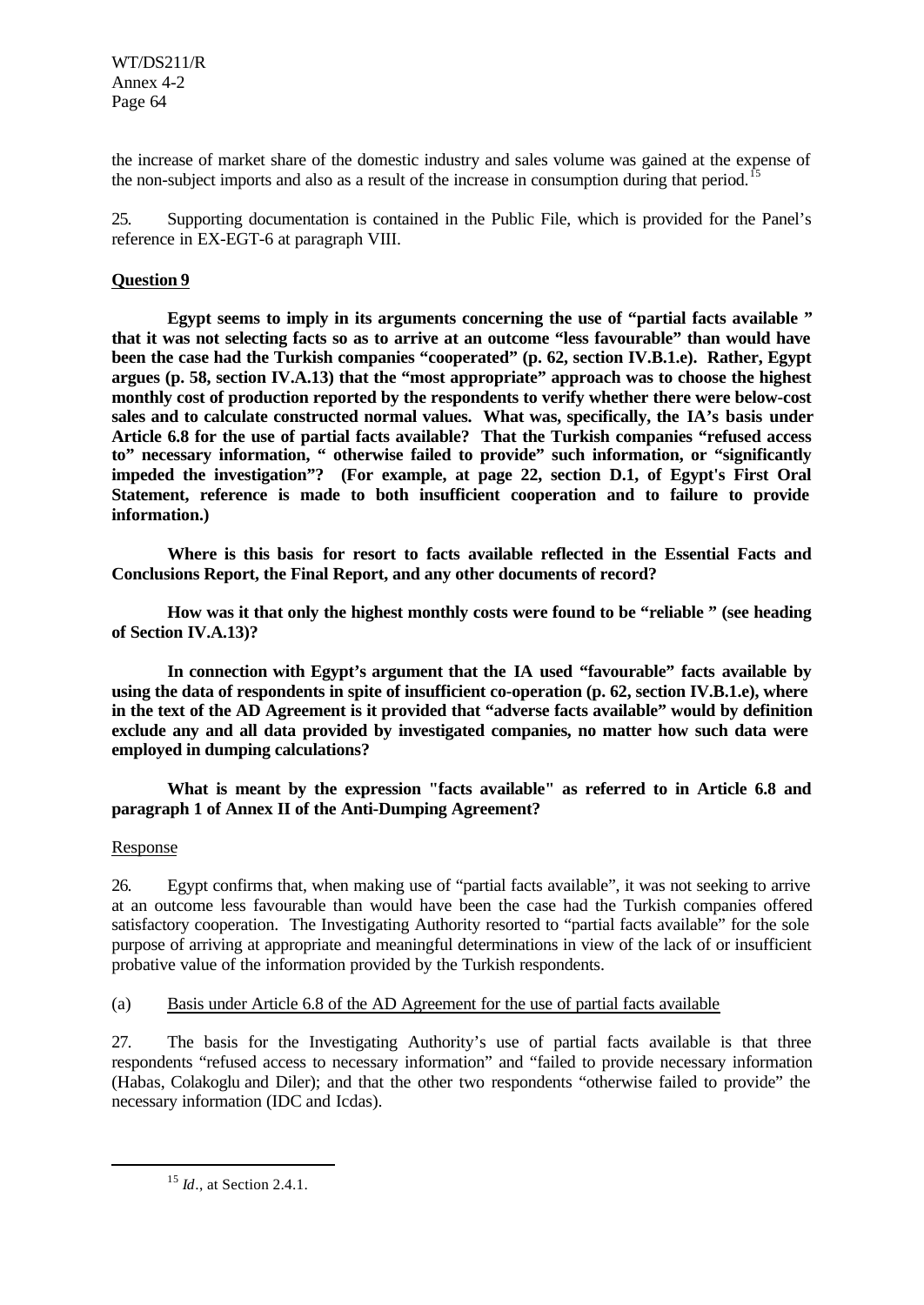28. The basis for resort to facts available can be found, *inter alia*, in Section 3.2 of the Essential Facts & Conclusions Report as well as page 15 (General issues, para. 4) and 3.2 of the Final Report.

## (b) Use of the highest monthly costs

29. In its First Submission at Section IV.A.13, Egypt is not suggesting that "only the highest monthly costs were found to be 'reliable'". The heading of Section IV.A.13 explains that, when calculating the margin of dumping of the respondents, the Investigating Authority used the data provided by the respondents to the extent that such data were found to be reliable. Thus, the export sales data and adjustments thereto were found reliable and therefore used in the determination of the export price. For the determination of the normal value, the Investigating Authority had to resort to facts available because the costs data submitted by the respondents were found unreliable. As facts available, the highest monthly costs data was in this respect found to be "the most appropriate approach in the circumstances of the case".

## (c) Notion of "favourable" facts available

30. In connection with the Panel's question concerning the notion of "favourable" facts available, Egypt does not suggest that the use of the party's own data necessarily leads to a good result, e.g. a finding of no dumping or a low margin of dumping. The use of the party's data only ensures that the Investigating Authority's findings will reflect as closely as possible the actual situation of the company. In anti-dumping investigations, the most favourable result to which an investigated company is legitimately entitled is a dumping determination based on the data it submitted. This presupposes that the company provided verifiable and reliable data within a reasonable period of time. If the investigated company fails to meet these requirements, the Investigating Authority is entitled to resort to "facts available" in order to rectify the deficiencies of the information provided by the companies concerned.

31. The AD Agreement does not provide and Egypt did not suggest that " 'adverse facts available' would by definition exclude any and all data provided by investigated companies, no matter how such data were employed in dumping calculations" (emphasis added). It should be noted that the AD Agreement contains no guidance on how data used as "facts available", whatever their origin (the respondent or secondary sources), must be *employed* by the Investigating Authority. It is however conceivable that, when resorting to "facts available", an Investigating Authority decides to use the data provided by the investigated companies in such a way that it intentionally seeks to reach adverse determinations.

32. This is not the case in the Rebar investigation. In this case, the Investigating Authority used the costs data submitted by each company in order to calculate the cost of production and to construct the normal value of the companies concerned. This ensured that the determinations made with respect to those companies were as close as possible to the findings that would have been reached, had those companies offered sufficient cooperation and provided verifiable and reliable data on cost. This is what Egypt means by "favourable facts available" in this case.

33. As explained in Egypt's First Submission at Section IV.B.1.e, the decision of Habas, Diler and Colakoglu to terminate their cooperation with the Investigating Authority would have entitled the Investigating Authority to seek to reach adverse results in accordance with paragraph 7 of Annex II.

# (d) Meaning of "facts available" in Article 6.8 and paragraph 1 of Annex II of the AD Agreement

34. In Egypt's view, the notion of "facts available" covers information that is available to the Investigating Authority and that needs to be used in order to make appropriate determinations in a situation where interested parties do not supply reliable and verifiable information within a reasonable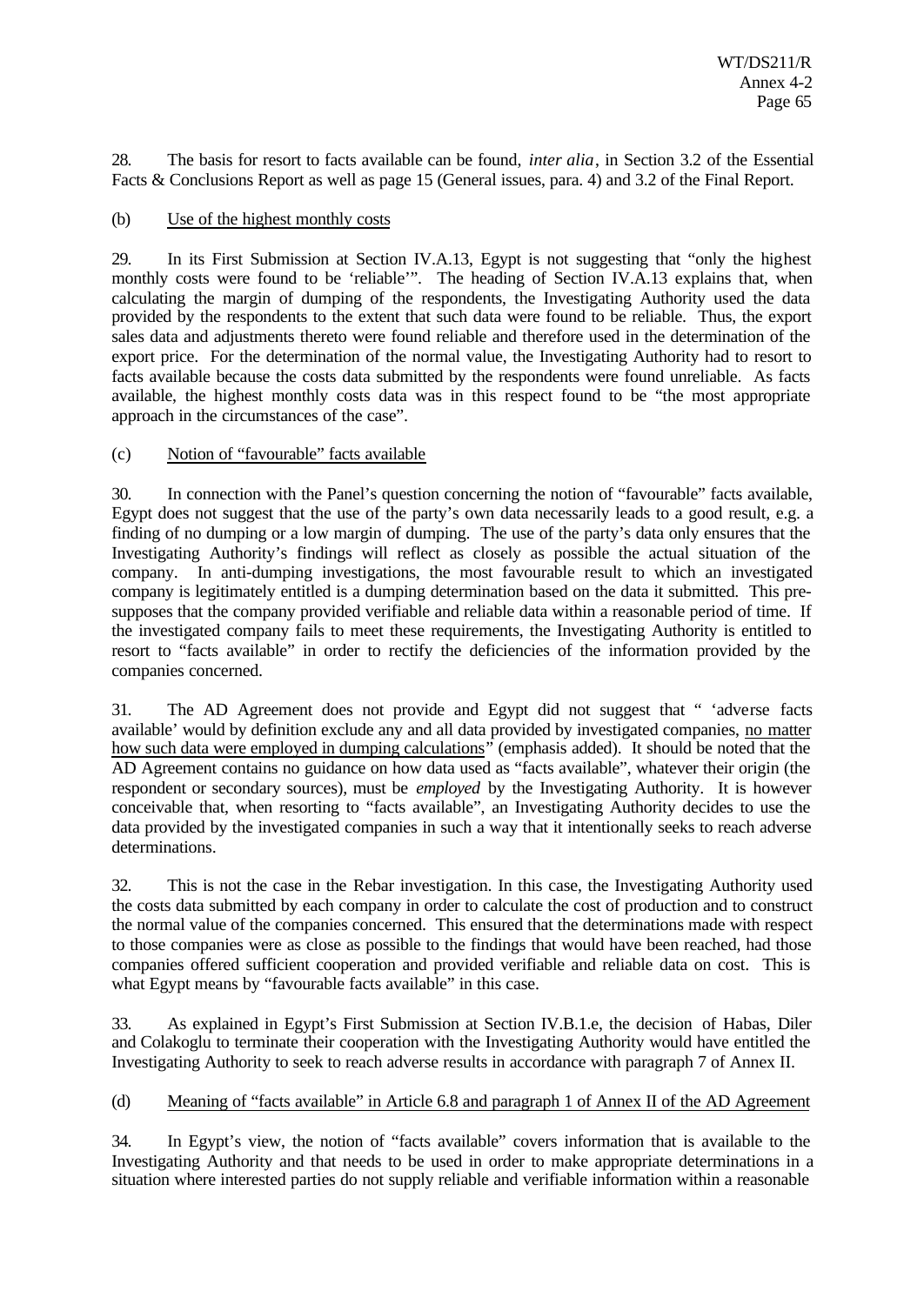WT/DS211/R Annex 4-2 Page 66

period of time, as requested. Two sets of circumstances are therefore envisioned, namely (1) the investigated parties refuse to provide the requested data, and (2) the investigated companies submit the requisite data, but these data are found unreliable and, therefore, unsuitable to reach meaningful determinations.

## **Question 10**

**Additional documents to be submitted:**

**Could Egypt please submit the following documents:**

- **1. Information on scrap steel prices on a monthly basis on which the final determination was based.**
- **2. Cover letter of the Essential Facts and Conclusions Report which was sent to interested parties in October 1999.**
- **3. The Notice of Initiation of the Investigation.**
- **4. Letter of 17 July 1999 to Habas, Diler and Colakoglu.**
- **5. Letter to Law Offices of David Simon on 28 September 1999 to advise of the use of facts available.**
- **6. Egypt states on page 56 of its First Written Submission that the auditors of the respondents certified that their financial statements were not prepared according to IAS 29. Please submit documentation to substantiate the allegation.**
- **7. Documentary evidence on which the calculation of the 5 per cent Turkish inflation rate was based, and the other sources of information on inflation in the IA's possession as referred to in the Final Report.**
- **8. Letter of 21 September 1999 by the IA to the Law Offices of David Simon.**
- **9. The reply by IDC and Icdas referred to in the second paragraph of section III.E.2 (page 24) of Egypt's First Oral Statement.**

## Response

35. A copy of the documents requested by the Panel is attached as EX-EGT-7.

## **QUESTIONS POSED BY THE PANEL TO BOTH PARTIES**

## **Question 1**

**Concerning the period of data collection, what is the legal status and relevance of the recommendation of the Anti-Dumping Committee for the interpretation of the Anti-Dumping Agreement?**

#### Response

l

36. Egypt agrees with the Panel in *Guatemala – Cement II* that the *Recommendation Concerning the Periods of Data Collection for Anti-Dumping Investigations* adopted by the Committee on 5 May 2000 is non-binding, but constitutes relevant indication of the understanding of WTO Members as to the selection of the appropriate period of data collection for the injury and dumping determinations.<sup>16</sup>

<sup>16</sup> Guatemala–Definitive Anti-Dumping Measures on Grey Portland Cement from Mexico, WT/DS156/R, at footnote 68.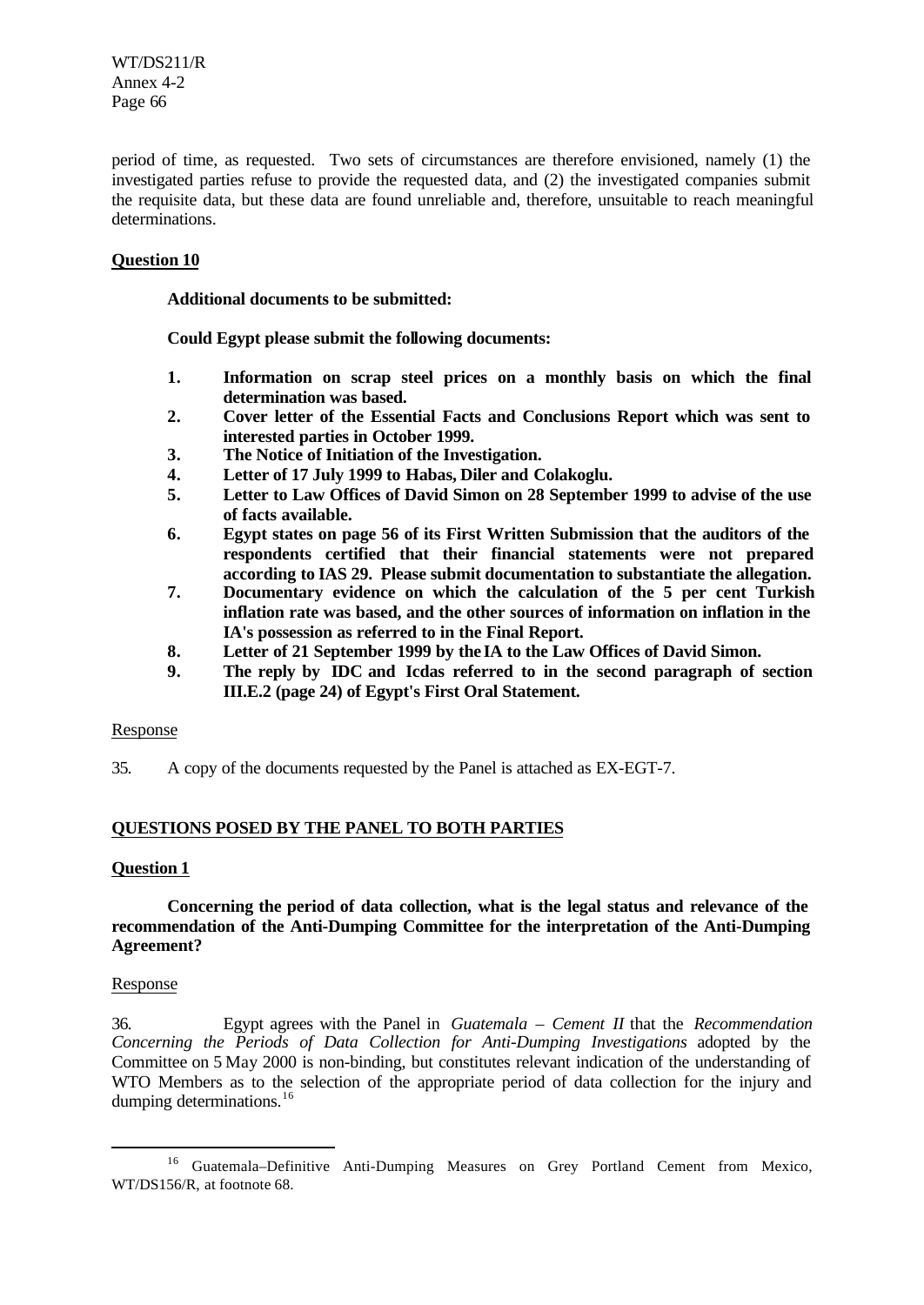## **Question 2**

**Could the parties comment on the significance for this dispute, if any, of the ruling of the Panel in the** *Argentina – Bovine Hides* **dispute on the claims under Article X:3 of the GATT 1994.**

## Response

37. In Egypt's view, the findings in *Argentina – Bovine Hides*<sup>17</sup> confirm Egypt's position that the Investigating Authority's actions in the context of an anti-dumping investigation should not reviewed under Article X:3 of GATT 1994.

## 38. Indeed, the Panel stated:

*"In our view, Argentina has attempted to stretch the Appellate Body finding that Article X is not applicable when the alleged inconsistency involves the substance of another GATT 1994 provision, to argue that Article X cannot be referred to when challenging the substance of any measure. Of course, a WTO Member may challenge the substance of a measure under Article X. The relevant question is whether the substance of such a measure is administrative in nature or, instead, involves substantive issues more properly dealt with under other provisions of the GATT 1994."(underline added)*

39. This finding confirms that actions that are covered by other WTO provisions do not fall within the scope of Article X:3(a). In the Rebar case, the actions of the Investigating Authority are evidently covered by Article VI of GATT 1994 and the WTO AD Agreement. Accordingly, Article X:3 does not apply.

# **Question 3**

**In relation to the claim of a breach of Annex II, paragraph 1 by reason of the alleged late request for cost information, what is the relevance of Annex II, paragraph 1 at a time in an investigation prior to the decision to use facts available?**

## Response

l

40. Annex II, paragraph 1 imposes upon the Investigating Authority the obligation to specify in detail the information required from any interested party, and the manner in which that information should be structured, as soon as possible after the initiation of the investigation. The Investigating Authority must furthermore inform the party that, if information is not supplied within a reasonable time, determinations will be made on the basis of facts available.

41. In Egypt's view, Annex II, paragraph 1 applies only to the issuance of the initial questionnaire, where the information the Investigating Authority requires to base its determinations must be specified. This interpretation is consistent with the requirement that the notification should be made as soon as possible after the initiation of the investigation. Conversely, Annex II, paragraph 1 does not apply to requests for clarification and additional information that the Investigating Authority might send in the course of the investigation. Indeed, such requests will be sent after a preliminary review of the information provided in the questionnaire responses. Contrary to Turkey's suggestions, it goes without saying that Annex II, paragraph 1 does not prevent the Investigating Authority from

<sup>17</sup> Argentina – Measures Affecting the Export of Bovine Hides and the Import of Finished Leather, WT/DS155/R, at para. 11.70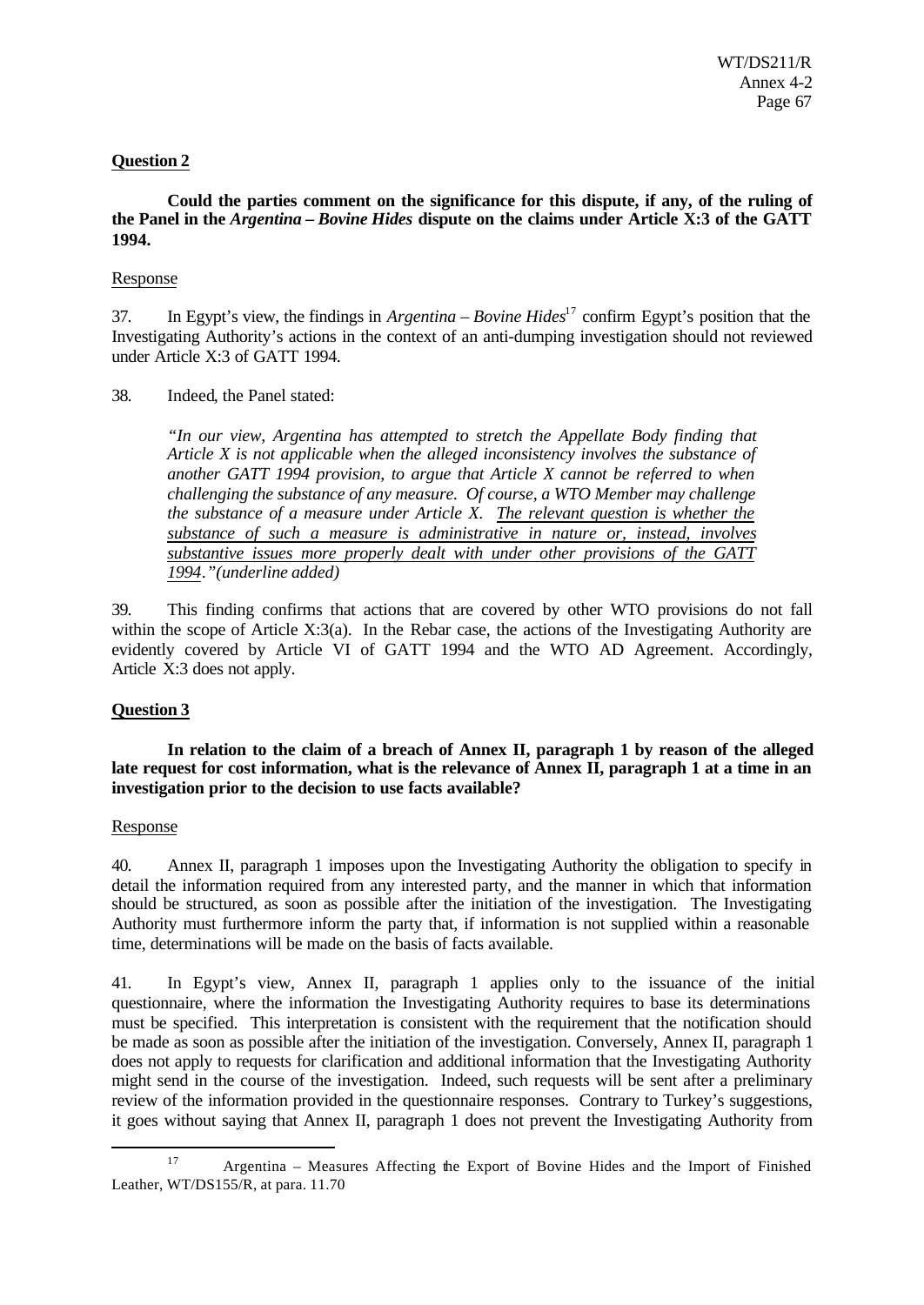WT/DS211/R Annex 4-2 Page 68

requesting additional information in the course of the investigation, if necessary. To decide otherwise would contradict the possibility for an Investigating Authority to verify the information submitted in response to the initial questionnaire and to seek further details, as explicitly provided in Article 6.7 of the AD Agreement. In any event, assistance was provided for all requests for additional information and/or clarification. The letters of 19 August 1999 and 23 September 1999, for instance, provided detailed guidance to the exporters as to the nature of the information sought and the manner in which that information should be structured.

42. Egypt considers that requests for clarification and additional information might fall within the scope of Annex II, paragraph 6 of the AD Agreement, which requires the Investigating Authority to inform interested parties of the reasons why the information submitted is not accepted and to give them an opportunity to provide further explanations within a reasonable period, due account being taken of the time-limits of the investigation. As demonstrated in Egypt's First Submission, the Investigating Authority fully complied with those requirements in the course of the Rebar investigation.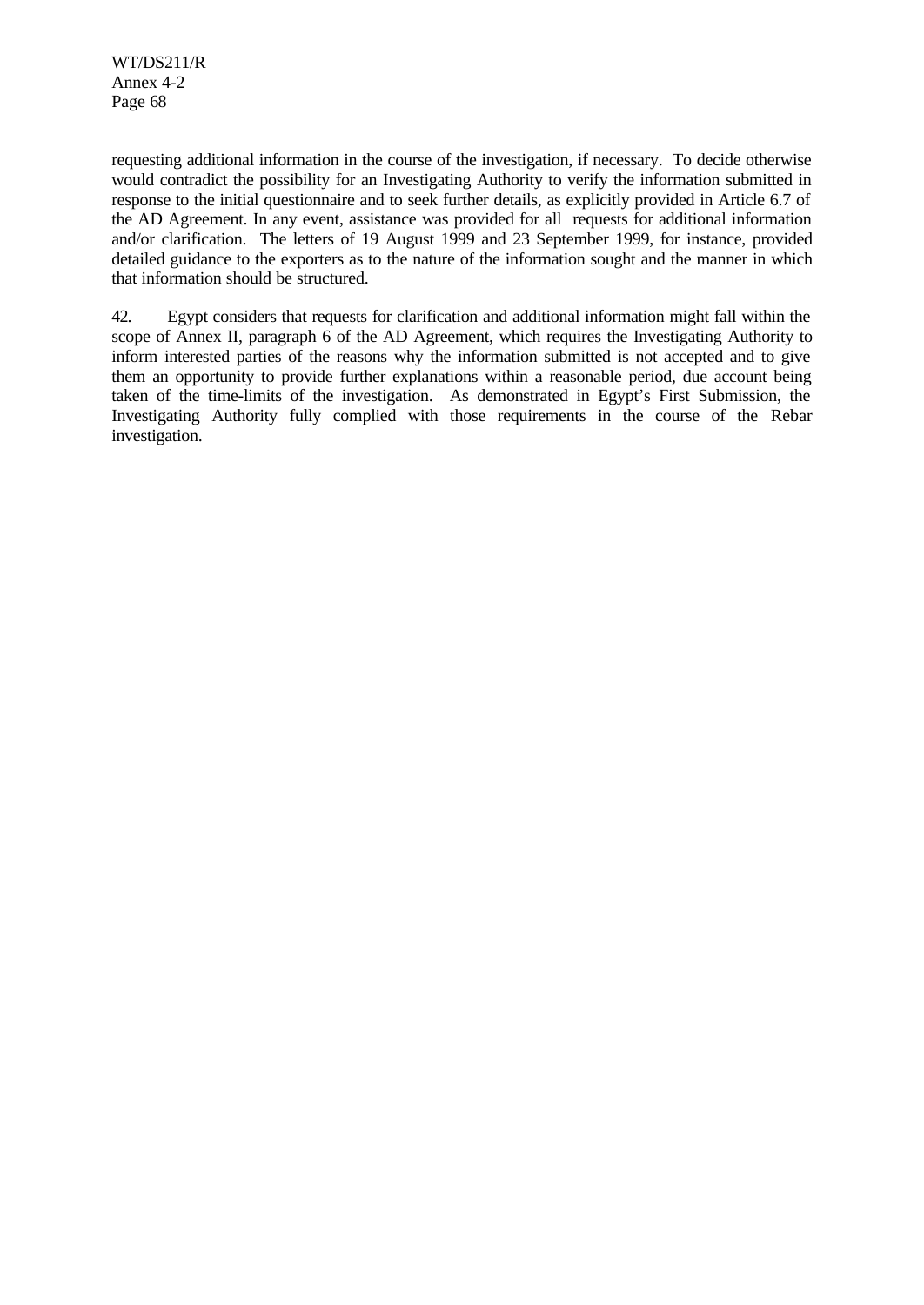# **ANNEX 5-1**

# REBUTTAL SUBMISSION OF TURKEY EXECUTIVE SUMMARY

1. The Panel should not consider evidence, purportedly of a public nature, that was not supplied to all interested parties during the course of Egypt's anti-dumping investigation. The "Report of Other Causes of Injury" in EGT-6 was not supplied to interested parties and was not "available" to Turkish respondents during the investigation. It should therefore be disregarded under Article 6.4 of the Anti-Dumping Agreement.

2. The Panel should not consider the confidential information on injury, referred to in Egypt's Response to Panel Question #5, if Turkey is denied access to the information in the same form. To do otherwise would involve an impermissible *ex parte* communication.

3. Turkey is not seeking *de novo* review by the Panel. Turkey is seeking a determination of whether Egypt's "establishment" of the facts was "unbiased" and "objective," as required by Article 17.6(i), and whether its injury findings were based on "positive evidence" under Article 3.1. Article 17.6(i) requires panels to make an assessment of the facts. In order to determine whether an injury finding is supported by "positive evidence", a panel must examine the factual basis for the findings to determine whether the Investigating Authority properly identified the appropriate facts, and whether the stated factual basis reasonably supported the findings.

4. The Panel should consider the so-called "new" information supplied in Turkey's First Submission because respondents were deprived of adequate notice that the scope of the investigation had changed from consideration of threat of injury to consideration of present material injury. The respondents would have or could have submitted this information had they had adequate notice that it would be relevant to the Investigating Authority's determination. Alternatively, the Panel should take "judicial notice" of those facts.

5. The Panel need not accept the Investigating Authority's interpretation of the agreement unless the Panel finds that that interpretation is "permissible". This standard is less deferential than one requiring deference to interpretations that are merely "reasonable".

6. The only "positive evidence" cited by Egypt as support for its finding that a "causal link" existed between imports from Turkey and injury to the domestic industry is (a) an increase in the volume of imports; and (b) a finding by the Investigating Authority of price undercutting by imports. However, increases in the volume of imports cannot be said to be injuring the domestic industry when the domestic industry is, itself, experiencing strong increases in both sales volume and market share. In the first quarter of 1999, when the Investigating Authority claims that most of the injury occurred, the domestic producers increased their market share by 22 per cent! Moreover, imports overall, including imports from Turkey, declined in volume by 50 per cent in the first quarter of 1999. Contrary to a finding by the Investigating Authority, imports from Turkey did not increase by 40 per cent in the first quarter of 1999 over import levels in the second half of 1998. Rather, the volume of imports from Turkey declined in the first quarter of 1999 as compared to import levels in the second half of 1998.

7. A finding of price undercutting, standing alone, without other evidence that import prices are having an adverse effect on domestic prices, is not sufficient "positive evidence" that import pricing is having any effect on domestic prices. Because of long lead times for import shipments, uncertainties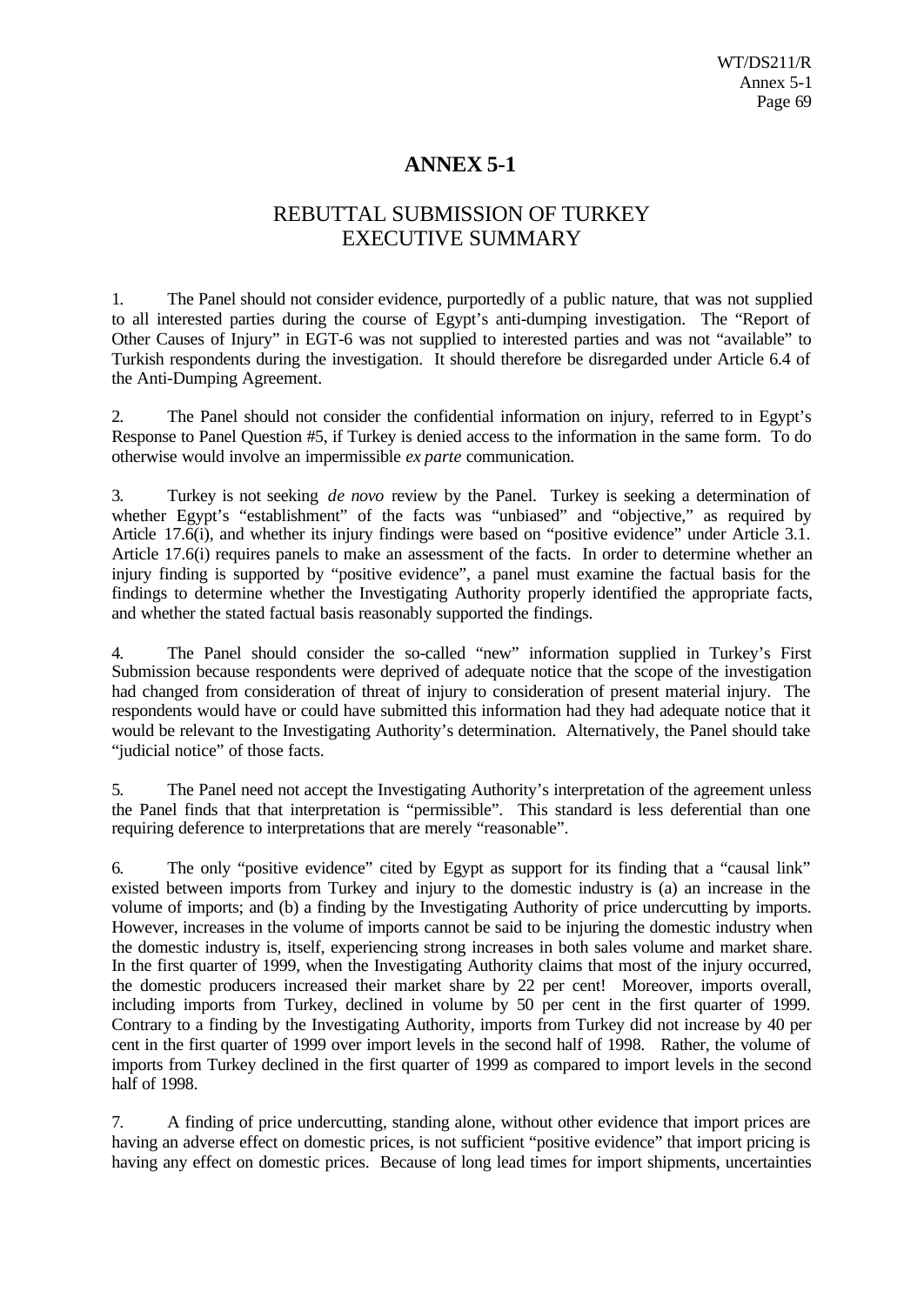regarding delivery or the condition of the merchandise when delivered, and difficulties in making returns or quality claims, imports of commodity products must nearly always be priced below domestic prices. But that does not mean that they are having any impact on domestic prices. Where there is no specific "positive evidence" that imports caused prices to fall, the price declines could just as well have been caused by other factors (as Turkey claims has occurred in this case).

8. Turkey does not claim that imports must be the "sole" cause of injury to the domestic industry. Turkey claims that Egypt has not established that the dumped imports were even a "contributing cause" of the injury found to the domestic industry.

9. Turkey does not claim that Egypt had to consider and evaluate each and every factor listed in Article 3.5 as Egypt contends, only that Egypt had to consider those factors that were "relevant" to the case before it. Article 3.5 requires a "demonstration of a causal relationship between the dumped imports and injury to the domestic industry". This demonstration must be made based on "an examination of all relevant evidence before the authorities". Injuries caused by "known factors" other than the dumped imports must be "separated" and "distinguished" so that they are not attributed to imports.

10. Contrary to Egypt's claims, "known factors" does not include solely those factors that the foreign interested parties have brought to the attention of the Investigating Authority. Nor is there an obligation that the foreign interested parties make a *prima facie* case that those factors are injuring the domestic industry. The foreign interested parties may not be in possession of the information necessary to make such a case. Furthermore, "known" factors should include factors that are having a large, and discernible, effect on the conditions of the competition or on the size and shape of the domestic industry. *Wheat Gluten* indicates that the Investigating Authority has an independent obligation to conduct a full investigation in order to identify all factors having a bearing on the state of the domestic industry, including other factors that might be, at the same time, causing injury to the domestic industry. The Investigating Authority bears a special burden to identify such factors where there has been no public allegation that the domestic industry is suffering from current "material" injury, and the final determination is based upon an affirmative finding of present "material" injury.

11. The Investigating Authority failed to engage in an objective and thorough investigation of causes of injury other than imports. In this case, the other causes of injury include (1) large capacity expansions at the two major Egyptian producers; (2) the effects of the capacity expansion on the producers' costs of production; (3) the effects of the capacity expansion on intra-industry competition; (4) increasing competition between Al Ezz and Alexandria National; (5) falling prices for steel scrap; (6) a sharp contraction in demand in January 1999; and (7) the effect of comparably priced, fairly traded imports. Each of these other factors was identified by the Turkish interested parties or known to the Investigating Authority.

12. With respect to the capacity expansions, Egypt alternately claims that it did investigate the expansion, citing a finding in the Final Report with respect to capacity utilization, and that the Investigating Authority did not "know" that the capacity expansions were causing injury. However, this was a factor that was known to the Investigating Authority and it should have been obvious that a change in the size and shape of the domestic industry of this magnitude (700,000 new tons of capacity) could have had an adverse effect upon the domestic cost structure during start-up and on intra-industry competition after start-up. The findings in the Report on Other Causes of Injury, if they are to be considered by this Panel, do not contradict this analysis.

13. With respect to contraction in demand, the investigating authority noted a demand increase from 1997 to 1998 but ignored a decline in demand of 33 per cent in January 1999, the very month in which domestic prices fell. While demand picked up after January, the demand decline in January coincided with a number of other factors that acted to depress prices, including: (a) the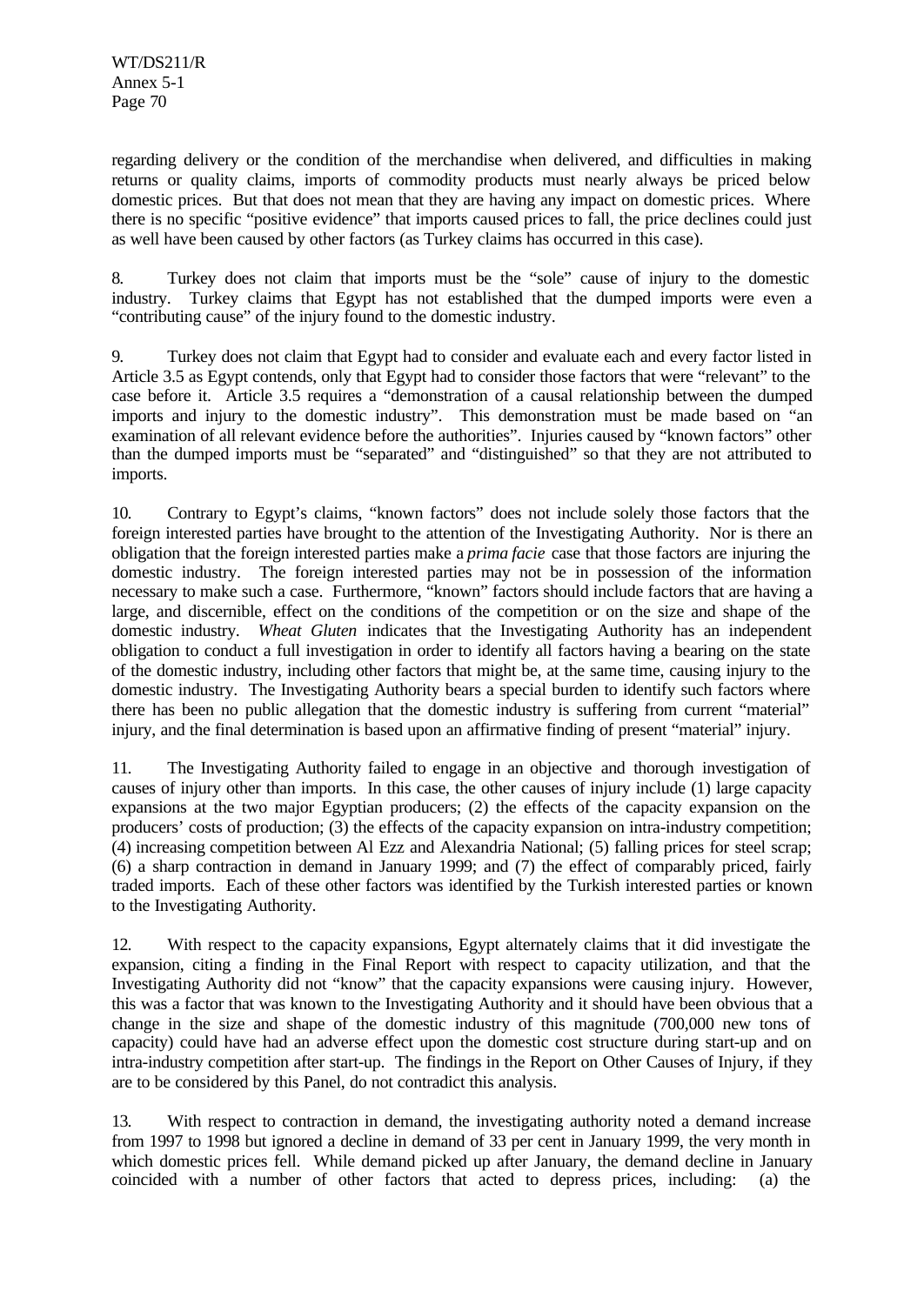commencement of operations at two capacity expansion projects; (2) falling scrap prices that permitted Al Ezz to reduce prices while maintaining profitability; and (3) sharpening competition between Al Ezz and Alexandria National.

14. With respect to non-dumped imports, Egypt claimed that (a) imports from Saudi Arabia and Libya declined in the first quarter of 1999, while imports from Turkey increased; (b) prices from Turkey are below those from Saudi Arabia and Libya; and (c) additions should be made to the Saudi and Libyan prices prior to comparison with prices from Turkey. These claims ignore the fact that Saudi Arabia was the largest foreign supplier in 1998, with volume increases exceeding those from Turkey, according to published statistics. In addition, the published data, when corrected for an error in Egypt's brief, show that Turkey's prices were comparable to those of imports from Saudi Arabia and above those for Libya. The published data are reported on a CIF basis, so there is no basis for further adjustment for transportation expenses. And, while the volume of imports from Saudi Arabia fell in the first quarter of 1999, after that country lost duty-free treatment, this meant that imports overall, including those from Turkey, declined substantially in the first quarter of 1999.

15. With respect to the decline in raw material prices, Egypt noted that, because of a simultaneous decline in profits, that factor cannot explain falling prices. However, this analysis ignores the fact that declining scrap prices affected Al Ezz, but not Alexandria National. Thus Al Ezz could reduce prices without sacrificing profitability, which was strong during the period. Al Ezz had an incentive to do so, with the confluence of declining demand in January and the start-up of a new, 400,000-ton facility.

16. The Investigating Authority failed to examine all of the mandatory factors listed in Article 3.4, including productivity, actual and potential negative effects on cash flow, employment, wages, growth and ability to raise capital. The Investigating Authority also failed to provide a sufficient examination of capacity, capacity utilization and return on investment. In *High Fructose Corn Syrup*, the Panel found that Article 3.4 requires more than the mere recitation of the Article 3.4 factors in the final determination – it requires a meaningful analysis.

17. Egypt claims that its determination of price undercutting was made by comparing prices at the same level of trade. This is, however, insufficient unless the level of trade at which prices are compared happens to be the level where those prices are in actual competition with each other. There is insufficient information to establish whether that was the case in the rebar investigation.

18. Egypt argues that Turkey's claim with respect to lack of adequate notice of a change in the scope of the injury investigation was considered and rejected by the Panel in *Guatemala-Cement II.* Turkey considers the decision in *Guatemala-Cement II* to be highly inequitable and, in effect, a denial of fundamental due process. Parties cannot defend themselves adequately if they do not know what allegations are being investigated. Turkey therefore urges this Panel to reach its own determination on the issue.

19. With respect to Turkey's claim that Egypt violated Article 3.5 by failing to find a linkage between the imports found to be dumped in 1998 and the injury found in 1999, Egypt asserts that the Agreement does not contain any requirements for the period over which data should be collected. But that is not the issue. The issue is the absence of a finding of a link between the imports specifically found to be dumped and the injury to the domestic industry. Egypt also claims that such a finding was made but provides no citation to the Final Report. In fact, there was no such finding.

20. Egypt contends that the original manufacturers' questionnaire requested cost data for a full twelve-month period. Egypt further contends that the Investigating Authority's letter of 20 May 1999, characterizing the responses filed by Colakoglu, Habas and Diler as "sufficient," such that no supplemental questionnaires or requests for information would be issued, as being confined to the price and sales aspects of respondents' questionnaire responses. This bit of historical revisionism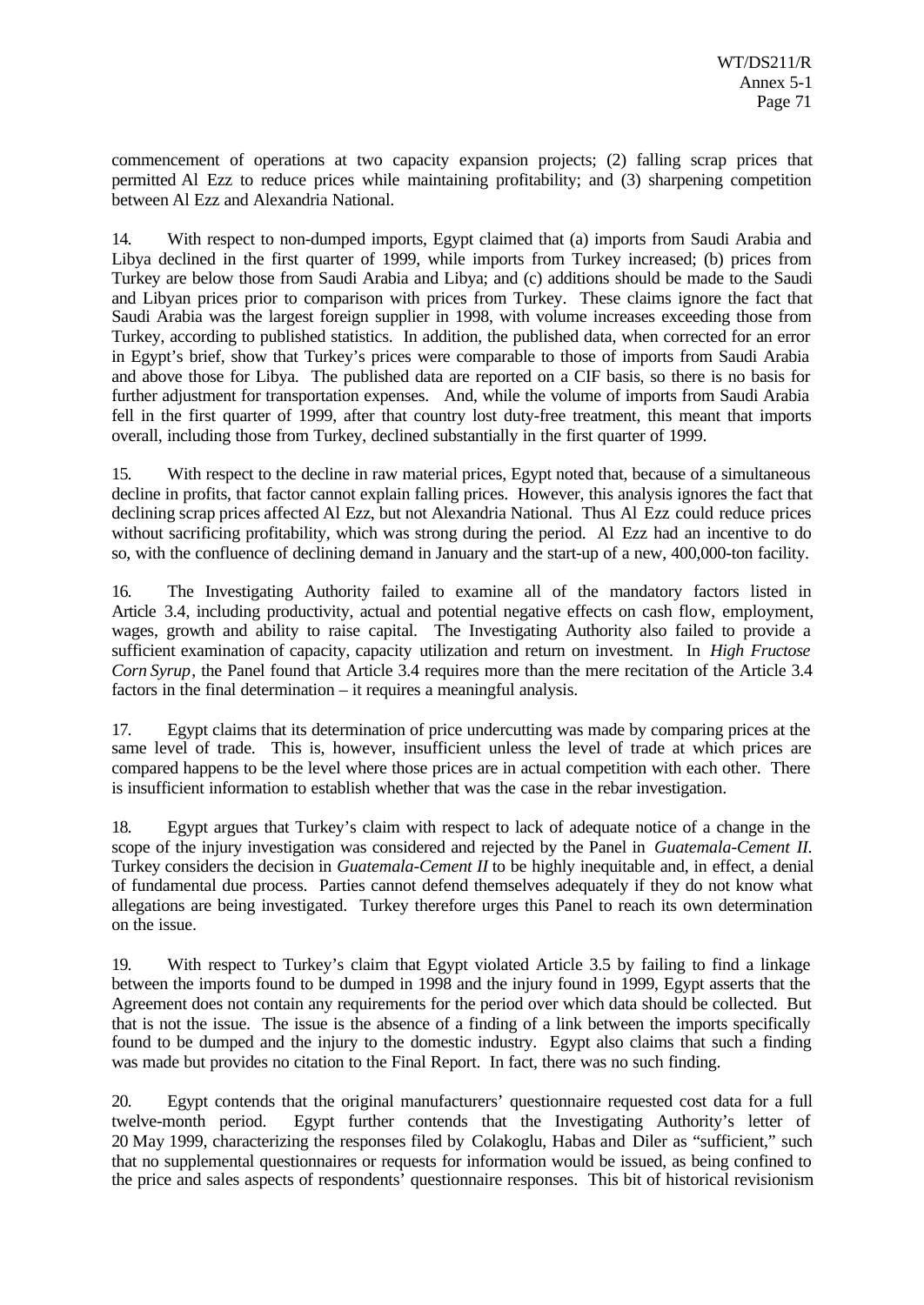WT/DS211/R Annex 5-1 Page 72

does not match the facts. Respondents were instructed to report only those home market sales that were contemporaneous with their reported sales to Egypt. Costs are ordinarily compared to sales on a transaction-by-transaction basis. Respondents operate in hyperinflationary conditions. Investigating authorities in other jurisdictions limit their price-cost comparisons to sales prices and costs computed in the same month so as to limit the potential distorting effect of inflation. Respondents reasonably reported costs for those months in which they reported sales in Egypt and sales in the home market. The Investigating Authority was initially satisfied with this methodology as indicated in its letter of 20 May 1999. Neither the inquiry to which that letter responded nor the letter itself was limited to the price and sales aspects of the response. Moreover, the 19 August letter, where cost data was requested for additional months, did not predicate its request on the rationale that this information should have been supplied in response to the initial questionnaire. Rather, the Investigating Authority justified its request for the data on the rationale that respondents' submitted cost data did not appear to reflect mounting inflation in Turkey.

21. Egypt claims that respondents' limit on the reporting of their costs to the month in which they reported sales transactions was "tantamount to an absence of a response". If so, why did the Investigating Authority wait for four months, until the end of the investigation was, in the Investigating Authority's own words, "near," to notify the respondents of the deficiency? Even if this explanation were accepted, the Investigating Authority's delay in notifying respondents that it considered their responses deficient violated Paragraph 6 of Annex II. By failing to obtain the necessary information in advance of verification, moreover, and then requiring respondents to selfverify all of their submitted costs and prices on paper, the Investigating Authority imposed an "unreasonable burden of proof" in violation of Article 2.4, and violated Annex I, paragraph 7 (verification "should be carried out after the response to the questionnaire has been received") and Article 6.7.

22. Contrary to Egypt's claims, the calculations attached to the verification reports were clearly tentative dumping calculations. The calculation sheet for Icdas, for example, states at the top "ICDAS DUMPING CALCULATION". While a dumping margin was not calculated in the document itself, it can easily be done with the data shown in the table.

23. Egypt questions why Turkey would claim it "extraordinary" that the Investigating Authority would question in its 19 August letter whether respondents' costs of production included the effects of inflation. While there are many "extraordinary" elements to that letter, Turkey characterized as "extraordinary" the Investigating Authority' questioning of respondents' sales prices, and whether those prices reflected inflation, when, in fact, the Investigating Authority had just verified those sales prices to respondents' books and records without discrepancy.

24. Egypt raises, for the very first time in its written submission to the Panel, the claim that respondents' financial statements did not comply with IAS-29, which deals with financial reporting in hyperinflationary economies, as evidence that their submitted costs did not reflect to the effects of inflation. This argument is nothing more than *post-hoc* rationalization of Egypt's anti-dumping determination. "[E]rrors made during the investigation cannot be rectified in subsequent submissions before a WTO Panel." *(Hot-Rolled Carbon Steel Products from Japan* – Report of the Panel.) The Final Report does not mention IAS-29 and it is evident that the Investigating Authority never asked any questions about it. Moreover, the evidence on the record shows that complying with IAS-29 is not required by generally accepted accounting principles in Turkey. None of the respondents comply with IAS-29 and one of the auditors noted that "there is currently no consensus in Turkey on the application of IAS-29". Under Article 2.2.1.1 "costs shall normally be calculated on the basis of records kept by the exporter or producer under investigation, provided that such records are in accordance with generally accepted accounting principles *in the exporting country*". Since respondents costs were kept in accordance with generally accepted accounting principles in Turkey, they should have been used under the Agreement.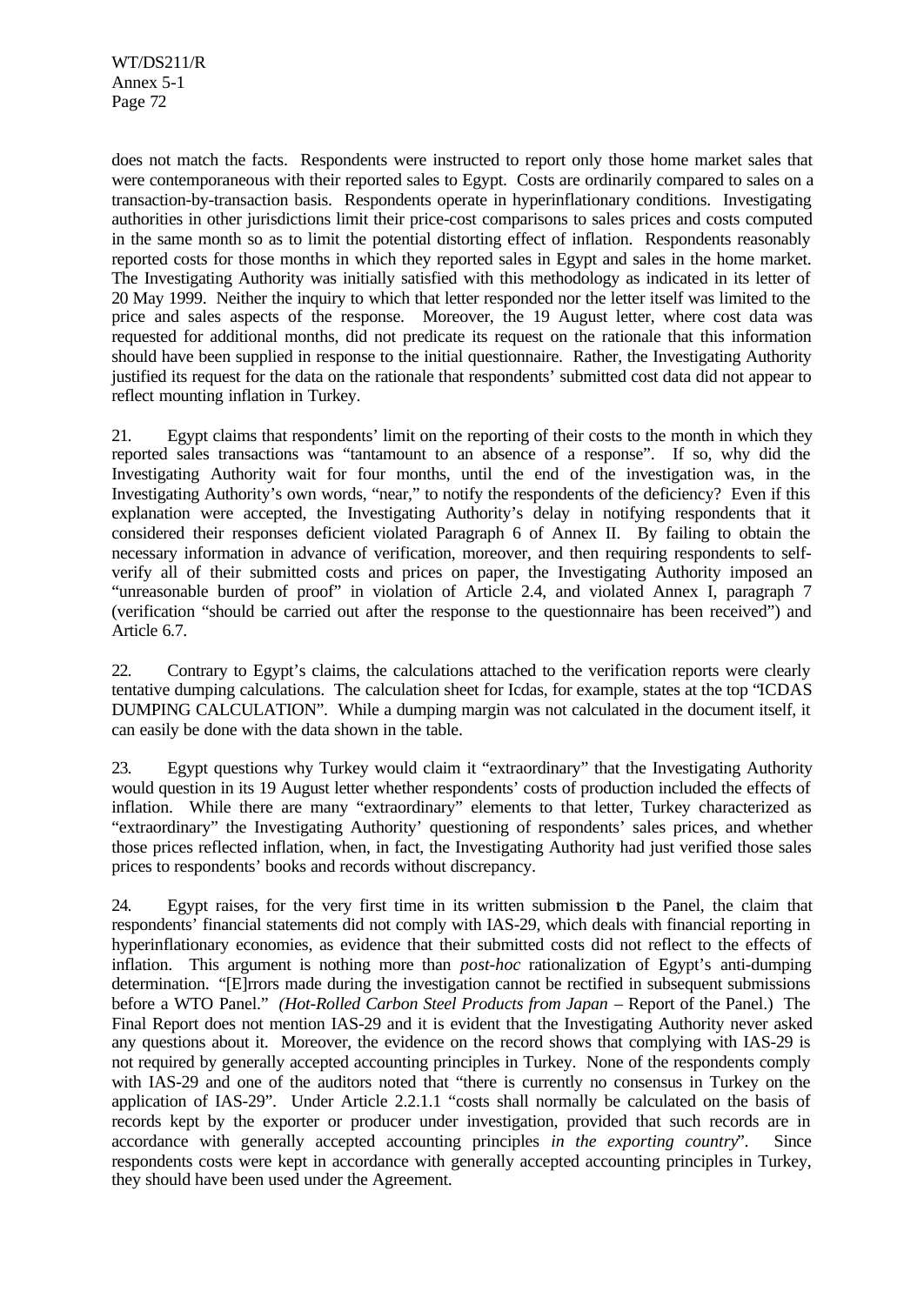25. Egypt states throughout its written submission that the information submitted by Icdas and IDC did not demonstrate that their costs reflected inflation. But Egypt has not shown that their submitted costs do not reflect the costs shown in their books and records, or that their books and records were not kept in accordance with generally accepted accounting principles in Turkey. Nor has Egypt shown how it complied with the requirements of Annex II, paragraph 6. That paragraph provides that if information is "not accepted", the supplying party must be informed and it must be given "an opportunity to make further explanations". Neither Icdas, nor IDC, were so informed or given such an opportunity.

26. Egypt claims that there is no "normal sequence of events" contemplated by the Agreement. However, the provisions we have cited, Annex II, paragraph 1, Annex II, paragraph 6, Article 6.7 and Annex I, paragraph 7, certainly appear to contemplate a normal sequence events – i.e., questionnaire, supplemental questionnaire, verification (if there is one), preliminary determination, argument, final determination. This sequence is, in fact, how anti-dumping investigations are conducted throughout the world. The provisions cited also contemplate that, if there is to be a verification, it will be conducted on-site, and if there are further details to be gathered after the questionnaire responses have been filed, they will be collected during the verification. The respondents in this case were severely prejudiced by the Investigating Authority's failure to request the additional cost information it later considered necessary early in the investigation, the Investigating Authority's failure to take advantage of the on-site verification to test the submitted data submitted, and the Investigating Authority's demand that respondents engage in a full "mail order" verification in order to compensate for the Investigating Authority's earlier failures to identify and ask questions at verification about the data with respect to which it had questions or concerns.

27. Contrary to Egypt's claims, and those of the United States, the obligations stated in the first and last sentence of Article 2.4 (requirement of a "fair comparison" between the export price and the normal value and prohibition against imposing an "unreasonable burden of proof") apply to all of Article 2. The Appellate Body took the position in *Hot-Rolled Carbon Steel Products from Japan* that the first sentence of Article 2.4 ("fair comparison") "informs all of Article 2". The last sentence of Article 2.4 is as general in its language and intended effect as the first sentence and so should be read equally broadly.

28. Contrary to claims by Egypt, the United States and the EU, the 37-day period established in Article 6.1.1 for responses to "questionnaires used in an anti-dumping investigation" does not apply only to the initial questionnaires issued in those investigations. It applies, by its terms, to any "questionnaire" the response to which is to be "used in an anti-dumping investigation". Nor does the context of Article 6.1.1 indicate that this provision is intended to be applied only to initial questionnaires. In the absence of an express limitation in the language or an implied limitation in the context in which that language appears, Article 6.1.1 should be given its full effect. It should therefore be read to apply to questionnaires such as the one contained in the 19 August 1999 letter.

29. In the alternative, the deadlines established for a response to the 19 August questionnaire were unreasonable, in violation of Annex II, paragraph 6. "[W]hat constitutes a reasonable period or a reasonable time, under Article 6.8 and Annex II of the Anti-Dumping Agreement, should be defined on a case-by-case basis, in light of the specific circumstances of that investigation". (*Hot-Rolled Carbon Steel Products from Japan* – Report of Appellate Body). In this case, even the extended deadline was clearly insufficient in light of the mass of detail, documentation and analysis required for a response to the 19 August questionnaire. And the specific circumstances facing the respondents – a massive earthquake hitting Istanbul the day before the questionnaire was issued causing widespread devastation and loss of life – made the deadlines even more unreasonable. The deadlines for the 23 September 1999 supplemental information request to Habas, Colakoglu and Diler were also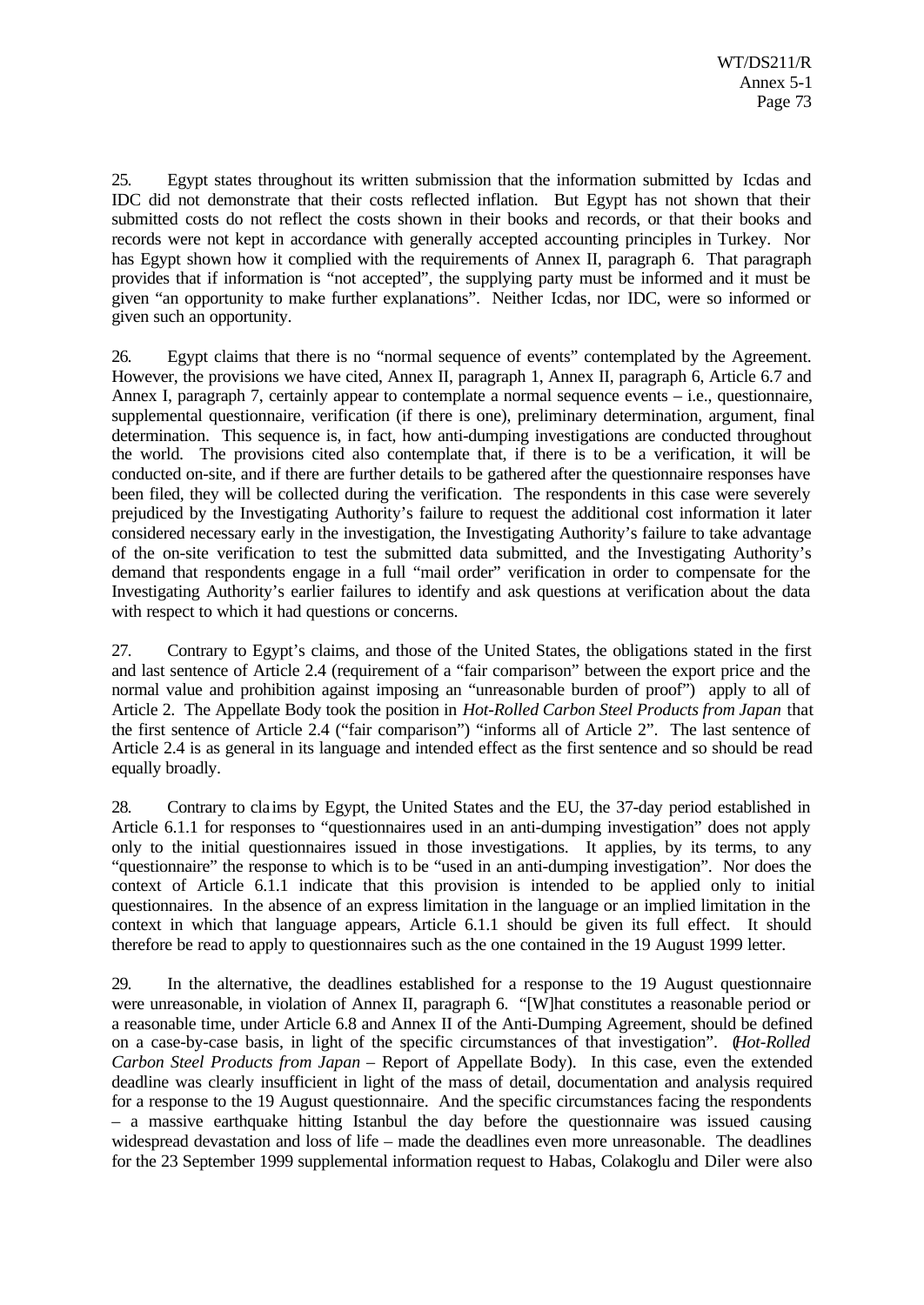WT/DS211/R Annex 5-1 Page 74

plainly insufficient. It would have been literally impossible to provide the requested data in just 2- 5 days.

30. Egypt claims that it properly denied a request by Colakoglu, Habas and Diler for an oral hearing because that request came after respondents supposedly informed the Investigating Authority that they would not submit information in response to the information request of 23 September 1999. Turkey notes, first, that Colakoglu, Habas and Diler did not refuse to answer the supplemental information request of 23 September 1999 – they noted that the deadline for doing so was impossible to meet. Second, those companies' failure to respond to the 23 September information request does not excuse Egypt's decision not to grant an opportunity to "present other information orally". If Egypt wanted to get at the truth – whether or not respondents' submitted costs matched the costs shown in their books and records, and whether and how respondents' booked costs reflected inflation – it would have granted respondents an opportunity to come and explain these issues to it. By refusing that request, and a similar request by Icdas, Egypt violated Article 6.2 of the Agreement.

31. The inflation statistics provided in EGT-7.7 plainly show that inflation was significantly lower than 5 per cent per month in 1998, and that inflation did not exceed 2.5 per cent per month in the June-August period. The Investigating Authority prominently relied on an assumption that inflation was running at 5 per cent per month throughout the investigation period in its determination to resort to facts available. This represented an improper establishment of the facts.

32. The Investigating Authority has also provided Icdas' scrap costs to the Panel as evidence of scrap costs during the investigation period. These scrap costs are the same costs that are discussed in Turkey's First Submission (at 63). They in fact show that the conclusions reached by the Investigating Authority with respect to the movement of the scrap costs were unfounded. Specifically, the Investigating Authority's finding that scrap costs (in dollar terms) declined in only three months of the period of investigation is unsupported by the facts.

33. Turkey's claims of violations of Articles 2.2.1.1, 2.2.2 and 2.4 are intended to demonstrate that the normal value calculated in this case is inappropriate in the event that the Panel concludes that resort to facts available was unjustified.

34. Turkey agrees that if data has been properly rejected because it cannot be verified or is inaccurate, that data need not be used in the Investigating Authority's determination. However, when some data is unverified and other data is verified or otherwise reliable, the verified or reliable data should be used in accordance with Annex II, paragraph 3. Moreover, the Investigating Authority should endeavor, in finding other "gap filling" data, to approximate, as closely as possible, the costs that would have been submitted or verified had the party cooperated completely with the investigating authority. Nothing in the agreement permits an investigating authority to "punish" respondents with adverse "facts available."

35. Egypt claims that the Investigating Authority was "solely concerned with the reasonableness, neutrality and consistency of its approach" and that the IA was actually acting leniently by using respondents' own data as "facts available". This claim is ludicrous. Egypt could not have constructed a financial expense from secondary information equal to 64 per cent of IDC's cost of manufacture as it did in this case. Nor could it have justified, based on secondary sources, the use of a January 1998 scrap cost to compute the cost of producing rebar sold by Icdas to Egypt in the last half of the year. The Investigating Authority has also not provided a rational basis for arbitrarily increasing Habas' costs by 5 per cent. Why not 10 per cent or 50 per cent?

36. Egypt incorrectly claims Turkey has conceded that the short-term interest income claimed by Turkey as an offset to interest expense was not related to the production or sale of the subject merchandise. To the contrary, Turkey claims that (a) this income *was* related to the production and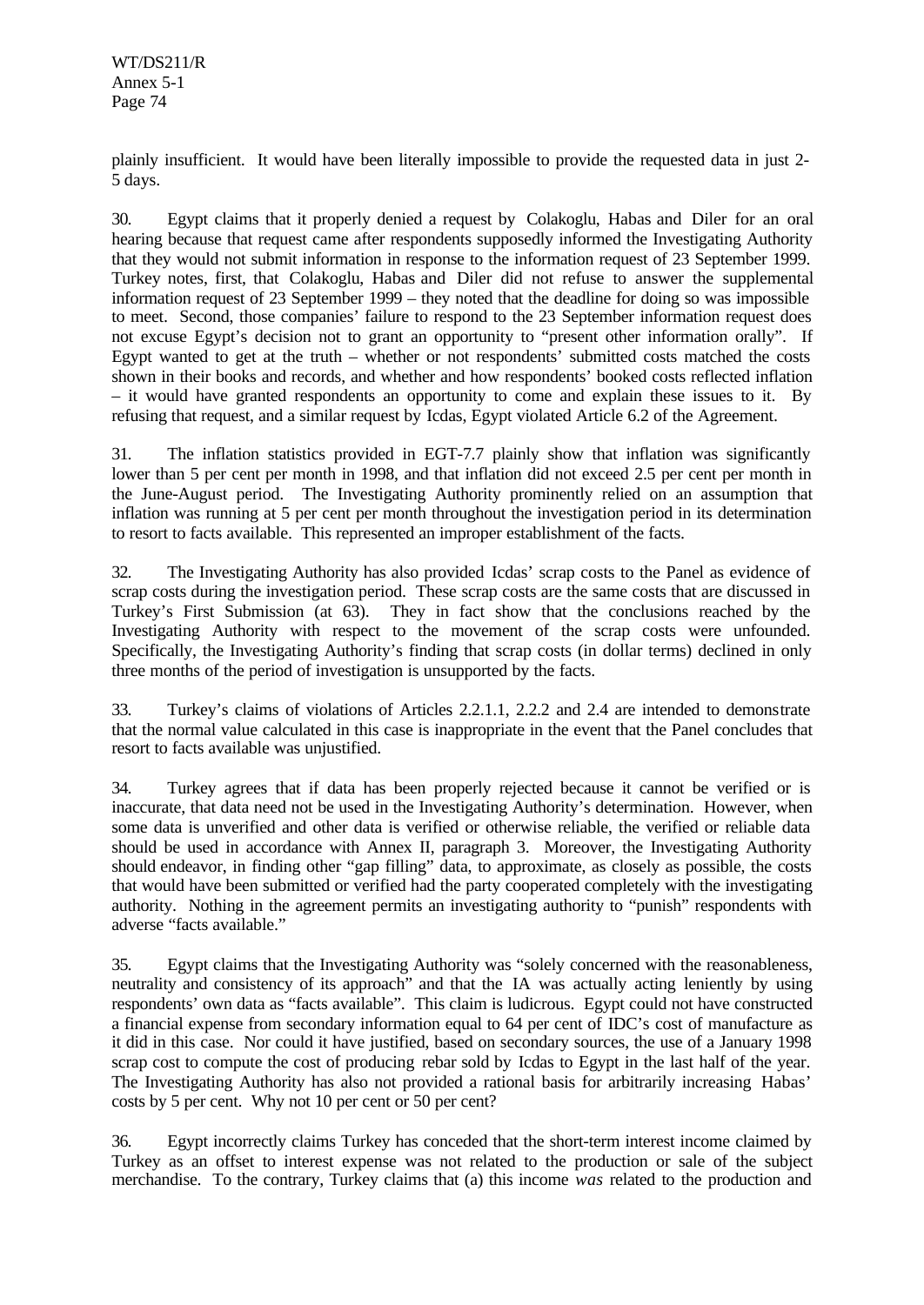sale of rebar; (b) evidence on the record supports such a classification (interest income is classified as "operating income" on the companies' financial statements); and (c) there is no information on the record supporting the Investigating Authority's conclusion that that revenue was *not* related to the production or sale of rebar.

37. Turkey has argued that Egypt should have made an adjustment to the constructed normal value for differences in imputed credit costs. Egypt argues that the adjustments mandated by Article 2.4 for differences in "conditions and terms of sale" are limited to situations in which the normal value is based on sales prices and does not apply when the normal value is based on costs of production. Turkey notes that the United States, the EU and Canada make these adjustments when the normal value is based on constructed normal value. Moreover, Egypt deducted imputed credit costs from the export price to Egypt. Comparison of a "sight" price to Egypt with a cost of production that includes the full cost of financing receivables in the home market and export market is like comparing apples to oranges. A "fair comparison" requires that the cost of financing receivables be deducted from the constructed normal value or that an adjustment be made based on the imputed credit costs included in the prices of comparable sales transactions in the home market.

38. Egypt notes that some Panels have expressed doubt as to whether the actions of an Investigating Authority in the context of one single anti-dumping investigation could be considered a measure of "general application" contemplated in Article X:1 of the GATT 1994. However, Turkey has alleged a violation of Article X:3(a), not Article X:1. Article X:3(a) obliges each contracting party to "administer in a uniform, impartial and reasonable manner all its laws, regulations, decisions and rulings of the kind described in paragraph 1 of this Article". Paragraph 1 includes "laws [and] regulations . . . of a general application . . . pertaining to . . . rates of duty, taxes or other charges". Turkey's claim in this case is that Egypt was administering its anti-dumping law in manner that violated Article X:3(a). Thus, Turkey needed to show only that the anti-dumping laws of Egypt were laws of "general application" not that the administration complained of was "of general application". Administration of laws of general application normally has a limited application to the case before the investigating authority. No requirement of "general application" should be read into this language.

39. Turkey agrees with the United States that the Agreement does not require a verification. However, evaluation of Egypt's refusal to conduct a second verification must be examined in the context of the entire case and in consideration of the degree of "cooperation" extended by the respondents.

40. Turkey agrees with the views expressed by Japan in this proceeding.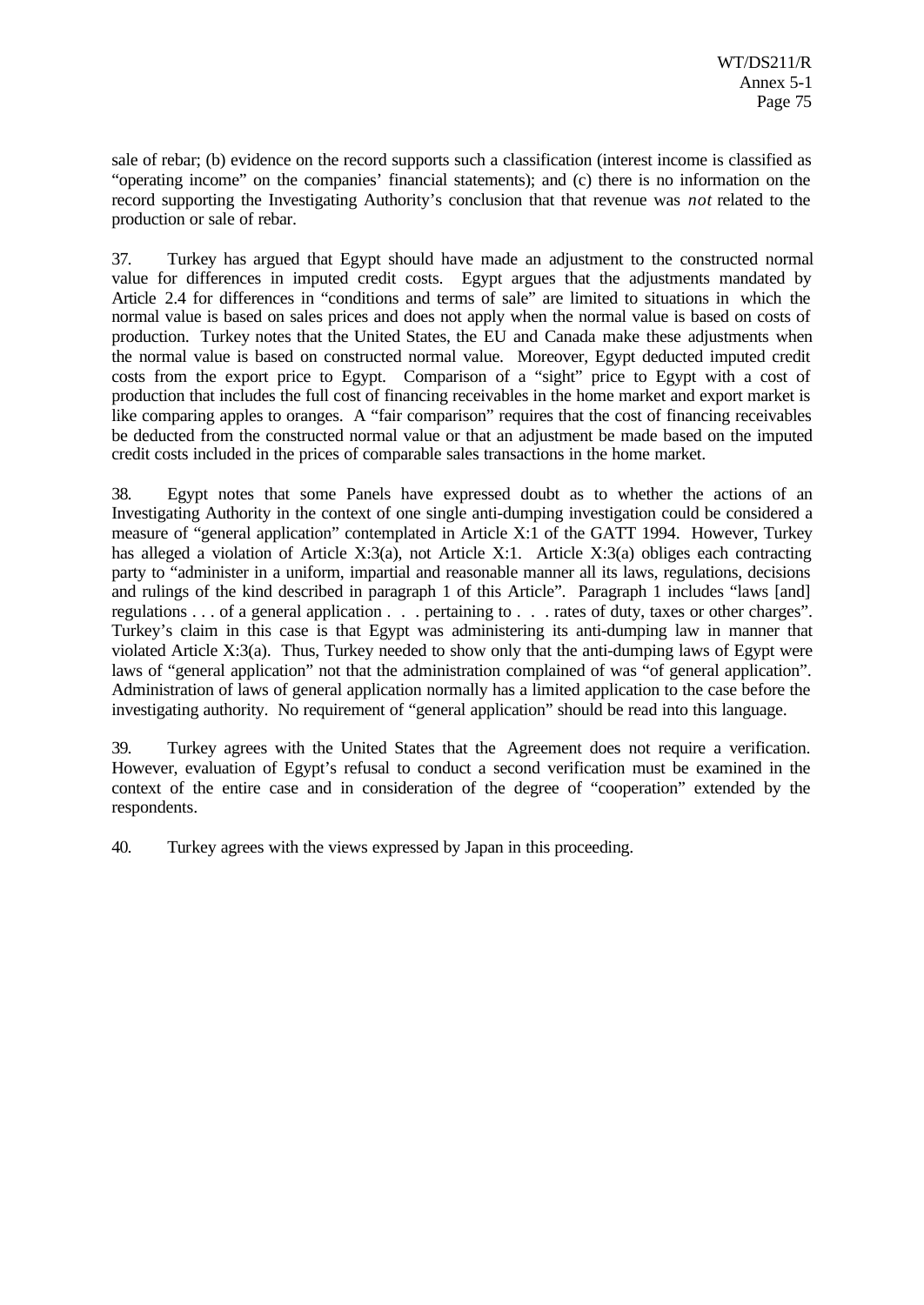# **ANNEX 5-2**

## REBUTTAL SUBMISSION OF EGYPT EXECUTIVE SUMMARY

## **I. PRELIMINARY REMARK**

1. Turkey has, in its Response of 7 December 2001 to the Panel's Questions, taken this opportunity to (1) introduce new claims; and (2) modify existing claims as regards injury and dumping that were not mentioned in the Request for Establishment of a Panel. Accordingly, those claims are not within the terms of reference of the Panel and must be rejected. In particular, Turkey alleges that:

- the Investigating Authority did not consider factors affecting domestic prices under Article 3.4;
- the Investigating Authority violated Paragraph 6 of Annex II of the AD Agreement by sending the letter of 19 August 1999 to the Turkish respondents;
- the Investigating Authority violated Article 17.6(i) of the AD Agreement;
- the Investigating Authority violated Paragraph 3 of Annex II and Article X:3 of GATT 1994 in its selection of facts as facts available.

2. Moreover, the majority of evidence upon which Turkey relies to substantiate its claims, which themselves lack the requisite legal basis under the AD Agreement, have not been presented to the Investigating Authority during the course of the investigation. In fact, what Turkey is attempting is to persuade the Panel to conduct a *de novo* review of the Investigating Authority's determinations. The obligations of the Panel under Article 17.5(ii) and 17.6 are very clear in this respect. Article 17.5(ii) of the AD Agreement expressly limits the review of the Panel to the evidence that was *made available* , and thus made *known* to the Investigating Authority in conformity with the appropriate domestic procedures.

3. Turkey urges the Panel to ignore these provisions by taking "judicia l notice" (a concept which has no foundation in DSB practice) of facts that were not before the Investigating Authority during the course of the proceeding. However, the reference to facts "*made available* " in Article 17.5(ii) is significant as it precludes a panel from taking "*judicial notice*" of facts that were not *made available* to the Investigating Authority during the course of the investigation.

## **II. INJURY**

## A. OBLIGATIONS OF THE INVESTIGATING AUTHORITY UNDER ARTICLE 3.4

4. An important distinction must be made. That distinction is between the *final determination* as from the *Final Report* of the Rebar Investigation. Whereas the former reviews all factors listed in Article 3.4 in its examination of the impact of the dumped imports on the domestic industry, the latter focuses on the conclusions central to the Investigating Authority's determination of material injury.

5. The fact that the injury analysis of the Investigating Authority was thorough and indeed covered all the factors listed in Article 3.4 is apparent in the *Confidential Injury Analysis* of the Rebar Investigation. Thus, in addition to factors specifically referred to in the *Essential Facts & Conclusions Report* and the *Final Report*, the following Article 3.4 factors were explicitly examined by the Investigating Authority during the course of the investigation: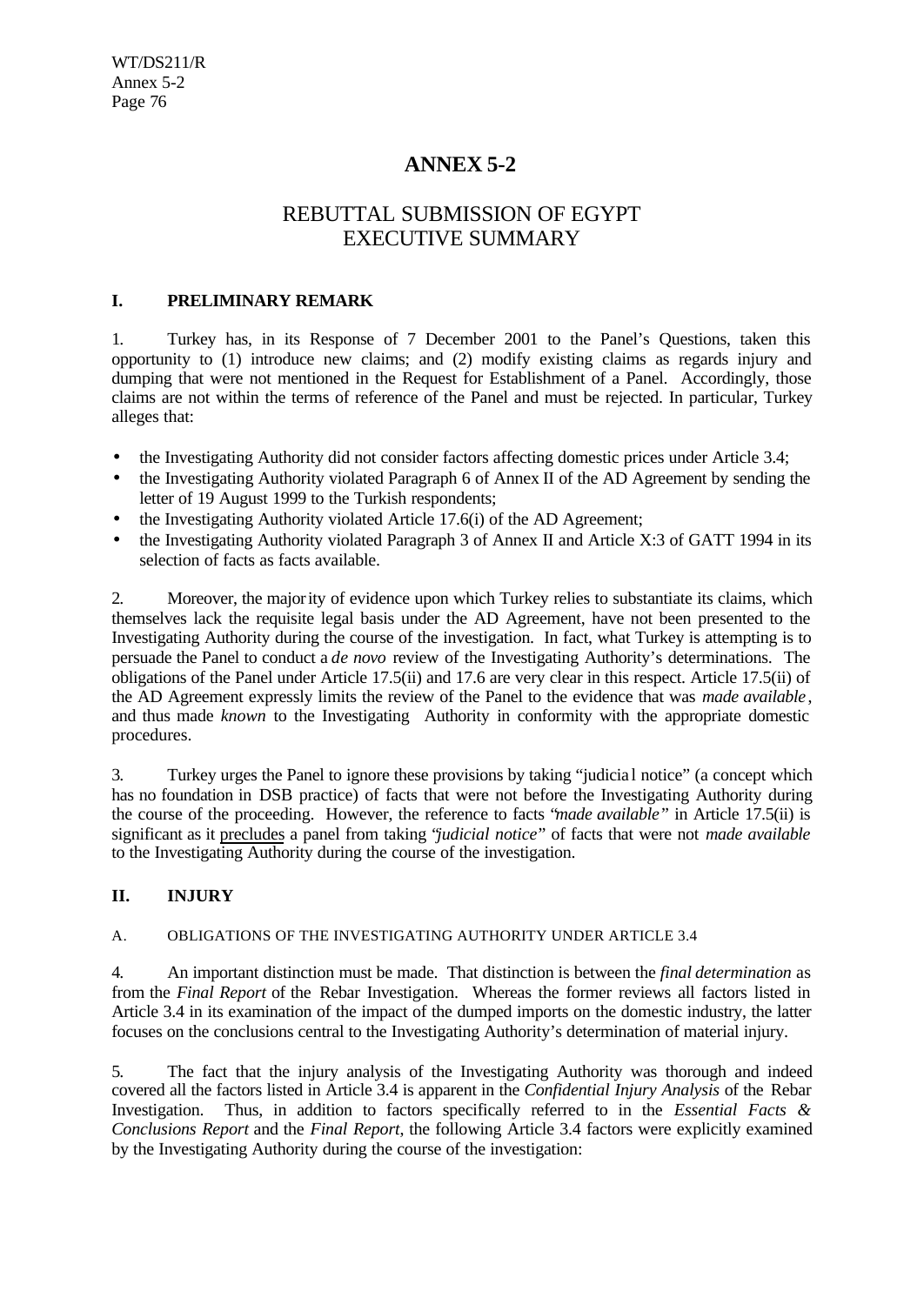- Sales volume and revenue;
- Cost of production, selling  $\&$  administrative costs, cost of sales and finance costs;
- Gross profit, pre-tax profit and profit after cost;
- Output (i.e. volume of production);
- Market share (i.e. total sales of all Egyptian producers, including subject and non-subject countries);
- Productivity (i.e. output per employee);
- Return on investments;
- Capacity utilization;
- Cash flow:
- Inventories:
- Employment (i.e. number of employees);
- Wages;

l

- Domestic prices;
- Growth (i.e. in terms of sales volume and market share);
- Ability to raise capital (i.e. pre-tax profit as a % of shareholders funds)

An analysis of the magnitude of the margin of dumping is clearly evident in Section 3.3 of the *Essential Facts & Conclusions Report* and Sections 3.3, 4.4 and 4.6.2 of the *Final Report*.

6. Accordingly, Egypt submits that during the investigation of material injury, the Investigating Authority did indeed examine "*all relevant economic factors and indices having a bearing on the state of the industry*" as required under Article 3.4 of the AD Agreement. Turkey's claim is thus without foundation and therefore must be rejected by the Panel in this present dispute.

7. Turkey claims that "*the Panel should disregard evidence not shared with the respondents in assessing the consistency of the Egyptian anti-dumping investigation and findings with the Anti-*Dumping Agreement'.<sup>1</sup> In support of this claim Turkey refers to the decisions reached by the panels in *Korean Resins* and *Thailand – H Beams*. The Panel should note, however, that Turkey has failed to mention that the findings of the Panel in *Thailand – H Beams*, upon which Turkey relies, were reversed by the Appellate Body on appeal. Indeed, the Appellate Body in *Thailand – H Beams* stated that there is "*nothing in Article 3.1 which limits an investigating authority to base an injury determination only* upon non-confidential information<sup>"</sup> (emphasis added).<sup>2</sup> It follows that the findings of the Panel in *Korean Resins*, a pre-WTO claim brought under the GATT 1947, should be reviewed in this light.

## **B. TURKEY CONFUSES THE RELEVANT OBLIGATIONS OF ARTICLES 3.4 AND 3.5**

8. In Turkey's First Written Submission in Section III.B.5 (page 9) and again in its Oral Presentation at the First meeting of the Panel in Section II.B (page 5), Turkey alleges that:

*"the Investigating Authority failed to examine all relevant economic factors and indices having a bearing on the state of the industry in violation of Article 3.4. Specifically, that the Investigating Authority failed to consider the adverse effects on domestic profitability and pricing produced by five factors." (emphasis added)*

<sup>&</sup>lt;sup>1</sup> See page 7 of Turkey's Oral Presentation at the First Meeting of the Panel.

<sup>&</sup>lt;sup>2</sup> Thailand – Anti-Dumping Duties on Angles Shapes and Sections of Iron or Non-Alloy Steel and H-*Beams from Poland* WT/DS122/R, Appellate Body Report WT/DS122/AB/R at para. 107, adopted 5 April 2001.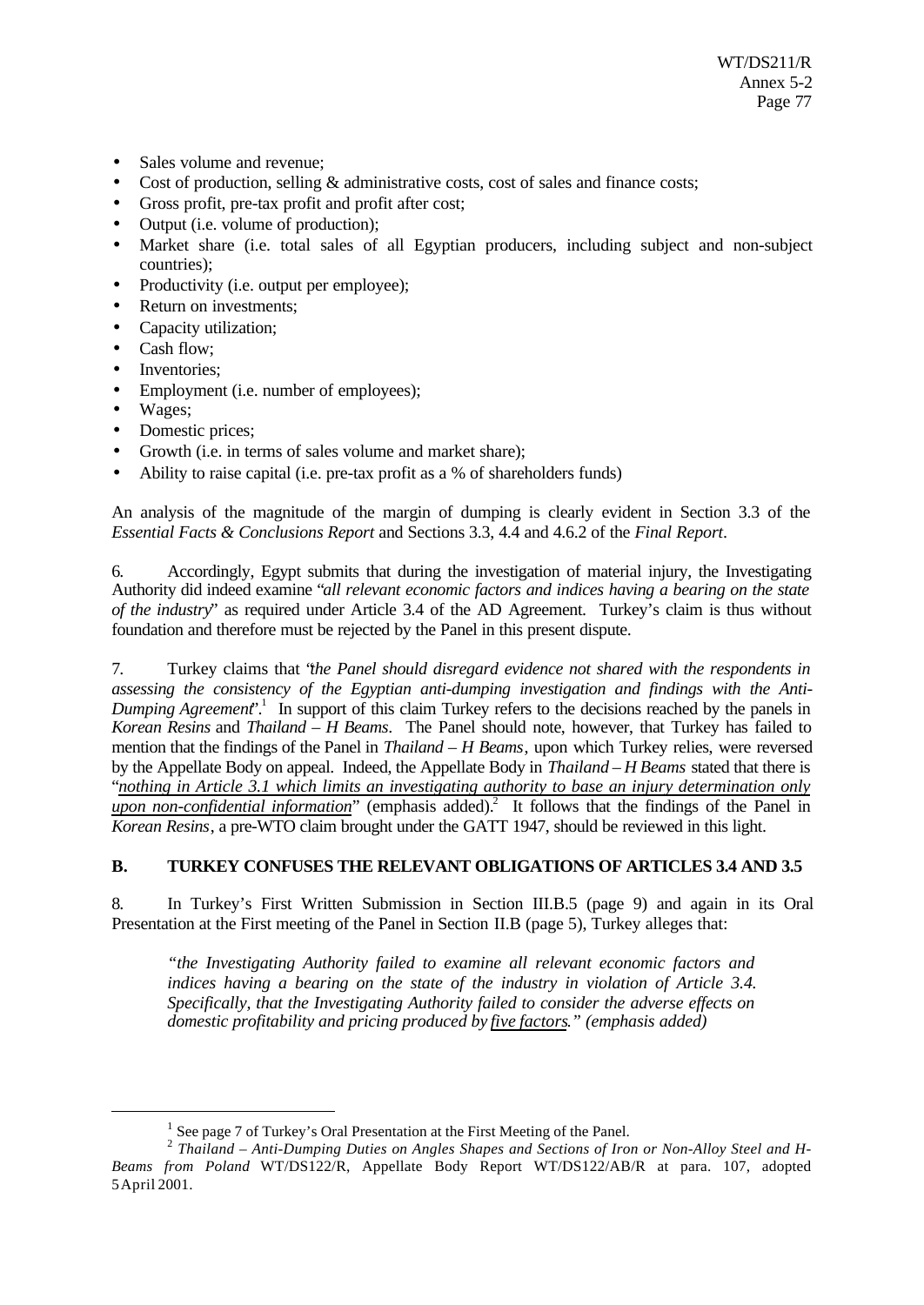The five factors specifically referred to by Turkey are (a) capacity expansion of the domestic industry; (b) increased domestic competition; (c) falling prices for raw materials; (d) contraction in domestic demand; and (e) the effect of comparably priced, fairly traded imports.

9. It is clear that Turkey is alleging that Egypt improperly attributed the injury (i.e. falling prices and a decrease in profitability) to imports from Turkey. According to Turkey, the injury was "produced", that is to say that it was caused, by factors other than the dumped imports, such as increased domestic capacity and domestic competition, a decline in the price of raw materials and domestic demand, and the effect of non-dumped imports. Accordingly, Egypt maintains that the issue is one of causation and attribution, in which the relevant provision is Article 3.5.

10. Attention should be called to the fact that nowhere in the Request for the Establishment of a Panel, nor in Turkey's First Written Submission or in its Oral Presentation at the First Meeting of the Panel, has Turkey alleged that the Investigating Authority failed to investigate "*factors affecting domestic prices*" under Article 3.4. Turkey should not be permitted, at this late stage, to modify its allegations of inconsistency. Should the Panel rule on this claim, Egypt submits that there is no prescribed method under the AD Agreement by which the Investigating Authority must consider "*factors affecting domestic prices*".

11. Thus, contrary to what Turkey alleges, an examination of "*factors affecting domestic prices*" under Article 3.4 does not necessarily require that the Investigating Authority consider capacity expansion and its effects on intra-industry competition, falling prices of raw materials, contraction in demand and the effect of non-dumped imports. In any event, as demonstrated above, Egypt considers that an examination of domestic competition, contraction in demand and the effect of non-dumped imports are factors which may be relevant in the Investigating Authority's examination of "*any known factors other than the dumped imports*" under Article 3.5. As for the other alleged factors affecting domestic prices, the capacity expansion of the domestic industry was indeed examined by the Investigating Authority in addition to demand and the price of raw materials.

12. Turkey is of the opinion that it is *incumbent upon the Investigating Authority to secure certain kinds of information pursuant to Article 3.5 in order to determine whether or not there was a causal link between the dumped imports and injury*. Thus, according to Turkey, the Investigating Authority is under an obligation to develop "positive evidence" that:

- consumers purchased imported rebar from Turkey in place of rebar supplied by the domestic manufacturers for price reasons;
- specific sales were lost by the domestic industry to imports from Turkey;
- domestic manufacturers lowered their prices specifically in response to competing offers by suppliers of Turkish rebar;
- Turkey was considered by purchasers in Egypt as the price leader in the market.

13. Egypt would like to take this opportunity to clarify the obligations of the Investigating Authority with respect to its examination of "*any known factors other than the dumped imports which at the same time are injuring the domestic industry*". What is known to the Investigating Authority clearly includes factors presented to the Investigating Authority during the course of the investigation. We agree with the European Communities "*that an interested party must make a prima facie case that a factor might be relevant in order for a factor to be known in the sense of Article 3.5*" (emphasis in the original).

14. Unlike Article 3.5 of the AD Agreement, the examination of causality under Article 4.2(b) of the Safeguards Agreement does not specifically direct the Investigating Authorities to examine "*known factors*" other than the imports under investigation which might be injuring the domestic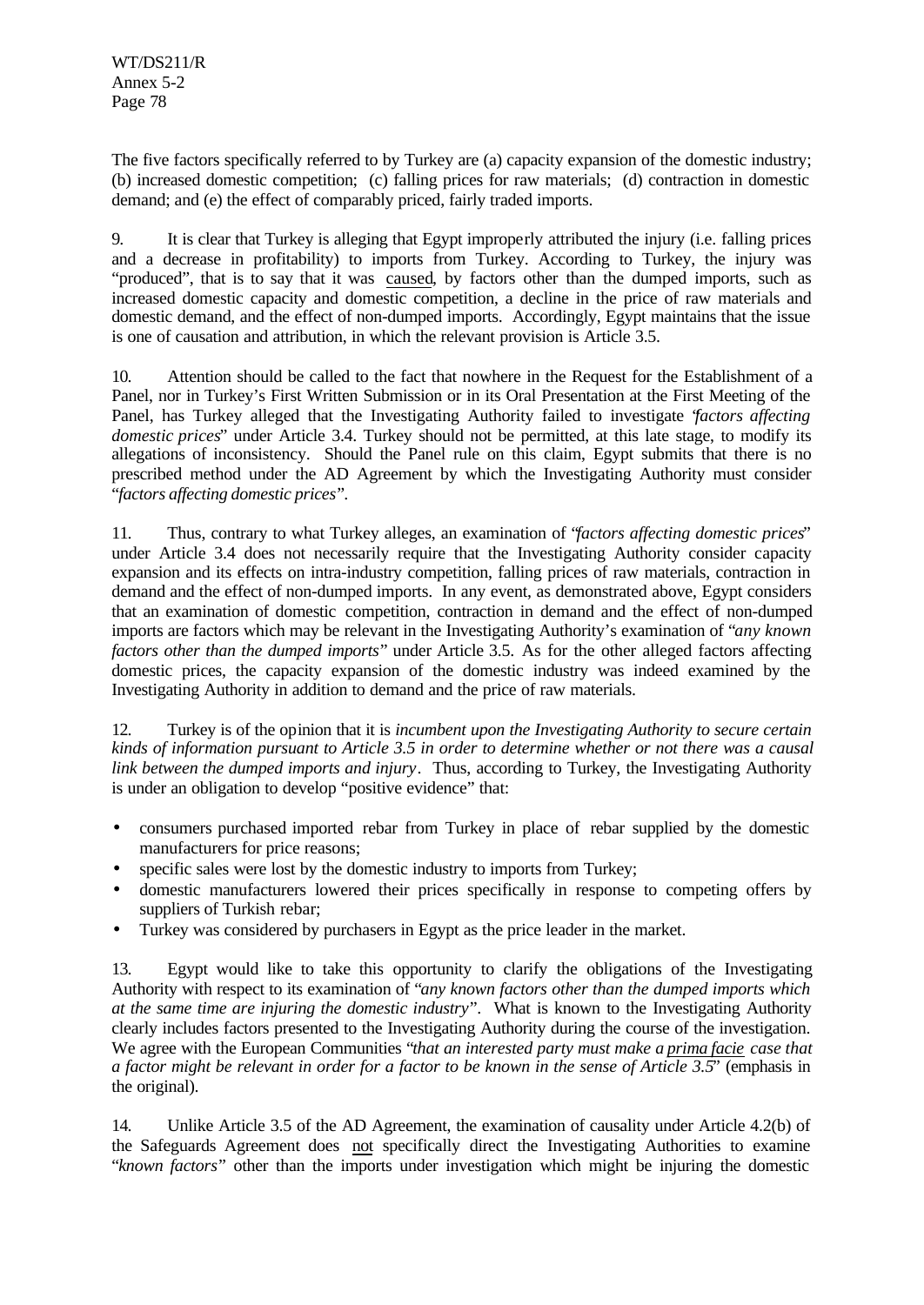industry. Moreover, interested parties are not as involved in the context of safeguard investigations and do not actively participate in the data collection exercise carried out by the Investigating Authority. Accordingly, in the context of a Safeguard investigation, the exercise of due diligence by a Member is all the more important in reaching a determination under Article 4.2(b). Finally, the Safeguard Agreement does not contain a similar provision to Article 17.5(ii) of the AD Agreement, which expressly limits the review of the Panel to the evidence that was *made available* , and thus made *known* to the Investigating Authority in conformity with the appropriate domestic procedures.

#### C. SCOPE OF THE INVESTIGATION

15. Turkey claims that the additional evidence on causation that was presented in its First Written Submission was not presented by the Turkish respondents during the course of the investigation because the investigation was initially limited to a threat of material injury. However, in the Notice of Initiation with respect to the "*allegation of threat of injury*" (at paragraph 4), it is clearly stated that "[t]*he applicant alleged and provided supporting evidence that the dumped imports have started to cause material injury to the domestic industry*". Accordingly, the Turkish respondents, assuming they read the Notice, could not have been unaware that the investigation would include an examination of present material injury. Moreover, attention to this fact was again pointed out by the Investigating Authority in a facsimile dated 17 July 1999 to David Simon, who acted as counsel for the Turkish respondents during the investigation (attached as EX-EGT-8).

16. In any event, contrary to that submitted by Turkey, it would not be "inequitable" for the current Panel to apply the decision in *Guatemala – Cement II*<sup>3</sup> to the facts of this case. The issue in *Guatemala – Cement II* is nearly identical to that in the current proceeding before the Panel. Indeed, it would be unreasonable to require an Investigating Authority to determine precisely the scope the injury examination at the beginning of the proceeding before it has even had a chance to review the evidence and to evaluate its findings.

## **III. DUMPING**

l

## A. CLAIMS NOT WITHIN THE PANEL'S TERMS OF REFERENCE

17. Turkey alleges that the Investigating Authority violated Paragraph 6 of Annex II of the AD Agreement by sending the letter of 19 August 1999 to the Turkish respondents<sup>4</sup>. Egypt submits that this claim is not within the Panel's terms of reference. Indeed, in the Request for Establishment of a Panel, a violation of Paragraph 6 of Annex II was invoked solely with respect to the deadline granted to the respondents to reply to the letter of 19 August 1999. Conversely, Turkey did not claim in its Request for Establishment of a Panel that the sheer fact of sending the letter of 19 August 1999 constituted a violation of Paragraph 6 of Annex II. Accordingly, this claim must be rejected as it is not within the Panel's terms of reference.

18. Turkey also alleges a violation of Article 17.6(i) of the AD Agreement in Section II.D. However, that provision governs the standard of review to be applied by a panel when considering whether the Investigating Authority's establishment of the facts was proper and the evaluation unbiased and objective. It does not govern the rights and obligations of Members under the AD Agreement. In any event, it was not cited in the Request for Establishment of a Panel. As a consequence, this claim is not within the terms of reference of the Panel and must be rejected.

<sup>3</sup> *Guatemala – Definitive Anti-Dumping Measures on Grey Portland Cement from Mexico* WT/DS156/R, Report of the Panel, adopted 17 November 2000.

<sup>4</sup> See last sentence of Appendix TUR. II.A.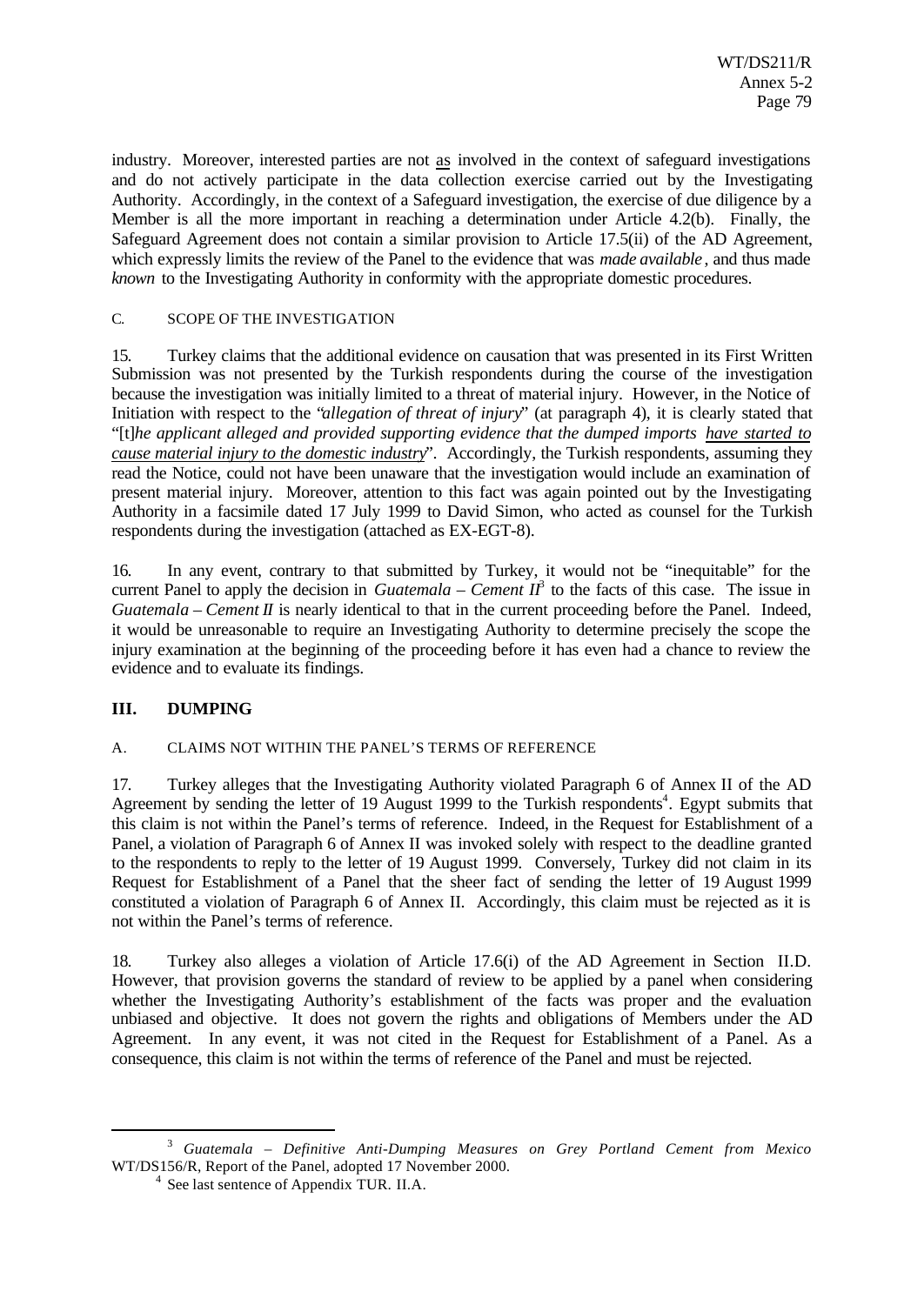WT/DS211/R Annex 5-2 Page 80

19. Turkey also contends that the Investigating Authority violated Paragraph 3 of Annex II and Article X:3 of GATT 1994 in its selection of facts as facts available. As noted by the Panel, those provisions were not cited in support of Claim 11 of the Request for Establishment of a Panel. Accordingly, the alleged violation of Paragraph 3 of Annex II and Article X:3 of GATT 1994 must be rejected as not being within the terms of reference of the Panel in the context of Claim 11.

#### B. FAILURE TO SUBMIT COSTS DATA FOR THE ENTIRE INVESTIGATION PERIOD

20. Turkey attempts to justify the failure of all respondents except IDC to submit costs data for the entire investigation period by referring to the practice of other jurisdictions. The practice of other jurisdictions is not at issue in this case nor should this practice have been considered by the respondents to determine the format in which they needed to submit their costs data in the Rebar investigation conducted by the Egyptian Investigating Authority. The Questionnaire sent to the respondents made it clear that data needed to be provided for the entire investigation period, and not for selected parts of such period.

#### C. REQUESTS FOR ADDITIONAL INFORMATION DID NOT CONSTITUTE A NEW **QUESTIONNAIRE**

21. Turkey suggested at the First Substantive Meeting and repeated in its replies to the Panel's Questions that the requests for additional information contained in the letter of 19 August 1999 constituted a new questionnaire because the letter contained a larger number of questions and raised more complex issues on costs than the initial Questionnaire. This is irrelevant. The original questionnaire requested the respondents to provide their costs of production for the entire investigation period. Four of the five respondents did not comply with that request. In fact, they provided costs data for a maximum period of four months. As thoroughly explained in Egypt's First Submission, the purpose of the letter of 19 August was therefore twofold:

- first, to provide an additional opportunity to the respondents to report their costs data for the entire investigation period;
- second, to seek to clarify whether and, if so, to what extent the respondents' costs data duly reflected the hyperinflation that Turkey was experiencing during the investigation period.

#### D. DATA SUBMITTED DID NOT REFLECT COSTS ASSOCIATED WITH PRODUCTION AND SALE

22. Turkey claims that the costs of production of the Turkish respondents were prepared in accordance with the generally accounting principles of Turkey and should therefore have been used by the Investigating Authority pursuant to Article 2.2.1.1 of the AD Agreement. In Egypt's view, it is clear that records that are not prepared in order to reflect hyperinflation cannot be considered to reflect the costs associated with the production and sale of the product under consideration, even though they would follow the generally accepted accounting principles of the exporting country.

23. Egypt considers that the fact that the respondents did not apply IAS 29 is not disputed by Turkey. Furthermore, Egypt disagrees with Turkey that the Panel could not consider the fact that IAS 29 was not followed by the respondents. Indeed, this fact is explicitly mentioned in the Auditors' notes to the Audited Accounts of the respondents, which were submitted to the Investigating Authority by the respondents themselves.

24. Turkey further alleges that there was no need to adjust raw material costs for hyperinflation since the prices of raw materials in USD were converted into Turkish Lira at the exchange rate of the day of purchase; however, the fact that Turkish respondents used the exchange rate of the date of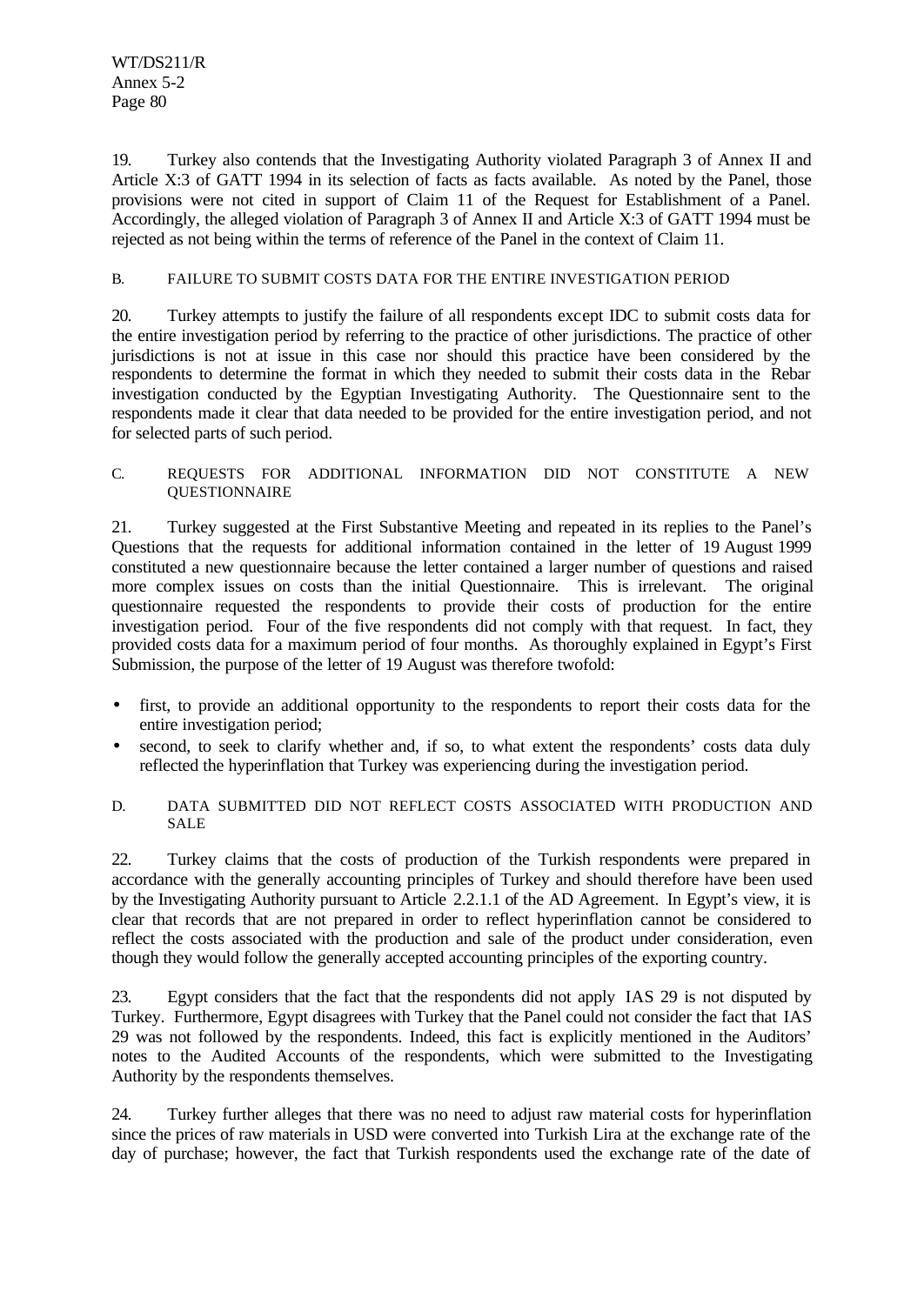purchase of raw materials cannot cope with the effect of hyperinflation on the value of raw materials that are not immediately used in the production.

#### E. INTEREST INCOME WAS NOT RELATED TO PRODUCTION OR SALE

25. Turkey alleges in its reply to Question 16 that interest income on working capital is sufficiently related to production and sale of rebars because it is a fungible item that cannot be segregated to any particular business line and therefore benefits all production activities of the firm. It is precisely because this cost item is not associated to any business line that it must be excluded from the calculation of the cost of production of the product concerned.

#### F. THE LETTER OF 28 SEPTEMBER 1999

26. Turkey states that the Investigating Authority did not reply to the letter of 28 September 1999. This is factually wrong. A reply was sent on the same day to the legal counsel of the three Turkish respondents concerned informing them that the Investigating Authority would resort to facts available in view of the absence of reply on several issues (see EX-EGT-7.5). David Simon acknowledged receipt of this letter on the same day (see EX-EGT-9). The offer for a meeting in Cairo was subsequently addressed by the Investigating Authority in a letter of 5 October 1999 to David Simon (See EX-EGT-10). As a consequence, contrary to Turkey's erroneous allegations, the Turkish respondents were timely and appropriately informed of the legal consequences of their failure to submit the information requested in the letter of 23 September 1999.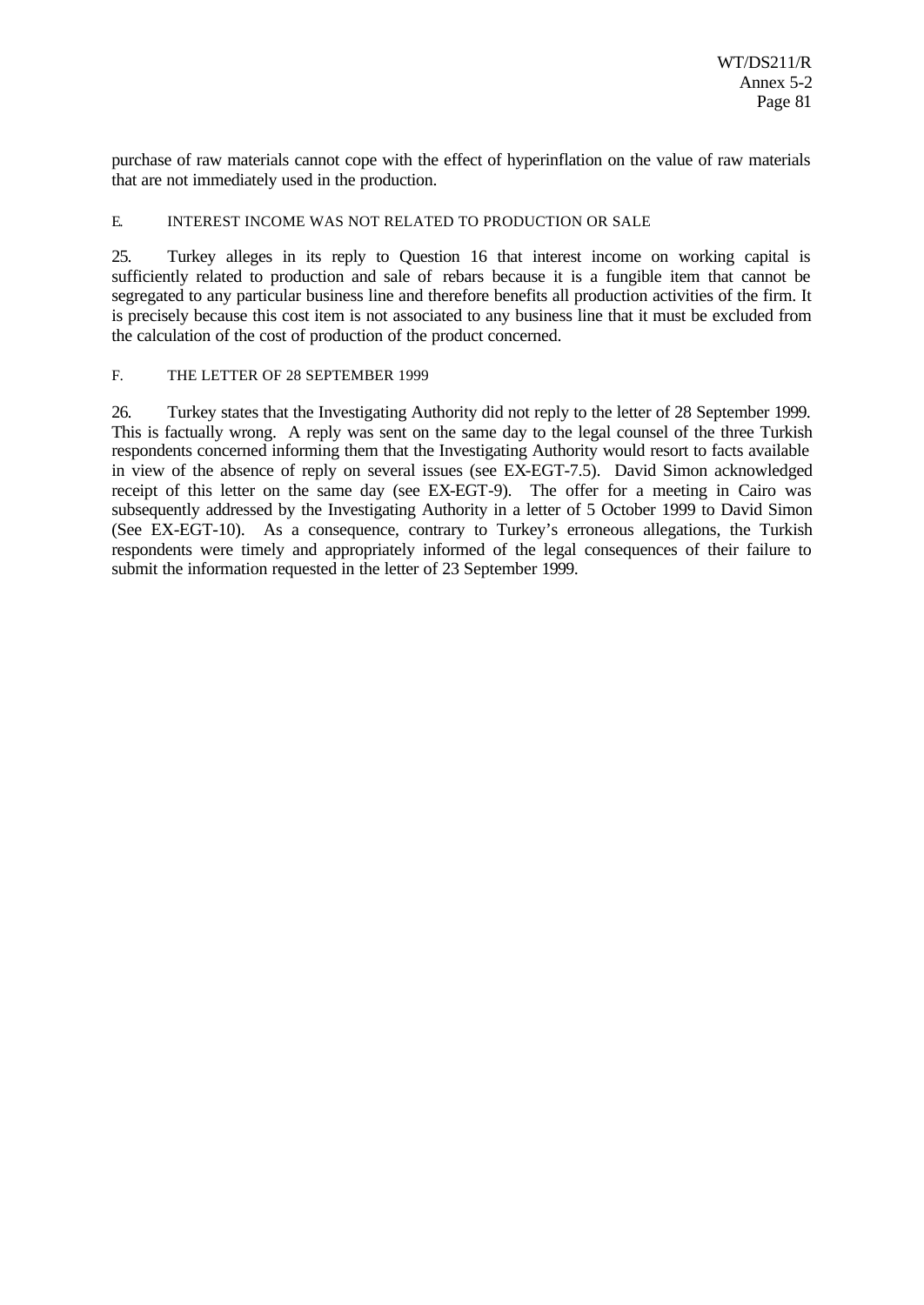# **ANNEX 6-1**

## SECOND ORAL STATEMENT OF EGYPT EXECUTIVE SUMMARY

## **I. PRELIMINARY REMARK**

1. Turkey has not challenged Egypt's arguments from a legal standpoint. To the contrary, Turkey has treated its Rebuttal Submission as yet another opportunity to establish a *prima facie* case of the alleged inconsistencies and, even at this late stage, it is attempting to introduce new claims that were not included in the Request for the Establishment of a Panel.

2. Throughout the various stages of this proceeding, Turkey is attempting to persuade the Panel to correct the deficiencies of the Turkish respondents' participation in the rebar investigation. It was, however, the responsibility of the Turkish respondents to cooperate and to present all the requisite information and evidence pertinent to their defence during the investigation. The Panel cannot now correct that deficiency.

3. It has been noted that the majority of evidence upon which Turkey relies to substantiate its claims was not presented to the Investigating Authority during the course of the investigation. By introducing new information before the Panel, Turkey hopes to persuade the Panel that the Investigating Authority's establishment of the facts was not based on positive evidence. Moreover, Turkey has also exerted a considerable effort to reconstruct the facts that were before the Investigating Authority in an attempt to persuade the Panel that the Investigating Authority's establishment of the facts was improper and that its examination with respect thereto was biased and not objective. In essence, by introducing new evidence and reconstructing the facts, Turkey is in fact attempting to persuade the Panel to reconsider the Investigating Authority's determination in light of the existing evidence together with new facts; in other words, to conduct a *de novo* review of the Investigating Authority's determinations.

4. As previously noted, the obligations of the Panel under Article 17 of the AD Agreement are very clear in this respect: paragraph 6(i) directs the Panel to consider whether the authorities' establishment of the facts was proper in light of the facts that were made available as specified under paragraph 5(ii). Still, Turkey urges the Panel to ignore these provisions by taking "*judicial notice*" of facts that were not before the Investigating Authority during the course of the proceeding.

## **II. INJURY**

5. Turkey has failed to demonstrate that the Investigating Authority's determination of injury under Article 3 of the Anti-Dumping Agreement was inconsistent with respect to Egypt's obligations thereunder. In particular, Turkey alleges that the Investigating Authority failed to examine the mandatory factors listed in Article 3.4. Turkey also alleges that the Investigating Authority failed to establish, by positive evidence, a causal link between the dumped imports and the injury to the domestic industry under Article 3.5.

## A. THE EXAMINATION UNDER ARTICLE 3.4

6. It is apparent in the *Confidential Injury Analysis* that the Investigating Authority's final determination with respect to material injury was based on positive evidence and that it involved an objective examination of all the elements as required under Article 3, paragraphs 2 and 4 of the Anti-Dumping Agreement. A copy of the *Confidential Injury Analysis* was presented to Turkey, as requested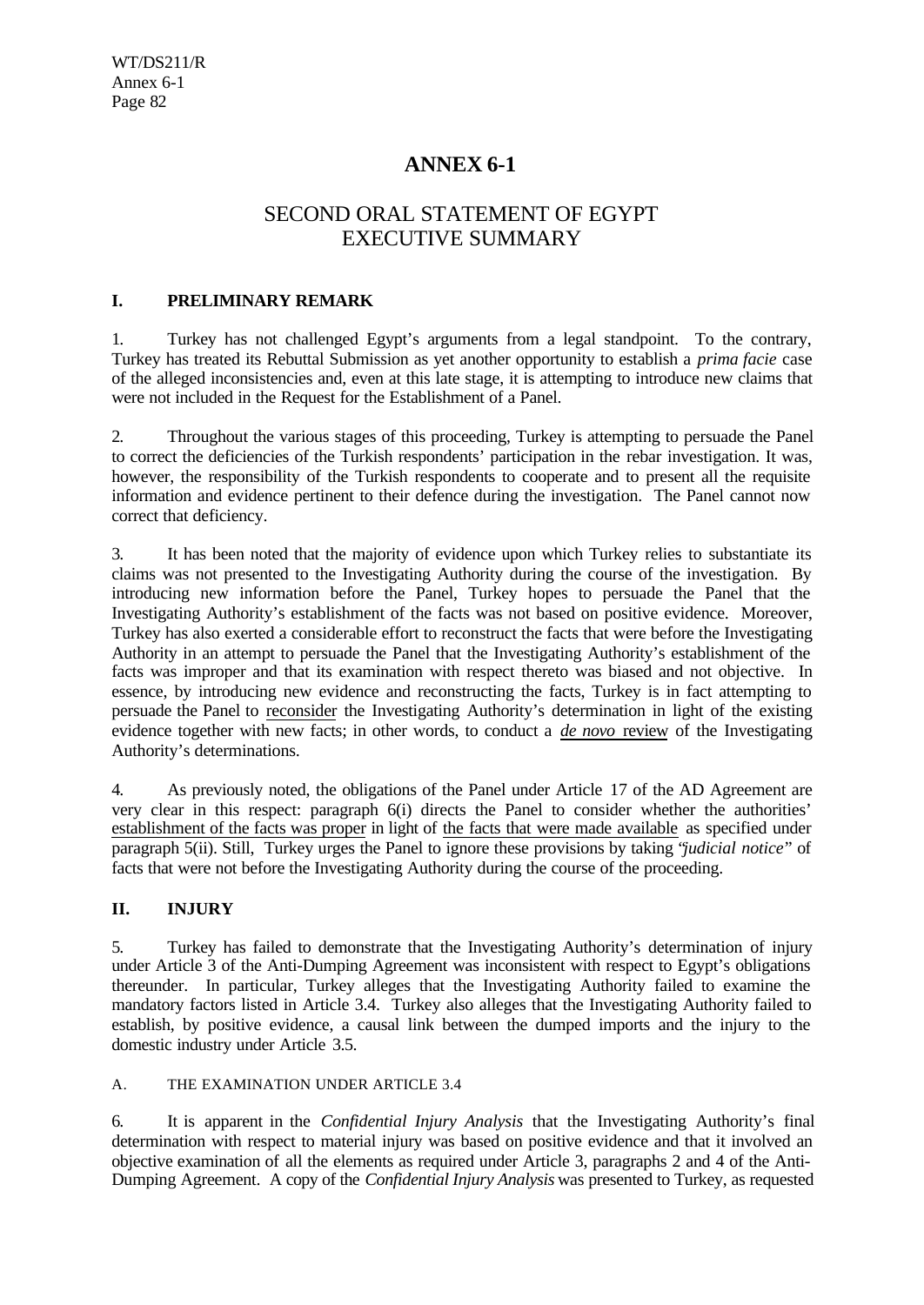by the Panel. A non-confidential version of the *Analysis* would have been provided to the Turkish respondents had a request been made to review the public file during the course of the investigation. Indeed, the respondents must have been aware of the existence of the public file, as reference to its availability was specifically made in the *Notice of Initiation*, the *Essential Facts & Conclusions Report* and the *Final Report.*<sup>1</sup>

7. The very first time a request was made to review the public file was by the Turkish Government in a letter dated 12 July 2000 to the Investigating Authority. Egypt responded to that request at a meeting in Cairo on 6 August 2000. As the investigation had been closed for almost one year, access to the public file was accordingly denied. Nonetheless, Turkey alleges that the Panel should disregard evidence that was not previously made available to the Turkish respondents or to the Turkish Government.<sup>2</sup>

8. In view of the findings of the Appellate Body in *Thailand – H Beams*<sup>3</sup>, it is clear that the Panel cannot disregard the *Confidential Injury Analysis* simply because it was not shared with the respondents during the course of the investigation. In *Thailand –*  $\hat{H}$  *Beams*, the Appellate Body confirmed that there is "*nothing in Article 3.1 which limits an investigating authority to base an injury determination only upon non-confidential information*".<sup>4</sup> Accordingly, in its review of whether the Investigating Authority's examination of the factors listed in Article 3.4 was complete, the Panel must consider the information contained in the *Confidential Injury Analysis*.

9. Turkey also claims in its Rebuttal that the Panel should disregard consideration of certain Article 3.4 factors mentioned in the working papers of the Investigating Authority when evaluating whether the *Final Report* contains findings or conclusions sufficient to satisfy the requirements of Article 12.2, with respect to each of the Article 3.4 factors.<sup>5</sup> Egypt wishes to stress that whether all of the Investigating Authority's conclusions on material injury are reproduced in the *Final Report*, however, is not an issue that is before the Panel. A claim under Article 12.2 was not introduced in the Request for the Establishment of a Panel and accordingly, is not within the Panel's Terms of Reference.

#### B. THE EXAMINATION UNDER ARTICLE 3.5

10. Turkey has raised a number of claims in connection with the Investigating Authority's examination of the causal relationship under Article 3.5. In particular, Turkey alleges that the Investigating Authority failed to demonstrate that the dumped imports caused injury "*through the effects of dumping*" found and that the Investigating Authority failed to establish by positive evidence a causal link by not thoroughly investigating other potential causes of injury.

11. As previously submitted, the Investigating Authority's investigation of injury was based on positive evidence and involved an objective examination of the volume of the dumped imports, both in absolute terms and relative to consumption, and the effect of those imports on prices in the domestic market. Indeed, the Investigating Authority found significant price undercutting resulting in price depression and suppression.

l

<sup>1</sup> See Ex-EGT-7.3 (*Notice of Initiation*), Ex-TUR-15 (*Essential Facts & Conclusions Report*) and Ex-TUR-16 (*Final Report*).

 $\dot{2}$ See the Rebuttal Submission of Turkey of 2 January 2002 at Claim II.A, page 1.

<sup>&</sup>lt;sup>3</sup> Thailand – Anti-Dumping Duties on Angles Shapes and Sections of Iron or Non-Alloy Steel and H-*Beams from Poland* WT/DS122/R, Appellate Body Report WT/DS122/AB/R, adopted 5 April 2001.

<sup>4</sup> *Id*., at para. 107.

<sup>&</sup>lt;sup>5</sup> See the Rebuttal Submission of Turkey of 2 January 2002 at Claim III.H, page 31.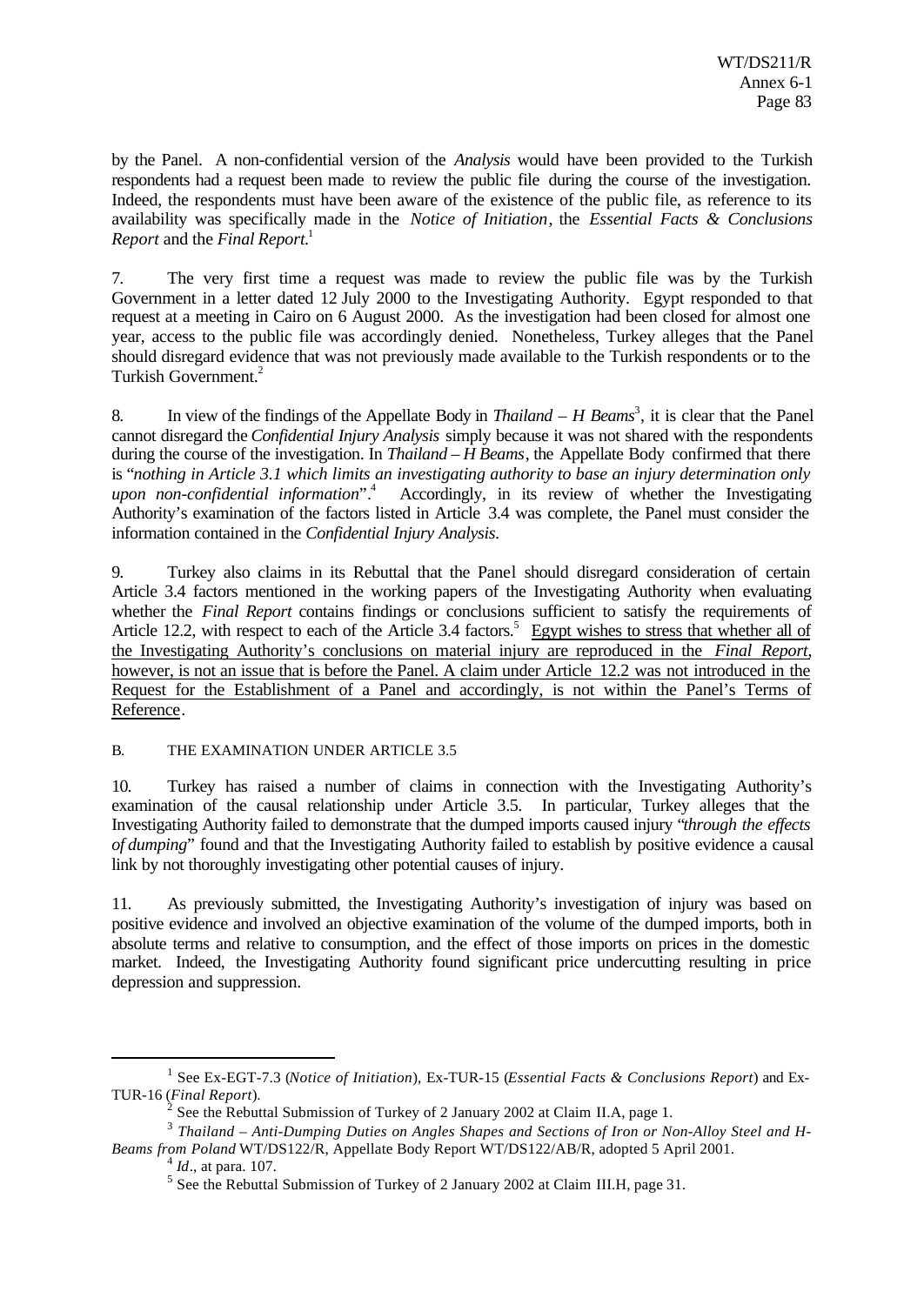12. Turkey, however, suggests that because the dumping occurred in 1998 and the injury in 1999, the Investigating Authority failed to show that the dumped imports caused injury to the domestic industry. As previously submitted, the Investigating Authority found that the injury in 1999 confirmed the effects of the dumping that took place in 1998. Moreover, it was demonstrated in our First Written Submission that the periods for data collection for both injury and dumping as established by the Investigating Authority are in line with the Recommendations of the Anti-Dumping Committee.

13. Turkey also claims that because the Investigating Authority allegedly failed to secure very "*specific* " positive evidence with regard to other potential causes of injury, Egypt failed to meet its obligations under Article 3.5. To this end, Turkey presents new evidence to the Panel that was not submitted to the Investigating Authority during the course of the investigation, which it alleges should have been taken into account. However, Article 3.5 only requires that the Investigating Authority examine known factors that are simultaneously injuring the domestic industry. Article 17.5(ii) of the Anti-Dumping Agreement expressly limits the review of the Panel to the evidence that was *made available*, and was thus *known* to the Investigating Authority. Article 3.5 does not require that the Investigating Authority secure, for example, information pertaining to consumers' perceptions as to whether the dumped imports were price leaders in the market.

14. Turkey also places a great deal of emphasis in its Rebuttal Submission that the Investigating Authority did not separate and distinguish the injurious effects of these allegedly known factors that were contributing to the injury. Turkey in fact assumes that the injury was caused by a multitude of factors. However, the report on *Other Causes of Injury* demonstrates that the examination of the causal relationship included an inquiry into a number of other potential causes of injury. On the basis of this review, the Investigating Authority found that *there were no other causes of injury*. Accordingly, there was no need to separate and distinguish the injurious effects of factors other than the dumped imports that were simultaneously injuring the domestic industry.

15. Turkey has failed to demonstrate that the Investigating Authority's examination of a causal relationship under Article 3.5 was inconsistent with Egypt's obligations thereunder. In view of the evidence before the Investigating Authority, Turkey has failed to present a *prima facie* case that there were other known factors that were contributing to the injury. The report on *Other Causes of Injury* was available for review in the public file of the Investigation. The Turkish respondents therefore had the opportunity to review and to comment upon the report and to present refuting evidence. Egypt cannot be held accountable for the fact that the respondents did not avail themselves of that opportunity.

## **III. DUMPING**

## A. THE USE OF FACTS AVAILABLE

16. With respect to the dumping determinations, the principal feature of this case is the fact that Turkish respondents offered very poor cooperation from the very beginning of the investigation onwards. The Anti-Dumping Agreement foresees and wisely provides for the circumstances in which an interested party refuses access to, or otherwise does not provide necessary information within a reasonable period or significantly impedes the investigation. In such instances, the Investigating Authority may resort to the use of "the facts available" as provided under Article 6.8.

17. It must be emphasised, however, that the use of facts available in the rebar investigation was not intended to be punitive. Egypt was not seeking to arrive at an outcome less favourable than would have been the case had the Turkish companies offered satisfactory cooperation. In that respect, Egypt disagrees with Turkey's interpretation of the Appellate Body's findings in *United States – Hot-Rolled*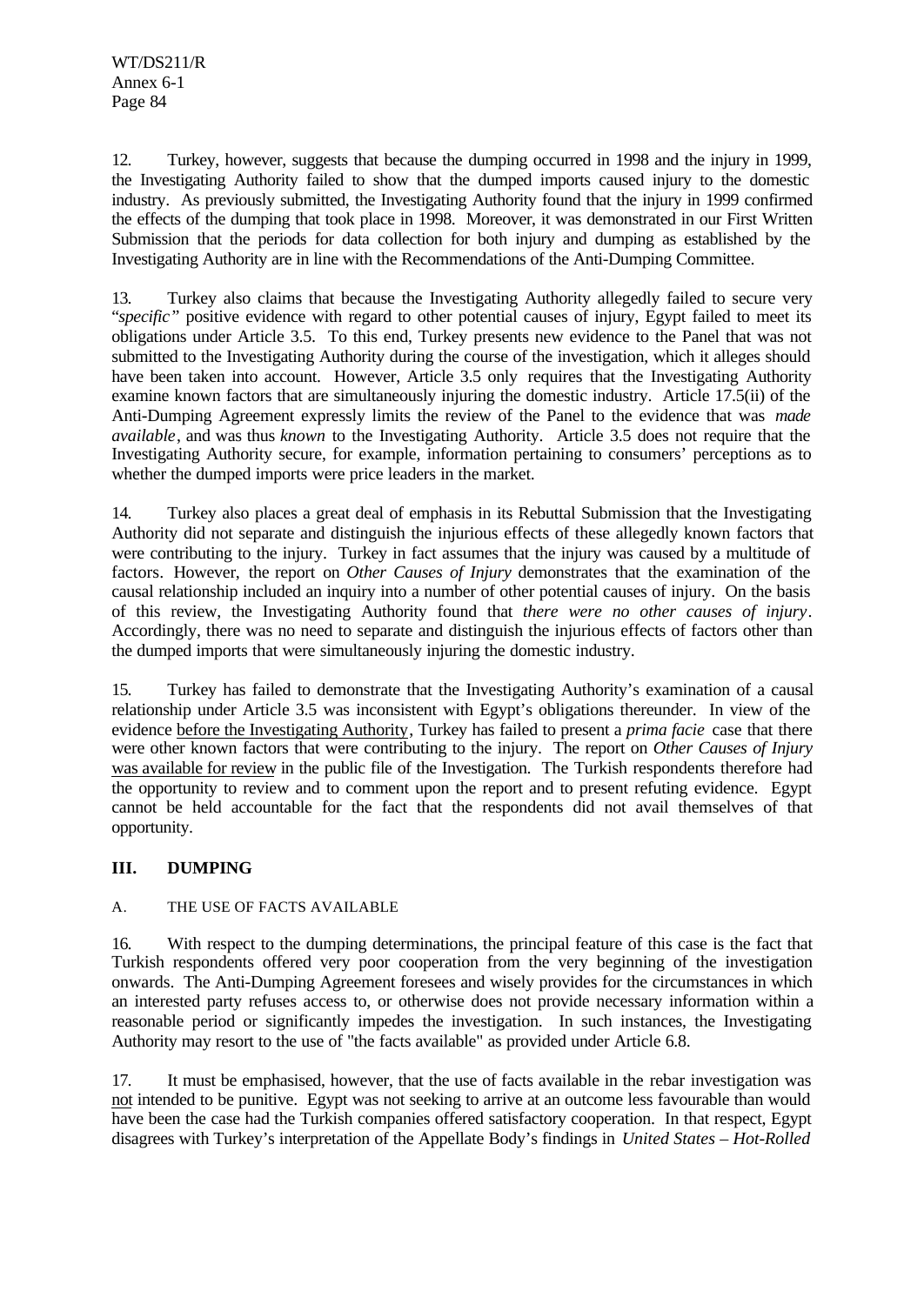Steel from Japan.<sup>6</sup> Turkey's understanding of the case is that the US Administration did not have the grounds to resort to the use of facts available. To the contrary, the use of facts available in the specific circumstances of the case was held to be permissible by the  $DSB$ .<sup>7</sup> What was found incompatible with the Anti-Dumping Agreement was the fact that the US Administration sought to reach an unfavourable determination through the deliberate selection of certain "adverse facts" available.<sup>8</sup>

### B. CLAIMS THAT ARE NOT WITHIN THE PANEL'S TERMS OF REFERENCE

18. Turkey alleges that the Investigating Authority violated Paragraph 6 of Annex II of the Anti-Dumping Agreement by sending the letter of 19 August 1999 to the Turkish respondents.<sup>9</sup> In the Request for the Establishment of a Panel, however, a violation of Paragraph 6 of Annex II was invoked solely with respect to the deadline granted to the respondents to reply to the letter of 19 August 1999. Conversely, Turkey did not claim in its Request for Establishment of a Panel that the sheer fact of sending the letter of 19 August 1999 constituted a violation of Paragraph 6 of Annex II. Accordingly, this claim must be rejected.

19. Turkey also claims that the Investigating Authority violated Paragraph 3 of Annex II and Article X:3 of GATT 1994 in its selection of particular data as facts available.<sup>10</sup> As previously noted by the Panel, those provisions were not cited in Claim 11 of the Request for the Establishment of a Panel. Accordingly, the alleged violation of Paragraph 3 of Annex II and Article X:3 of GATT 1994 cannot be considered in this regard.

### C. THE DUMPING DETERMINATIONS WERE IN COMPLIANCE WITH THE AD AGREEMENT

20. All the issues raised in Turkey's Rebuttal Submission consist essentially of a mere repetition of the arguments developed in Turkey's First Submission and other statements. They were all thoroughly addressed in Egypt's previous Submissions to the Panel, in particular:

- All respondents except IDC failed to submit costs data for the entire investigation period, despite the fact the Questionnaire sent to the respondents made clear that data needed to be provided for the entire investigation period;
- The requests for additional information contained in the Investigating Authority's letter of 19 August 1999 provided an additional opportunity to the respondents to report their costs data for the entire investigation period and to clarify whether and, if so, to what extent the respondents' costs data duly reflected hyperinflation;

l

<sup>6</sup> *United States – Anti-Dumping Measures on Certain Hot-Rolled Steel Products from Japan* WT/DS184/R, Appellate Body Report WT/DS184/AB/R, adopted 23 August 2001.

<sup>7</sup> *Id*., Report of the Panel at para. 7.69.

<sup>8</sup> *Id*., at para. 7.70.

<sup>&</sup>lt;sup>9</sup> See Response of Turkey to Questions of the Panel of 7 December 2001, Appendix TUR.II.A (last sentence).

<sup>10</sup> *Id*., at Sections II.C and II.G.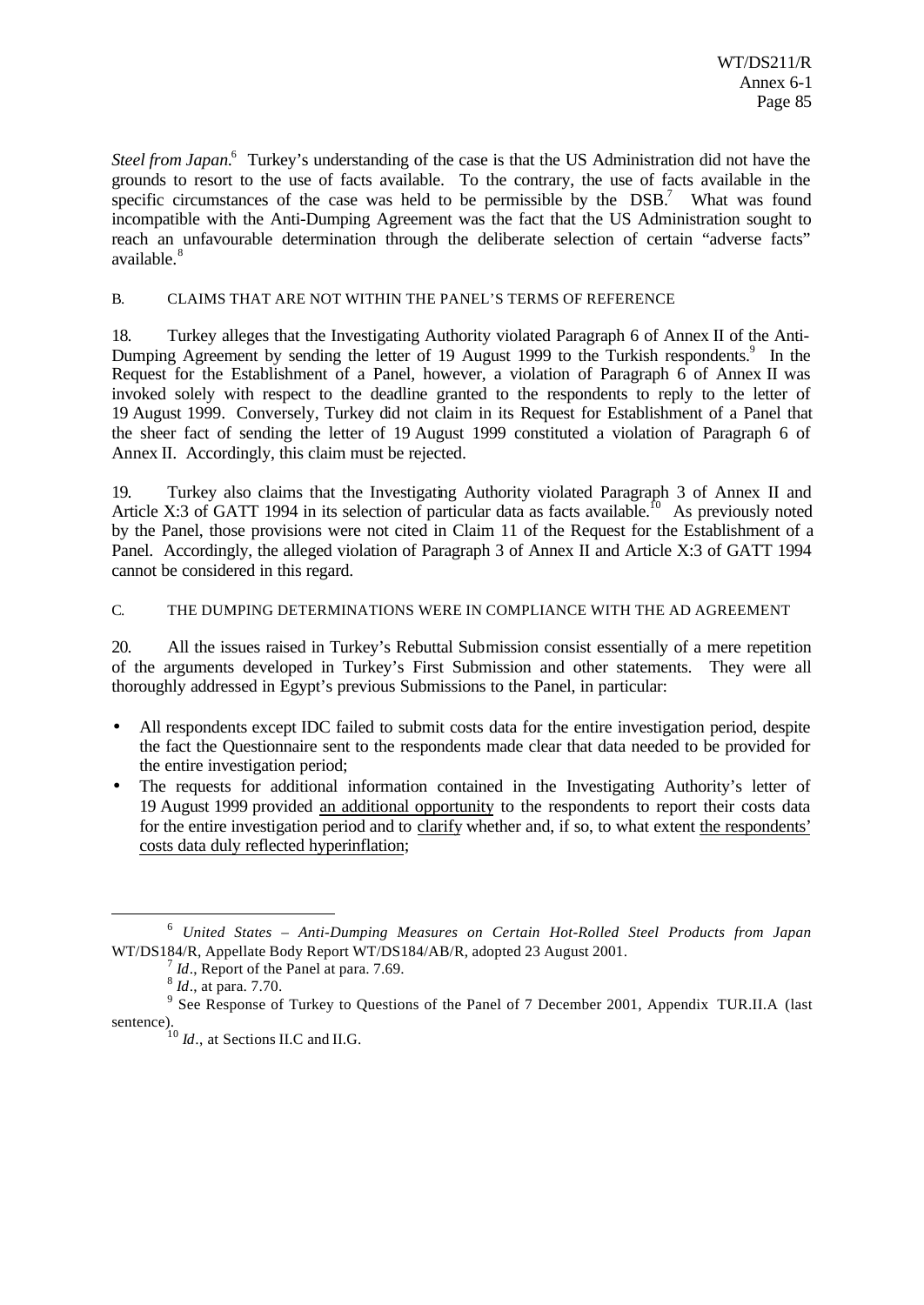- The respondents' records failed to reasonably reflect the costs associated with the production and sale of the product under consideration by not taking into account the hyperinflation of the Turkish economy;
- The 5 per cent monthly hyperinflation rate was determined on the basis of reliable data and was also used to adjust the costs of production of Habas;
- The computation of a weighted average cost of production for the entire investigation period was fully justified by the circumstances of the case and was in compliance with the AD Agreement.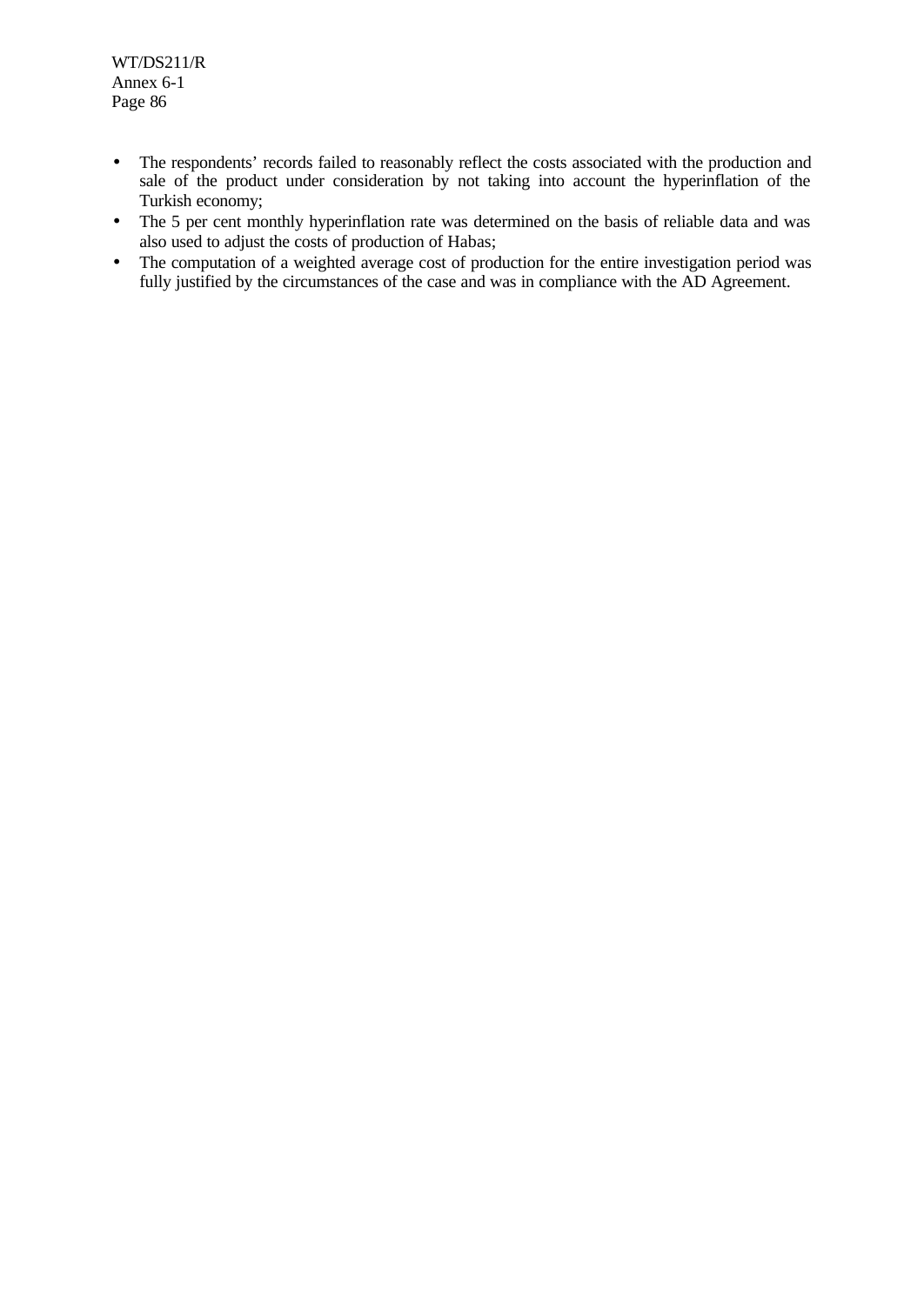# **ANNEX 6-2**

## SECOND ORAL STATEMENT OF TURKEY EXECUTIVE SUMMARY

## **I. RESPONSE TO EGYPTIAN REBUTTAL BRIEF**

1. I would like to use this opportunity to address specifically the claims made by Egypt in its Rebuttal Brief and to make some comments on the information provided in the confidential injury analysis provided to us on 2 February 2002.

### A. FAILURE TO EXAMINE ALL OF THE ARTICLE 3.4 FACTORS

2. Turkey has claimed that Egypt failed to examine all of the mandatory factors identified in Article 3.4 in its final determination. Specifically, Turkey has pointed out that the Essential Facts and Conclusions Report and the Final Report contain no discussion of productivity, actual or potential effects on cash flow, employment, wages, growth and ability to raise capital or investments. Turkey also noted that there is an insufficient examination and evaluation of capacity utilization or return on investment in the Final Report.

## B. CONFIDENTIAL EVIDENCE TO WHICH RESPONDENTS DID NOT HAVE ACCESS

3. We agree with Egypt and withdraw our claim that Egypt may support its final determination only upon information placed in the public record. However, this does not relieve the Egyptian Authority of the requirement that it provide a meaningful analysis of all of the Article 3.4 factors in its Final Report. Nor does it mean that, in supporting its determination before this Panel, Egypt may rely on documents purportedly in the Public Record that were not shared with, or otherwise made available to, the Government of Turkey and the Turkish private respondents.

C. ARTICLE 3.4 AND 3.5

4. Egypt attempts to re-characterize all of Turkey's claims under Articles 3.4 and 3.5 as claims under Article 3.5 in an attempt to avoid Panel review of the Egyptian determination under Article 3.4. Articles 3.4 and 3.5 operate hand-in-hand. First, the Investigating Authority must identify what factors and indices are affecting the domestic industry under Article 3.4, including all relevant factors and indices having a bearing on domestic prices and profitability. Then, under Article 3.5, the Investigating Authority must ensure that it does not attribute effects of factors, other than imports, that are injuring the domestic industry to the dumped imports.

## D. FACTORS AFFECTING DOMESTIC PRICES

5. Egypt claims that Turkey did not include a claim in its request for Panel review or in its First Written Submission that the Investigating Authority failed to examine "factors affecting domestic prices" under Article 3.4. This claim is incorrect. (See Turkey's request for Panel consideration at paragraph 3).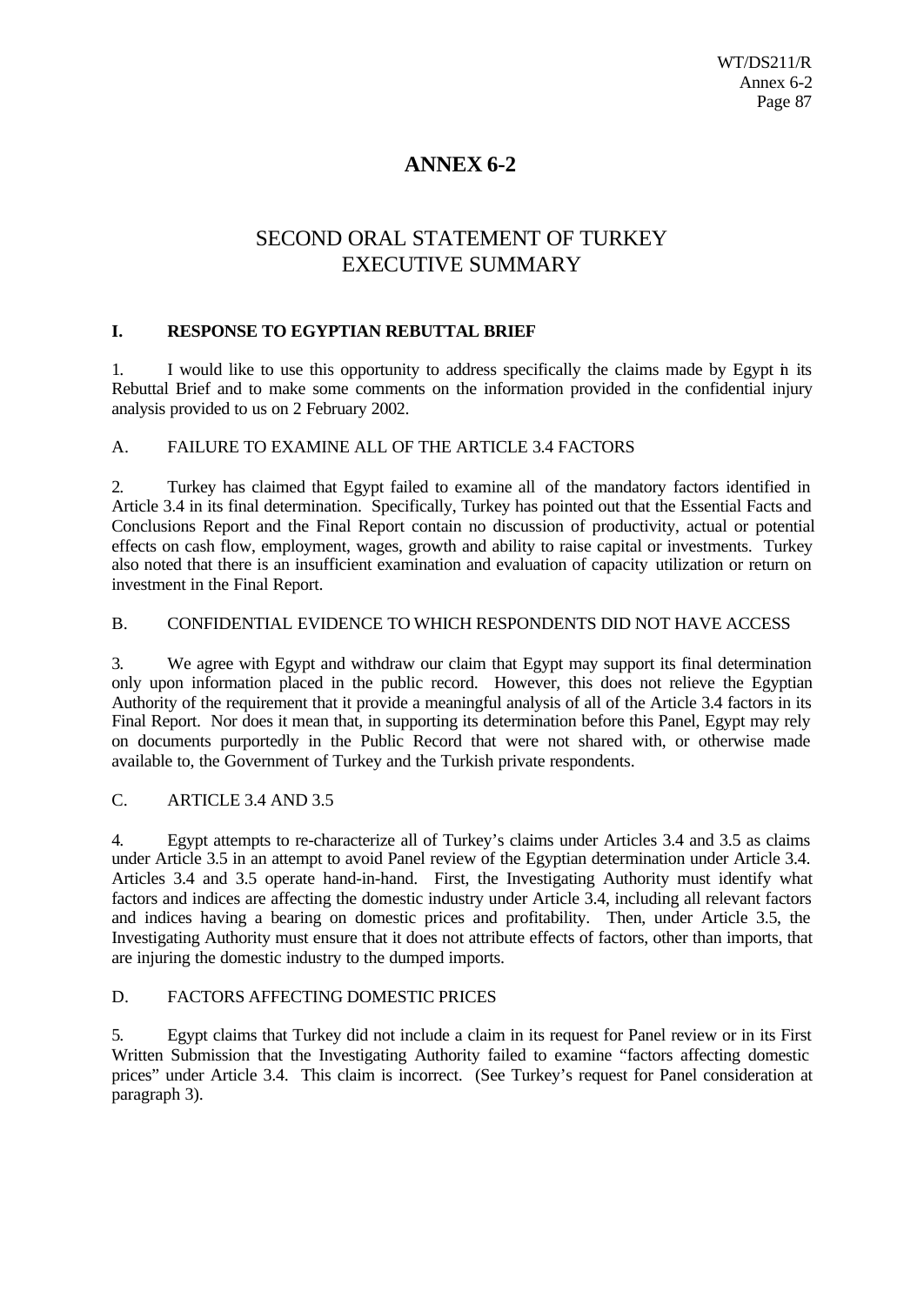### E. THE OBLIGATION TO CONSIDER ANY KNOWN FACTORS UNDER ARTICLE 3.5

6. With respect to the obligation in Article 3.5 Egypt argues that respondents must make *a prima facie* case that other factors are causing injury to the domestic industry before any obligation is imposed on the Investigating Authority to examine those factors.

7. We have extensively addressed this issue previously. (See, our reply to Panel Question Number 5 and Section III.C-D of our rebuttal brief).

## F. THE SCOPE OF THE INJURY INVESTIGATION

8. Turkey has claimed that additional evidence on causation of present material injury was not submitted during the original investigation because respondents were led to believe that investigation was limited to threat of injury issues. In the only Notice of Initiation made available to the Turkish respondents during the course of the investigation (See TUR-1), it is states that "the domestic industry alleges that the significant and continuing increase of dumped imports of rebars from Turkey in 1998 and the expected increase of imports . . . *will threaten to cause* material injury to the domestic industry. Aspects of threat of injury were detected in the second half of 1998".

### G. TURKEY HAS NOT INTRODUCED ANY NEW CLAIMS NOT WITHIN THE PANEL'S TERMS OF REFERENCE

9. Turkey claims that the Investigating Authority violated Annex II, paragraph 6 of the Anti-Dumping Agreement by waiting until after the verification to raise the cost issues identified in the August 19 letter. (See Response to Panel Question #1, at II.A.)

10. Egypt now asserts that this claim is not within the terms of reference for the Panel. This claim is incorrect. Turkey raised this issue in Claims 8 and 9.

11. Turkey has also alleged a violation of Article 17.6(i) of the AD Agreement. Egypt has claimed that this provision concerns the standard of review and does not govern the rights and obligations of the Members under the Agreement. Egypt has also asserted that this particular claim was not contained in Turkey's request for the Panel.

12. Turkey disagrees on both points. As indicated in our Rebuttal Brief at pages 3-4, the Appellate Body specifically found *in Hot-Rolled Carbon Steel Products from Japan* that Article 17.6(i) imposes certain procedural obligations upon Investigating Authorities.

## H. FAILURE TO SUBMIT COST DATA FOR THE ENTIRE INVESTIGATION PERIOD IN THE ORIGINAL RESPONSE

13. Egypt claims that there was no justification for Turkish respondents to submit cost data in their original responses that was limited to the months in which export sales and home market sales were reported. Contrary to Egypt's claims, the original anti-dumping duty questionnaire did not clearly define the period over which costs should be reported. The questionnaire required the reporting of all sales to Egypt during the period of investigation, but it also directed respondents to limit their reporting of home market sales to those sales that were contemporaneous with sales that were made to Egypt. Since home market and Egyptian sales were reported only in a few months, it is only logical that costs of production should be reported for those months as well. This conclusion was particularly appropriate in the context of a hyperinflationary economy.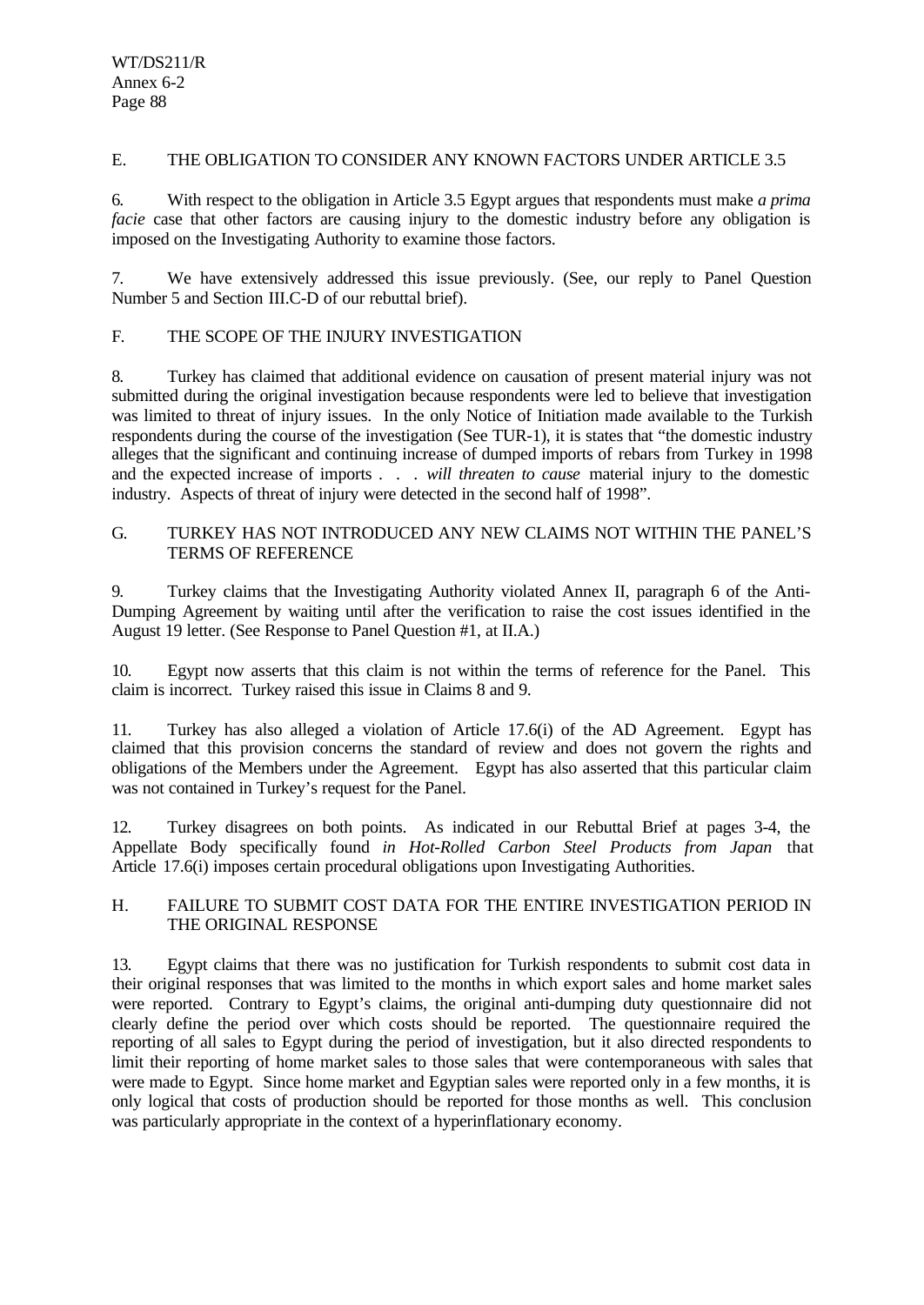### I. THE REQUESTS FOR ADDITIONAL INFORMATION DID CONSTITUTE A NEW QUESTIONNAIRE

14. Egypt claims that the 19 August 1999 letter did not constitute a new questionnaire. Regardless of whether or not monthly costs were requested in the original questionnaire, there were a substantial number of additional questions and demonstrations required in response to the 19 August 1999 letter that were in the nature of a questionnaire.

### J. THE DATA SUBMITTED REFLECTED COSTS ASSOCIATED WITH THE PRODUCTION AND SALE OF THE PRODUCT CONCERNED

15. Egypt claims that because no company in Turkey applies IAS-29, it should be free to apply facts available. The fact that respondents did not apply IAS – 29 was never investigated by the Investigating Authority or mentioned in the Authority's Final Report. Second, if Egypt was unsatisfied with the costs generated by the respondents' internal accounting systems, even though organized in accordance with generally accepted accounting principles in Turkey, then it was incumbent upon Egypt to advise respondents how to revise their costs in order to meet Egypt's requirements.

## K. REPLY TO MR. SIMON'S LETTER OF 28 SEPTEMBER 1999

16. Egypt claims that Habas, Diler and Colakoglu did not request an extension of time in which to respond to the 23 September 1999 supplemental questionnaire issued by the Investigating Authority. While it is true that there was no request for a specific period of additional time in which to respond to that questionnaire, counsel to Habas, Diler and Colakoglu noted, in his letter of 28 September 1999, that it would be impossible to respond to Egypt's request for additional information within the 2-5 day period allowed for a response by the Investigating Authority. This, in Turkey's view, constituted an implicit request for an extension of time.

#### **II. THE "CONFIDENTIAL INJURY ANALYSIS" RECENTLY PROVIDED BY EGYPT SUBSTANTIATES MANY OF THE CLAIMS MADE BY TURKEY EARLIER IN THIS PROCEEDING**

### A. THERE WAS AN ENORMOUS CAPACITY EXPANSION DURING THE PERIOD OF INVESTIGATION

17. The "Confidential Injury Analysis" first supplied by Egypt to the Panel on 31 January 2002 establishes that there was a very large capacity expansion during the period of review. Between 1996 and 1998, domestic capacity to produce rebar increased by [[XX]] tons, or [[XX]] per cent. Between the end of 1998 and the first quarter of 1999, capacity increased by another [[XX]] tons, or [[XX]] per cent as compared to 1996.

#### B. AN INCREASE IN FINANCE EXPENSES ATTRIBUTABLE TO THE CAPACITY EXPANSION ADVERSELY AFFECTED PROFITABILITY

18. The Confidential Injury Analysis shows that [[XX]] decline in profitability in 1998 is attributable to an increase in finance costs per unit. Profits per ton declined from 1997 to 1998 by [[XX]] Egyptian lira per ton. Finance costs per unit increased in that year by [[XX]] Egyptian lira per ton. Had finance costs per unit not increased, industry profits would have increased in 1998.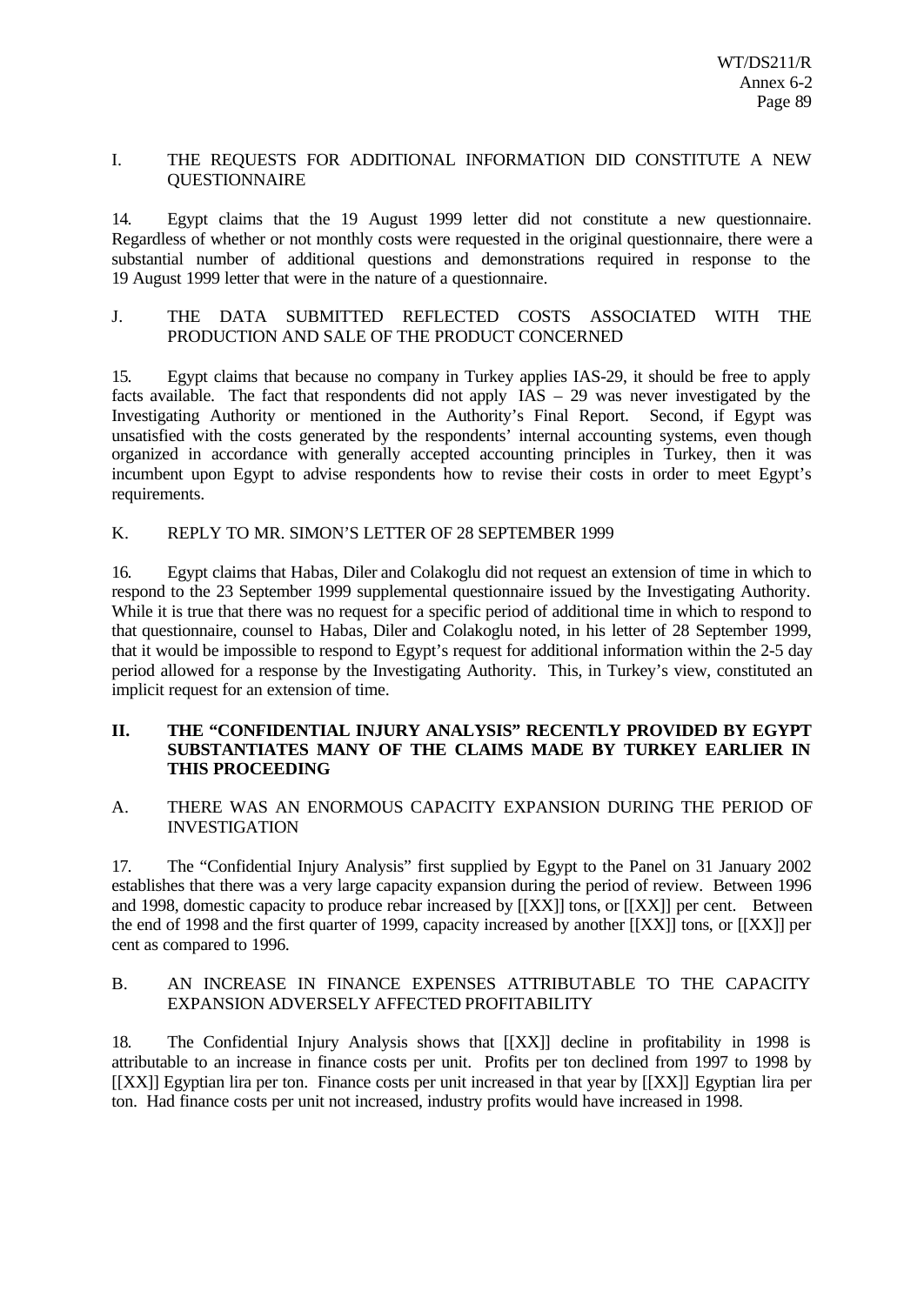#### C. IT APPEARS THAT THE CAPACITY EXPANSION HAD A TEMPORARY, ADVERSE EFFECT ON AL EZZ'S PROFITABILITY IN 1998

19. Al Ezz uses steel scrap as a raw material input for making rebar. Scrap accounts for 60- 70 per cent of the cost of a finished rebar and steel scrap prices declined by 34 per cent during 1998. That should have translated into a 20-24 per cent decline in the cost of finished goods sold between the beginning and end of 1998. However, Al Ezz's cost of goods sold declined in 1998 by only [XX] per cent as compared to 1997. Accordingly, it appears that temporary disruptions caused by the capacity expansion acted to keep Al Ezz's costs higher than they would otherwise have been in 1998, adversely affecting the company's profitability.

 $D.$   $[[XX]]$ 

20. Al Ezz's expansion project came fully on stream at the end of 1998 its cost of goods sold  $[[XX]]$ .

- 21. This [[XX]].
- $E.$   $[[XX]]$
- 22. [[XX]]

### F. IMPORTS TOOK A DECLINING SHARE OF THE DOMESTIC MARKET IN 1999

23. The confidential injury analysis supports our claims in previous submissions that total import market share declined dramatically in the first quarter of 1999. Thus, total import market share declined from [[XX]] per cent of the market in 1998 to just [[XX]] per cent of the market in the first quarter of 1999, a decline of nearly [[XX]] per cent. The domestic industry also increased its market share, from [[XX]] per cent of the market in 1998 to [[XX]] per cent of the market in the first quarter of 1999. While Turkey took an increasing share of the market in 1999, it did so at the expense of other imports, including fairly traded imports from Saudi Arabia and Libya, it did not replace one ton of rebar formerly sold by the domestic industry, nor did it increase its market share at the expense of domestic market share.

### G. THE INVESTIGATING AUTHORITY'S DETERMINATION OF PRICE UNDERCUTTING WAS FLAWED IN VIOLATION OF ARTICLE 3.1

24. It was not clear from the Final Report or the Essential Facts and Conclusions Report how the Investigating Authority made its determination of price undercutting – that is what prices were used and at what level of trade prices were compared. The Investigating Authority did not actually look at "prices" or make a proper comparison between prices charged for the same product. Prices for different rebar products when sold in the domestic market normally vary with the size and grade of the product sold.

## **III. CORRECTIONS TO REBUTTAL BRIEF**

25. In Rebuttal Brief, footnote 55 on page 23 should make reference to our response to Panel Question # 4, rather than to Panel Question #16. Footnote 107 on page 42 should have been omitted. Footnote 106 should be read as appearing in the spot where footnote 107 is currently located.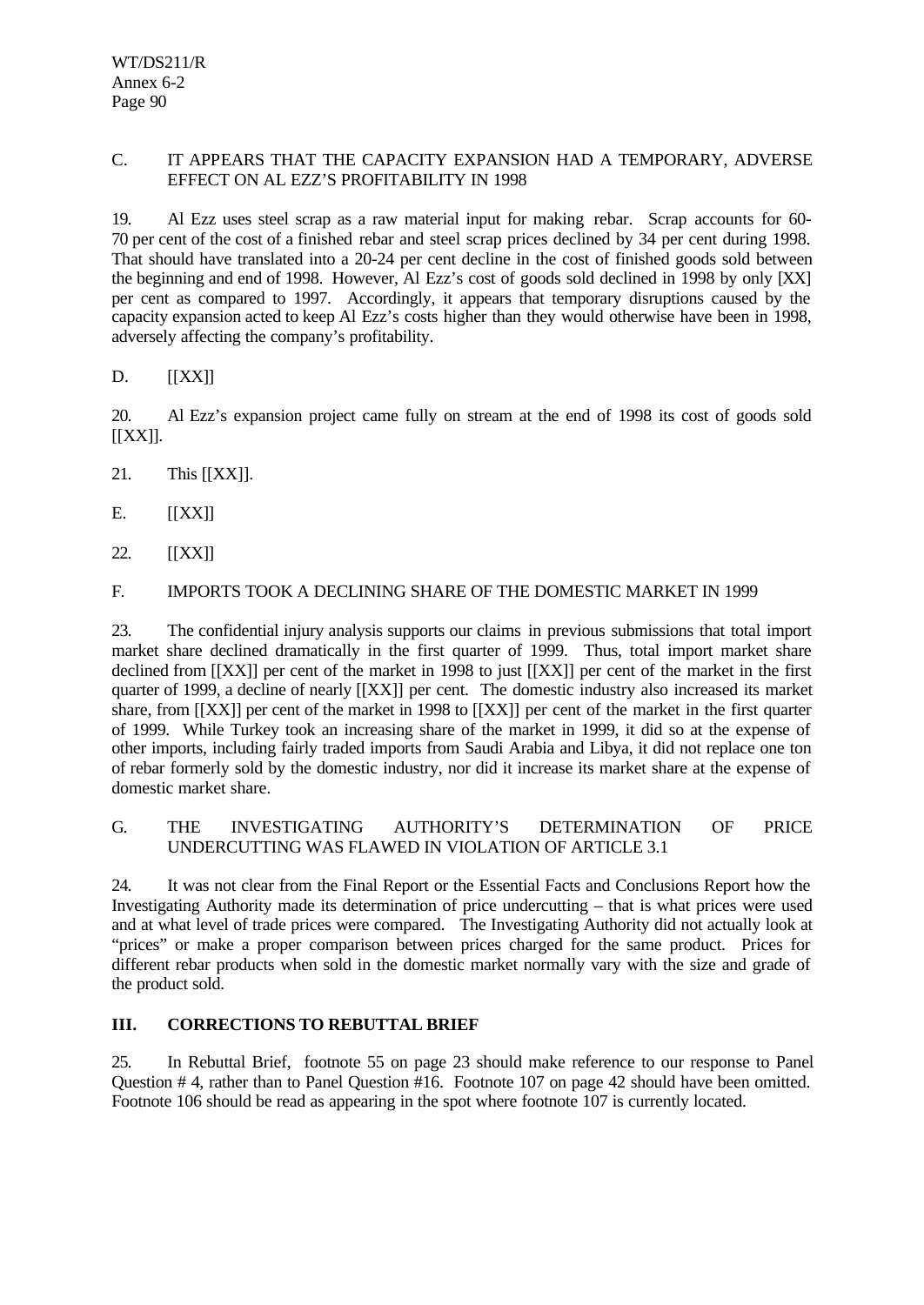### **IV. CONCLUSION**

26. This statement must be read in combination with what we have said in our First Written Submission, responses to the Panel's questions, and Rebuttal Submission in order to appreciate our position on each of the issues.

27. For the reasons stated here, and in those prior submissions, we respectfully request the Panel to render a decision that the Egyptian Anti-Dumping investigation was not in accordance with the provisions of the Anti-Dumping Agreement that we have cited or with Article X:3 of the GATT.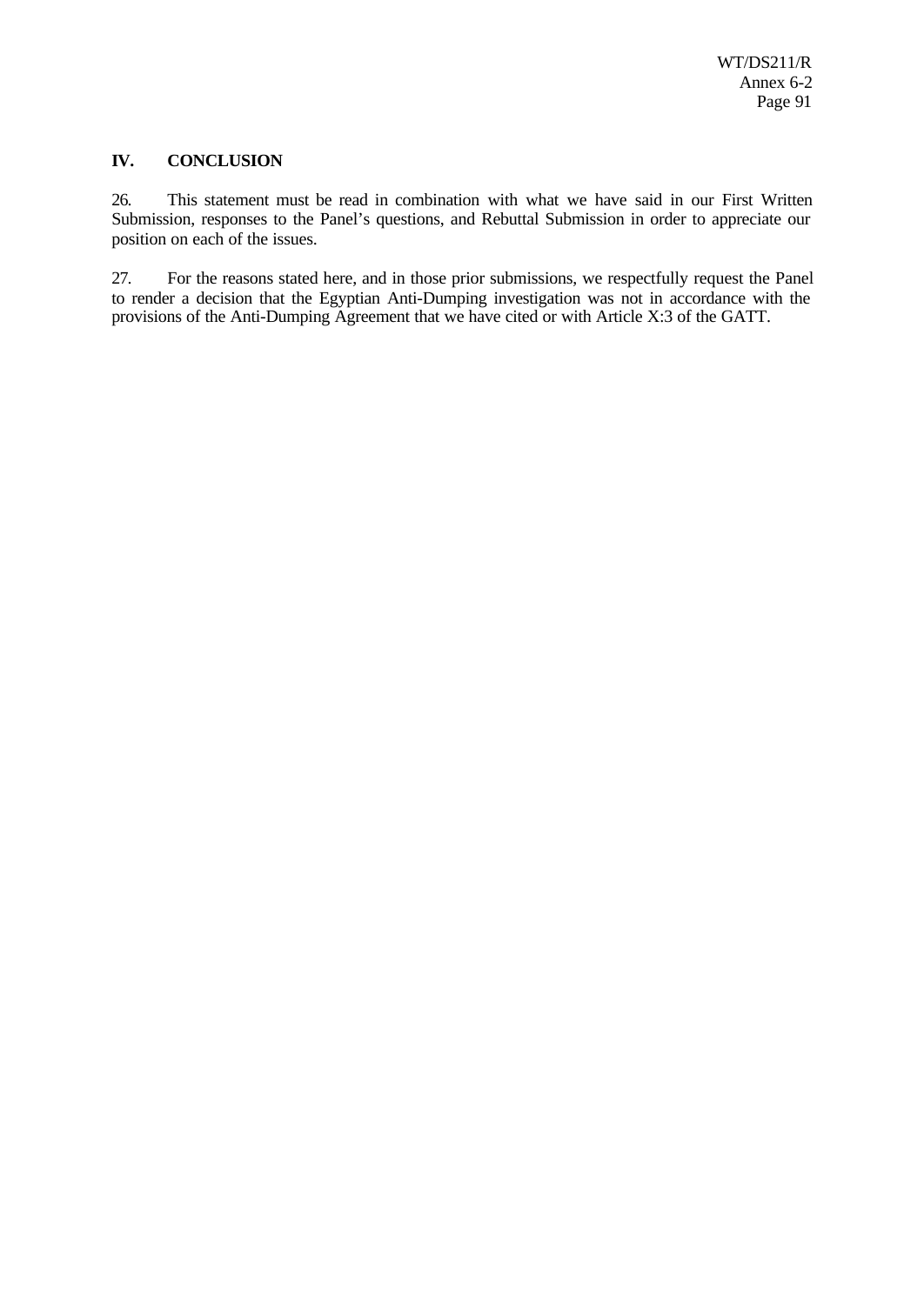## **ANNEX 7-1**

## CONCLUDING STATEMENT OF TURKEY AT THE SECOND SUBSTANTIVE MEETING OF THE PANEL

1. This Panel is reviewing an anti-dumping investigation by Egypt that took a very curious turn in the middle of the case, just after the first draft anti-dumping margins were calculated by the Investigating Authority. Up to that point in time, the Investigating Authority's informational demands and treatment of the respondents was very proper and correct. The Investigating Authority was satisfied with the content and coverage of the initial responses and it verified the price and sales responses at each of the respondents without discrepancy. Communications between the Investigating Authority and the respondents were quite cordial.

2. However, something happened in a short period of time after the tentative anti-dumping margins, ranging from zero to just over 4 per cent, were calculated by the Investigating Authority staff. Suddenly, the Investigating Authority began to adopt a very hostile attitude toward the Turkish respondents, sending threatening letters alleging various errors and omissions in the responses, even those aspects of the responses that had been fully verified without discrepancy, and announcing the Investigating Authority's intention to apply "facts available" if additional information and explanations were not provided within impossible deadlines. We submit that the Investigating Authority came under strong political pressure after the preliminary margins were calculated to come up with a margin that would prevent further imports of rebar from Turkey, and that this explains the subsequent series of events.

3. It explains why, four three weeks later, the Investigating Authority sent nearly identical letters to each of the five respondents alleging that they had misreported or not reported various price adjustments, when in fact, the Investigating Authority had already verified that those price adjustments were not included in the price or were reported under an expense with a different label. It explains why the Investigating Authority sought to heap a huge new and burdensome cost reporting requirement and self-verification requirement on the respondents and then initially provided only 13 days for a response. It explains why the Investigating Authority denied the respondents a reasonable extension of the original deadline for a response to the 19 August questionnaire. It explains why the Investigating Authority persisted in its conclusion that each and every respondent had failed to include inflation in its costs when the respondents had adequately explained why their costs did not rise with inflation. It explains why the Investigating Authority persisted in using an inaccurate inflation figure after having been shown authoritatively that costs did not rise by 5 per cent per month. It explains why the Investigating Authority applied "facts available" to IDC and Icdas notwithstanding the fact that it found those companies' responses to all questionnaires to be complete. It explains why, after securing what it considered to be an adequate pretext for the application of facts available, the Investigating Authority refused to grant respondents an opportunity for a hearing in Cairo to explain how their cost systems worked and why their costs did not increase by 5 per cent per month as the Investigating Authority had anticipated. And it explains the particular selection of facts available in each case – a selection that was plainly designed to secure the highest possible dumping margin for each company.

4. Turkey considers that this investigation was not carried out in an objective and unbiased manner and it urges the Panel to so find.

5. Egypt's injury investigation was also severely flawed. Egypt never gave the respondents adequate notice that the focus of its investigation had shifted from threat of injury to material injury.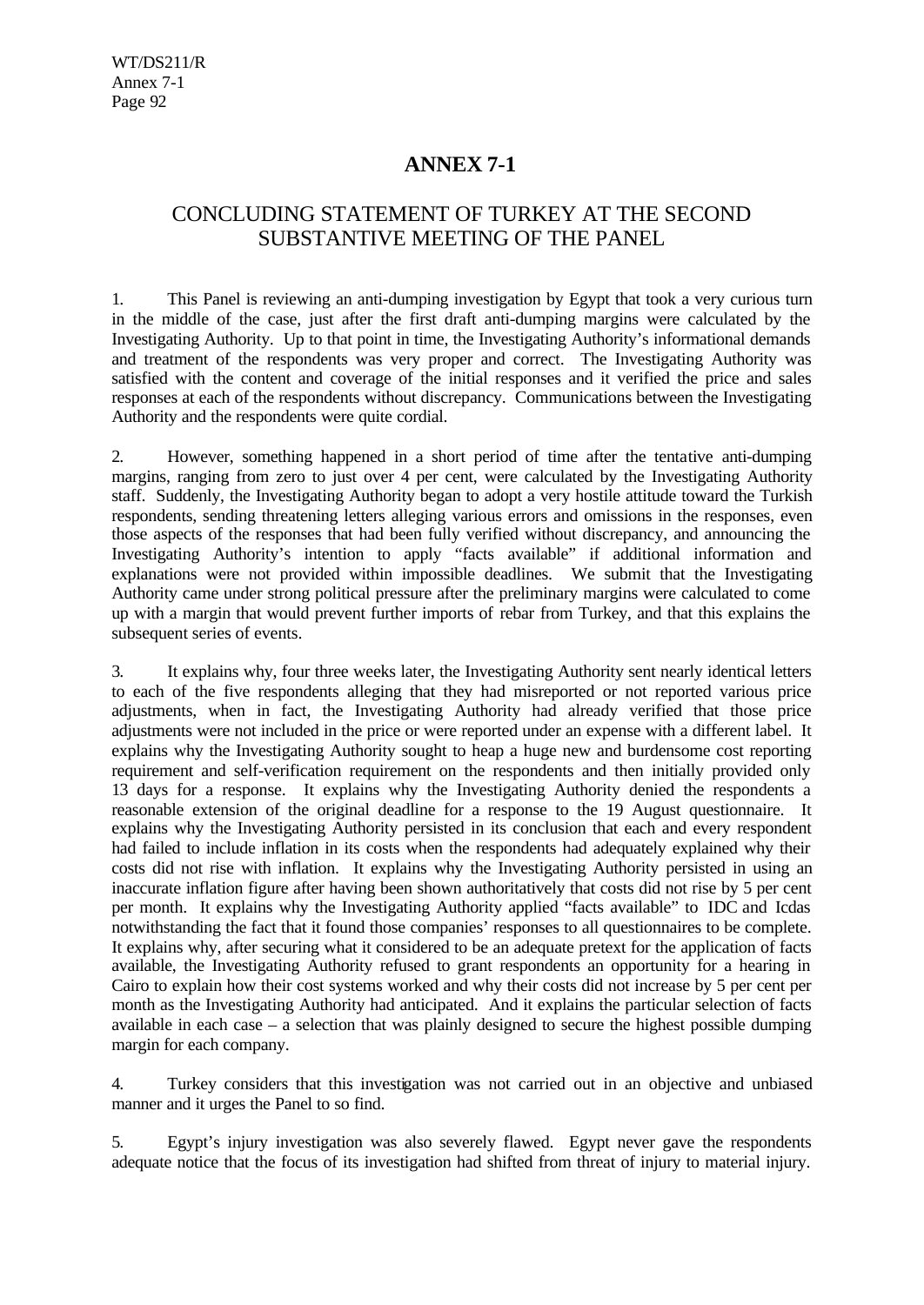Nor were any allegations or information concerning current material injury made available to respondents prior to their deadline to submit information and argument on the injury issues. Egypt failed to develop any "positive evidence" linking the dumped imports to the injury that it found to the domestic industry, which consisted solely of a loss of industry profitability and a price decline in the first quarter of 1998. Egypt's conclusion that import prices were undercutting domestic prices was fundamentally flawed. It remains unclear whether the import price used by Egypt in its calculation was a price that was in direct competition with the prices being charged by the domestic industry; that is, whether the price selected for comparison was a price to a purchaser who had to make a choice between the domestic and imported product.

6. Moreover, it is clear now that Egypt never obtained any actual pricing data from the domestic industry. Rather, it compared the average revenue per unit for the industry as a whole for an entire year to average import prices for that year. This comparison fails to recognize that rebar is a commodity product and that prices change over time with changing raw material costs. Most of the Turkish material entered Egypt in the second half of 1998 when raw material costs were lower than they were during the first half of the year. Moreover, it fails to account for different prices being charged for different products. An accurate determination of price undercutting requires a comparison of prices in competition with each other for a product of the same dimensions and grade.

7. Egypt failed to investigate adequately and failed to separate and distinguish the effects of the very large capacity expansion that took place over the investigation period and, more particularly, during 1998 and the first quarter of 1999. As we showed yesterday, that capacity expansion certainly had negative effects on industry profitability in 1998 and 1999, yet those effects were never "separated and distinguished" from the effects of dumped imports in assessing industry profitability. Indeed, the increase in finance expenses per unit in 1998 explains the [[XX]] decline in industry profitability. If those finance expenses had remained at 1997 levels, industry profitability in the first quarter of 1999 would have been comparable to industry profitability in 1996, the first year of the investigation. And, it is clear that at Al Ezz, at least, manufacturing costs such as labour and probably depreciation were adversely affected by the expansion.

8. As we showed yesterday, there was a confluence of two events that had a dramatic effect on the domestic market at the same time. As confirmed by the "Confidential Injury Analysis", [[XX]] tons of new capacity came on stream at the end of 1998. At the same time demand dropped in January 1999 by one-third as compared to the prior month. It is textbook economics that an increase in supply, all other things being equal, will cause a drop in the market price. This particular increase in supply was a very large one – it was a [[XX]] increase in total domestic supply as compared to the prior year. It is also textbook economics that a decline in demand will produce a decline in the marketplace. Yet the effects of neither of these two factors was fully examined or quantified by the Investigating Authority. Instead the entire decline in price and profitability experienced by the domestic industry was attributed to dumped imports, notwithstanding the fact that the market share of imports as a whole declined in the first quarter of 1999 by [[XX]] per cent. The failure to investigate fully the effects of these factors on domestic pricing and profitability violated Article 3.4 of the Agreement. The failure to separate and distinguish the effects of these other factors violated Article 3.5.

9. In sum, neither Egypt's injury determination, nor its anti-dumping determination, was in compliance with the Anti-Dumping Agreement and we ask the Panel to so find.

10. I would like to take this opportunity to thank the Panel for all of its time and attention to this matter.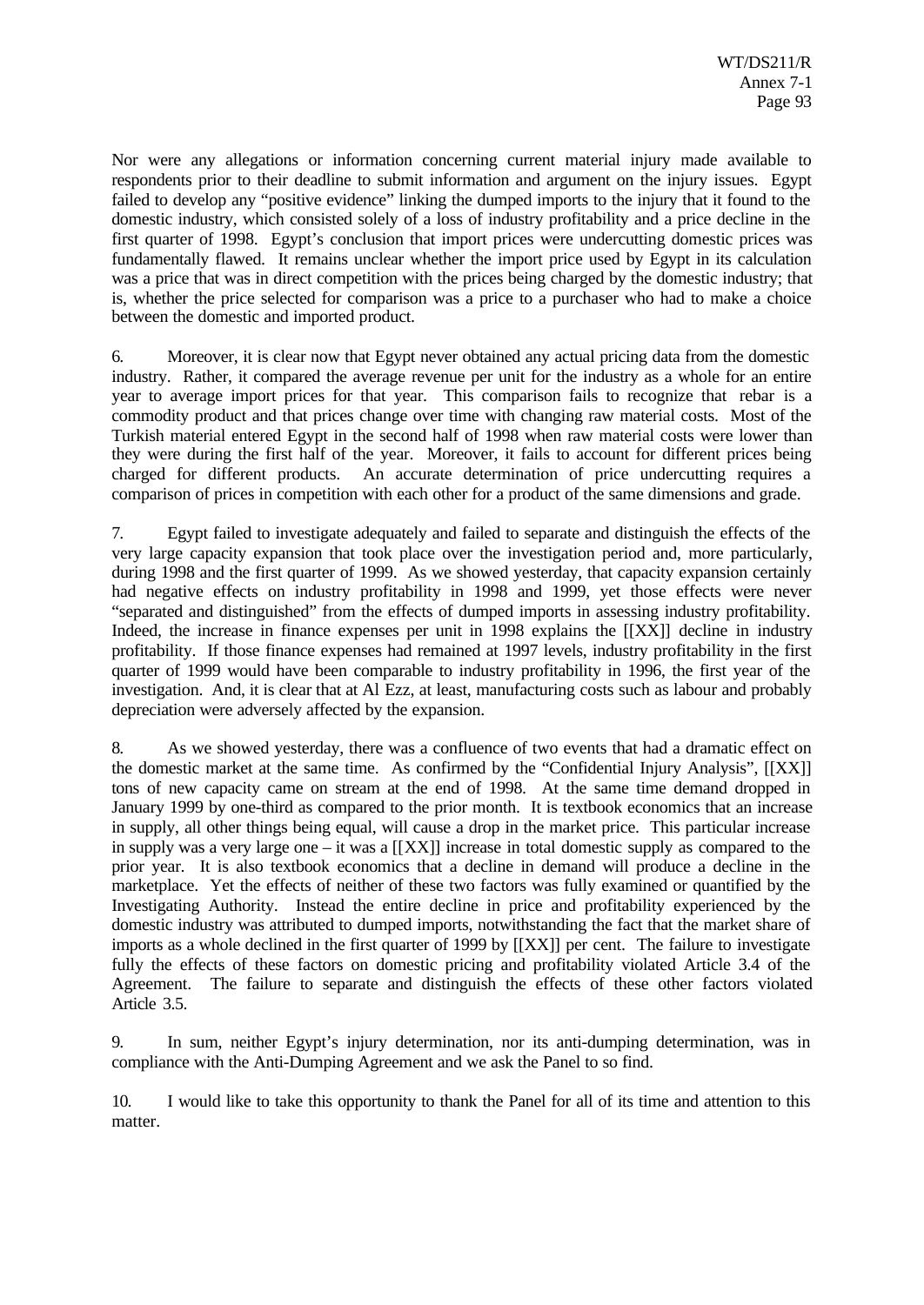# **ANNEX 7-2**

## CLOSING STATEMENT OF EGYPT AT THE SECOND SUBSTANTIVE MEETING OF THE PANEL

1. We would like to conclude our presentation with the following comments on Turkey's oral presentation:

## **I. THE FINAL DETERMINATION**

2. Turkey is confusing the *Confidential Injury Analysis*, which is a single set of documents, with the "*final determination*" of the Investigating Authority in the rebar investigation. For the record, we wish to stress that the "*final determination*" is not a document and has never been presented as such by Egypt. The "*final determination*" is rather the complete overview of all the findings (injury and dumping) of the Investigating Authority, including the information contained in the record of the rebar investigation (e.g. statistics, questionnaire responses, internal notes, memos and analysis, etc.). The *Confidential Injury Analysis*, on the other hand, comprises part of the set of findings which form part of the "*final determination*" of the Investigating Authority with respect to injury. The *Final Report* is a document that reflects the central points of these findings.

## **II. ARTICLE 3.4 AND ARTICLE 3.5**

3. We notice that once again, Turkey is confused as to the respective objectives of Article 3.4 and Article 3.5. Turkey is attempting to extend the mandatory nature of the obligations of the Investigating Authority under Article 3.4 to the factors that may be relevant with respect to the examination of a causal relationship under Article 3.5. The questions before the Panel are simple:

- (a) Did the Investigating Authority examine all the factors under Article 3.4? We submit that the Investigating Authority did.
- (b) Did the Investigating Authority examine all the known factors that might have contributed to the injury? Again, we submit that the Investigating Authority did.

4. These two issues are separate. One given factor cannot be an indicator of injury and the cause thereof. Take the example of a pedestrian who is hit by a car. The injury is the broken leg and the cause of the injury is the car accident.

## **III***. PRIMA FACIE* **EVIDENCE IN SUPPORT OF A CLAIM UNDER ARTICLE 3.5**

5. An anti-dumping investigation is initiated at the request of a domestic industry, which must submit *prima facie* evidence of the allegations of injurious dumping. Likewise, Egypt considers that the other interested parties, including the exporting producers concerned, should play an active role in the rebuttal of the allegations made in the complaint. It is not sufficient to make unsubstantiated claims without providing any supporting evidence. There must be enough documentation to give an indication that the examination of any given cause of injury is warranted.

## **IV. THE NOTICE OF INITIATION**

6. There is only one single *Notice of Initiation*, which is the one submitted to the Panel in Ex-EGT-7.3, together with a non-official English translation.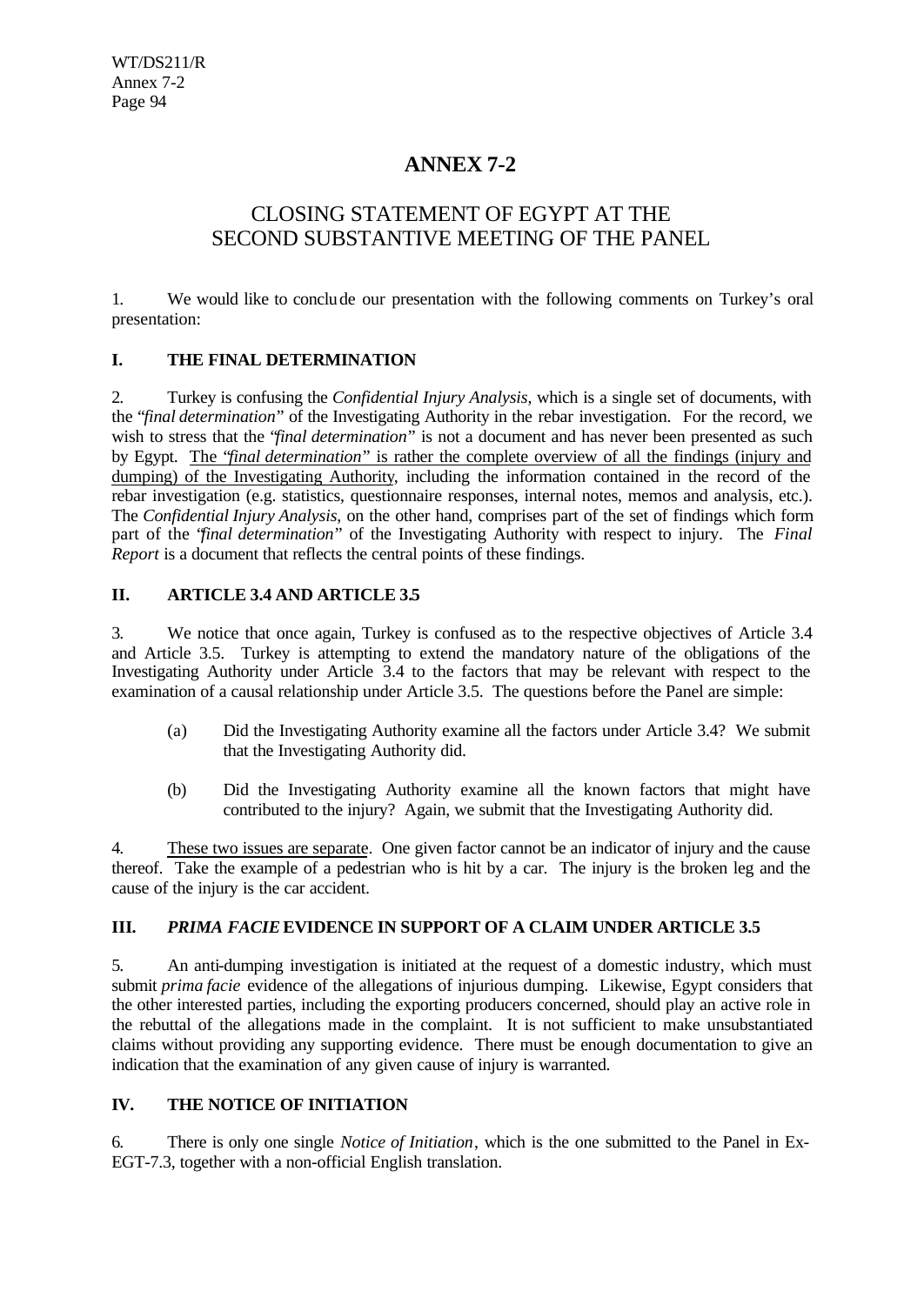7. The *Notice of Initiation* should not be confused with the *Initiation Report* (see Ex-TUR-1), which is a document summarizing the complaint and recommending the initiation of the investigation. Since the *Initiation Report* was not published, a non-confidential version thereof was sent to the interested parties.

8. The *Notice of Initiation*, on the other hand, was published in the *Official Gazette* . Unfortunately, the non-official English translation submitted to the Panel as Ex-EGT-7.3 was mistakenly stamped "*confidential*" by a clerk of the Investigating Authority when compiling the documentation for the purposes of this DSB proceeding. The official Arabic version, however, which was also submitted to the Panel in Ex-EGT-7.3, is stamped "*public file* ".

### **V. COSTS DATA FOR THE INVESTIGATION PERIOD**

9. There is no inconsistency in requesting the costs of production data for the entire investigation period while requesting information on domestic sales for months during which export sales were made. Indeed, the Investigating Authority has a legitimate interest in making sure that no cost incurred during the relevant period was allocated to certain months only, thus distorting the true cost picture in any given month.

### **VI. MANIPULATION OF THE FACTS**

10. Turkey continues to set great store on capacity expansion as a cause of injury. By interpreting the data contained in the *Confidential Injury Analysis*, Turkey is again trying to extrapolate the facts in an attempt to present a different scenario than that which was before the Investigating Authority during the rebar investigation.

11. It is difficult to conceive that an increase in the production capacity, even of the magnitude suggested by Turkey, is likely to be a cause of injury if this capacity increase was not met by a corresponding reduction in capacity utilization. On the contrary, the *Confidential Injury Analysis* shows quite clearly that the capacity utilization increased between 1996 and 1998. Furthermore, the corresponding increase in the production volume did not translate into *a disproportionate increase* in inventory levels. Indeed, *the ratio* of inventory compared to production remained relatively stable between 1996 and 1999.

12. In order to address Turkey's comments on this issue, Egypt wishes to stress that it is not suggesting that injury was not felt, among other factors, through increased inventory levels, but rather that the capacity expansion did not have an injurious effect on those inventory levels.

13. Likewise, the increase in finance costs should be examined not in absolute terms, but with reference to the evolution of production quantities. In this respect, it is necessary to evaluate the profitability on the basis of unit values, which is why a table on unit values was included in the *Confidential Injury Analysis*. Indeed, it makes no sense to compare absolute profit values between one year and another without taking into consideration variations in total turnover. Moreover, the finance costs did not affect the profit before interest expenses. As a matter of fact, the weighted average unit profit before interest expenses declined by over 30 per cent in 1999 (86) compared to 1998 (127). This simple comparison shows that the decline in the weighted average price had a direct impact on profitability.

14. Last but not least, Turkey appears to focus on the figures of Al Ezz in particular. Egypt wishes to stress that Al Ezz alone does not constitute the entire domestic industry.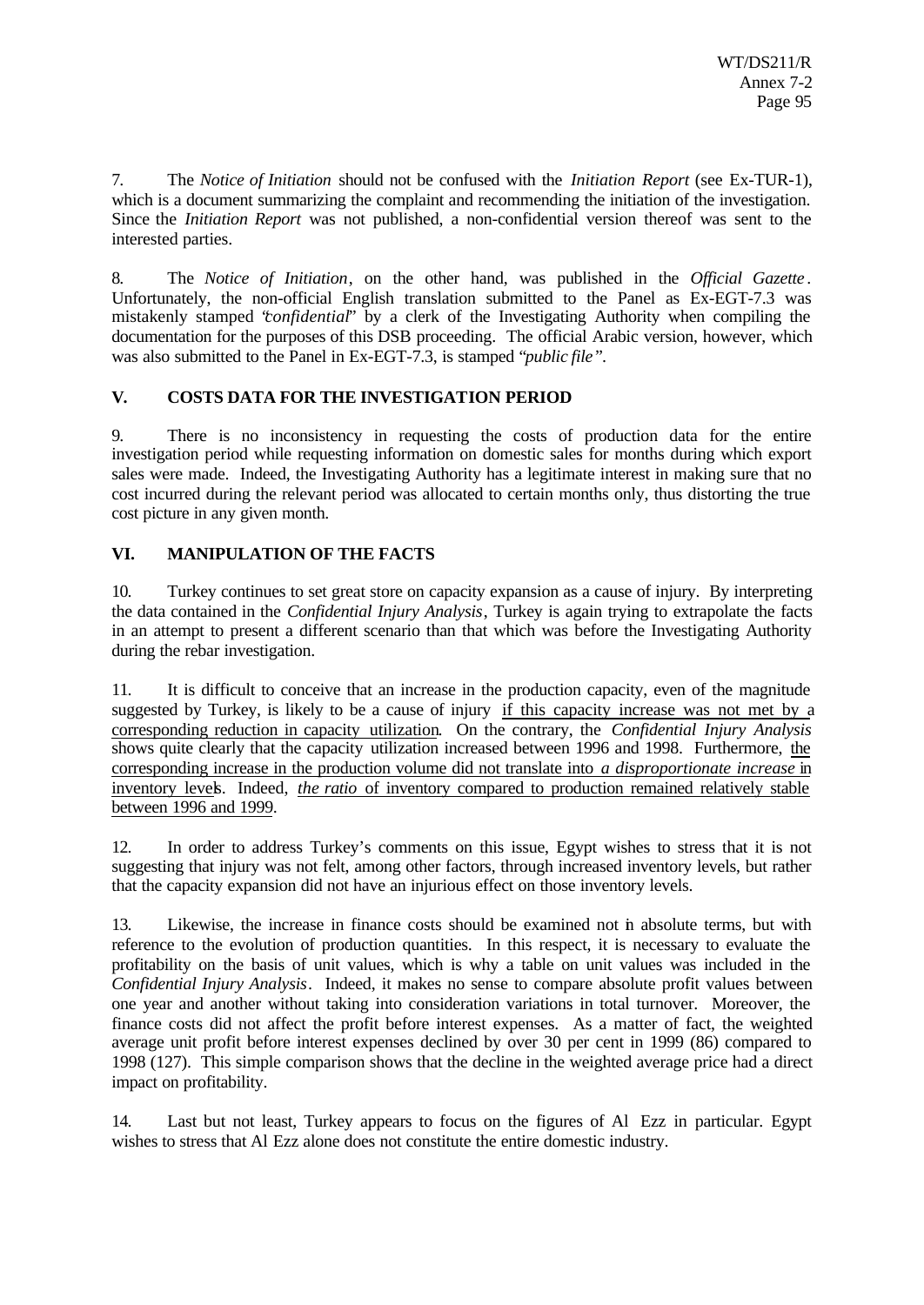### **VII. THE INVESTIGATING AUTHORITY DID NOT DISREGARD THE COSTS OF PRODUCTION OF THE RESPONDENTS**

15. Once again, Turkey alleges that the Investigating Authority "disregarded" the costs data submitted by the respondents. As explained on many occasions, this allegation is incorrect. All the costs data were taken on board by the Investigating Authority, where possible and were only adjusted in order to reflect the monthly hyperinflation rate of 5 per cent that the respondents failed to take into account in the computation of their costs data.

### **VIII. OBJECTION BY EGYPT TO THE ALLEGATIONS THAT THE INVESTIGATING AUTHORITY ACTED UNDER POLITICAL PRESSURE**

16. Turkey states that from the beginning, everything was going smoothly in the rebar investigation and that after the verification, the Investigating Authority suddenly became "*hostile*" to the Turkish respondents, allegedly as a result of political pressure.

17. For the record, **Egypt would like to state its very strong objection to the allegation that the Investigating Authority acted under political pressure** . To the contrary, as previously demonstrated, what occurred during the course of the investigation was that it became clear to the Investigating Authority that the costs data submitted by the Turkish respondents seemingly did not reflect the hyperinflation experienced by Turkey during the period under consideration. Quite naturally, as any other anti-dumping administration would have done in a similar situation, the Investigating Authority simply requested that the respondents supply additional information and an explanation as to how hyperinflation was taken into account in their costs data.

18. Thus, contrary to Turkey's insinuations, there was no element of political pressure that influenced the Investigating Authority's determinations in the Turkish rebar investigation.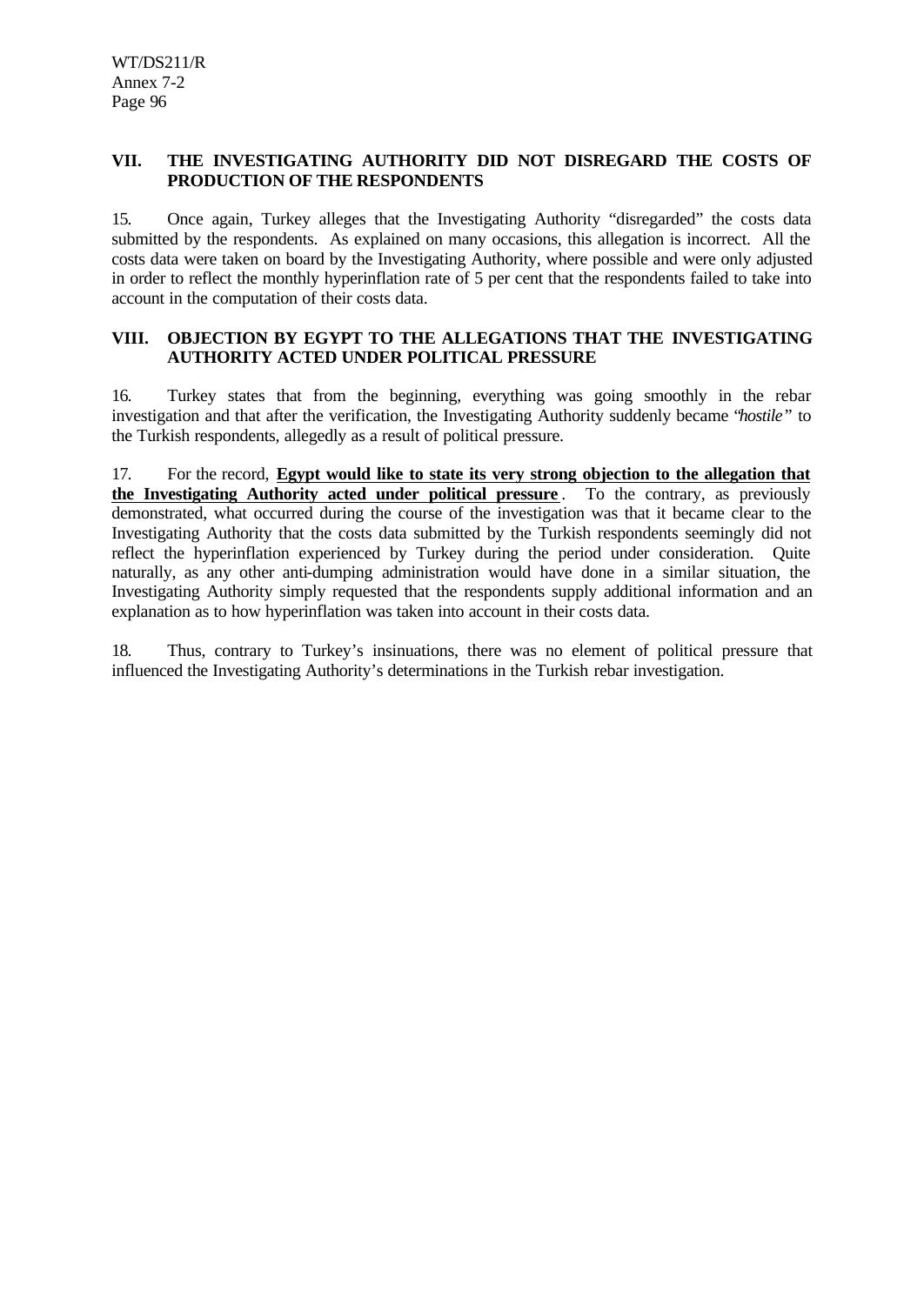# **ANNEX 8-1**

# RESPONSES OF TURKEY TO QUESTIONS POSED IN THE CONTEXT OF THE SECOND SUBSTANTIVE MEETING OF THE PANEL

### **QUESTIONS POSED BY THE PANEL TO TURKEY**

**Q1. Turkey asserts that the respondents submitted all the requested information and documents, including the requested reconciliations of data to the financial statements. Could Turkey indicate for each of the respondent companies (Habas, Diler, Colakoglu, IDC and Icdas) where in the record these reconciliations could be found and for each one explain exactly, in a step-by-step fashion, how the reconciliations were done?**

Reply

1. Turkey does not believe that it ever claimed that respondents submitted all of the information and documents requested by the Investigating Authority after the original questionnaire responses were filed. In fact, what Turkey has claimed is that it was impossible, or unreasonable to expect respondents, to provide all of the information requested within the deadlines imposed and that, in light of those deadlines, the respondents "acted to the best of their ability". Restatement of Claims at Sections II.B and E.

2. Moreover, Turkey has not claimed that all of the reconciliations requested in the 19 August 1999 letter were provided by each respondent. It has claimed, with respect to Icdas and IDC, that the Investigating Authority itself found little fault with the responses filed by the respondents, requesting only a few follow-up documents and clarifications, which were promptly provided. The failure to notify Icdas and IDC of continuing deficiencies after receipt of their responses violated Annex II, paragraph 6 of the Anti-Dumping Agreement. Restatement of Claims, Section II.B.3.

3. That said, the respondents individually provided many, and in some cases all, of the reconciliations requested in the 19 August letter. Each respondent traced its materials, labour and overhead costs to internal invoices, books and ledgers, proving the accuracy of those costs. One of the respondents, IDC, provided a comprehensive trace of its extended reported costs through to its annual financial statement. Another, Colakoglu, provided a comprehensive trace for its reported costs in two months for which it had sales to Egypt, April and August, to its cost of goods sold and quarterly financial statements. A third respondent, Habas, provided records establishing that its extended costs reconcile to its annual cost of goods sold with only a minor difference. Diler and Icdas also reconciled their reported costs to internal books and records.

4. We review each respondents' response to the 19 August 1999 questionnaire in turn below.

#### **1. Colakoglu**

5. The 19 August 1999 questionnaire (Question 4B) requested Colakoglu to reconcile its raw material inventory ledgers to its general ledger and financial statement. In Exhibit 9 to Colakoglu's 15 September 1999 response (Exhibit TUR-34B), the company provided the raw material inventory ledger as at 31/12/98 and reconciled that ledger to its financial statement. The first page of the Exhibit is a reconciling item. The second page of the Exhibit is Colakoglu's balance sheet at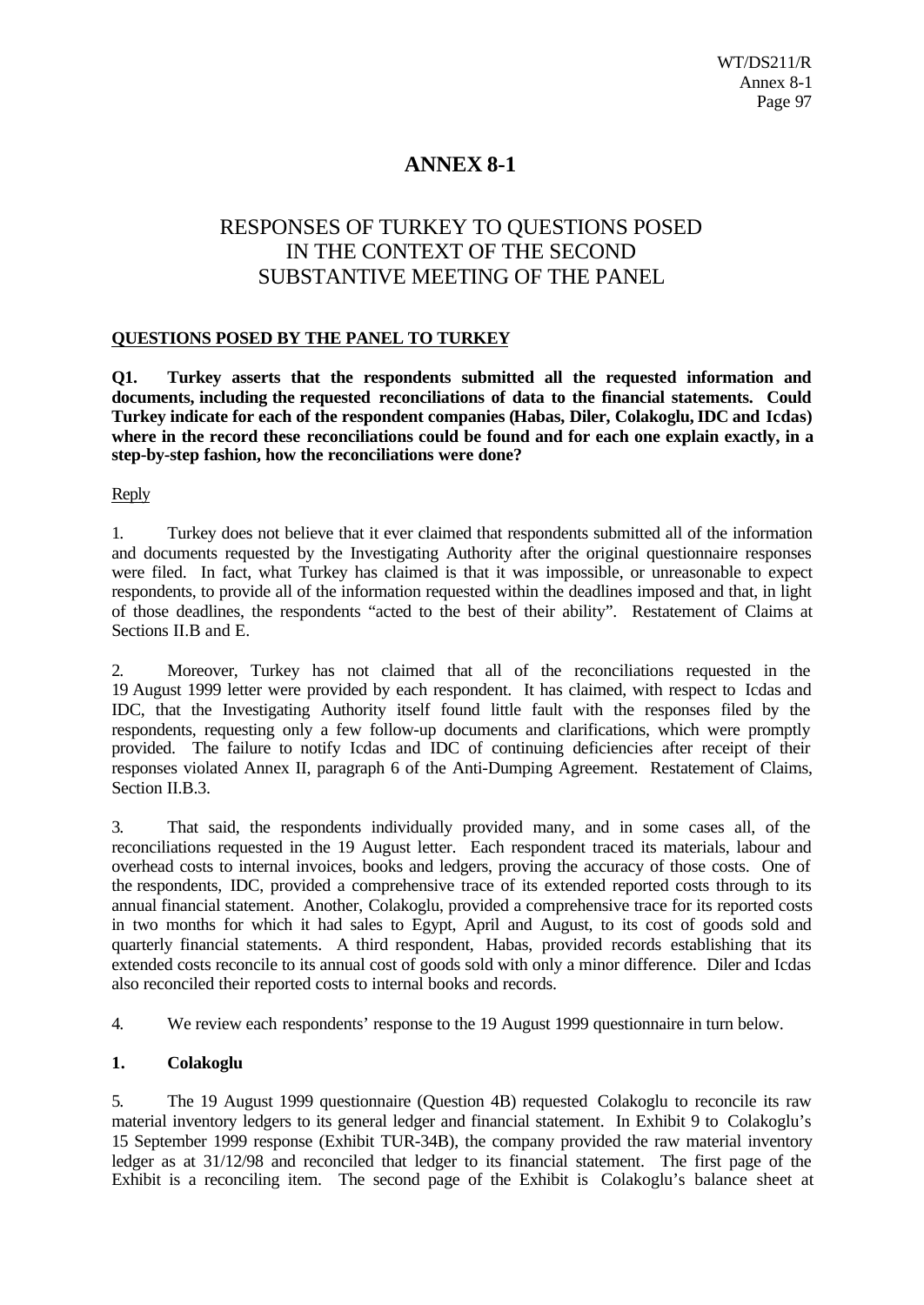WT/DS211/R Annex 8-1 Page 98

31/12/98. The remainder of the Exhibit is Colakoglu's internal inventory movement record for each month of the POR and each type of inventory (first billet, then rebar, then scrap). The balance sheet shows that raw material inventory totaled [XX] thousand TL at 31/12/98. The last page of the Exhibit shows a raw material inventory total of [XX] thousand TL. The difference between these two figures is shown on the first page of the exhibit and is attributable to material purchased, but not yet imported.

6. Questions 4D, 5C and 6C of the 19 August 1999 questionnaire requested worksheets reconciling materials, labour and overhead costs that were submitted to the Investigating Authority for certain months to the company's audited financial statement. Colakoglu provided in its response, at Exhibit 4, a summary of its costs of production by month for the twelve months of 1998. As indicated in previous submissions to the Panel, Colakoglu, Habas and Diler submitted their billet costs as the raw material cost, since billet is the material that enters the rebar rolling mill. This information was submitted both in their original cost responses and in the 15 September 1999 response. (The Investigating Authority subsequently requested on 23 September 1999 that these respondents break down their billet costs into component raw material, labour and overhead costs, but provided only 2- 5 days for the companies to do so. *See* Exhibit TUR-12.) Therefore, Colakoglu understood Question 4D as requiring it to reconcile the cost of billet to its internal books and records. This reconciliation, as well as the reconciliation of labour and overhead expenses, is provided in Exhibit 10 to Colakoglu's 15 September 1999 response. *See* Exhibit TUR-34B.

7. For example, for August 1998, Colakoglu reported a material cost of [XX] TL/ton, a labour cost of [XX] TL/MT, and a factory overhead expense of [XX] TL /ton. See Exhibit 4. The first page of Exhibit 10 is an internal document (Rolling Mill Production Cost List (TL)) prepared in the ordinary course of business that computes the monthly cost of production for rebar and provides a cost breakdown for the month of August (*Agustos*) 1999.

8. The total cost of direct material per ton of rebar in the month is shown as [XX] TL per ton. See line item 1510301 Total (*Toplami*), far right column (TL/ton). This is the same amount that Colakoglu reported in its response. It reflects the sum of scrap (1510301001), scrap loss (*hurda firesi*), electricity (1510301011), gas (1510301021), and other costs (1510301031 – 81). Labour cost, [XX] TL per ton, is shown on line 1510302001. This is also the same amount that Colakoglu reported in its response. Overhead is shown just below line 1510303. It also matches the amount reported in the response, after an adjustment to exclude packing costs (ambalaj), which are separately reported on the cost listings. The overhead includes depreciation (*amortisman*).

9. The total monthly cost of rebar production from this page, [XX] TL, is shown in the August trial balance on the next page opposite an item referencing total cost of rebar (*neverulu ve cubuk*). The difference between this amount and the total cost shown on the August trial balance four lines down is the value of scrap by-product produced (*haddehane* (2) *hurda*). Entries in the general ledger (*kebir defteri*) in August total the same amount. See Page 4 of Exhibit 10 (part of TUR-34B). The Subsidiary Ledger (on page 7) shows the derivation of August cost of goods sold as the beginning balance for finished goods inventory on 1 August 1998 (item 33), plus cost of goods manufactured in August (item  $35$  = total costs shown on page one; i.e., the costs that Colakoglu reconciled previously to its submission cost), less cost of finished goods remaining in inventory on 31 August 1998. The cost of goods sold for the month is [XX] TL. (Item 41). This matches the figure on page 9, cost of goods sold detail for August in the Subsidiary Ledger.

10. On page 11, marked Subsidiary Ledger - COGS Rebar, the cost of rebar goods sold in August is added to the cost of rebar goods sold for January–July and September to arrive at a cost for the first nine months of the year ([XX]). On page 13, marked September Trial Balance, this figure is shown being added to the cost of goods sold for other products to arrive at a nine-month cumulative cost of manufactured goods sold of [XX] TL. On page 14, this figure is shown on Colakoglu's cumulative income statement for the first nine months of the year as the cost of manufactured goods sold.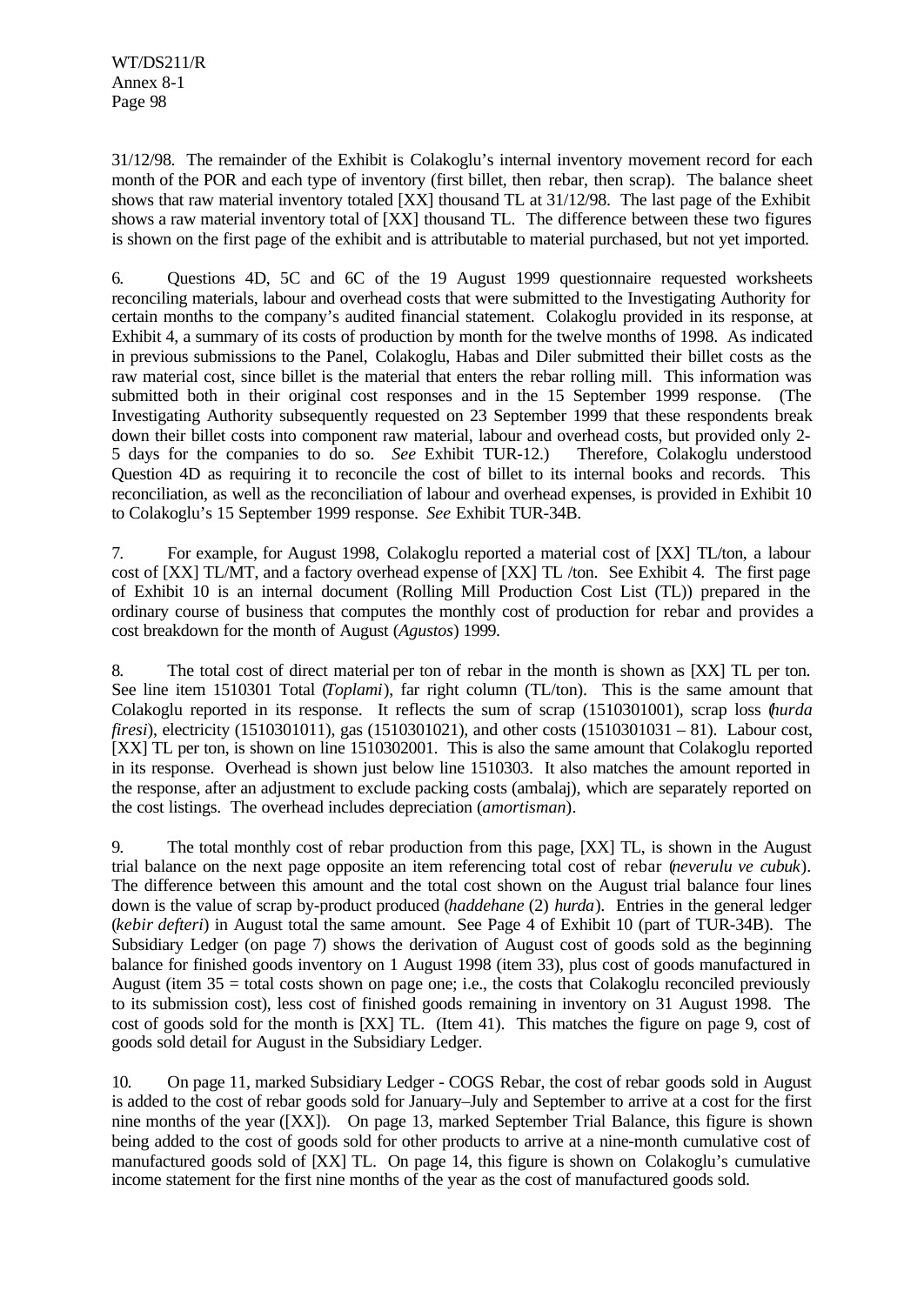11. Thus, Colakoglu comprehensively tied its reported raw material cost, reported labour cost and reported overhead cost in August to its financial statement.

12. A demonstration for April 1998 is also provided. Although the first page of the April demonstration (Rolling Mill Production Cost List (TL) for April) is difficult to read because of the darkness of the copy, one can make out the total billet cost at line 1510301 Total as [XX] TL/ton, the amount reported for total raw material cost by Colakoglu on Exhibit 4. One can also make out a labour cost of [XX] TL/ton (line 1510302001) and an overhead cost, less packing, of [XX] TL/ton, the amounts reported. The total cost of manufacture of rebar on the page before deduction of scrap is [XX] TL. After the scrap deduction, the cost of manufacture is [XX] TL.

13. Colakoglu reconciles these figures to its trial balance, general ledger and monthly cost of goods sold on the following pages. Specifically, on the page marked Subsidiary Ledger, Colakoglu calculates its cost of goods sold in the month by adding beginning inventory to cost of manufacture in the month ([XX]) and deducting ending inventory to arrive at a total of [XX] TL. This figure is then shown being added on a Subsidiary Ledger to the cost of goods sold of rebar in other months for the first half of 1998 to a cumulative total of [XX] for the first six months. The cumulative total for rebar is then added on the next page to the cumulative totals for other products to arrive at a cumulative total cost of goods sold for all finished products of [XX]. This figure is shown on the next page, on Colakoglu's cumulative income statement for the first half of 1998, as cost of manufactured goods sold.

14. Thus, Colakoglu comprehensively tied its reported raw material costs, overhead expenses and labour costs in April to the cost of goods sold on its half-yearly financial statement as well.

15. Colakoglu was separately asked to reconcile its reported depreciation expenses. We note that it did so in reconciling its total reported costs, including overhead (which, in turn, included a separate element for depreciation expenses), to the cost of goods sold reported in its financial statement.

#### **2. Habas**

16. Habas was also asked to provide a reconciliation of its raw material costs, labour costs and overhead costs to its internal books and financial statements.

17. In Exhibit 4 to its September 15, 1999 response (Exhibit TUR-34C), Habas provided monthly costs of production for 1998. Like Colakoglu, Habas reported its cost of billet as the raw material entering the rebar rolling mill. For December 1998, Habas reported a raw material cost of  $|XX|$ TL/ton, a direct labour cost of [XX] TL/ton and a factory overhead expense of [XX] TL/ton. See Exhibit 4 (attached to Exhibit TUR-34C).

18. On Exhibit 4, Habas grossed up its total material costs by multiplying the quantity produced by the reported raw material cost per unit in each month and then summing the costs for all of the months. Thus, the total cost of direct material in December is  $[XX]$  (TL/ton)  $*$   $[XX]$  (total tons  $produced$  =  $[XX]$  TL (total material cost of manufacture in the month). The total material cost of manufacture for all months of 1998 is [XX] TL. *See* Exhibit 4. Page 11 of Exhibit 10 (marked page one on the page itself), reconciles this amount to the cumulative cost of billet incurred for the year. The item at the top of the page reports the total cost of billet (*kutuk* ) for the year at [XX] TL. (Note that this cost relates to [XX] kg of billet. See same line under the heading *Aciklama*.) The difference between the TL amount shown on this line and the reported amount is shown on the bottom of the page and is accounted for by scrap that was recycled into the production process. The scrap cost is listed on the same report with the letter "b" beside it. It is normal to claim a byproduct credit for scrap produced that can be reused in production as long as the cost of that scrap is included in the new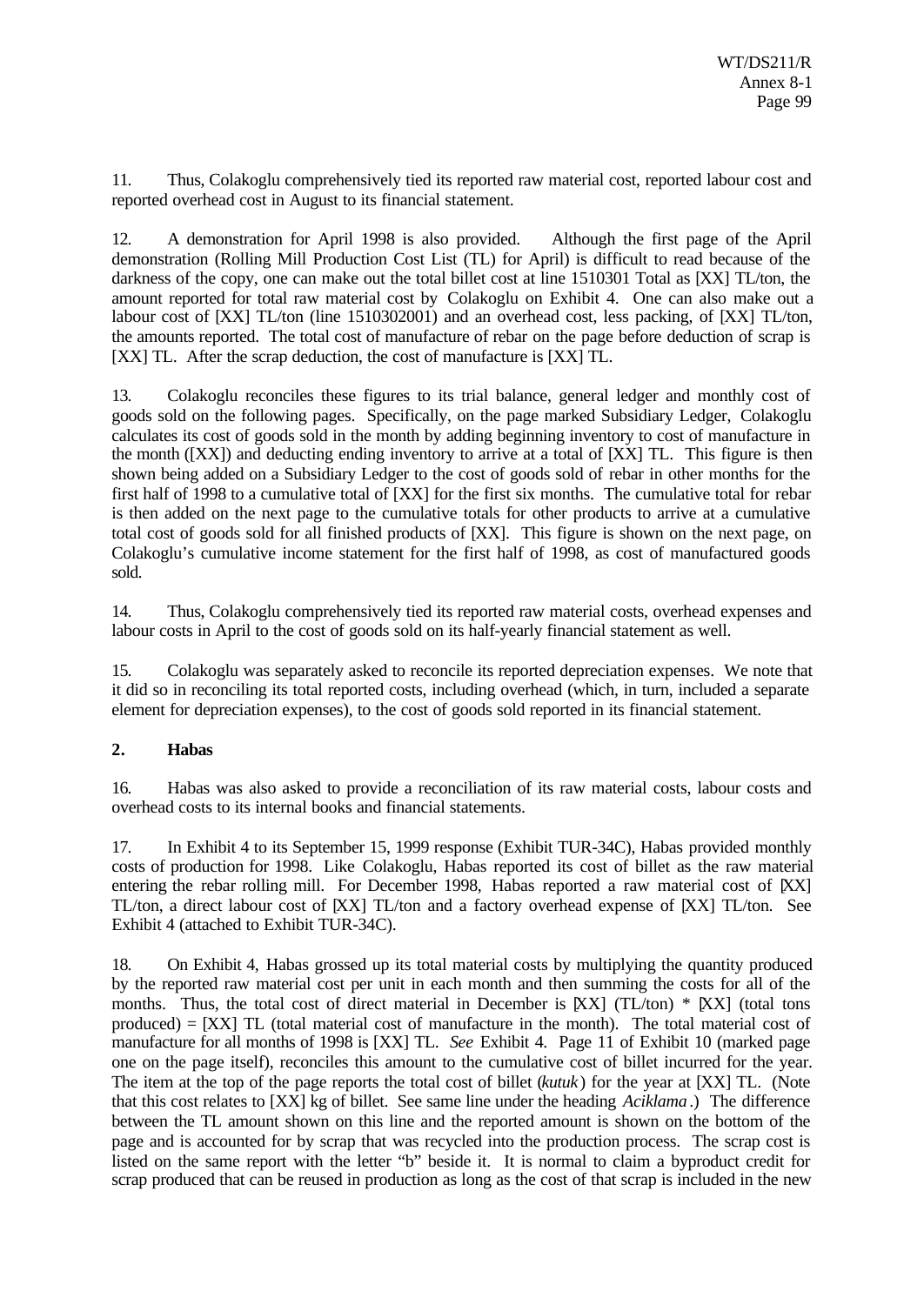WT/DS211/R Annex 8-1 Page 100

production cost. Page 10 of Exhibit 10 (marked page 2) also shows the yearly cost of billet (*hammade*).

19. Page 8 of the Exhibit (marked page 4) is a trial balance showing the booking of labour costs in December 1998, and the derivation of the per unit charge (dividing by total monthly production). Page 9 of the Exhibit (marked page 3) is a monthly trial balance showing the booking and derivation of the labour cost per unit reported in November 1998. There is a slight adjustment in the books, reflecting a year-end adjustment.

20. Page 4 of the Exhibit (marked page 8) shows total yearly overhead expenses in the rolling mill. These, with an adjustment for tolling charges, equal the extended total amount of overhead reported in Habas response for the twelve month period. *Compare* Exhibit 4. We note in this regard that factory overhead includes depreciation (*yili ayirlan amortisman*).

21. Habas also provided data that shows that its reported costs reconcile to its monthly and annual cost of goods sold:

| Reported Raw material costs                      | 27,584,102,609 <sup>1</sup> |
|--------------------------------------------------|-----------------------------|
| Scrap Offset                                     | 214,338,288 <sup>2</sup>    |
| Direct Labour                                    | 328,764,580 <sup>3</sup>    |
| <b>Overhead Expenses</b>                         | 1,241,196,036 <sup>4</sup>  |
| <b>Adjusting Entries for Overhead</b>            | 456, 383, 862 <sup>5</sup>  |
| <b>Total Cost of Manufacture</b>                 | 29,368,401,513              |
| Total Cost of Manufacture Per Subsidiary Ledger: |                             |

|            | $29,608,110,717$ <sup>6</sup> |
|------------|-------------------------------|
| Difference | 239,709,204                   |
| %          | $0.8\%$                       |

22. Habas reconciled its cost of manufacture for rebar for the year, [XX], to its cost of goods sold for rebar for the year, [XX] on Exhibit 10, page 2. This figure was then reconciled to its overall cost of manufactured goods sold ([XX]) on page one of the Exhibit. Compare Exhibit 2, third page from the end, item D.1 (cost of goods manufactured [XX]) (difference of less than half of one per cent apparently due to auditor adjustments).<sup>7</sup>

l

<sup>&</sup>lt;sup>1</sup> See Exhibit 10, page 11. Compare Exhibit 4.

<sup>2</sup> *See* Exhibit 10, page 11.

<sup>&</sup>lt;sup>3</sup> See Exhibit 4; Exhibit 10, page 8.

<sup>4</sup> See Exhibit 4; Exhibit 10, page 4.

 $<sup>5</sup>$  See Exhibit 10, pages 3-4.</sup>

<sup>6</sup> See Exhibit 10, page 2, second item.

<sup>&</sup>lt;sup>7</sup> The difference between the amount shown on this income statement in Turkish and the audited statement appears to be due in large part to reclassifications between SG&A expenses and cost of goods sold, because the net profit is approximately the same.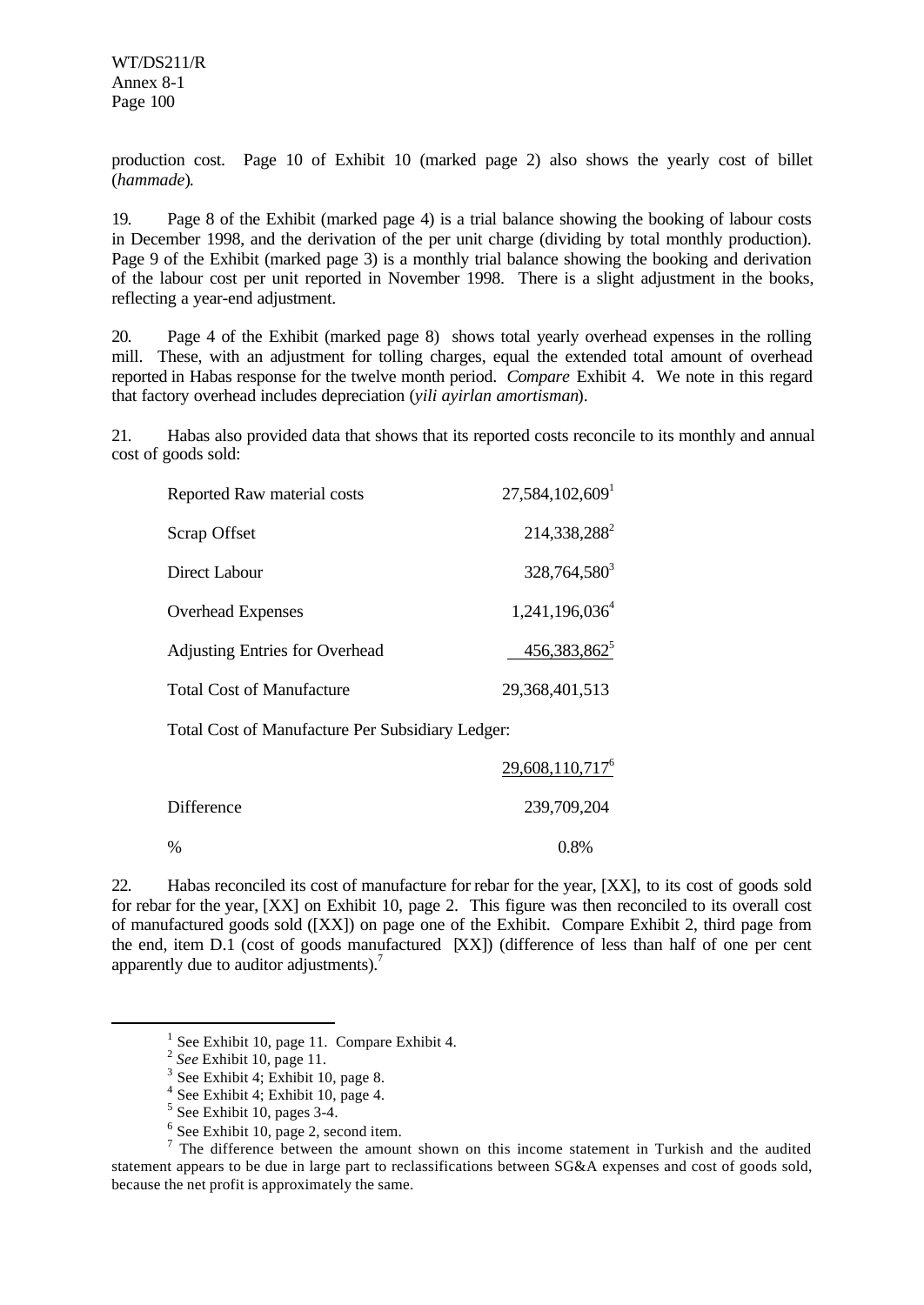23. Thus, Habas reconciled its total submission costs to its financial statements with a minor difference.

24. Habas was separately asked to reconcile its reported depreciation expenses to its financial expenses. It already did so, however, by reconciling its reported overhead expenses (which included depreciation expenses) and its total reported expenses to its annual cost of goods sold.

### **3. Diler**

25. Diler was also requested to provide reconciliations of its monthly reported raw material, labour and overhead expenses to its internal books and records and financial statements.

26. Diler provided its monthly costs of production in Exhibit 4 to its 15 September 1999 response. *See* Exhibit TUR-34A. For December 1998, Diler reported a raw material cost of [XX] TL/ton, a labour cost of [XX] TL per ton and an overhead expense of [XX] TL/ton. See Exhibit 4. Diler has two affiliated companies that each produce rebar in Turkey, Yazici Demir Celik and Diler Demir Celik (described as Yazici or YDC and Diler or DDC). In Exhibit 10, page one, is a worksheet on which Diler showed how it weight-averaged the direct material, labour and scrap costs between these two companies. Subsequent pages and other Exhibits show how these costs reconcile to the companies' books and records.

27. Page 2 of the Exhibit is an internal cost calculation by Yazici in December (*Aralik*), prepared in the ordinary course of business. The costs on the left-hand side of the chart are total costs for all sections of the mill. *Malzeme* is materials, *Genel Uretim* is factory overhead, *Iscilik* is labour – as indicated on the Exhibit in English. The costs under *Celikhane* are costs in the electric arc furnace for steelmaking. The costs under *Haddehane* are for the rolling mill.

28. The total materials cost for all sections in the mill is [XX] TL for the month of December. This total cost is reconciled to the company's internal books on page 4 of the Exhibit (*Sark Cekislari* means withdrawal from inventory for consumption).

29. The total labour cost in the month is [XX] TL. *See* Exhibit 10, page 2. This cost is shown entering the company's trial balance subsidiary journal on page 12 of the Exhibit. The overhead cost is shown entering the trial balance subsidiary ledger on page 13 of the Exhibit. We note that this expense includes depreciation (*amortisman giderleri*).

30. *Haddehane* is the rolling mill. The total cost of billet (*kutuk* ) consumed in production in the rolling mill December is shown as [XX] TL on page 2 of the Exhibit, the internal monthly cost calculation. This is the figure that appears under Material Cost opposite YDC (Yazici) on page one of the Exhibit where the weight-averaging occurs. Total production in the rolling mill (*Uretim* Kg) is shown as [XX] Kgs. Compare page one of the Exhibit. As shown on page one of the Exhibit, the raw material cost is equal to the billet entering production less recycled scrap. The total cost of recycled scrap is the sum of edges (*ucbas*) ([XX]) plus defective bar (*hadde bozu*)([XX]), or [XX]. Compare pages one and two of the Exhibit.

31. Total labour cost in the rolling mill (*Iscili*) is [XX]. Total factory overhead (*malezeme* plus *genel yo*) is [XX] TL ([XX] in *malzeme* plus [XX] in *genel yo*). Compare page one of the Exhibit. We note in this regard that factory overhead includes depreciation.

32. Thus, Diler reconciled its total raw material costs, labour costs and factory overhead expenses to its trial balance for the month and showed the allocation of expenses between the different sections of the mill based on a record generated monthly in the ordinary course of business.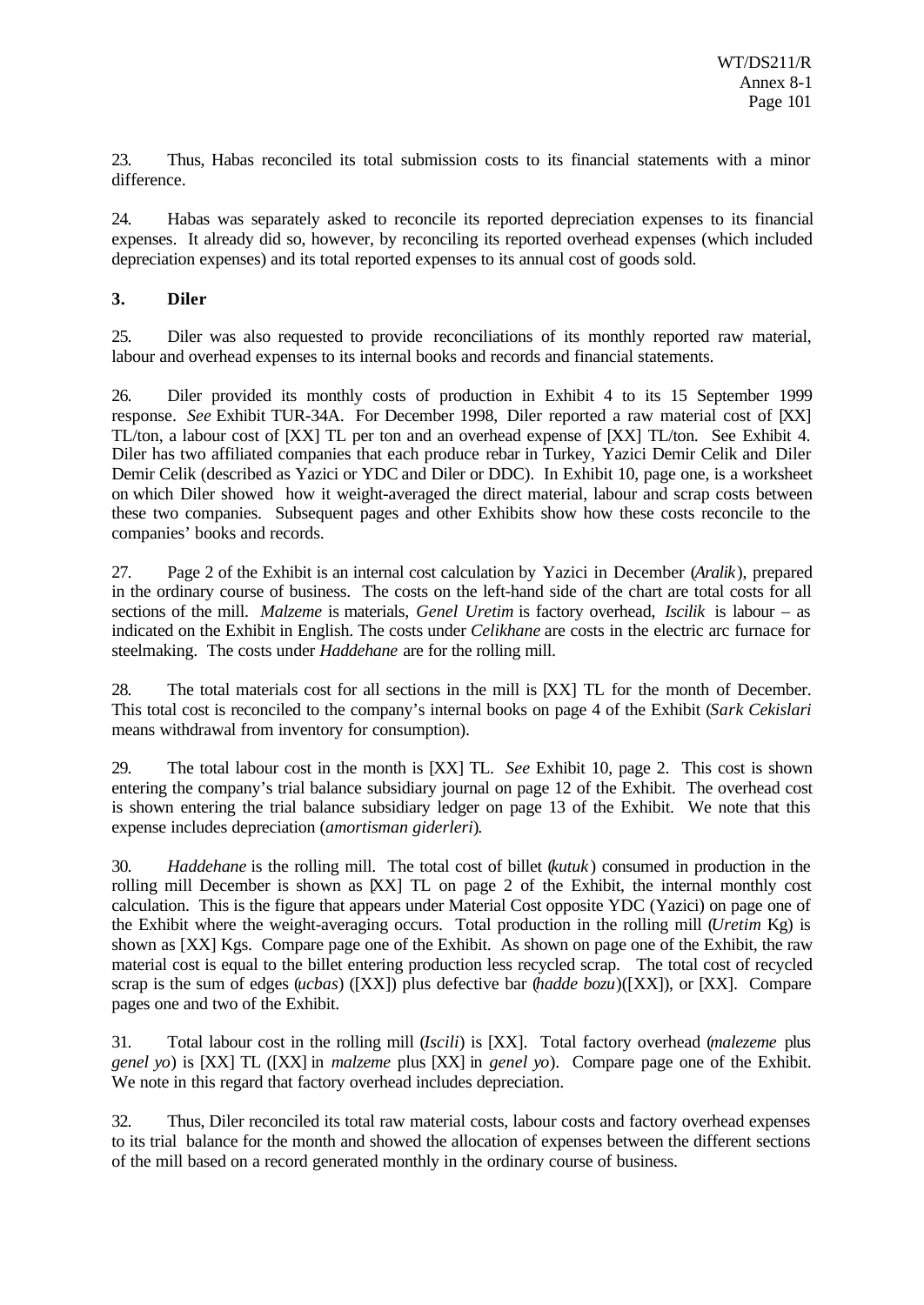## 33. A similar demonstration is then provided for Diler.

### **4. Icdas**

34. Icdas was also asked to provide a reconciliation of its submitted materials, labour and overhead expenses to its internal books and records and financial statements.

35. Icdas presented its monthly costs in Attachments 2 and 11 (part 2) to its 15 September response. *See* Exhibit TUR-39. Attachment 2 reports the costs in dollars per ton on a monthly basis; Attachment 11, part two shows total costs in TL, the exchange rate for each month and the production quantity in the month. Icdas divided the total TL cost by the production quantity to arrive at a TL cost per ton and by the exchange rate to derive a cost per ton in US dollars. Thus, in January 1998, the total scrap cost was [XX] TL and total billet production was [XX] metric tons. The cost per ton was [XX] TL/ton. The exchange rate for the month is 212,830 TL/\$. Hence, the dollar cost of scrap is [XX] \$/ton. Compare Attachment 11, part two, page one with Attachment 11, part two, page two and Attachment 2, page 3.

36. Note that there are also two affiliated mills producing rebar at Icdas – Icdas Celik Enerji Tersane ve Ulasim San. and Demir Sanayi Demir ve Celik Ticaret ve Sanayi A.S., hence the separate cost charts for each. We shall refer to the first as Icdas and the second as Demir Sanayi.

37. Raw materials costs (all items marked with a single \* on Attachment 11, part two, page one) are reconciled to the company's books and records in Attachment 11, part one. Page one of this attachment shows the average cost of scrap in TL/Kg for each month. The figure shown for January, [XX] per kg, is the same figure derived above ([XX] per ton/1,000 kgs per ton). The pages following the first page of this attachment are used to reconcile the production quantities shown on the first page to company internal production control records. The circled figures are the monthly production amounts in kilograms.

38. The next page is a worksheet showing the monthly consumption of electrodes and the monthly consumption of ferroalloys, together with the average inventory value, for each month of 1998. The TL per ton amount reconciles to page one. The next set of pages are records kept in the ordinary course of business by the Inventory Control Department showing withdrawals of these items from inventory, quantity and value for each month of the period of investigation. The figures on these chart reconcile to the monthly summary described earlier and to the submission costs. A report on other materials and refractories follows.

39. Following that are documents referencing purchases of scrap. The page marked 1998/05/01 – 1998/05/31 Hurda Fiyat Ortalamasi is a document produced in the ordinary course of business showing the total quantity and value of different types of scrap purchased in May 1998, and the unit value of the purchases. Similar information is provided for other months of 1998. Note that the cost of scrap used by Icdas for May, [XX] TL per kilogram, exceeds the average cost of scrap purchased in the month, because the reported cost was based on the average inventory cost of scrap taken out of inventory to put into production in the month. The cost of scrap purchased in the month of May, in constant currency terms, was lower than the average value of scrap in inventory. This proves, as we have claimed throughout this proceeding, that use of a replacement cost would have produced a lower reported cost than use of the company's actual costing system.

40. Attachment 6 provides purchase documentation relating to Icdas' purchases of scrap during the period of investigation, including a material purchase contract in May for delivery in September– October showing scrap prices of \$[XX] per ton, several invoices showing the same price, a purchase contract in November for delivery in November showing a price of \$[XX] per ton, an invoice in the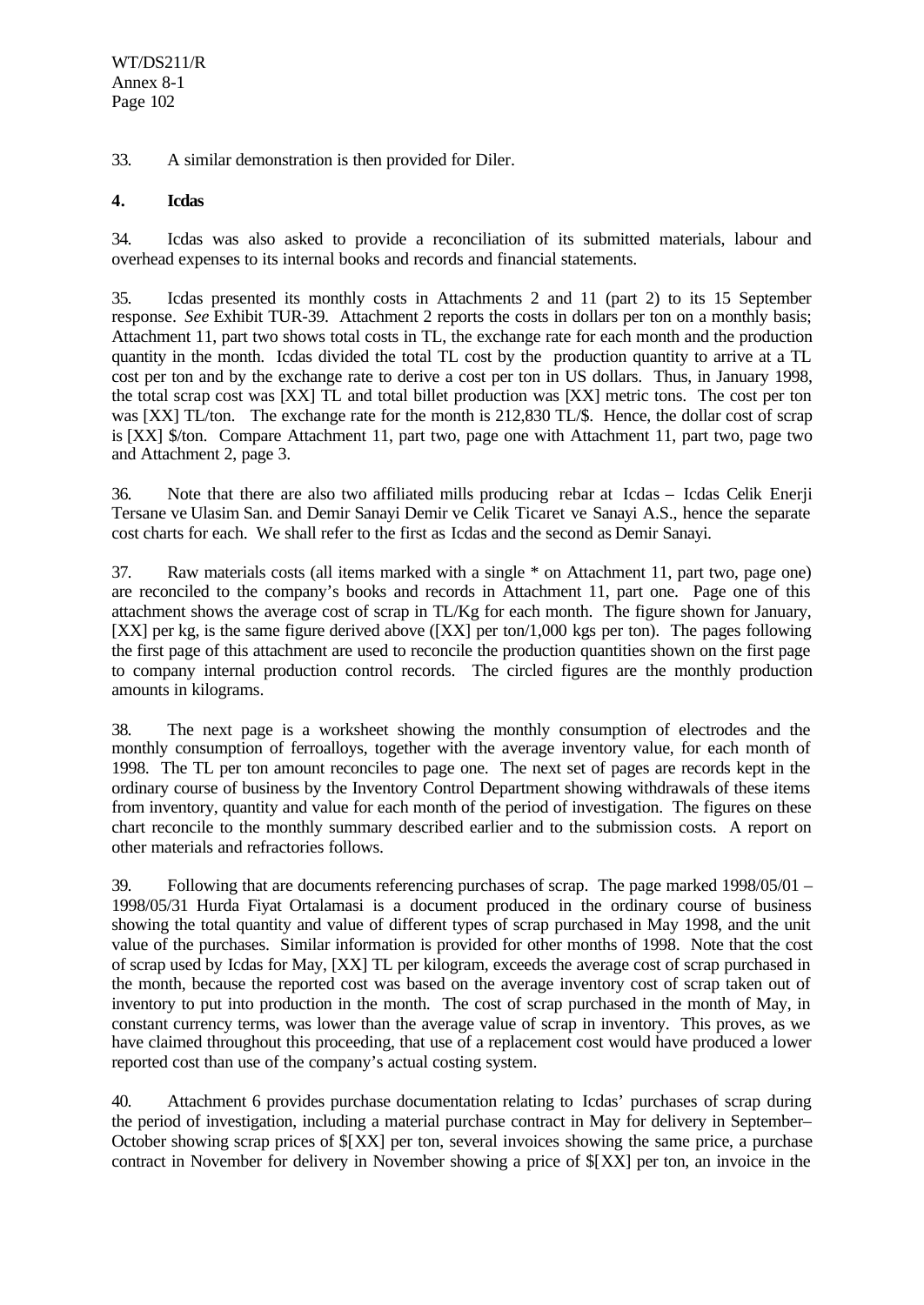same amount, a contract in October for delivery in November 1998 showing a price of \$[XX] per ton, a numerous other similar documents for scrap purchased in August through November.

41. Icdas reconciled its reported labour cost to its books and records in Attachment 8. The figures on pages two and three of that attachment reconcile to the total labour cost shown in the rolling mill for the months of February and March 1998. *Compare* Attachment 8, pages two and three with Attachment 11, part two, page two. These are the figures for Section 1 (rolling mill). There are also monthly pages for Section 2 (transport) and Section 3 (steelmaking). The figure for January for Section 1 ( $[XX]$ ) and the figure for January for Section 3 ( $[XX]$ ) seem to have been inadvertently switched. The sum of the figures for sections two and three in February reconcile to the total labour cost shown for the electric arc furnace on Attachment 11, part two, page two ([XX]) and the figures for January match two if those for Section 1 and Section 3 are switched.

42. Attachment 11, part two, page six, shows the monthly trial balance in January 1998 regarding financing expense (*kredi faizleri*). The amount shown, [XX] TL, reconciles to the item marked "A" on page one of that attachment. Copies of the trial balance for each month of 1998 are provided showing the booking of this expense. Financing revenue (marked "B") on page one of the attachment is shown on the succeeding pages (you must add item 642 and item 646). On the monthly trial balance page labelled "Other", the amounts incurred in January for electricity, natural gas in the electric arc furnace, oxygen, natural gas in the rolling mill, other overheads in the meltshop (Item marked A plus item marked B, plus item marked C, less items  $5.6,7 = [XX]$  and other overheads in the rolling mill (Item D less item  $8 = [XX]$ ) are shown as booked into the trial balance.

43. In Attachment 4, Icdas provided its inventory ledgers as at 31/12/98. Attachment 5 reconciles those inventory ledgers to the trial balance. Attachment 10 provides a complete listing of all sales in the domestic and export markets and reconciles those figures to Icdas' income statement.

## **5. IDC**

l

44. IDC was also asked to reconcile its raw material costs, labour and overhead expenses to its internal books and records.

45. In Worksheet 2, attached to IDC's 9 September 1999 response, the company reconciled the costs it reported on a monthly basis to the annual cost of goods sold shown on its income statement.<sup>8</sup> The income statement provided as an attachment to IDC's original response (and one in Attachment 1 – see detailed income statement in English) shows a total cost of goods sold for 1998 of [XX] TL. That is the figure that appears at the bottom right-hand corner of Worksheet 2.

46. Worksheet two shows both the gross materials, labour and factory overhead costs of goods sold in each month and the unit costs, after division by the number of units sold. The total materials cost shown for January on Worksheet 2, [XX], divided by the total production of rebar, [XX], yields the reported materials cost of [XX] TL/ton. This is the amount that Icdas reported as its materials cost in its original response. Labour cost and manufacturing overheads per ton were similarly calculated. The sum of the raw materials, labour, and factory overhead shown in each month for the calendar year is [XX]. *See* Worksheet 2, far hand side bottom. This is the cost of goods sold for rebar during the year.

47. To this figure, some adjustments must be made to arrive at the cost of goods sold in the financial statement. First, the cost of products manufactured by IDC other than rebar is added. Also added is depreciation on the meltshop and the rolling mill, service costs, and the cost of commercial

<sup>&</sup>lt;sup>8</sup> This document will, we understand, be submitted as an Exhibit by Egypt in response to a Panel Question. Counsel for Turkey first obtained this document from the company on Monday, 11 March 2002.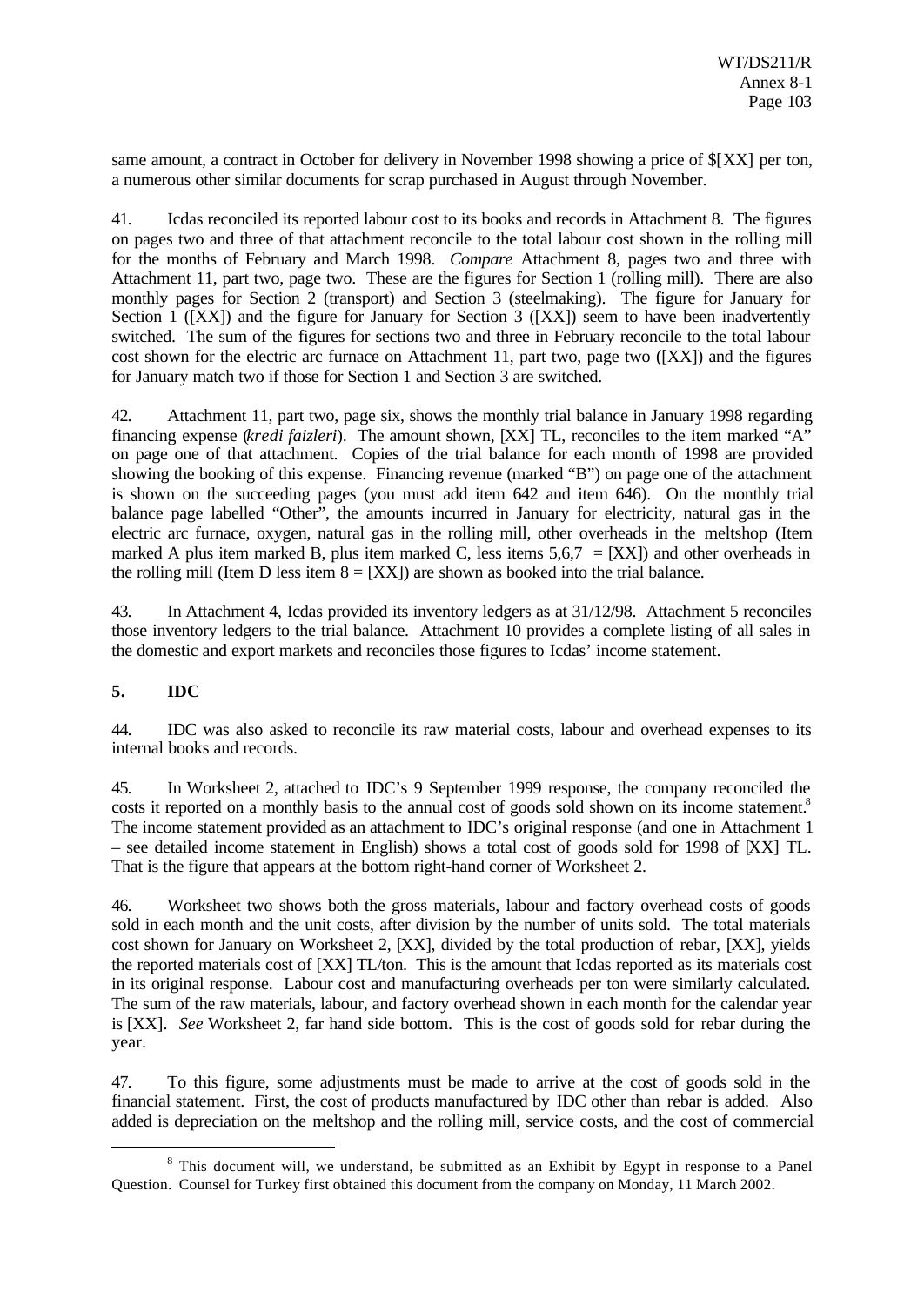goods purchased and resold. *See* Worksheet 2, far right. Worksheet 5 shows how depreciation expenses should be allocated to the product. Service costs, the costs of products other than rebar and the cost of commercial goods purchased and sold are not costs of production of the subject merchandise and so were appropriately excluded from the submitted costs. The cost of other products includes the cost of round bar that is not deformed.

48. Page 2 of Worksheet 2 shows the detailed trial balance at 31/12/98. The detailed trial balance confirms the amount of the reconciling items. Thus, it shows the total cost of service sales at item 62200, the total cost of other sales (spares) at item 62300, and the total cost of bar sales at line 62001 that were reported on Worksheet 2. The total cost of bar sales, [XX] TL (item 620), plus an adjusting item (item 621), is equal to the cost of rebar, the cost of other products and the cost of depreciation shown on Table 2. Thus, IDC showed that it incorporated all of the cost of goods sold in its income statement, with the exception of the adjusting items, in the costs of production that it reported to the Investigating Authority. And, as noted, other than depreciation, which was quantified and separately reported in IDC's 15 September 1999 response, none of the adjusting items should have been included in IDC's cost.

49. Worksheet 3 reconciles the reported labour cost to the books. It shows total labour cost consumed in the meltshop in January of [XX] TL and total labour consumed in the rolling mill of [XX] TL. The rebar labour cost per ton is [XX], calculated by dividing total labour cost by total production. This is the labour cost included in the cost of manufacture in the month. Since IDC reported the average labour cost in cost of goods sold, some adjustments were required.

50. The labour cost per ton of material in inventory was [XX] TL/ton. The labour cost per ton for product produced and sold in January, as calculated above ([XX] TL/ton), was averaged with labour cost per ton for product sold from inventory in the same month to arrive at a weighted average labour cost of goods sold of [XX] TL/ton. This amount, multiplied by the quantity sold in the month, yields the total labour cost in cost of goods sold for the month, [XX] TL. Compare Worksheet 2, page one. Similar worksheets are provided for December, August, September and October. The following pages are extracts from the detailed trial balance showing the booking of each of the detailed entries on the worksheets. For example, the first figure on the labour cost worksheet for January under item number 72101100, [XX] TL, is the first item on the detailed Trial Balance extract for January. Thus, for labour cost, IDC has traced from its detailed trial balance, through a worksheet, to the figures reported in the response, and from there to the cost of goods sold reported on the income statement.

51. Worksheet 4 is a similar exercise for manufacturing overhead expenses. It operates in just the same way.

52. Worksheet 5 shows calculation of the unit cost of depreciation. Since this is based on the year-end total depreciation amount, divided by total production, it is a fixed amount that should be added to the production cost in each month. The following pages reconcile the amounts on the worksheet to the subledger (*muavin defter*).

53. Worksheet 1 reconciles IDC's inventory movement records to the company's internal inventory records. There are separate charts for scrap, billet and rebar. The figures on the scrap inventory movement are tied to the stock records. Thus, the beginning balance for scrap on January 1, 1998, [XX] TL, is tied to the first figure on the page entitled *ILK MADDE VE MALZEME STOKLARI* (stock record). A similar reconciliation is provided for billet and rebar.

54. Attachment 4, part one, provides substantial documentation with respect to IDC's purchase invoices and payment ledgers for ferroalloys and scrap. For example, in the October scrap section, IDC has provided a payment ledger listing individual payments for scrap in October 1998. IDC has coded the ledger with numbers that relate the detail to the scrap invoices paid by the company in that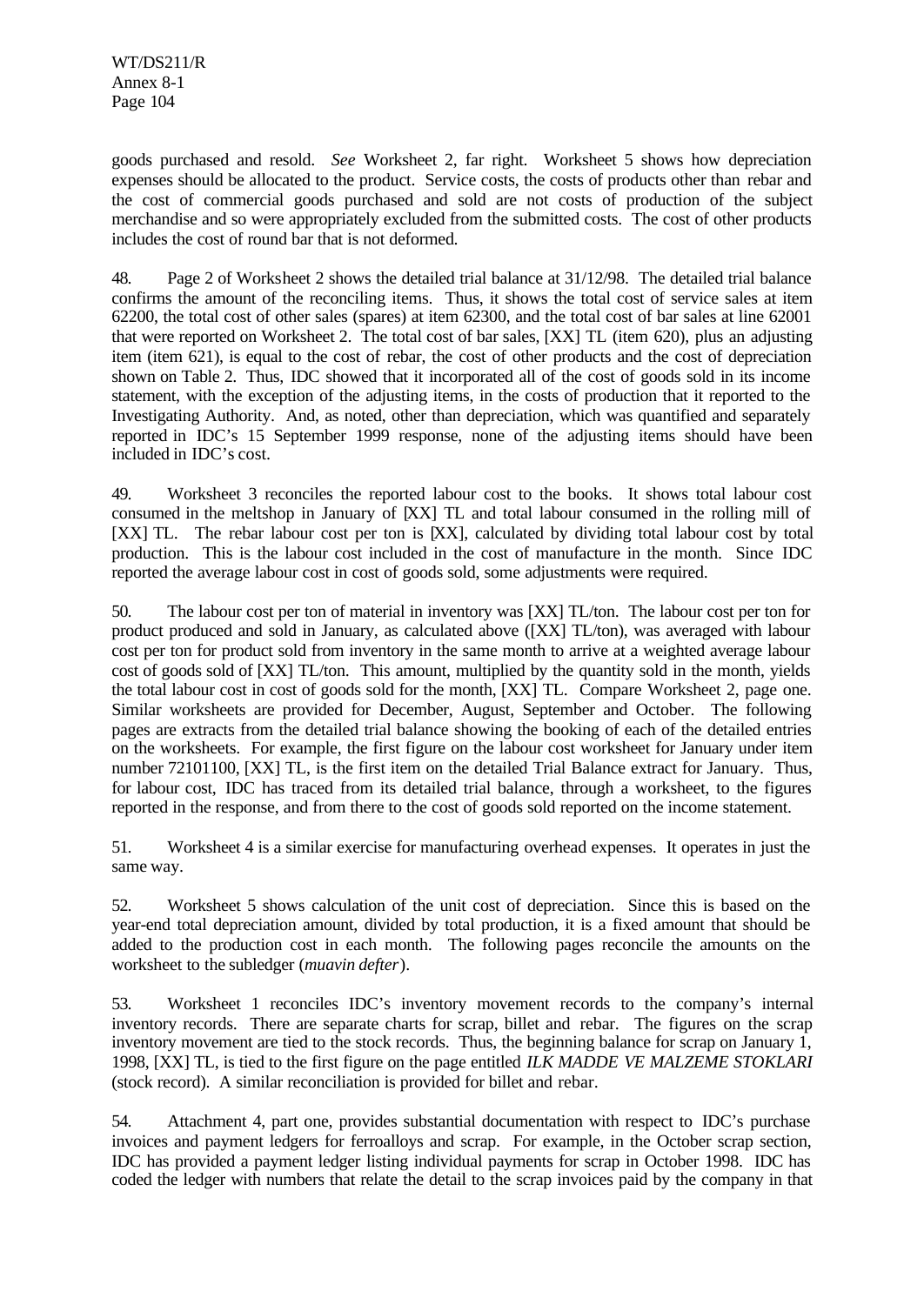month. The first set of invoices are from domestic suppliers, and show the quantity (*miktari*), unit price (*fiyati*) and total invoice amount (*tutar*). The second set of invoices are related to imports and are all in English, showing prices denominated in dollars, ranging from \$[XX] per ton to \$[XX] per ton. Full documentation is provided for four months. Invoices and payment ledgers for other materials and factory overhead items are provided in Attachment 4, part two.

55. IDC provided a complete sales ledger in Attachment 6 and reconciled that sales ledger into its internal ledgers and financial statement in Attachment 7.

**Q2. Could Turkey comment on the legal basis of a claim of a violation of Article 17.6(i) by a Member, in light of the fact that Article 17.6(i) seemingly sets the standard of review which the Panel needs to follow when reviewing the measures in question in a dispute. That is, can a party to a dispute bring a legal claim of violation by an investigating authority of the provision? If so, what would be the legal basis for such a claim?**

### Reply

56. This issue is addressed at pages 12-13 of Turkey's Oral Statement at the Second Substantive Session, 25 February 2002. We further elaborate on that response below.

57. As confirmed by the Appellate Body in *Hot-Rolled Carbon Steel Products from Japan*, Article 17.6(i) imposes an obligation upon investigating authorities with respect to their establishment and evaluation of the facts in an anti-dumping duty proceeding – their establishment of the facts in the context of an anti-dumping duty proceeding must be "proper" and their "evaluation" of the facts must be "unbiased and objective". In this case, Turkey claims that the investigating authorities "establishment of the facts" was improper and their "evaluation of the facts" was neither unbiased nor objective. It is not clear, under the Agreement, that Turkey must allege violation of a separate substantive obligation under the Agreement in order to make this claim. Turkey believes there is a violation of the Agreement if, in reaching its final determination on any issue, the investigating authorities' establishment of the facts is improper or its evaluation of the facts fails to meet the test of objectivity and lack of bias.

58. However, to the extent that the panel considers that it may only review a violation of Article 17.6(i) in the context of a separate substantive claim, we note that in Section II.D of the restatement of our claims, where reference to Article 17.6(i) is made, Turkey's claim is that Egypt's decision to apply "facts available" was a violation of both Article 6.8 and Article 17.6(i) of the Agreement because that decision was based on an improper determination of the facts and upon an evaluation of the facts that was neither unbiased nor objective. Thus, to the extent that the Panel considers that Article 17.6(i) merely sets forth a standard of review for Panel consideration of other substantive violations, then we invite the Panel to consider this claim in connection with our claimed violation of Article 6.8.

#### **Q3. Turkey asserts that all Icdas' scrap cost data were "verified" (7 December 2001 response to questions posed by the Panel, Appendix at Section G, page 34). Could Turkey explain what is meant by the term "verified" as used in this context.**

#### Reply

l

59. Icdas verified its scrap costs in the sense that it provided invoices and other internal documentation establishing that the scrap costs it reported were based on actual purchases of scrap in

<sup>9</sup> *United States – Anti-Dumping Measures on Certain Hot-Rolled Steel Products from Japan*, WT/DS 184/AB/R, 24 July 2001, paras. 55-56.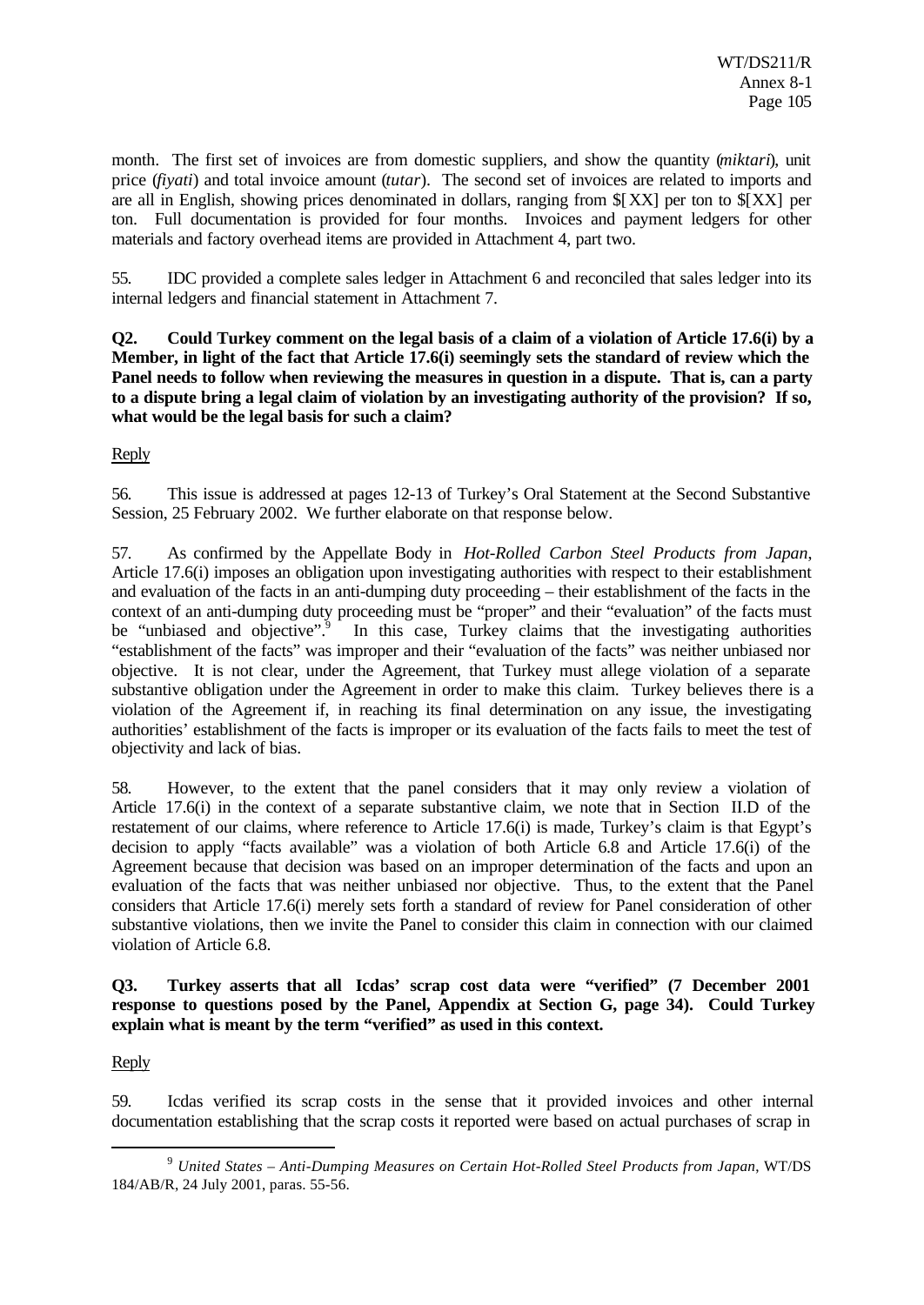WT/DS211/R Annex 8-1 Page 106

the month in question. This documentation was provided in Icdas' response to the 19 August 1999 letter-questionnaire. (See Response to Question # 1, above.)

#### **Q4. On page 58 of Turkey's First Written Submission it is asserted that Icdas requested "a hearing as soon as it had an opportunity to review the Essential Facts and Conclusions Report", Exhibit TUR-26 is cited as reference. However, it seems as if the referenced exhibit does not mention such a request. Could Turkey please clarify.**

Reply

60. It seems that Icdas did not, in fact, make such a request in its comments on the Essential Facts and Conclusions report. We apologize to the Panel for our error.

**Q5. In its 7 December 2001 response to the Panel's question 2.3, Turkey did not indicate whether it has dropped its allegations of violation of Articles 2.2.1.1, 2.2.2, and 6.8 in connection with its claim in paragraph 11 of the Request for Establishment of the Panel. Could Turkey please clarify whether these allegations are maintained.**

Reply

61. Turkey has not dropped its allegations of violation of Articles 2.2.1.1, 2.2.2 or 6.8 in connection with its claims in Paragraph 11 of the Request for Establishment of the Panel. These claims are set forth in our restatement of claims at Section II.F.2, II.F.3 and II.D. *See* Response of Turkey to the Questions Posed by the Panel, 7 December 2001 at Appendix – Restatement of Claims in Response to Question 1.

62. As we indicated previously, we would not object to a finding by the Panel that our claims in Section II.F.2 are rendered moot if the Panel considers that Egypt was unjustified in resorting to "facts" available" and if the Panel then concluded that a re-determination was necessary. *See United States – Definitive Safeguards Measures on Imports of Circular Welded Carbon Quality Line Pipe from Korea*, WT/DS 202/AB/R (February 4, 2001), para. 199.

63. Our claims in Section II.F.2 were intended to address and argue against any counter-argument by Egypt that its determination of normal value was correct, even if it was not justified in applying "facts available". To the extent that Egypt's position can be understood to make this counterargument, we stand by our claim in Section II.F.2.

**Q6. Turkey argues that the Investigating Authority "declined" to adjust constructed normal value for credit costs. Turkey indicates that such an adjustment was requested by "respondents" during the course of the investigation. Could Turkey please indicate where in the record those requests and the relevant data can be found? How does Turkey interpret the reference in Article 2.4 to due allowance being made "on its merits" for differences which affect price comparability, both in the context of Article 2.4 itself, and in the context of the review by a panel pursuant to Article 17.6(i)?**

## Reply

l

64. This claim was made in the initial responses and on the original sales listings. *See* Exhibit TUR -  $42.^{10}$ 

<sup>10</sup> *See also* Exhibit TUR-25 at 14-16 (Letter from Law Offices of David Simon, 13 August 1999, objecting to tentative decision not to adjust normal value for imputed credit costs).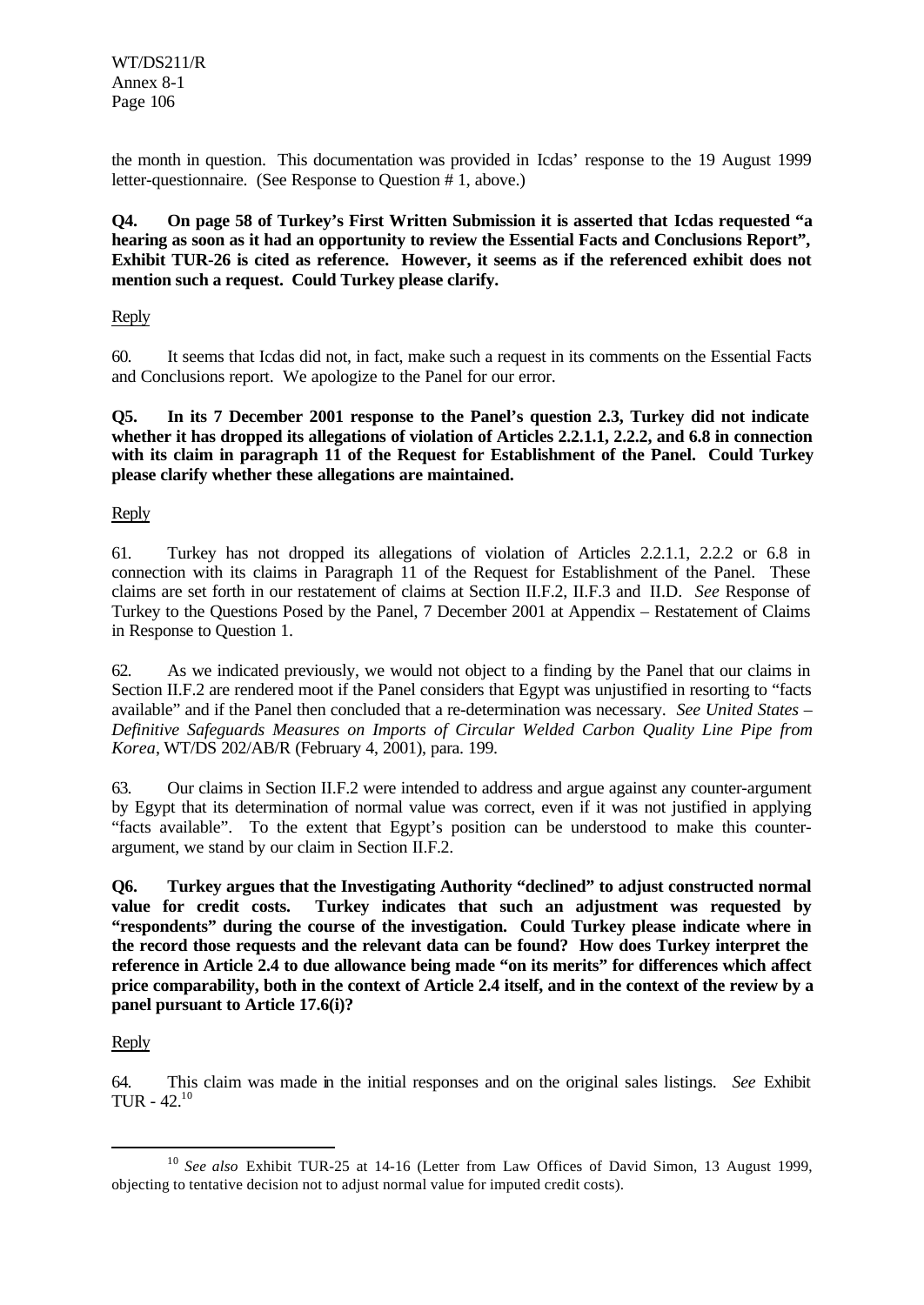65. We note further that the verification report for Icdas states:

"Cost of Credit

The accounts for sales in Turkey can be received later than the date of the invoice. [XX.] The period between the date of settlement of the account and the actual date of payment was established from the accounts outstanding ledger. The average days per ton was calculated and an adjustment was made. The interest used was established from the company records of short-term loans".

66. *See* Exhibit TUR-4 at 6. The "Cost of Credit" for each sale is shown on the second page of the dumping calculation attached to the verification report. *See* Exhibit TUR-4, ICDAS DUMPING CALCULATION (field Y).

67. A similar statement and calculation appears in the report for IDC (Exhibit TUR-5 at 4.3 "Adjustments to Normal Value" and dumping calculation, page 1, "Cost of Credit" ), Diler (Exhibit TUR-6 at 7 "Cost of Credit" and dumping calculation, page 2, "Cost of Credit"), Colakoglu (Exhibit TUR-7 at 6 and dumping calculation, page 2, "Cost of Credit"), and Habas (Exhibit TUR-8 at 7 "Cost of Credit" and dumping calculation page 4 "Cost of Credit"). Thus, in each case, the imputed credit cost calculations were verified as accurate by the Investigating Authority, including both the number of days from shipment to payment and the interest rate used to calculate the adjustment.

68. Turkey believes "on the merits" means, in this context, whether or not the facts supporting the claim are verified and whether an adjustment is necessary in order to achieve price comparability. The verification reports show that each of the underlying facts claimed by the respondents were verified, including the number of days the invoice was outstanding prior to payment and the applicable interest rate. Clearly, where there is a different payment term in the export and the domestic market, or where the interest rates applicable to sales in local currency and in foreign currency are different, as here, an adjustment must be made for different payment periods in order to ensure price comparability. Therefore, respondents are entitled to this adjustment both as a matter of the express obligation in the Anti-Dumping Agreement and on the facts of the case.

**Q7. In the Appendix to its 7 December 2001 responses to the Panel's questions, Turkey does not refer to a claim under Article 6.1 in the context of its dumping-related claims. Could Turkey please clarify whether this allegation is maintained. If so could Turkey please identify in its submissions and statements to the Panel its arguments in support of this allegation.**

## Reply

69. Turkey cited Article 6.1 in Section II.B of its First Written Submission in support of its claims of violation of other provisions of the Agreement in connection with the request, late in the proceeding, for substantial new cost information. However, Turkey did not claim there, or in its Restatement of Claims, that this Article was specifically violated in that regard and it does not maintain such a claim.

70. We note, as did the European Union, that Turkey could have cited this provision in support of its claims in Section II. B.

**Q8. In the annexes to Exhs. TUR-34A-C, Turkey includes a series of tables preceded by a cover sheet entitled "[company] databases". Could Turkey please explain whether these tables were part of the 15 September submissions by Habas, Diler and Colakoglu. Could Turkey also please explain what these tables are, whether they form part of the record of the investigation, and what they are intended to show.**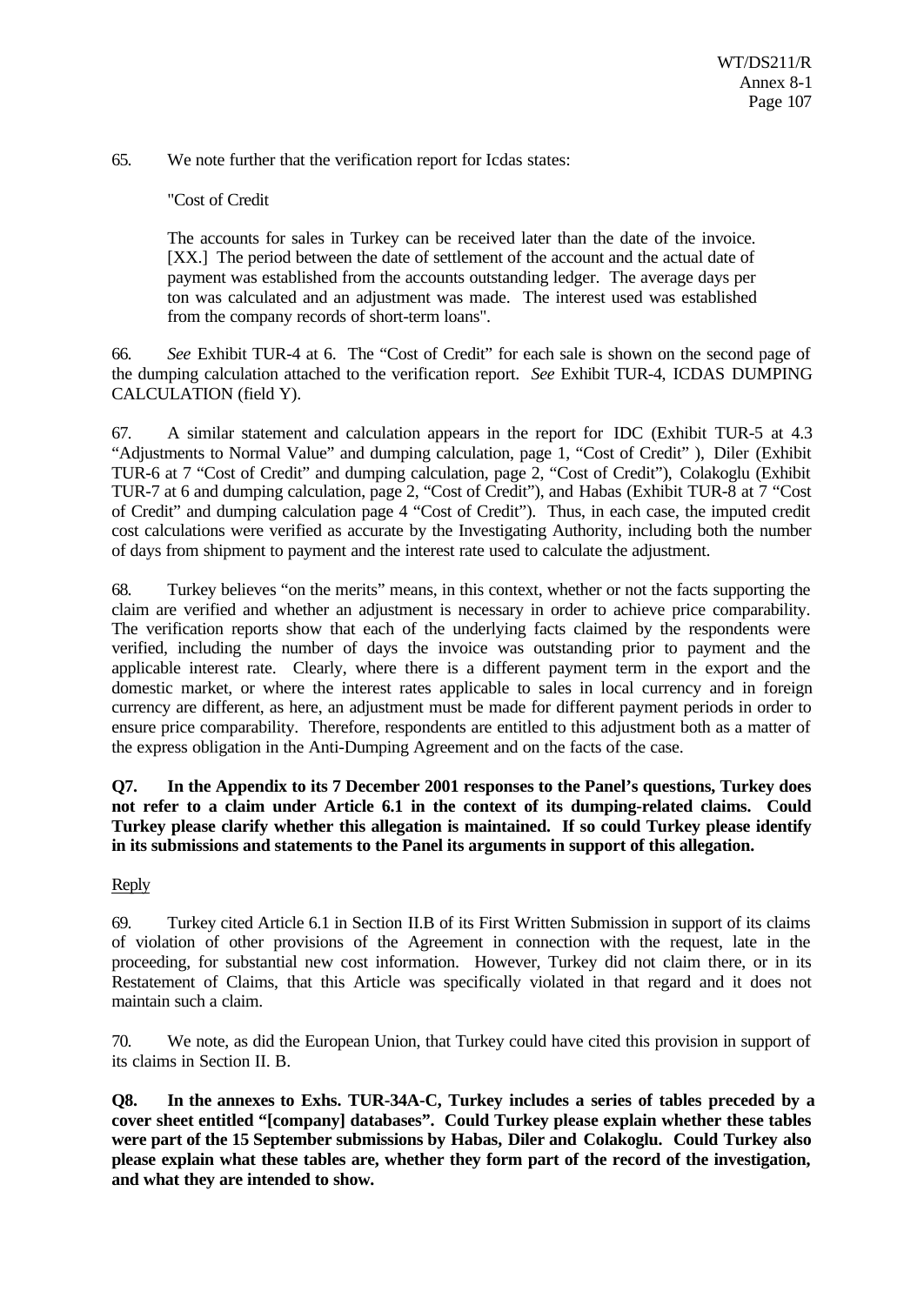### Reply

71. These documents are the databases originally submitted in the response to the original foreign manufacturers' questionnaire (Total Sales of Steel Reinforcing Bars – Appendix 1; Sales in the Domestic Market – Appendix 2; Sales Price Structure – Appendix 3, and so forth), as revised on 11 June 1999 (see First Written Submission at II.A.9) and at verification. *Compare* Manufacturers Questionnaire, Exhibit TUR-3 at Appendices 1-9. <sup>11</sup>The revised databases were provided to the Egyptian verification team during the verification together with the explanatory boxes that appear on the charts to explain how the data fits together.

72. The file of documents submitted by the Turkish respondents to the IA, as forwarded to us by the Law Offices of David Simon, indicates that these documents were also attached to the companies' 15 September 1999 response. However, Mr. Simon has indicated to us that he has no specific recollection concerning this matter and so we were not able to independently confirm this fact. Nevertheless, Mr. Simon has confirmed that this data was submitted to the IA in exactly the same form as it appears in TUR-34 A-C during the verification.

**Q9. Did any of the Turkish respondents submit any documents to the Investigating Authority regarding how inflation is to be taken into account in accordance with Turkish generally accepted accounting principles? If so, did any such documents support the proposition that non-application of IAS 29 is in accordance with Turkish GAAP? Please explain, and indicate where in the record the relevant documents can be found. If not already submitted, please furnish copies of those documents.**

### Reply

l

73. We note, first, that the Investigating Authority never addressed a question to respondents with respect to the non-application of IAS-29 and thus respondents never addressed this issue in their responses.

74. With respect to the more general issue, IDC explained in its response of 9 September 1999 (Exhibit TUR-29) that:

"Izmir Demir Celik Sanayi A.S. has agreed (*sic*) that Turkey is experiencing high inflation during the period of investigation, but disagree[s] with the statement of "The reported costs do not reflect inflation in effect." Because in our accounting system all costs are already indexed and further indexations to account for inflation is unnecessary (*sic*).

Material costs; these costs have not been indexed for inflation because they reflect the cost of procurement of materials used in production. Approximately 75% of the total

 $11$  More specifically, in the case of Colakoglu, the first table (Appendix A) reports the value and volume of sales during the period of investigation. The second table (Appendix 2) is a listing of home market sales transactions made at the same time as, and of the same product and type as, the products sold in Egypt during the period of investigation, together with transaction specific prices and price adjustment information. The "Interest" column is the imputed credit cost adjustment. The third table (App. 3) is a listing of the domestic prices and price changes during the period of investigation for products also sold in Egypt. The fourth table (Appendix 3B) is the sales price structure in the domestic market. The fifth table (Appendix 4) is a listing of sales to Egypt during the period of investigation, together with price adjustment information. The sixth table (App. 5) is the sales price structure for export sales to Egypt. The seventh table (App. 9A) is respondent's costs of production for the domestic sales. The eighth table (App. 9A) is respondent's cost of production for sales in Egypt and the last table is the income statement.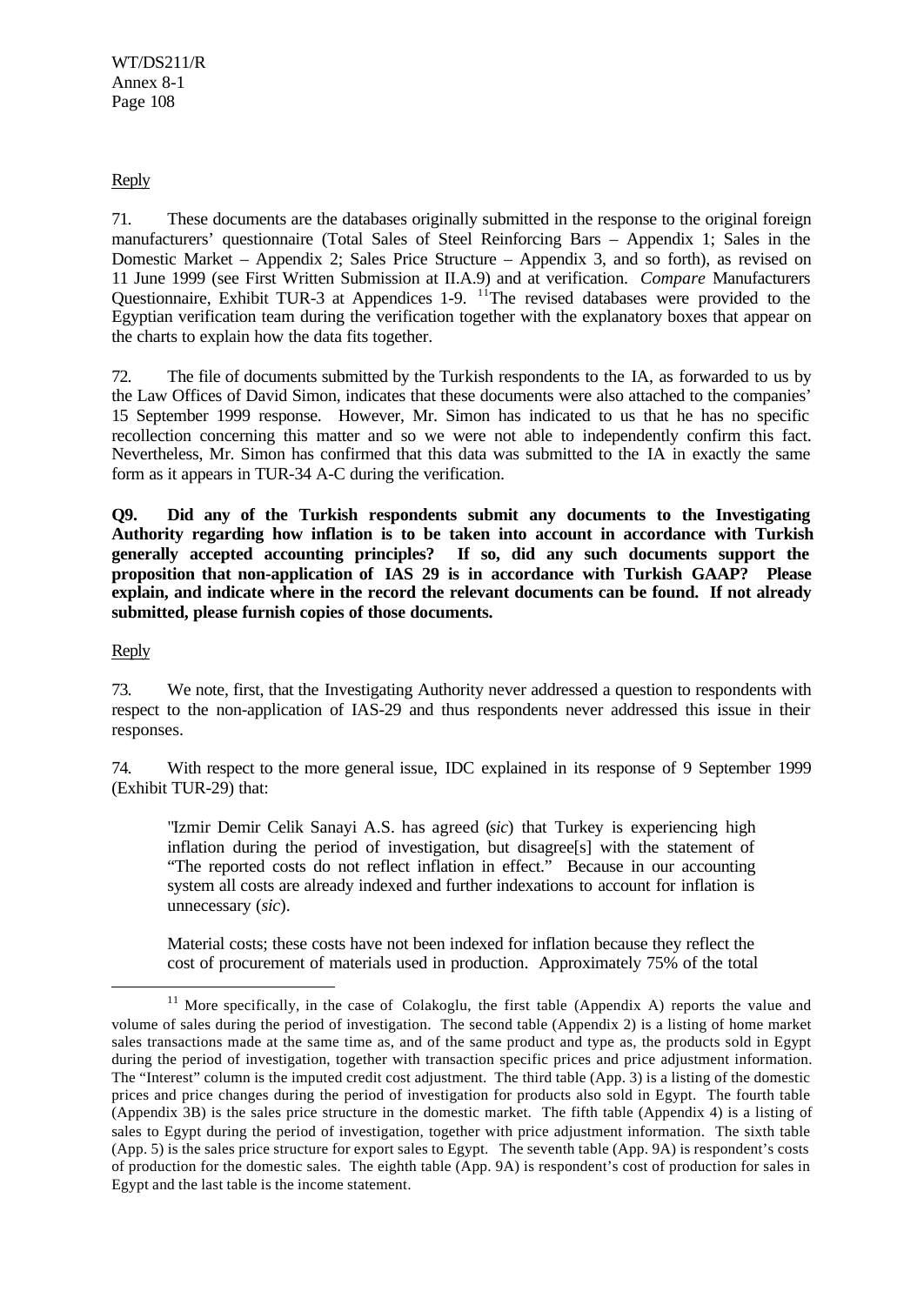cost of manufacturing of deformed steel bars is coming from the imported materials procurement and costs were converted from "foreign currency" to "Turkish lira" at the current exchange rate of the Turkish Central Bank, in which the inflation rate has been already taken into consideration.

Labour costs and overhead; these costs depend on production, not on sales. The increase in production results in a decrease in labour cost per ton, an increase in manufacturing overhead per ton. . .

SG&A expenses reported to you was based on the fixed expenses of total SG&A expenses. . . Therefore, the total yearly fixed SG&A expenses were divided by the total yearly export quantity and reported to you. There is no need for an inflation adjustment. Because the fixed portion of SG&A expenses had already covered the effect of the inflation, such as salary increases etc."

75. IDC is explaining here that the TL devalues against stable foreign currencies at approximately the rate of inflation in Turkey in order to maintain constant purchasing power parity between the currencies. The devaluations occur on a weekly and often daily basis. Therefore, a \$100 raw material cost in January will translate into 10,000 TL (at a rate of 100 TL/\$) and into 15,000 TL in December (at a rate of 150 TL/\$), reflecting an annual inflation/devaluation rate of 50 per cent. Furthermore, because labour costs are adjusted for inflation once per year, and the size of the labour force does not change with changes in the production quantity, labour cost is essentially a fixed cost and it already reflects inflation in the economy – certainly it reflects what is actually being paid out in wages and benefits on a monthly basis. SG&A expense was calculated by IDC on an annual basis (reflecting full inflation over the entire year) and divided by total quantity.

76. Icdas provided a similar explanation in its response to the 19 August 1999 letter. *See* Exhibit TUR-28 (discussion of materials, labour and overhead). Habas and Diler provided a similar explanation in their response of 15 September 1999. *See* Exhibit TUR-21.

77. Habas' audited financial statement notes that company maintains its books of account and prepares its statutory financial statement in accordance with accounting policies based on the Turkish Tax Laws and the Turkish Commercial Code. *See* Exhibit TUR-34C at note 2.1. Moreover, "transactions in foreign currencies during the year have been translated at rates ruling at the dates of the transactions." *Id.,* at note 2.7. Finally, the financial statement notes, under the rubric "Inflation Accounting".

"IAS 29, which deals with the effects of inflation in the financial statements has become applicable for the first time to financial statements covering the periods as from 1 January 1990. This standard requires financial statements prepared in accordance with IAS be stated in terms of the measuring unit current at the balance sheet data and corresponding figures for previous periods be restated in the same terms.  $* * *$ 

The Group has not reflected the results of this standard in the accompanying financial statements as restatement of financial statements in terms of the measuring unit current at the balance sheet date by applying a general price index is neither envisaged nor required by Turkish Commercial practice and tax legislation except for the revaluation of fixed assets referred to in note 2.4 above. As there is currently no consensus in Turkey on the application of IAS 29, the Management of the Group believes that the necessary restatement would be confusing and inappropriate at the present time until such consensus is reached in particular since it would prevent comparison with financial statements of other companies or groups in Turkey".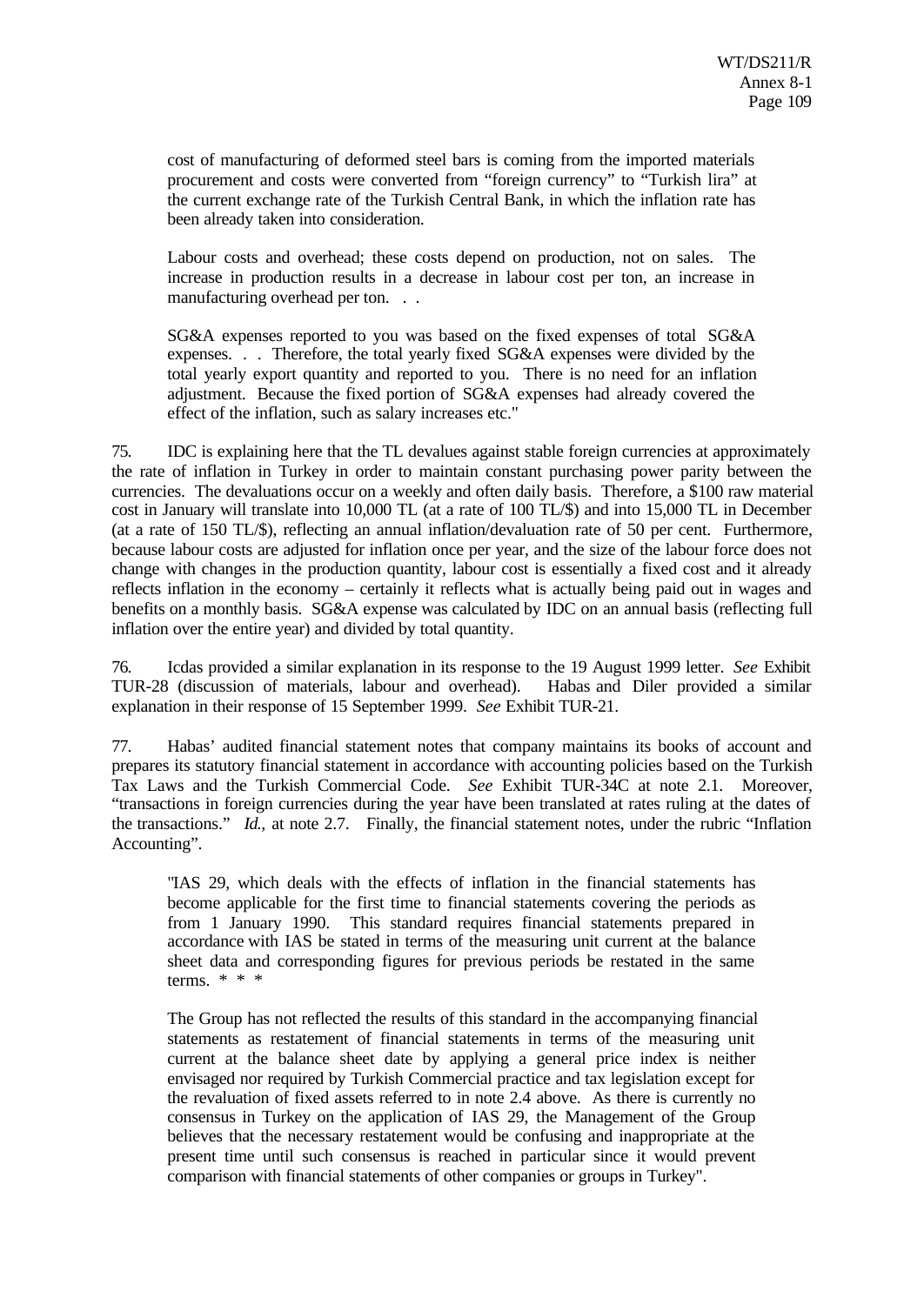WT/DS211/R Annex 8-1 Page 110

*Id.*, at note 2.10.

78. Colakoglu's financial statement is prepared in dollars. See EGT 7.6; TUR-34B at Appendix 1. As noted in the auditor's opinion letter: "[T] provisions of International Accounting Standard 29 – Financial Reporting in Hyperinflationary Economies ("IAS 29") . . . have not been applied since we believe that they are not applicable to financial statements reported in a stable currency. The effects of inflation on the financial statement have been dealt with by selecting the US\$ (a stable currency) as the reporting currency and recording TL denominated transactions and balances in US\$". *See* Exhibit TUR 34-B at Appendix 1, audit opinion letter, page 2.

**Q10 Concerning Turkey's claim that the interest income offset was related to production such that it ought to be accepted as an element in the cost of production of the subject goods, did any of the Turkish respondents explain to the Investigating Authority, in detail or otherwise, and/or furnish evidence to document, the exact nature of the income offset or offsets concerned, how they were generated, and their relationship to the production of the subject goods? If so, please indicate where in the record such submissions can be found, and furnish copies of the relevant documents.**

Reply

79. Specific information was not requested by the Investigating Authority on the nature of the interest income at issue. If the Investigating Authority had any doubt as to the validity of the offset in question, it was incumbent upon the Investigating Authority to request additional information. The Investigating Authority cannot justify the denial of an adjustment based on the failure to provide clarifications or supporting evidence that it itself did not seek. We note that the Investigating Authority never cited any evidence that the interest income was not related to production, nor has Egypt produced such evidence to the Panel.

80. In Diler's original response (at 14), the company noted that "[i]nterest expense is reported on a consolidated basis (Group interest expense, offset by Group interest income) as is the practice in anti-dumping investigations, because of the fungibility of money". *See* Exhibit TUR-42. A separate field appears on its App. 9A – Cost (TL/MT) (Domestic Merchandise) for Interest Expense (Revenue). *Id.* This field is a negative reflecting net interest revenue. The audited financial statement for Diler (at note 21), attached as Exhibit 1 to TUR-34-A, indicates that most of the interest income for Diler was comprised of "Bank Interest (Repo and TL Accounts)" – all of which are shortterm working capital accounts.

81. In the combined letter covering the responses of Colakoglu, Diler and Habas, dated 15 September 1999, it was explained:

"Regarding the issue of negative interest expenses, the fact is that interest income exceeded interest expense. Companies regularly invest their working capital in very short-term income instruments, such as overnight ("repo") loans, on which interest income can be as high as 120% per year".

*See* Exhibit TUR-34-A at 2.

Moreover,

"Regarding respondents' interest expense factors, each respondent has provided its financial statements in the file "mfr income stmt" included in Exhibit 2 of the questionnaire response (the database submissions). From these income statements, as well as the worksheets embedded in the cost submissions (disapp 9A), it is apparent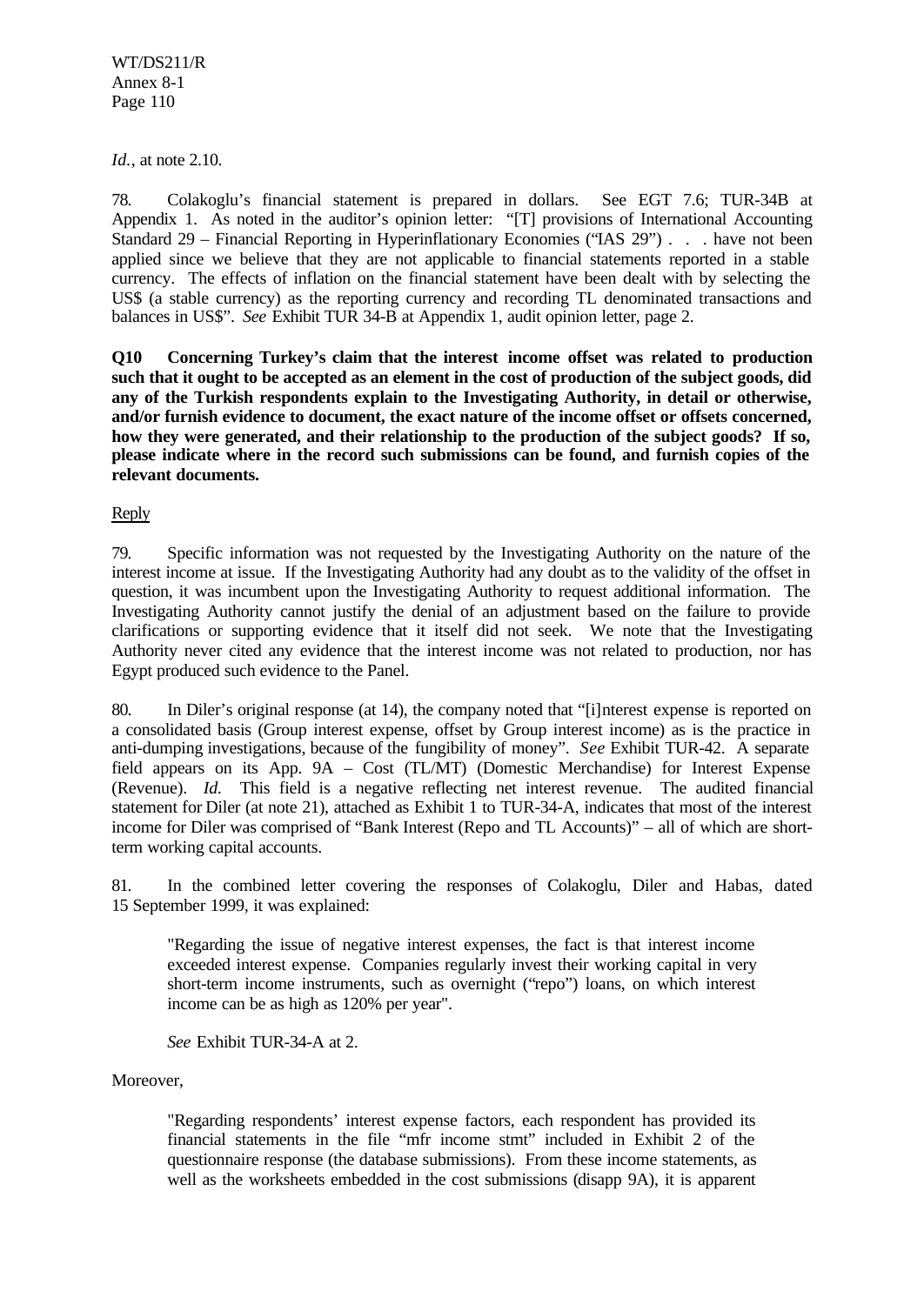that short-term interest income exceeded total interest expense. This is the reason that the respondents' interest expense for purposes of cost of production is a negative figure.

As for the ITPD's question of why respondents deduct short-term interest income from the interest expense component of cost of production, the answer is simply that, in any reasonable measure of cost, interest income is netted against interest expenses".

*Id*., at 7-8.

82. As in the case of Diler, for Colakoglu, the original response at App 9A – Cost of Production contained a field for short-term interest income as an offset to cost of production. *See* Exhibit TUR-42. Attachment 1 to the 15 September response is a financial statement audited by Pricewaterhouse Coopers. The income statement prepared by PriceWaterhouse Coopers shows net financial income for 1998. See Exhibit TUR-34B.

83. Habas' original response notes that "[i]nterest expense is on a consolidated basis (Group interest expense, offset by Group interest income)." App 9A – Cost (TL/MT) – Domestic Market shows a net negative interest expense; *i.e.*, that interest revenue exceeds interest income. *See* Exhibit TUR-42. This is confirmed by Habas' financial statement, audited by Grant Thornton. *See* Exhibit TUR-34-C, Attachment 1, at Income Statement. Habas' financial statement also shows that the company had [XX] billion TL in cash at banks at 31/12/98. *See id.* at note 3. Ordinarily, as indicated above, these funds would be in interest bearing deposits to avoid loss of value in a highly inflationary economy, accounting for the interest income.

84 In its original response in Appendix  $9A -$  Factory Cost and Profit for Domestic Sales, IDC listed no amount under financing costs, meaning that it had no net financial expense after the application of interest income. See Exhibit TUR-42. The income statement attached to its 9 September 1999 response shows that interest revenues offset [XX] of the company's interest expenses.

**Q11. Could Turkey please provide the following documents:**

**- Annexes to Icdas 15 September 1999 submission (Exh. TUR-28);**

# **- Responses of Icdas and IDC to the 23 September 1999 letters from the Investigating Authority.**

# Reply

85. *See* Exhibits TUR-39, TUR-40, and TUR-41 attached to this response. Please note that Attachment 9 to Icdas' 15 September 1999 response is missing from our files. The Investigating Authority subsequently requested another copy of Attachment 9 on 23 September 1999 and it is our belief that it became separated from the file when a copy of the Attachment was made and sent to the Investigating Authority on 27 September 1999.

\* \* \*

# **QUESTIONS POSED BY THE PANEL TO EGYPT – RESPONSES OF TURKEY**

86. Turkey would like to take this opportunity to comment on a few of the questions addressed to Egypt as well.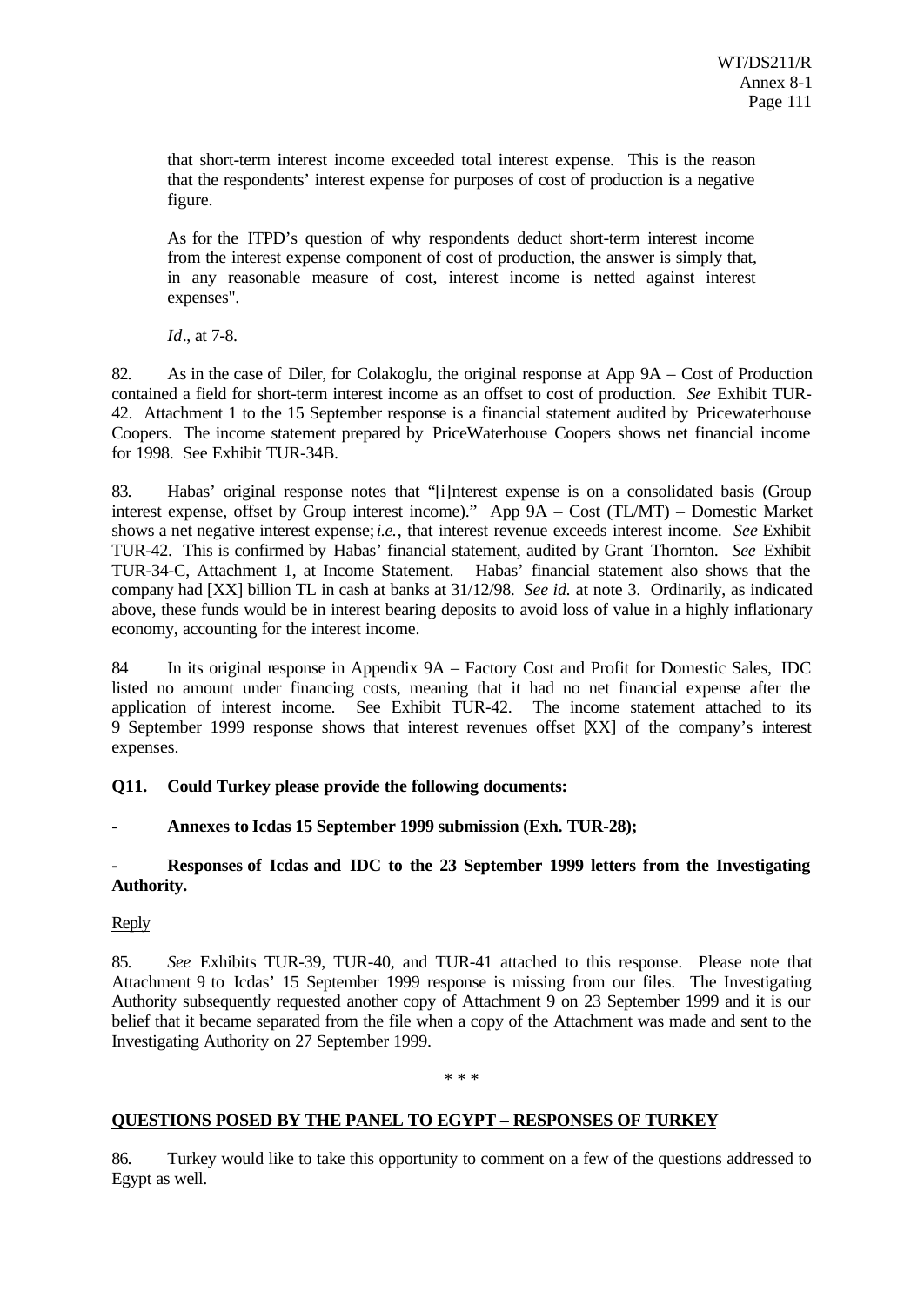**Q2. In the Final Report at page 13, the IA refers to the scrap cost data provided by "another respondent" and describes the trends in those data. In Egypt's oral response to this question at the 26 February 2002 meeting with the Panel, Egypt clarified that the "respondent" referred to was Alexandria National. Could Egypt please confirm this, and provide the scrap cost data referred to and copies of the supporting documents from which those data were drawn.**

### Reply

87. Egypt gave a very surprising tentative answer to this question during the Second Substantive Meeting. It stated that Alexandria National was the source of the scrap data referenced in the Final Report as having been provided by "another respondent". This response seems dubious in light of the context in which that statement was made in the Final Report.

88. First, as noted by Chairman Palecka, Alexandria National was not a "respondent" in this proceeding; it was an applicant or petitioner for anti-dumping relief. Everywhere else in the Final Report where the term "respondent" or "respondents" is used, that term refers to the Turkish producers and exporters. Thus, for example, in Section 1.5, the report states: "Review of the cost and sales data provided by the respondents raised significant questions regarding the accuracy of the data." In Section 1.6.3, the report states: "The Investigating Authority disagrees with respondents regarding the requests for supplemental information". When the domestic producers are referred to in the Final Report, they are invariably referred to by name or as "the domestic industry" or as the "Egyptian industry". *See* Exhibit TUR-16.

89. The particular reference and surrounding text also suggests that the source of this scrap data was one of the Turkish respondents:

"Diler, Habas and Colakoglu claim that they "have proved in a number of different ways that the sharp decline in such world scrap prices gave the respondents' constant currency declining costs, which in a hyperinflationary economy appear in local currency as steady costs even though the macroeconomy is hyperinflationary \* \* \*

Respondents then "tabulated the rebar pricing data from each respondents' verified sales database, and the result showed a steep decline in Turkish rebar prices during 1998." Thus, they claim, Turkey's domestic rebar prices collapsed in 1998. They conclude that prices fell because scrap cost fell. \* \* \*

The Department disagrees for several reasons. First, since respondents' information on world scrap prices was expressed in annual terms (prices at the end of the year were lower than prices at the beginning of the year), it was not useful in determining price movements during the investigation period (calendar 1998). When the Department examined *monthly domestic rebar and purchased scrap prices throughout the period* (*another respondent in this investigation submitted monthly scrap prices*), a very different picture emerged. For the first 7 months of the period, both were fairly constant and did not decline to any noticeable extent. For the next three months scrap prices declined sharply, and in the last 2 months, they began a noticeable recovery. The sharp decline, which respondents implied was sustained throughout the period, was, in fact, limited to 3 out of 12 months of the investigation period, *despite a high inflation rate throughout the period*. Thus, the Department had a reasonable basis for its concern whether domestic costs fully reflected inflation".

Exhibit TUR-16 at 12-13 (emphasis added).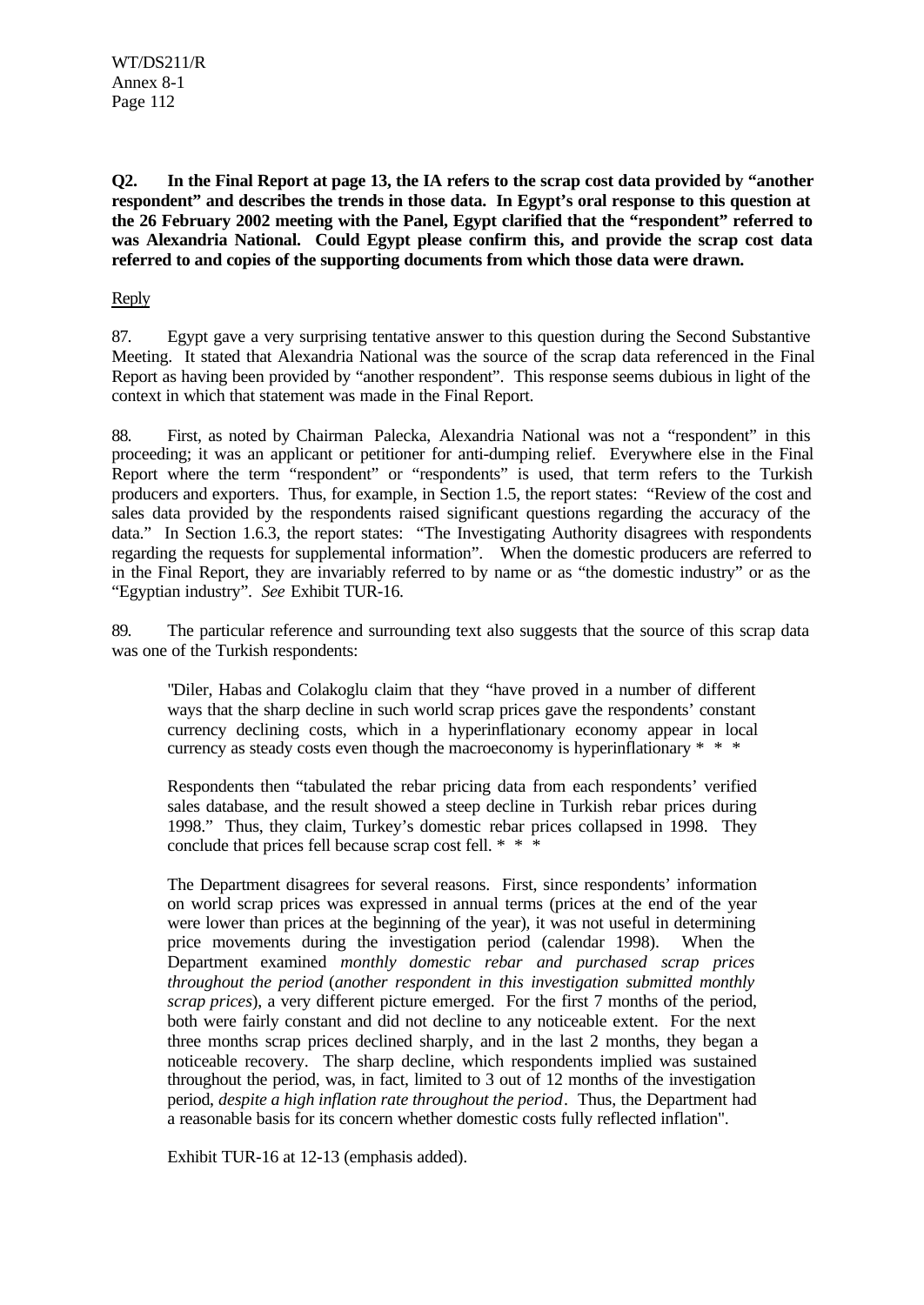90. In this context, the term "domestic rebar and purchased scrap prices" clearly refers to domestic rebar prices in Turkey (as opposed to export prices to Egypt) and purchased scrap prices in Turkey. Turkey is the relevant market to examine in evaluating the accuracy of respondents' cost information. It is very unlikely that this language would have been drafted as it was if rebar prices were based on prices in Turkey and the scrap prices were those in Egypt. The IA would then have had to explain this fact and that use of Egyptian scrap prices made sense in comparison to rebar prices submitted by the Turkish respondents. Moreover, the sentence – "The sharp decline, which respondents implied was sustained throughout the period, was, in fact, limited to 3 out of 12 months of the investigation period, *despite a high inflation rate throughout the period*" – makes sense only if the scrap prices were provided by a Turkish respondent – given the explicit reference to the high inflation rate in Turkey during the period.

91. In addition, it is not entirely clear why Alexandria National would have provided this information to the Investigating Authority. Ordinarily, cost data obtained from a domestic industry is not broken down to this level of detail because such information is not needed to analyze the question of whether the domestic industry has been materially injured by reason of imports. Moreover, the confidential injury analysis, submitted by Egypt, does not provide cost data at this level of detail.

92. Finally, in Panel Question #10, addressed to Egypt on 28 November 2001, the Panel requested that Egypt supply to the panel "[i]nformation on scrap steel prices on a monthly basis on which the final determination was based". This was an obvious reference to page 12 of the Final Report. That Egypt took it as a reference to page 12 of the Final Report and not as a request for all scrap data upon which the final determination of normal value was based is evident in the fact that, in its response, Egypt provided scrap costs from only three of the five respondents – Icdas, IDC and Colakoglu. Colakoglu was one of the companies whose costs were specifically being questioned at page 12 of the Final Report and Icdas and IDC were the two other respondents whose costs were not being specifically questioned in that section of the report. By submitting this data, the Investigating Authority tacitly admitted that it was relying either on data submitted by Icdas or data submitted by IDC in questioning the declining scrap cost data submitted by Colakolgu, Habas and Diler. Certainly, all of the scrap costs provided in that exhibit were those of Turkish respondents.

93. We noted in our rebuttal brief that the data presented for Icdas supports the claims we have made challenging the factual findings in the Final Report and observing that the Investigating Authority seems to have been quite confused about the interplay of inflation, devaluation and costs reported in constant and nominal currencies. *See* Rebuttal Brief of Turkey at 68-69. Indeed, we initially made this claim in our First Written Submission. *See* First Submission of Turkey at II.E.11. At no time prior to its response to this Panel question at the Second Substantive Session did Egypt take the position that Turkey was incorrect in concluding that the Final Report was referring to scrap data supplied by Icdas. It had an obvious opportunity to do so both in its Rebuttal Brief and in its response to the Panel's First Set of Questions, but did not.

**Q4. Could Egypt please indicate exactly which inflation data contained in Exhibit EGT 7.7 it used as the basis for its conclusion that the average monthly inflation rate in Turkey was 5 per cent. In this regard, the Panel notes that the exhibit contains,** *inter alia***, the same data from the Turkish State Institute of Statistics (submitted by the Turkish Government in its response of 15 October 1999 to the Essential Facts and Conclusions Report (Exhibit TUR-30)) on which the Turkish Government relied to indicate that the inflation rate was much lower during 1998.**

#### Reply

94. In its tentative response, Egypt states that it used a simple average of the wholesale price index and the consumer price index in 1998. We note that the wholesale price index rose by only 40.2 per cent in 1998, which, on a monthly basis, converts to an inflation rate of 3.4 per cent per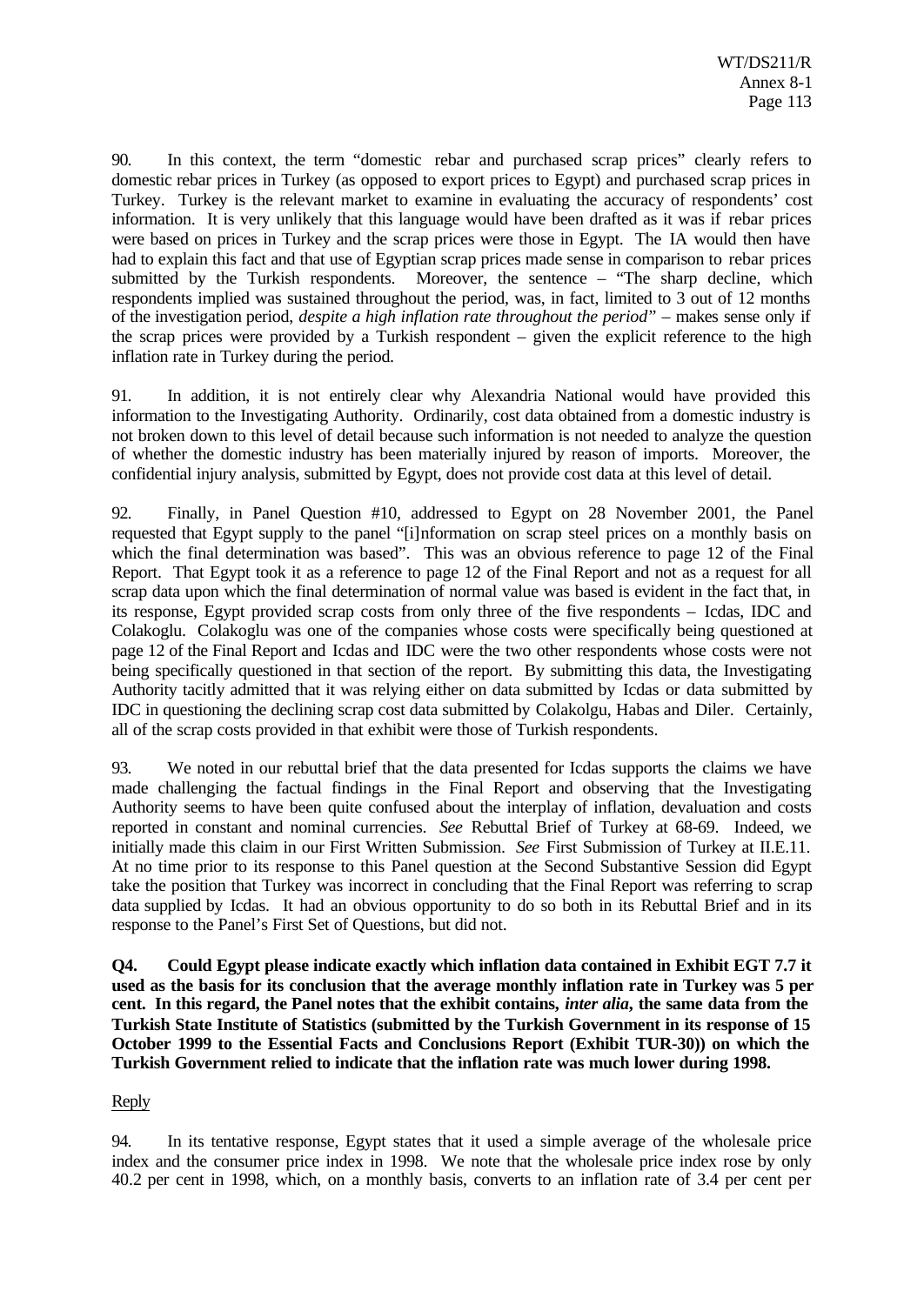month. Moreover, in its letters of 19 August 1999, the Investigating Authority cited comparisons between costs in September, October and November (Icdas), August-December (Diler), April and August (Colakoglu), and November and December (Habas). *See* Exhibit TUR-11. However, the inflation rate was less than 3 per cent on average in those months.

95. The Consumer Price Index is irrelevant to the issue before the Investigating Authority. The Consumer Price Index refers to a market basket of goods purchased by individual consumers, not purchases of raw materials by large manufacturing enterprises. As claimed by the Government of Turkey in the Egyptian investigation, the relevant price index is the Wholesale Price Index.

**Q5. Egypt has requested the Pane l to dismiss a number of Turkey's claims on the grounds that they are outside the Panel's terms of reference. In respect of each claim that Egypt has requested be dismissed, could Egypt please provide the two-part analysis referred to e.g. in** *EC – Bed Linen***, i.e., the asserted lack of clarity in the Request for Establishment of the Panel, and evidence of any prejudice to Egypt's ability to defend its interests in this dispute due to such lack of clarity.**

#### Reply

96. Turkey notes that it would like the opportunity to respond to any claims made by Egypt in this regard. Turkey believes that its Request for Establishment of the Panel contained all of the claims that it has asserted before the Panel. *See, e.g.,* Response of Turkey to the Questions Posed by the Panel, 7 December 2001 at 1-2; Statement of Turkey at the Second Substantive Meeting at 12-14. Moreover, Egypt has had a more than adequate opportunity to respond to each of those claims and has in fact responded to each of the claims. Therefore, under the test enunciated in *EC-Bed Linens*, Egypt suffered no prejudice to its ability to defend its interests.

**Q8. Concerning Icdas, at page 6 of the Final Report, the IA stated that "Icdas … provided incomplete data and most of the data submitted were not supported by evidence". Further concerning Icdas, at page 22 of the Final Report, the IA stated that "[o]n 23 September 1999, the Department requested a missing document and several documents to be translated into English". At page 23 of the Final Report, the IA stated, "[a]s for Icdas's claim that it 'provided all the necessary information' in response to the Department's 19 August 1999 request, and that the 'remaining items are [***sic***] timely submitted' in response to the Department's 23 September 1999 request, that is incorrect. In fact, the firm did not furnish (1) the requested breakdown of labour and overhead costs, (2) the requested supporting documents for labour and overhead costs, (3) the requested allocations and allocation methodologies for materials, overhead, and SG&A, and (4) the requested reconciliations of submitted data to its financial statement. In addition, its explanation of how inflation was reflected/included in its costs was inadequate and unsupported". At page 29 of the Final Report, the IA stated that "as described above, Icdas did not provide sufficient information for the investigating authority to confirm the monthly specific costs of materials, labour, or overhead during the period of investigations, despite being requested to do so". Could Egypt please precisely identify the documents containing the IA's requests for the information referred to in the Final Report as not having been submitted. Please describe the documents that were provided by Icdas on these points and indicate how, in light of those documents, the IA was satisfied that AD Article 6.8 could be applied.**

# Reply

97. As indicated in response to Question #1 to Turkey, Icdas did provide this data. Specifically, Icdas provided a breakdown of its labour and overhead costs in the electric arc furnace and in the rolling mill in Attachment 11, part two, page two. It provided supporting documentation for its labour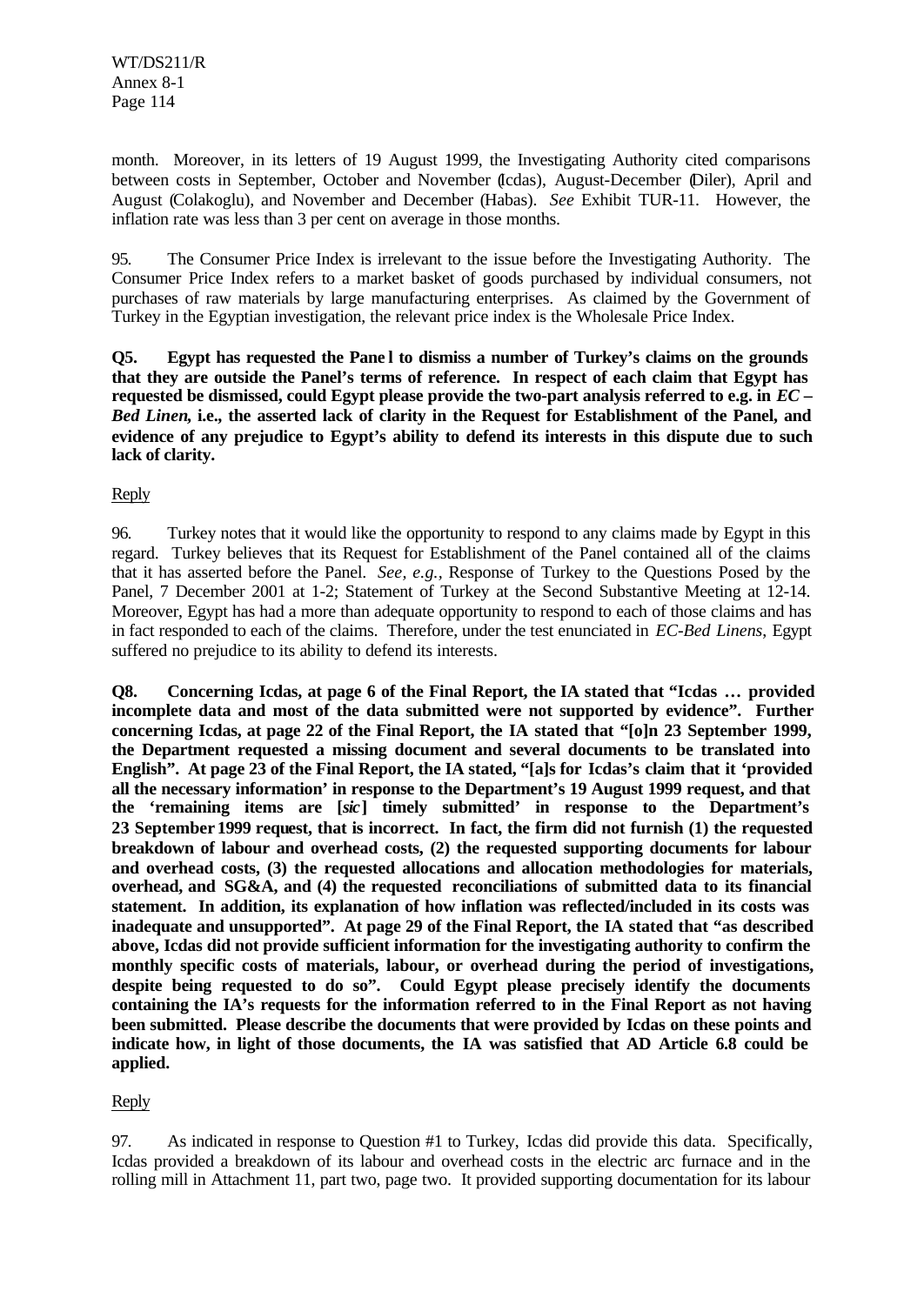costs in Attachment 8 and supporting documentation for its overhead expenses in Attachment II, part two. Its allocation methodology is obvious from the documents in Attachment II, part two – total costs incurred in the month in the electric arc furnace are divided by total production to arrive at a cost of billet and total production costs incurred in the month in the rolling mill are divided by total production of bar to arrive at a cost of bar processing through the rolling mill. These two costs are added to arrive at a total cost of manufacturing.

### **QUESTIONS POSED BY THE PANEL TO BOTH PARTIES**

**Q1. In paragraph 3 of the Request for Establishment of the Panel, four factors are specified by Turkey as being grounds for a breach of the cited Articles. However, in the submissions made by Turkey, it is arguable that other grounds are added. In the view of the parties, is it permissible:**

- **(a) to use an inclusive expression when listing grounds for an alleged breach in request for establishment; and**
- **(b) where a list of grounds is included in a request for establishment, to add another or other grounds in submissions:**
	- **(i) where the list is said to be inclusive; and**
	- **(ii) where the list is not said to be inclusive.**

#### Reply

98. If Turkey identified all of its grounds for claiming a violation of the Agreement clearly in its Request for Establishment of the Panel, no issue of interpretation arises. Turkey maintains that all of the claims that it asserted in connection with Paragraph 3 are fairly raised in the language of Paragraph 3 itself.

99. In the alternative, it is Turkey's position that since the Articles of the Anti-Dumping Agreement alleged to be breached were clearly set forth in the Request for Establishment of the Panel, together with a general description of how those Articles were breached and a non-inclusive list of factors that were not evaluated or were not evaluated properly was provided, Egypt was on fair notice as to Turkey's claims. Moreover, all of those claims were set out in Turkey's First Written Submission such that Egypt suffered no prejudice to its position if there was any lack of clarity in the Request for Establishment of the Panel.

100. In paragraph 3 of the Request for Establishment of the Panel, Turkey alleged a violation of Articles 3.1, 3.4 and 3.5 of the Anti-Dumping Agreement because the Investigating Authorities "failed to take account of, and improperly attributed to Turkish imports, the effects of other factors that had a substantial adverse effect on the Egyptian industry and of other, neutral factors that caused prices to fall". The claim went on to state: "Such factors include, but are not limited to, a large-scale capacity expansion by the Egyptian rebar producers during the period of review, the effects of nonsubject imports from third countries, falling worldwide prices for steel scrap and a sudden contraction in domestic demand in January 1999 . . . ."

101. In its rebuttal brief, Turkey listed the following factors that had negative effects on industry profitability and domestic prices:

Capacity expansions at the two major Egyptian rebar producers; The effects of the capacity expansion on the producer's costs of production;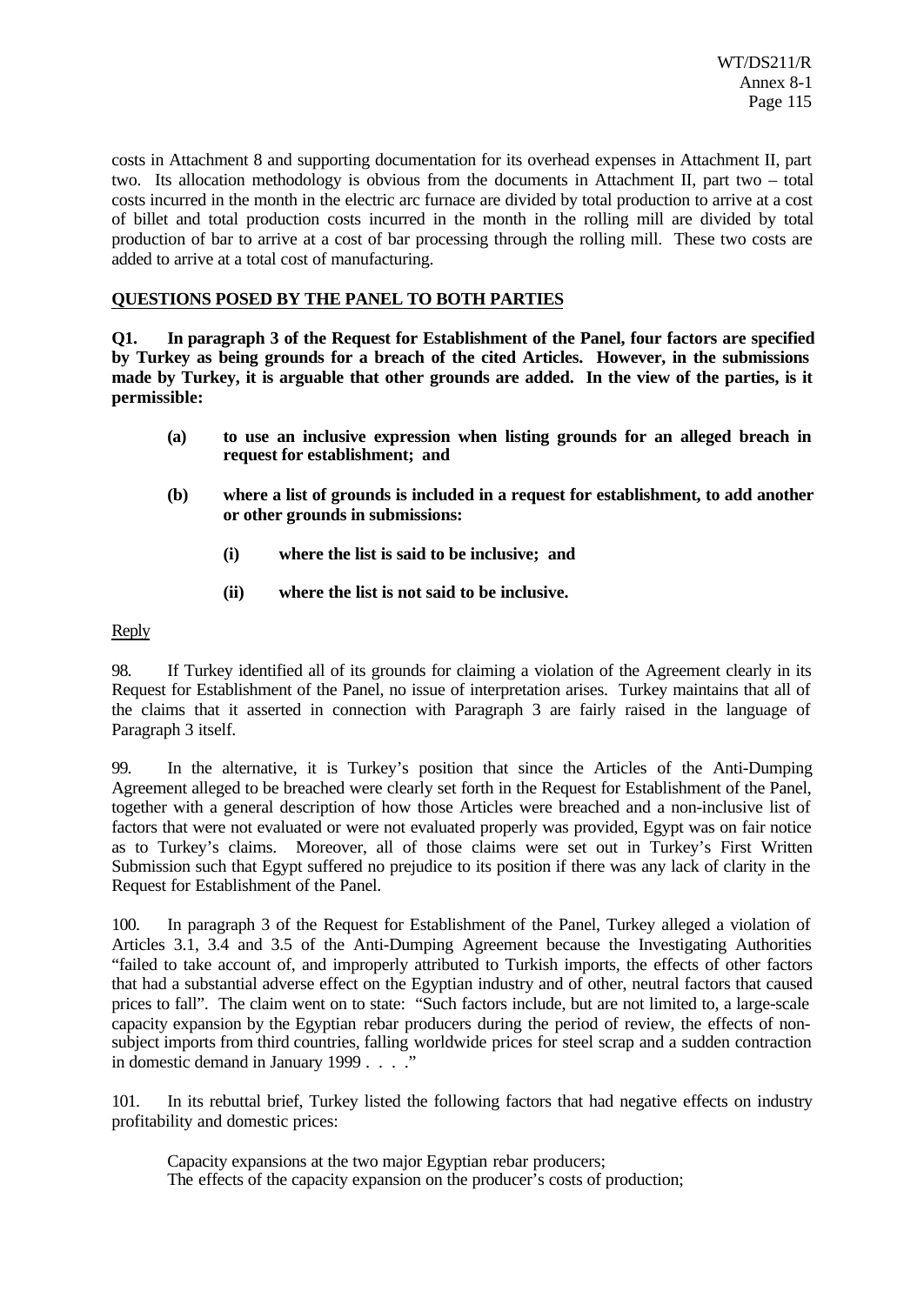The effects of the capacity expansion on the intra-industry competition; Increasing competition between Al Ezz and Alexandria National as Al Ezz sought to increase market share capitalizing on its cost advantages; Falling prices for steel scrap; Contraction in demand in January 1999, and The effect of comparably priced, fairly traded imports.

*See* Rebuttal Brief at 21. *See also* First Written Submission of Turkey at II.C. (items 1-2), II.D (items 3 - 6), II.E (item 7).

102. Items 1, 5, 6 and 7 are specifically referenced in paragraph 3 of the Request for Establishment of the Panel. Items 2 and 3 are subsumed in item 1 – they are the "adverse effect[s]" of the capacity expansion alleged in item 1 and in paragraph 3 of the Request for Establishment of the Panel. Turkey clearly alleged in its Request for Establishment of the Panel that the capacity expansion was having an adverse effect on the domestic industry or was a neutral factor causing prices to fall. Items 2 and 3 above merely specify how the capacity expansion had those effects.

103. Arguably, item 4 is subsumed in item 1 as well. [XX]

104. In any event, Turkey put Egypt on notice in paragraph 3 that it was alleging violations of Article 3.1, 3.4 and 3.5 due to the failure to take account of, and improper attribution to Turkish imports of the effects of other factors. Turkey also put Egypt on notice that the enumerated list of factors in that paragraph non-inclusive through use of the words "including, but not limited to". Turkey then spelled out its claims in its First Written Submission and Egypt has had adequate opportunity to respond. Hence, even if the Request for Establishment of the Panel can be deemed to lack clarity, there has certainly been no prejudice to Egypt's position.

# **Q2. Could the parties please comment, in the light of Article 31 of the Vienna Convention on the Law of Treaties, on the meaning of the phrases:**

- **(a) "special circumspection" in Annex II, paragraph 7; and**
- **(b) "to the best of its ability" in Annex II, paragraph 5.**

# Reply

105. Annex II, paragraph 7 provides: "if the authorities have to base their findings, including those with respect to normal value, on information from a secondary source, . . . they should do so with special circumspection. In such cases, the authorities should, where practicable, check the information from other independent sources at their disposal, such as published price lists, official import statistics and customs returns, and from information obtained from other interested parties during the course of the investigation."

106. "Special circumspection" means, in this context, with extreme care to ensure the accuracy and pertinence of the data relied upon. Whenever it must rely on information from a secondary source as "facts available," the Investigating Authority should endeavour to replicate, as closely as possible, the missing data and should check the data selected to verified data or other reliable public data. This provision also informs an investigating authority's obligations when it uses data provided by respondents, but that data is other than the data that the respondents supplied as costs for the particular sale concerned. *See* Rebuttal Brief of Turkey at 77-79. When this step is taken, the Investigating Authorities must compare the data they have chosen to other verified or reliable data in the record and to published data in order to determine the pertinence and accuracy of the data. The Investigating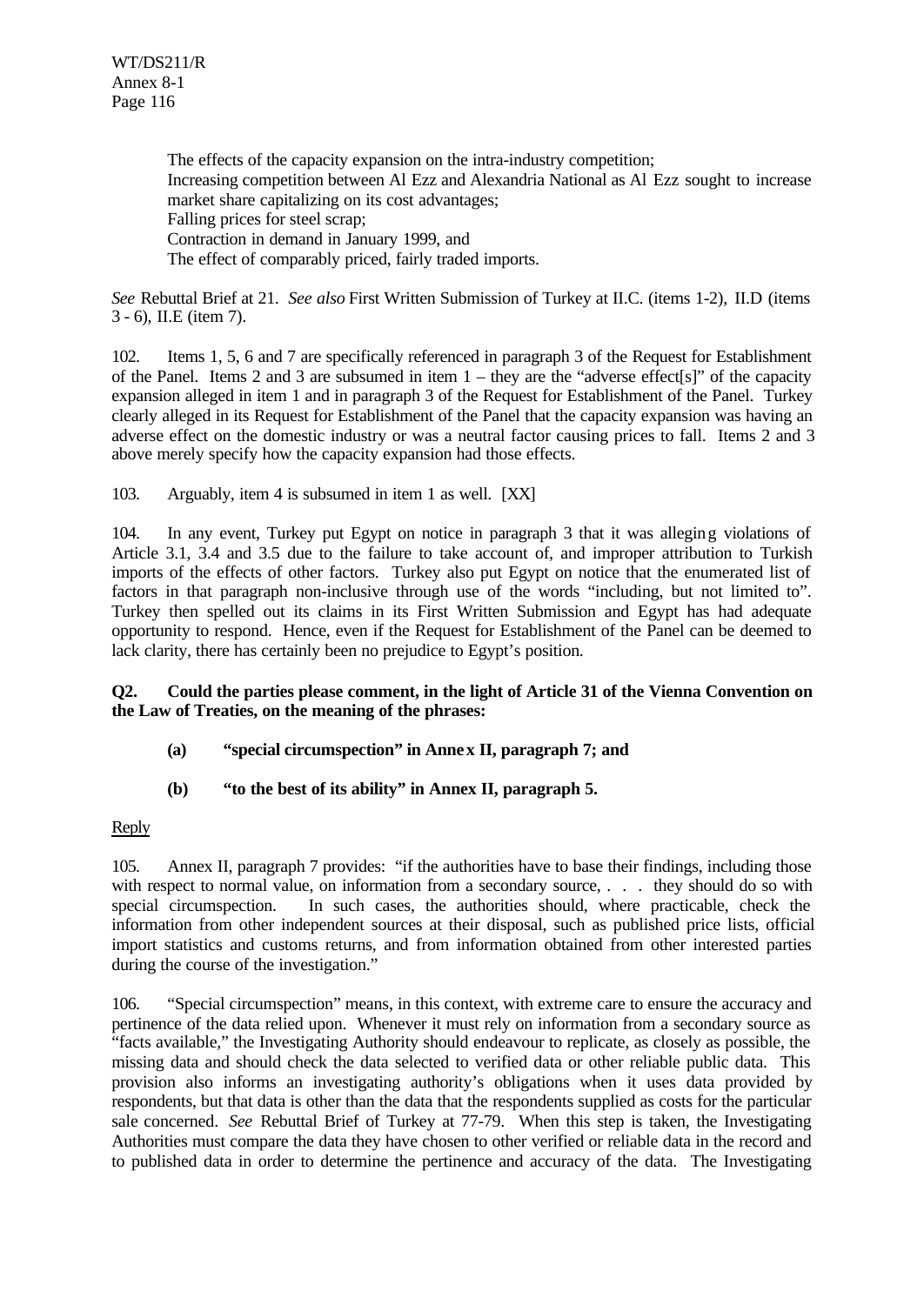Authority failed in this obligation in several respects in the Egyptian rebar investigation. *See, e.g.,* Rebuttal Brief of Turkey at 80-82.

107. Egypt maintained, up to the convening of the commencement of the Second Substantive Session, that it relied solely on the information submitted by the Turkish respondents for its final determination and that, therefore, Article II, paragraph 7 was inapplicable. *See, e.g.,* Oral Presentation of Egypt, 27 November 2001, at 27. We note, however, that during the Second Substantive Session, Egypt claimed, for the first time, that it obtained scrap data from Alexandria National and that it relied upon that data in determining the normal value of respondents. Specifically, Egypt now claims that scrap data obtained from Alexandria National was compared to scrap data supplied by Colakoglu, Habas and Diler and, based on that comparison, it was concluded that the data submitted by Colakoglu, Habas and Diler was incorrect. We note, in this regard, that the Investigating Authority apparently did not follow the requirement of Annex II, paragraph 7 that data from this secondary source be used only with "special circumspection." In particular, it evidently did not compare the data allegedly supplied by Alexandria National to public pricing information published in *American Metal Market* and *Metal Bulletin*, the two most widely read periodicals on the steel industry worldwide. If it had, it would have seen that the data allegedly provided by Alexandria National do not reflect the worldwide trend in scrap prices, while the scrap price data provided by Colakolgu, Habas and Diler did reflect those trends. *See* First Written Submission of Turkey at II.E.14-15 and TUR 13-14.

108. Regarding Annex II, paragraph 5, please see our response to joint question #4 below.

# **Q3. Do you consider that the BCI submission of Egypt (***Confidential Injury Analysis***), by itself, constitutes an "evaluation" of the factors that it covers, in the sense of Article 3.4? Please cite any relevant legal authority and/or precedent.**

# Reply

109. No, we do not. *See* Statement of Turkey at the Second Substantive Session, 1-3.

### **Q4 Could the parties please comment, in the light of the Vienna Convention on the Law of Treaties, on the Appellate Body's ruling in** *United States – Hot-rolled Steel***, (at paragraph 101 and 102)<sup>12</sup> concerning Annex II, paragraphs 2 and 5.**

# Reply

l

110. Annex II, paragraph 2 provides that the authorities may request that the response be put in a particular computer medium (e.g., computer tape). However, "[w]hen such a request is made, the authorities should consider the reasonable ability of the interested party to respond in the preferred medium or computer language, and should not request the company to use for its response a computer system other than that used by the firm". Moreover, "The authorities should not maintain a request for a response in a particular medium or computer language . . . if presenting the response as requested would result in an unreasonable extra burden on the interested party, *e.g.,* it would entail unreasonable additional cost and trouble".

111. In *United States – Hot-Rolled Steel* f*rom Japan*, the Appellate Body drew on this language to conclude that

"investigating authorities [must] strike a balance between the effort they can expect interested parties to make in responding to questionnaires and the practical ability of

<sup>12</sup> WT/DS184/AB/R.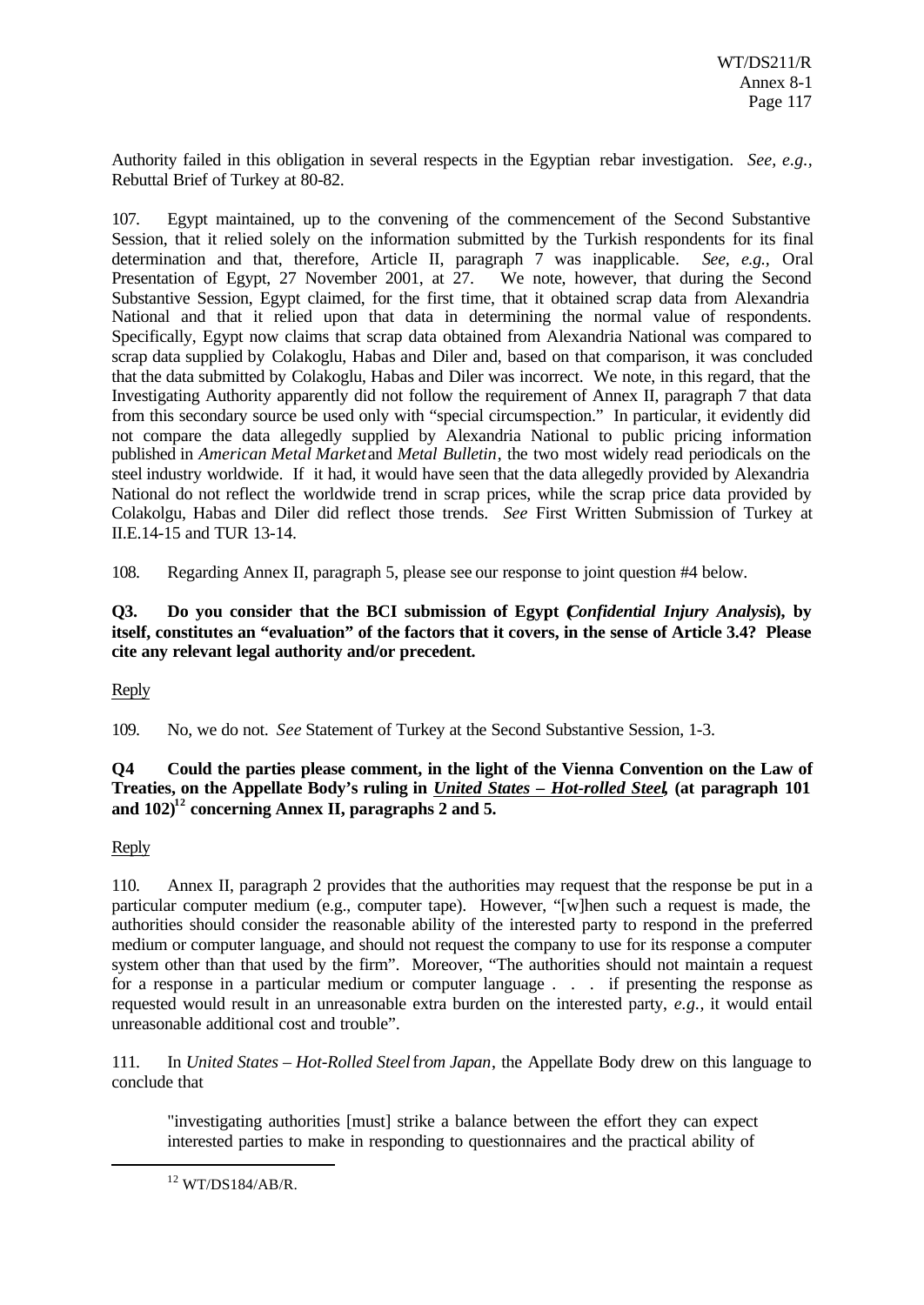those interested parties to comply fully with all demands made of them by the investigating authorities. We see this provision as another detailed expression of the principle of good faith, which is, at once, a general principle of law and a principal of general international law, that informs the provisions of the Anti-Dumping Agreement, as well as the covered agreements. This organic principle of good faith, in this particular context, restrains investigating authorities from imposing on exporters burdens which, in the circumstances, are not reasonable".<sup>13</sup>

112. Annex II, paragraph 5 provides that "[e]ven though information provided may not be ideal in all respects, this should not justify the authorities from disregarding it, provided the interested party has acted to the best of its ability".

113. Considering both of these provisions in combination, the Appellate Body in *United States – Hot-Rolled Steel from Japan* concluded:

"We, therefore, see paragraphs 2 and 5 of Annex II of the Anti-Dumping Agreement as reflecting a careful balance between the interests of investigating authorities and exporters. In order to complete their investigations, investigating authorities are entitled to expect a very significant degree of effort – to the "best of their abilities" – from investigated exporters. At the same time, investigating authorities are not entitled to insist upon absolute standards or impose unreasonable burdens upon those exporters".<sup>14</sup>

114. Turkey agrees with all of these observations. In the Egyptian rebar investigation, the investigating authorities imposed an unreasonable burden on the exporters by requesting all of the new cost information identified in the 19 August 1999 questionnaire, and then insisting upon a "mail order" verification of all of that data and, in addition the cost and pricing data submitted in the original responses too. As discussed elsewhere, this was an impossible task, requiring the review, collation, translation and synthesis of thousands of pages of company books and records. If the investigating authorities desired a verification of the data in question, they should have scheduled a second "cost" verification in Turkey. There was sufficient time, given administrative deadlines, to do so. 15

115. Moreover, the investigating authorities, according to the interpretation of their rationale offered by Egypt to the Panel in this proceeding, imposed an absolute standard or unreasonable burden on respondents by insisting that their cost data was useless because the companies' cost of

l

<sup>13</sup> *United States – Imposition of Definitive Anti-Dumping Measures on Hot-Rolled Steel Products from Japan,* WT/DS 184/AB/R, July 24, 2001, para. 101.

<sup>14</sup> *Id.* at para. 102.

<sup>&</sup>lt;sup>15</sup> As noted in our Rebuttal Brief, Egyptian law imposes a 12-month deadline for completion of antidumping investigations, with the possibility of a six month extension in certain circumstances. Rebuttal Brief of Turkey at note 152 and related text. Thus, in August 1999, the Investigating Authority still had at least five months in which to complete its investigation, and could have sought an extension of its investigation for another six months if necessary.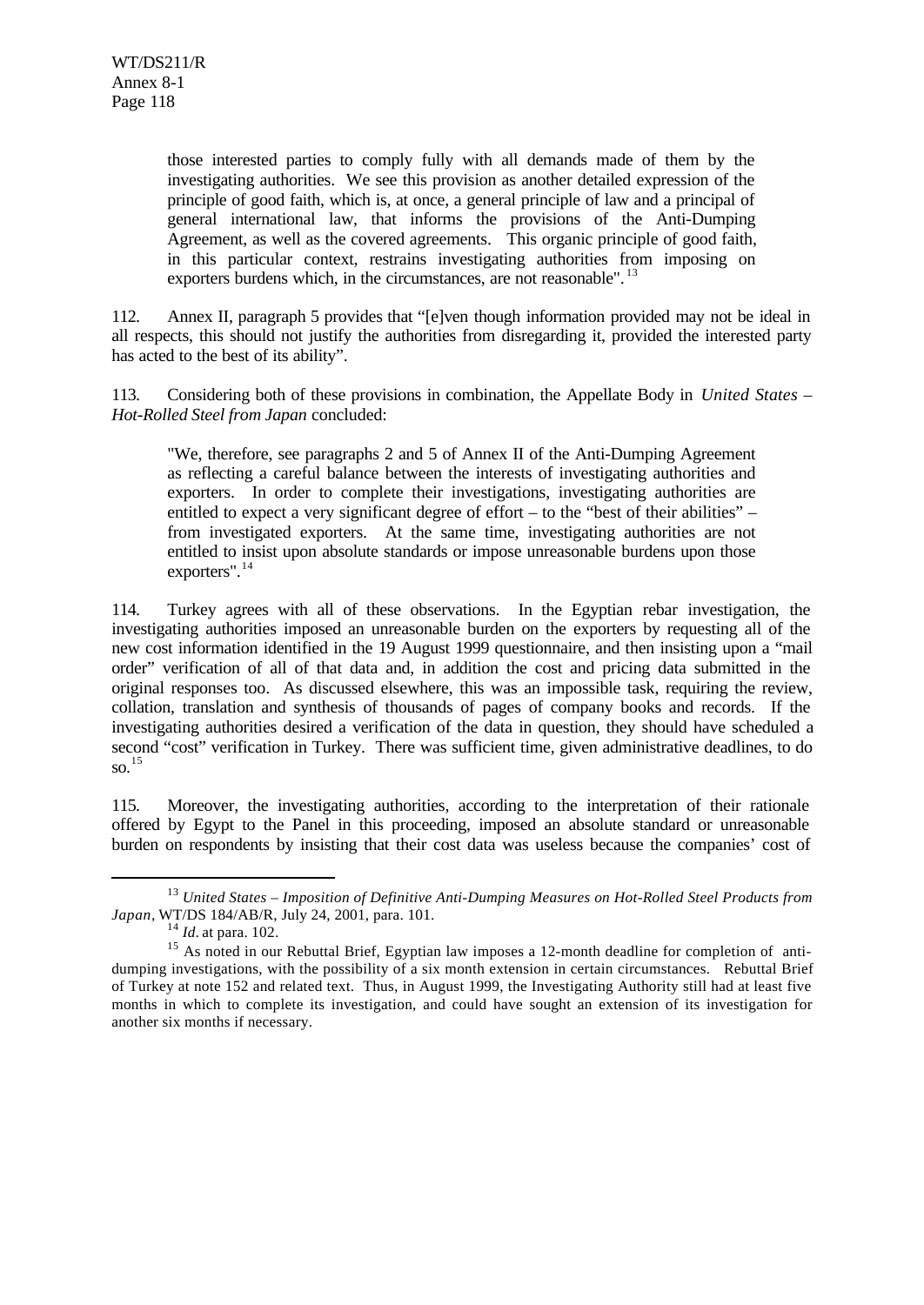inventory was not indexed to inflation – a practice that is not common in Turkey and that was certainly not followed by the companies in their internal book-keeping systems. Annex II, paragraph 2 and Article 2.2.1.1 suggest that the Investigating Authority should accept costs drawn from the companies' own computerized accounting systems. At a minimum, as a matter of "good faith," it was incumbent upon the Investigating Authority, if it felt that the companies' internal bookkeeping systems required modification, to advise the respondents how their costs should be modified, and in doing so, not to impose an unreasonable burden upon the respondents.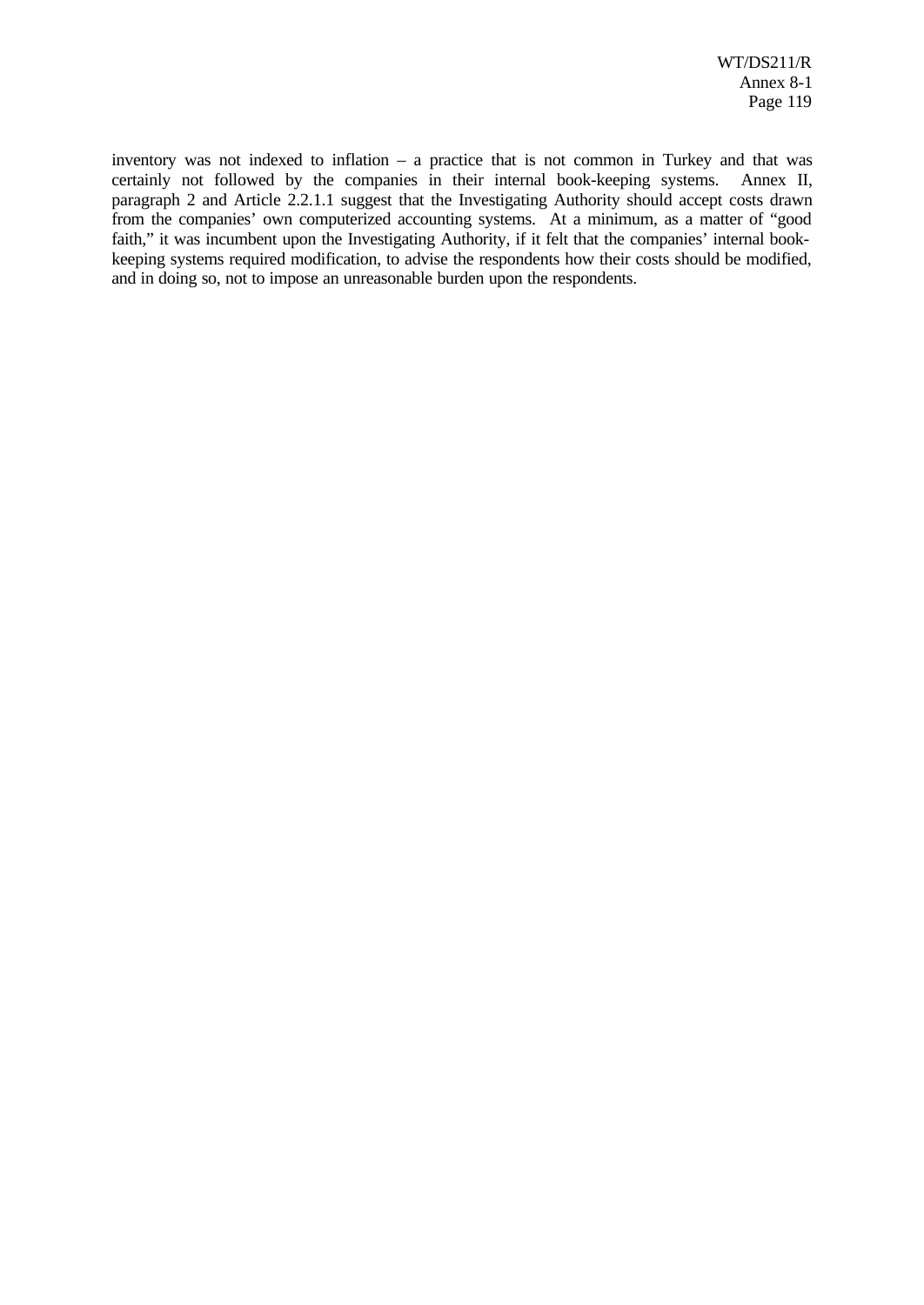# **ANNEX 8-2**

# RESPONSES OF EGYPT TO QUESTIONS POSED IN THE CONTEXT OF THE SECOND SUBSTANTIVE MEETING OF THE PANEL

#### **QUESTIONS POSED BY THE PANEL TO EGYPT**

**Q1. In paragraph 3.2.2.1 of the Final Report, the Investigating Authority states with reference to the methodology used to calculate the normal value of Habas that "[t]herefore, as facts available for COP, the Investigating Authority used for each cost element (except interest) the highest of the company's submitted costs and added 5 per cent to account for inflation during the period for each month". It is not exactly clear to the Panel how this was done. Could Egypt please explain in detail how the calculations were done.**

#### Reply

1. Habas reported cost data for only two months of 1998. The Investigating Authority took the highest monthly value found for each cost element (except interest) and added 5 per cent monthly to account for inflation. This was done as follows. The Investigating Authority used the raw materials, labour and overhead expenses from the month of November 1998. Those costs were adjusted by the monthly inflation rate of 5 per cent according to the following formula.

(a) Adjustment for inflation rate of November 1998

Submitted Costs of November 1998 X 1.05

(b) Adjustment for inflation rate of December 1998

Adjusted costs in (a) X 1.05

2. The interest expenses were calculated as a percentage of costs of goods sold on the basis of the data submitted by Habas. The result (5 per cent) was applied to the costs as adjusted above.

3. Lastly, a reasonable amount for profit of 5.5 per cent was added. This margin was based on the profit achieved by Habas as shown in the income statement submitted by the company.

4. We attach the costs data submitted by Habas in EX-EGT-11.1 and the normal value constructed by the Investigating Authority as explained above in EX-EGT-11.2.

**Q2. In the Final Report at page 13, the IA refers to the scrap cost data provided by "another respondent" and describes the trends in those data. In Egypt's oral response to this question at the 26 February 2002 meeting with the Panel, Egypt clarified that the "respondent" referred to was Alexandria National. Could Egypt please confirm this, and provide the scrap cost data referred to and copies of the supporting documents from which those data were drawn.**

Reply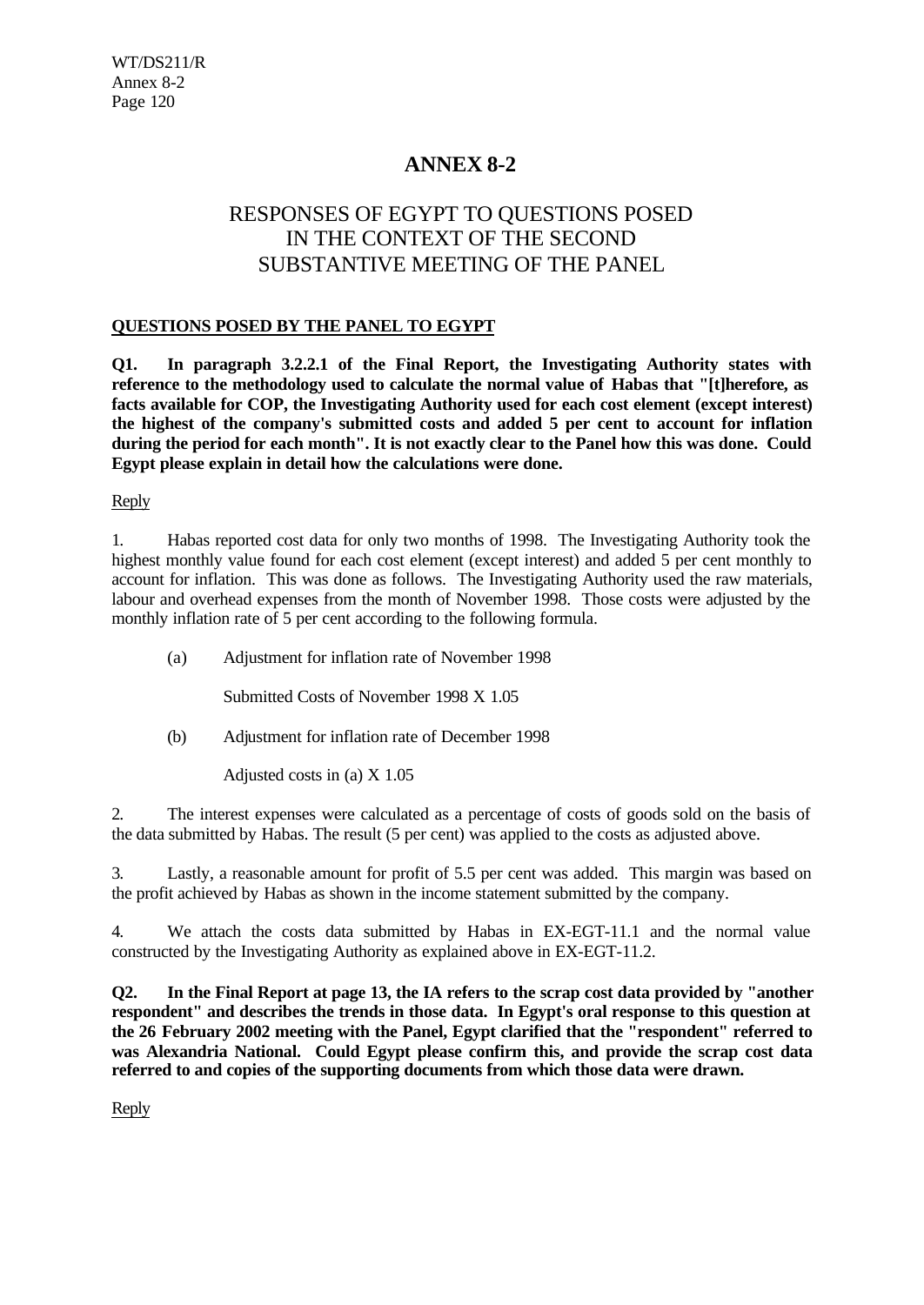5. The other "*respondent*" from whom the Investigating Authority obtained information on scrap costs is Alexandria National Steel, one of the complainant respondents. The data submitted by this "respondent" is attached in EX-EGT-12.

**Q3. The Panel notes the comments made in Annexes 1 to Exhibit TUR-34A, B and C, respectively, by the auditors of the three companies to the effect that there is no consensus in Turkey on the use of IAS 29 and that it seems to be only of value when a comparison is to be made with a previous period (which would not be the case with a POI of one year only). In the light of these comments, could Egypt please explain the relevance of IAS 29 in this dispute.**

# **Reply**

l

6. The absence of consensus in Turkey on the application of IAS 29 is irrelevant to the current issue.

7. Indeed, as explained in previous submissions, it is not sufficient that costs data be prepared in accordance with the generally accepted accounting principles of the exporting country in order for such data to be used by the Investigating Authority without adjustment. In addition, the records must reasonably reflect the costs associated with the production and sale of the product under consideration. In this respect, Egypt considers that the non-application of IAS 29 can seriously distort the accuracy and reliability of cost records of companies operating in an hyperinflationary economy since such records will underestimate the actual costs incurred by the company in producing and selling the product concerned.

8. Furthermore, IAS 29 is not only of value for comparison with previous years but also for the restatement of values of the reporting year.

9. IAS 29 is summarized as follows<sup>1</sup>:

Hyperinflation is indicated if cumulative inflation over three years is 100 per cent or more (among other factors).

In such a circumstance, financial statements should be presented in a measuring unit that is current at the balance sheet date.

- Comparative amounts for prior periods are also restated into the measuring unit at the current balance sheet date.

Any gain or loss on the net monetary position arising from the restatement of amounts into the measuring unit current at the balance sheet date should be included in net income and separately disclosed."

10. While it is correct that IAS 29 seeks to readjust the corresponding amounts of previous periods to reflect hyperinflation when comparing these amounts to the current balance sheet as pointed out in Question 3, the summary of IAS 29 also specifically refers to the effects of hyperinflation on the profit/loss accounts of the reporting year. Accounts that are not restated in accordance with IAS 29 will therefore not reflect the full costs of production during the reporting period.

11. Furthermore, contrary to what Turkey stated in point J of its Oral Statement of 25 February 2002, Egypt did not conclude that the costs of production did not reflect hyperinflation

<sup>&</sup>lt;sup>1</sup> Source: International Accounting Standard Board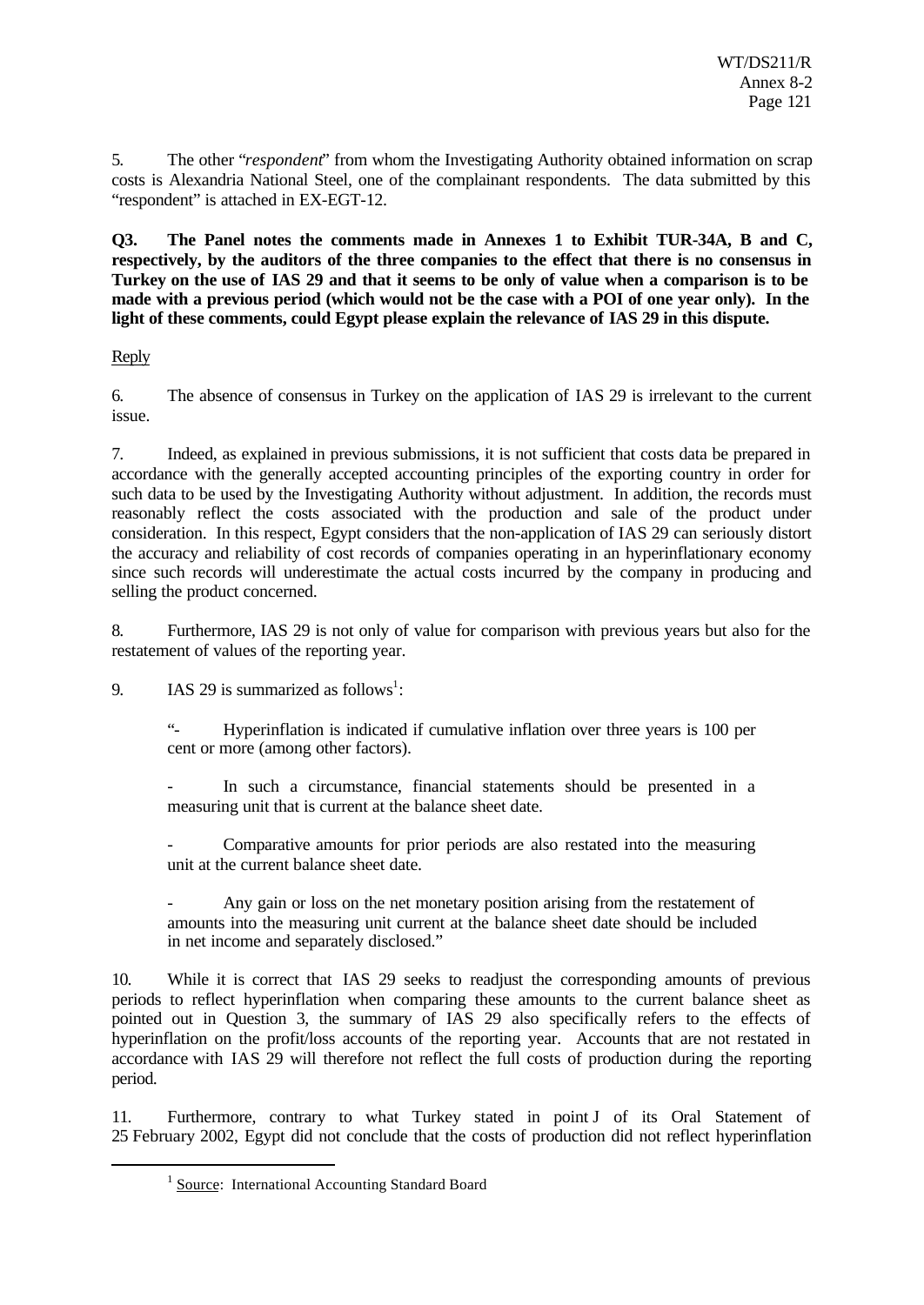WT/DS211/R Annex 8-2 Page 122

simply because IAS 29 was not applied. The non-application of IAS 29 constitutes only one indication that the reported costs data may not have reflected hyperinflation. However, the Investigating Authority was careful not to rely exclusively on this factor. Indeed, it also relied on the information received from the respondents that the costs were not adjusted to reflect hyperinflation of which the Panel received a copy (audited accounts, admissions by the respondents themselves). This was specifically acknowledged by Turkey in its rebuttal.

**Q4. Could Egypt please indicate exactly which inflation data contained in Exhibit EGT 7.7 it used as the basis for its conclusion that the average monthly inflation rate in Turkey was 5 per cent. In this regard, the Panel notes that the exhibit contains,** *inter alia***, the same data from the Turkish State Institute of Statistics (submitted by the Turkish Government in its response of 15 October 1999 to the Essential Facts and Conclusions Report (Exhibit TUR-30)) on which the Turkish Government relied to indicate that the inflation rate was much lower during 1998.**

# Reply

12. Egypt used the average yearly inflation rate for wholesale (54.3 per cent) and for retail (69.7 per cent) expressed on a monthly basis and rounded to 5 per cent. The details of the calculations are as follows:

- $54.3/12 = 4.5%$
- $-69.7/12 = 5.8\%$
- $(4.5 + 5.8)/2 = 5.1\%$ , rounded to 5%.

Those data are contained in the *document 1(b) TURKEY UPDATE* in EX-EGT-7.7.

13. In response to Question 2 submitted by Turkey, Egypt wishes to confirm that the above inflation rates relate to the calendar year 1998.

#### **Q5. For each respondent company, please identify the communication or communications that in Egypt's view informed that respondent that its evidence was not being accepted, and giving it an opportunity to provide further explanations within a reasonable period, as referred to in Annex II, paragraph 6.**

# Reply

14. The communications by which the respondents were informed that their costs data were not accepted and giving them an opportunity to provide further explanations are as follows:

# (1) Letters of 19 August 1999 to *all* respondents

15. On 19 August 1999, the Investigating Authority sent all respondents a letter informing them that it had reasons to believe that the reported costs of production were unreliable and insufficient for the purposes of the dumping investigation and provided an initial period of 13 days to provide clarification and additional data. The deadline was later extended by 14 days. The responses received from the respondents were incomplete.

(2) Letters of 23 September 1999 to *all* respondents

16. On 23 September 1999, after review of the responses to the letter of 19 August 1999, the Investigating Authority sent a second letter to all respondents offering them another opportunity to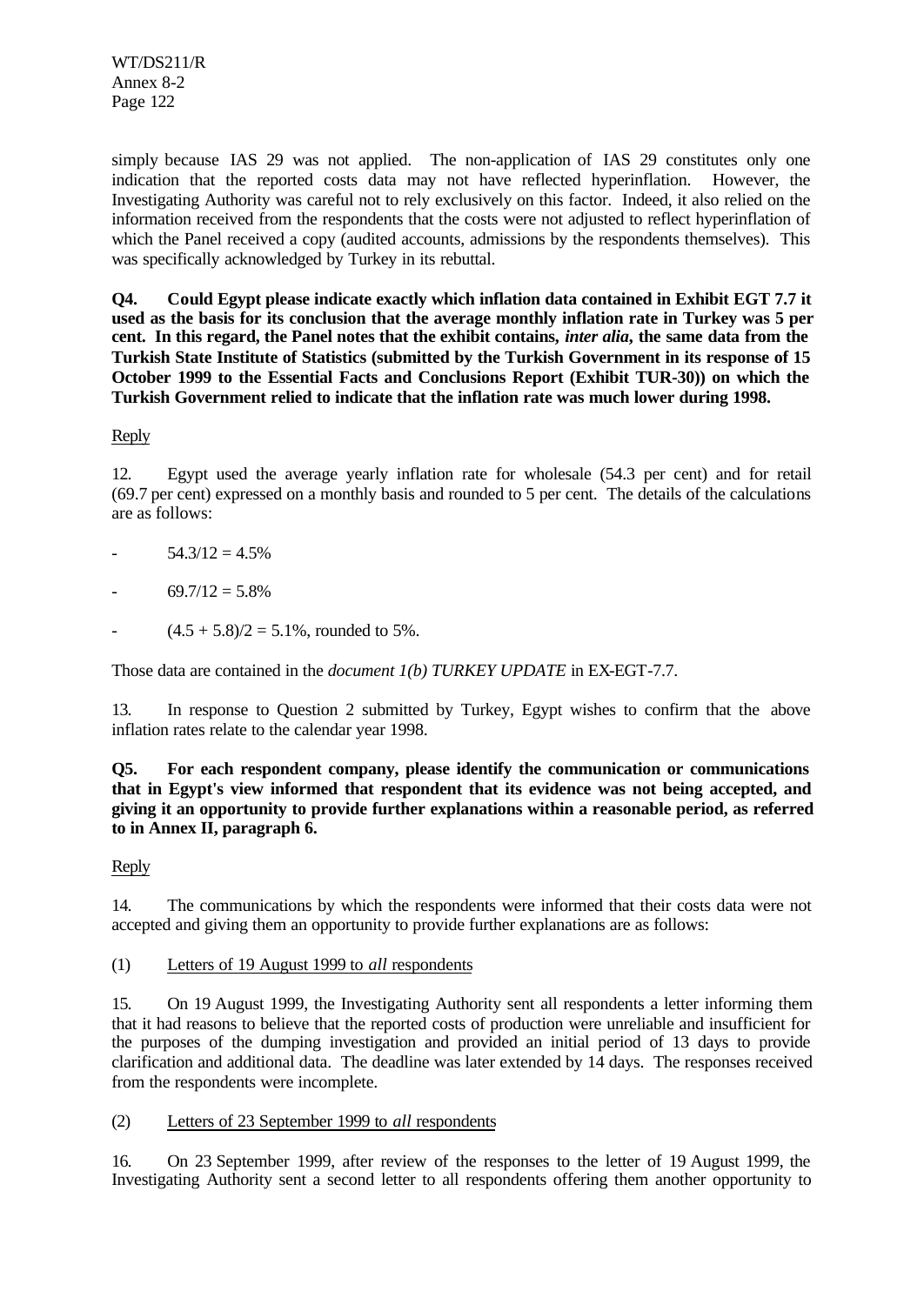clarify the matters raised in the letters of 19 August 1999. The Investigating Authority granted a deadline of two to five days.

17. Since Habas, Diler and Colakoglu informed the Investigating Authority that they would not supply the information requested in the letter of 23 September 1999, the Investigating Authority informed these respondents that it would use facts available by letter of 28 September 1999 to counsel to the said respondents.

18. As to Icdas and IDC, the information submitted did not show that the costs data duly reflected hyperinflation and, therefore, could not be used as submitted for the determination of the normal value. In consequence, the Investigating Authority had to resort to facts available in order to compensate for the unreliability of the submitted costs data.

19. The reasons for the use of partial facts available were given in the *Essential Facts & Conclusions Report* and the *Final Report*.

20. For the Panel's reference, a copy of the above-mentioned communications to the respondents is attached in EX-EGT-13.

**Q6. Egypt has requested the Panel to dismiss a number of Turkey's claims on the grounds that they are outside the Panel's terms of reference. In respect of each claim that Egypt has requested be dismissed, could Egypt please provide the two-part analysis referred to e.g. in** *EC – Bed Linen***, i.e., the asserted lack of clarity in the Request for Establishment of the Panel, and evidence of any prejudice to Egypt's ability to defend its interests in this dispute due to such lack of clarity.**

Reply

l

21. In view of the reasoning of the Panel in *EC – Bed Linen* and the Appellate Body in *Korea – Dairy Safeguards*, Egypt requests that the following claims be dismissed:

(a) Claims under Article 3.4 as regards "*factors affecting domestic prices*"

22. Throughout its various submissions, Turkey presents the same arguments in relation to Article 3, paragraphs 4 and 5 and even goes so far as to allege a violation under Article 3.4 or Article 3.5<sup>2</sup> as regards the Investigating Authority's examination of "*factors affecting domestic prices*". Turkey's claims in relation to these two provisions as stated in the Panel Request at Claim 3 or 4 were not in any way clarified in Turkey's First Written Submission. Nor were these claims clarified at the First Meeting of the Panel on 27 November 2001. Indeed, it will be recalled that the very first question of the Panel, dated 28 November 2001, was that Turkey set out in summary format its legal argumentation in support of each of its claims, including those relating to the Investigating Authority's examination of injury under Article 3. Moreover, when requested by the Panel to clarify its position on this issue at the First Meeting of the Panel on 27 November 2001, Turkey stated that it was presenting a claim solely under Article 3.4. The following day, on 28 November 2001, Turkey modified that response and stated that it was presenting a claim under both Articles 3.4 and 3.5.

23. In applying the approach of the Appellate Body in *Korea – Dairy Safeguards* to the particular facts of this case, Egypt submits that the Panel must look further into the nature of the particular provision at issue – i.e. where the Articles listed establish not one single distinct obligation, but rather multiple obligations. Articles 3.4 and 3.5 establish multiple obligations. If any violation with respect thereunder is not presented with sufficient clarity in the Panel Request, (1) the burden on the

<sup>&</sup>lt;sup>2</sup> See for example the Rebuttal Submission of Turkey of 2 January 2002 at Claim III.C, page 15.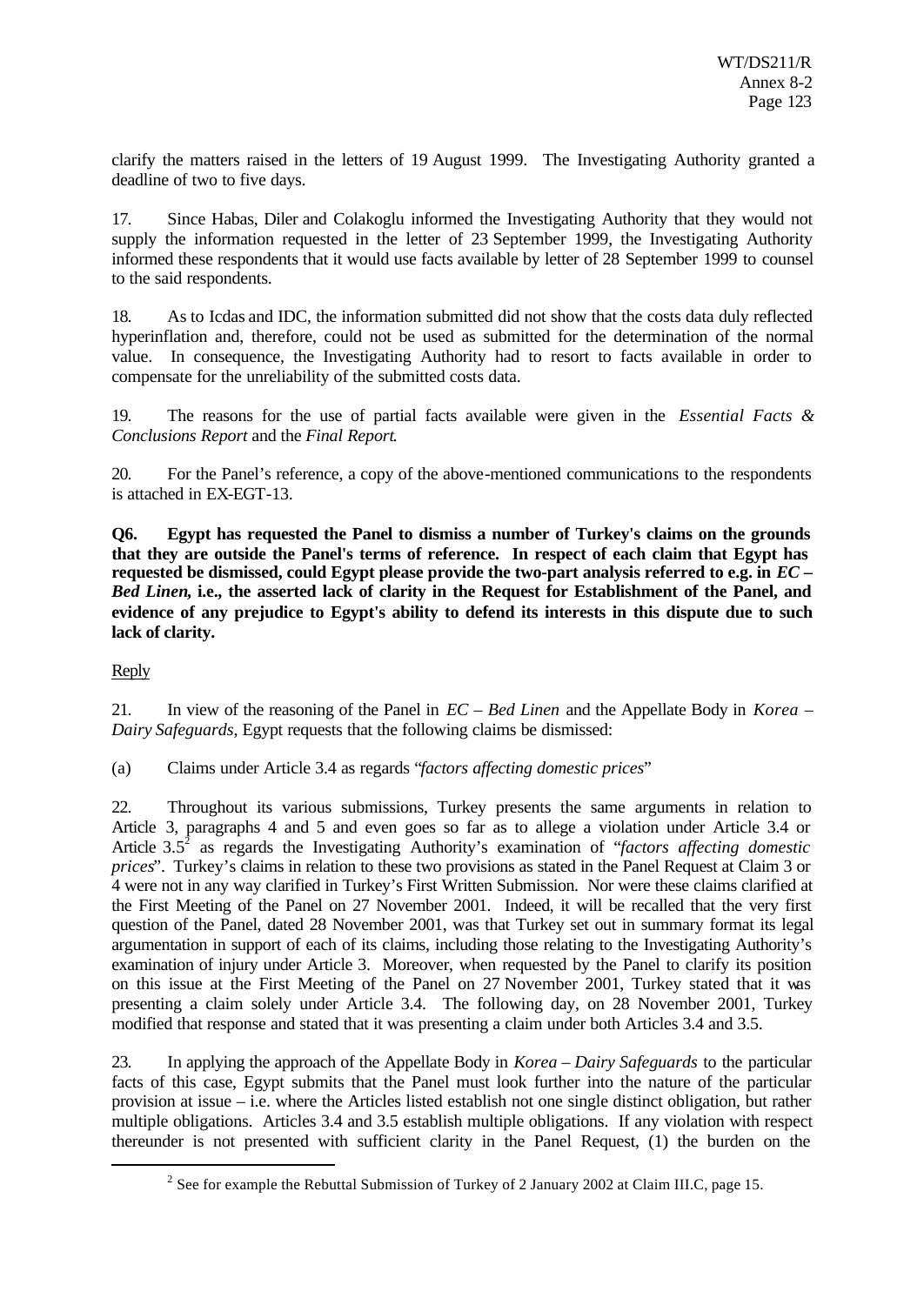respondent becomes too onerous; and (2) both the Panel and the respondent are at risk of being misled at to which claims are in fact being asserted against the respondent.

24. Article 6.2 of the DSU requires at the very least, that the claims, although not the arguments, must be presented with sufficient clarity in the Panel Request. This was not done in the present case before the Panel. Because it was unclear as to which provision under Article 3 Turkey was presenting its argumentation with respect to "*factors affecting domestic prices*", Egypt was prejudiced as regards the preparation its defense with respect to those particular factors.

(b) Paragraph 6 of Annex II

25. In the Request for Establishment of a Panel, a violation of Paragraph 6 of Annex II was invoked with respect to the deadline granted to the respondents to reply to the letter of 19 August 1999. In its Restatement of Claims, Turkey additionally claimed that the sheer fact of sending the letter of 19 August 1999 constituted a violation of Paragraph 6 of Annex II. However, as the Panel will have noted, Turkey fails to explain its reasoning underlying the claim that the simple fact of sending a letter constitutes by itself a violation of Paragraph 6 of Annex II.

26. Yet, such an explanation was particularly called for in this case.

27. Indeed, it will be recalled that Paragraph 6 of Annex II imposes upon the Investigating Authority the obligation to inform a responding party of the reasons why information submitted by such party is not accepted and to grant that party an opportunity to provide further explanations within a reasonable period, due account being taken of the time-limits of the investigation. Since the purpose of the letter of 19 August 1999 was precisely to inform the respondents of the reasons why some of their data were not accepted and to provide them with an opportunity to supply additional information and clarification, the claim of violation presented by Turkey in its Restatement of claims is quite perplexing and should have been given special consideration by Turkey.

28. As a result of the absence of any explanation of the claim presented by Turkey with respect to Paragraph 6 of Annex II, Egypt's ability to defend its interests in this context was severely prejudiced and, in fact, simply denied.

(c) Paragraph 3 of Annex II and Article X:3 of GATT 1994

29. Turkey alleged that the Investigating Authority violated Paragraph 3 of Annex II and Article X:3 of GATT 1994 in its selection of facts as facts available. As noted by the Panel, those provisions were not cited in support of Claim 11 of the Request for Establishment of a Panel addressing the selection of facts available.

30. For the reasons set out below, Egypt submits that the alleged violation of Paragraph 3 of Annex II and Article X:3 of GATT 1994 must be rejected as not being within the Terms of Reference of the Panel in the context of Claim 11.

# *(i) Paragraph 3 of Annex II*

31. As regards the alleged violation of Paragraph 3 of Annex II, Turkey failed to identify the obligations contained in that provision that the Investigating Authority would have violated in its selection of "facts available", therefore preventing Egypt from presenting a meaningful defence. As already noted in Egypt's First Written Submission<sup>3</sup>, Paragraph 3 of Annex II concerns the circumstances in which the data submitted by respondents must be accepted or can be rejected. This

l

 $3$  Section IV.B.8.b).i)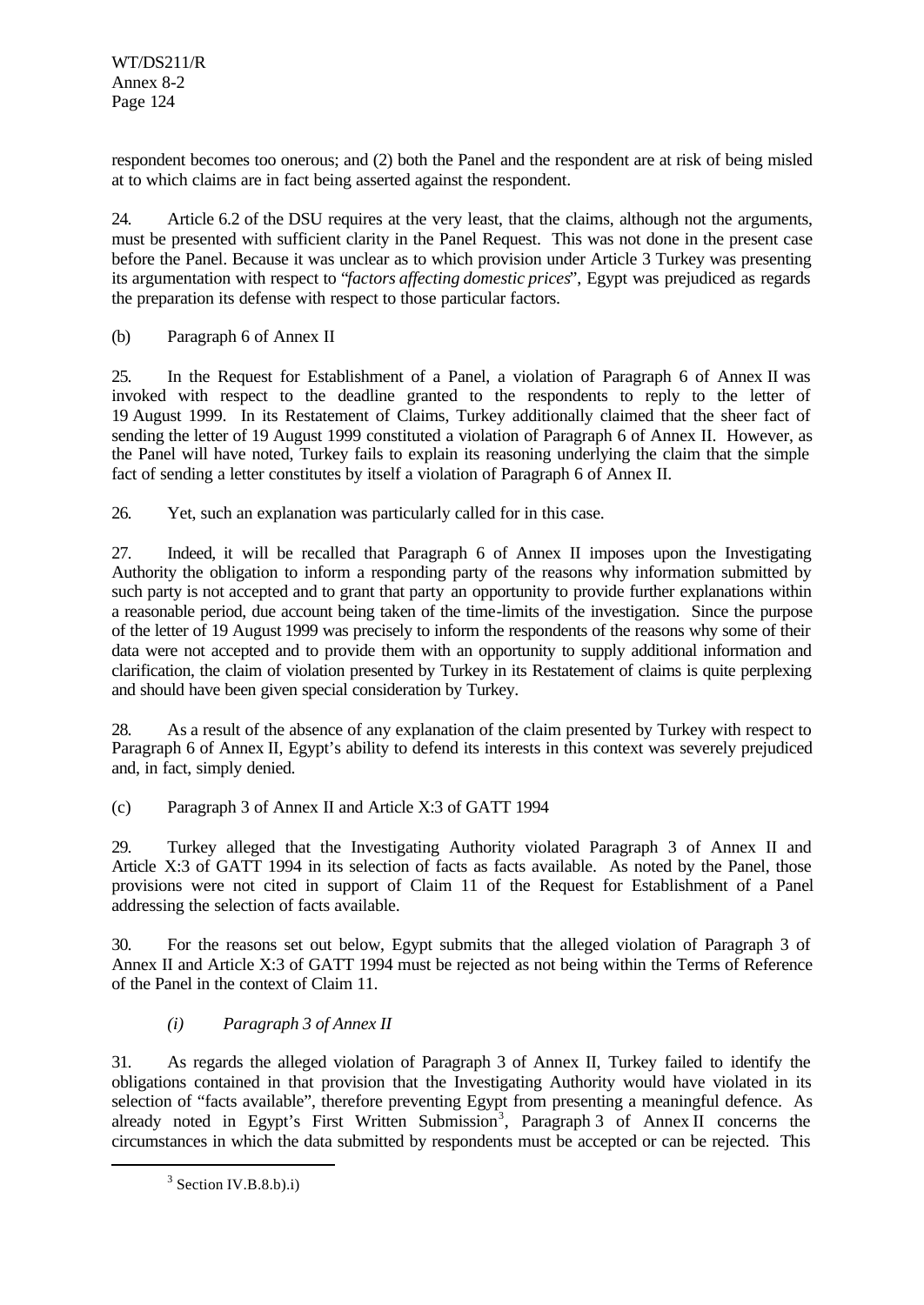provision, however, does not address the *selection* of facts available once it has been decided to reject the data submitted by the respondents. The reference to Paragraph 3 of Annex II in this latter context was definitely odd. Accordingly, Egypt would have expected Turkey to be particularly careful and thorough in explaining the legal basis for its claim that the Investigating Authority violated this provision by its selection of facts available. However, although invited to elaborate on this claim by the Panel, Turkey merely restated that the Investigating Authority's selection of facts available was inconsistent with Paragraph 3 of Annex II without any further detail.

32. In those circumstances, Egypt submits that its rights of defence were severely prejudiced with respect to the alleged violation of Paragraph 3 of Annex II since Turkey never explained the legal basis for the alleged violation.

# *(ii) Article X:3 of GATT 1994*

33. The allegations of a violation of Article X:3 of GATT 1994 were equally vague and unsubstantiated. Thus, at page 30 of its Restatement of Claims, Turkey alleges that

"The denial of respondents' requests for meetings at which they could explain how their responses to the Investigating Authority's request for information were complete and accurate and show that their responses could be tied to their books and records was abusive, discriminatory and unfair to respondents in violation of Article X:3 of the GATT. The calculation of an interest charge for IDC that overstated IDC's interest expenses as a per cent of costs of goods sold manufactured by a factor of eight was also abusive and discriminatory in violation of Article X:3." (emphasis added)

34. Besides the fact that the language of Article X:3 does not seem to contain the obligations of non-discrimination and unfairness that Turkey considers were violated, it must be stressed that Turkey failed at any point during the proceeding to explain the elements of "abusiveness", "discrimination" and "unfairness" which allegedly would characterize the decisions to refuse a meeting and the calculation of interest expenses. In other words, Turkey has made unsubstantiated and legally-ill allegations of violation to which therefore it is virtually impossible to respond in any meaningful way.

(d) Failure to refer to the relevant treaty article in the Panel Request

35. According to the Panel in EC – Bed Linen, a "[f]ailure to even mention in the request for the establishment the treaty Article alleged to have been violated in our view constitutes failure to state a claim at all"<sup>4</sup>. It follows that the following claims must be dismissed.

# *(i) Whether the Final Report contains findings or conclusions sufficient to satisfy the requirements of Article 12.2*

36. Turkey claims that the Panel should disregard consideration of certain Article 3.4 factors mentioned in the working papers of the Investigating Authority when evaluating whether the *Final Report* contains findings or conclusions sufficient to satisfy the requirements of Article 12.2, with respect to each of the Article 3.4 factors.

37. Again, Egypt wishes to stress that whether all of the Investigating Authority's conclusions on material injury are reproduced in the *Final Report* is not an issue that is before the Panel. A claim under Article 12.2 was not introduced in the Request for the Establishment of a Panel and

l

 $4$  WT/DS141/R at para. 6.15.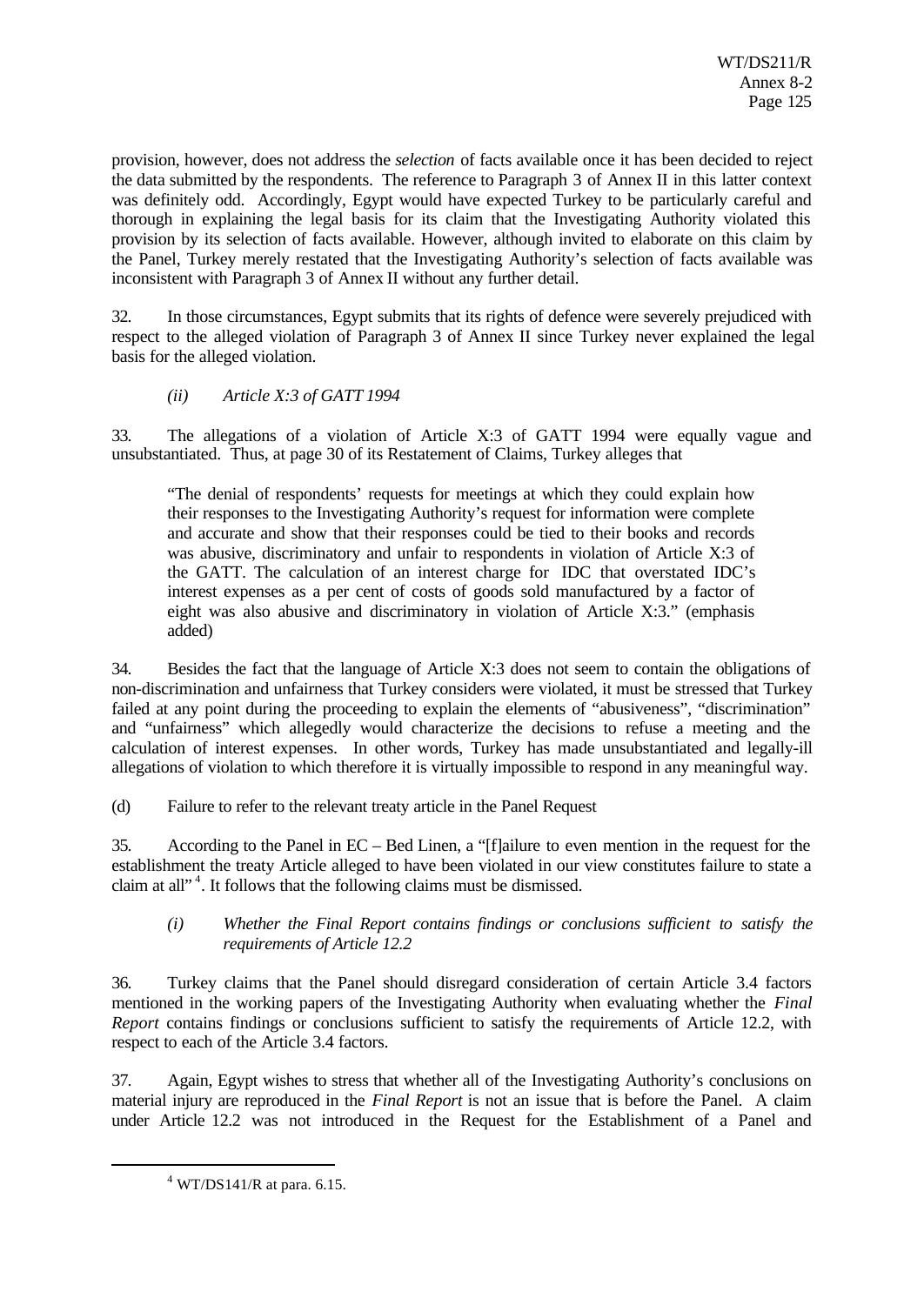WT/DS211/R Annex 8-2 Page 126

accordingly, is not within the Panel's Terms of Reference. As a result, Egypt did not prepare any defense in this regard.

### *(ii) Whether the Panel can disregard evidence under Article 6.4*

38. In its Rebuttal Submission, Turkey claims that the Panel should not consider evidence that was not provided to interested parties during the course of the investigation, such as the report on *Other Causes of Injury*. In support of this contention, Turkey refers to Article 6.4 of the Anti-Dumping Agreement.

39. Apart from the fact that a violation of Article 6.4 was not alleged in the Request for the Establishment of a Panel and accordingly, is not within the Panel's Terms of Reference, it is indeed ironic that Turkey should ask the Panel to dismiss evidence that was not provided to the Turkish respondents, while at the same time claim that the Panel should accept evidence that was not provided to the Investigating Authority during the course of the investigation. This is even more unreasonable in view of the fact that the Turkish respondents did not, at any time during the course of the investigation, request that the Investigating Authority provide non-confidential information to interested parties through its public file system.

#### *(iii) Article 17.6(i) of the AD Agreement*

40. Turkey alleges a violation of Article 17.6(i) of the AD Agreement. However, that provision governs the standard of review to be applied by a panel when considering whether the Investigating Authority's establishment of the facts was proper and the evaluation unbiased and objective. It does not govern the rights and obligations of Members under the AD Agreement. In any event, it was not cited in the Request for Establishment of a Panel. As a consequence, this claim is not within the Terms of Reference of the Panel and must be rejected.

**Q7. At page 6 of the Final Report, the IA stated that "IDC … provided incomplete data and most of the data submitted were not supported by evidence". At page 29 of the Final Report, the IA stated in respect of IDC that "[f]or materials, labour and overhead, … the company did not adequately demonstrate or support its claim that inflation was included…". At para. 3 of page 2 of Egypt's Rebuttal, it is said that it was clear that the records of the respondents were not prepared in order to reflect hyperinflation. However, in TUR-29, IDC submits that "inflation had been taken into account by the procurement price mechanism automatically" (in relation to materials). In your Oral Presentation dated 25 February 2002, it is said that "it cannot be contested that the costs data of the respondents was not adjusted to reflect hyperinflation". It is also said that ample evidence was submitted to establish that, and reference is made to EX-EGT-7.6. There is no document relating to IDC in that Exhibit. Could Egypt please identify how, and on the basis of what specific information in the record, the investigating authority arrived at its above-cited opinions and conclusions about hyperinflation in relation to IDC? Please furnish the documents relied upon by Egypt in reaching these conclusions.**

# Reply

41. In EX-EGT-7.6, Egypt submitted a copy of the Auditors' notes to the Financial Statements in which IAS 29 was specifically discussed. Conversely, as explained in Egypt's First Written Submission, the Audited Accounts of IDC seemingly did not contain any indication that the financial statements had been prepared in accordance with the provisions of IAS 29, or were otherwise adjusted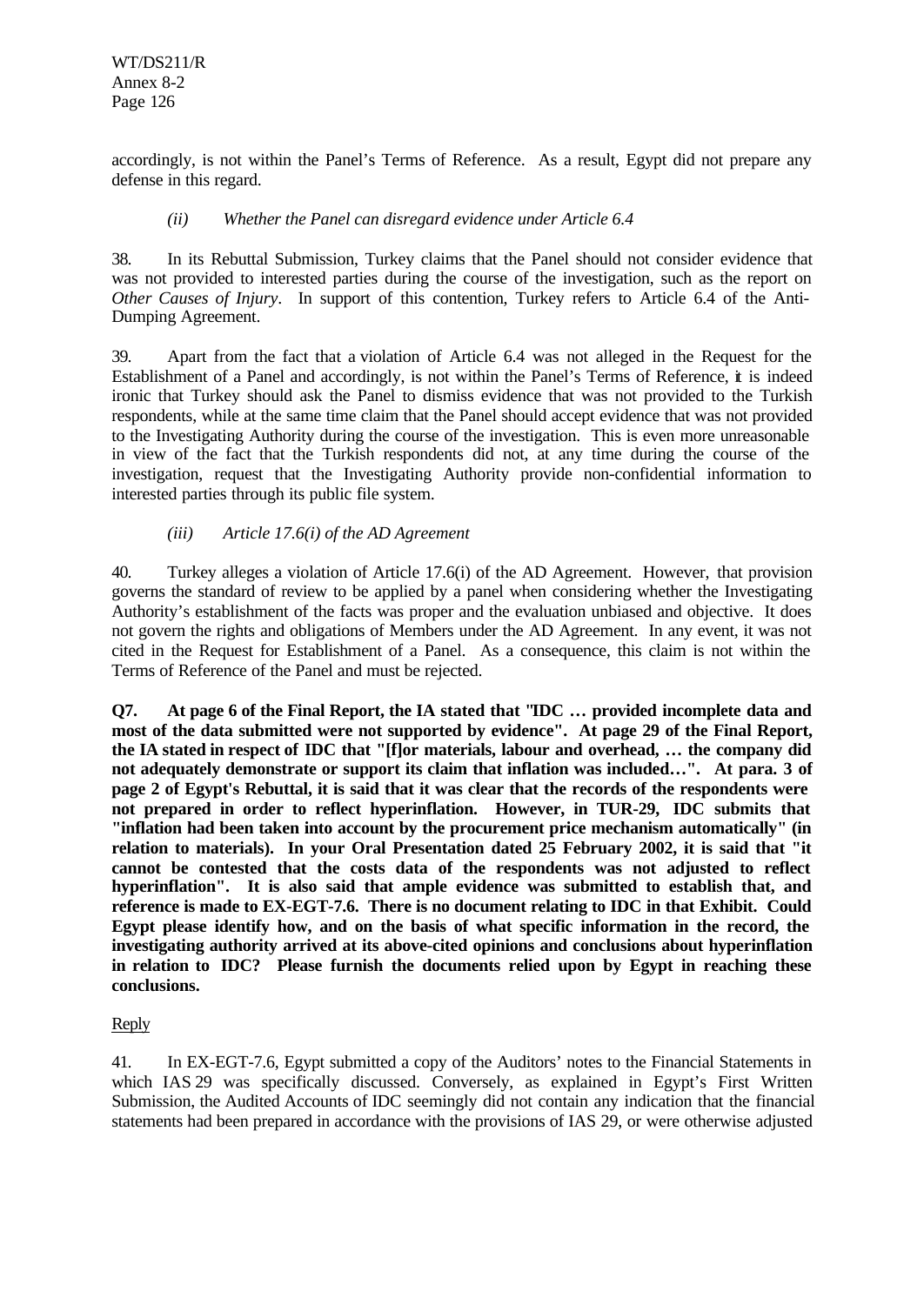to reflect inflation.<sup>5</sup> It should be noted that Turkey admitted on several occasions that no company applies IAS 29.

42. However, the fact that the costs data of IDC were not duly adjusted for inflation is apparent from other documents submitted by Egypt to the Panel.

43. Egypt wishes to refer to the documents attached in EX-EGT-7.9. This exhibit contains a copy of the reply of IDC to the Investigating Authority's questions on cost and sales data. In its response, IDC acknowledges that it makes "*no adjustments for inflation in [its] accounting practice*". The "*procurement price mechanism*" for materials mentioned by IDC in point 4 of its reply and reproduced in the Panel's question refers only to the fact that IDC converts the prices of imported materials at the exchange rate "*on the day which the materials were imported*". As explained on many occasions, this is irrelevant since it cannot cope with the effect of hyperinflation on the value of raw materials that are not immediately used in the production. Indeed, as from the moment the value of the raw materials is converted into Turkish Lira, e.g. at the date of purchase, this value is "frozen" and will not be adjusted for inflation during any subsequent months until the raw materials concerned are used.

44. As regards the other costs items, IDC either failed to provide any explanation on whether hyperinflation was taken into account (labour and overhead) or supplied unconvincing and unsubstantiated explanations (depreciation expenses).

45. Accordingly, the Investigating Authority legitimately came to the conclusion that IDC did not demonstrate that the above-captioned cost items adequately reflected hyperinflation.

**Q8. Concerning Icdas, at page 6 of the Final Report, the IA stated that "Icdas … provided incomplete data and most of the data submitted were not supported by evidence". Further concerning Icdas, at page 22 of the Final Report, the IA stated that "[o]n 23 September 1999, the Department requested a missing document and several documents to be translated into English". At page 23 of the Final Report, the IA stated, "[a]s for Icdas's claim that it 'provided all the necessary information' in response to the Department's 19 August 1999 request, and that the 'remaining items are [***sic***] timely submitted' in response to the Department's 23 September 1999 request, that is incorrect. In fact, the firm did not furnish (1) the requested breakdown of labour and overhead costs, (2) the requested supporting documents for labour and overhead costs, (3) the requested allocations and allocation methodologies for materials, overhead, and SG&A, and (4) the requested reconciliations of submitted data to its financial statement. In addition, its explanation of how inflation was reflected/included in its costs was inadequate and unsupported". At page 29 of the Final Report, the IA stated that "as described above, Icdas did not provide sufficient information for the investigating authority to confirm the monthly specific costs of materials, labour, or overhead during the period of investigation, despite being requested to do so". Could Egypt please precisely identify the documents containing the IA's requests for the information referred to in the Final Report as not having been submitted. Please describe the documents that were provided by Icdas on these points and indicate how, in the light of those documents, the IA was satisfied that AD Article 6.8 could be applied.**

# Reply

l

46. The documents and explanations regarding Icdas's costs data were requested in the Investigating Authority's letters to Icdas of 19 August 1999 and 23 September 1999, respectively.

 $5$  See IV-B.6.b)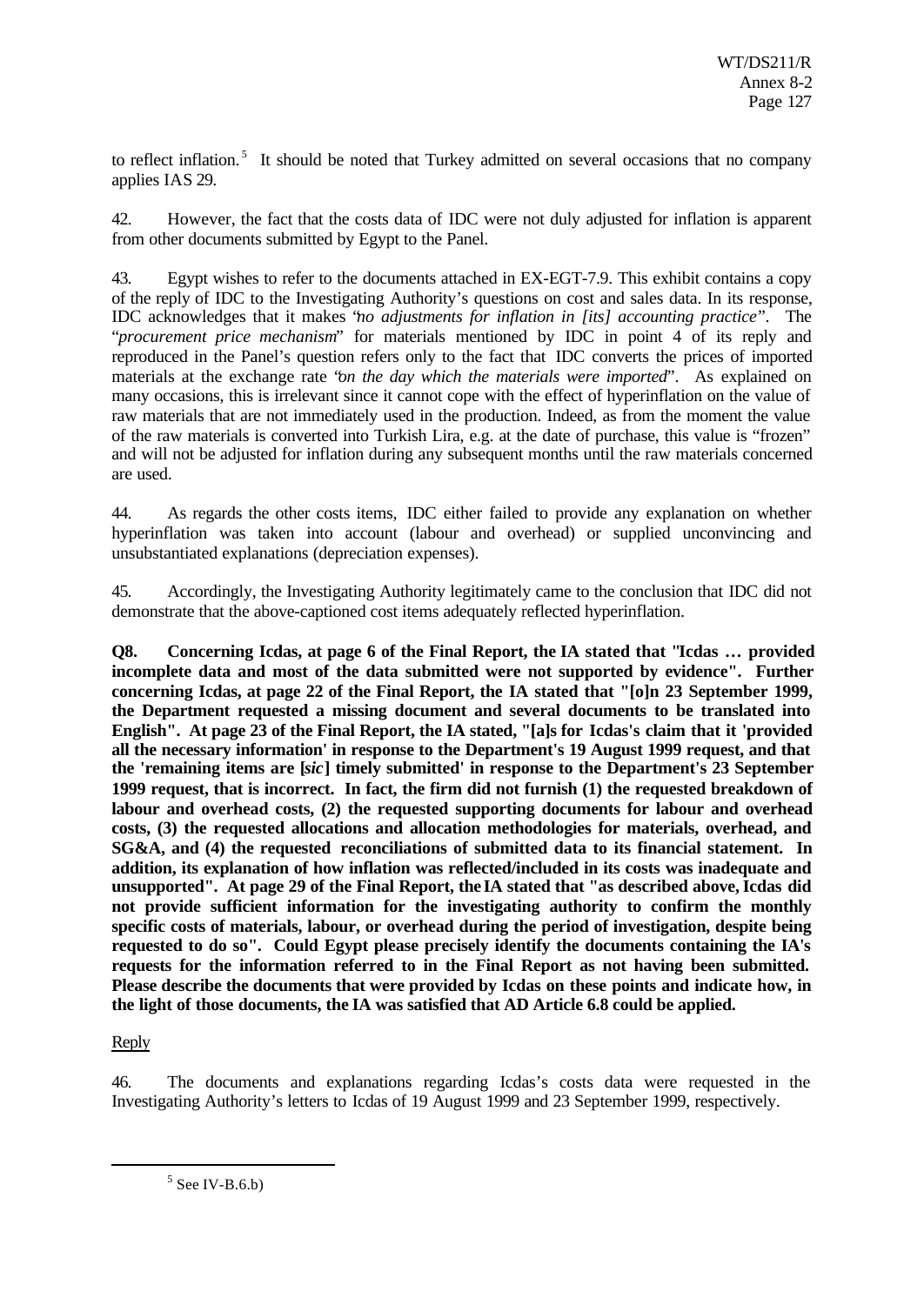47. The main purpose of the questions was to give Icdas an opportunity to explain whether, contrary to what the submitted data appeared to reveal, such data duly reflected the hyperinflation experienced by Turkey during the investigation period.

48. The main questions raised in the letter of 19 August 1999 as well as the responses and documentation submitted by Icdas can be described as follows:

(a) Materials

"A. Provide the material inventory ledgers for the subject merchandise showing the raw materials, work in process, and finished goods inventory showing the balance and activity in the accounts for each month during 1998 and an explanation of whether and how inventory values are adjusted for inflation in ICDAS's accounting records."

49. Icdas did not provide the inventory ledgers on a monthly basis as requested, but only at yearend 1998 arguing that monthly inventory ledgers are not prepared within the ordinary course of trade.

50. Icdas furthermore stated that inventory is not adjusted "*with regard to the inflation*".

"B. Reconcile the total value from the inventory ledgers for the months of January, September, October, November and December, to ICDAS' general ledger and financial statement."

51. No monthly reconciliation of inventory values was provided. Icdas only supplied a reconciliation of the year-end stock values to the inventory ledger. It was therefore impossible for the Investigating Authority to reconcile the monthly cost of production to the company's records.

52. Furthermore, no reconciliation to the Financial Statements was provided.

"C. Provide a copy of all raw material purchase orders placed during the months of January, September, October, November, and December 1998. Provide a copy of the appropriate pages from the payments ledger showing payment for those purchases."

53. Icdas provided copies of purchase contracts and invoices together with copies of listings which were presented as "payment documentation" for the purchase invoices.

54. However, the listings were not translated into English and Icdas failed to explain how the payment of the submitted purchase invoices could be verified on the basis of the listings.

55. Lastly, no data was submitted for December 1998, as requested.

"D. [Provide] a worksheet reconciling the materials costs that you submitted in your summary to the Investigating Authority to the company's audited financial statement"

56. Icdas provided a table showing the monthly production volumes of billet and rebar as well as the monthly unit value in Turkish Lira of scrap, electrodes, ferro-alloys, other materials and refractories. Were appended to this table copies of unidentified documents.

57. If some of the figures reported in the table could be found in the appended documents such as the production figures of billet, Icdas failed to give any description of the submitted documents and,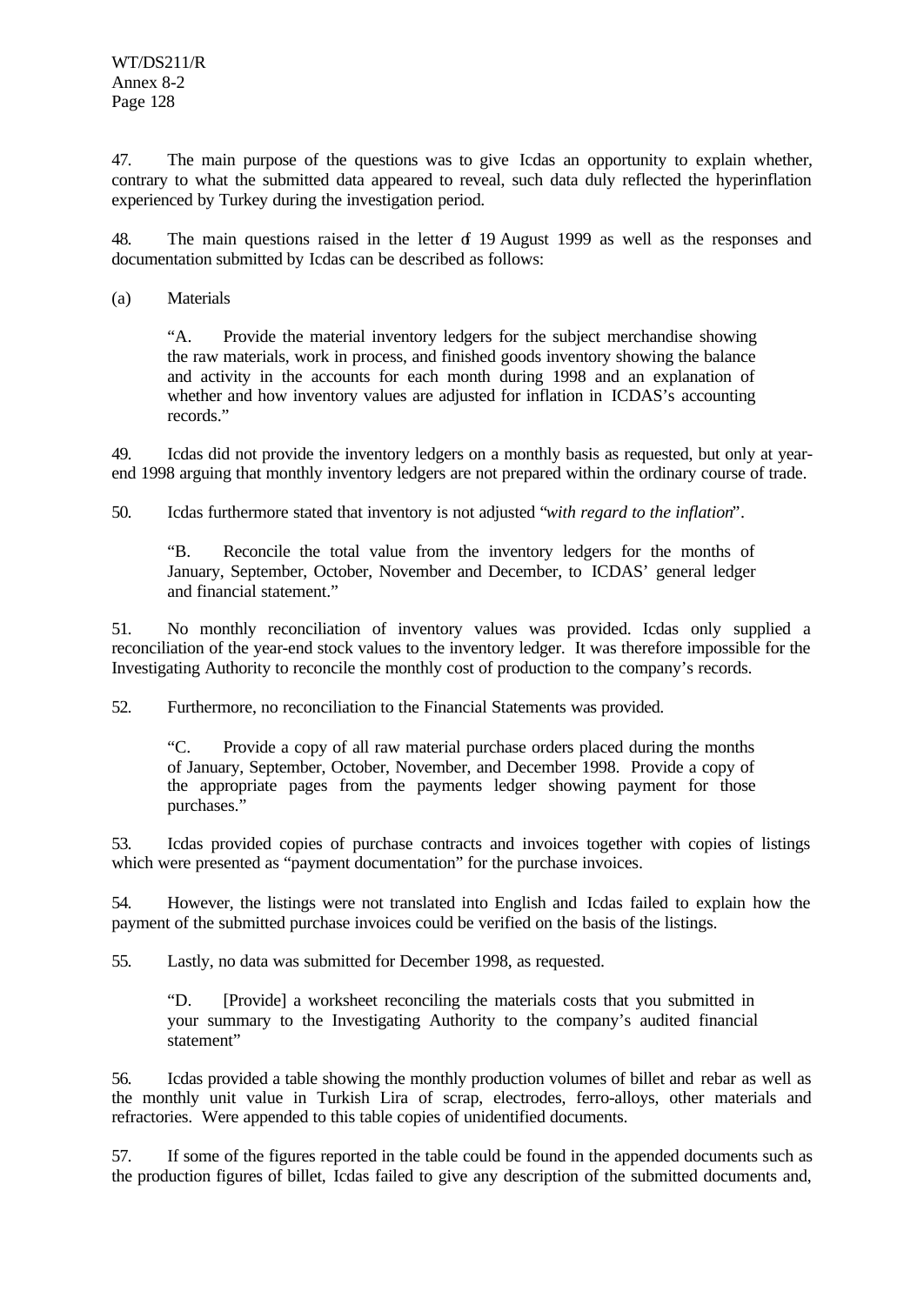more importantly, Icdas did not supply any explanation on how these documents should be read and interpreted by the Investigating Authority. As a result, it was impossible for the Investigating Authority to perform any kind of verification of the data submitted.

58. Furthermore, no reconciliation to the Financial Statements was provided.

(b) Labour

"A. Explain whether any adjustments have been made in ICDAS' accounting records to recognize the inflation that occurred during this time"

59. Icdas replied that wages and salaries were allegedly adjusted for inflation on an annual basis and stated that, with respect to the investigation period (January–December 1998), the adjustment was performed in January 1998.

60. Besides the fact that Icdas did not provide any detail on the adjustment concerned, it should be noted that an adjustment in January evidently cannot account for the hyperinflation occurring in any subsequent month until the end of the year.

61. Accordingly, the allegation that labour costs data for the investigation period were adjusted for inflation could not be accepted.

"B. Explain the basis on which labour was allocated to the subject merchandise"

62. The explanation was provided as requested.

"C. Reconcile the labour costs reported for January, September, October, November and December 1998 to the general ledger and to the financial statement, and provide supporting documents, including bank statements for those months"

63. The reconciliation of labour costs was not submitted in Icdas' response of 15 September 1999. Accordingly, the Investigating Authority requested by letter of 23 September 1999 that such reconciliation be submitted within five working days.

64. The documents received in response to the letter of 23 September 1999 were presented in the same format as the so-called reconciliation of material costs. Thus, Icdas presented a table showing total monthly labour costs and attached copies of extracts from an unidentified ledger. No data was provided for December 1998.

65. Once again, Icdas failed to provide any narrative explanation on how these documents should be used in order to reconcile the submitted data.

66. Furthermore, Icdas only provided copies of the relevant ledger but failed to provide a reconciliation to the financial statements, as requested.

67. Lastly, Icdas failed to submit the requested supporting documents, such as bank statements.

(c) Overhead

"A. Explain whether any adjustments have been made to account for the inflation that occurred during this time"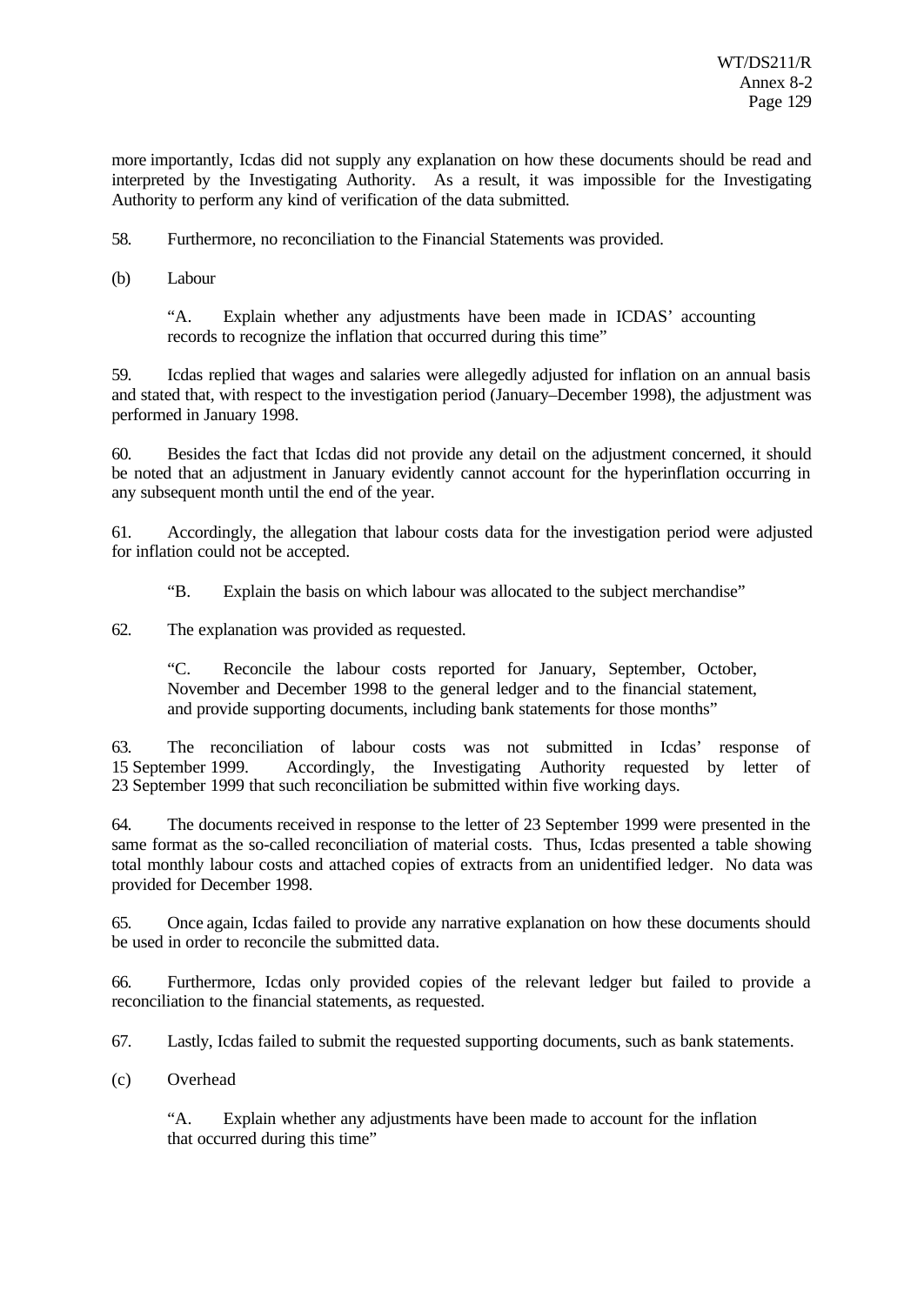WT/DS211/R Annex 8-2 Page 130

68. Icdas failed to explain whether any adjustments for inflation were made to the overhead expenses.

"B. Provide a complete list of all depreciation expenses and reconcile those expenses to the summary which you provided to the Investigating Authority for the months of January through December, 1998"

69. Instead of supplying monthly depreciation expenses as requested, Icdas supplied one single amount for the full calendar year 1998 and allocated this amount equally to each month of the investigation period.

"C. Specifically explain whether your recorded depreciation expenses take into account inflation that occurred during this time"

70. The explanation provided by Icdas was minimal. Indeed, Icdas limited its response to the general statement that "depreciation expenses are calculated over the revalued rates of the fixed assets according to the revaluation rate which is determined annually by the Ministry of Finance according to the inflation rate". Icdas failed however to give any detail on this alleged revaluation. In particular, Icdas did not indicate whether this revaluation was performed at the end of the year or at the beginning of the year, as for labour costs (see above). As a consequence, the Investigating Authority could not accept the claim.

#### (d) Conclusions

71. As demonstrated above, the minimal explanations and insufficient documentary evidence submitted by Icdas in response to the Investigating Authority's letters of 19 August 1999 and 23 September 1999 could not allow the Investigating Authority to verify the accuracy of the costs data submitted by Icdas. In fact, far from presenting a reconciliation of its costs data as requested, Icdas simply submitted copies of voluminous raw documents without any walk-through instructions which would have allowed the Investigating Authority to perform a meaningful verification of the costs data.

72. Furthermore, Icdas's responses did not contradict but in fact confirmed that its costs data did not reflect the hyperinflation experienced by Turkey in 1998. Icdas's allegations to the contrary can only be considered as disingenuous or, at best, erroneous.

73. As a consequence, Egypt submits that the Investigating Authority was entitled to use partial facts available with respect to Icdas pursuant to Article 6.8 of the AD Agreement in order to arrive at meaningful determinations.

#### **Q9. In Egypt's 7 December 2001 response to Question 5 from the Panel, Egypt highlighted how, in its opinion, the** *Confidential Injury Analysis* **demonstrates that the injury analysis was thorough and covered all factors listed in Article 3.4. Could Egypt please indicate where the analysis of each factor is reflected in the Essential Facts and Conclusions and/or Final Reports.**

# Reply

74. The Panel has asked Egypt to indicate "*where*" in the *Essential Facts & Conclusions Report* and the *Final Report* the analysis of each factor listed under Article 3.4 is reflected. We would like to refer the Panel to the table provided in Question 5 of Egypt's 7 December 2001 response to the Panel, which has been reproduced for ease of reference below: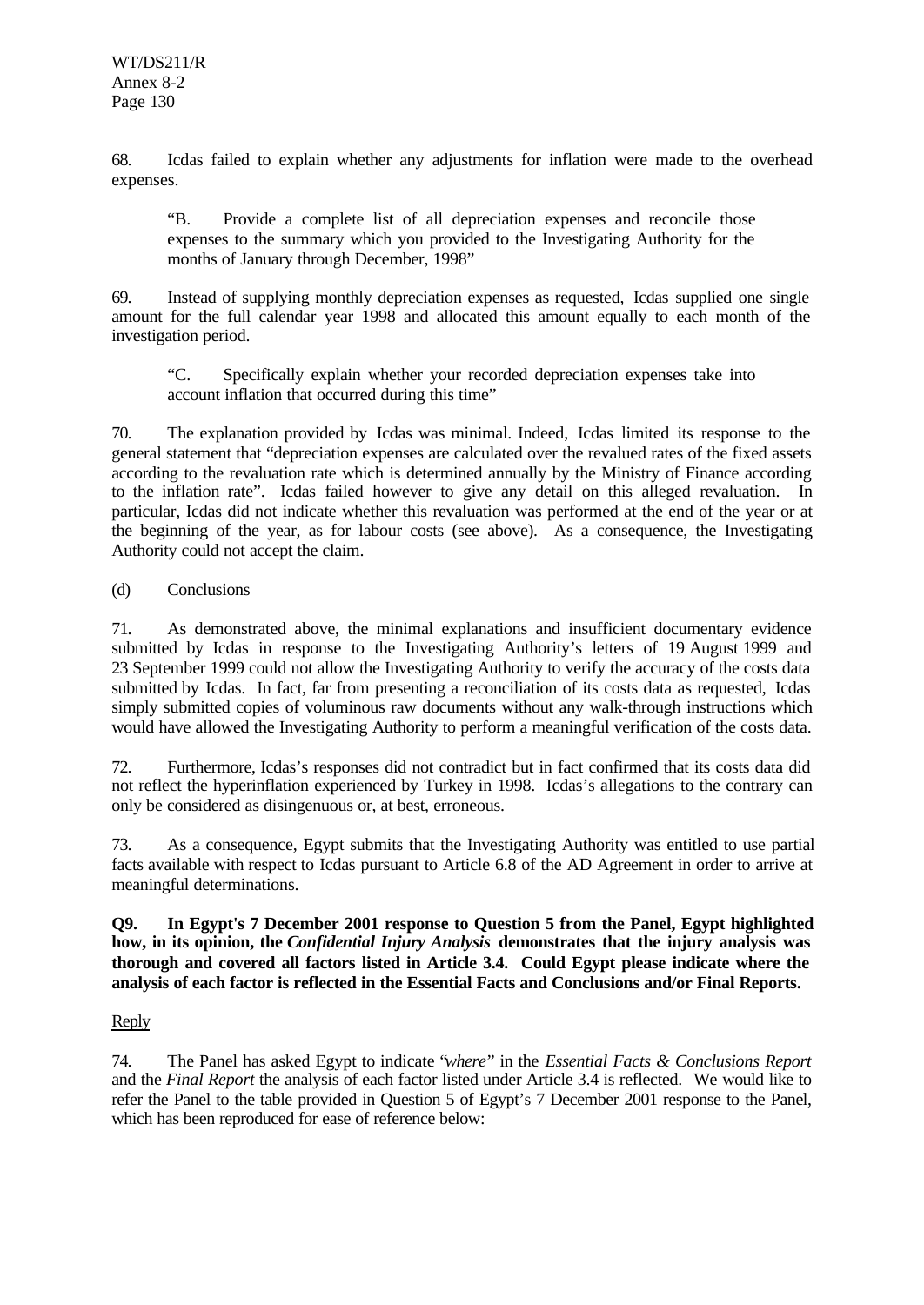| Economic Factor/Indices | <b>EFCR</b>     | <b>FR</b>       |
|-------------------------|-----------------|-----------------|
| Sales                   | Section 2.4.1   | Section 2.4.1   |
|                         | Section 4.3.1   | Section 4.3.1   |
|                         | Section 4.5.2   | Section 4.6.2   |
|                         | Section 4.5.4   | Section 4.6.4   |
| Profits                 | Section 4.3.5   | Section 4.3.5   |
|                         | Section 4.5.2   | Section 4.6.2   |
|                         | Section 4.5.4   | Section 4.6.4   |
| Output                  | Section 2.4.2   | Section 2.4.2   |
|                         | Section 4.3.2   | Section 4.3.2   |
| <b>Market Share</b>     | Section 2.4.1   | Section 2.4.1   |
|                         | Section 4.3.4   | Section 4.3.4   |
|                         | Section 4.5.4   | Section 4.6.4   |
| Return on investments   | Section 4.3.7   | Section 4.3.7   |
|                         | Section 4.5.2   | Section 4.6.2   |
| Capacity utilization    | Section 4.3.6   | Section 4.3.6   |
| Prices                  | Section 4.2.1.2 | Section 4.2.1.2 |
|                         | Section 4.2.2.1 | Section 4.2.2.1 |
|                         | Section 4.5.1   | Section 4.6.1   |
|                         | Section 4.5.2   | Section 4.6.2   |
|                         | Section 4.5.3   | Section 4.6.3   |
|                         | Section 4.5.4   | Section 4.6.4   |
| Dumping margin          | Section 3.3     | Section 3.3     |
|                         |                 | Section 4.4     |
|                         |                 | Section 4.6.2   |
| Inventories             | Section 4.3.3   | Section 4.3.3   |
|                         | Section 4.5.2   | Section 4.6.2   |

EFCR = Essential Facts & Conclusions Report

FR = Final Report

75. It may be the case that the Panel considers that the *Confidential Injury Analysis* is not fully reflected in the *Essential Facts & Conclusions Report* and/or the *Final Report*. However, we repeat that whether all of the Investigating Authority's conclusions on material injury are reproduced in these reports is not an issue that is before the Panel. A claim under Article 12.2 was not introduced in the Request for the Establishment of a Panel and accordingly, is not within the Panel's Terms of Reference.

76. What is relevant, however, is whether the Investigating Authority's examination under Article 3.4 was complete. Accordingly, we wish to direct the Panel's attention Question 3 of the "Questions to Both Parties" below.

**Q10. In respect of each of the five respondents (Habas, Diler, Colakoglu, Icdas and IDC), the Investigating Authority stated in the Final Report that "[t]he Investigating Authority did not offset this interest expense by interest revenue, as the Investigating Authority does not consider interest revenue as sufficiently related to production to be includable in the calculation of constructed value". Where in the record can the basis for this conclusion be found in respect of each of these companies? That is, what information and considerations were relied upon in the Investigating Authority's analysis on this point for each?**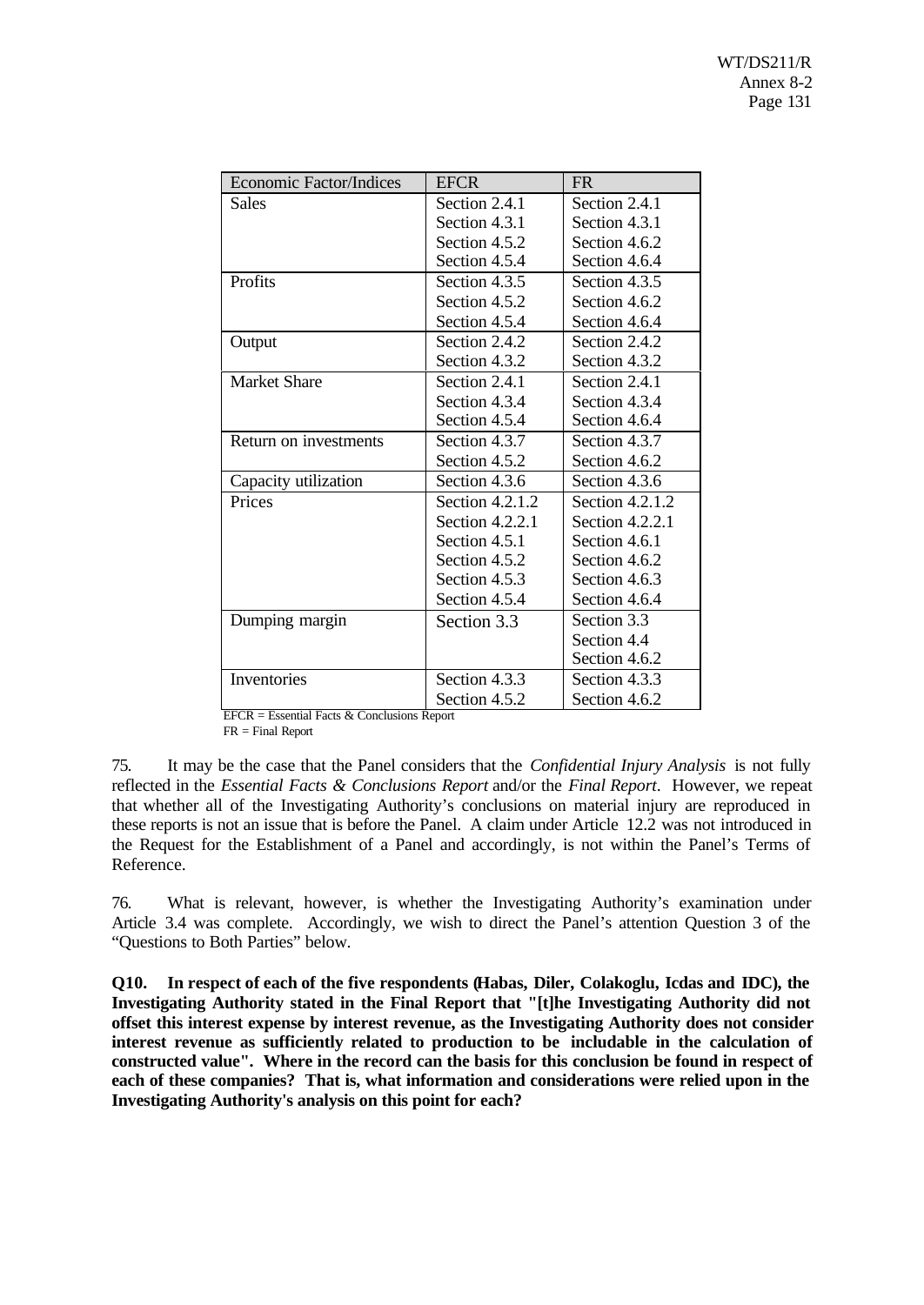# Reply

77. The determination that interest revenue was not found to be sufficiently related to production was based on the treatment of this income as a non-operating income by the auditors of the companies concerned and/or on the extraordinary nature of this income in comparison to previous years.

(a) Icdas

78. First, the interest income was reported after the calculation of the operating profit or loss and could therefore not be considered as related to production or sales activities. Second, it was apparent from the amount of interest income of 1998 that such interest income could not reasonably be related to production or sales activities. Indeed, according to the "Detailed Statement of Income" of Icdas, the amount of interest income for 1998 was as high as 1,022,244 million Turkish Lira for a total turnover of 80,561,205 million Turkish Lira and a total cost of sales of 74,529,114 million Turkish Lira. By contrast, in 1997, interest income amounted to only 13,728 million Lira while the total turnover and costs of sales amounted to 44,072,138 million and 38,722,381 million Turkish Lira, respectively.

79. The above figures show beyond any doubt that the amount of interest income in 1998 is in no way related to production or sale activities but represents rather an extraordinary income. Should the interest income be related to production or sale, then the ratio between interest income on the one hand and turnover/cost of sales on the other hand would not vary so significantly from one year to the next.

(b) Habas

80. The interest income of Habas was reported as a non-operating income in the company's Income Statement and, accordingly, was considered by the Investigating Authority as not being sufficiently related to production or sale activities.

(c) Colakoglu

81. The interest income of Colakoglu was also reported as a non-operating income in the Income Statement (i.e. it was reported after the calculation of the operating profit or losses of the company). Furthermore, the absence of any relationship to production and sale was underlined by the fact that the interest income in 1998 was almost 6 times higher than in 1997 while, in the same period of time, gross sales had increased by approximately 50 per cent only.

(d) Diler

82. The interest income of Diler was reported as a non-operating income in the Income Statement of the company (i.e. it was reported after the calculation of the operational profit or losses of the company). Accordingly, such income was not considered to be sufficiently related to production activities.

(e) IDC

83. The interest income of IDC was reported as a non-operating income in the Income Statement of the company (i.e. it was reported after the calculation of the operating profit or losses of the company). Accordingly, such income was not considered to be sufficiently related to production activities.

\* \* \*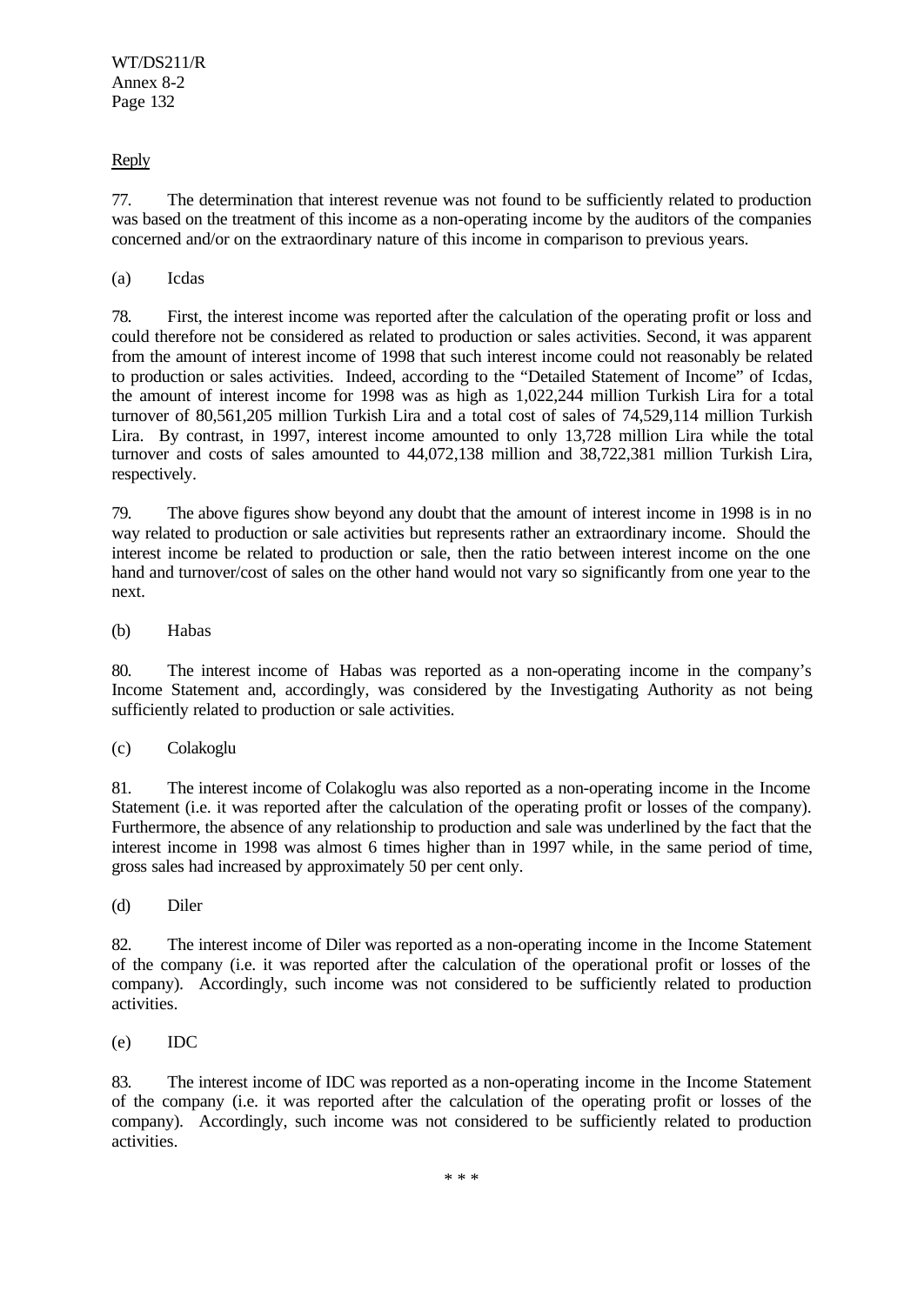84. In view of the foregoing considerations, Egypt submits that the Investigating Authority was entitled to reject interest income from the calculation of the construction normal value since the evidence on the record indicated that such income was not sufficiently related to production activities. It should be noted that no respondent provided any evidence to the contrary.

85. As explained in Egypt's First Written Submission and subsequent submissions, the Investigating Authority's actions in this regard are in line with the practice of other major jurisdictions such as the European Communities and the USA.

**Q11. Could Egypt please provide a copy of the following documents:**

- **- letter dated 26 August 1999 from the Investigating Authority to all of the respondents granting the 14-day extension for responses to the letters of 19 August 1999 (the granting of the extension is referred to at page 35 of the First Written Submission of Turkey);**
- **- letter dated 23 September 1999 from the Investigating Authority to Icdas;**
- **- Annexes to IDC's 9 September 1999 submission (Exh TUR-29)**

#### Reply

- (a) Letter dated 26 August 1999 to all respondents
- Icdas: EX-EGT-14.1
- IDC: EX-EGT-14.2
- Counsel to Diler, Colakoglu and Habas: EX-EGT-14.3
- (b) Letter dated 23 September 1999 from the Investigating Authority to Icdas
- EX-EGT-13.2.2
- (c) Annexes to IDC's 9 September 1999 submissions
- EX-EGT-15

#### **QUESTIONS POSED BY THE PANEL TO BOTH PARTIES**

**Q1. In paragraph 3 of the Request for Establishment of the Panel, four factors are specified by Turkey as being grounds for a breach of the cited Articles. However, in the submissions made by Turkey, it is arguable that other grounds are added. In the view of the parties, is it permissible:**

- **(a) to use an inclusive expression when listing grounds for an alleged breach in a request for establishment; and**
- **(b) where a list of grounds is included in a request for establishment, to add another or other grounds in submissions:**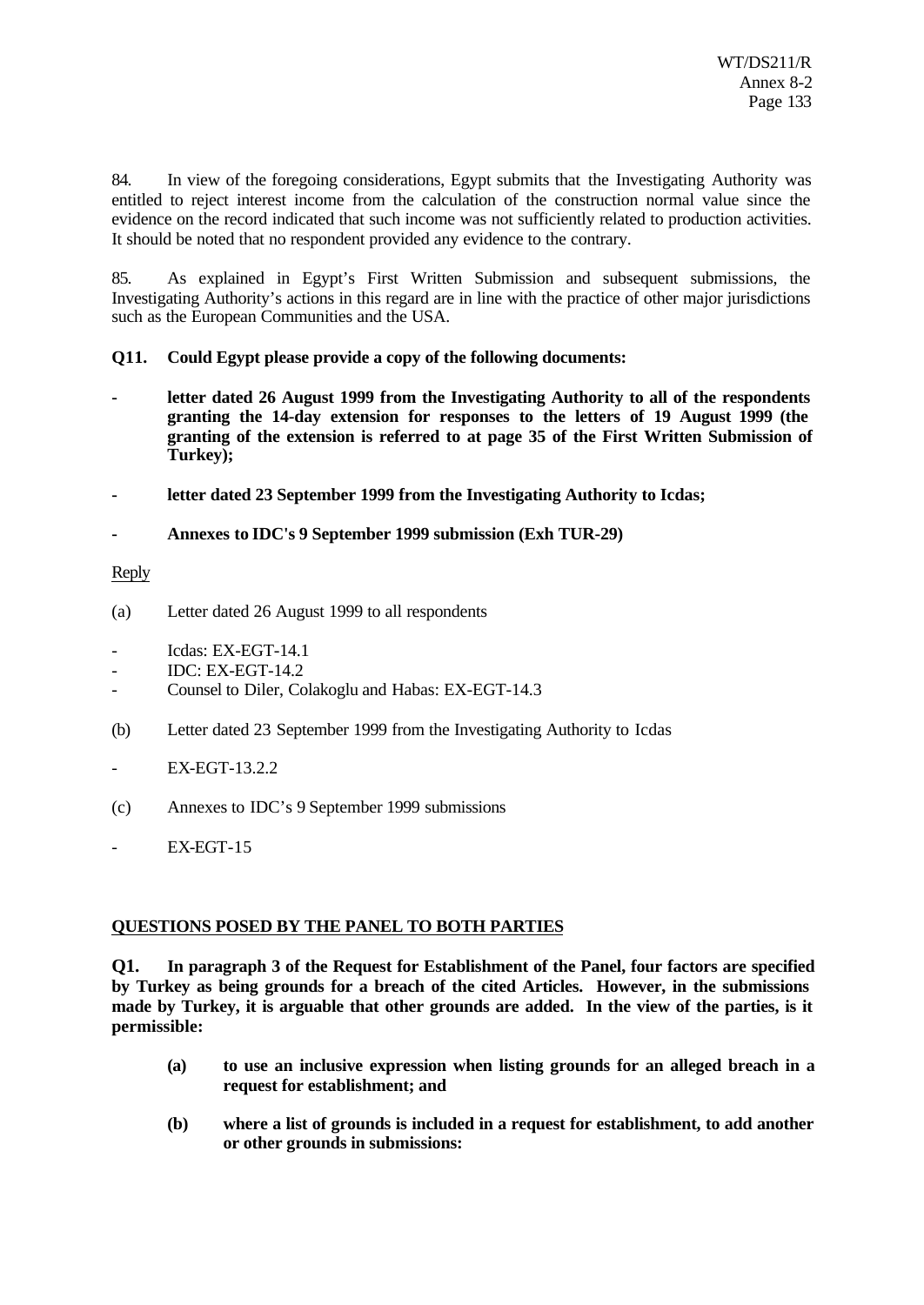# **(i) where the list is said to be inclusive; and**

# **(ii) where the list is not said to be inclusive?**

Reply

(a) Egypt considers that, while it is permissible to use an inclusive expression when listing grounds for an alleged breach in a request for the establishment of a panel, the list of factors contained therein should be as exhaustive as possible. The DSU does not impose any time limits as to when the request for establishment of a panel must be submitted once consultations are formally initiated. Accordingly, the complainant has ample opportunity to identify the specific measure at issue and the relevant legal basis of the complaint.

(b.i) Where the list of grounds is said to be inclusive, Egypt considers that it is permissible to add additional grounds in submissions on the condition that the legal basis of those grounds is clearly identified in connection with each treaty article in the request for the establishment of a panel. Moreover, the complainant must be able to explain why these grounds were not included in the panel request if the information on which the grounds are based is not new to the complainant. Lastly, the respondent must be granted adequate opportunity in which to prepare a defence.

(b.ii) Where the list of grounds is not said to be inclusive, Egypt considers that it is not permissible to add additional grounds in submissions, unless new facts come to light during the course of the proceeding that were not previously available to the complainant. In this latter situation, Egypt considers that it is permissible to add other grounds to a non-inclusive list, provided that the complainant can demonstrate that these grounds are relevant to the legal basis of its claim and that the respondent is granted adequate opportunity in which to prepare a defence.

# **Q2. Could the parties please comment, in the light of Article 31 of the Vienna Convention on the Law of Treaties, on the meaning of the phrases:**

**(a) "special circumspection" in Annex II, paragraph 7; and**

# **(b) "to the best of its ability" in Annex II, paragraph 5.**

#### Reply

86. Egypt considers that the following interpretations are in accordance with the ordinary meaning to be given to the terms of the provisions in their context and in light of their object and purpose under the AD Agreement.

(a) The meaning of "special circumspection"

87. As a preliminary remark, it should be noted that Annex II, paragraph 7 contemplates circumstances in which the Investigating Authority must use information from a *secondary* source, as opposed to information obtained from the respondents concerned. Accordingly, as explained in Egypt's First Written Submission, this provision does not apply to the rebar investigation since all dumping findings were made on the basis of the data submitted by the respondents, with the sole exception of the hyperinflation rate which was based on official statistics and the data on scrap prices which were obtained from another respondent that furnished supporting evidence (see reply to Question 2 to Egypt).

88. In Egypt's view, the use of the terms "*special circumspection*" indicates that the Investigating Authority should resort to information from secondary sources *only* to the extent strictly necessary to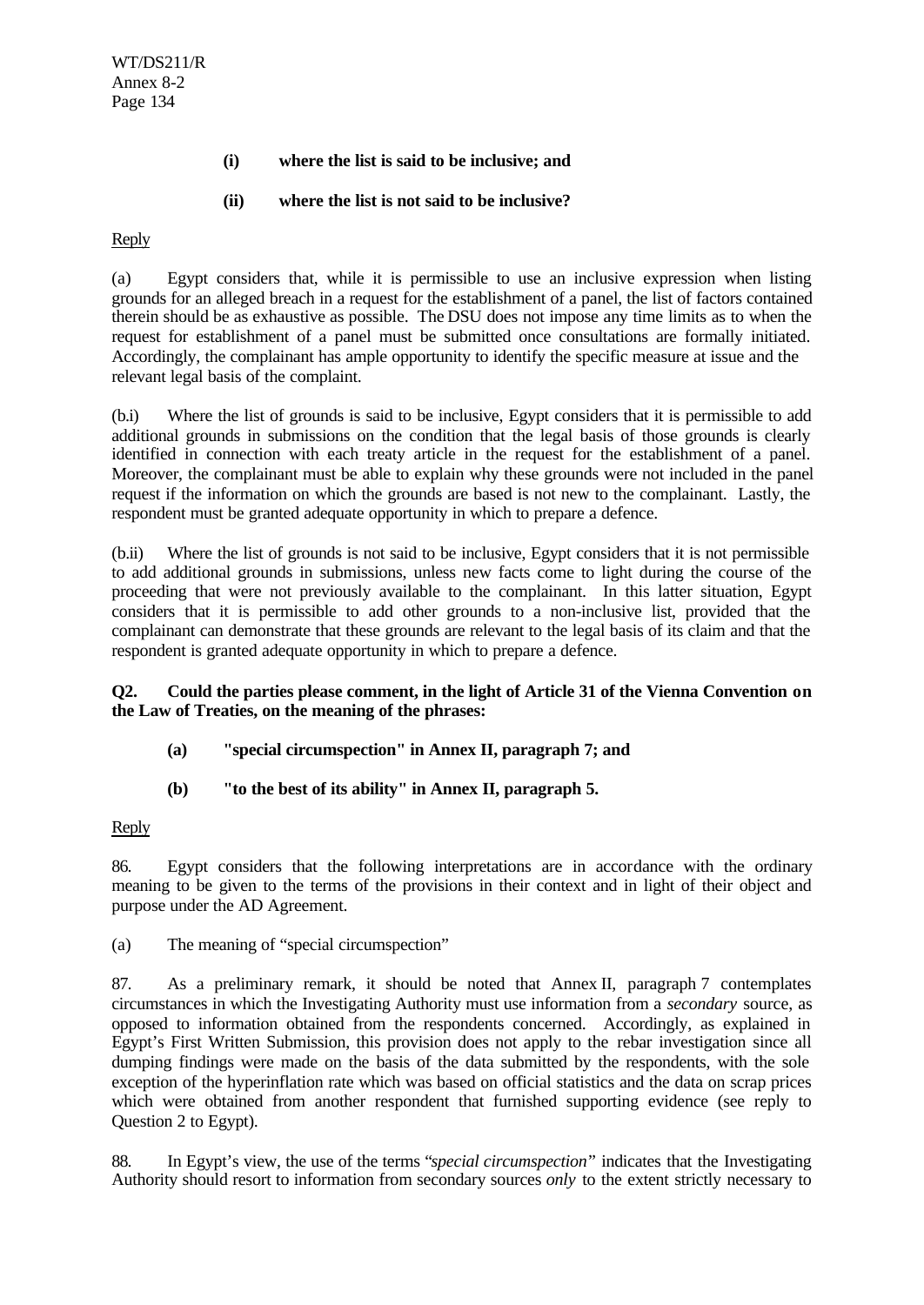fill the gaps in the information obtained from the respondents concerned, i.e. from the primary source. The terms also indicate that the Investigating Authority should carefully check the information used as facts available with other information that the Investigating Authority has at its disposal from other sources. In the rebar investigation, the only information coming from a secondary source was the monthly hyperinflation rate of 5 per cent. As explained previously (see, e.g., Egypt's reply to Question 4), this rate was calculated on the basis of the average yearly inflation rate for wholesale and for retail reported by the State Institute of Statistics of the Republic of Turkey.

(b) The meaning of "to the best of its ability"

89. Egypt considers that the terms "*to the best of its ability*" in Annex II, paragraph 5, qualifies the level of cooperation that an Investigating Authority may legitimately expect from respondents in an anti-dumping investigation. In particular, the word "best" indicates that the level of cooperation must be very high.

90. Thus, Egypt considers that respondents are expected to provide within a reasonable period of time all information required by the Investigating Authority which is at the immediate disposal of the respondents concerned or can be obtained by them without undue difficulty.

91. Thus, a respondent cannot be considered to have acted "*to the best of its ability*" if it does not submit copies of its own records and meaningful explanations on how these records were prepared. On the other hand, Egypt recognizes that a respondent may encounter more difficulties in complying with an Investigating Authority's request if the data requested by the Investigating Authority have to be obtained from a source upon which the respondent has no or little control. In such case, the Investigating Authority should take into account the specific circumstances of the respondents, without prejudice, however, to its right to resort to "fact available" if meaningful data are not obtained from the respondents in order to reach accurate determinations. The fact that some respondents provide all the documents requested while others do not is already an indication that, all other things being equal, the failing respondents do not act to the best of their ability.

92. In the rebar investigation, the requests for additional information and explanations exclusively concerned the respondents' own records and data. Accordingly, the Investigating Authority was entitled to expect full and complete answers to its questions. Failure to submit full and complete answers indicates that the respondents concerned did not act to the *best of their ability* within the meaning of Annex II, paragraph 5.

#### **Q3. Do you consider that the BCI submission of Egypt (***Confidential Injury Analysis***), by itself, constitutes an "evaluation" of the factors that it covers, in the sense of Article 3.4? Please cite any relevant legal authority and/or precedent**.

# Reply

93. Egypt considers that the *Confidential Injury Analysis* demonstrates that the injury analysis was thorough and covered all the factors listed in Article 3.4. The *Confidential Injury Analysis* is the set of findings upon which the Investigating Authority based its final determination of injury, the central points of which are reflected in the *Final Report*.

94. It is clear from the *Confidential Injury Analysis* that a substantial amount of data was requested and collected for the Article 3.4 factors listed therein. The data was compiled individually for each domestic producer and for the entire domestic industry. Each factor was analysed separately for each individual domestic producer and for the entire domestic industry and set in a table format so as to enable the Investigating Authority to compare the trends and review the situation of the domestic industry as a whole from 1996 to Q1 1999. The Investigating Authority was therefore able to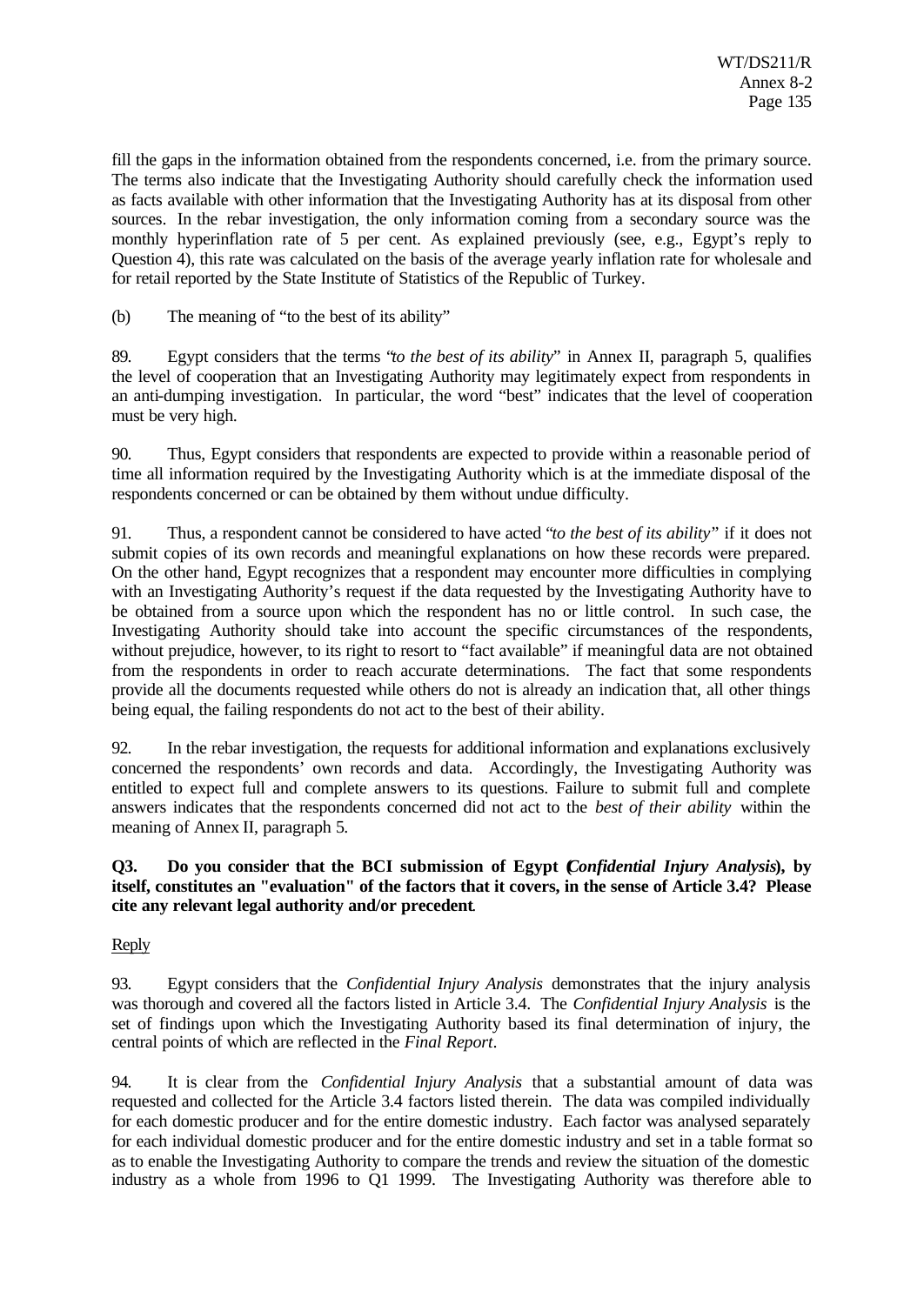examine the data in context, and assess its internal evolution and *vis-à-vis* the other factors examined. Accordingly, the Investigating Authority was able to determine which of the factors had a bearing on the state of the industry. The *Confidential Injury Analysis* therefore constitutes an evaluation of the factors that it covers in the sense of Article 3.4.

95. Egypt submits that this approach is consistent with the findings of the Panel in *United States –* Hot-Rolled Steel from Japan.<sup>6</sup> In that case, the Investigating Authority analysed all relevant economic factors having a bearing on the state of the industry on the basis of data covering a threeyear period and discussed the trends at various instances in its *Final Report*<sup>7</sup> , which is similar to the approach adopted by the Egyptian Investigating Authority in the rebar investigation.

96. In *United States – Hot-Rolled Steel*, the question before the Panel was whether the Investigating Authority failed to sufficiently evaluate certain factors by failing to discuss and to compare particular data over a specified period.<sup>8</sup> Similarly, in the present dispute before this Panel, Turkey alleges that the Investigating Authority failed to take into account certain trends in the data and it is on this basis that Turkey concludes that the examination of the IA was not based on positive evidence. However, as noted by the Panel in *United States – Hot-Rolled Steel*, a proper evaluation is dynamic in nature and takes into account changes in the market that determine the current state of the industry – the fact that the Investigating Authority did not explicitly address certain trends should not undermine the adequacy of its evaluation with respect thereto. $9$  Accordingly, the evaluation was upheld by the Panel.

97. Moreover, the Panel in United States – Hot-Rolled Steel made very clear that it is indeed "another question whether the evaluation and the conclusion with regard to these factors is supported by the facts".<sup>10</sup> What is important in this respect is to keep in mind that the Panel is bound in its analysis by the standard of review set forth in Article 17.6 of the AD Agreement.<sup>11</sup>

# **Q4. Could the parties please comment, in the light of the Vienna Convention on the Law of Treaties, on the Appellate Body's ruling in** *United States – Hot-rolled Steel***, (at paragraphs 101 and 102)12 concerning Annex II, paragraphs 2 and 5.**

# **Reply**

l

98. The Appellate Body's ruling in *United States - Hot-rolled Steel* concerning Annex II, paragraphs 2 and 5 was reached in the context of the US Administration's decision to apply "*adverse*" facts available to one of the Japanese respondents, namely KSC, on the grounds that KSC had not sufficiently cooperated with the US Administration in the course of the domestic investigation. The issue before the DSB was whether the quality of cooperation offered by KSC during the investigation entitled the US Administration to seek to arrive at unfavourable results.

99. The questions that the DSB needed to examine were twofold: (1) the meaning of the term "*cooperation*" and (2) the efforts that an Investigating Authority may legitimately expect from respondents in the course of an investigation.

 $6$  WT/DS184/4, at para. 7.232.

<sup>7</sup> *Id.,* at paras. 7.226 – 7.227.

<sup>8</sup> *Id.,* at paras. 7.228 – 7.231.

<sup>9</sup> *Id.,* at para. 7.234.

<sup>10</sup> *Id.,* at para. 7.235.

 $^{11}$  Id.

<sup>12</sup> WT/DS184/AB/R.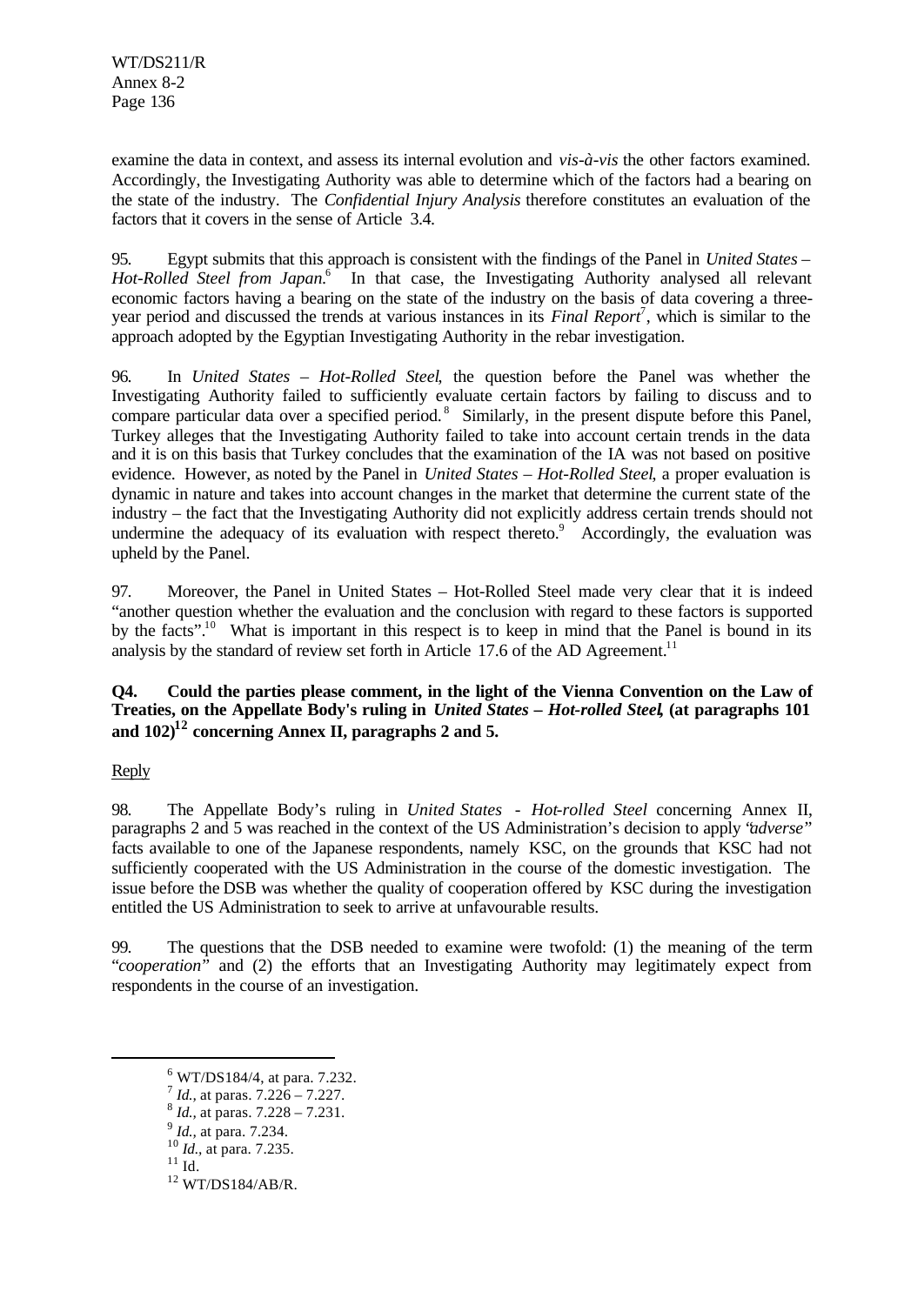100. Thus, the Appellate Body noted that "cooperation is a process, involving joint effort, whereby parties work together towards a common goal. In that respect, we note that parties may very well "cooperate" to a high degree, even though the requested information is, ultimately, not obtained".<sup>13</sup>

101. Examining the level of cooperation expected from respondents, the Appellate Body noted that the provisions of Annex II, paragraph 5 "*suggest[s] to us that the level of cooperation required of interested parties is a high one – interested parties must act to the "best" of their abilities*" <sup>14</sup>, although an Investigating Authority should not impose an "*unreasonable extra burden*" upon the respondents. On this basis the Appellate Body concluded that "[paragraph 2 of Annex II] *requires investigating authorities to strike a balance between the effort that they can expect interested parties to make in responding to questionnaires, and the practical ability of those interested parties to comply fully with all demands made of them by the investigating authorities*". *In order to complete their investigations, investigating authorities are entitled to expect a very significant degree of effort – to the "best of their abilities" – from investigated exporters. At the same time, however, the investigating authorities are not entitled to insist upon absolute standards or impose unreasonable burdens upon those exporters"*. 15

102. Applying the above principles to the case at hand, the Appellate Body upheld the Panel's findings that KSC had acted to the best of its ability in trying to obtain the data requested by the US Administration and that, therefore, the Investigating Authority was not entitled, when resorting to facts available, to seek to reach intentionally an adverse outcome.

103. The exact scope of the above ruling must be understood well. Contrary to Turkey's interpretation, it was not held in *United States – Hot-rolled Steel* that the use of facts available is not warranted when a company acts to the best of its ability. To the contrary, the Appellate Body specifically stated that cooperation does not necessarily result in obtaining the information requested. In such case, as held by the Panel, the use of facts available is fully justified. Thus, the Panel stated that "*[i]t is undisputed in this case that KSC did not provide the requested information regarding resale prices and further manufacturing costs with respect to its sales through its affiliate CSI. Thus, it appears that USDOC was justified in deciding to apply facts available with respect to the information not provided by KSC concerning CSI's further manufacturing costs, as this necessary information was not provided within a reasonable period.* "(emphasis added).<sup>16</sup>

104. Conversely, according to the DSB, the use of "*unfavourable*" facts available is only permissible when the respondent fails in its duty to cooperate within the meaning of the AD Agreement.

105. In conclusion, *United States – Hot-rolled Steel* confirms that the use of facts available is legitimate also in case of full cooperation by the respondents if the information provided is not sufficient to reach meaningful findings.

# **QUESTIONS POSED BY TURKEY TO EGYPT**

**Q1. Egypt claims that the "another respondent" who submitted scrap costs that were reviewed by the Investigating Authority as mentioned in the Final Report was Alexandria**

l

<sup>13</sup> WT/DS184/AB/R, at para. 99.

 $14$  *Id.*, at para.  $100$  – emphasis added.

<sup>15</sup> *Id.*, at paras. 101-102.

<sup>16</sup> WT/DS184/R, at para. 7.69.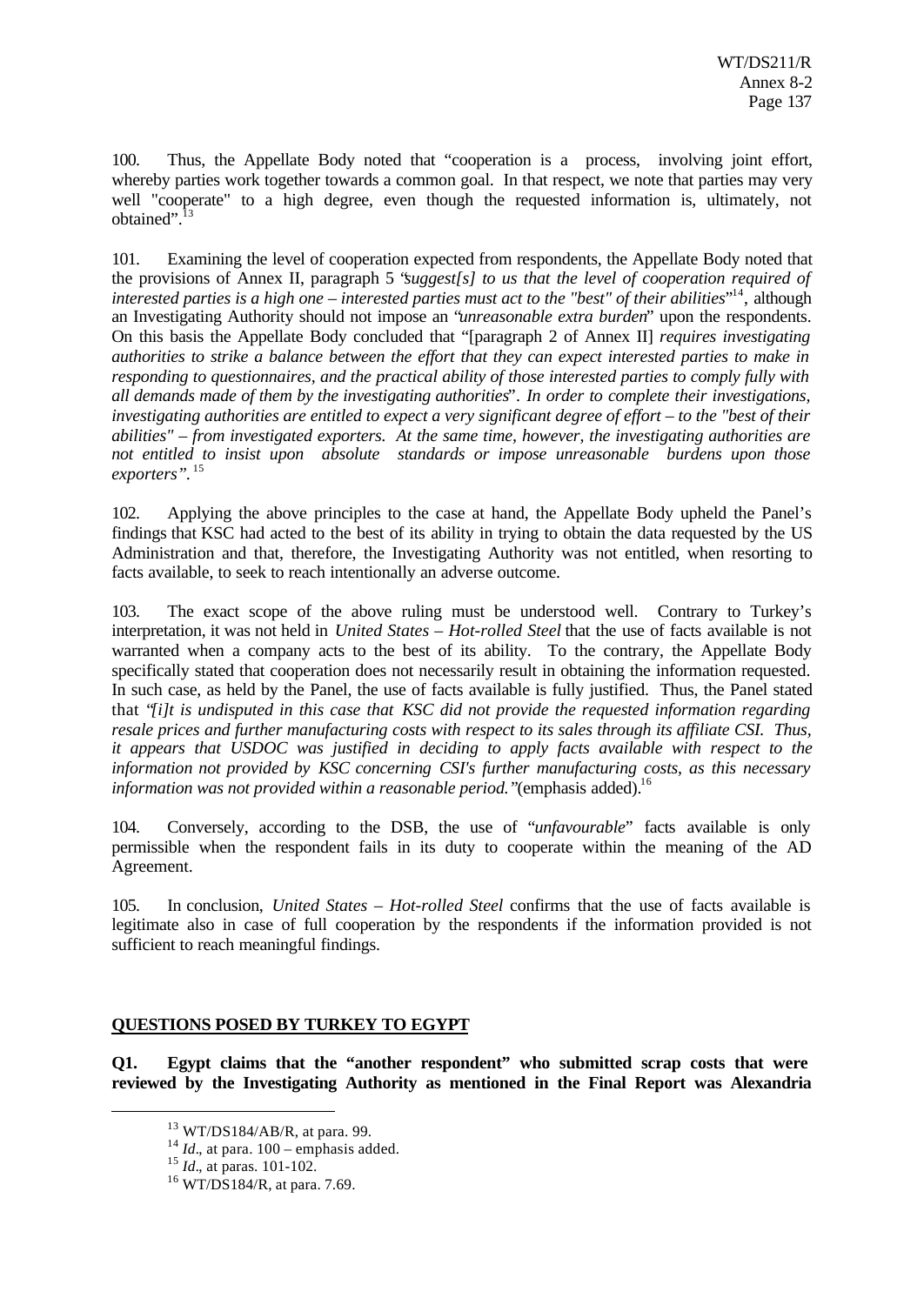WT/DS211/R Annex 8-2 Page 138

**National. We understand, however, that Alexandria National uses the direct reduction iron (DRI) method of steelmaking, which uses iron pellets as the raw material, and that Alexandria National does not use an electric arc furnace (EAF) to melt steel scrap. Please comment on whether this understanding is correct and, if so, what is the nature and relevance of the scrap price data submitted by Alexandria National?**

#### Reply

106. Contrary to Turkey's understanding, Alexandria National Steel uses both the DRI method for steelmaking and the electric arc furnace method for melting scrap.

#### **Q2. Please identify the period over which the inflation figures supplied in your oral response to Panel Question Number 4 were calculated.**

107. The period over which the inflation figures were calculated is the calendar year 1998.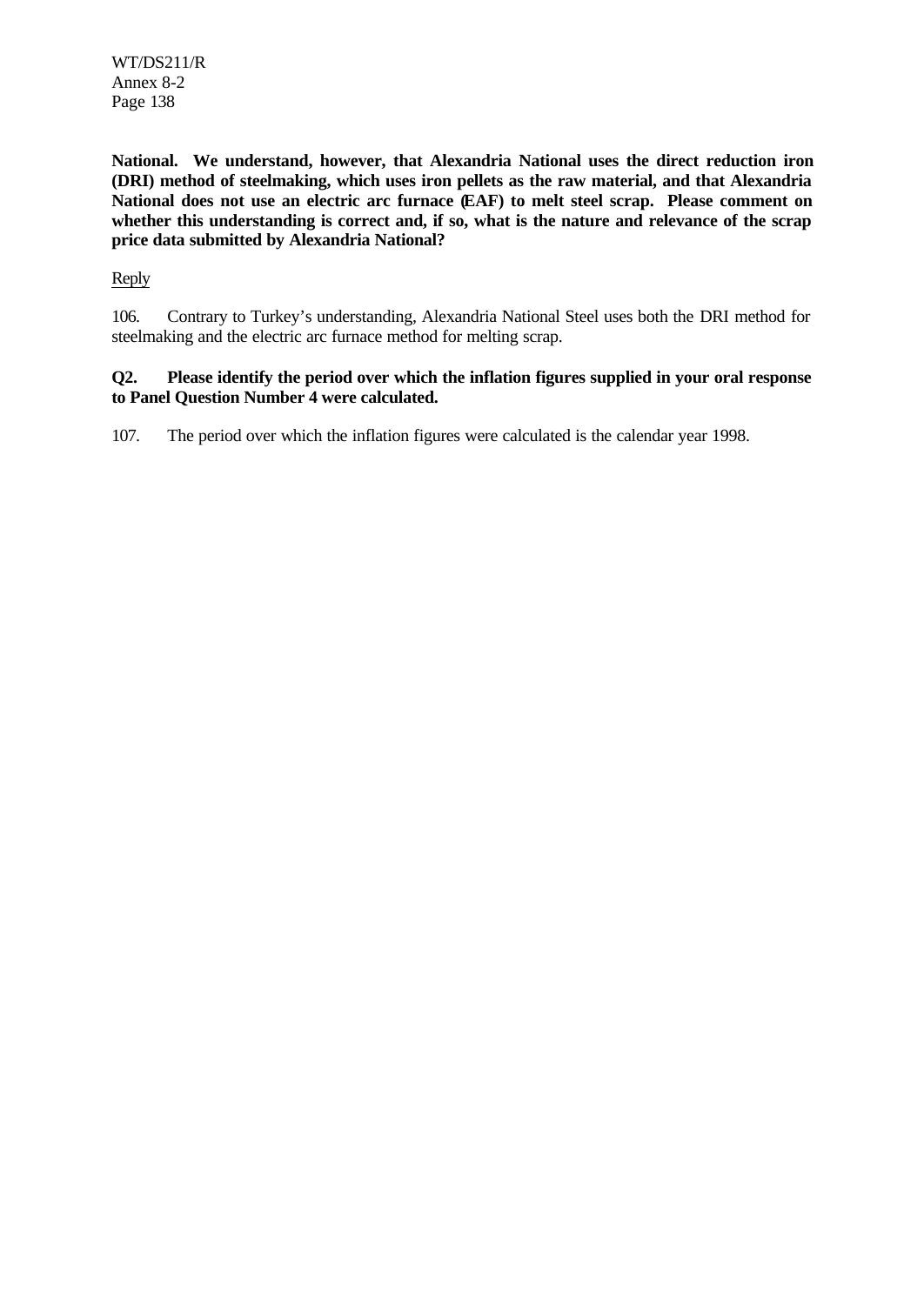# **ANNEX 8-3**

# RESPONSE OF EGYPT TO FOLLOW-UP QUESTIONS POSED BY THE PANEL, AND COMMENTS BY TURKEY ON EGYPT'S RESPONSE

#### B. RESPONSE OF EGYPT TO PANEL'S FOLLOW-UP QUESTIONS

#### **Question 1**

**Could Egypt please explain the context in which Alexandria National provided the scrap price data in its fax to the IA dated 15 September 1999 (Exhibit EGT-12). In particular, was this information provided in response to a request from the IA? If so, please furnish a copy of that request. If not, please explain Alexandria National's having provided the information.**

#### Response

2. The scrap prices data in Exh. EGT-12 were provided by Alexandria National further to a request made by the Investigating Authority upon receipt of the claim by Turkish respondents that scrap prices would have collapsed throughout the investigation period. In order to verify the veracity of this factual claim, the Investigating Authority asked the Egyptian industry to supply information on the evolution of scrap prices on a monthly basis for 1998. This request was made by telephone.

#### **Question 2**

**Could Egypt please provide the calculations showing exactly how each of the monthly scrap prices for 1998, shown in the first page of EGT-12, were derived from the "source reference" in the second page of EGT-12, and could Egypt explain why the methodology employed was chosen.**

#### Response

3. The prices indicated on the first page of Exh. EGT-12 were computed by Alexandria National, and not by the Investigating Authority. This matter is, in any case, irrelevant. Indeed, the Investigating Authority's assessment of the evolution of scrap prices was based on the "source reference" in the second page of Exh. EGT-12, and not on the prices mentioned on the cover page of Alexandria National. The evidence submitted by Alexandria National revealed that the Turkish respondents' claim that scrap prices would have collapsed throughout the investigation period was factually wrong. Indeed, as explained in the *Final Report*, scrap prices were found to be fairly constant for the first seven months of the investigation period. During the next three months, prices collapsed. Then, prices started to recover in the last two months of the investigation period. In other words, the "sharp decline" was in fact limited to three out of twelve months.

4. Incidentally, Egypt wishes to stress that the Investigating Authority's assessment of the evolution of scrap prices during the investigation period on the basis of the information provided by Alexandria National is in line with the trends showed in the documents submitted by Turkey in Exh. TUR-13 and Exh. TUR-14. Indeed, those documents, which were submitted for the first time by Turkey in the course of the current dispute, show that the scrap prices were relatively stable during the first seven months of 1998, and then, collapsed for a period of approximately three months.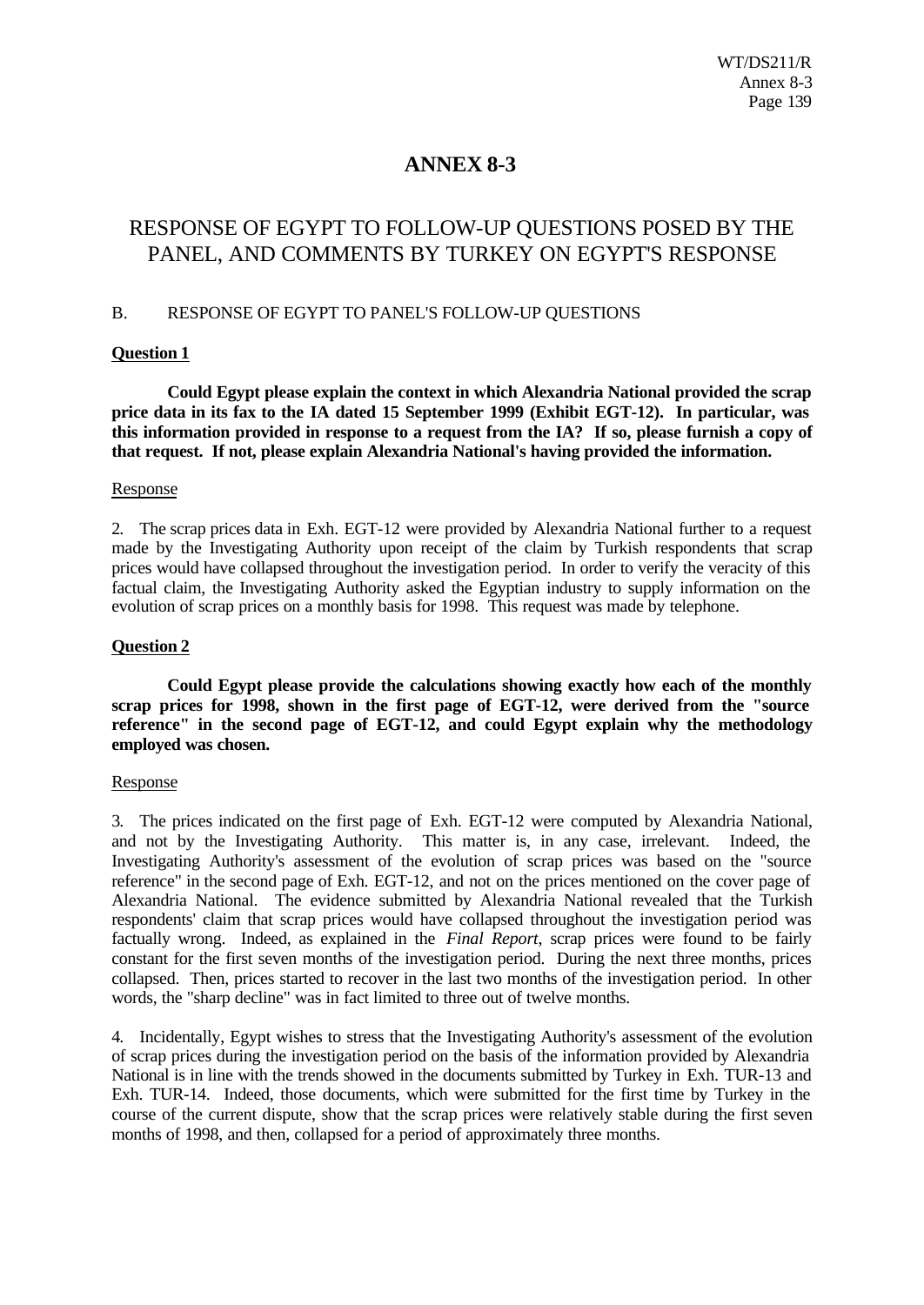l

5. Lastly, it is important to note that, contrary to Turkey's contentions, the scrap prices submitted by Alexandria National were *not* used to calculate the normal value of the Turkish respondents. This information was used for the *sole* purpose of verifying the accuracy of the claim made by the Turkish respondents regarding the decrease of scrap prices during the investigation period. Conversely, the material costs used for the calculation of the normal value of the Turkish respondents were based *exclusively* on the costs data submitted by each respective respondent.

6. Egypt considers that the Investigating Authority's actions are in full compliance with the WTO Anti-Dumping Agreement and, in particular, with paragraph 7 of Annex II thereof.

\* \* \*

# C. COMMENTS OF TURKEY ON EGYPT'S RESPONSE TO CERTAIN QUESTIONS POSED BY THE PANEL

1. Egypt states in its April 5, 2002 response to a panel question that the scrap data it used for its final determination appears on page two of EX-EGT-12. Egypt then states that this data on the "evolution of scrap prices during the investigation period . . . is in line with the trends showed in the documents submitted by Turkey in EX-TUR-13 and EX-TUR-14." We agree that the scrap prices on page two of EX-EGT-12 are in line with the data in EX-TUR-13 and EX-TUR-14. In fact, the prices shown on the Egyptian Exhibit in question for HMS  $1&&2$  scrap are precisely the same as the scrap prices provided in EX-TUR-14 – as they should be since they are both from the same source, *Metal Bulletin*. 1

2. Where we disagree is with Egypt's statement that "those documents" – a reference to EX-TUR-13 and EX-TUR-14 – "show that the scrap prices were relatively stable in the first seven months of 1998 and, then collapsed for a period of approximately three months." As the panel can plainly see by a review of EX-TUR-13 and EX-TUR-14, as well as the second page of EX-EGT-12, HMS 1&2 scrap prices declined steeply between January 1998 (\$114 – 116 per ton) and April 1998 (\$96-\$97 per ton) and continued their decline into July 1998 (to \$92-94 per ton). This is an overall decline of 19%, hardly evidence of scrap price stability during the first seven months of the year.<sup>2</sup> Certainly, these data, which Egypt now acknowledges the IA had before it when it rendered its Final Determination, do not support the factual finding in the Final Report that "[f]or the first seven months of the period," scrap prices "were fairly constant and did not decline to any noticeable extent." Final Report at 12. That finding is patently incorrect. Moreover, the data on these charts do not support the conclusion that the sharp decline in scrap prices was limited to three months out of the twelve month period. While there was an additional decline between July and October of some \$35 per ton, or an additional 30% as compared to January, contrary to the impression given in the Final Report, the decline during the latter three-month period was only 3/5 of the total decline between January and October. There certainly were significant declines that took place earlier in the year.

3. The significance of these declines must be examined in terms of the issue being considered by the Investigating Authority (IA). The IA was specifically responding to a claim by respondents that the decline in stable currency scrap prices offset the effects of the inflation and devaluation in the Turkish

<sup>&</sup>lt;sup>1</sup> Since EX-TUR-14 is merely a graphical representation of the data that Egypt acknowledges was presented to the IA during the original investigation, the Panel should not disregard EX-TUR-14 for the reasons that Egypt set forth earlier in this proceeding. Specifically, the Panel is not barred from considering this data under Article 17.5(b) of the Agreement.

<sup>&</sup>lt;sup>2</sup> Scrap prices for HMS 1 show similar declines – from \$123-\$124 per ton in January 1998 to \$105-\$107 per ton in April 1998 and \$98-99 in July (an overall decline of 20%). Prices then dropped from August to October (\$70-\$72 per ton) or a further decline of 23% from January levels. Note that the decline in August to October is not that much greater, in percentage terms, than the decline that took place earlier in the year.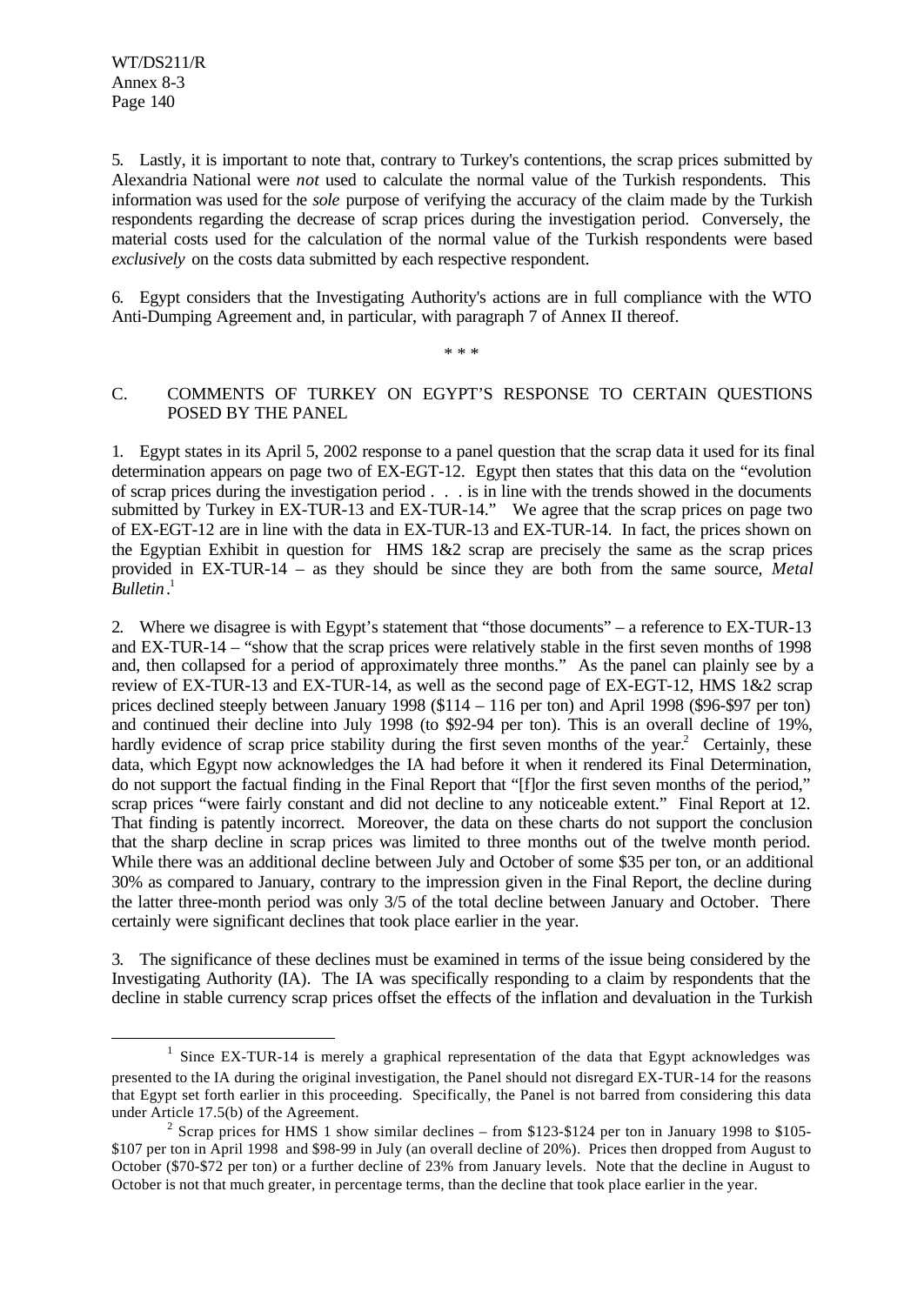economy such that their costs in Turkish lira were not increasing with the inflation rate. In this context, a decline in constant currency costs of 19-20% for the first seven months of the period of investigation is very significant indeed, and it directly undermines the IA's finding that scrap costs should have increased by 5% per month over this period. In addition, as we pointed out earlier, most sales of rebar to Egypt took place in the second half of 2001 when the scrap price declines had their most significant impact on rebar costs of production. During this period, scrap prices were up to 44% below January 1998 levels, or by more than the intervening inflation rate.

4. Finally, we never claimed, as Egypt contends, that the scrap price data purportedly submitted by Alexandria National was used by the IA to calculate respondents' cost of production. We acknowledged that the IA used respondents' data; however, we claimed that that data was based, in at least some instances, on scrap costs in January for comparison with selling prices in the second half of 2001, when scrap prices were demonstrably much lower.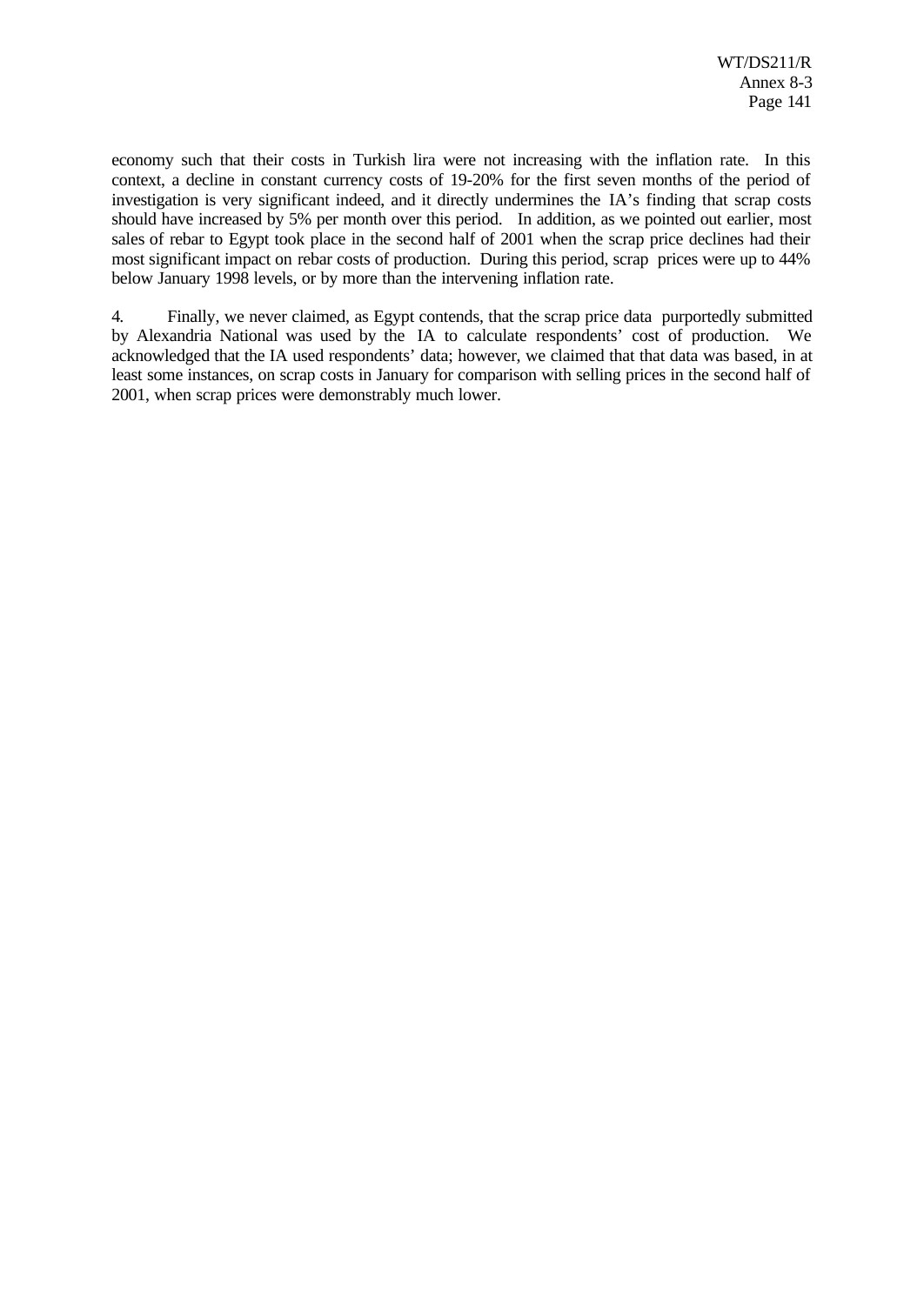# **ANNEX 9**

# THIRD PARTY ORAL STATEMENT OF CHILE

1. Thank you Mr. Chairman and members of the Panel.

2. We appreciate your giving us the opportunity to express our views in this dispute. As we stated in our letter on 1 November, we did not present any written submission but we wanted to reserve our rights to raise some points during this hearing.

3. Chile has no commercial interest in this case but strong systemic concerns, resulting from the alarming increase in the use of anti-dumping measures among WTO members. Especially when these measures are applied in an arbitrary way that, in our view, give grounds to the conclusion that the final intention is to keep out imports and protect uncompetitive local industries.

4. The way some national laws and practices interpret and apply the provisions of Article VI of GATT 94 and the Anti-Dumping Agreement clearly go beyond the true meaning, scope, spirit and text of those multilateral provisions. These rules provide for remedy in exceptional cases when real and effective injury occurs and when the specific conditions laid down in the AD Agreement are fulfilled.

5. Therefore, it is the duty of Panels to confirm - by rejecting unfounded interpretations and practices - the principles of transparency and fairness on which the WTO Agreements are based. Guaranteeing that the multilaterally agreed principles and rules will be fully respected and, in particular, that the disciplines of the AD Agreement will be strictly observed.

6. Thank you.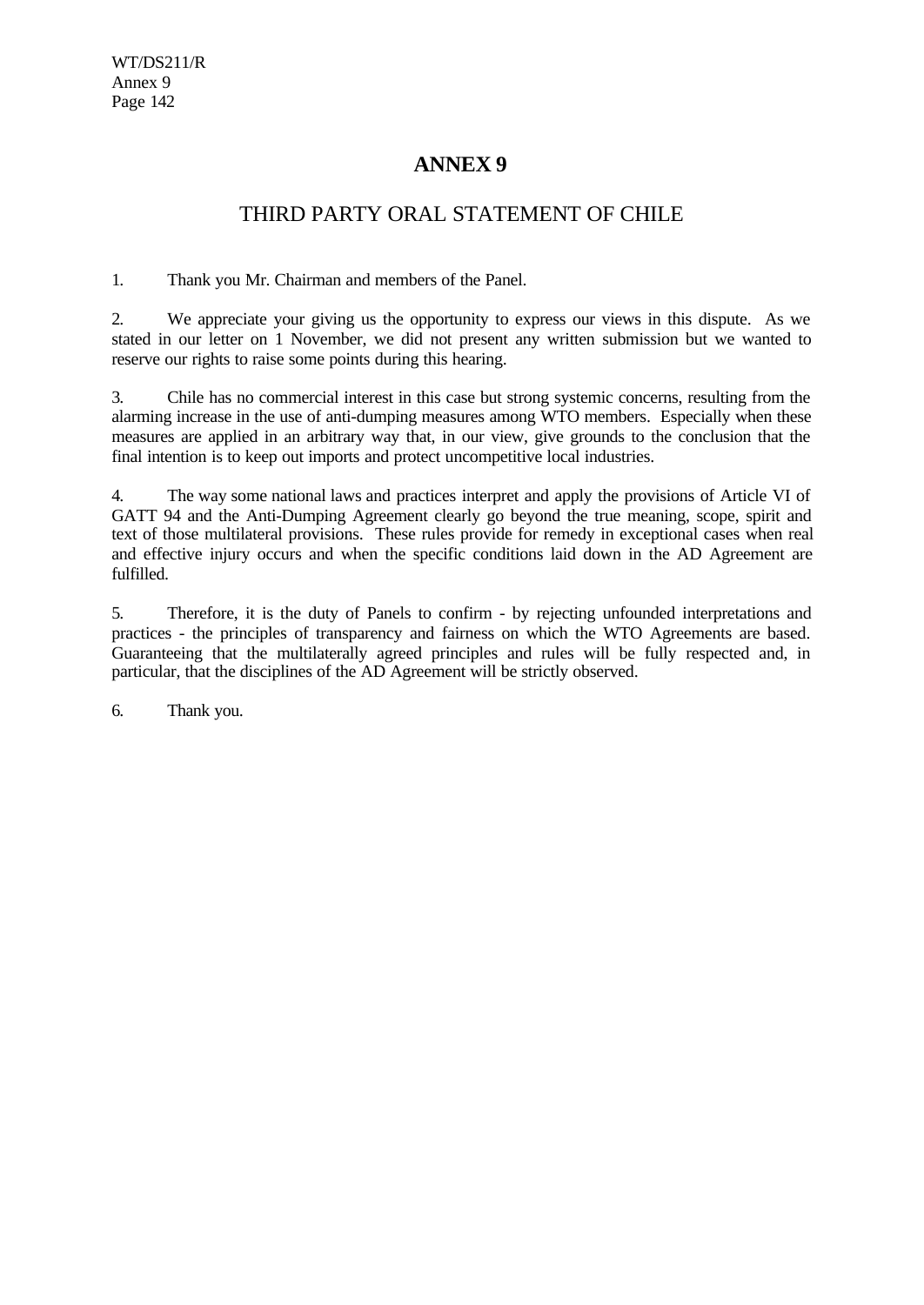# **ANNEX 10-1**

# THIRD PARTY WRITTEN SUBMISSION OF THE EUROPEAN COMMUNITIES

# **I. INTRODUCTION**

1. The European Communities welcomes this opportunity to present its views in the proceeding brought by Turkey concerning the consistency with Article X of the General Agreement on Tariffs and Trade (hereafter "GATT 1994"), and with Articles 2, 3, 6 and Annexes I and II of the Agreement on Implementation of Article VI of the GATT (hereafter the "Anti-Dumping Agreement") of the definitive anti-dumping duties imposed by Egypt on Steel Rebar originating in Turkey.

2. The European Communities has decided to intervene as third party in this case because of its systemic interest in the correct interpretation of the Anti-Dumping Agreement. Many of the issues in dispute relate to questions of fact on which the European Communities is not in a position to comment. Accordingly, the European Communities will limit its submission to a number of issues of legal interpretation which are of particular interest to the European Communities. Indeed, given that some of the underlying factual situations remain unclear, the European Communities remains at the Panel's disposition should it be interested in the views of the European Communities on issues which emerge at a later stage and which have not been addressed in the present submission.

3. The European Communities shall set out below a number of comments on three aspects of the dispute brought before the Panel. In turn, the European Communities will examine 1) the range of evidence which the Panel is entitled to examine; 2) issues relating to the determination of injury and causal link, and 3) issues relating to the determination of dumping.

# **II. THE RANGE OF EVIDENCE WHICH THE PANEL IS ENTITLED TO EXAMINE**

4. Egypt has argued that Turkey has placed evidence before the Panel which was not placed before the investigating authority. The European Communities understand that while the specific evidence before the Panel was not brought to the attention of the investigating authority, the underlying arguments on causal link were made before the investigating authority. Turkey argues that Egypt failed to prove, on the basis of positive evidence, the existence of a causal link between dumping and injury.<sup>1</sup> Egypt considers that the Panel should regard as inadmissible all evidence submitted to it which was not made available to the Investigating Authority. Egypt bases this argument on Article 17.6(i) of the Agreement and on requirements of "due process".<sup>2</sup>

5. However, Article 17.6(i) does not direct a Panel to consider inadmissible any evidence which was not before the investigating authority. Rather it directs the Panel to "verify whether the authorities establishment of the facts was proper and whether their evaluation of those facts was unbiased and objective". As the Appellate Body has pointed out:

l

<sup>1</sup> Turkey – First Written Submission, 27 September 2001, page 6 *et seq.*

 $2^{2}$  Egypt – First Written Submission, 24 October 2001, page 28.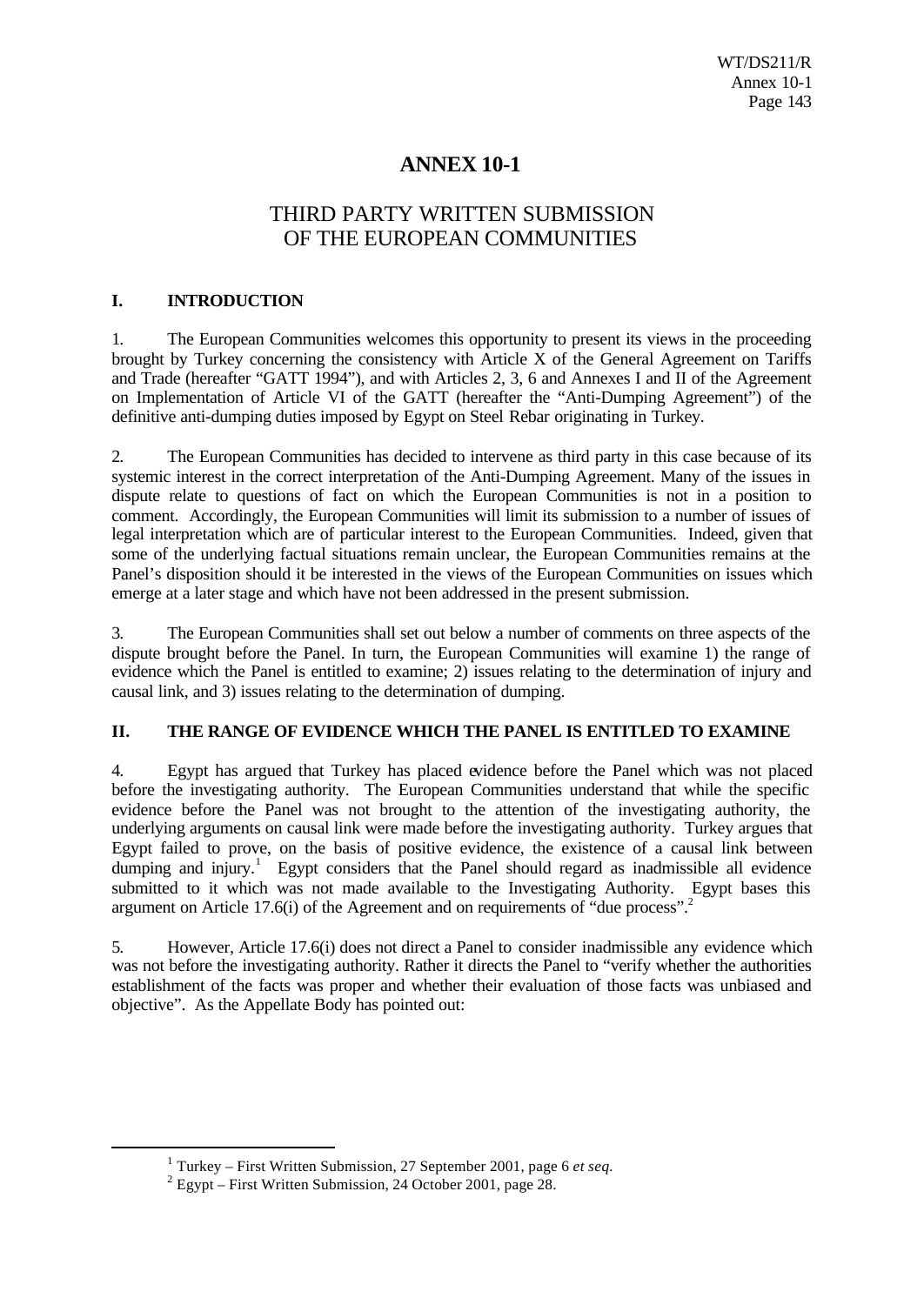*[Article 17.6(i)], at the same time, in effect defines when investigating authorities can be considered to have acted inconsistently with the Anti-Dumping Agreement in the course of their "establishment" and "evaluation" of the relevant facts.<sup>3</sup>*

6. It may thus be the case that a panel could be asked whether the exclusion of certain evidence from a domestic procedure was consistent with an investigating authority's obligation to establish the facts in a "proper" manner. In such an event a panel may be confronted with evidence which was not before the investigating authority, and may need to take such evidence into consideration to examine whether the investigating authority has "properly" established the facts.

7. Article 17.5(ii) is also relevant in this regard. If it is alleged that an investigating authority did not examine a particular issue, through excluding it from the domestic procedure, then the record of "the facts made available in conformity with appropriate domestic procedure" will shed light on the investigating authority's examination of this issue.

8. However, as already noted, the European Communities understands that Turkey is not alleging that Egypt improperly excluded evidence from the domestic record. Rather, Turkey alleges that by failing to base itself on "positive evidence" in conformity with Article 3.1 Egypt did not properly establish the facts or did not make an unbiased an objective evaluation of those facts. In such an event, Article 17(5)(ii) directs a Panel to consider facts made available in conformity with the appropriate domestic procedures. In so doing the Panel should look to see whether facts made available were not taken into consideration and also whether all appropriate steps have been taken to establish the necessary facts.

# **III. THE DETERMINATION OF INURY AND CAUSAL LINK**

# A. ARTICLE 3.5 OF THE AGREEMENT

l

9. Egypt points out that the list of factors to be examined in the last sentence of Article 3.5 is an illustrative rather than mandatory list. This conclusion has also been reached by the Panel in *US-Hot* Rolled Steel.<sup>4</sup> The European Communities does not disagree with this interpretation, but notes that Article 3.5 imposes an obligation on the investigating authority to "examine any known factors other than the dumped imports which at the same time are injuring the domestic industry". The list in the final sentence suggests a number of factors which may be relevant in conducting this examination. It is, however, of crucial importance to determine what is understood by "known factors". The European Communities considers, in the first place, that such factors would be those brought to the attention of the investigating authority by the interested parties in the domestic procedure. However, there may be circumstances where an interested party can raise other factors but cannot itself prove conclusively that other factors are causing injury. In such circumstances, the European Communities would consider that that such factors would be "known" to the investigating authority in the sense of Article 3.5, and should therefore be examined. Indeed, the Appellate Body, when considering Article 4(2)(a) of the Agreement on Safeguards (which also deals with the investigation of causal link) has stated:

*[the central role played by interested parties in the investigation] does not mean that the competent authorities may limit their evaluation of "all relevant factors", under*

 $3$  Appellate Body Report, , United States – Anti-Dumping Measures on Certain Hot-Rolled Steel Products from Japan, WT/DS184/AB/R, adopted 23 August 2001, para. 56.

<sup>4</sup> Panel report, *United States – Anti-Dumping Measures on Certain Hot-Rolled Steel Products from Japan*, WT/DS184/R, adopted 23 August 2001, as modified by the Appellate Body Report, WT/DS184/AB/R, para. 7.247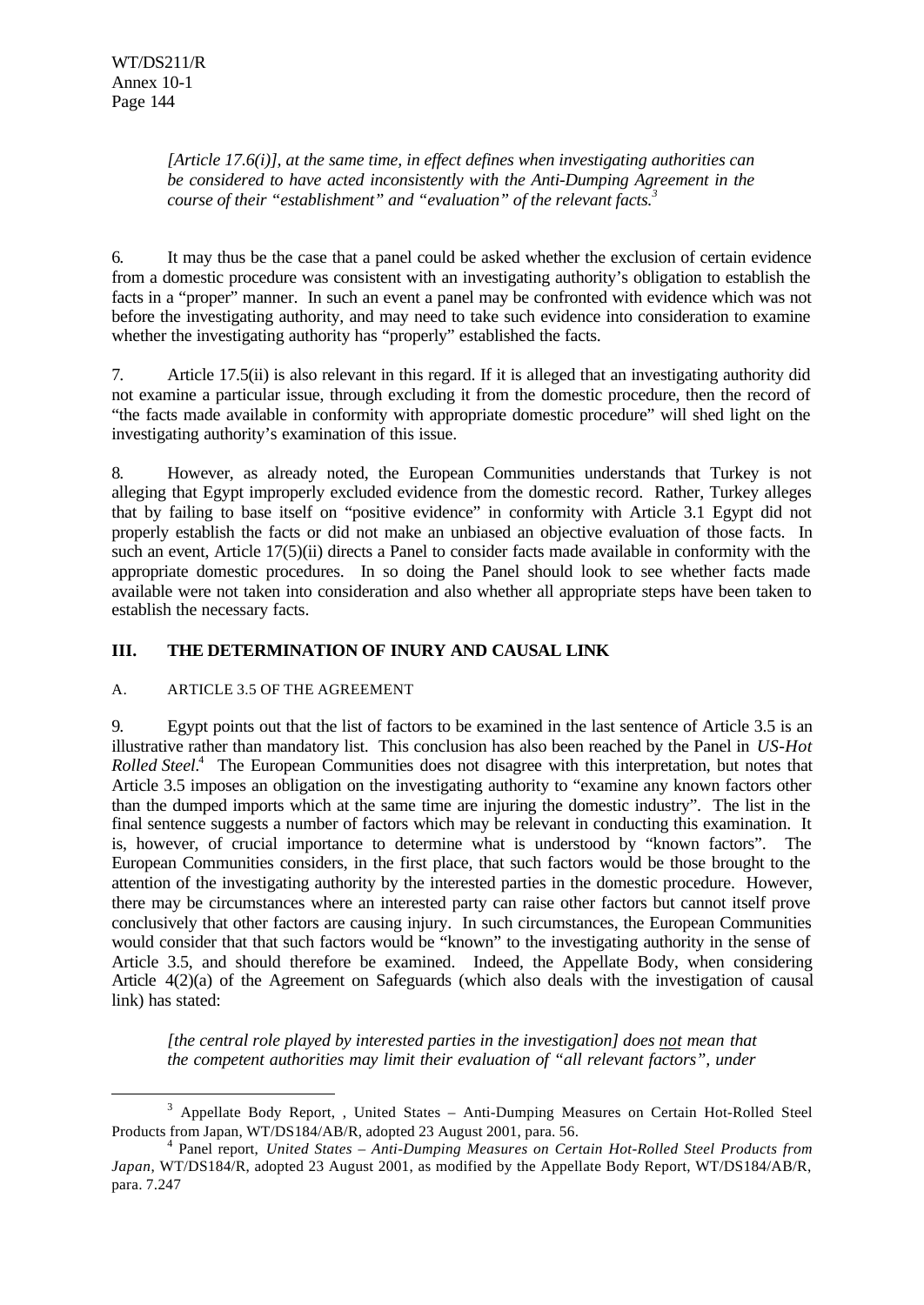*Article 4(2)(a) of the Agreement on Safeguards, to the factors which the interested parties have raised as relevant. The competent authorities must, in every case, carry out a full investigation to enable them to conduct a proper evaluation of all of the relevant factors expressly mentioned in Article 4(2)(a) of the Agreement on Safeguards. Moreover, Article 4(2)(a) requires the competent authorities – and not the interested parties – to evaluate fully the relevance, if any, of "other factors". If the competent authorities consider that a particular "other factor" may be relevant to the situation of the domestic industry, under Article 4(2)(a), their duties of investigation and evaluation preclude them from remaining passive in the face of possible shortcomings in the evidence submitted, and views expressed, by the interested parties. In such cases, where the competent authorities do not have sufficient information before them to evaluate the possible relevance of such an "other factor", they must investigate fully that "other factor", so that they can fulfil their obligations of evaluation under Article 4(2)(a).<sup>5</sup> (emphasis in original)*

10. Thus, the European Communities consider that where the investigating authority knows of the existence of other factors which may be causing injury it is under an obligation to fully investigate any such factor. It cannot fail to react in the face of limitations on the information presented to it by interested parties, where it has the means to investigate further.

### B. DETERMINATION OF THE INVESTIGATION PERIOD FOR DUMPING AND INJURY

11. Turkey has argued that the period of the injury determination must coincide with the period of the dumping determination.<sup>6</sup> The European Communities does not understand Turkey as suggesting that the two periods of investigation should be the same length. The requirements set down in the Anti-Dumping Agreement on injury assessment logically require that the injury investigation period include a substantial period preceding the investigation period for dumping, in order to allow an evaluation of the trends affecting the domestic industry over a number of years. The European Communities rather understands Turkey as suggesting that a difference in the periods of investigation may lead to injury being found where there is no causal link to dumping, and that such a situation would be inconsistent with the Anti-Dumping Agreement.

12. The European Communities notes first of all that the Anti-Dumping Agreement does not establish any particular period of investigation, either for dumping or for injury. In any particular case, various factual considerations may require a particular investigation period. On the other hand, there can be no doubt that the Agreement sets in place an overarching substantive obligation; *viz.* that anti-dumping duties can only be imposed where a causal link between dumped imports and injury has been established, in accordance with Articles 3.1 and 3.5. It is noted that the Panel in *EC -Bed Linen* found that the injury assessment should be made for all imports originating in a country from which it has been determined that dumping has occurred and that it was not necessary to assess the injurious impact of only those individual imports which had been found to be dumped.<sup>7</sup>

13. Thus, as a matter of substance, in order to prove a causal link, it is likely that the period of investigation for injury must be broadly contemporaneous with the period of investigation for

<sup>&</sup>lt;sup>5</sup> Appellate Body Report, United States – Definitive Safeguard Measures on Import of Wheat Gluten from the European Communities ("United States – Wheat Gluten Safeguards"), WT/DS166/AB/R, adopted 19 January 2001, para. 55

 $\frac{6}{6}$  Turkey – First Written Submission. page 24.

<sup>7</sup> Panel Report, *European Communities – Anti-Dumping Duties on Imports of Cotton-type Bedlinen from India ("European Communities – Bedlinen")*, WT/DS141/R, adopted 12 March 2001, as modified by the Appellate Body Report, WT/DS141/AB/R, para. 6.132 to 6.142.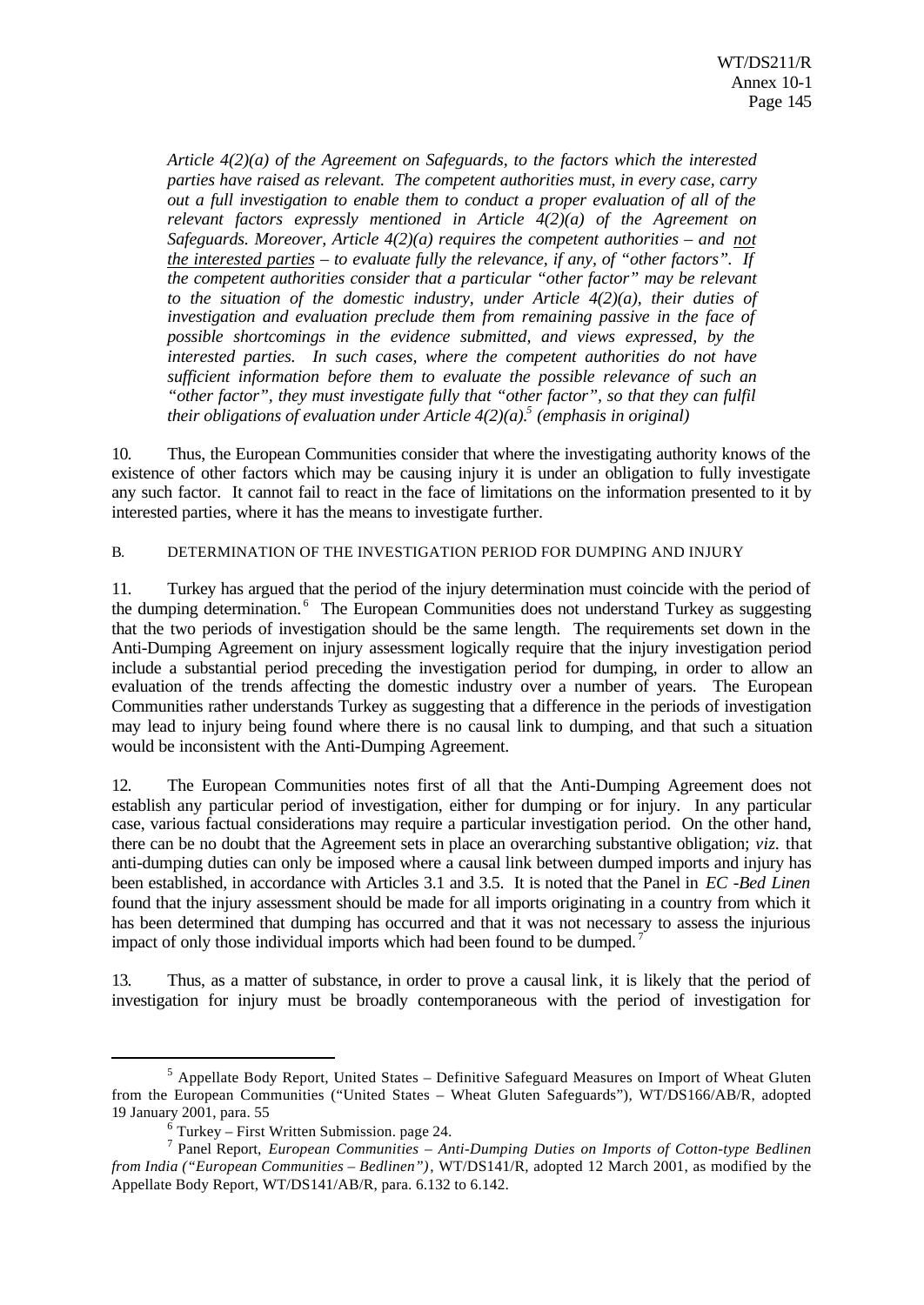WT/DS211/R Annex 10-1 Page 146

dumping, and will, in most cases be considerably longer.<sup>8</sup> As the injurious effects of dumping may only be apparent some time after the dumping itself has taken place it would be an unwarranted limitation on the investigatory powers of a domestic authority to prevent the period of investigation for injury lasting longer than that for dumping. In any event, irrespective of the length and the extent of overlap of the periods of investigation, it would be inconsistent with Articles 3.1 and 3.3 were a Member to impose anti-dumping duties had it not found, in the respective investigation periods, evidence of dumping, injury and a causal link.

## **IV. THE DETERMINATION OF DUMPING**

### A. APPLICABLE TIME-LIMITS FOR REQUESTS FOR FURTHER INFORMATION

14. Turkey argues that Egypt's requests for further information after the on-the-spot verification were in violation of Turkey's rights under Articles 6.1, 6.1.1 of the Anti-Dumping Agreement and Annex II, paragraphs 1 and 6 thereof.<sup>9</sup> Turkey argues, in particular, that the time limits granted for responses to requests for further information did not allow the exporters "ample opportunity" to present all evidence, in conformity with Article 6.1 and that Egypt had not specified in detail the information it required as it should have done under paragraph 1 of Annex II. Turkey also argues that Egypt should have applied the time limit set down in Article 6.1.1 to its requests for further information.

15. The European Communities takes issue with Turkey's suggestion that the deadlines set down in Article 6.1.1 should apply to requests for further information. Such a suggestion would inhibit the ability of Members to conduct an in-depth investigation consistent with the requirements set out in Article 6.6 and within the time limits for the conduct of investigations set out in Article 5.10.

16. Turkey's suggestion is, moreover, not supported in law. Article 6.1.1 refers to "questionnaires used in an anti-dumping investigation". From its context, it is apparent that this refers to questionnaires issued at the initiation of an investigation. Thus, Article 6.1.3 refers to the obligation to send to known exporters the written application for an investigation. Furthermore, paragraph 7 of Annex I refers to "the questionnaire" in the singular (*"[i]t should be carried out after the response to the questionnaire has been received"*).

17. Indeed, the Anti-Dumping Agreement makes several references to the possibility to obtain "further information" without imposing an express time limit on such a request. For instance, Article 6.7 provides that on-the-spot verifications may be used to "obtain further details". Article 6.6 requires authorities to satisfy themselves as to the accuracy of information supplied, clearly implying that further questions may be posed. Additionally, in a slightly different context, paragraph 6 of Annex II requires an authority to inform an interested party of the reasons for rejecting information and obliges it to give a "a reasonable period" for such a party to provide explanations. If the party succeeds in providing further satisfactory information, it may be taken account of in any determination. This is thus an opportunity for further information to be provided where the time limit of Article 6.1.1 is not applicable. The European Communities note that the Panel in *Guatemala –*

 $8$  It is noted that the Committee on Anti-Dumping Practices recommended that the investigation period for injury "should include the entirety of the period of data collection for the dumping investigation". This recommendation has been considered to be non-binding. See Panel Report, *Guatemala – Definitive Anti-Dumping Measures on Portland Cement from Mexico ("Guatemala – Cement II")*, WT/DS156/R, adopted 17 November 2000, para. 8.266 and footnote 868 thereof, and Panel report, *United States – Anti-Dumping Measures on Certain Hot-Rolled Steel Products from Japan*, ("*United States – Hot Rolled Steel"*) WT/DS184/R, adopted 23 August 2001, as modified by the Appellate Body Report, WT/DS184/AB/R, para. 7.226, footnote 152.

 $9$  Turkey – First Written Submission – page 56.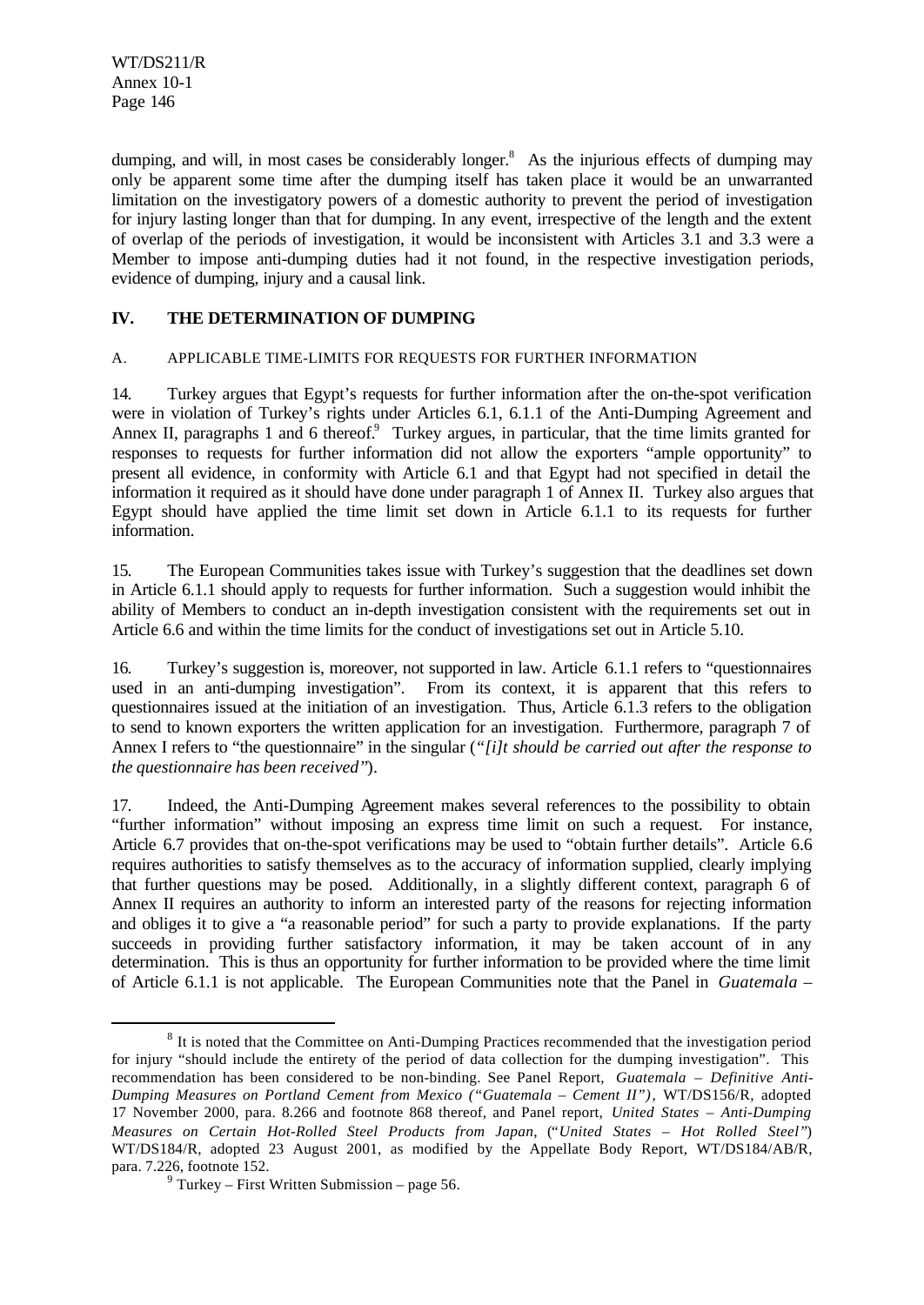*Cement II* concluded that there were no applicable time-limits for the presentation of evidence or arguments other than that contained in Article 6.1.1 for the questionnaire response.<sup>10</sup>

18. In conclusion, while the European Communities believe that the reasonableness of any time limits imposed on requests for further information should be examined under Article 6.1, the European Communities cannot see the justification, as a matter of law or practice, in applying the time limit of Article 6.1.1 to requests for further information.

### B. DEDUCTION OF SHORT-TERM INTEREST INCOME FROM INTEREST EXPENSES

19. Turkey considers that Egypt's failure to deduct short-term interest income from interest expenses in calculating normal value is in violation of Article 2.2.1, 2.2.1.1 and 2.2.2 of the Agreement.<sup>11</sup> Egypt claims that this was done because the interest earnings did not bear a sufficiently close relationship to the cost of production.  $12$ 

20. The European Communities considers that it follows from Articles 2.2.1.1 and 2.2.2 of the Agreement that short-term interest income can only be deducted from interest expenses where such income, as a matter of fact, can be linked to the sale or production of the product concerned. Thus, the Panel's attention is drawn to the requirement in Article 2.2.1.1 that costs are to be based on records which "reasonably reflect the costs associated with production and sale of the product under consideration". In addition, Article 2.2.2 states that amounts for the calculation of administrative, selling and general costs shall be "based on actual data pertaining to production and sales in the ordinary course of trade". From this, the European Communities in its practice has concluded that interest income can only be deducted from interest expenses where it has a relationship to the production or sale of the product concerned. It is consequently a matter of fact, to be determined by the investigating authority, whether the interest income in question is sufficiently closely related to the production or sale of the product concerned.

### C. ADJUSTMENTS FOR CREDIT COSTS TO NORMAL VALUE

21. Turkey has argued that there is a violation of Article 2.4 of the Agreement since Egypt did not make an adjustment to normal value for credit costs while doing so for the export price.<sup>13</sup> Egypt considers that since the normal value was constructed a possible adjustment for credit costs need not be considered because, according to Article 2.4 due allowance should only be made for differences affecting price comparability. <sup>14</sup> According to Egypt, as the normal value has been constructed on the basis of cost of production it cannot be influenced by conditions and terms of sale.

22. The practice of the European Communities is to grant adjustments for credit costs to both normal value and export prices where they are justified also in the event that normal value has been constructed. The reason for this is that the constructed normal value will typically include an element for costs relating to the granting of credit terms. Thus, Article 2.2 of the Agreement provides that constructed normal value should be based on the cost of production in the country of origin plus a reasonable amount for administrative, selling and general costs and for profits. Article 2.2.2 provides three possible means of calculating administrative selling and general cost and profits should it be necessary to construct normal value. These costs used to construct normal value may also include

<sup>&</sup>lt;sup>10</sup> *Guatemala – Cement II op cit.* para. 8.118 - 8.120. Note that this Panel deals with the issue of the submission of evidence and argument in the period between the imposition of provisional measures and the imposition of definitive measures.

<sup>&</sup>lt;sup>11</sup> Turkey – First Written Submission – page 77.

 $12$  Egypt – First Written Submission – page 89.

 $13$  Turkey – First Written Submission – page 78.

 $14$  Turkey – First Written Submission – page 89.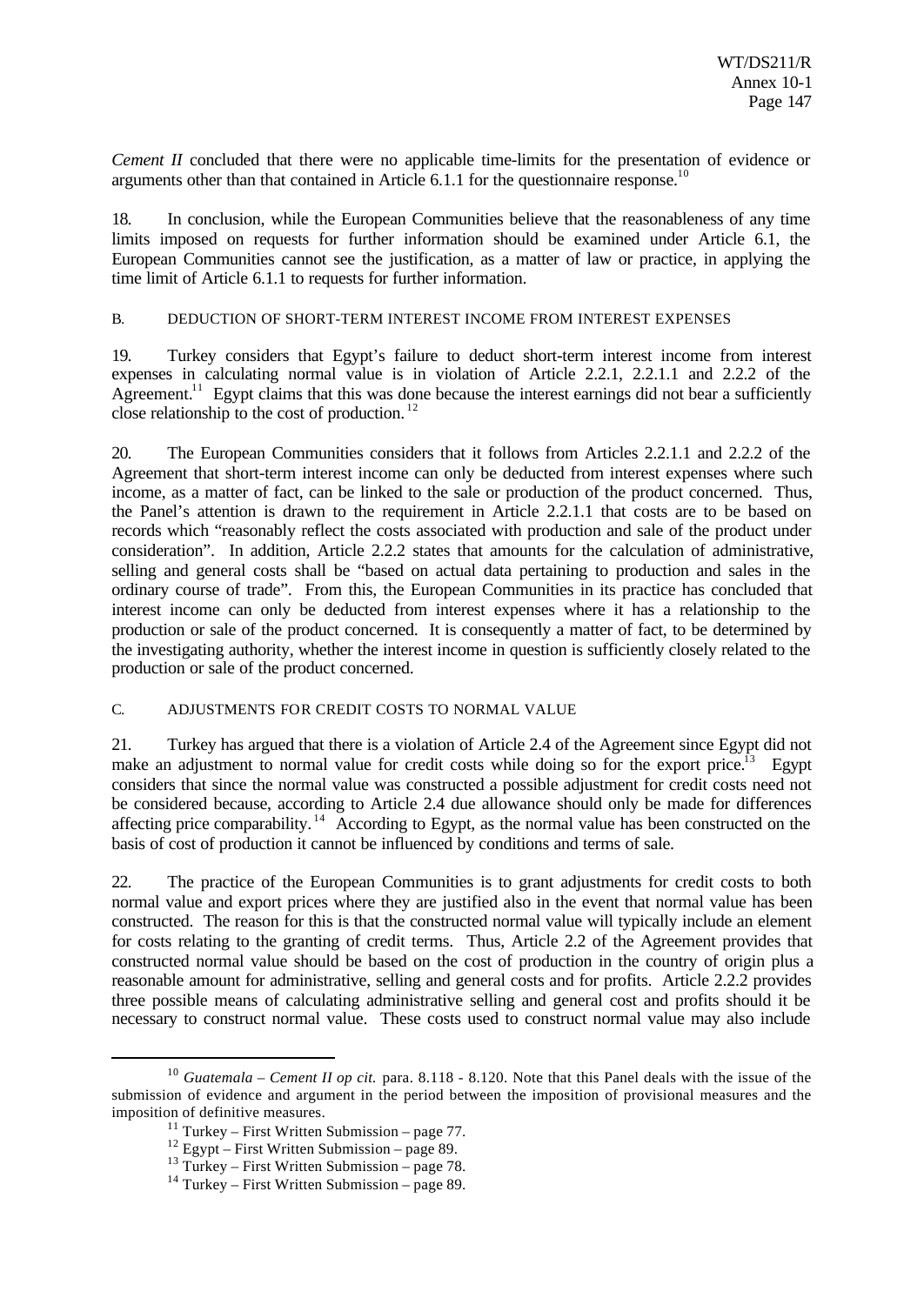WT/DS211/R Annex 10-1 Page 148

credit costs. Thus, if an adjustment were to be made for credit costs on the actual amounts used under Article 2.2.2 as a basis to calculate constructed normal value, the European Communities considers that an adjustment should be permitted to constructed normal value. The European Communities also notes, by analogy, that the fourth sentence of Article 2.4 explicitly refers to the possibility of granting allowances for costs where the export price has been considered to be unreliable and has to be constructed.

## **V. CONCLUSION**

- 23. In conclusion, the European Communities considers:
- That the admissibility of evidence which was not before the investigating authority should not be determined on the basis of Article 17.6(i);
- That an investigating authority is under an obligation to fully investigate the existence of other known factors which may be causing injury, even in the absence of short-comings in the evidence submitted;
- That the investigation period for injury and dumping need not be identical, but should permit the establishment, on the basis of positive evidence, of a causal link between dumped imports and injury suffered by the domestic industry;
- That the Anti-Dumping Agreement does not impose deadlines on the submission of responses to requests for further information from investigating authorities, but that any deadlines set must respect Article 6.1 of the Anti-Dumping Agreement;
- That interest income can only be deducted from interest expenses when it is sufficiently closely linked to production or sales of the product concerned; and,
- Credit costs may be deducted from constructed normal value where factually justified.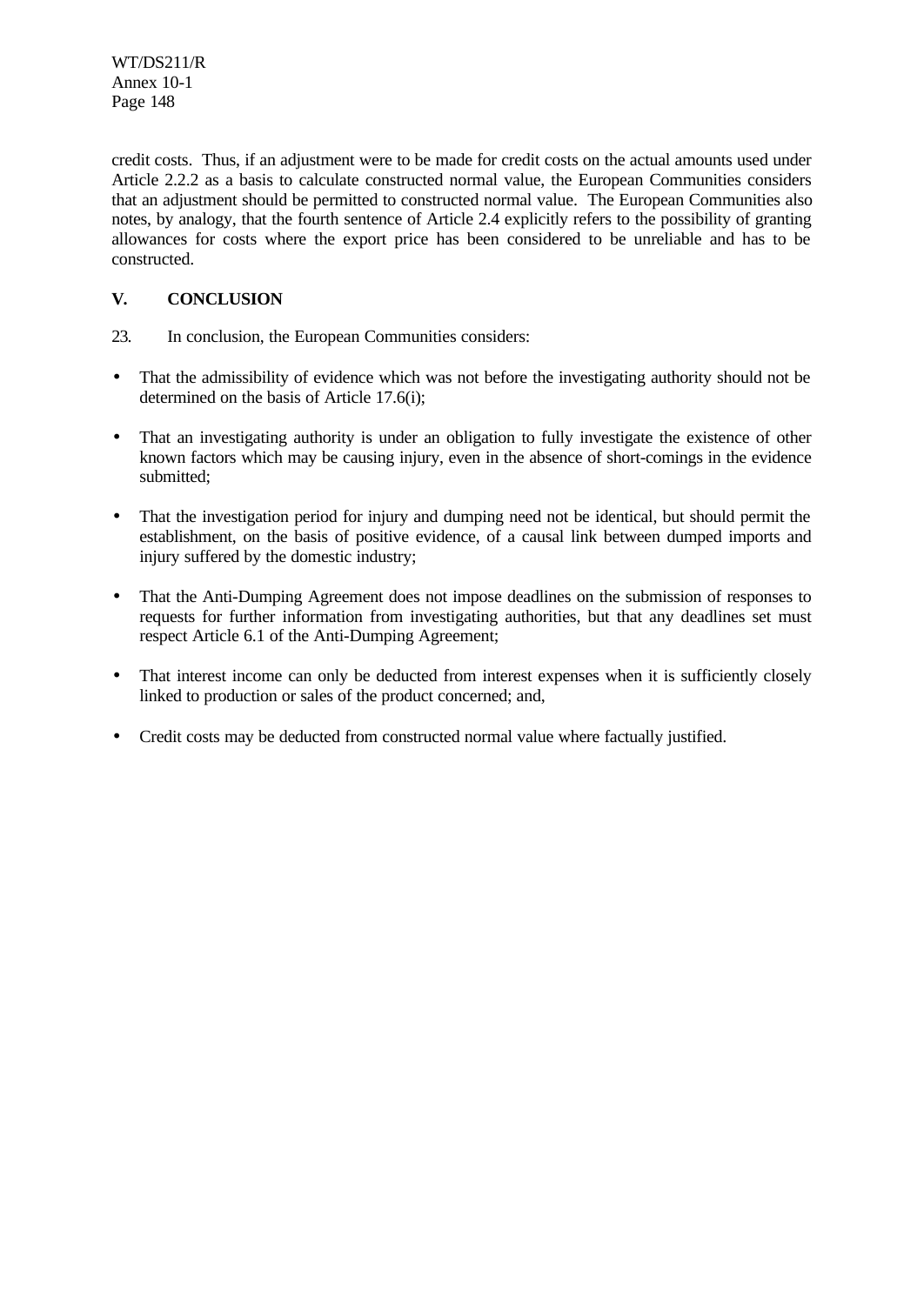# **ANNEX 10-2**

## THIRD PARTY ORAL STATEMENT OF THE EUROPEAN COMMUNITIES

### **I. INTRODUCTION**

l

1. Mr. Chairman, distinguished members of the Panel, on behalf of the European Communities, let me express first our appreciation for the opportunity to submit our views in this dispute.

2. As was noted in our written third party submission, many of the issues before you in this dispute relate to detailed questions of fact which the European Communities is not in a position to comment upon. As such this intervention will concentrate on some of the systemic issues which the European Communities raised in its written third party submission. Our comments will therefore focus on:

- First, the interpretation of Article 3.5 of the Anti-Dumping Agreement;
- Second, the relationship between the investigation period for dumping and injury;
- Third, the time limits applicable to requests for further information in the course of an investigation;
- Fourth, the treatment of interest income in calculating interest expenses; and,
- Finally, adjustments for credit costs to constructed normal value.

## **II. INTERPRETATION OF ARTICLE 3.5 OF THE AGREEMENT**

3. The parties to the dispute have disagreed over whether the Egyptian investigating authority carried out an analysis of the existence of a causal link which conformed with Article 3.5 of the Anti-Dumping Agreement. In particular, Egypt has argued that the list of factors to be examined in the last sentence of Article 3.5 is an illustrative rather than mandatory list. The European Communities agrees that Article 3.5 sets out a non-mandatory list, both on the basis of the language of Article 3.5 when compared to Article 3.4, and on the basis of the conclusion of the Panel in *US-Hot Rolled Steel.*<sup>1</sup>

4. Japan has argued, in its written third party submission, that Article 3.5 requires a detailed examination of other factors injuring the domestic injury and a rigorous segregation of those factors from the effects of dumping.<sup>2</sup> The European Communities would agree that a detailed examination must take place. However, the initial focus of Article 3.5 in this respect, and the preliminary issue before this panel, is whether other factors which are to be examined are "known factors". In *Thailand – H Beams* the Panel considered:

"We consider that other "known" factors would include those causal factors that are clearly raised before the investigating authorities by interested parties in the course of an AD investigation. We are of the view that there is no express requirement in

<sup>1</sup> Panel report, *United States – Anti-Dumping Measures on Certain Hot-Rolled Steel Products from Japan*, WT/DS184/R, adopted 23 August 2001, as modified by the Appellate Body Report, WT/DS184/AB/R, para. 7.247

 $2$  Third party Written Submission of Japan, 1 November 2001, para. 27.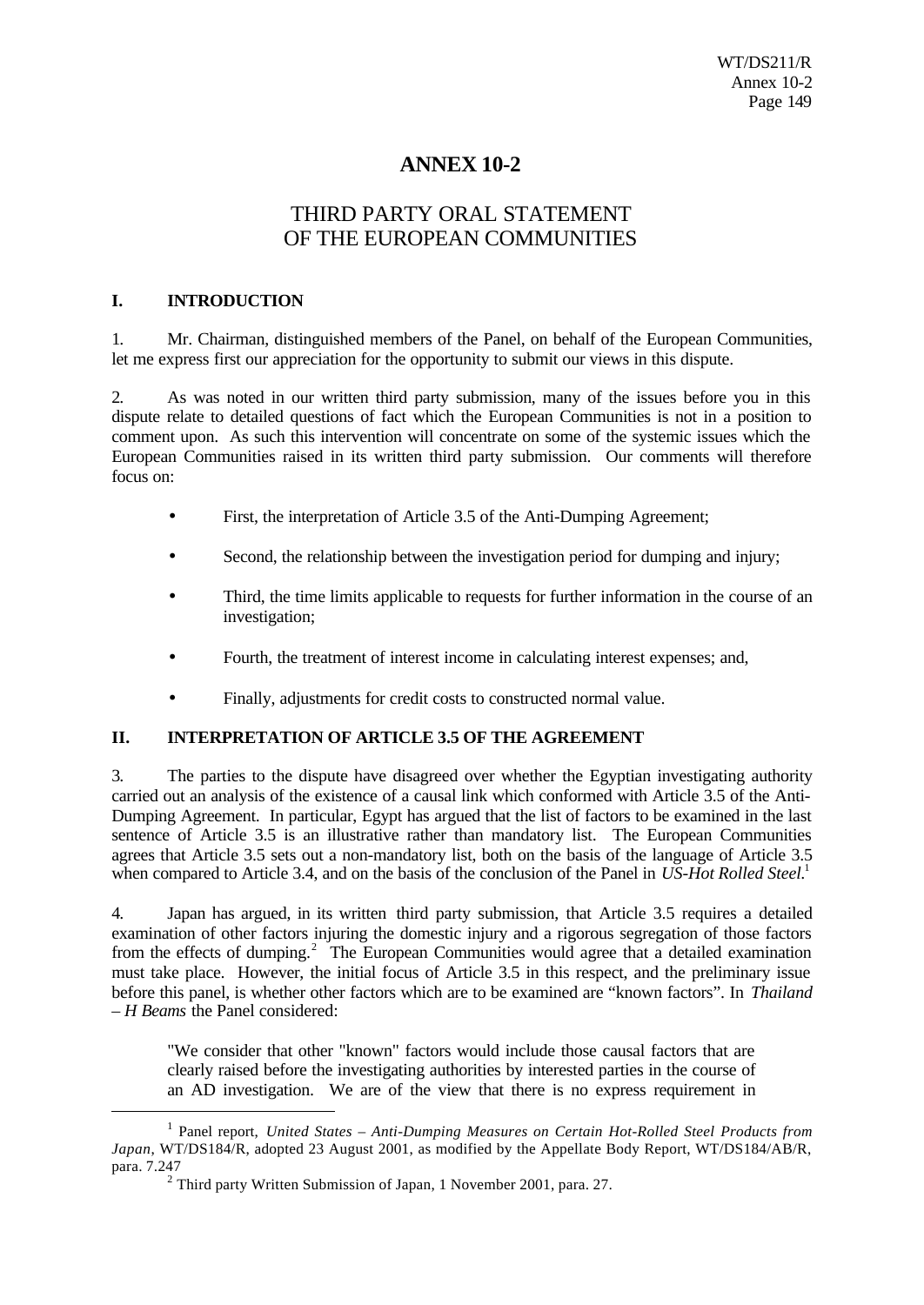Article 3.5 AD that investigating authorities seek out and examine in each case on their own initiative the effects of all possible factors other than imports that may be causing injury to the domestic industry under investigation". <sup>3</sup>

5. This statement suggests that the onus lies on the interested parties to raise factors which may be relevant to the causal link before the investigating authorities. It would seem logical that in raising other relevant issues, the interested parties must provide some *prima facie* evidence or argument that a particular factor may be relevant and merits detailed examination by the investigating authority. Otherwise, an interested party would simply list the factors set out in Article 3.5 and an investigating authority would be obliged to fully investigate such factors, hence circumventing the deliberate choice of language of Article 3.5 illustrated in the use of the term "any known factors", by transforming the list of factors into mandatory factors to be examined.

6. Thus, the European Communities considers that the Panel should first examine whether the Turkish exporters made a *prima facie* case in the domestic investigation that a particular factor might be a cause of the injury suffered by the Egyptian industry. Should this be the case, then the Panel should examine whether the examination made of such factors meets the standards set out in, *inter alia*, Article 3.1 and Article 17.6(i). The relevance of Article 17.6(i) has recently been explained by the Appellate Body in *US – Hot Rolled Steel*:

"[Article 17.6(i)], at the same time, in effect defines when investigating authorities can be considered to have acted inconsistently with the Anti-Dumping Agreement in the course of their "establishment" and "evaluation" of the relevant facts".<sup>4</sup>

7. In conclusion, the Panel should determine first, whether the factors which Turkey alleges should have led the investigating authority to conclude that imports were not responsible for injury were known to the investigating authority, and second, whether the examination of such factors meets the criteria set down by Article 3.1 and Article 17.6(i) of the Agreement.

## **III. RELATIONSHIP BETWEEN THE INVESTIGATION PERIOD FOR DUMPING AND INJURY**

8. Turkey has argued that the period of the injury determination must coincide with the period of the dumping determination.<sup>5</sup> The European Communities understands Turkey as suggesting that a difference in the periods of investigation may lead to injury being found where there is no causal link to dumping, and that such a situation would be inconsistent with the Anti-Dumping Agreement.

9. The European Communities agrees that an investigating authority must always be able to show that dumped imports are the cause of injury to the domestic industry. This does not require, however, that the investigation periods for dumping and injury must end at the same time. In practice, in the case of investigations carried out by the European Communities, investigation periods for dumping and injury do however end at the same time.

<sup>&</sup>lt;sup>3</sup> Panel Report, Thailand – Anti-Dumping Duties on Angles, Shapes and Sections of Iron or Non-Alloy Steel and H-Beams from Poland ("Thailand – H-Beams"), WT/DS122/R, adopted 5 April 2001, as modified by the Appellate Body Report, WT/DS122/AB/R, para. 7.273. The European Communities does not understand Turkey as suggesting the existence of factors which the investigating authority should have known about independent of the domestic investigation.

<sup>&</sup>lt;sup>4</sup> Appellate Body Report, , United States - Anti-Dumping Measures on Certain Hot-Rolled Steel Products from Japan, WT/DS184/AB/R, adopted 23 August 2001, para. 56.

<sup>5</sup> Turkey – First Written Submission. page 24.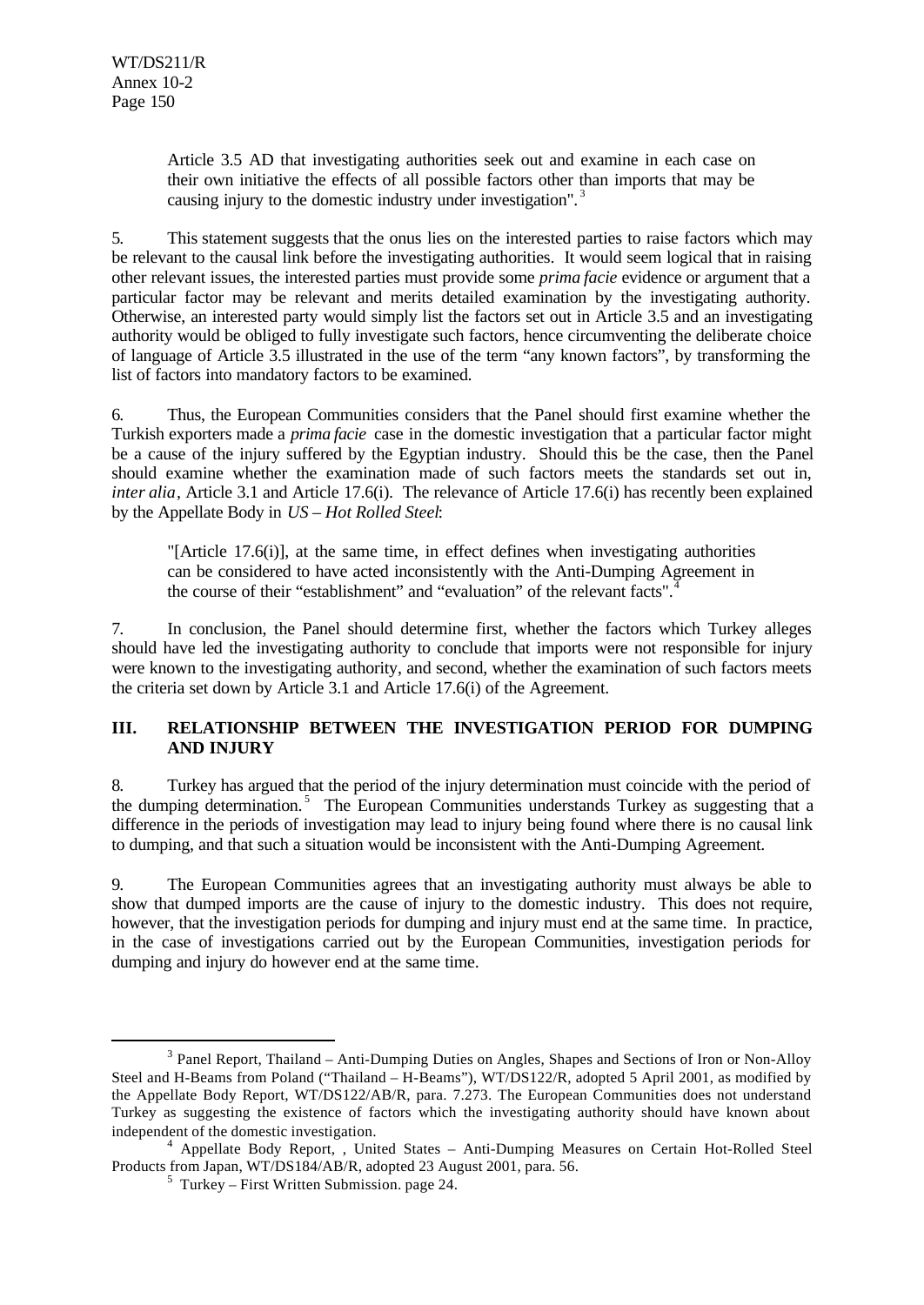10. The European Communities has already noted in its written submission that the Anti-Dumping Agreement does not establish any particular period of investigation, either for dumping or for injury. According to the recommendation adopted by the Committee on Anti-Dumping Practices (G/ADP/6) the injury investigation period "should include the entirety of the period of data collection for the dumping investigation". The end-points of both the investigation period for dumping and injury will therefore have to be quite close to each other.

11. In any event, it would be inconsistent with Articles 3.1 and 3.3 if a Member imposed antidumping duties without having found, in the respective investigation periods, evidence of dumping, injury and a causal link between the two. It will be for the Panel to evaluate whether such a causal link exists on the basis of the facts before it. To do so, the Panel is not required to make any findings as to the respective lengths of injury and dumping investigation periods.

## **IV. APPLICABLE TIME-LIMITS FOR REQUESTS FOR FURTHER INFORMATION**

12. The European Communities shares the pre-occupations of the United States with respect to the notion, put forward by Turkey, that the time-limit set down in Article 6.1.1 should apply to requests for further information made after the submission of the initial questionnaire.<sup>6</sup> Such a suggestion is without basis in the Agreement and would inhibit the ability of Members to conduct an in-depth investigation consistent with the requirements set out in Article 6.6 and within the time limits for the conduct of investigations set out in Article 5.10.

13. Article 6.1.1 refers to "questionnaires used in an anti-dumping investigation". From its context, it is apparent that this refers to questionnaires issued at the initiation of an investigation. As the European Communities have already pointed out, paragraph 7 of Annex I refers to "the questionnaire" in the singular (*"[i]t should be carried out after the response to the questionnaire has been received"*).

14. Several provisions allow investigating authorities to request further information without referring to a specific deadline. For instance, Article 6.7 provides that on-the-spot verifications may be used to "obtain further details". Article 6.6 requires authorities to satisfy themselves as to the accuracy of information supplied, clearly implying that further questions may be posed. Paragraph 6 of Annex II requires an authority to inform an interested party of the reasons for rejecting information and obliges it to give a "a reasonable period" for such a party to provide explanations.

15. The European Communities moreover note that the Panel in *Guatemala – Cement II* concluded that there were no applicable time-limits for the presentation of evidence or arguments other than that contained in Article 6.1.1 for the questionnaire response<sup>7</sup>.

16. In conclusion, while the European Communities believe that the reasonableness of any time limits imposed on requests for further information should be examined under Article 6.1, the European Communities cannot see the justification, as a matter of law or practice, in applying the time limit of Article 6.1.1 to requests for further information.

 $6$  Third party Submission of the United States, 1 November 2001, part IV, page 9.

<sup>7</sup> Panel Report, *Guatemala – Definitive Anti-Dumping Measures on Portland Cement from Mexico ("Guatemala – Cement II")*, WT/DS156/R, adopted 17 November 2000, para. 8.118 - 8.120. Note that this Panel deals with the issue of the submission of evidence and argument in the period between the imposition of provisional measures and the imposition of definitive measures.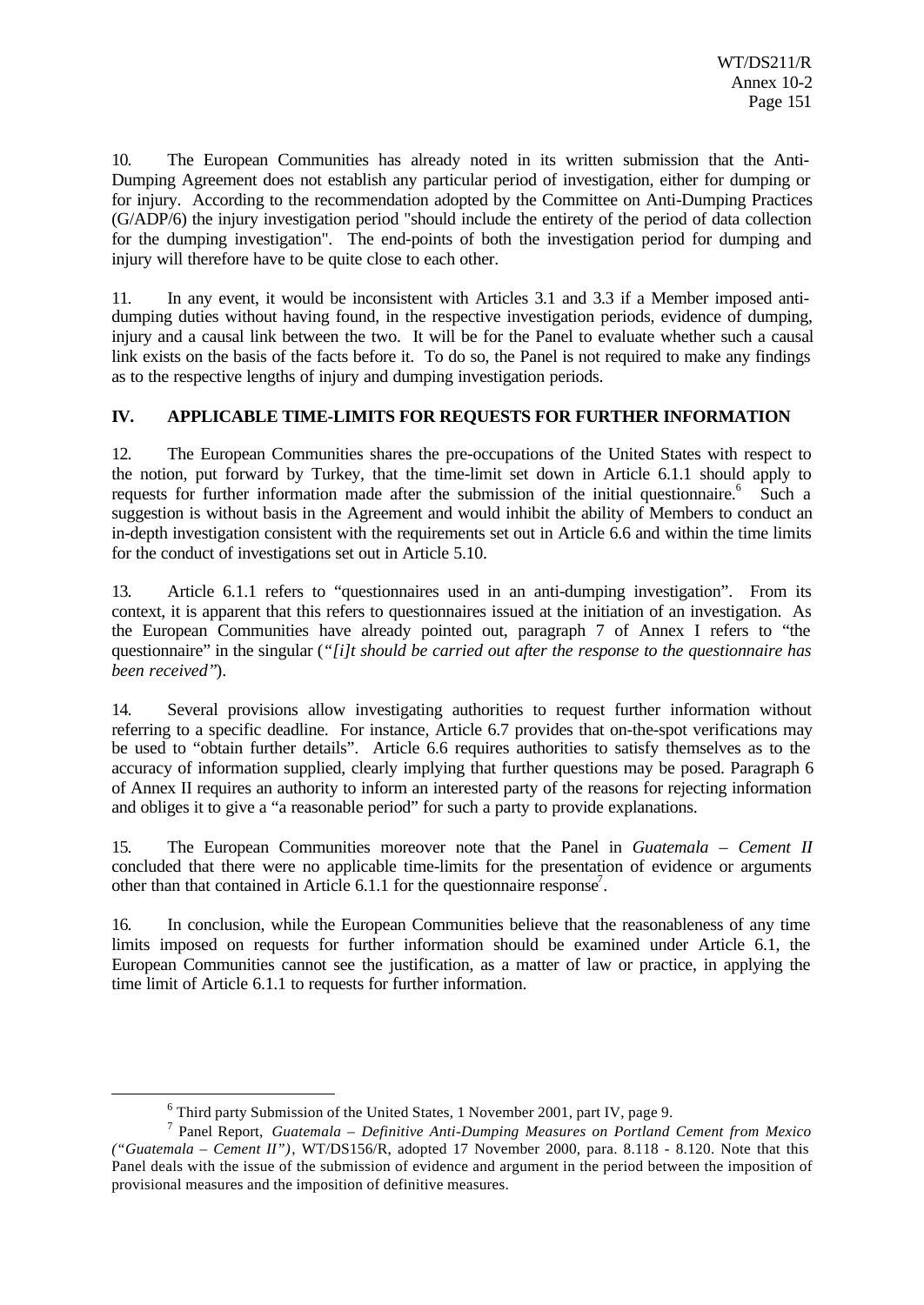### **V. DEDUCTION OF SHORT-TERM INTEREST INCOME FROM INTEREST EXPENSES**

17. The parties are also in dispute as to the legality of Egypt's decision not to deduct short-term interest income from interest expenses in calculating normal value. Turkey argues that this is in violation of Article 2.2.1, 2.2.1.1 and 2.2.2 of the Agreement while Egypt claims that this is possible because the interest earnings did not bear a sufficiently close relationship to the cost of production.<sup>8</sup>

18. The European Communities broadly agrees with Egypt's position as a matter of law. It follows from Articles 2.2.1.1 and 2.2.2 of the Agreement that short-term interest income can only be deducted from interest expenses where such income, as a matter of fact, can be linked to the sale or production of the product concerned. Article 2.2.1.1 requires that costs are to be based on records which "reasonably reflect the costs associated with production and sale of the product under consideration". In addition, Article 2.2.2 states that amounts for the calculation of administrative, selling and general costs shall be "based on actual data pertaining to production and sales in the ordinary course of trade". The European Communities interpret this as meaning that interest income can only be deducted from interest expenses where it bears a sufficiently close relationship to the production or sale of the product concerned. It is consequently a matter of fact, to be determined by the investigating authority, and subject to review by the Panel in accordance with Article 17.6(i), whether the interest income in question is sufficiently closely related to the production or sale of the product concerned.

## **VII. ADJUSTMENTS TO CONSTRUCTED NORMAL VALUE FOR CREDIT COSTS**

19. Turkey has argued that there is a violation of Article 2.4 of the Agreement since Egypt did not make an adjustment to normal value for credit costs while doing so for the export price.<sup>9</sup> Egypt considers that since the normal value was constructed a possible adjustment for credit costs need not be considered because, according to Article 2.4, due allowance should only be made for differences affecting price comparability.<sup>10</sup> According to Egypt, as the normal value has been constructed on the basis of cost of production it cannot be influenced by conditions and terms of sale.

20. The European Communities typically grants adjustments for credit costs to both normal value and export prices where justified. This also applies to the case where normal value has been constructed. This interpretation is based on the fact that the constructed normal value will typically include an element for costs relating to the granting of credit terms. Article 2.2 of the Agreement provides that constructed normal value should be based on the cost of production in the country of origin plus a reasonable amount for administrative, selling and general costs and for profits. Article 2.2.2 provides three possible means of calculating administrative selling and general cost and profits should it be necessary to construct normal value. These costs used to construct normal value may thus also include credit costs. Therefore, if an adjustment were to be made for credit costs on the actual amounts used under Article 2.2.2 as a basis to calculate constructed normal value, the European Communities considers that an adjustment should be permitted to constructed normal value. The European Communities also notes, by analogy, that the fourth sentence of Article 2.4 explicitly refers to the possibility of granting allowances for costs where the export price has been considered to be unreliable and has to be constructed.

## **VII. CONCLUSION**

l

21. In conclusion, the European Communities asks the Panel to find:

 $8$  Egypt – First Written Submission – page 89.

<sup>&</sup>lt;sup>9</sup> Turkey – First Written Submission – page 78.

 $10$  Turkey – First Written Submission – page 89.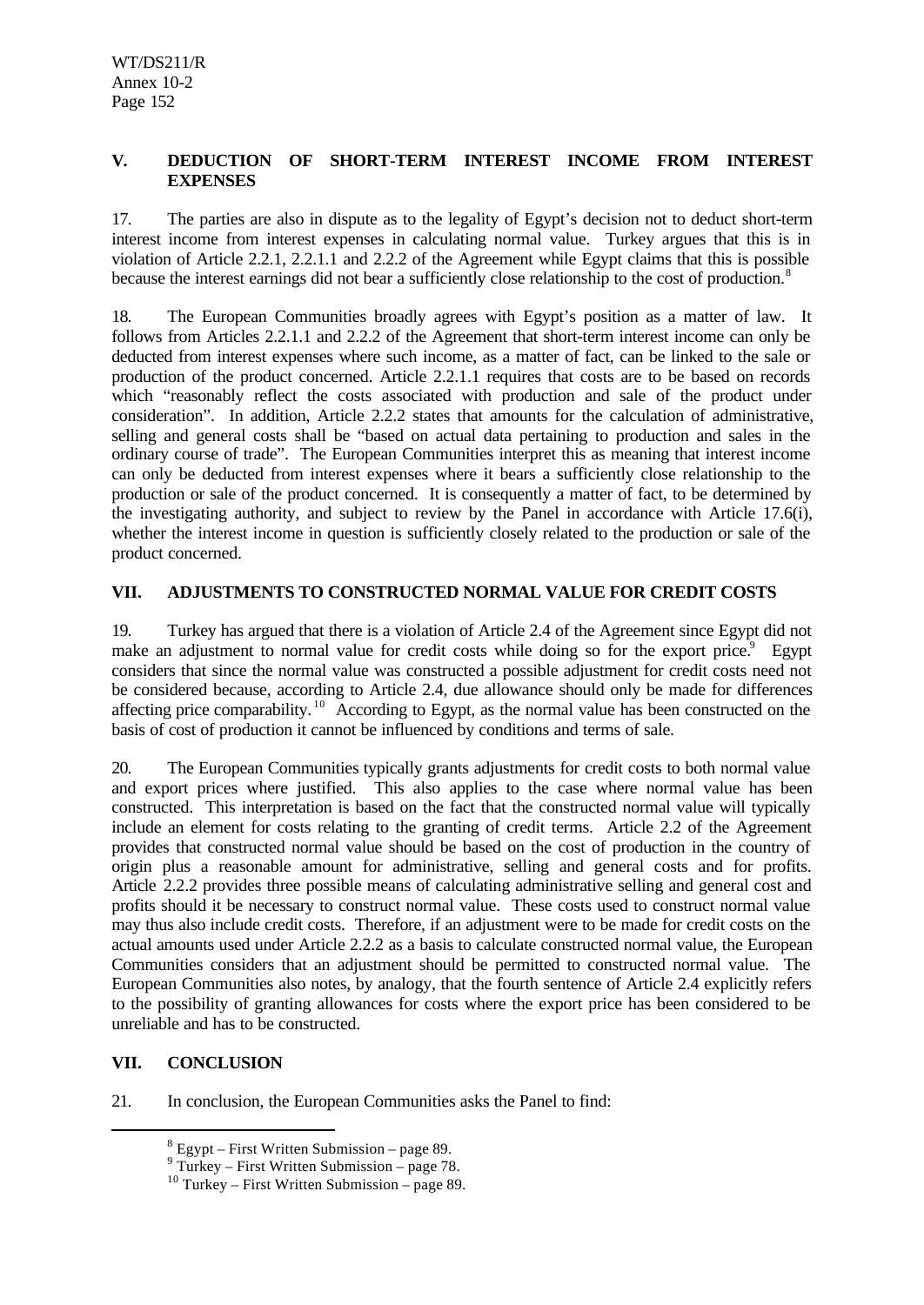- First, that under Article 3.5 it must first establish whether other factors were known to the investigating authorities, and then review whether the examination of the investigating authority was consistent with the requirements of Article 3.1 and Article 17.6(i);
- Second, that the Agreement does not prescribe a specific investigation period for either injury or dumping. However, any periods chosen must permit the establishment, on the basis of positive evidence, of a causal link between dumped imports and injury suffered by the domestic industry;
- Third, that the Anti-Dumping Agreement does not impose explicit deadlines on requests for further information, but that any deadlines set must respect Article 6.1 of the Anti-Dumping Agreement;
- Fourth, that interest income can only be deducted from interest expenses when it is sufficiently closely linked to production or sales of the product concerned; and,
- Finally, that credit costs may be deducted from constructed normal value where factually justified.
- 22. Thank you for your attention.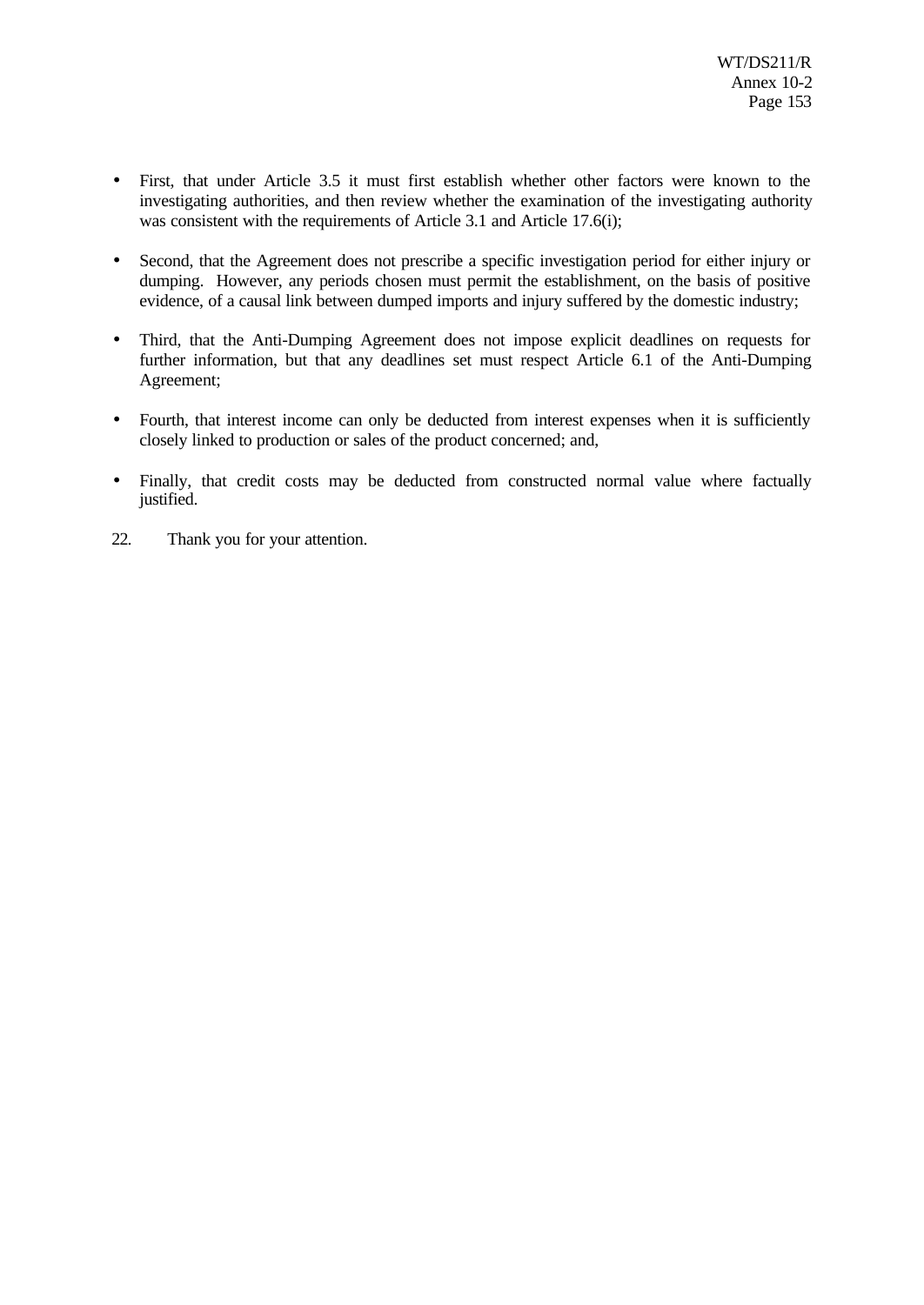## **ANNEX 10-3**

## THIRD PARTY RESPONSES TO QUESTIONS FROM THE PANEL OF THE EUROPEAN COMMUNITIES

**Q1. What role does the EC foresee for an investigating authority in an anti-dumping investigation establishing the existence of "other known factors" of Article 3.5 and what is the legal basis for the EC's position?**

Reply

1. The European Communities considers that the Anti-Dumping Agreement regulates the role of an investigating authority principally in Article 17.6(i) and, for injury and causal link determinations, in Article 3.1. Article 17.6(i) requires that the establishment of the facts be proper and the evaluation of such facts unbiased and objective. Article 3.1 requires that a determination of causal link shall be based on positive evidence and involve an objective examination.

2. Article 3.5 requires the investigating authority to "examine any known factors". It obliges an investigating authority to determine whether another known factors are causing injury and not to attribute injury caused by any such factor to dumped imports. This raises the threshold issue of whether a factor is "known" to the investigating authority and then a secondary issue of whether the investigating authority has examined it in accordance with Articles 3.1 and 17.6(i). Evidently, a factor must be "known" to an investigating authority where it is raised in the domestic procedure. However, it cannot be the case that an interested party must simply make an unsubstantiated claim. Were this sufficient for a factor to be "known" to the investigating authority, then the non-mandatory nature of the list in the final sentence of Article 3.5 could easily be circumvented by an interested party simply listing those factors. From this, the European Community deduces that an interested party must make a *prima facie* case that a factor might be relevant in order for a factor to be "known" in the sense of Article 3.5, thus engaging an analysis under Article 3.1 and 17.6(i).

3. The European Communities has not touched upon, and it does not seem to be an issue in this dispute, whether an investigating authority might be deemed to "know" of the existence of other factors possibly relevant for Article 3.5 when they have not been raised before it by an interested party. $1$ 

**Q2. In the EC's view, is there a different obligation on an investigating authority in an antidumping investigating with regard to establishing "other known factors" in terms of Article 3,5 of the AD Agreement, compared with the establishment of "all relevant factors" in terms of Article 4(2)b of the Safeguards Agreement, and if so, what are the different obligations and the legal bases for these obligations?**

## Reply

l

4. Article 4(2)(b) of the Safeguards Agreement, which concerns the establishment of a causal link, uses neither the term "all known factors" (which is found in Article  $4(2)(a)$ ) nor "other known factors" (as in Article 3.5 of the Anti-Dumping Agreement). Article 4(2)(b) is indeed silent with

<sup>&</sup>lt;sup>1</sup> See, Panel Report, *Thailand – Anti-Dumping Duties on Angles, Shapes and Sections of Iron or Non-Alloy Steel and H-Beams from Poland* ("Thailand – H-Beams"), WT/DS122/R, adopted 5 April 2001, as modified by the Appellate Body Report, WT/DS122/AB/R, para. 7.273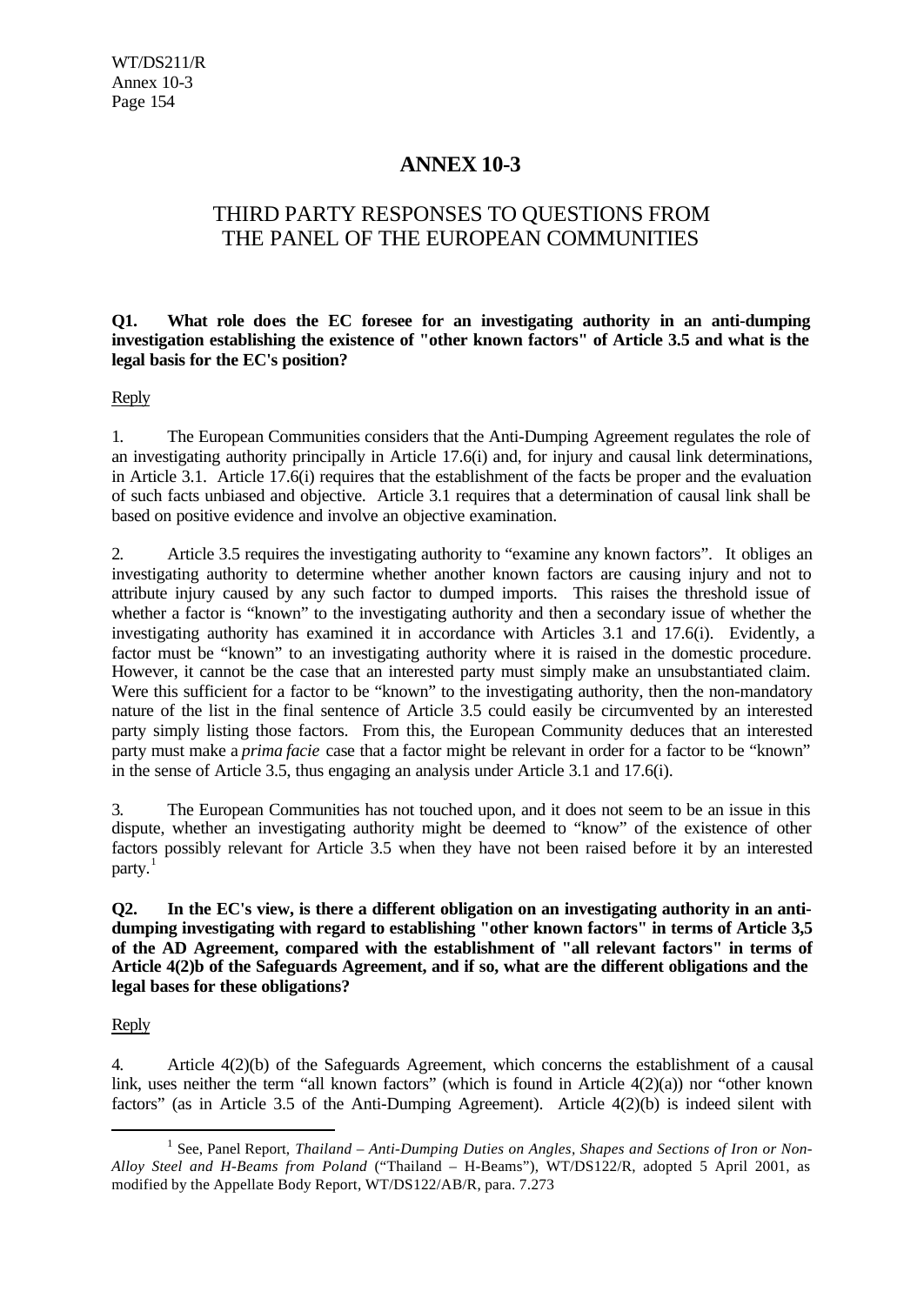respect to the issue of what are the other factors referred to in its second sentence. The reference to "all relevant factors" in Article 4(2)(a) of the Safeguards Agreement can be seen as a parallel to "all relevant economic factors .." in Article 3.4 of the Anti-Dumping Agreement (and, like Article 3.4, prescribes the action to be undertaken by the investigating authority).

5. When comparing Article 3.5 of the Anti-Dumping Agreement and Article 4(2)(b) of the Safeguard's Agreement several differences can be noted. The first two sentences of Article 3.5, like the first sentence of Article 4(2)(b), set out the requirement for the existence of a causal link. However, Article 3.5 provides examples of other factors which may be causing injury, unlike Article 4(2)(b) (the language on non-attribution is similar). Moreover, there is no list in Article 4(2)(b) comparable to the non-mandatory list of factors in Article 3.5. It can also be noted that the qualifier "known" is not used in Article 4(2)(b). Thus, the European Communities considers that while the underlying general obligation is similar *viz.* to examine other factors which might be causing injury and not to attribute such injury to dumped or increased imports, Article 3.5 provides an illustrative list of other factors which are possibly relevant and it also qualifies the nature of other factors to be examined ("known"), while Article  $4(2)(b)$  is silent thereupon.

6. For the avoidance of confusion, the European Communities reference to the Appellate Body report in *United States – Wheat Gluten* in its written submission was intended to illustrate by analogy the fact-finding obligations incumbent upon an investigating authority when a factor is "known" to it under Article 3.5, in the event that an interested party is not in a position to conclusively prove the effect of such a factor.

**Q3. Regarding your argument at paragraph 5 of the EC's written submission, that Article 17.6(i) does not direct a panel to consider inadmissible any evidence that was not before the investigating authority, what is the significance of the provision of Article 17,5(ii), that a panel "shall examine the matter based upon … the facts made available in conformity with appropriate domestic procedures to the authorities of the importing Member" (emphasis added)?**

## Reply

l

7. The European Communities commented upon this issue because Egypt had argued that certain evidence was inadmissible on the basis of Article 17.6(i), an argument clearly not borne out by the text of this article. Article 17.6(i) does not control the admissibility of evidence before a panel. It articulates a standard of review for matters of fact, and hence also imposes certain obligations on an investigating authority. <sup>2</sup> Thus a Panel cannot find evidence inadmissible on the basis of Article 17.6(i). Article 17.5(ii), on the other hand, is the only provision of the Anti-Dumping Agreement which regulates the status of evidence on which a Panel should base its examination. Thus, as the Panel's question suggests, Article 17.5(ii) is of significance in this respect. Indeed, the European Communities pointed out the relevance of Article 17.5(ii) in para. 7 of its written submission.<sup>3</sup>

8. In so doing, the European Communities raised the hypothetical situation of evidence which a Member claimed was improperly excluded from an investigation and pointed out that it may be the case that such evidence should not be excluded from a panel's examination since the domestic record

<sup>2</sup> Appellate Body Report, *United States – Anti-Dumping Measures on Certain Hot-Rolled Steel Products from Japan*, WT/DS184/AB/R, adopted 23 August 2001, para. 56.

<sup>3</sup> See, Panel report, *United States – Anti-Dumping Measures on Certain Hot-Rolled Steel Products from Japan*, WT/DS184/R, adopted 23 August 2001, as modified by the Appellate Body Report, WT/DS184/AB/R, para. 7.6, in which the Panel refused to consider evidence which had not been submitted in the domestic procedures.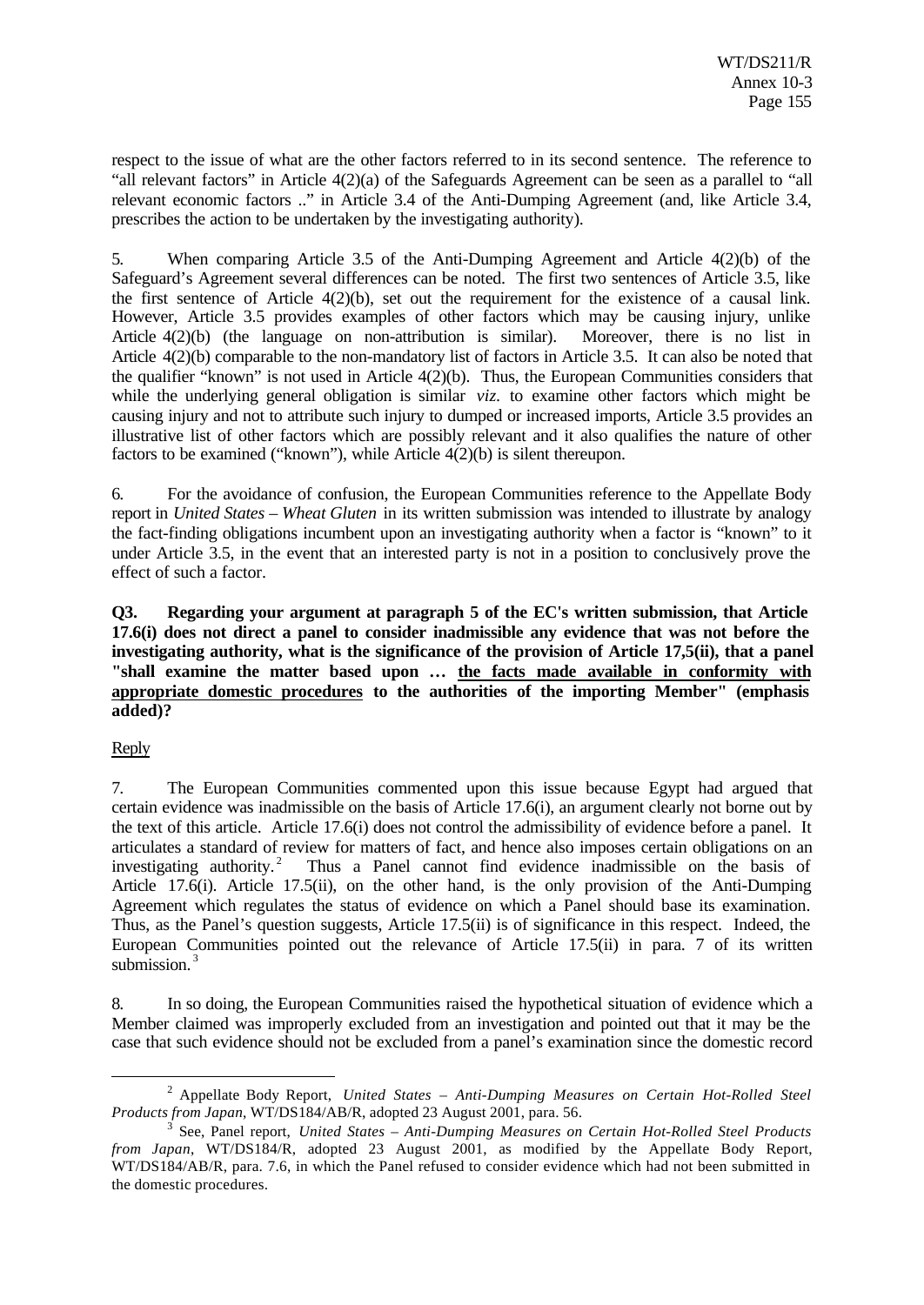WT/DS211/R Annex 10-3 Page 156

l

would shed light on the treatment of such evidence. Thus, the absence of the evidence on the record might be of relevance to the sufficiency and objectiveness of an investigating authority's investigation. However, since this issue is not before the Panel, the European Communities will not develop this argument further.<sup>4</sup>

<sup>&</sup>lt;sup>4</sup> See, ibid., para.7.8, where the Panel also reserved its position on whether evidence improperly excluded could be considered by a panel.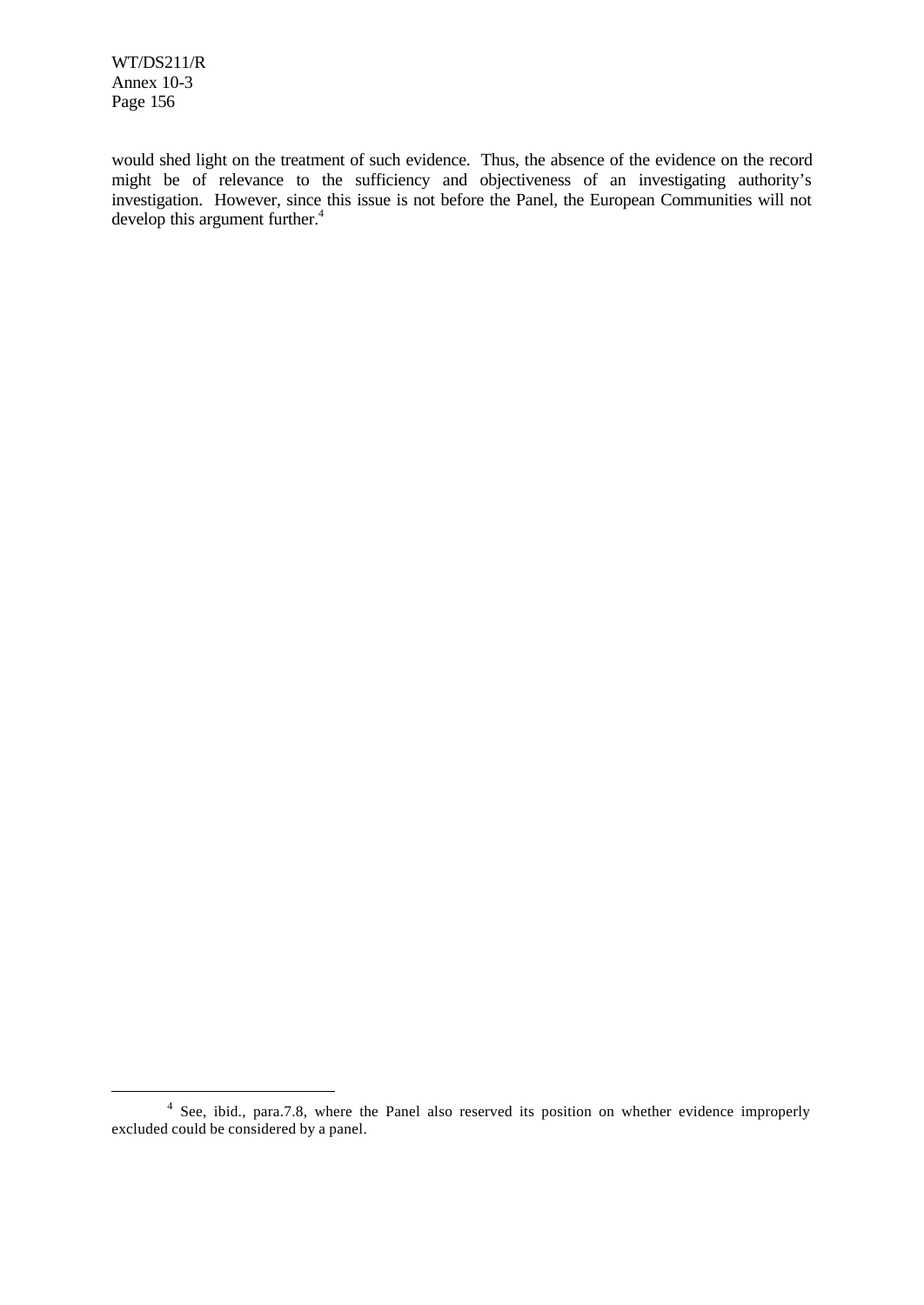# **ANNEX 11-1**

## THIRD PARTY WRITTEN SUBMISSION OF JAPAN

## *.***I. THE INVESTIGATING AUTHORITY HAS FAILED TO COMPLY WITH THE PROCEDURAL REQUIREMENTS FOR ANTI-DUMPING INVESTIGATIONS**

1. It appears that Egypt conducted its anti-dumping investigation of Steel Rebar from Turkey in a manner that is not consistent with the Agreement on Implementation of Article VI of GATT 1947 (the "Agreement"). The Agreement specifies procedural requirements for the conduct of antidumping investigations. These requirements serve "the fundamental underlying principle that antidumping investigations should be fair".<sup>1</sup>

2. In this case, Turkey has made certain compelling arguments that the Investigating Authority failed to comply with the minimum procedural requirements of the Agreement. Indeed, extensive and significant irregularities in Egypt's investigation procedures call into question the fairness of the investigation as a whole.

A. THE INVESTIGATING AUTHORITY DID NOT PROVIDE RESPONDENTS A "REASONABLE TIME" TO ANSWER ITS QUESTIONS UNDER THE CIRCUMSTANCES

3. Turkey claims that, after the Investigating Authority received and verified the respondents' answers to its questions, the Investigating Authority asked the respondents to answer many additional questions. Turkey further claims that the Investigating Authority required the respondents to provide extensive supporting documentation and to translate all those documents into English. These requests were made immediately after Turkey had suffered a devastating earthquake, indeed, at a time when key personnel of the respondents were absent from work to search for relatives and assist relief efforts. Yet, even in those trying circumstances, the Investigating Authority did not afford the respondents a reasonable time to respond. In fact, the Investigating Authority repeatedly set short deadlines – in one case as little as two days.

- 4. These deadlines are inconsistent with several provisions of the Agreement, including:
- Article 6.1 which requires, "All interested parties in an anti-dumping investigation shall be given . . . ample opportunity to present in writing all evidence which they consider relevant in respect of the investigation in question."
- Article 6.2, whose *first sentence*, requires, "Throughout the anti-dumping investigation all interested parties shall have a full opportunity for the defense of their interests."
- Article 6.13 which requires, "The authorities shall take due account of any difficulties experienced by interested parties, in particular small companies, in supplying information requested, and shall provide any assistance practicable."

5. These provisions make clear that Investigating Authorities must afford a reasonable period of time to respondents to answer questions presented. They also make clear, moreover, that Investigating Authorities have a duty to provide additional time when circumstances warrant. In that regard, the Appellate Body recently emphasized that Investigating Authorities must set deadlines "in a

<sup>1</sup> *European Communities – Anti-Dumping Duties on Imports of Cotton-Type Bed Linen from India*, WT/DS141/R, para. 6.181.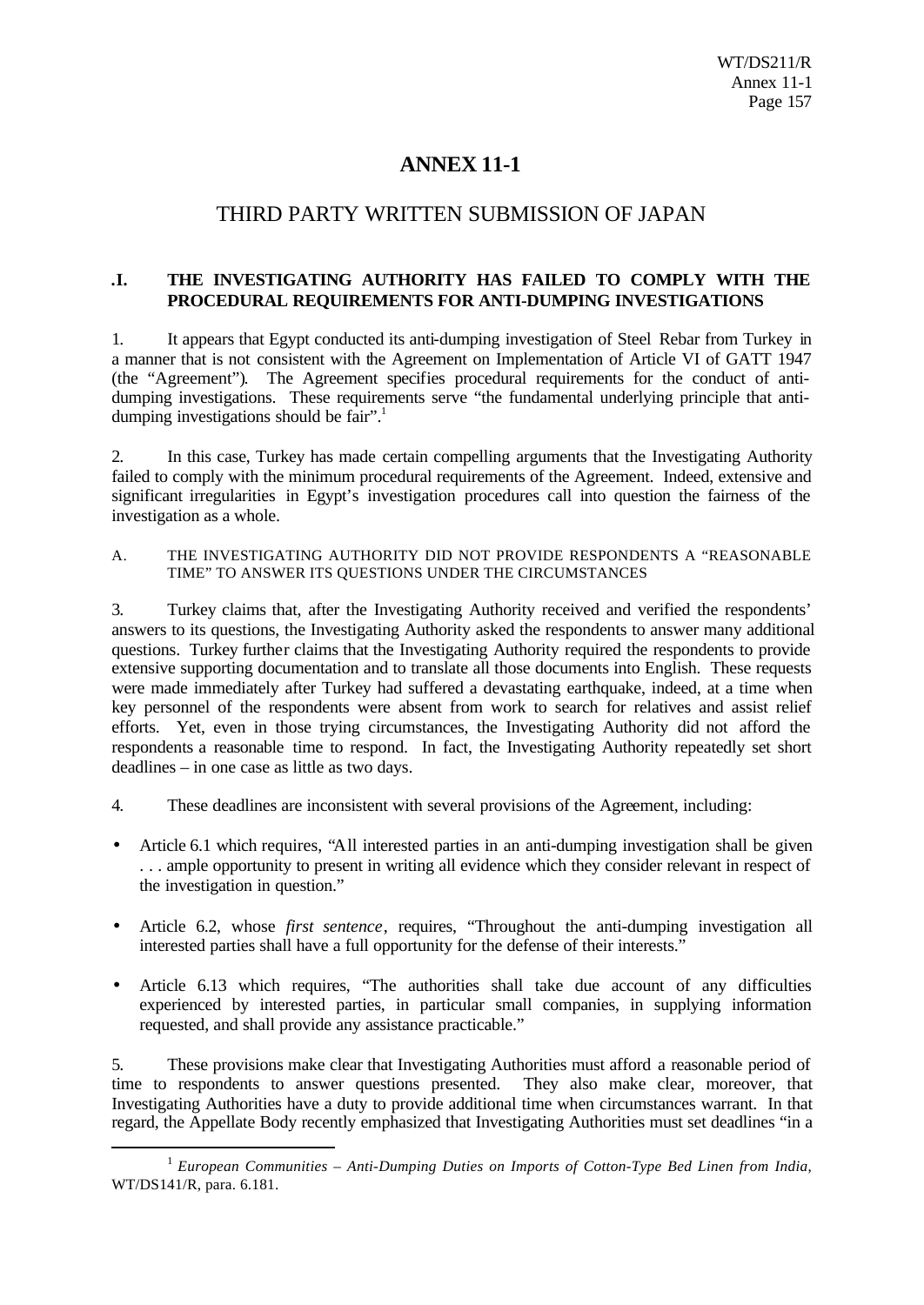WT/DS211/R Annex 11-1 Page 158

manner that allows for account to be taken of the particular circumstances of each case". <sup>2</sup> Among the factors that "investigating authorities should consider" are "the nature and quantity of the information submitted" and "the difficulties encountered by an investigated exporter in obtaining the information".<sup>3</sup> Turkey claims that several important factors warranted additional time in this case, including the number of documents requested, the requirement for translating these documents into English, and the after-effects of the tragic earthquake. After setting short initial deadlines, the Investigating Authority erred in these circumstances by refusing to grant an extension for "cause shown" and by failing to assist the respondents with their "difficulties".

6. Egypt tries to justify its short deadlines as being "more than adequate".<sup>4</sup> It argues that the time allowed is "somewhat longer than the normal time period granted by other jurisdictions in similar circumstances", *i.e.* the standard response time for supplemental questionnaires.<sup>5</sup> This argument shows that the Investigating Authority set the deadline without taking into account the difficulties that the Turkish respondents would face in the particular circumstances of this case. The conduct of the Investigating Authority is therefore inconsistent with Article 6 of the Agreement.

#### B. THE INVESTIGATING AUTHORITY DID NOT PROVIDE THE RESPONDENTS AN ADEQUATE OPPORTUNITY TO EXPLAIN THEIR QUESTIONNAIRE RESPONSES

7. As mentioned, the supplemental questionnaires at issue were sent after the Investigating Authority had verified the respondents' answers to the initial questionnaires through an on-site examination under Article 6.7 of the Agreement. The Investigating Authority requested the respondents to provide extensive supporting documentation – translated into English – so that the Investigating Authority could attempt to verify the answers. Turkey has shown, and Egypt has conceded, that the Investigating Authority chose not to hold a second on-site examination to verify the respondents' answers to the new questionnaires.<sup>6</sup> Respondents then offered to meet the Investigating Authority in Cairo, but that offer was not accepted.<sup>7</sup> When the Investigating Authority had questions about the respondents' answers and documents, apparently for lack of the routine explanations and dialogue that take place at on-site examinations, it rejected the information submitted and used "facts available".

8. The Investigating Authority's approach to verification is inconsistent with the procedural requirements of the Agreement in at least four respects.<sup>8</sup>

9. First, the Agreement establishes that questionnaires and supplemental questionnaires ordinarily should precede verification.<sup>9</sup> This is not to say that Investigating Authorities are precluded from ever issuing supplemental questionnaires after verification. But if the Investigating Authority considers that substantial new information is needed after verification, then it is incumbent on the

<sup>2</sup> *United States – Anti-Dumping Measures on Certain Hot-Rolled Steel Products from Japan*, WT/DS184/AB/R, para. 85 (discussing the factors affecting whether information is submitted within a "reasonable time" even though it is submitted after a deadline set by the Investigating Authority).

<sup>3</sup> *Id.*

<sup>&</sup>lt;sup>4</sup> First Written Submission of Egypt (WT/DS211) ("Egypt Submission"), page 55 ("a time period of 13 days was, in Egypt's view, more than reasonable").

 $\frac{5}{5}$  *Id.* at 55 n.26 (citing standard EC practice for requesting additional information in ordinary circumstances).

<sup>6</sup> *See* Egypt Submission, page 57.

<sup>7</sup> *See* Egypt Submission, page 72.

<sup>8</sup> The use of "facts available" is discussed in Part II *infra*.

<sup>&</sup>lt;sup>9</sup> "As the main purpose of the on-the-spot investigation is to verify information provided or to obtain further details, it should be carried out after the response to the questionnaire has been received.  $\ldots$ Agreement, Annex I, para. 7. "Enquiries or questions put by the authorities . . . should, whenever possible, be answered before the visit is made." *Id.*, para. 8.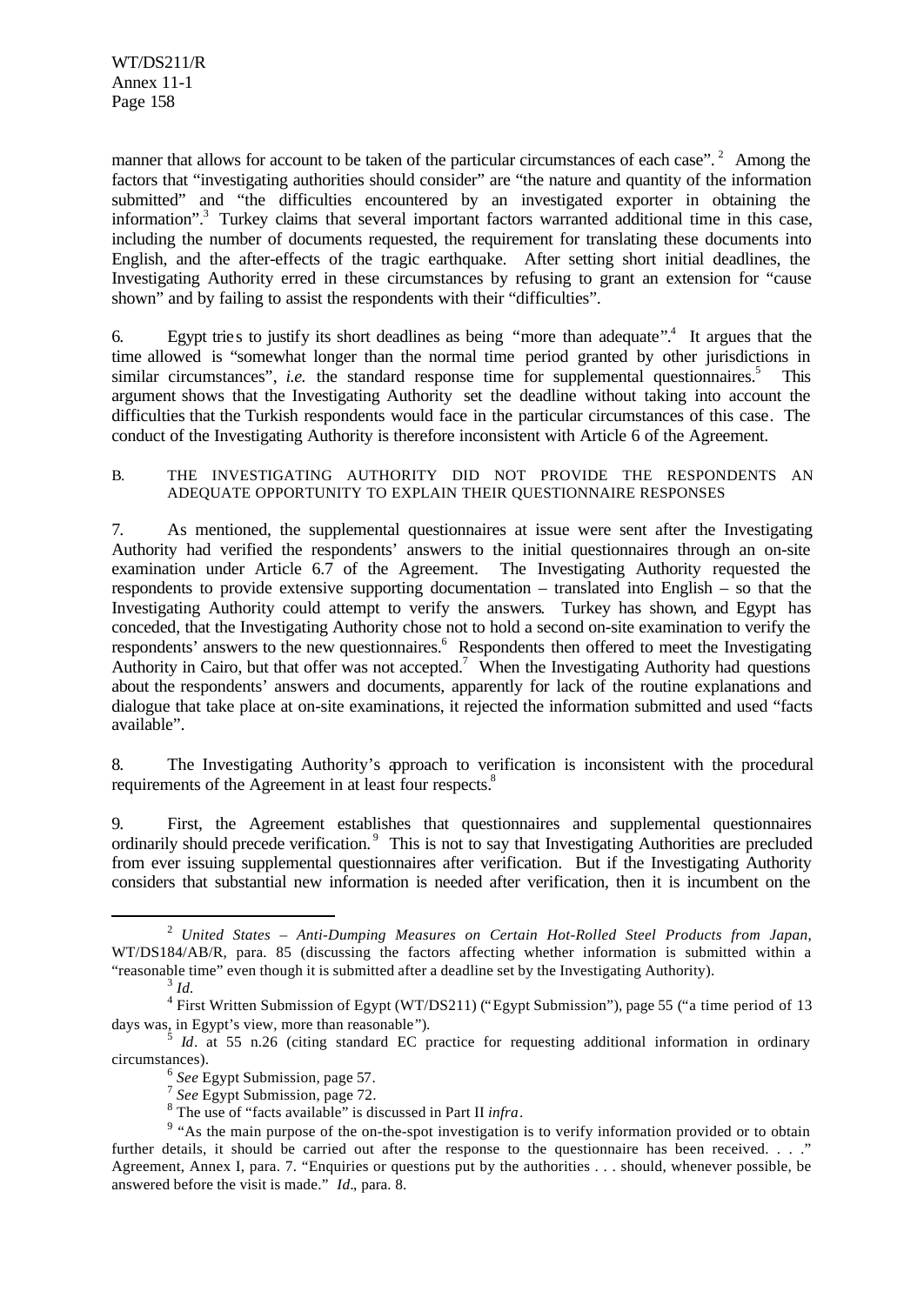Investigating Authority to obtain such information in a manner that ensures the fundamental fairness of the proceeding. At a minimum, the Investigating Authority must afford the respondent adequate time to respond to the new questions and adequate opportunity to explain its new responses.

10. Second, the Agreement expressly authorizes on-site verifications; it does not provide for any other type of verification.<sup>10</sup> There are sound reasons for preferring on-site verifications over other possible procedures – such as what Turkey calls "mail order verification" – because they reduce the burdens on the respondent and allow the respondent a full opportunity to explain its documents to the verifiers. Therefore, if an Investigating Authority chooses not to conduct an on-site verification, it should accept any timely information submitted by the respondents. $11$ 

11. Third, the Agreement recognizes the value of face-to-face meetings, providing respondents the right to meet the Investigating Authorities on request.<sup>12</sup> Turkey has shown, and Egypt conceded, that the Investigating Authority chose not to meet with the respondents. Respondents should have been given such opportunity.

12. Finally, the Agreement prohibits Investigating Authorities from imposing "an unreasonable burden of proof" on respondents.<sup>13</sup> It is clearly unreasonable to require that respondents anticipate every possible question the Investigating Authority might have about a document, and answer each such question in writing. A respondent should only have to answer questions in accordance with its own cost and sales records and data; a respondent should not be required to make any additional adjustments, such as the alleged hyperinflation adjustment, which it would not be required to make in accordance with the GAAP(Generally Accepted Accounting Principle *)*. Further, a respondent should have the opportunity to explain its answers orally to the Investigating Authority's satisfaction.

13. By requiring the respondents to defend by mail their responses to the post-verification questionnaires without giving an opportunity to explain their responses in person, the Investigating Authority violated Article 6 of the Agreement.

## **II. THE INVESTIGATING AUTHORITY IMPROPERLY USED "FACTS AVAILABLE"**

14. As mentioned, when the Investigating Authority determined that it could not verify the accuracy of certain questionnaire responses by examining the supporting documents mailed by the respondents, it rejected those responses and used "facts available" to calculate the normal value of respondents' rebar. The decision to use "facts available" and the choice of the "facts" to use are both inconsistent with the Agreement. This improper resort to "facts available" inexorably led to errors in calculation of the normal value and therefore to a failure to make a "fair comparison . . . between the export price and the normal value," as required by Article 2.4.

A. THE INVESTIGATING AUTHORITY SHOULD NOT HAVE USED "FACTS AVAILABLE" IN THE CIRCUMSTANCES OF THIS CASE

<sup>&</sup>lt;sup>10</sup> Agreement, art. 6.7 ("the authorities *may* carry out investigations") (emphasis added).

<sup>&</sup>lt;sup>11</sup> "All information which is verifiable, which is appropriately submitted so that it can be used in the investigation without undue difficulties, [and] which is supplied in a timely fashion, . . . should be taken into account when determinations are made." Agreement, Annex II, para. 3.

<sup>&</sup>lt;sup>12</sup> "Throughout the anti-dumping investigation all interested parties shall have a full opportunity for the defence of their interests. To this end, the authorities shall, on request, provide opportunities for all interested parties to meet those parties with adverse interests, so that opposing views may be presented and rebuttal arguments offered. . . . Interested parties shall also have the right, on justification, to present other information orally." Agreement, art. 6.2.

 $^{13}$  Agreement, art. 2.4.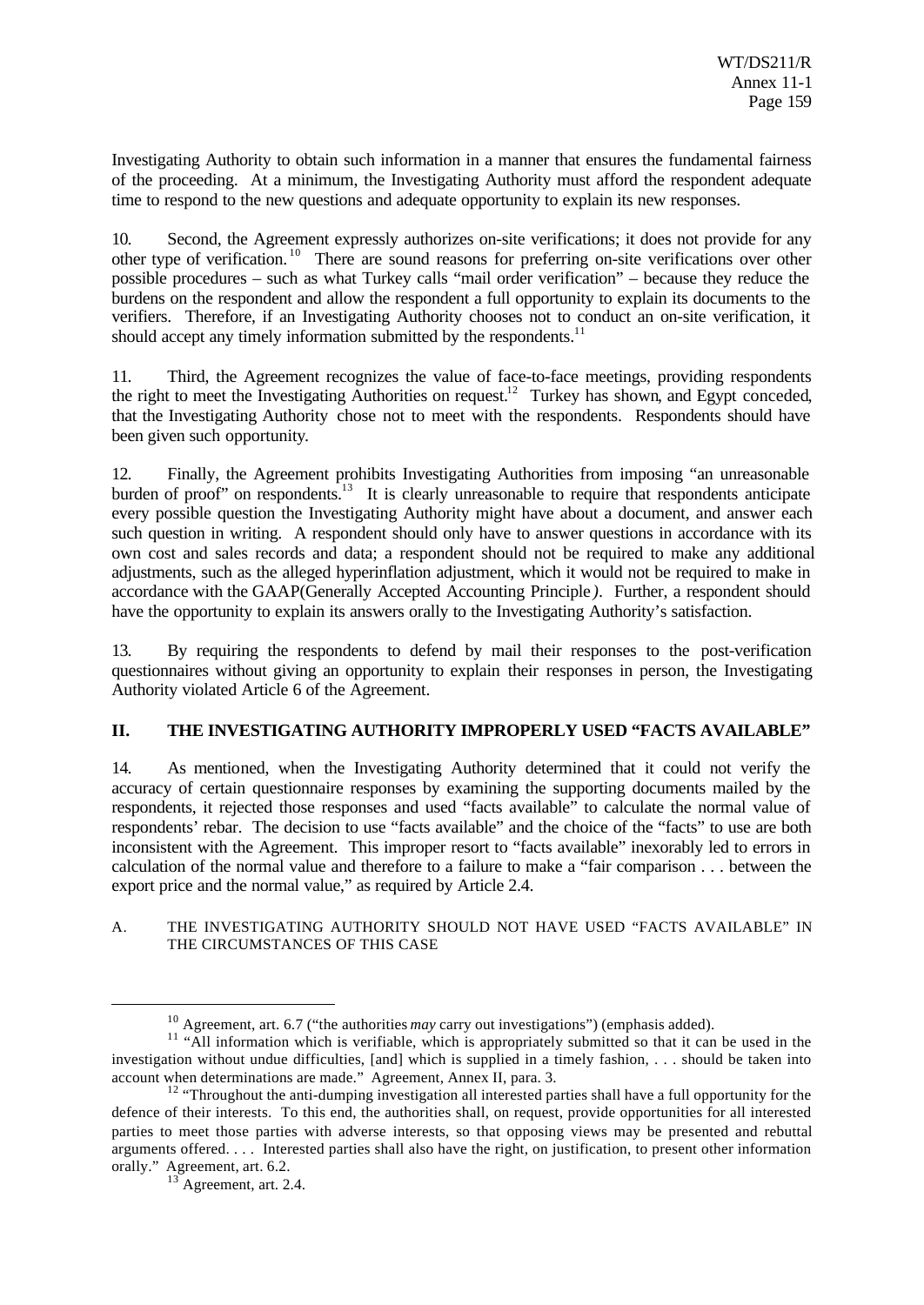15. Article 6.8 of the Agreement authorizes Investigating Authorities to use "facts available" only where a party (1) "refuses access to, or otherwise does not provide, necessary information within a reasonable period", or (2) "significantly impedes the investigation". Annex II then elaborates on the circumstances in which an Investigating Authority may use "facts available," as follows:

"1. . . . . The authorities should also ensure that the party is aware that if information is not supplied within a reasonable time, the authorities will be free to make determinations on the basis of the facts available, including those contained in the application for the initiation of the investigation by the domestic industry.

. . . .

3. All information which is verifiable, which is appropriately submitted so that it can be used in the investigation without undue difficulties, [and] which is supplied in a timely fashion,  $\ldots$  should be taken into account when determinations are made.

. . . .

l

5. Even though the information provided may not be ideal in all respects, this should not justify the authorities from disregarding it, provided the interested party has acted to the best of its ability.

6. If evidence or information is not accepted, the supplying party should be informed forthwith of the reasons therefor, and should have an opportunity to provide further explanations within a reasonable period, due account being taken of the time-limits of the investigation. If the explanations are considered by the authorities as not being satisfactory, the reasons for the rejection of such evidence or information should be given in any published determinations.

7. . . . . [I]f an interested party does not cooperate and this relevant information is being withheld from the authorities, this situation could lead to a result which is less favourable to the party than if the party did cooperate."

16. The Appellate Body recently had occasion to explain these provisions. It concluded that an Investigating Authority cannot reject information provided within a "reasonable time" by a respondent that "cooperate[s]" and "act[s] to the best of its ability".<sup>14</sup> The Appellate Body expressly noted that a respondent's mere inability to provide all the information requested by an Investigating Authority does not, by itself, warrant use of "facts available". Rather, a respondent may "cooperate" "to the best of its ability" and still not be able to answer every single question posed by the authorities.<sup>15</sup> Accordingly, an Investigating Authority cannot simply make demands of respondents and then use "facts available" whenever a respondent fails to completely satisfy those demands. Instead, "cooperation" is "a two-way process involving joint effort" by the Investigating Authority and the respondent.<sup>16</sup> In imposing requirements for respondents, therefore, Investigating Authorities must:

<sup>14</sup> *United States – Anti-Dumping Measures on Certain Hot-Rolled Steel Products from Japan*, WT/DS184/AB/R, paras. 99-100.

<sup>&</sup>lt;sup>15</sup> "[Plarties may very well 'cooperate' to a very high degree, even though the requested information is, ultimately, not obtained. This is because the fact of 'cooperating' is in itself not determinative of the end result of the cooperation." *Id.* at 99.

 $16$  *Id.* at 104 (citing Agreement, art. 6.13).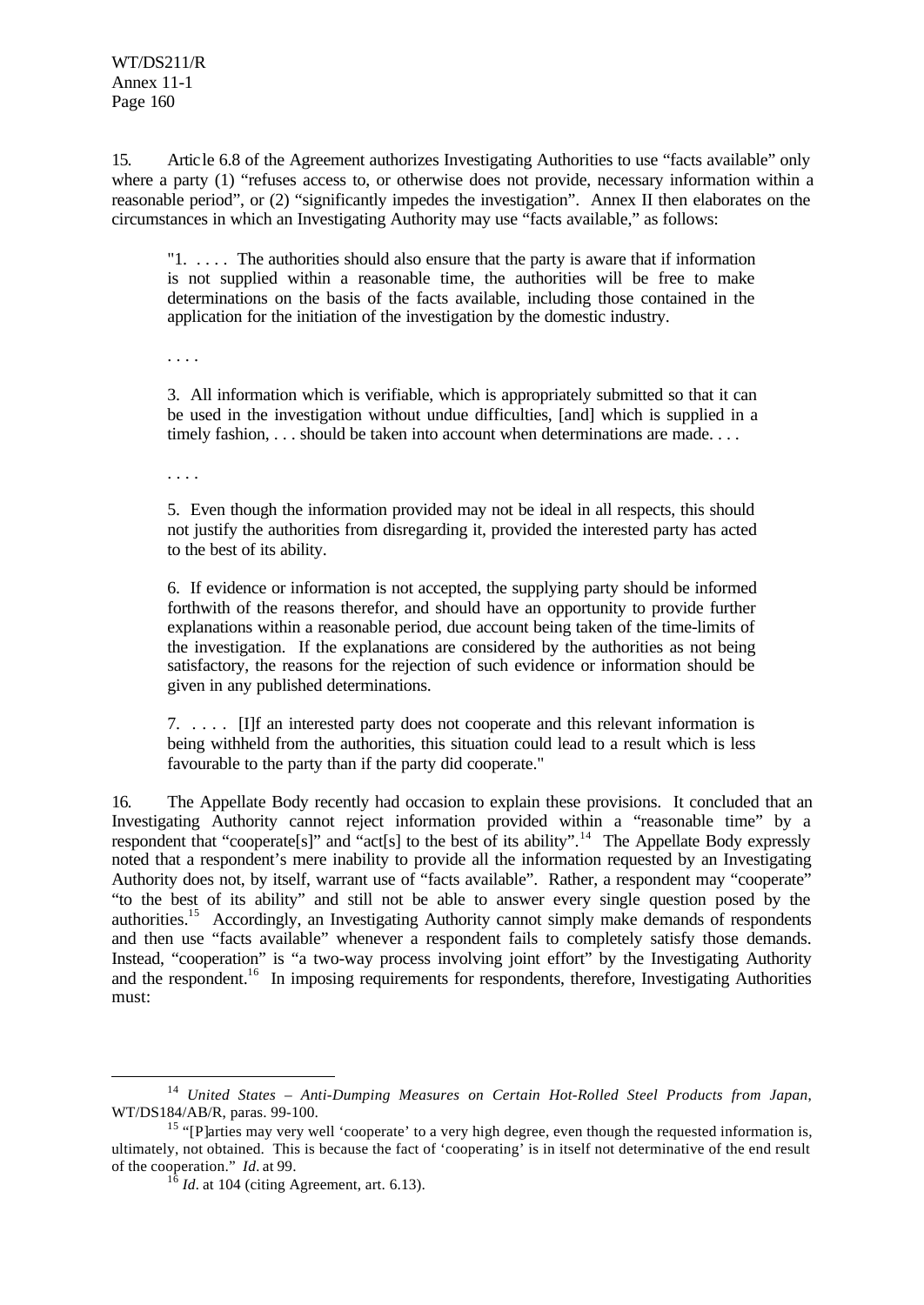"strike a balance between the effort that they can expect interested parties to make in responding to questionnaires, and the practical ability of those interested parties to comply fully with all demands made of them by the investigating authorities. We see this provision as another detailed expression of the principle of good faith, which is, at once a general principle of law and a principle of general international law, that informs the provisions of the *Anti-Dumping Agreement*, as well as the other covered agreements. This organic principle of good faith, in this particular context, restrains investigating authorities from imposing on exporters burdens which, in the circumstances, are not reasonable".<sup>1</sup>

17. In this case, the Investigating Authority failed to "strike a balance" between its demands on the respondents and their "practical ability" to comply – especially taking into account the short time afforded the respondents to reply<sup>18</sup> and the dire circumstances then prevailing in Turkey. Turkey claims that the respondents "cooperated" consistently with the Investigating Authority throughout the investigation, and that they "acted to the best of their ability" even after the earthquake. In these circumstances, the decision to reject the information provided by respondents in favour of "facts available" was inconsistent with Article 6.8 and Annex II of the Agreement. If the Investigating Authority concluded that it needed further information to verify the respondents' answers, then it should have specified its concerns and given the respondents an opportunity to address those concerns through either an on-site examination under Article 6.7 or a meeting under Article 6.2.<sup>19</sup>

18. Finally, it appears that the Investigating Authority decided to reject respondents' answers based not on contrary facts, but on a conflict between the answers and the Investigating Authority's own assumptions. The Investigating Authority assumed that the respondents' costs for steel scrap – the main input for rebar – should have increased during the investigation period due to Turkish hyperinflation at that time. The Investigating Authority rejected respondents' data on their steel scrap costs, based on its finding that the reported costs decreased during the investigation period notwithstanding inflation in the economy as a whole. It may be the case, however, that the cost of a raw material declines even during a hyperinflationary period in the overall economy due to materialspecific factors. When a conflict arose between the Investigating Authority's assumption and the actual data, the Investigating Authority should have discarded its own assumption – and not the respondents' data.

#### B. THE INVESTIGATING AUTHORITY SHOULD NOT HAVE USED, AS "FACTS AVAILABLE," AN INFLATION RATE AT ODDS WITH OFFICIAL INFLATION DATA

19. Turkey claims that, even if this were an appropriate case in which to use "facts available", the facts used by the Investigating Authority do not comport with the Agreement's requirements. Annex II, Paragraph 7 requires Investigating Authorities to use "special circumspection" when resorting to "facts available".<sup>20</sup> In particular, "the authorities should, where practicable, check the information from other independent sources at their disposal. . . .".<sup>21</sup>

20. The Investigating Authority did not exercise "special circumspection" in the facts that it chose to use. For example, as Egypt has conceded, the Investigating Authority selected 5 per cent as the monthly inflation rate in Turkey during the investigation period.<sup>22</sup> Egypt, however, did not identify

<sup>17</sup> *Id.* at 101.

<sup>18</sup> *See* Part I.A *supra*. *See also* Egypt Submission, page 56 (conceding that Egypt provided only two to five days to respond to its September 23 questionnaire).

<sup>19</sup> Annex II, para. 6.

<sup>&</sup>lt;sup>20</sup> Agreement, Annex II, para. 7

<sup>21</sup> *Id.*

<sup>&</sup>lt;sup>22</sup> Egypt Submission, pages 58, 84.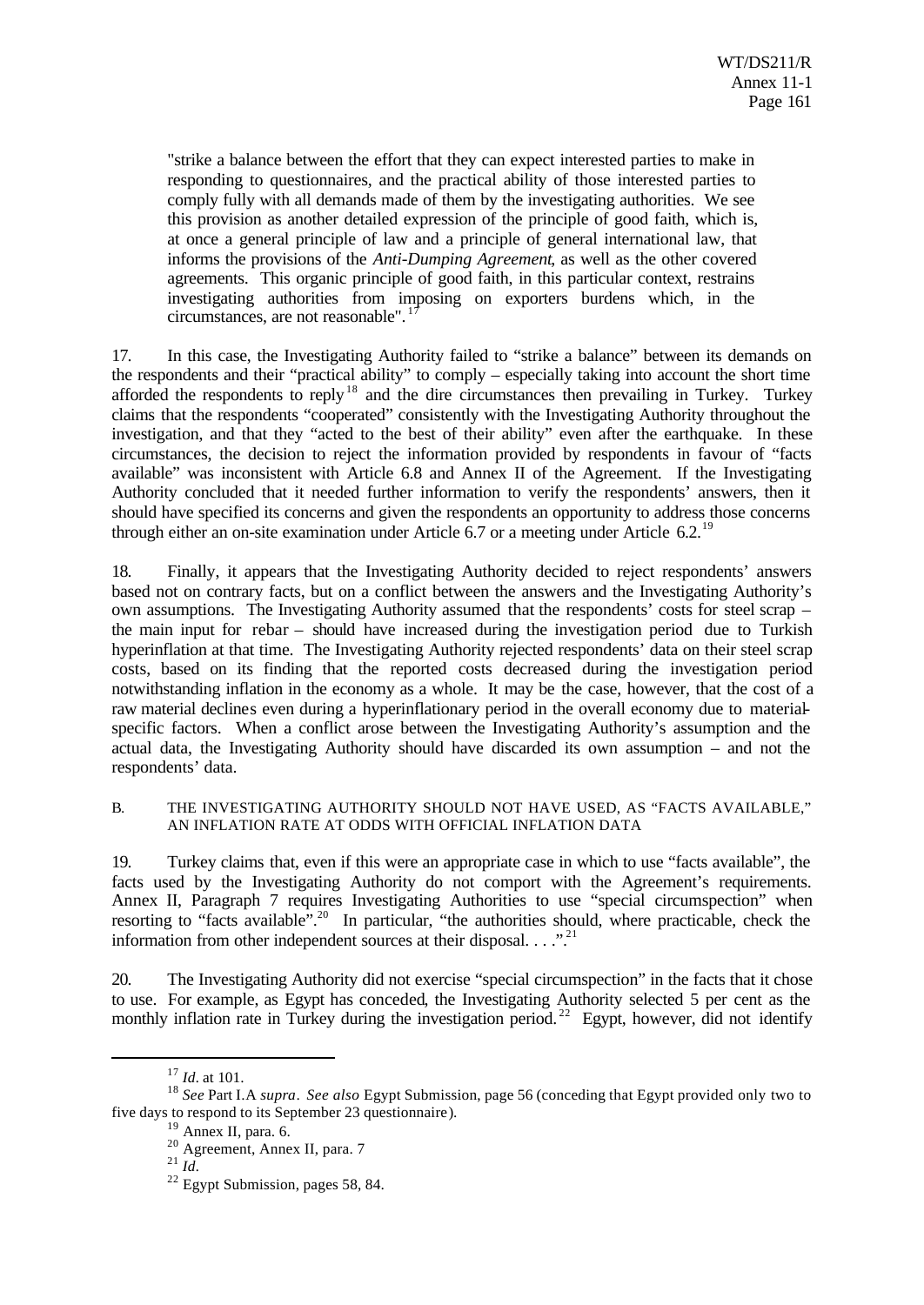WT/DS211/R Annex 11-1 Page 162

the source of this figure even in its submission in this proceeding, while Turkey claims that the figure does not comport with official inflation data. Turkey called the official data to the Investigating Authority's attention during the investigation, but the Investigating Authority compounded its error by rejecting the Turkish Government's comments as untimely.<sup>23</sup> In this case, it would have been "practicable" for the Investigating Authority to "check" the inflation rate it proposed to use against "independent sources," such as the official publications on Turkey's inflation rates, but the Investigating Authority simply failed to do so. It therefore violated Annex II, Paragraph 7 of the Agreement.

### C. THE IMPROPER USE OF "FACTS AVAILABLE" DISTORTED THE CALCULATION OF THE DUMPING MARGINS

21. Article 2.4, *first sentence*, of the Agreement requires, "A fair comparison shall be made between the export price and the normal value." A fair comparison cannot be made, however, when the export price or the normal value is calculated improperly. Turkey claims that Investigating Authority's improper resort to "facts available" led to the calculation of a higher normal value than otherwise would have been found. Such an improper calculation in turn prevents a fair comparison of export price to normal value, and leads to the determination of inflated dumping margins and the imposition of excessive anti-dumping measures.

## **III. THE INJURY INVESTIGATION DOES NOT COMPORT WITH THE AGREEMENT**

22. The Investigating Authority Failed To Notify the Respondents of the Information Required for the Injury Investigation Turkey claims that the Investigating Authority stated in its Initiation Report that the investigation concerned an allegation of *threat* of injury (and not of present injury). Likewise, the questionnaires concerned threat of injury. The respondents accordingly focused their responses and arguments on issues pertaining to threat of injury. Ultimately, however, the Investigating Authority found present injury (and not a threat of injury). Egypt concedes that it changed the basis of its injury investigation from threat of injury to actual injury without informing the respondents.<sup>24</sup>

23. The Agreement does not permit Investigating Authorities to act in this manner. Under Article 6, Respondents must be "given notice of the information which the authorities require".<sup>25</sup> They also must be given "ample opportunity to present in writing all evidence which they consider relevant in respect of the investigation in question"<sup>26</sup> and a "full opportunity for the defence of their interests".<sup>27</sup>

24. The basic fairness of an investigation is called into question if the Investigating Authority invites evidence and argument on one issue and then bases its ruling on a different issue. A determination of threat of injury must be based on one legal standard, while a determination of actual injury must be based on a different legal standard. To account for the prospective nature of a threat analysis, and to avoid determinations based "merely on allegation, conjecture or remote possibility,"

 $23$  Article 6.9 of the Agreement provides: "The authorities shall, before a final determination is made, inform all interested parties of the essential facts under consideration which form the basis for the decision whether to apply definitive measures. Such disclosure should take place in sufficient time for the parties to defend their interests." Where an Investigating Authority informs the parties late in an investigation that it has selected a 5 per cent inflation rate as one of the essential facts forming the basis for its decision, the parties (including the respondents' government) must be allowed to "defend their interests" by submitting data that establishes a different inflation rate.

 $^{24}$  Egypt Submission, pages 10-11.

 $^{25}$  Agreement, art. 6.1.

 $26 \overline{id}$ .

 $27$  Agreement, art. 6.2.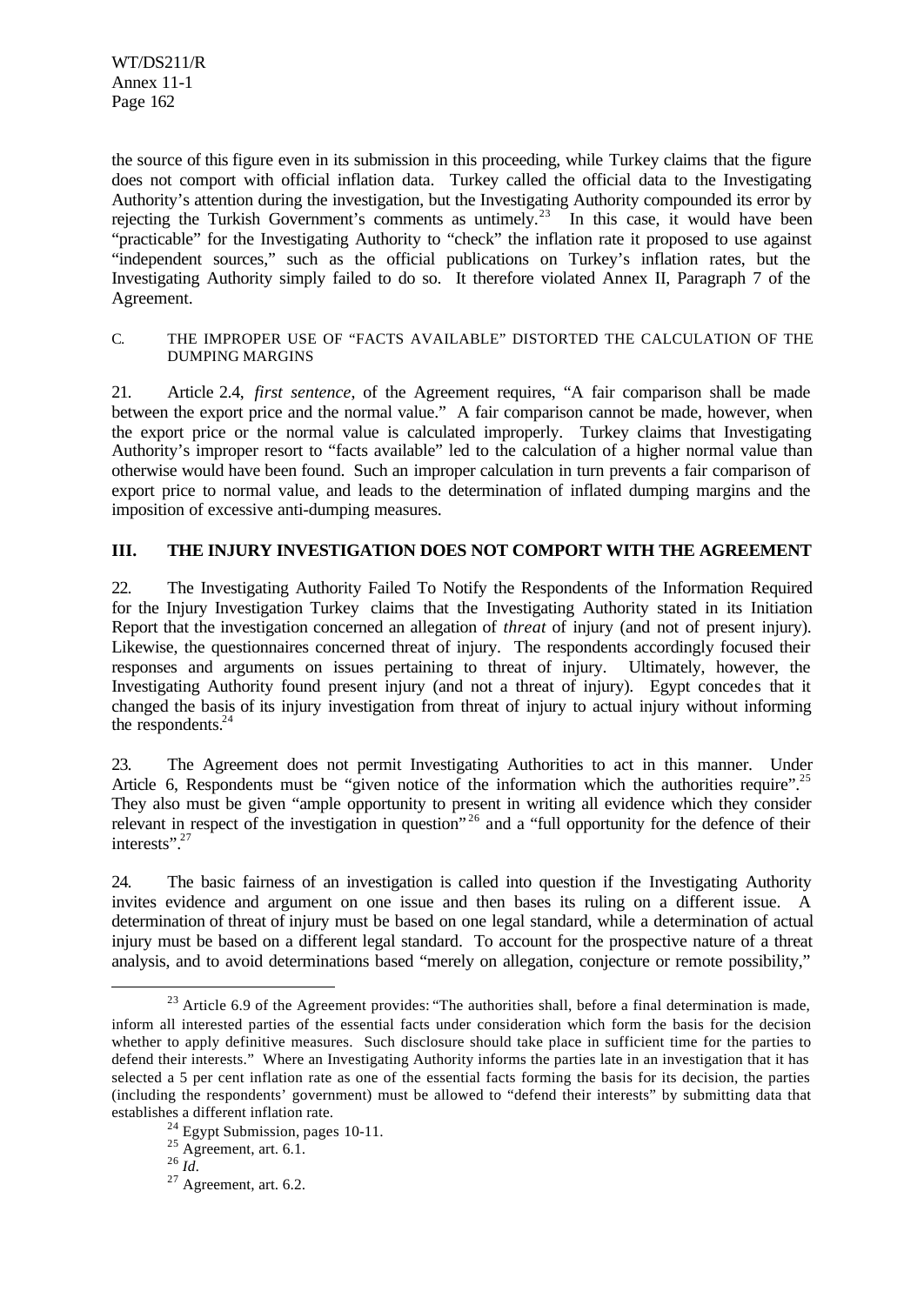Article 3.7 of the Agreement requires that a determination of threat of injury must be based on a "conclusion that further dumped exports are imminent and that, unless protective action is taken, material injury would occur". Actual injury investigations, by contrast, are not prospective in nature and thus do not require consideration of such forward-looking factors. In light of these significant differences between threat cases and actual injury cases, a respondent cannot present the relevant evidence and defend its interests under Articles 6.1 and 6.2 without knowledge of the issue in question.

25. Should an Investigating Authority consider it necessary to change the basis for its injury investigation after receiving responses to its initial questionnaire, then it has a duty to notify the respondent of the change and afford the respondent a full opportunity to address the new issues. Absent such notice and opportunity, the Investigating Authority here violated Article 6 of the Agreement.

#### B. THE INJURY ANALYSIS DID NOT CONSIDER ALL THE FACTORS AND ISSUES REQUIRED BY ARTICLE 3 OF THE AGREEMENT

26. Under Article 3 of the Agreement, an Investigating Authority must consider in its injury analysis for an anti-dumping investigation "any known factors other than dumped imports which at the same time are injuring the domestic industry". It must not attribute to the dumped imports any injury caused by any other factor. $28$ 

27. The Appellate Body recently addressed the "non-attribution" requirement of Article 3.5. It held that Investigating Authorities must "examine *all* known factors other than imports. . . "<sup>29</sup> Then they "must ensure" that they do not attribute to dumped imports any injury due to other factors.<sup>30</sup> To satisfy that obligation, they must "separat[e] and distinguish[] the injurious effects of the other factors from the injurious effects of the dumped imports".<sup>31</sup> The Appellate Body highlighted the importance of this requirement in the WTO regime:

"[I]n the absence of such separation and distinction of the different injurious effects, the investigating authorities would have no rational basis to conclude that the dumped imports are indeed causing the injury which, under the *Anti-Dumping Agreement*, justifies the imposition of anti-dumping duties".<sup>32</sup>

It is clear, therefore, that Article 3.5 requires both a detailed examination of other factors injuring the domestic industry, and a rigorous segregation of the effects of those factors from the effects of dumping. Only then can an Investigating Authority legitimately conclude that dumped imports are *causing* injury to the domestic industry.

28. Turkey claims that the Investigating Authority failed to conduct a sufficiently rigorous examination and segregation of the effects of several factors other than dumped imports on the Egyptian rebar industry. The critical factors include production capacity within Egypt, competition among Egyptian producers, contracted demand, input costs, and non-dumped imports.

<sup>28</sup> *Id.*

<sup>29</sup> *United States – Anti-Dumping Measures on Certain Hot-Rolled Steel Products from Japan*, WT/DS184/AB/R, para. 222 (emphasis in original; internal punctuation omitted).

<sup>30</sup> *Id.*

<sup>31</sup> *Id.* at para. 223.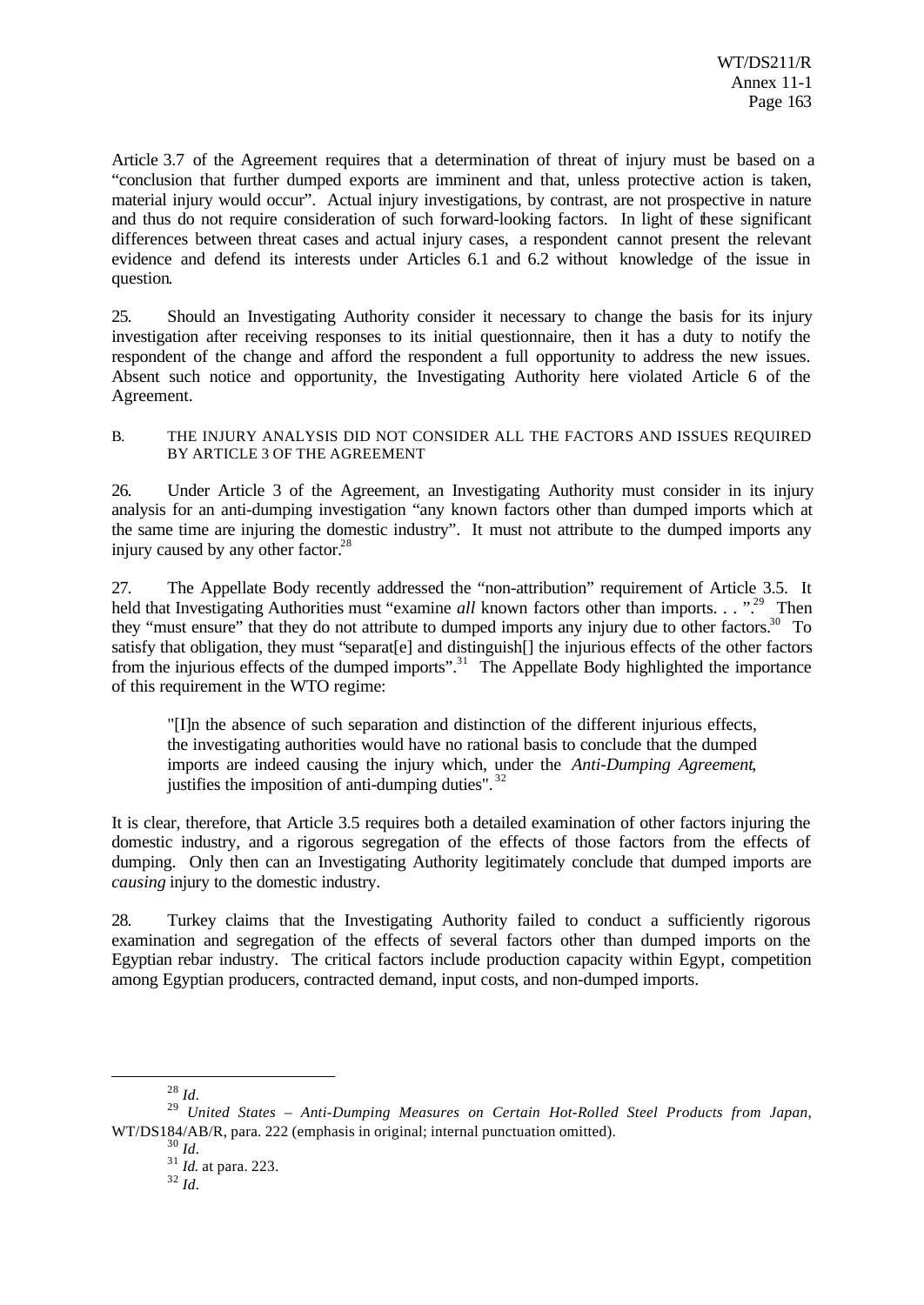29. In response, Egypt argues that "there were no other causes of injury sufficient to break the causal link between the dumped imports and the injury to the domestic industry".<sup>33</sup> Egypt, however, does not claim that it examined the other possible causes of injury and concluded that none of them contributed to the injury. Rather, Egypt simply considers that no other single factor has a stronger causal link to injury to the domestic industry than the dumped imports. That approach misplaces the causation standard. Under Article 3 of the Agreement, as explained by the Appellate Body, Investigating Authorities have the burden to separate and distinguish the effects of other factors from the effects of dumped imports. In the end, therefore, Egypt does not address the "non-attribution" allegations in this case.

30. As the effects of other factors were not adequately described and segregated from the effects of the Turkish imports, the Investigating Authority has not met the "non-attribution" obligation of Article 3.5.

## **IV. CONCLUSION**

31. Due to the substantive and procedural errors discussed above, the Panel should conclude that the anti-dumping investigation was conducted in a manner that breached the Agreement. These violations led to the imposition of improper and excessive anti-dumping measures on Turkish rebar. The Panel, accordingly, should recommend that Egypt bring its anti-dumping measures into conformity with the Agreement.

<sup>&</sup>lt;sup>33</sup> Egypt Submission, pages 7, 24.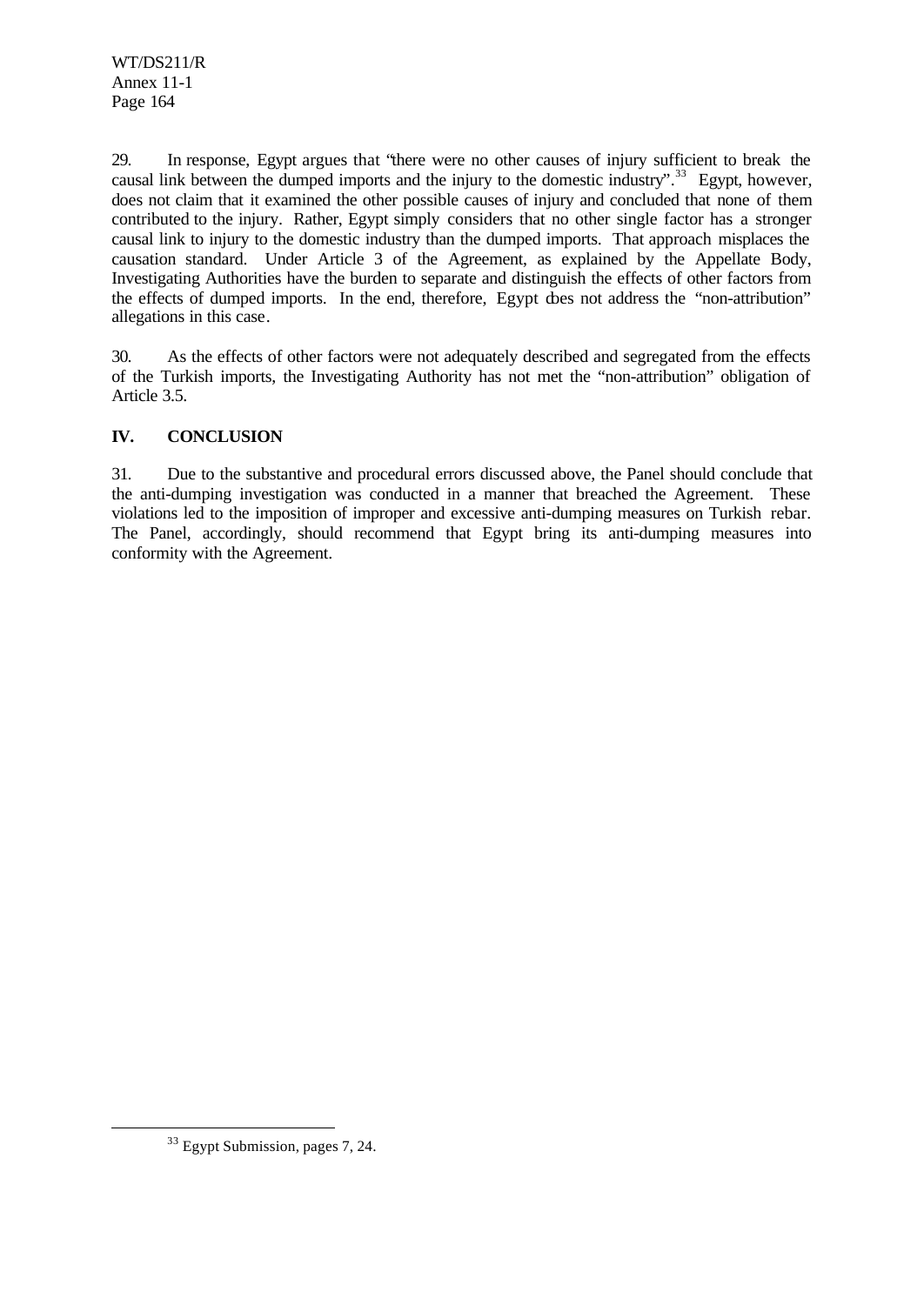## **ANNEX 11-2**

## THIRD PARTY ORAL RESPONSES OF JAPAN TO QUESTIONS FROM THE PANEL

1. The Government of Japan respectfully submits the following answers to the questions presented at the First Meeting of the Panel.

**Q1. Japan argues that the deadlines imposed by the investigating authority were inconsistent with AD article 6.13. Given that Turkey has made no claim under this provision, what is its legal relevance to this case?**

Reply

l

2. Article 31 of the Vienna Convention of the Law of Treaties, which has been recognized to provide rules of construction for the WTO Agreements,<sup>1</sup> provides that the terms of a treaty shall be interpreted "in their context and in the light of [the treaty's] object and purpose". Article 31 further defines the "context" of a treaty to include its "text, including its preamble and annexes". The Appellate Body has accordingly recognized that the entire text of the WTO Agreements is relevant to the construction of any part thereof.<sup>2</sup> More particularly, the Appellate Body has also held that the context for one paragraph of one article of one WTO Agreement includes another paragraph of that same article. $3$ 

3. In the present dispute, Turkey claims that Egypt has acted in violation of Articles 6.1 and 6.2 of the WTO Agreement on Implementation of Article VI of GATT 1994 (the "Anti-Dumping Agreement"). Article 6.1 requires in part that an Investigating Authority must provide respondents with "ample opportunity" to submit written evidence. Likewise, Article 6.2 requires in part that an Investigating Authority must provide respondents with "a full opportunity for the defence of their interests".

4. The meaning of the terms "ample opportunity" and "full opportunity" in Articles 6.1 and 6.2 must be understood in their "context." Article 6.13 forms part of that context. Specifically, Article 6.13 provides:

"The authorities shall take due account of any difficulties experienced by interested parties, in particular small companies, in supplying information requested, and shall provide any assistance practicable."

5. Construing Articles 6.1 and 6.2 in this context, Japan considers that a failure by an Investigating Authority to take due account of difficulties experienced by a respondent and to provide

<sup>1</sup> *See, e.g., Dispute Settlement Understanding*, Art. 3.2; *United States – Standards for Reformulated and Conventional Gasoline*, Report of the Appellate Body, WT/DS2/AB/R, AB-1996-1, page 17.

<sup>2</sup> *See Korea – Definitive Safeguard Measure on Imports of Certain Dairy Products*, Report of the Appellate Body, WT/DS98/AB/R, para. 81 ("Article II:2 of the *WTO Agreement* expressly manifests the intention of the Uruguay Round negotiators that the provisions of the *WTO Agreement* and the Multilateral Trade Agreements included in its Annexes 1, 2 and 3 must be read as a whole.").

<sup>3</sup> *See European Communities – Measures Affecting the Importation of Certain Poultry Products*, WT/DS69/AB/R, AB-1998-3, page 52 (In considering the context of Article 5.1(b), "We look first to the rest of Article  $5.1$ .... Paragraph 5 of Article 5 is also part of the context of Article  $5.1(b)$ .").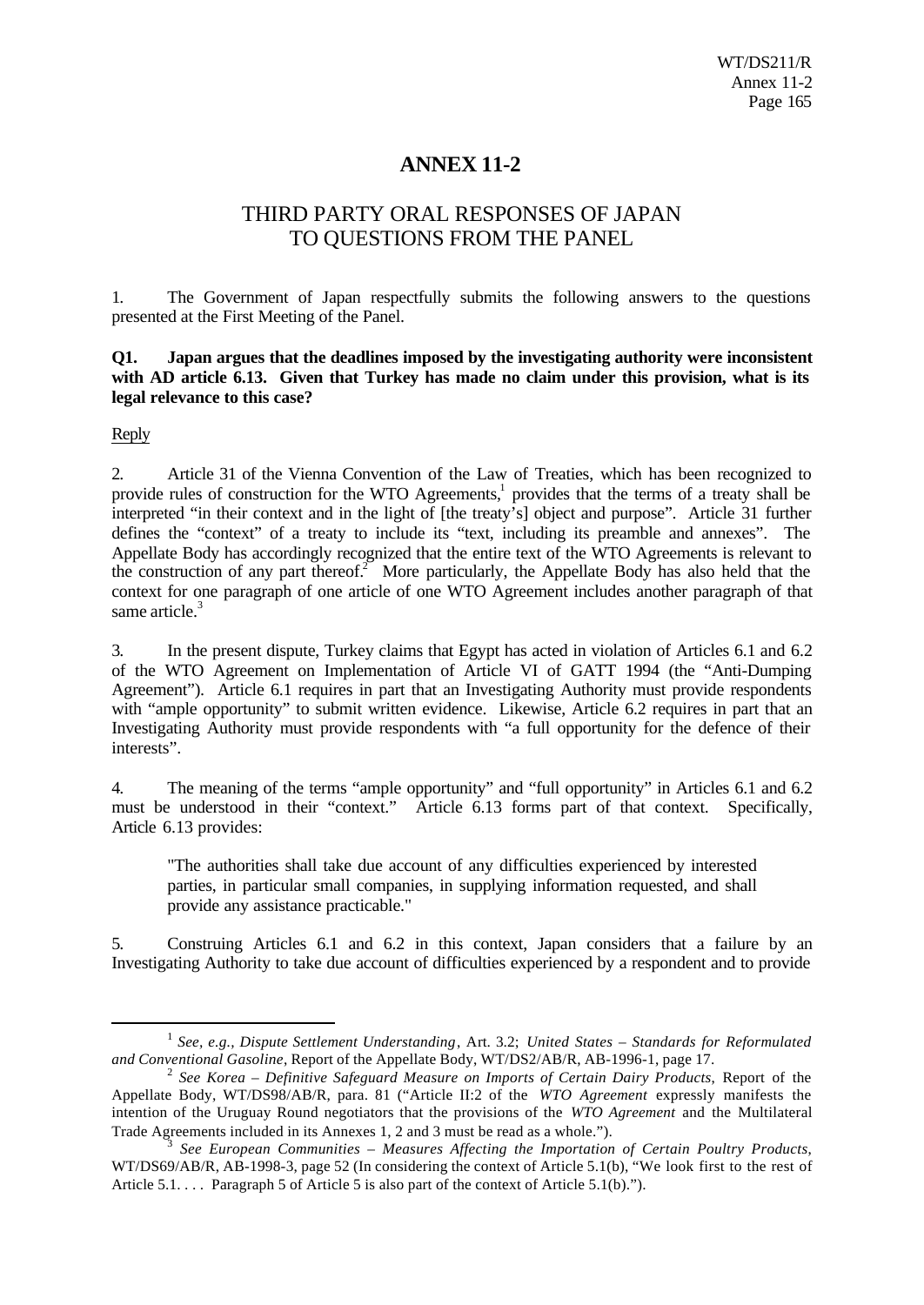practicable assistance to the respondent should inform the Panel's decision whether the respondent was afforded the "ample opportunity" and the "full opportunity" mandated by Articles 6.1 and 6.2.

6. In this regard, it is noteworthy that the Appellate Body has relied on Article 6.13 when analyzing the reasonableness of the deadlines in another case; the allegation there, as here, arose under another paragraph of Article 6 and not under paragraph 13 itself.<sup>4</sup> This Appellate Body decision further supports that evaluation of claims under any part of Article 6 should take place in context, including Article 6.13.

**Q2. Japan argues at paragraph 11 of its written submission that parties have the right to meet investigating authorities upon request. The provision cited by Japan in this connection, Article 6.2, states that this right exists "on justification". Please comment.**

### Reply

7. The second sentence of Article 6.2 provides a right to meet "on request". Specifically, the first two sentences provide:

"Throughout the anti-dumping investigation all interested parties shall have a full opportunity for the defence of their interests. To this end, the authorities *shall*, *on request*, provide opportunities for all interested parties to meet those parties with adverse interests, so that opposing views may be presented and rebuttal arguments offered". (emphasis added).

8. The inclusion of the word "shall" makes clear that this provision obliges an Investigating Authority to grant requests to meet. Parties in anti-dumping investigations thus have the right to meet the Investigating Authority upon request.

9. The last sentence of Article 6.2 provides a separate right to present oral evidence "on justification." Specifically, this sentence provides:

"Interested parties shall *also* have the right, *on justification*, to present other information orally". (emphasis added).

10. The use of the phrase "shall also have the right" makes clear that this right to present oral evidence is in addition to the aforementioned right to meet. The fact that the latter right is conditioned on "justification" in no way affects the automatic nature of the right to meet. The "justification" language in the last sentence therefore should not be read into the right to meet.

## **Q3 How does Japan interpret Article 2.4, in this context?**

## Reply

l

11. Article 2.4 is a key provision of the Anti-Dumping Agreement, establishing several crucial rules concerning the calculation of dumping margins. In this context, Japan has commented on two aspects of Article 2.4:

<sup>4</sup> *See United States – Anti-Dumping Measures on Certain Hot-Rolled Steel Products from Japan*, WT/DS184/AB/R, AB-2001-2, pages 39-41. Japan raised a "conditional appeal" under Article 6.13, but the condition was not satisfied and the Appellate Body did not reach that claim. *Id*. at 81.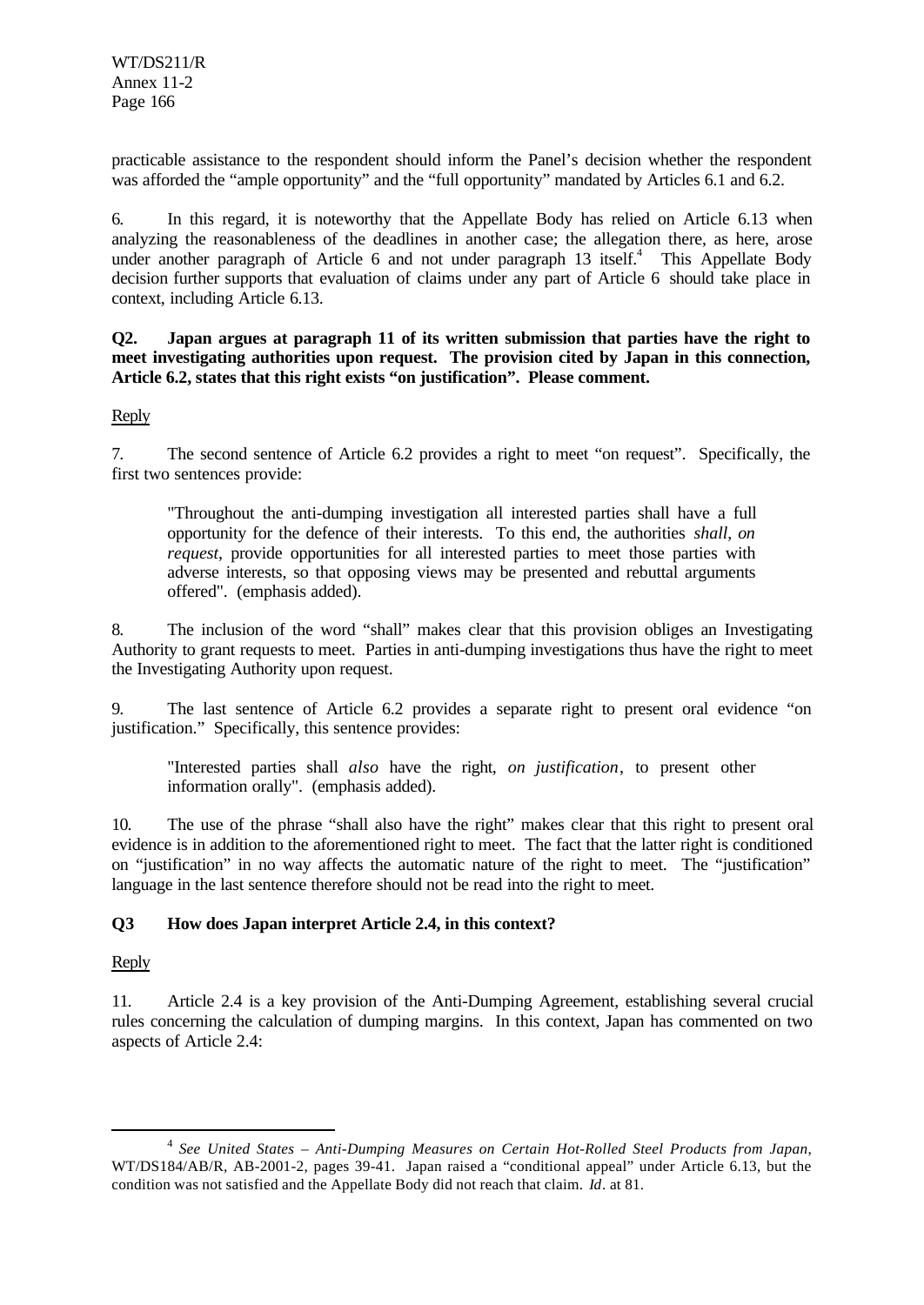- *First*, the first sentence of Article 2.4 requires, "A fair comparison shall be made between the export price and the normal value." Japan has submitted that the necessary comparison cannot be made fairly if either the export price or the normal value is calculated improperly.<sup>5</sup>
- Second, the last sentence of Article 2.4 requires that the Investigating Authorities must tell the parties to an anti-dumping investigation "what information is necessary to ensure a fair comparison" and "shall not impose an unreasonable burden of proof" on those parties. Japan has submitted that this sentence forbids an Investigating Authority from requiring that respondents anticipate every possible question the Investigating Authority might have about a document and answer each such question in writing. <sup>6</sup>

12. Egypt claims that Article 2.4 does not apply here, asserting that it is "strictly limited" to determining "allowances" for price comparisons.<sup>7</sup> But that claim is incorrect. *First*, it has no basis in the text of the Article. Indeed, it is inconsistent with the text, which requires a "fair comparison" in the first sentence (without the limitation suggested by Egypt) and which expressly refers back to that "fair comparison" in the last sentence when addressing the burden of proof. *Second*, the claim is also inconsistent with the Appellate Body's view of Article 2.4. The Appellate Body held that the "fair comparison" requirement of Article 2.4 is a "general obligation" that goes beyond the Article's "specific obligations" (such as determining "allowances").<sup>8</sup> It further emphasized that the "fair comparison" requirement applies to all aspects of dumping calculations: "This is a general obligation that, in our view, informs all of Article 2. . . . . . 9 In the end, therefore, the obligation to conduct a "fair comparison" and the ban against "an unreasonable burden of proof" run throughout the proceeding.

13. Finally, Japan also notes the US view that, "To the extent a comparison has been made in accordance with the [specific] rules of Article 2.4, a fair comparison is established."<sup>10</sup> This view is inconsistent with the Appellate Body's holding discussed above. It also, moreover, fails to take account of a key difference between Article 2.4 of the Anti-Dumping Agreement and its predecessor in Article 2:6 of the Tokyo Round Anti-Dumping Code (the "Code"). In Article 2:6 of the Code, the "fair comparison" language was limited to an introductory phrase leading into the Article's specific provisions concerning the price comparison: "In order to effect a fair comparison…." That wording

<sup>5</sup> *See Japan's Submission,* para. 21.

<sup>6</sup> *See Japan's Submission*, para. 12.

<sup>7</sup> *See Egypt's Submission*, page 67.

<sup>&</sup>lt;sup>8</sup> See Bed Linen, supra note 4, page 16. That holding is crucial to the Appellate Body's conclusion that a price comparison that uses "zeroing" violates the "fair comparison" requirement of Article 2.4, because the rules on "allowances" are not implicated by the practice of "zeroing."

<sup>9</sup> *See European Communities – Anti-Dumping Duties on Imports of Cotton-Type Bed Linen from India,* WT/DS141/AB/R, AB-2000-13, page 18.

<sup>10</sup> *See US Submission*, para. 8.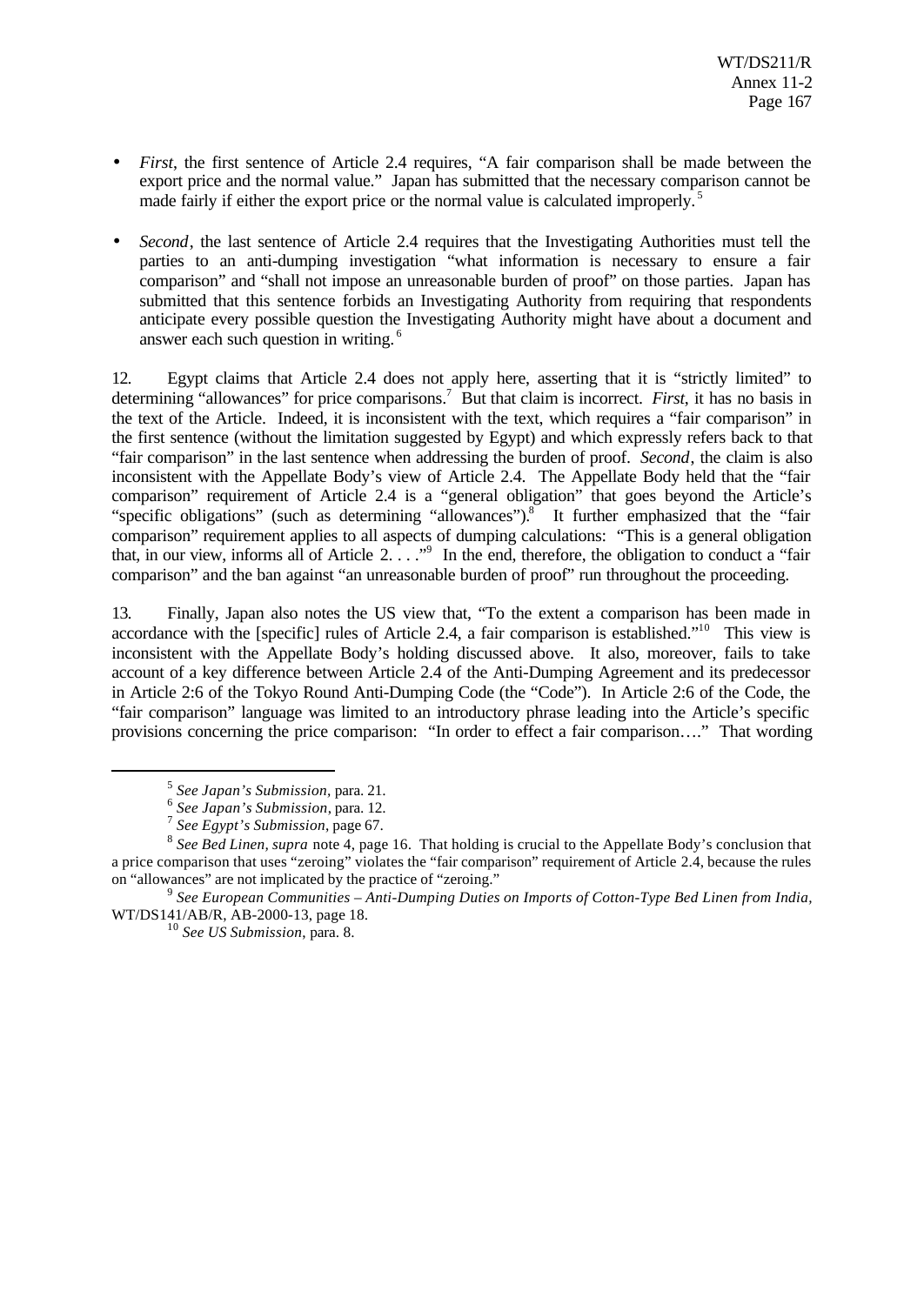WT/DS211/R Annex 11-2 Page 168

l

"made clear that if the requirements of that Article were met, any comparison thus undertaken was deemed to be 'fair.'"<sup>11</sup> The current language in Article 2.4 is not so limited. Article 2.4 today begins with a sentence requiring a "fair comparison" separate and apart from the specific provisions in the following sentences. This free-standing sentence establishes requirements independent of the other aspects of Article 2.4. The US view would improperly render the first sentence of Article 2.4 "inutile".<sup>12</sup>

<sup>11</sup> *See European Communities — Imposition of Anti-Dumping Duties on Imports of Cotton Yarn from Brazil*, Report of the Panel, ADP/137, adopted on 30 October 1995, para. 492.

<sup>&</sup>lt;sup>12</sup> *See Reformulated Gasoline, supra* note 1, at page 22 ("An interpreter is not free to adopt a reading that would result in reducing whole clauses or paragraphs of a treaty to redundancy or inutility.").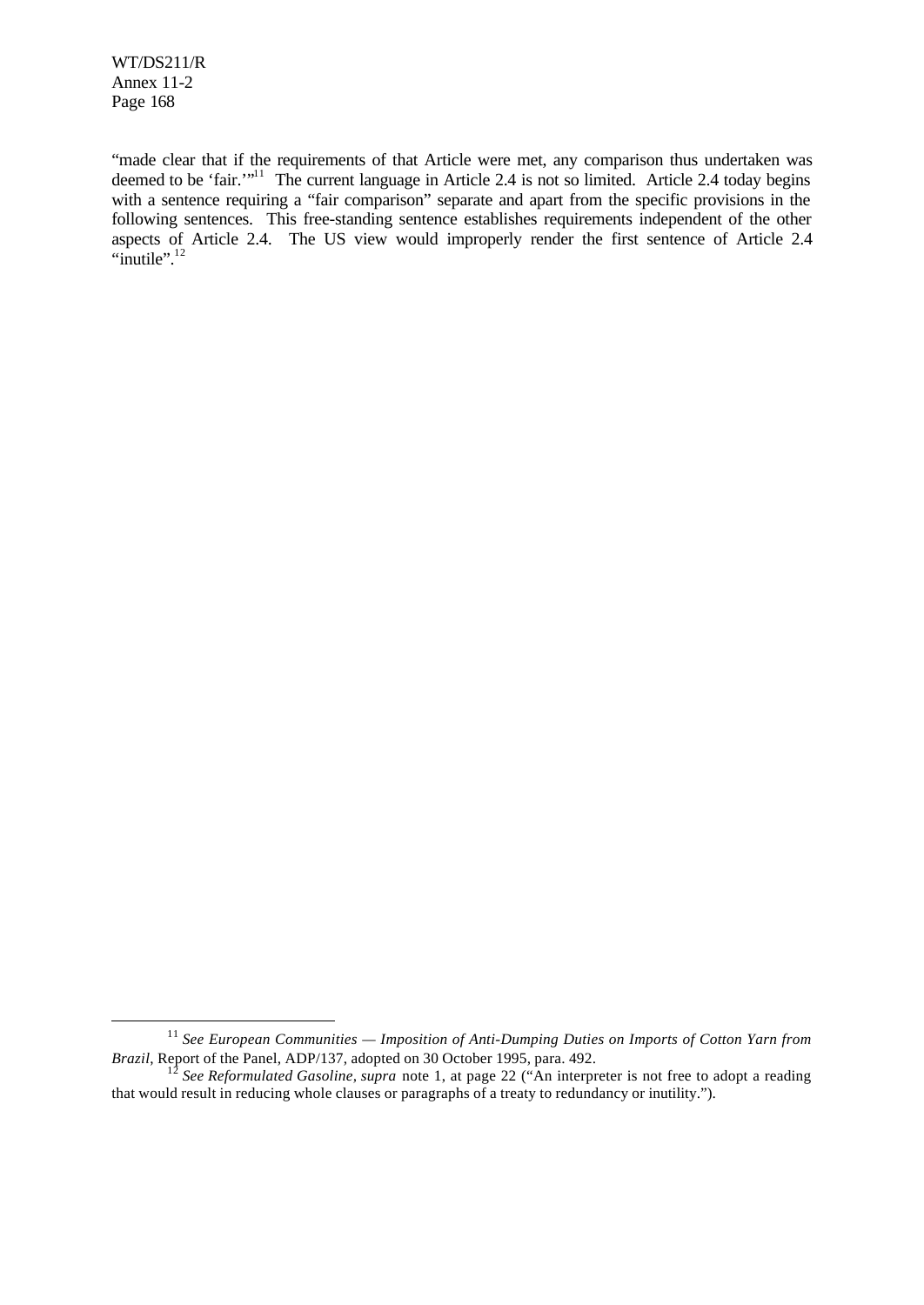# **ANNEX 12-1**

## THIRD PARTY WRITTEN SUBMISSION OF THE UNITED STATES

## **I. INTRODUCTION**

l

1. The United States makes this third party submission to provide the Panel with its view of the proper legal interpretation of the provisions of the Agreement on Implementation of Article VI of the General Agreement on Tariffs and Trade 1994 (the "AD Agreement") under which this dispute arises. In particular, the United States will address the following issues: (1) the proper understanding of the first sentence of Article 2.4; (2) the proper understanding of Annex I of the AD Agreement; (3) the proper understanding of Article 6.1.1; and (4) the lack of clarity with respect to the Agreement provisions alleged to have been breached. The United States recognizes that many of the issues raised in this dispute are strictly factual. The United States takes no view as to whether, under the facts of this case, the measure at issue is consistent with the Agreement.

### **II. EGYPT'S CALCULATION OF THE COST OF PRODUCTION AND THE CONSTRUCTED NORMAL VALUE DOES NOT IMPLICATE ARTICLE 2.4**

2. Turkey has alleged that, in calculating cost of production and the constructed normal value, Egypt did not act in compliance with Articles 2.2.1.1, 2.2.2, and the first sentence of Article 2.4.<sup>1</sup> The United States takes no position with respect to Turkey's claim under Articles 2.2.1.1 and 2.2.2. Article 2.4, however, does not address the calculation of cost of production and the constructed normal value. Turkey's limited argument on this point takes the first sentence of that article entirely out of context. Because detailed rules for making the calculations at issue are set forth in Articles 2.2.1, 2.2.1.1 and 2.2.2, in the view of the United States, the Panel must resolve the issue before it by reference to the specific rules negotiated to address those issues.

3. Articles 2.2.1, 2.2.1.1 and 2.2.2 relate to the proper establishment of normal value, by permitting the elimination of sales below cost from normal value under certain circumstances, and by providing for the use of constructed normal value as the basis for normal value under certain circumstances. Turkey has made its arguments under those provisions and Egypt has made its replies.<sup>2</sup>

4. However, Turkey has also asserted an argument under the first sentence of Article 2.4. Although the basis of Turkey's argument is somewhat unclear, in the view of the United States Article 2.4, and in particular the first sentence, is wholly inapposite to the issue Turkey has put before the Panel. Moreover, it is wholly unnecessary for the Panel to address this issue, as the dispute can be resolved by applying the specific rules of Articles 2.2.1.1 and 2.2.2, which Turkey alleges to have been breached.

5. Article 2.4 addresses the comparisons and adjustments Members must make after identifying the proper basis for normal value and export price and prior to calculating the margins of dumping. Article 2.4 provides, in its entirety:

<sup>1</sup> *First Submission of the Government of the Republic of Turkey*, ("*Turkey First Submission*"), section IV-G, para. 4 and section IV-H, para. 1 (pp. 69-70). As discussed further below, it is unclear whether Turkey has actually asserted a breach of Article 2.4 in section IV-H of its brief (p. 70).

<sup>2</sup> *First Written Submission of Egypt* (25 October 2001) ("*Egypt First Submission*"), section IV.7 (pp. 79-82).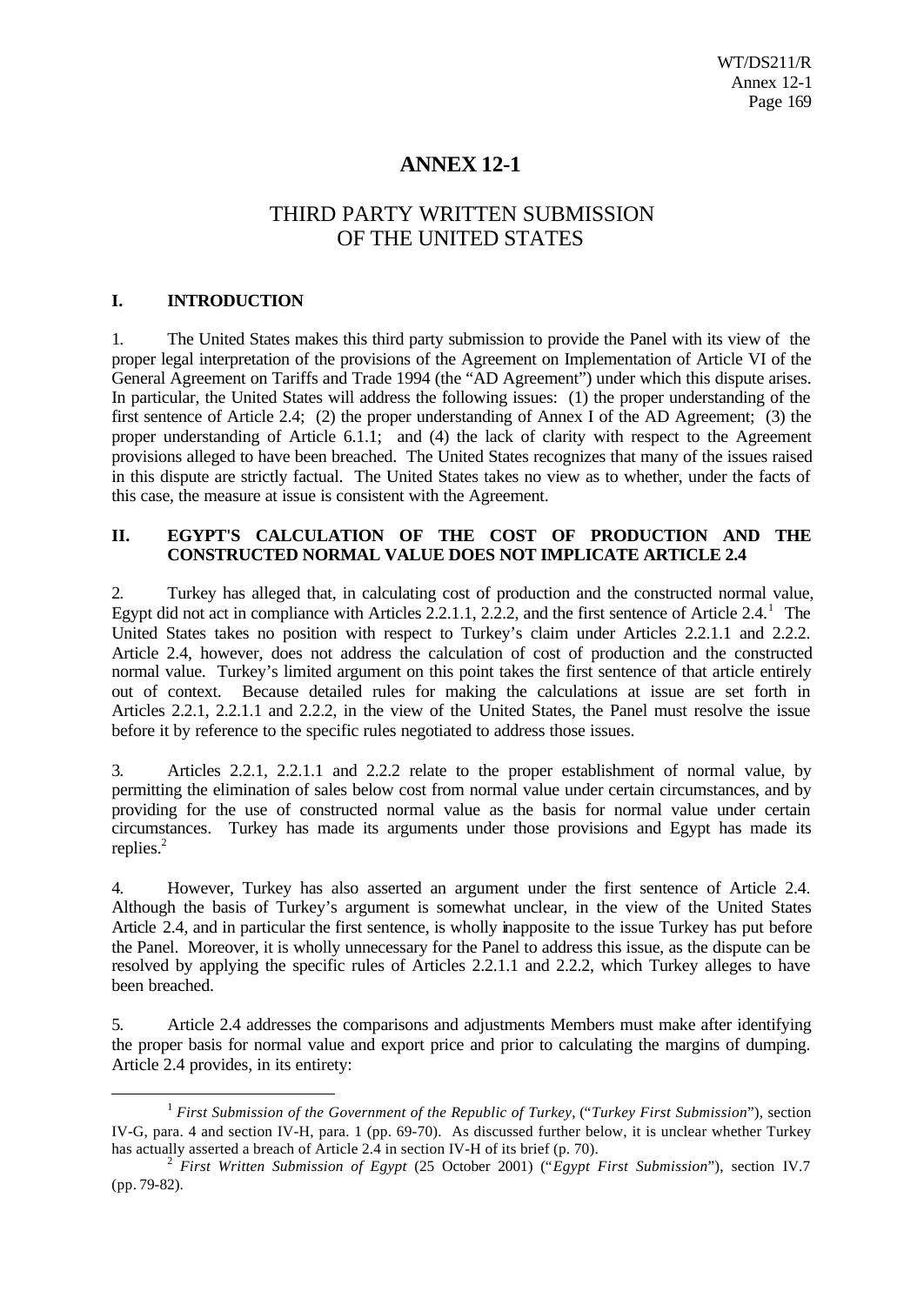l

"A fair comparison shall be made between the export price and the normal value. This comparison shall be made at the same level of trade, normally at the ex-factory level, and in respect of sales made at as nearly as possible the same time. Due allowance shall be made in each case, on its merits, for differences which affect price comparability, including differences in conditions and terms of sale, taxation, levels of trade, quantities, physical characteristics, and any other differences which are also demonstrated to affect price comparability. In the cases referred to in paragraph 3 of Article 2, allowances for costs, including duties and taxes, incurred between importation and resale, and for profits accruing, should also be made. If in these cases, price comparability has been affected, the authorities shall establish the normal value at a level of trade equivalent to the level of trade of the constructed export price, or make due allowance as warranted under this paragraph. The authorities shall indicate to the parties in question what information is necessary to ensure a fair comparison and shall not impose an unreasonable burden of proof on those parties".

6. Turkey's arguments in this regard relate to the *identification* of normal value under Article 2.2, 2.2.1, 2.2.1.1 and 2.2.2, and not to its subsequent *comparison* with export price under Article 2.4. As can be seen from the language of this provision quoted above, Article 2.4 presupposes that export price and normal value have already been identified. Specifically, under Article 2.4, once the basis for normal value and export price have been established, the administering authority is required to select the proper sales for comparison (sales at the same level of trade and as nearly as possible the same time), and make appropriate adjustments to those sales (due allowances for differences which affect price comparability). In this way, the Agreement establishes a fair comparison.

7. Thus, the United States does not agree that an improper calculation of cost of production or constructed normal value can constitute a breach of the first sentence of Article 2.4. The language of Article 2.4, which relates solely to the comparison, should not be taken out of context and applied to other issues related to calculation of dumping margins. Article 31 of the *Vienna Convention on the Law of Treaties* requires that a treaty be interpreted in accordance with "the ordinary meaning to be given to the terms of the treaty in their context" (emphasis supplied).<sup>3</sup> The Panel should not adopt Turkey's proposed approach to the Agreement of taking the general language of the first sentence of Article 2.4 out of context in order to override the detailed rules negotiated in Articles 2.2, 2.2.1, 2.2.1.1 and 2.2.2.

8. Moreover, the fair comparison language simply does not apply outside of the context in which it is contained: the rules for making comparisons under the remainder of Article 2.4. The language of the first sentence of Article 2.4, which provides for a fair comparison, must be read in the context of the second sentence which defines how "this comparison" is to be made. To the extent a comparison has been made in accordance with the rules of Article 2.4, a fair comparison is established.<sup>4</sup> Claims that do not relate to obligations under Article 2.4 cannot constitute breaches of the first sentence of Article 2.4.

<sup>3</sup> The rules reflected in the *Vienna Convention on the Law of Treaties* have attained the status of customary rules of international law. See, *United States - Standards for Reformulated and Conventional Gasoline*, WT/DS2/AB/R, adopted 20 May 1996, p. 23; *Japan - Taxes on Alcoholic Beverages*, WT/DS8/AB/R, WT/DS10/AB/R, WT/DS11/AB/R, adopted 1 November 1996, p. 12; *Australia - Subsidies Provided to Producers and Exporters of Automotive Leather (WT/DS126) - Recourse to Article 21.5 of the DSU by the United States*, WT/DS126/RW, 14 January 2000, para. 6.25.

<sup>&</sup>lt;sup>4</sup> Further support for this reading of Article 2.4 is found in the first sentence of Article 2.4.2 which refers to "the provisions governing fair comparison in paragraph 4." This clause clarifies that the entirety of Article 2.4, and not just the first sentence, constitutes the provisions which "govern fair comparison".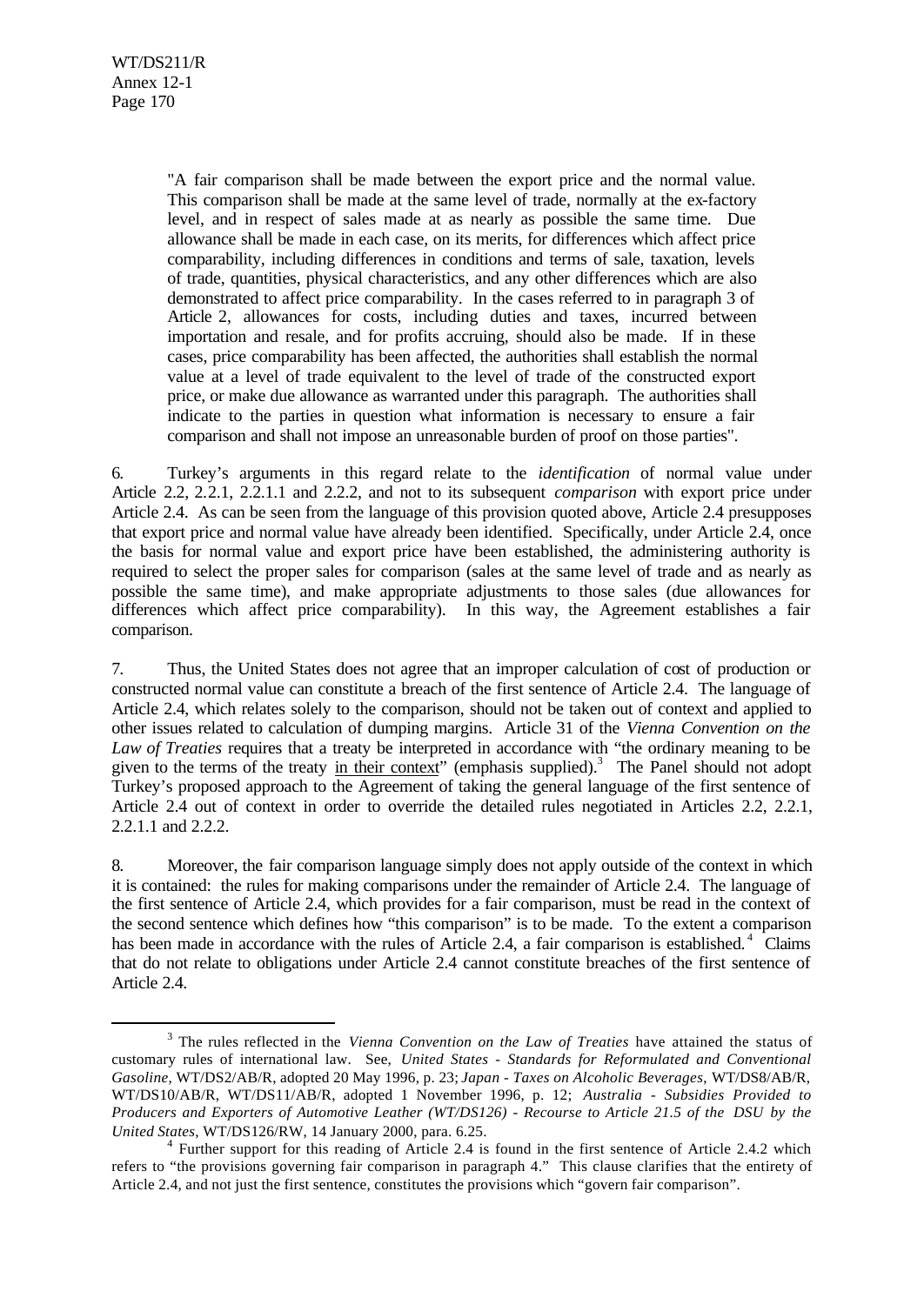9. In addressing the issues of calculation of cost of production and constructed normal value, the Panel should limit its analysis to whether Turkey has established a breach of Articles 2.2.1.1 and 2.2.2. To the extent the Panel is required to address arguments under Article 2.4, the Panel should find that Turkey has failed to satisfy its burden of proof.

### **III. ARTICLE 6.7 AND ANNEX I DO NOT REQUIRE VERIFICATION, NOR DO THEY PROHIBIT COLLECTION OF INFORMATION AFTER VERIFICATION**

10. Turkey has argued that certain procedures relating to verification<sup>5</sup> followed by Egypt in the subject anti-dumping investigation were inconsistent, *inter alia*, with Article 6.7 and Annex I of the AD Agreement.<sup>6</sup> Specifically, at several points in its argument Turkey complains that Egypt refused an offer of a second verification, and collected a substantial amount of information after verification. <sup>7</sup> As stated previously, the United States takes no position on the factual issues in this case, nor on whether the facts raised by these issues may establish a claim under another provision of the Agreement, such as Article 6.2. However, the United States wishes to make clear its views on verification and collection of information after verification.

### A. THE AGREEMENT DOES NOT PROHIBIT COLLECTION OF INFORMATION AFTER VERIFICATION

11. First, collection of information after verification is not *per se* prohibited by the Agreement. Although the facts are somewhat unclear at this stage in the dispute, according to Turkey, after the respondents made their initial submissions, and after Egypt conducted verification, Egypt requested additional information. In a nutshell, Turkey asserts that the information requested was so substantial, and the request was made so late in the proceeding, that respondents were severely prejudiced. Thus, Turkey has raised a factual issue relating to the exporters' opportunity to present evidence and defend their interests, which may best be analyzed under the obligations of Article 6, and on which the United States takes no position.

12. In the course of its arguments, however, Turkey also asserts that "it is not contemplated in the structure of the Agreement that new information will be sought after verification. Such action should be taken only in exceptional circumstances".<sup>8</sup> In fact, the Agreement does not prohibit gathering information after verification, and the "exceptional circumstances" standard advanced by Turkey appears nowhere in the Agreement.

13. As a preliminary matter, verification is an entirely optional procedure. Article 6.7 states that authorities may conduct verification, but does not require that they do so. The Panel must keep this fact in mind when addressing Turkey's arguments. Given that verification is not required, it would be absurd to interpret the Agreement to prohibit collection of information after an event which may never take place.

14. This being said, the only provision of the Agreement arguably dealing with collection of information after verification is Annex I, paragraph 7, which states in pertinent part:

<sup>&</sup>lt;sup>5</sup> Turkey and Egypt have both repeatedly used the term "verification" to refer to the on-the-spot investigations referred to in Article 6.7 and Annex I. Because so many Members use the term "verification" to refer to these investigations, and to avoid confusion, the United States will continue to use this term in this submission.

<sup>6</sup> *Turkey First Submission*, section IV-B (pp. 52-55).

 $^{7}$  *Id.*, paras. 5 and 6 (p. 53).

<sup>8</sup> *Id.*, para. 4 (p. 53).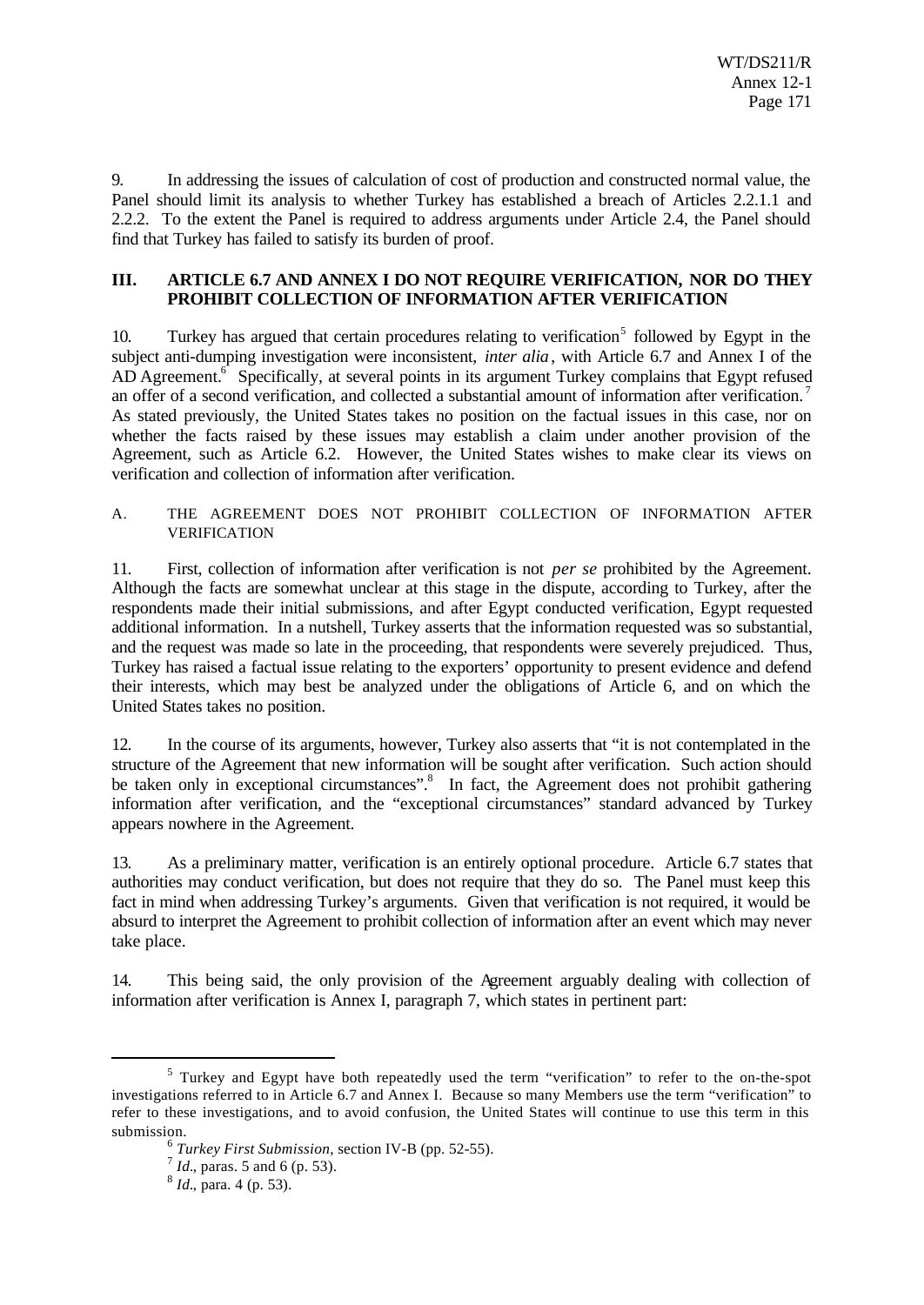l

"As the main purpose of the on-the-spot investigation is to verify information provided or to obtain further details, it should be carried out after the response to the questionnaire has been received unless the firm agrees to the contrary and the government of the exporting Member is informed by the investigating authorities of the anticipated visit and does not object to it".

15. The United States observes that the language of this provision is not mandatory. As such, there is no basis for Turkey's assertion that, barring "exceptional circumstances", investigating authorities are restricted in their ability to seek information after verification. While some Members may limit collection of information after verification out of concern that such information will not be subject to the check on completeness and accuracy which verification provides, there is nothing in the Agreement which restricts the ability to solicit and accept information at that time.

16. Moreover, Annex I, paragraph 7, is limited on its face to responses to "questionnaires". This limitation is important because not every request for clarification or follow-up question constitutes a "questionnaire". Rather, the Agreement distinguishes between initial "questionnaires," under Article 6.1.1, and supplemental requests for "further explanation" under Annex II, paragraph 6. After the initial request for information under Article 6.1.1 the authorities may identify areas where the response appears to be incomplete or confusing. Rather than rejecting the response, authorities are required, under Annex II, paragraph 6, to present supplemental requests for clarification and other follow-up questions. Because such supplemental requests for further explanation may occur throughout the investigation, Annex I, paragraph 7, must be limited to the initial "questionnaire". It may be for this reason that Turkey emphasizes its view that the information solicited after verification was so extensive that it amounted to a new questionnaire.<sup>9</sup>

17. Additionally, interpretation of Annex I, paragraph 7, to apply to all information requests, rather than merely "questionnaires" could result in the absurd situation that conduct of verification, the purpose of which is to clarify the issues, would cut off the authority's ability to seek further clarification. Such a rule would work either to discourage authorities from conducting verification or to limit authorities' ability to solicit clarifications. Either situation could result in determinations based upon unclear information, and greater reliance on the facts available under Article 6.8.

18. Finally, this provision must be read in light of its object and purpose. A careful reading of Annex I reveals two purposes: 1) ensuring that authorities obtain permission before conducting a verification; and 2) ensuring that interested parties and governments are notified of what they need to do to prepare for verification, and that they are given sufficient time to prepare.<sup>10</sup> Thus, paragraph 7 is not aimed at preventing authorities from gathering information after verification; rather, it is aimed at preventing them from conducting verification before the party has even had an opportunity to

The Committee is aware that some difficulties have arisen in this area which have been caused mainly by the failure of the investigating authorities to advise the exporting firms of the proposed date of the visit and the purpose of the investigation. It should be borne in mind that the firms will require time to prepare for the visit. There have also been instances where the authorities of the exporting country have not been specifically informed of the proposed visit.

<sup>&</sup>lt;sup>9</sup> See, e.g. *Turkey First Submission*, at Section IV-C, para. 2 (p. 56). Egypt disputes this assertion. *Egypt First Submission*, section IV.A.7 (pp. 51-55).

 $10$  This understanding of the purpose of Annex I is reinforced by its history. The United States notes that Annex I began life as, and indeed remains virtually unchanged from, a recommendation adopted in November, 1983 by the Committee on Antidumping Practices under the GATT Antidumping Code. *Recommendation Concerning Procedures for an On-the-Spot Investigation*, adopted 15 November 1983, GATT Doc. ADP/18, *reprinted in* GATT, *BISD* 30<sup>th</sup> Supp., p. 28 (March 1984). This document begins with the following recitation of the problems which had caused Signatories to develop specific recommendations: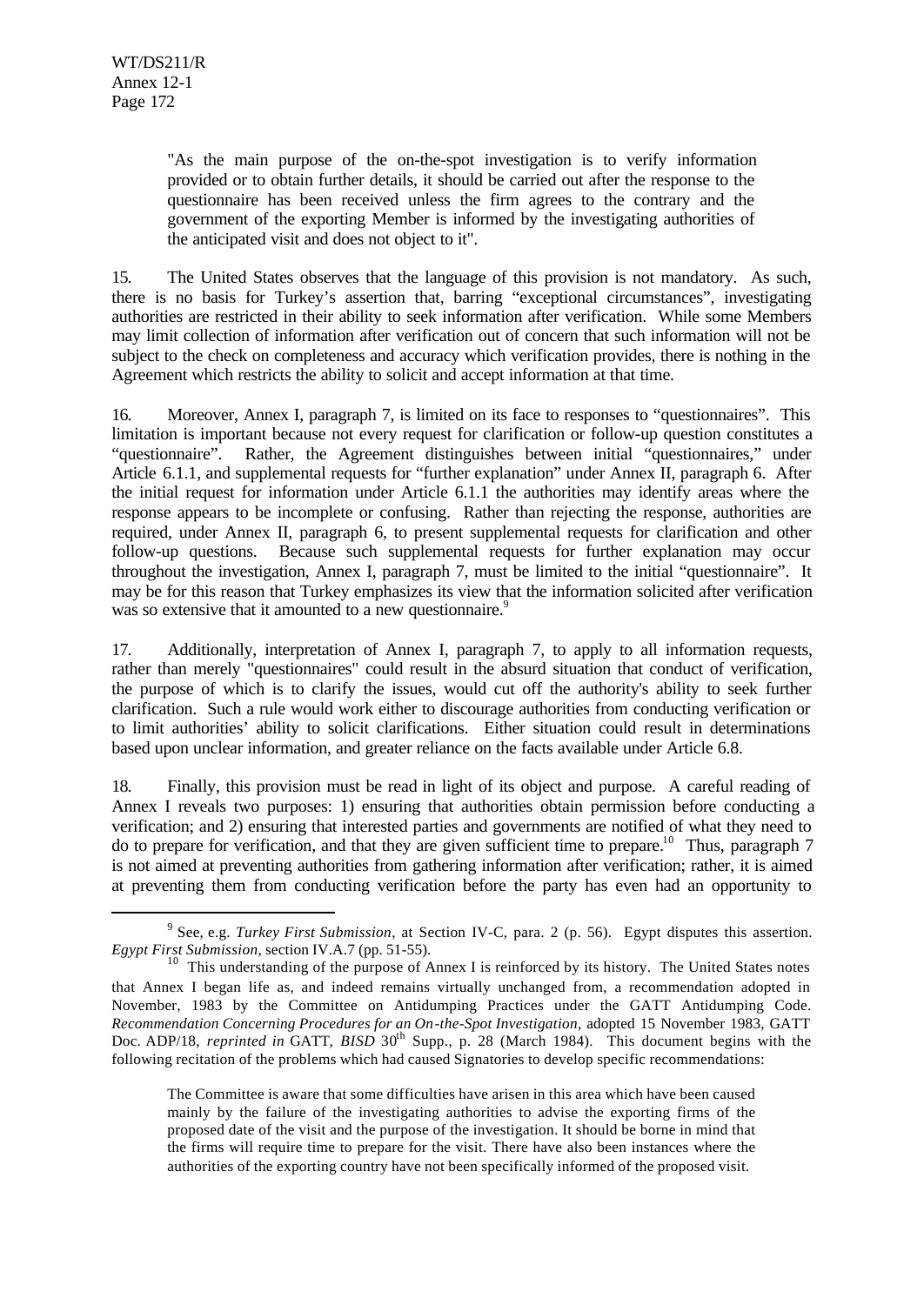analyze the initial questionnaire and provide its response. The fact that an authority realizes after verification that it needs further explanation does not mean that the verification took place too early. Indeed, as a full understanding of the information is necessary for an accurate determination of whether dumping measures are warranted, authorities should not be discouraged from asking followup questions, provided that they observe the requirements of Articles 6.1 and 6.2.

#### B. WHERE AUTHORITIES COLLECT INFORMATION AFTER VERIFICATION, MEMBERS DO NOT HAVE AN OBLIGATION TO PROVIDE A SECOND VERIFICATION

19. Turkey also alleges that Egypt declined Turkey's offer to permit an additional verification of the information collected after the initial verification.<sup>11</sup> Not being familiar with the facts of this case, the United States takes no position as to whether Turkey can establish a breach of Article 6.2 in light of any such refusal. The United States would like only to make clear that collection of information after verification does not obligate a member to conduct a second verification. Nor does it require a Member to make other arrangements for an oral explanation of the information submitted.

20. As noted above, Article 6.7 does not require an authority to conduct verification at all. Article 6.7 states that authorities *may* carry out verifications in the territory of other members provided that the appropriate procedures are followed. It follows that interested parties in antidumping proceedings do not have a right to verification. Moreover, even where verification is conducted, Article 6.7 does not require verification of every piece of information submitted. Indeed, such a requirement would make verification extraordinarily burdensome to all involved. Rather, as the express purpose of Article 6.7 is to "verify" information, and to "obtain further details", authorities must be free to focus on those portions of the response which appear to raise issues of accuracy or clarity. Thus, the Agreement gives to authorities the latitude to determine whether to verify any information submitted, including information solicited after verification.

21. Further, while verification permits the authority to "obtain further detail", in light of the fact that verification is optional, the possibility of verification does not relieve interested parties of the obligation, in their written submissions, to explain clearly the information provided. Ultimately, it is the interested parties, and not the authority, who are in possession of the necessary information and, as that information relates to their own business, are in the best position to explain it. Moreover, Article 6 makes clear that, while opportunities for oral presentations are necessary, the primary means of providing evidence in a dumping investigation is in writing. For example, while Article 6.2 gives interested parties certain rights to present information orally, Article 6.3 prohibits authorities from taking such information into account unless it is subsequently reproduced in writing and made available to other interested parties. The emphasis in the Agreement on written evidence is not only important for the investigating authority, it is vital for the other interested parties to permit them to understand the case and to defend their interests. Thus, the Panel should be wary of reading the Agreement in a way which would place heavy reliance on oral presentations rather than on written submissions.

22. More importantly for purposes of dispute resolution, to the extent the written submissions of fact by the exporters were unclear on their face, and could not be understood except through a subsequent oral explanation, evaluation of the facts is particularly difficult. The Panel must take such lack of clarity into account in weighing whether establishment of the facts was proper and their evaluation unbiased and objective under Article 17.6(i).<sup>12</sup>

<sup>11</sup> *Turkey First Submission*, section IV-D (pp. 58-59).

<sup>12</sup> See, *United States – Anti-Dumping Measures on Stainless Steel Plate in Coils and Stainless Steel Sheet and Strip from Korea*, Panel Report, WT/DS/179/R, adopted 1 February, 2001 ("*United States – Stainless Steel*"), para. 6.26 - 6.31 (where unclear facts before the authority pointed to two possible conclusions, panel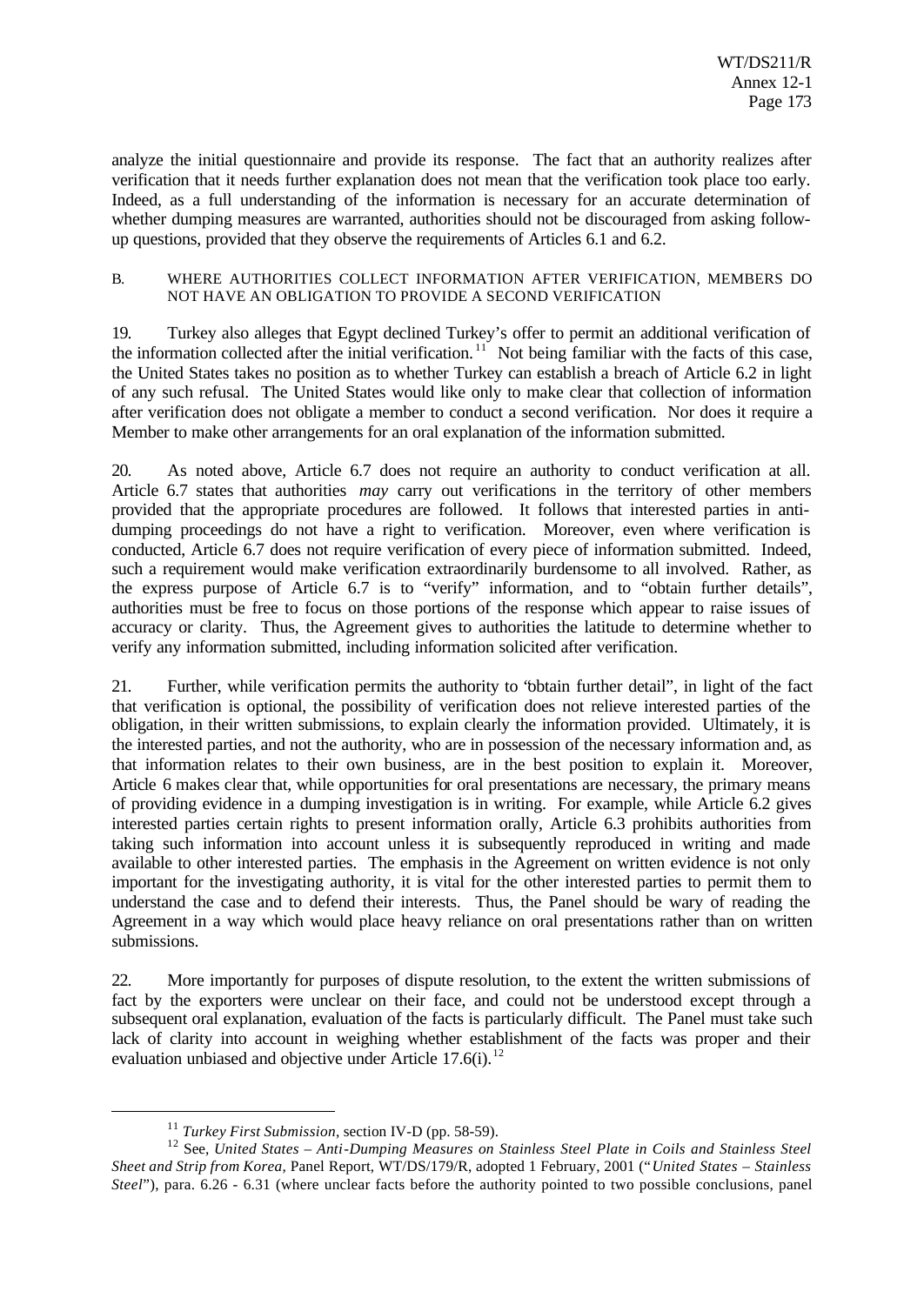l

## **IV. THE TIME LIMIT CONTAINED IN THE FIRST SENTENCE OF ARTICLE 6.1.1 DOES NOT APPLY TO ALL REQUESTS FOR INFORMATION**

23. Turkey asserts that in its request for information after the verification, Egypt did not provide the full 30 days, plus 7 days for mailing, as required for questionnaires by Article 6.1.1, and footnote 15.<sup>13</sup> While not taking any position on the factual dispute, the United States would like to reiterate that not every request for information constitutes a "questionnaire" for which a 37-day response period must be provided. Indeed, Turkey makes a point of alleging that Egypt's request for information was not a mere supplemental question, but rather "amounted to an entirely new cost questionnaire".<sup>14</sup>

24. The Agreement distinguishes between the deadlines for questionnaires, and the deadlines for supplemental requests for further explanation. Article 6.1.1 requires authorities to allow 30 days (plus 7 for mailing) for responses to "questionnaires". By contrast, Annex II, paragraph 6 addresses subsequent requests for further explanation. That provisions requires only that, with respect to such requests, authorities provide a "reasonable period" for response, "due account being taken of the time limits of the investigation".

25. This distinction is an important one for the Panel to recognize. If authorities were required to grant 37 days to respond to every request for information, they would be severely constrained in the ability to seek clarification. This would disadvantage all parties and result in less accurate determinations of dumping. Such a rule would also greatly increase the likelihood that authorities would have to take the full 18 months allowed by Article 5.10, and could even result in an increase in breaches of that provision.<sup>15</sup> For this reason, the deadline for requests for "further explanation" is flexible; it gives the authority the discretion to establish a deadline to reflect: 1) the amount of further explanation being requested; and 2) the time-limits of the investigation.

26. Moreover, where the supplemental request under Annex II, paragraph 6, amounts to a second opportunity to provide information that has already been requested, in assessing the "reasonableness" of the deadline, the Panel must bear in mind that the respondent has already had at least 37 days to respond, and has not done so adequately.

27. This is not to say that there are no limits on the deadlines which authorities may set for responding to requests for information other than questionnaires. Such deadlines must be "reasonable" under Annex II, paragraph 6. Further, the overall procedure may be reviewed by a Panel for consistency with Articles 6.1 and  $6.2^{16}$ 

limited its factual analysis to the issue of whether an unbiased and objective authority *could* properly have made the determination at issue).

<sup>&</sup>lt;sup>13</sup> The United States notes that, although Turkey makes arguments about Article 6.1.1 of the Agreement in section VI-C of its First Submission (pp. 56-58), it only asserts a breach of Articles 6.1, 6.2 and Annex II, paragraph 6. It is unclear whether this is a typographical error, or whether Turkey is actually asserting a claim under Article 6.1 rather than Article 6.1.1.

<sup>&</sup>lt;sup>14</sup> *Turkey First Submission*, Section IV-C, para. 2 (p. 56). As noted above, Egypt disputes this assertion. *Egypt First Submission*, section IV.A.7 (pp. 51-55).

<sup>&</sup>lt;sup>15</sup> For this reason, Annex II, paragraph 6, states that the deadline for providing "further explanation" must be set with due account being taken of the time-limit of the investigation.

<sup>&</sup>lt;sup>16</sup> Turkey also alleges that its requests for extension of the time to respond to Egypt's supplemental request for information was denied, and addresses the second sentence of Article 6.1.1 which states, "[d]ue consideration should be given to any request for an extension of the thirty day period and, upon cause shown, such an extension should be granted whenever practicable." *Turkey First Submission*, Section IV-C, paras. 3 and 4 (pp. 56-57). In this regard, the United States emphasizes only that the second sentence of Article 6.1.1 simply does not impose a specific obligation upon authorities to grant extensions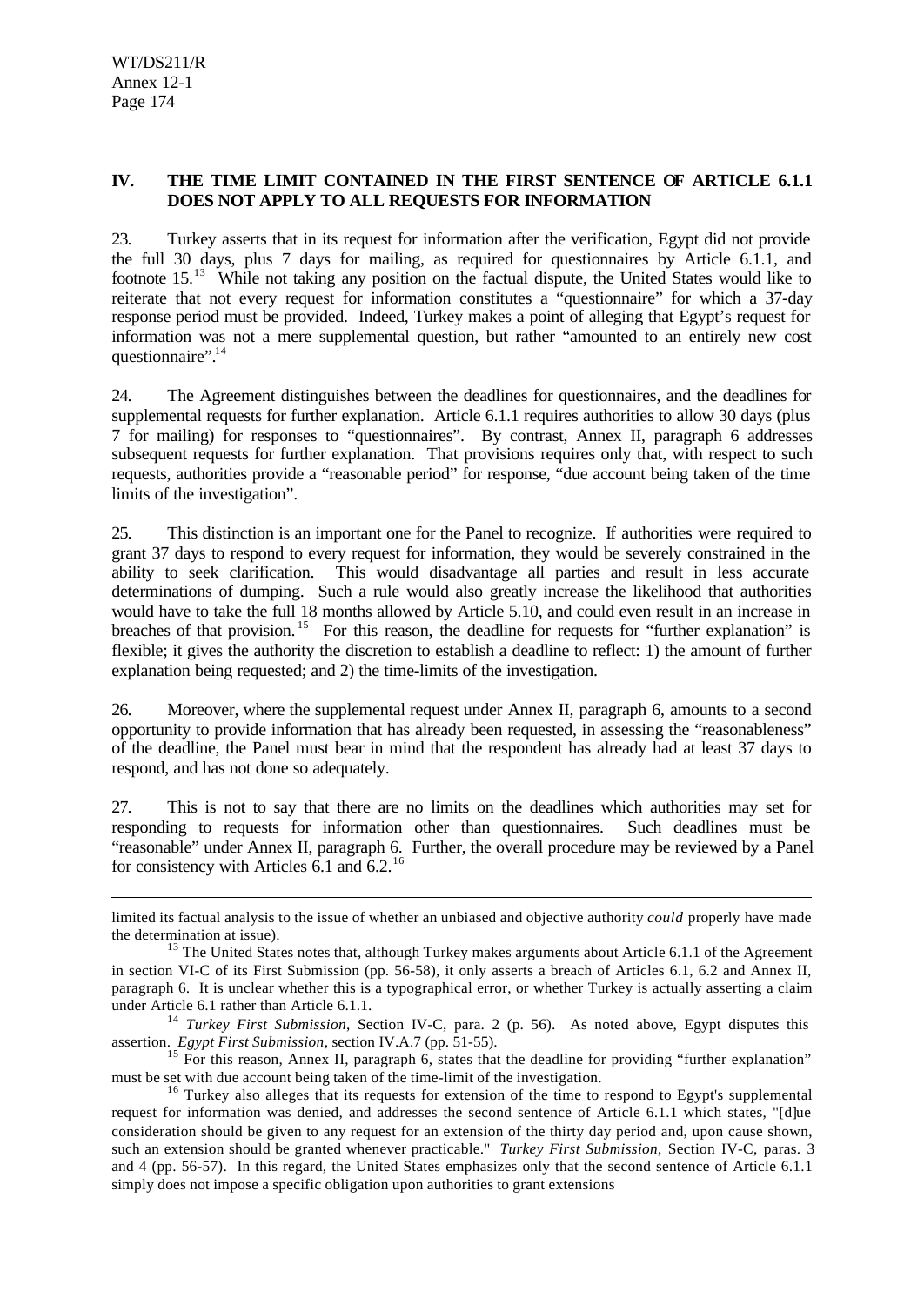### **V. PARTIES MUST SPECIFY IN THEIR SUBMISSIONS THE PROVISIONS OF THE AGREEMENT WHICH THEY BELIEVE TO HAVE BEEN BREACHED**

28. As a final matter, the United States would like to underscore the importance that complainants state clearly the provisions of the Agreement they contend have been breached. For example, although section IV-H of Turkey's First Submission (pp. 69-70) refers to Article 2.4 and paragraph 7 of Annex II, Turkey does not clearly assert that either of those provisions has been breached. Similarly, section IV-I (p. 72) does not assert that any particular provision has been breached.

29. Without such clarity it is difficult for the Panel and for other parties to address the arguments. Third parties face a particular problem when the specific claims are not clear in the first submissions, because they may not have the opportunity to participate later in the dispute when the issues are clarified. Finally, given that the AD Agreement represents a series of carefully negotiated and delineated obligations, whether a Member has breached an obligation can only be reviewed in relationship to the text of specific provisions of the Agreement.<sup>1</sup>

<sup>&</sup>lt;sup>17</sup> Turkey cites individual members' comments to the Committee on Anti-Dumping Practices during the Article 18.5 review process. See *Turkey First Submission*, footnote 107 (p.55). These comments represent solely the views of an individual Member, and are not appropriate authoritative guidance for the Panel.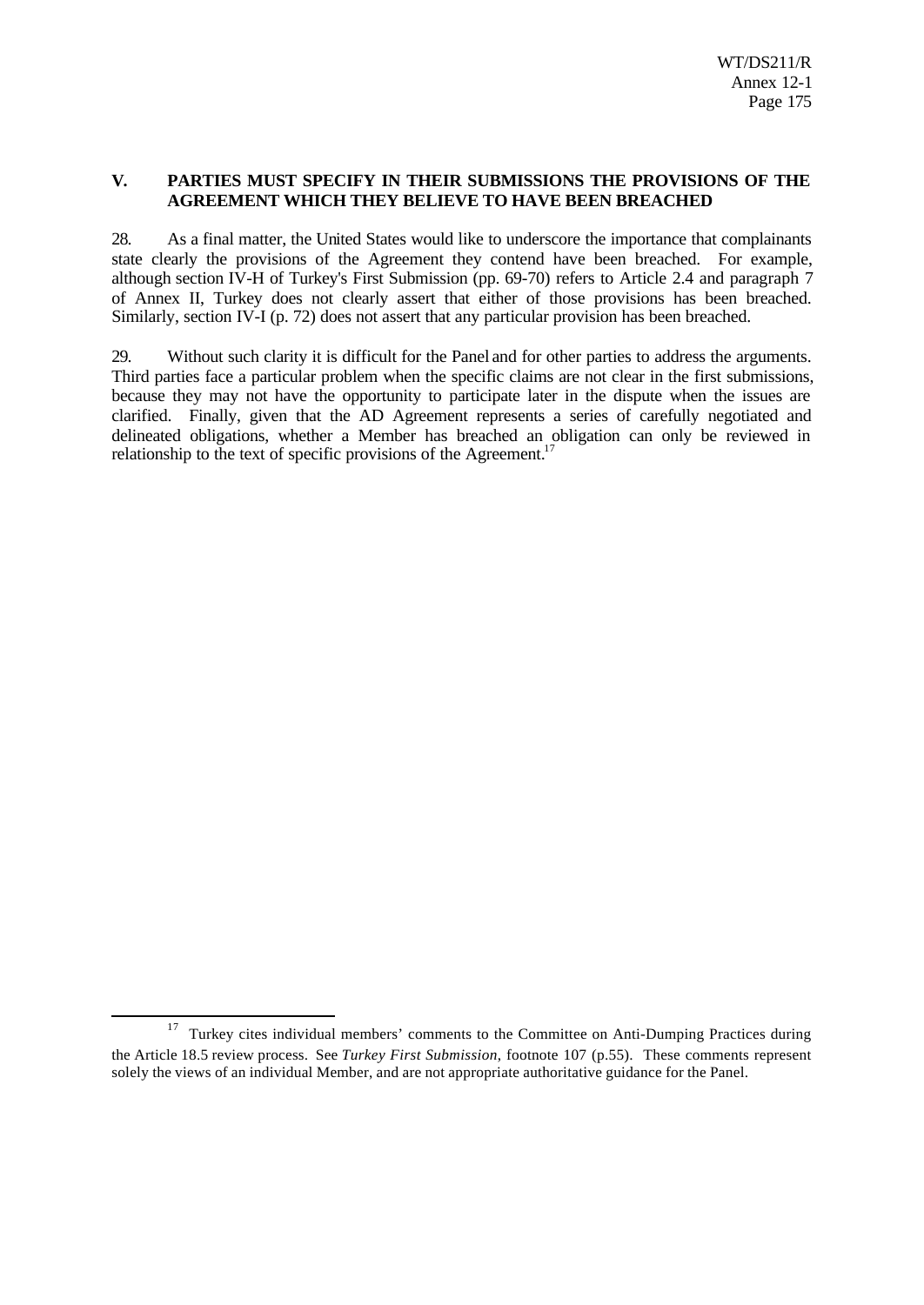l

# **ANNEX 12-2**

# THIRD PARTY ORAL STATEMENT OF THE UNITED STATES

## **I. INTRODUCTION**

1. Thank you, Mr. Chairman, and members of the Panel. It is our sincere pleasure to appear before you today to present the views of the United States in this proceeding. The purpose of this oral statement is to highlight certain aspects of our written statement, particularly in light of issues raised by other third parties, and briefly to present our views on certain other issues.

2. As we stated in our written submission, not being a party to the underlying administrative proceedings, the United States' familiarity with the facts of this case is necessarily limited to the assertions made in the submissions of the parties. Thus, the United States limits its arguments to issues of legal interpretation.

## **II. CONSIDERATION OF EXTRA-RECORD EVIDENCE**

3. As a preliminary matter, we would like to highlight a dispute over certain documents cited in Turkey's brief. In its submission, Egypt has argued that the documents in question were not presented to the investigating authority in the underlying proceeding, and thus should not be considered by the Panel.

4. The Anti-Dumping Agreement, as illuminated by past panel and Appellate Body reports, is clear on this point: information not presented to the investigating authority is not relevant to a panel's consideration of whether a Member has acted in accordance with the standard set forth in Article 17.6(i). That provision establishes the standard to be applied in the Panel's "assessment of the facts of the matter". The chapeau of Article 17.6 makes clear that the "matter" covered by that Article is the same as the "matter" addressed in Article 17.5.

5. Article 17.5, in turn, establishes that, in examining a matter presented to a Panel, the facts upon which its examination must be based are those which were presented to the investigating authority. Thus, Article 17.6(i) can only be understood by reference to Article 17.5(ii). As explained by the Appellate Body in *Thailand – Anti-Dumping Duties on Angles, Shapes and Sections of Iron or Non-alloy Steel and H-beams from Poland*:

"Article 17.6(i) must be read in conjunction with Article 17.5(ii) of the Anti-Dumping Agreement, which requires that a panel must examine the matter based upon the 'facts' made available to the investigating authorities in accordance with appropriate domestic procedures". $1$ 

6. The issue of the range of evidence which the Panel is entitled to examine has been addressed in prior disputes. For example, the Panel in *Mexico – Anti-Dumping Investigation of High Fructose*

<sup>&</sup>lt;sup>1</sup> Appellate Body Report on *Thailand – Anti-dumping Duties on Angles, Shapes and Sections of Iron or Non-alloy Steel and H-beams from Poland*, WT/DS122/AB/R, adopted 5 April 2001, para. 17.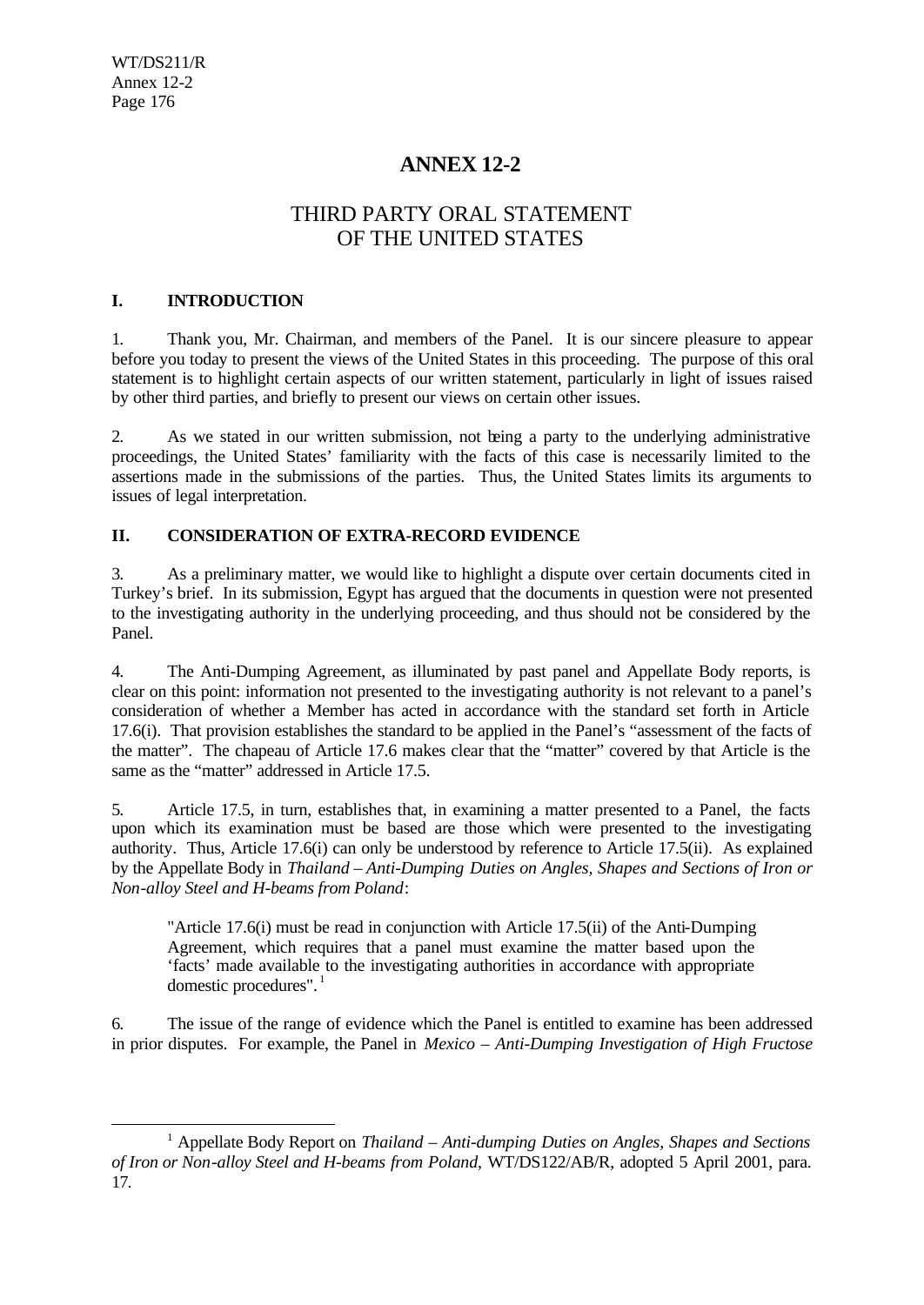Corn Syrup (HFCS) from the United States<sup>2</sup> summed up this range of relevant evidence under Article  $17.5(ii):$ 

"Mindful of the standard of review and Article 17.5(ii), we note that we may consider in our examination of this issue only what was actually available to the investigating authority at the time of the initiation in evaluating the consistency of the initiation with Article 5.3, and must consider whether SECOFI's establishment of the facts was proper and its evaluation of those facts was unbiased and objective".

### 7. Similarly, the panel *in United States – Anti-Dumping Measures on Certain Hot-Rolled Steel Products from Japan<sup>3</sup>* stated:

"It seems clear to us that, under this provision, a panel may not, when examining a claim of violation of the AD Agreement in a particular determination, consider facts or evidence presented to it by a party in an attempt to demonstrate error in the determination concerning questions that were investigated and decided by the authorities, unless they had been made available in conformity with the appropriate domestic procedures to the authorities of the investigating country during the investigation. . .

That Article 17.5(ii) and the DSU provisions are complementary does not diminish the importance of Article 17.5(ii) in guiding our decisions in this regard. It is a specific provision directing a panel's decision as to what evidence it will consider in examining a claim under the AD Agreement. Moreover, it effectuates the general principle that panels reviewing the determinations of investigating authorities in anti-dumping cases are not to engage in *de novo* review".

8. Thus, Article 17.5(ii) is fully applicable, and the Panel should disregard information which was not presented to the Egyptian authorities.

9. Finally, the EC imagines a situation in which information was improperly rejected by the authority, and argues that the Panel may be required to review the information itself in that situation. While the United States does not necessarily agree with this assertion, we note that the EC admits that improper rejection of the information Turkey has presented is not an issue in this case, and thus the Panel need not address this issue.

## **III. INJURY ISSUES**

l

10. The United States will now turn to the injury issues arising in this dispute. The United States will address the following subjects: (1) the obligation to examine the impact of the dumped imports under Article 3.4, (2) the obligation to examine price undercutting under Article 3.2, (3) the examination of causal link between imports and injury under Article 3.5, and (4) the determination of the period of investigation for injury analysis.

<sup>2</sup> Panel Report on *Mexico – Anti-Dumping Investigation of High Fructose Corn Syrup (HFCS) from the United States*, WT/DS132/R, adopted 24 February 2000, para. 7.105.

<sup>3</sup> Panel Report on *United States – Anti-Dumping Measures on Certain Hot-Rolled Steel Products from Japan*, WT/DS184/R, adopted 23 August 2001, para. 7.6.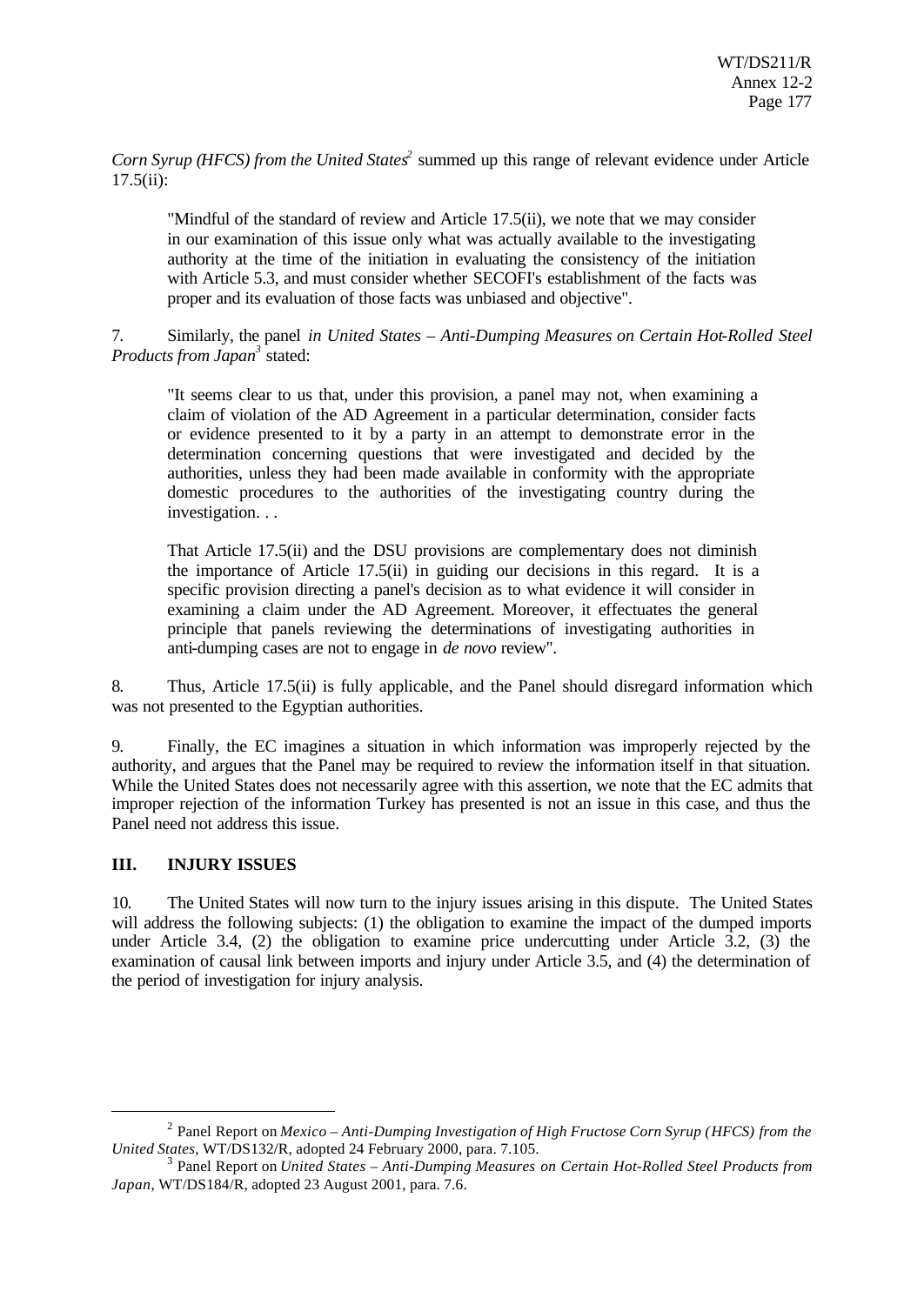#### A. THE REQUIREMENTS OF ARTICLE 3.4 TO CONSIDER ALL RELEVANT ECONOMIC FACTORS SHOULD NOT BE CONFUSED WITH THE SEPARATE OBLIGATION CONTAINED IN ARTICLE 3.5 OF THE AGREEMENT

11. Turning first to the obligation under Article 3.4, Turkey argues that the Egyptian authorities failed properly to consider the factors listed in Articles 3.4 and 3.5 of the Anti-Dumping Agreement.<sup>4</sup> The United States agrees that an investigating authority must evaluate the critical factors listed in *Article 3.4* (or other relevant economic factors, not listed) in its consideration of the impact of dumped imports on the domestic industry, so that it may be discerned how imports affect, *inter alia*, the industry's sales, prices, its share of total domestic production, its profitability, financial performance, or the overall condition of the industry. Without such an analysis, the investigating authority would fail to comply with Article 3.4 of the Anti-Dumping Agreement. This issue is well settled by now, having been addressed by panels in the *High Fructose Corn Syrup* and *Bed Linens* disputes and by the Appellate Body.

12. The United States disagrees, however, with Turkey's assertion that investigating authorities are required to identify specific lost sales. In evaluating Article 3.4 factors, the investigating authority is required by the Anti-Dumping Agreement to examine any actual and potential decline in sales, but the authority is not required to investigate whether specific sales were lost by the domestic industry to unfairly traded imports. While there may be certain types of investigations involving large capital goods or custom-made goods ordered under contract in which the loss of a single sale or a few specific sales could prove indicative of injury, there is nothing in Article 3.4 of the Agreement that specifically obligates a Member to investigate specific lost sales in determining the impact of dumped imports on the domestic industry.

### B. THE DETERMINATION OF PRICE UNDERCUTTING UNDER ARTICLE 3.2 NEED NOT ALWAYS BE MADE ON A DELIVERED-PRICE BASIS

13. Turning to the issue of price undercutting under Article 3.2, the United States agrees that injury determinations under Article 3 must be based on positive evidence and must involve an objective examination of not simply the volume of dumped imports but also the effect of those imports on prices in the domestic market. Article 3.2 provides that, in determining the effect of dumped imports on prices, the investigating authorities shall consider whether there has been significant price undercutting by the dumped imports as compared with the price of a like product of the importing Member, or whether the effect of such imports is otherwise to depress prices to a significant degree or prevent price increases, which otherwise would have occurred, to a significant degree. Turkey argues (at 3 and 20-21) that by not ensuring that the comparison of domestic and imported prices was conducted on a comparable, delivered basis, the Egyptian authority's finding of price undercutting was based on a flawed price comparison. However, there is no legal requirement under the Anti-Dumping Agreement that an authority make its price comparison only on a delivered price basis. In fact, in many instances sales are made on an FOB basis and converting them to a delivered basis is both unnecessary to obtain comparable prices and potentially distorting to commercial realities.

## C. THE ARTICLE 3.5 OBLIGATION

l

14. With respect to Turkey's argument about Article 3.5, it appears that none of the parties dispute that the Anti-Dumping Agreement does not prescribe a specific methodology to be used by Members to establish the requisite causal link between subject imports and the injury suffered by a domestic industry. The Appellate Body confirmed in *Hot-rolled Steel* that Article 3.5 leaves open to Members the means employed to fulfill the non-attribution requirement.

<sup>&</sup>lt;sup>4</sup> First Written Submission of Turkey at 3 and 8-19.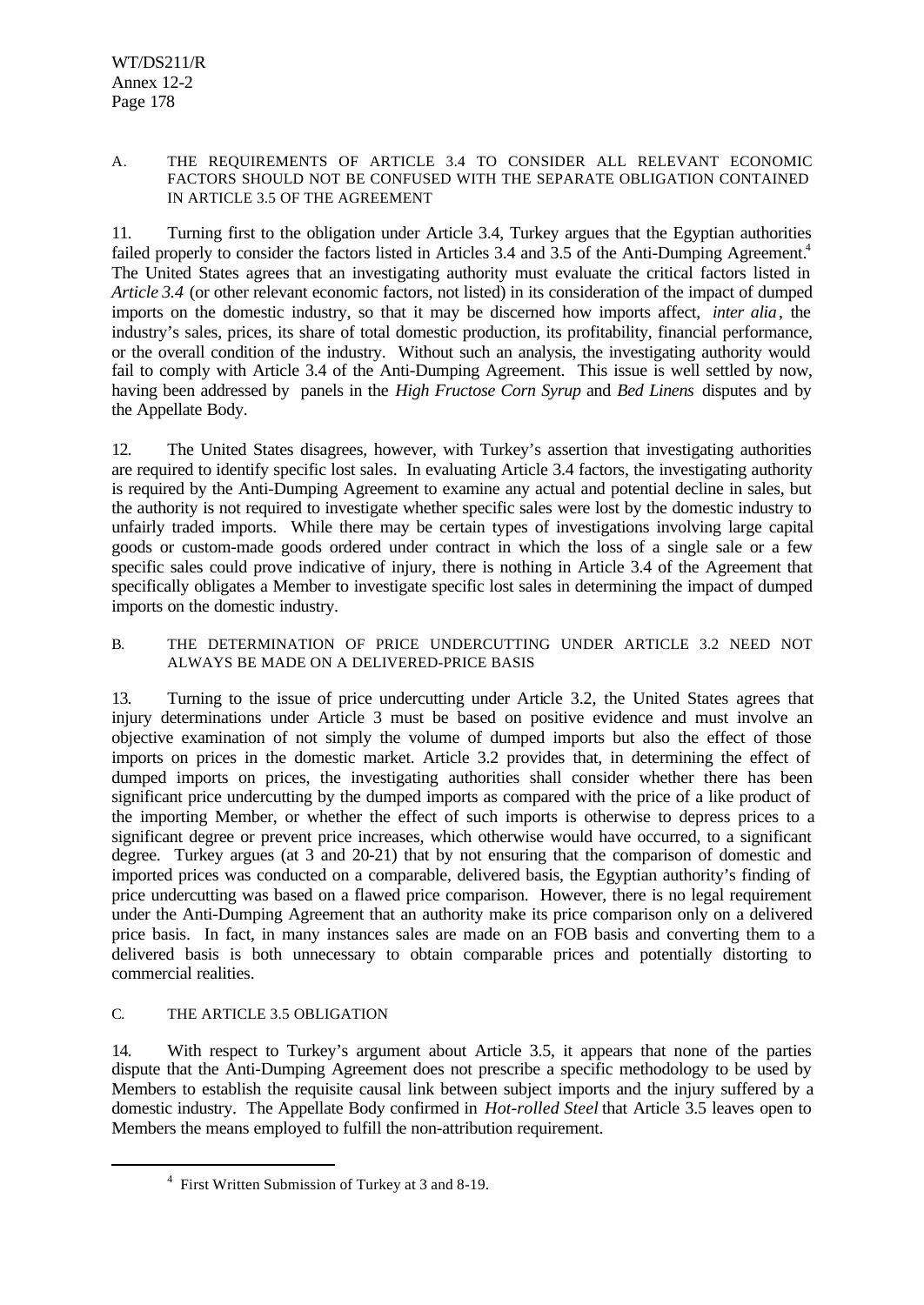15. Although the United States agrees with Turkey's assertion that consideration of the Article 3.4 factors is mandatory, we do not agree with the implication that consideration of the factors listed in Article 3.5 is also mandatory. By failing to differentiate between the analysis required under Articles 3.4 and 3.5, Turkey has left the erroneous impression that the factors referenced in paragraph 5 of Article 3 must be examined and considered in every determination. The plain language of that provision makes clear that is not the case.

16. Although Article 3.5 directs Members to "examine any known factors other than the dumped imports which at the same time are injuring the domestic industry . . .", the nature of this obligation is different from the requirement in Article 3.4 that all relevant economic factors be examined. In particular, Article 3.5 states that the authorities' demonstration of the causal relationship between dumped imports and injury shall be based on an examination of all relevant evidence before them. The specific factors that are listed in Article 3.5 are not mandatory, but simply illustrate the type of factors which may be examined by the investigating authority. Article 3.5 specifically refers to causal factors which *"may be relevant"* in this respect.<sup>5</sup> Moreover, the scope of an investigating authority's obligation under Article 3.5 extends only to "known" factors.

17. More fundamentally, Article 3.5 does not require investigating authorities to demonstrate that there are no other factors also causing the domestic industry's injury or to investigate any factors other than those which are known to the investigating authority. Accordingly, a complainant does not satisfy its *prima facie* case requirement simply by suggesting that there *may* be other unidentified factors contributing to the injury.

### D. THE PERIODS OF INVESTIGATION FOR DUMPING AND INJURY ANALYSES

18. With respect to the proper period(s) of investigation for determining dumping and injury, the Anti-Dumping Agreement does not prescribe any specific time period(s) for the purpose of data collection. In light of the requirement in Article 3.5 that it "be demonstrated that the dumped imports are, through the effects of dumping . . . causing injury", the United States submits that both the dumping and injury components of the investigations must be contemporaneous such that an investigating authority can substantiate the requisite causal link, or lack thereof, between the allegedly dumped imports and any alleged injury, or threat of injury. This is not to state, however, that the two periods must be exactly the same. In fact, the injury investigation may reasonably include a substantial period of time either prior to or subsequent to (or both prior to and subsequent to) the dumping investigation, and be of sufficient length to allow investigating authorities to examine various industry and import trends.

## **IV. THE DUMPING DETERMINATION**

l

19. The United States would now like to address certain of the legal issues presented to the Panel in connection with Egypt's determination of dumping. As stated, the United States will confine its comments to issues of legal interpretation and procedure.

20. First, as mentioned in our submission, in reviewing the amount of time to respond to a request for further information made after the initial questionnaire, the deadlines established in Article 6.1.1 are simply not relevant. Such supplemental requests for information are not "questionnaires" within the meaning of that term as used in Article 6.1.1. As the EC points out in its submission, several provisions of the Agreement provide for requests for information other than questionnaires. Most

<sup>5</sup> Panel and Appellate Body Reports on *Thailand -- Anti-Dumping Duties on Angles, Shapes and Sections of Iron or Non-Alloy Steel and H-Beams from Poland*, WT/DS122/R, WT/DS122/AB/R, adopted 5 April 2001).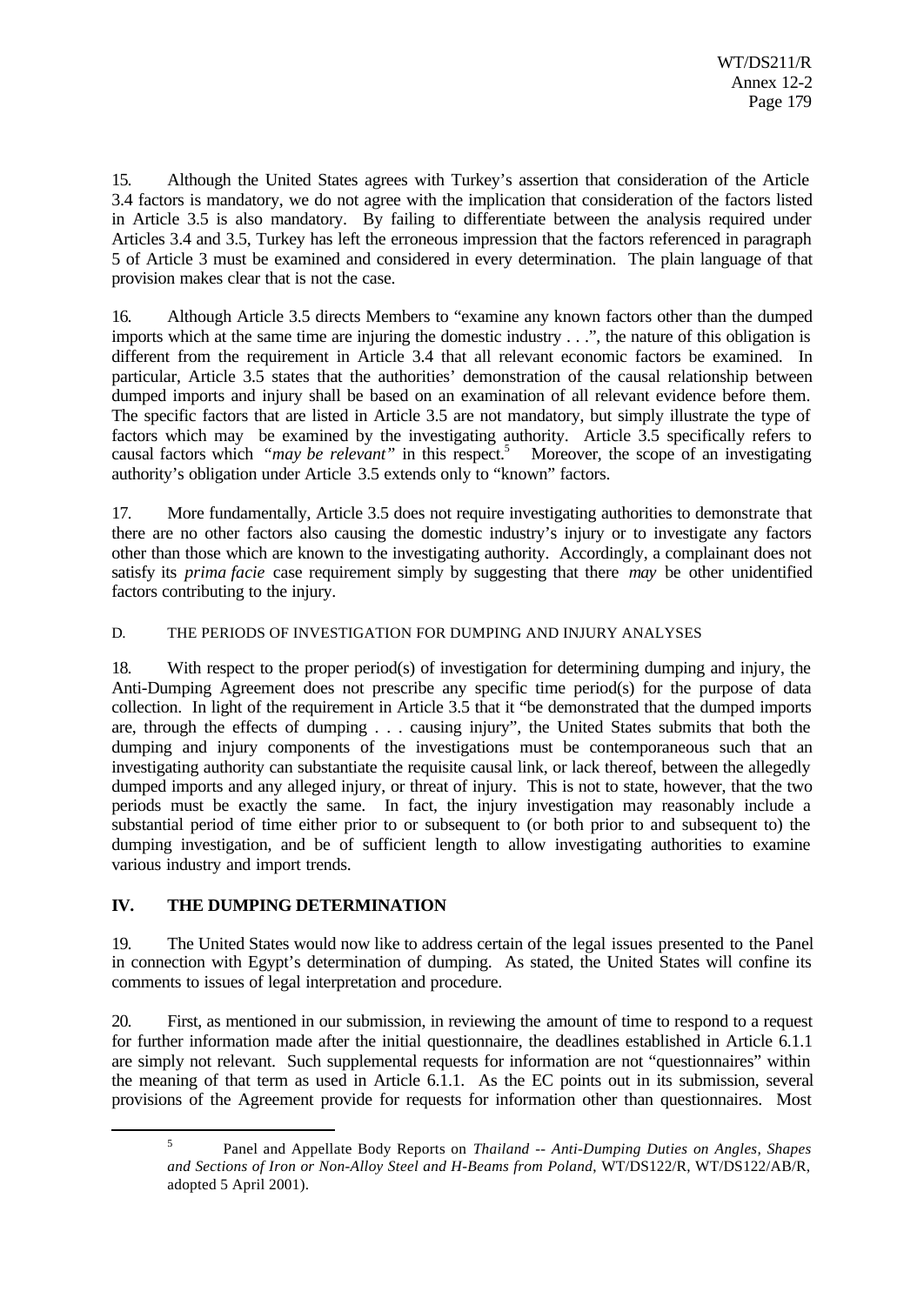importantly, where an investigating authority does not believe evidence or information is acceptable, it must request further explanation, and provide a "reasonable" period to respond to such request, "due account being taken of the time-limits of the investigation".

21. However, while the United States does not believe that the time limit established in Article 6.1.1 is relevant to subsequent requests for information, we agree with Japan that the Panel may review the period to ensure that the party has had "ample opportunity" to present its evidence, as required by Article 6.1, and has had a full opportunity for defense of its interests, as required by Article 6.2. However, the Panel must bear in mind, in determining whether the investigating authority has acted reasonably, that the needs and circumstances of the responding party are not the only relevant consideration. Authorities must weigh those needs and circumstances against the deadlines for investigations established in Article 5.10, and the time needed by the investigating authority to make an accurate, well-reasoned and well-explained analysis.

22. The United States would also like to clarify one point about collection of information after the verification – not only is collection of further information after verification permitted under the agreement, the right of investigating authorities to do so is also highly desirable as it fosters more accurate determinations. To the extent authorities realize that they need clarification on some point after verification is conducted, it is in the interest of accuracy that they be permitted to request such clarification, provided that they establish a reasonable deadline.

23. Paragraph 7 of Annex I in no way limits the authority of Members to collect further information after verification. As noted in our written submission, that provision applies only to questionnaires, and not to supplemental requests for information. That provision is aimed against the abusive practice of conducting an on-the-spot investigation of a respondent's business practices before the respondent has even been informed of the information required, and before it has had an opportunity to formulate its response. Thus, paragraph 7 relates to the timing of verifications, rather than the timing of requests for information.

24. In this regard, the United States would also like to point out the potential for confusion in the way some parties have used the term "verification". Turkey has objected to what it terms "mail order" verification by Egypt. Japan has picked up this term, and argued that because on-the-spot verifications are provided for, any other type of "verification" is prohibited. This mis-use of the term "verification" could be highly misleading. Verification is not required under Article 6.7. Rather, onthe-spot verification may be conducted by the investigating Member if it perceives some benefit from doing so, and the exporting Member permits it. Responding parties do not have a right to rely on a verification being conducted in order to provide necessary information. Whether a verification is conducted or not does not alter the obligation of responding parties to provide requested information and support the claims they make. Requests for such support are not "verification".

25. The anti-dumping investigation process is a demanding process, both for the investigating authority, and for the responding party. Making the required determinations, while meeting the obligation to ensure accuracy under Article 6.6 and at the same time meeting the deadlines under Article 5.10, requires a large amount of information in a short amount of time. In determining whether an investigation has been conducted in accordance with the Agreement, the Panel must bear in mind one important fact: the necessary information is in the possession of the responding party. Although investigating authorities must provide a full opportunity for interested parties to defend their interests, ultimately there is a burden on responding parties. The quality of the determination is directly related to the extent to which responding parties have been promptly forthcoming. Insistence that those parties provide requested information should not be dismissed as "mail order" verification. There is nothing improper about asking responding parties to provide documentary evidence to establish the accuracy of claims they have made. Indeed, the Agreement requires it.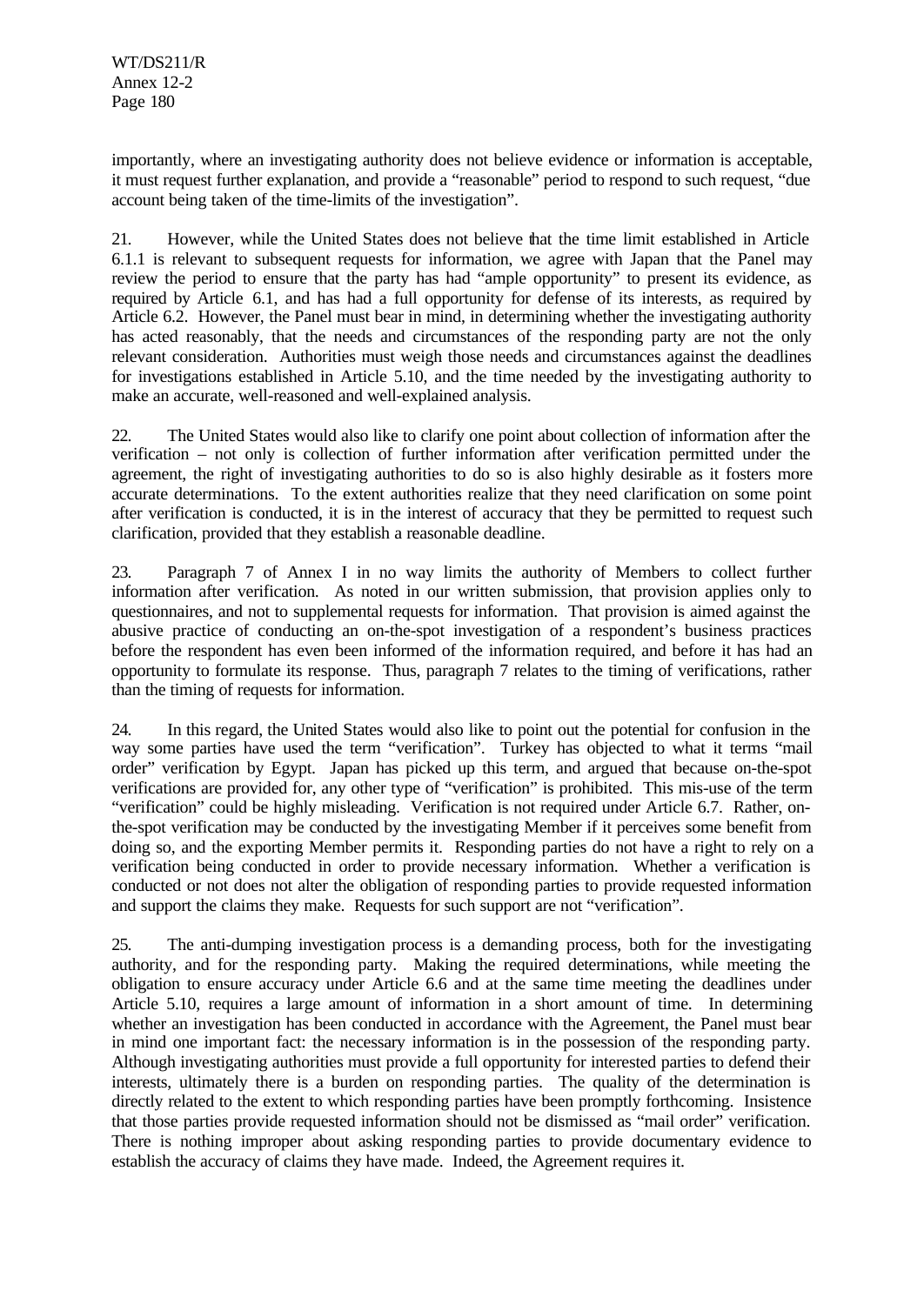26. The United States appreciates this opportunity to address the Panel on these points, and would welcome any questions.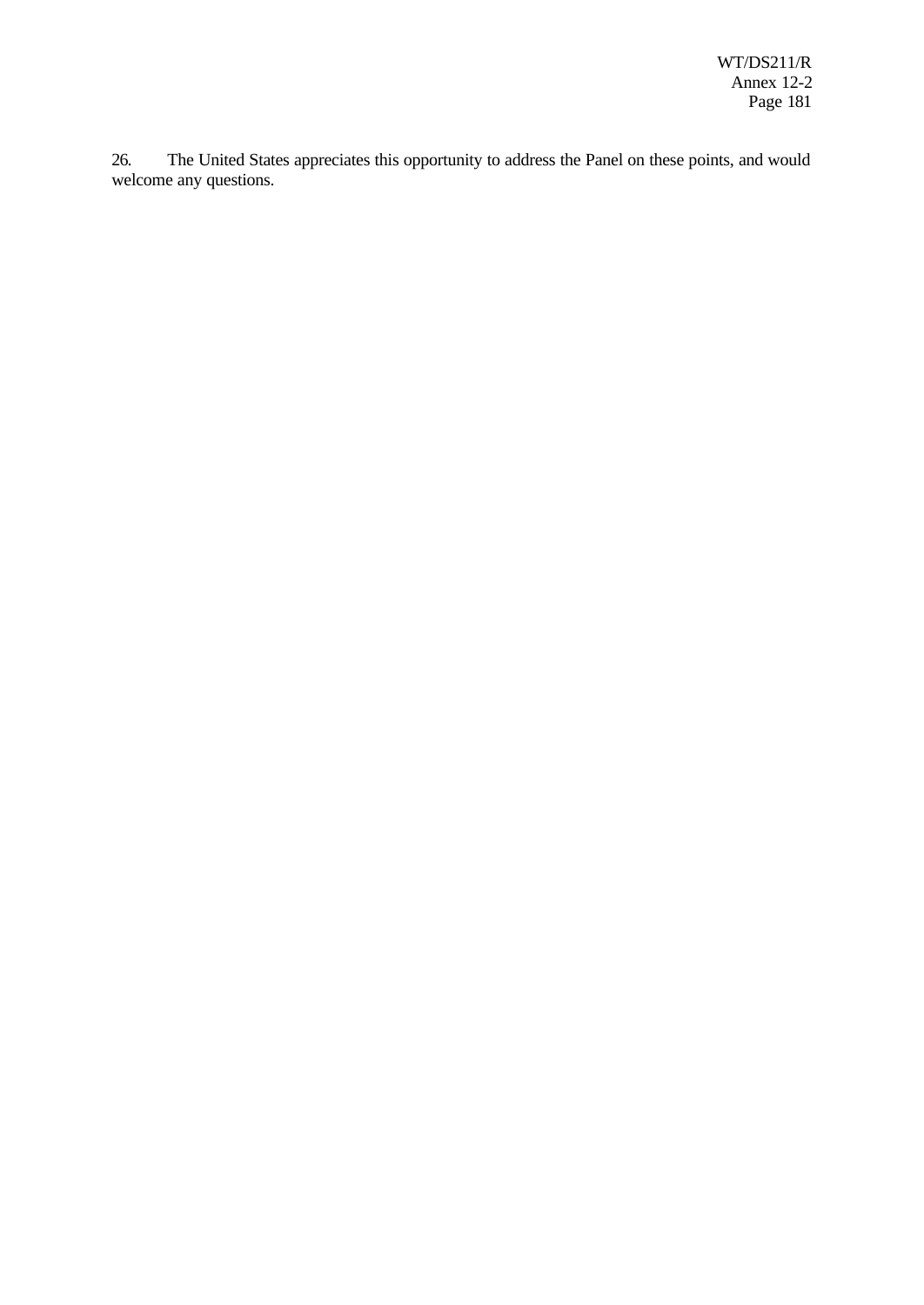## **ANNEX 12-3**

## THIRD PARTY RESPONSES OF THE UNITED STATES TO QUESTIONS FROM THE PANEL

#### **Q1. What role does the US foresee for an investigating authority in an anti-dumping investigation establishing the existence of "other known factors" under Article 3.5, and what is the legal basis for its position?**

Reply

l

1. Article 3.5 of the Agreement on Implementation of Article VI of the General Agreement on Tariffs and Trade 1994 ("Anti-Dumping Agreement") directs Members to "examine any *known* factors other than the dumped imports which at the same time are injuring the domestic industry. . .". The use of the word "known" is significant as it is not used anywhere else in the text of Article 3 to describe factors relevant either to injury or causation. In fact, the inclusion of the term "known" in Article 3.5 is one of the principal changes regarding causation made between the text of the Tokyo Round Anti-Dumping Agreement and the WTO Anti-Dumping Agreement. Its use exclusively in connection with factors other than dumped imports that may be causing injury unmistakably distinguishes the investigative authorities' responsibilities associated with such factors from the other factors referenced in Article 3. The ordinary meaning of the term "known" makes clear that the investigating authorities' responsibility in this regard extends only to the examination of factors of which the investigating authorities possess knowledge or with which they are made familiar or become acquainted. $1$ 

2. There is no textual requirement, express or implied, that the investigating authorities affirmatively seek out information about other possible alternative factors that are not "known" to them that may be causing injury. Thus, factors will be known to the investigating authorities by virtue of any relevant information already in their possession in the applicable record or by reason of information provided by the participants in the investigation. In this connection, we agree with the European Communities' observation<sup>2</sup> regarding the pertinence of the findings by the Panel in *Thailand - H Beam*s that

"We consider that other "known" factors would include those causal factors that are clearly raised before the investigating authorities by interested parties in the course of an investigation. We are of the view that there is no express requirement in Article 3.5 that investigating authorities seek out and examine in each case on their own initiative the effects of all possible factors other than imports that may be causing injury to the domestic industry under investigation".<sup>3</sup>

3. The factors identified in the last sentence of Article 3.5, moreover, are merely illustrative of the factors that, if known to the investigating authorities, are to be examined in ensuring that no injury caused by factors other than subject imports is attributed to such imports. That this list is illustrative only is indicated by the introductory language, which states that the factors *may* be relevant. Therefore, the factors set forth in Article 3.5 do not constitute a mandatory list of matters that the

<sup>&</sup>lt;sup>1</sup> The Shorter Oxford English Dictionary, 1993 ed.

 $2$  Third party Oral Statement of the European Communities, 27 November 2001, para. 4.

<sup>3</sup> Panel Report in *Thailand - Anti-Dumping Duties on Angles, Shapes and Sections of Iron or Non-Alloy Steel and H-Beams from Poland*, WT/DS/122/R, adopted 5 April 2001, as modified by the Appellate Body Report, WT/DS122/AB/R, para. 7.273.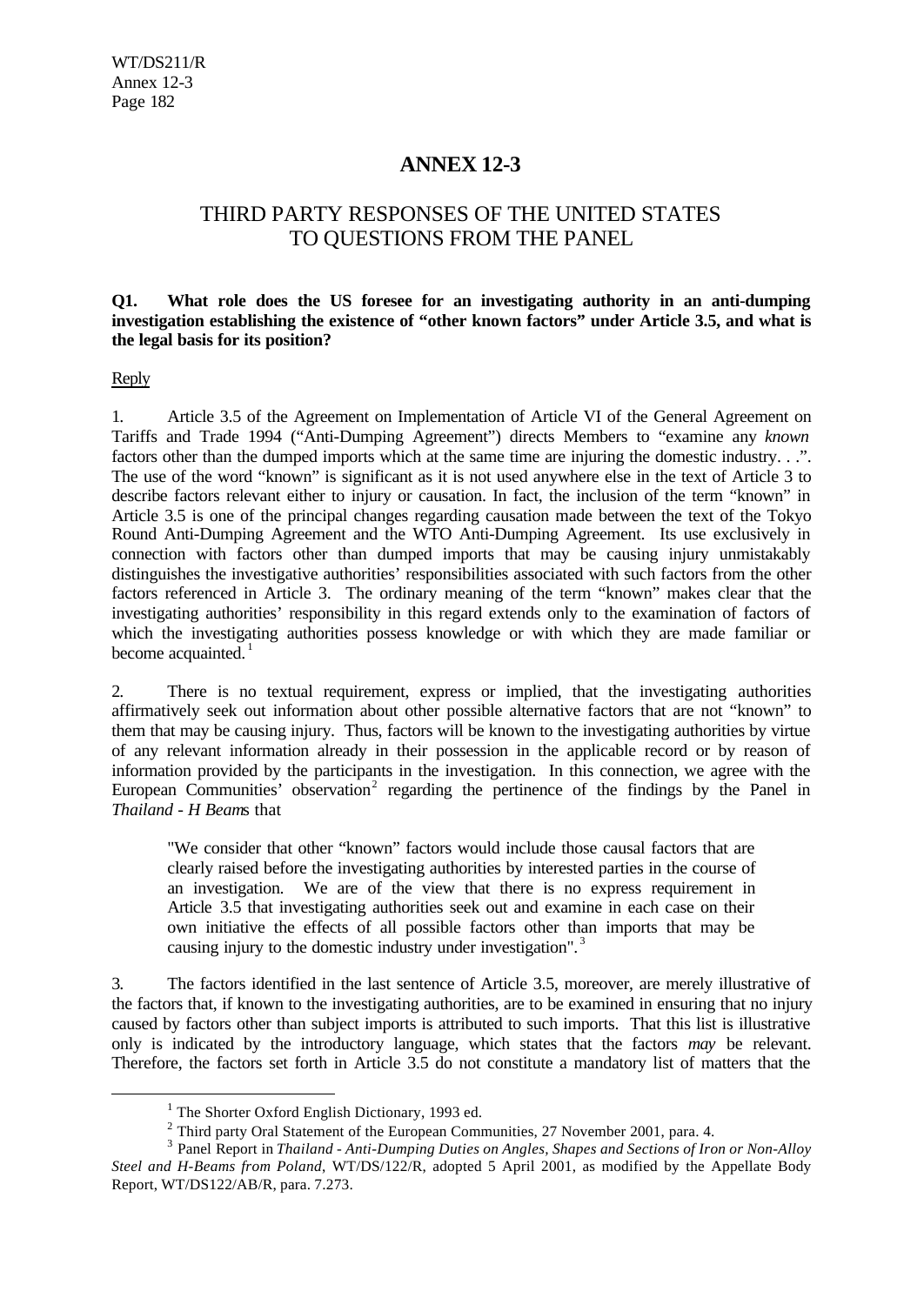investigating authorities must in each investigation examine. Investigating authorities may rely on interested parties to bring relevant "known" factors to the authorities' attention.

**Q2. Is there a different obligation borne by an investigating authority in an anti-dumping investigation with regard to establishing "other known factors" in terms of Article 3.5 of the Anti-Dumping Agreement, compared with the establishment of "all relevant factors" in terms of Article 4.2(b) of the Safeguards Agreement and, if so, what are the different obligations and the legal bases for these obligations?**

## Reply

4. The United States submits that quite different investigative obligations are established by the text of the Anti-Dumping Agreement and the Safeguards Agreement, as befits the distinct objectives of those agreements, the particular rights and obligations contained, respectively, in them, and the significant textual differences in the language of the two Agreements. By virtue of the use of the term "known factors" in Article 3.5 of the Anti-Dumping Agreement investigating authorities have no obligation under Article 3.5 to seek out causes of injury other than dumped imports. Given, in particular the absence of the same term "known factors" from the text of Article 4.2 of the Safeguards Agreement, that Article is not useful to inform the nature of the responsibilities of the investigating authorities under the Anti-Dumping Agreement, the pertinent issue before this Panel.

5. Further, the Safeguards Agreement's specific reference to a competent authority's consideration of "all relevant factors" of an objective and quantifiable nature having a bearing on the situation of that industry appears in Article 4.2(a), which concerns the determination of serious injury, rather than in Article 4.2(b), which concerns causation. The provision in the Anti-Dumping Agreement most directly comparable to, but not identical with, Article 4.2(a) of the Safeguards Agreement, is not Article 3.5, but Article 3.4.

#### **Q3 The US view seems to be that the reference in Article 17.5(ii) to facts "made available" during an investigation means facts "presented" to the Investigating Authority. In the US view, by whom, how and when would such information be presented?**

#### Reply

6. In the view of the United States, Article 17.5(ii) limits the review of the panel to facts that were presented to the investigating authority, either through submission by some person, as discussed below, or through its own investigative activities. The reference to facts "made available" is significant in that it eliminates from consideration facts which, although theoretically "available," were not actually presented to the authority.

7. The Panel's question is answered in a general way by the language of Article 17.5(ii) itself, which states that, even if facts were "made available," they are only relevant to the Panel's consideration if they were made available "in conformity with appropriate domestic procedures". This phrase reserves to each member the authority to determine by whom, how and when information may be presented during an investigation.

8. This is not to say that such authority is unfettered. For example, although domestic procedures may specify who has a right to present information, such procedure must meet the requirement of Article 6.11 which defines interested parties as including:

(i) an exporter or foreign producer or the importer of a product subject to investigation, or a trade or business association a majority of the members of which are producers, exporters or importers of such product;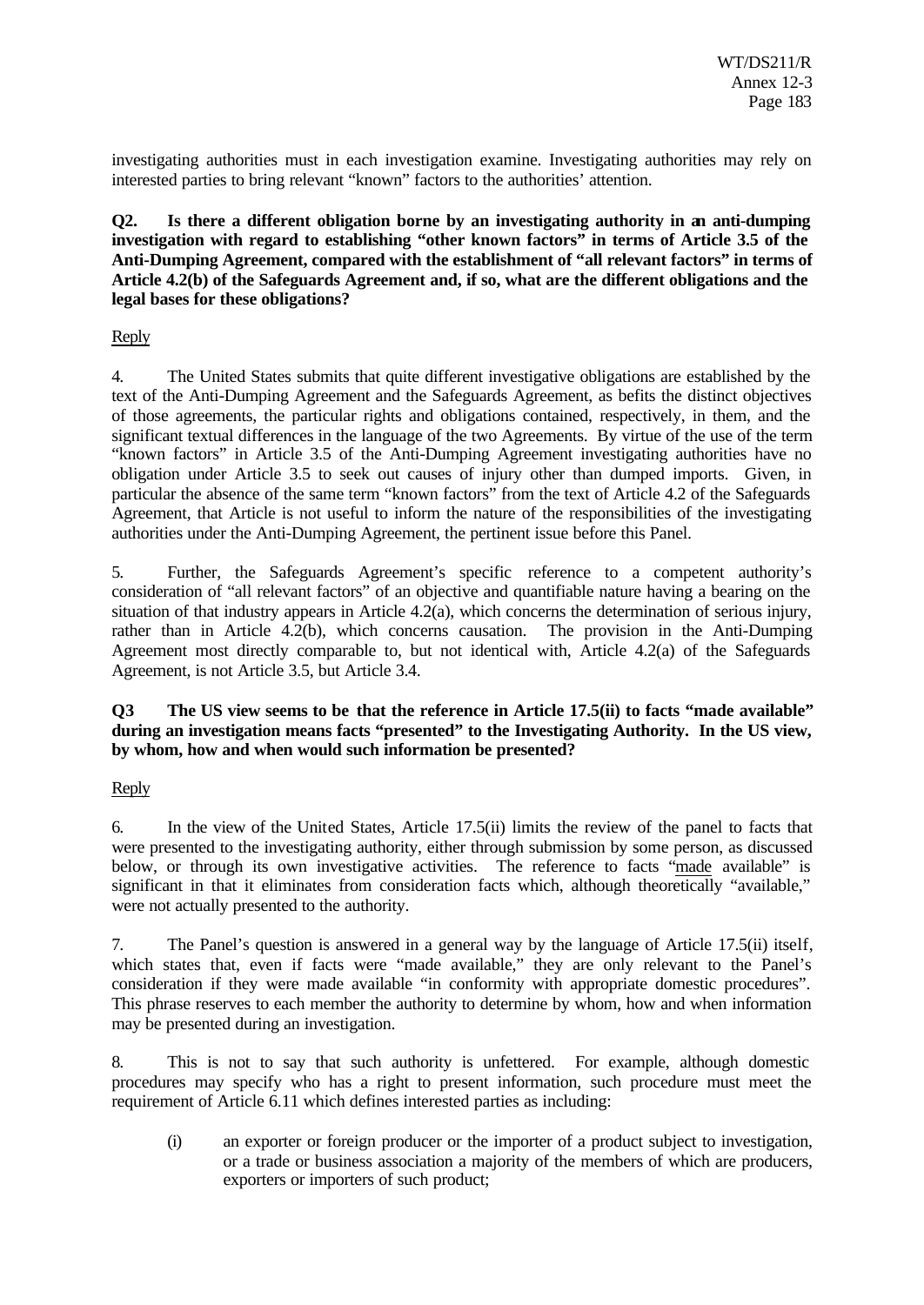- (ii) the government of the exporting country; and
- (iii) a producer of the like product in the importing country or a trade and business association a majority of the members of which produce the like product in the importing country.

9. Similarly, Article 6.12 requires investigating authorities to permit industrial users and representative consumer organizations to provide information which is relevant to the investigation regarding dumping, injury and causality.

10. Although the question of *who* may provide information is subject to fairly clear guidelines, the question of *when* is more vague under the Agreement. Members have the authority to establish deadlines. One clear limit on that authority, however, is the requirement under Article 6.1.1 that authorities allow at least 37 days for questionnaire responses. Deadlines for submission of information may also be reviewed for consistency with Article 6.1, to ensure that interested parties have been provided ample opportunity to present in writing all evidence which they consider relevant. Finally, to the extent the investigating authority does not intend to accept information submitted, under Annex II, paragraph 6 authorities must provide a "reasonable period, due account being taken of the time limits of the investigation", for parties to provide further explanations. However, Article 6.14 counters these limitations on deadlines by making clear that a member is free to proceed expeditiously. This concept is reinforced by the relatively short deadlines of Article 5.10.

11. Finally, on the question of how information is to be provided, the Agreement is largely silent. Information must be provided in writing, or otherwise reduced to a form which can bee seen under Article 6.4. There must be an opportunity for a hearing under Article 6.2. Additionally, a party who has provided confidential information must furnish a non-confidential summary. Apart from those requirements, the authority is free to establish appropriate procedures for parties to submit information.

\*\*\*

12. The United States would also like to take this opportunity briefly to present its views on one of the questions presented to Japan.

## **Questions to Japan**

## **Q3 How does Japan interpret Article 2.4, in its context?**

Reply

13. It is the view of the United States that the first sentence of Article 2.4 cannot be divorced from the context of the remainder of Article 2.4. While the first sentence of Article 2.4 establishes the requirement to make a "fair comparison", the remainder of Article 2.4 *defines* how "this comparison" is made.

14. The predecessor to Article 2.4, Article 2.6 of the Antidumping Code, also defined what was required "*[i]n order to effect* a fair comparison" (emphasis added). The "in order to effect" language of this provision was ambiguous. One possible reading of this language was that the fair comparison was not required, but if a Member wished to make one, it should do so as instructed in Article 2.6. Thus, all of Article 2.6 could have been read as non-mandatory. In other words, Article 2.6 clearly mandated *how* to make a fair comparison, but the fair comparison itself was not clearly mandated.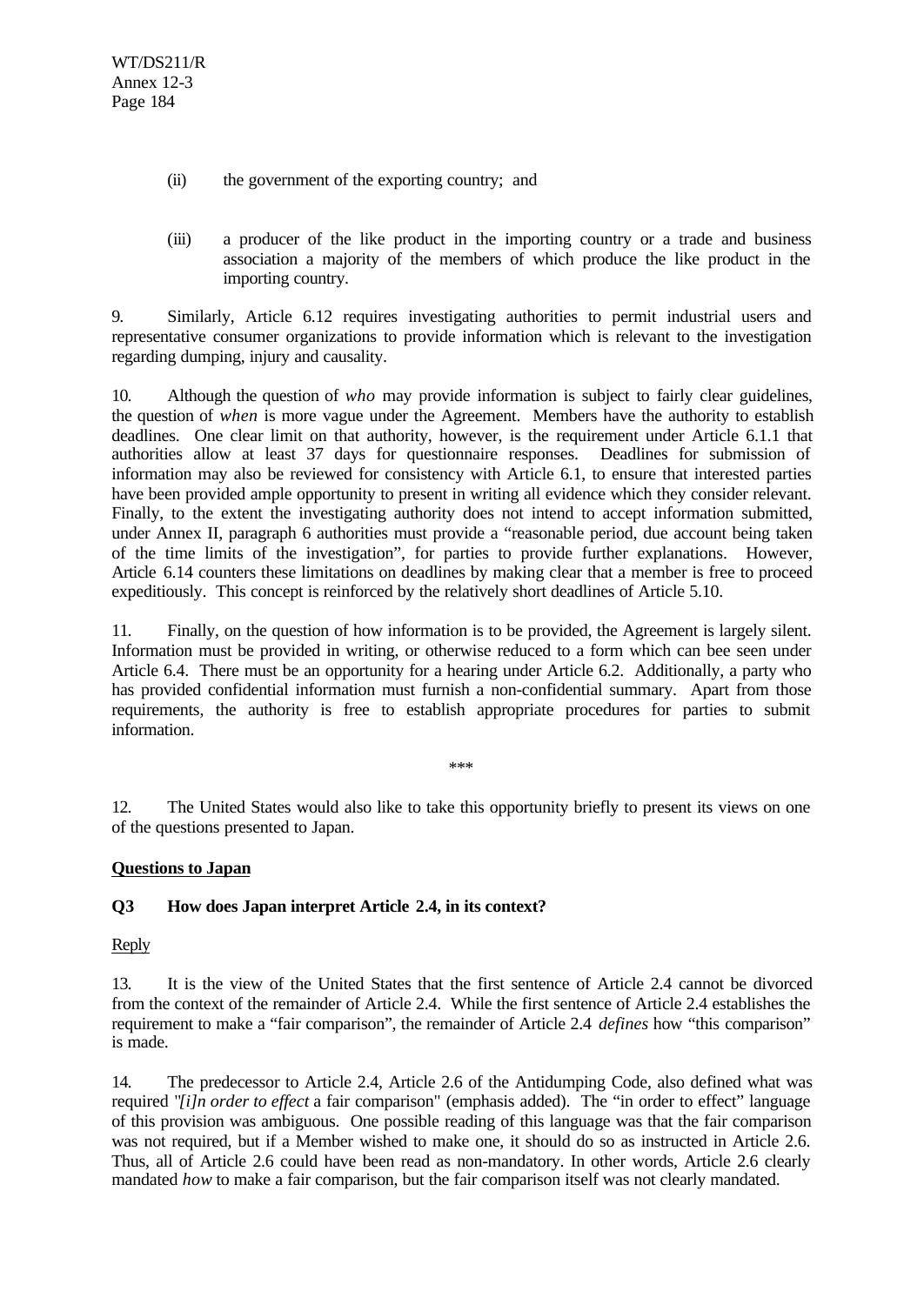15. That ambiguity was eliminated in the current Agreement by adding the first sentence of Article 2.4, which makes explicit the requirement to make a fair comparison. However, the remainder of Article 2.4, like its predecessor, defines the comparison. Thus, Article 2.4 of the current Agreement is clearly mandatory  $-$  it requires members to make the fair comparison, and instructs them how to do it. This interpretation of Article 2.4 is also consistent with its drafting history. In what is known as the "Dunkel Draft", Article 2.4 read:

"A fair comparison shall be made between the export price and the normal value. *The two prices shall be compared* at the same level of trade. . . ." (Emphasis added).

16. Arguably, that formulation was ambiguous as to whether the requirement to make a fair comparison was free standing. In the final draft, however, the language was amended to read:

"A fair comparison shall be made between the export price and the normal value. *This comparison* shall be *made* at the same level of trade. . . ." (Emphasis added).

17. Substitution of the phrase "this comparison" establishes a reference back to the subject of the prior sentence, *i.e.*, a fair comparison, which is what is being defined.

18. Further support for this reading of Article 2.4 is found in the first sentence of Article 2.4.2 which refers to "the provisions governing fair comparison in paragraph 4". The plural term "provisions," as well as the reference to "paragraph 4," rather than "the first sentence of paragraph 4", make clear that this clause refers to the entirety of Article 2.4. Further, this clause clarifies that the entirety of Article 2.4, and not just the first sentence, constitutes the provisions which "govern fair comparison".

19. In light of the object and purpose of the AD Agreement, there is no basis for an interpretation of Article 2.4 that divorces the obligation in Article 2.4 to make a fair comparison from the allowances required to establish price comparability. In accordance with Article 2.1, a dumping analysis is based on a comparison of prices for sales in the export market to prices for sales in the home market. By requiring due allowance for all factors affecting price comparability, Article 2.4 assures that the prices used to establish dumping in Article 2.1 are "comparable," *i.e.* a comparison of such prices is fair. There is simply no logic in asserting that even where transactions in the two markets are rendered comparable in all respects affecting price, comparing them in a dumping analysis could be unfair.<sup>4</sup> The concept of fairness and the concept of comparability are inseparable.

l

<sup>&</sup>lt;sup>4</sup> Similarly, holding the requirement of a fair comparison separate from the requirement of comparability implies that a comparison of two prices which are not comparable could be fair, clearly an absurd result.